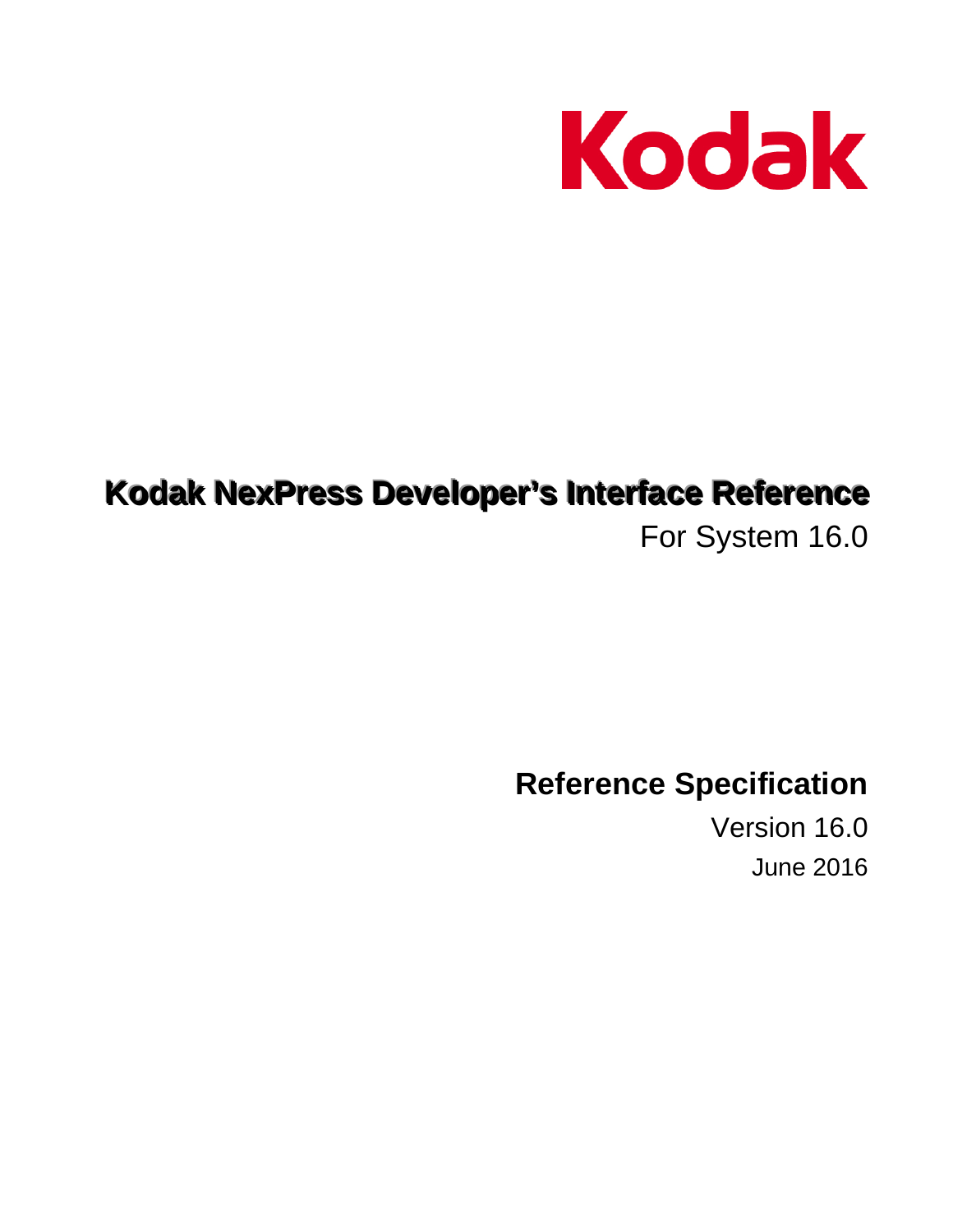## **LEGAL**

All rights reserved. No part of this work may be reproduced or transmitted in any form or by any means, electronic or mechanical, including photocopying, recording, or by any information storage or retrieval system, without the prior written permission of the copyright owner.

The information contained in this document and the accompanying written materials is provided "as is" without warranty of any kind, expressed or implied. Eastman Kodak Company specifically disclaims the warranties of fitness for a particular purpose and merchantability.

Eastman Kodak Company believes that the information contained within this document and the accompanying material to be correct. However, Eastman Kodak Company does not make any warranties of any kind, either express or implied, as to the correctness of this document or the accompanying material. Eastman Kodak Company specifically reserves the right to make any changes to the material contained in this document or the accompanying material without notice.

The information contained in this document and the accompanying material shall not by oral or written information or advice given by publisher, its dealers, distributors, agents, or employees create a warranty and you may not rely upon such information provided in this document and the accompanying material alone or in combination with advise given by Eastman Kodak Company related to the information provided in this document and the accompanying material to create any such warranty.

NEITHER EASTMAN KODAK COMPANY NOR ANYONE ELSE WHO HAS BEEN INVOLVED IN THE CREATION, PRODUCTION OR DELIVERY OF THIS DOCUMENT AND ACCOMPANYING DOCUMENTS SHALL BE LIABLE FOR ANY DIRECT, INDIRECT, CONSEQUENTIAL, OR INCIDENTAL DAMAGE (INCLUDING DAMAGE FOR LOSS OF BUSINESS PROFIT, BUSINESS INTERRUPTION, LOSS OF DATA, AND THE LIKE) ARISING OUT OF THE USE OF OR INABILITY TO USE THE INFORMATION CONTAINED IN THIS DOCUMENT AND ACCOMPANYING DOCUMENTS EVEN IF EASTMAN KODAK COMPANY HAS BEEN ADVISED OF THE POSSIBILITY OF SUCH DAMAGE.

Trademarked names may appear in this document. Rather than use a trademark symbol with every occurrence of a trademarked name, we use the names only in an editorial fashion and to the benefit of the trademark owner, with no intention of infringement of the trademark.

> Eastman Kodak Company 2400 Mt. Read Blvd Rochester, NY 14650 USA

© Kodak, 2006-2016. Kodak, NexPress and NexTreme are trademarks of Kodak.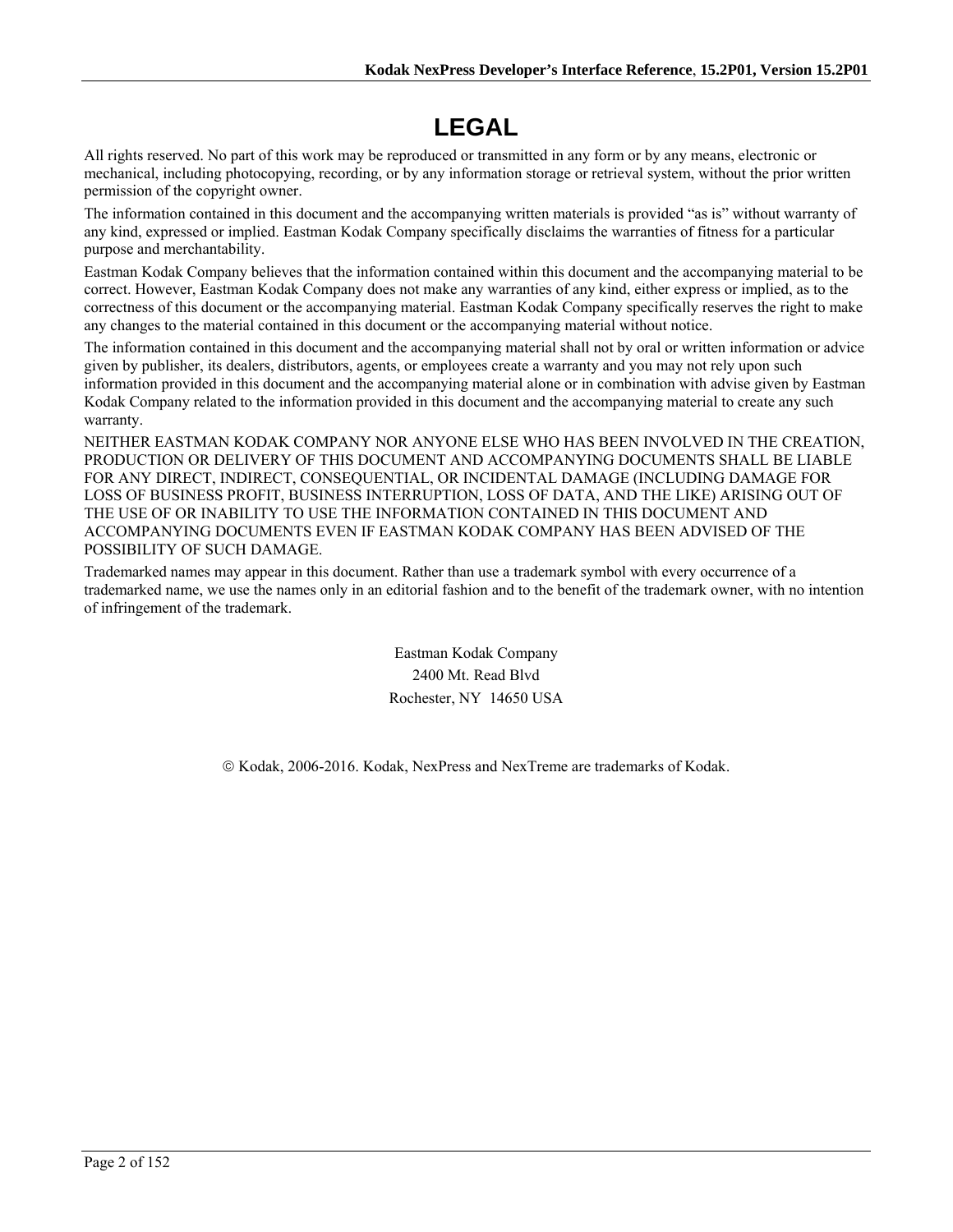## **Table of Contents**

| $\mathbf{1}$ |      |        |                    |  |  |  |
|--------------|------|--------|--------------------|--|--|--|
| 1.1          |      |        |                    |  |  |  |
|              | 1.2  |        |                    |  |  |  |
|              | 1.3  |        |                    |  |  |  |
|              | 1.4  |        |                    |  |  |  |
|              | 1.5  |        |                    |  |  |  |
| $\mathbf{2}$ |      |        |                    |  |  |  |
|              | 2.1  |        |                    |  |  |  |
|              | 2.2  |        |                    |  |  |  |
|              | 2.3  |        |                    |  |  |  |
|              | 2.4  |        |                    |  |  |  |
|              | 2.5  |        |                    |  |  |  |
|              | 2.6  |        |                    |  |  |  |
|              | 2.7  |        |                    |  |  |  |
|              |      | 2.7.1  |                    |  |  |  |
|              | 2.8  |        |                    |  |  |  |
|              | 2.9  | 291    |                    |  |  |  |
|              |      |        |                    |  |  |  |
|              | 2.10 | 2.10.1 |                    |  |  |  |
|              |      |        |                    |  |  |  |
|              | 2.11 |        |                    |  |  |  |
|              |      |        |                    |  |  |  |
|              |      |        |                    |  |  |  |
|              |      |        |                    |  |  |  |
|              |      |        |                    |  |  |  |
|              |      |        |                    |  |  |  |
|              |      |        |                    |  |  |  |
|              | 2.14 |        |                    |  |  |  |
|              |      |        |                    |  |  |  |
|              |      |        |                    |  |  |  |
|              | 2.15 |        |                    |  |  |  |
|              |      |        |                    |  |  |  |
|              |      |        |                    |  |  |  |
| 3            |      |        |                    |  |  |  |
|              | 3.1  |        |                    |  |  |  |
|              |      | 3.1.1  |                    |  |  |  |
|              |      |        | 3.1.1.1            |  |  |  |
|              |      |        | 3.1.1.2            |  |  |  |
|              |      |        | 3.1.1.3            |  |  |  |
|              |      |        | 3.1.1.4            |  |  |  |
|              |      |        | 3.1.1.5            |  |  |  |
|              |      |        | 3.1.1.6            |  |  |  |
|              |      |        | 3.1.1.7            |  |  |  |
|              |      |        | 3.1.1.8            |  |  |  |
|              |      |        | 3.1.1.9            |  |  |  |
|              |      | 3.1.2  |                    |  |  |  |
|              |      |        | 3.1.2.1            |  |  |  |
|              |      |        | 3.1.2.2<br>3.1.2.3 |  |  |  |
|              |      |        |                    |  |  |  |
|              | 3.2  |        |                    |  |  |  |
|              |      | 3.2.1  | 3.2.1.1            |  |  |  |
|              |      |        |                    |  |  |  |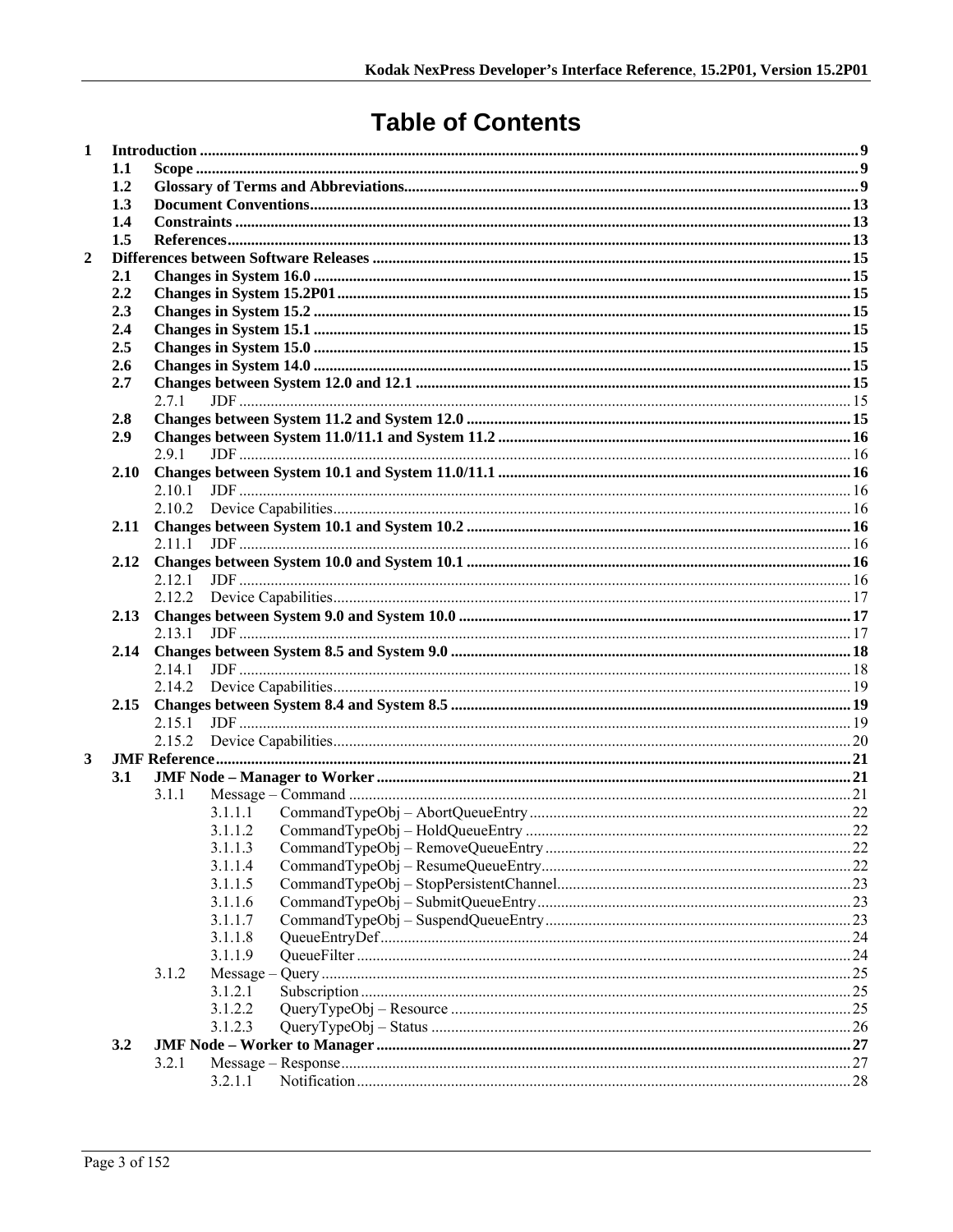|                  |     |       | 3.2.1.2            | ResponseTypeObj - AbortQueueEntry, CloseQueue, HoldQueue, HoldQueueEntry, |  |
|------------------|-----|-------|--------------------|---------------------------------------------------------------------------|--|
|                  |     |       |                    |                                                                           |  |
|                  |     |       | 3.2.1.3            |                                                                           |  |
|                  |     |       | 3.2.1.4            |                                                                           |  |
|                  |     |       | 3.2.1.5            |                                                                           |  |
|                  |     |       | 3.2.1.6            |                                                                           |  |
|                  |     |       | 3.2.1.7            |                                                                           |  |
|                  |     |       | 3.2.1.8            |                                                                           |  |
|                  |     |       | 3.2.1.9            |                                                                           |  |
|                  |     |       | 3.2.1.10           |                                                                           |  |
|                  |     | 3.2.2 |                    |                                                                           |  |
| $\boldsymbol{4}$ |     |       |                    |                                                                           |  |
|                  | 4.1 |       |                    |                                                                           |  |
|                  | 4.2 |       |                    |                                                                           |  |
|                  |     | 4.2.1 |                    |                                                                           |  |
|                  |     |       | 4.2.1.1            |                                                                           |  |
|                  |     |       | 4.2.1.2            |                                                                           |  |
|                  |     |       | 4.2.1.3            |                                                                           |  |
|                  |     |       | 4.2.1.4            |                                                                           |  |
|                  |     | 4.2.2 |                    |                                                                           |  |
|                  | 4.3 |       |                    |                                                                           |  |
|                  |     |       |                    |                                                                           |  |
|                  |     | 4.3.1 |                    |                                                                           |  |
|                  |     | 4.3.2 |                    |                                                                           |  |
|                  |     | 4.3.3 |                    |                                                                           |  |
|                  | 4.4 |       |                    |                                                                           |  |
|                  | 4.5 |       |                    |                                                                           |  |
|                  |     | 4.5.1 |                    |                                                                           |  |
|                  | 4.6 |       |                    |                                                                           |  |
|                  |     | 4.6.1 |                    |                                                                           |  |
|                  | 4.7 |       |                    |                                                                           |  |
|                  |     | 4.7.1 |                    |                                                                           |  |
|                  |     |       | 4.7.1.1            |                                                                           |  |
|                  |     |       | 4.7.1.2            |                                                                           |  |
|                  |     |       | 4.7.1.3            |                                                                           |  |
|                  |     |       | 4.7.1.4            |                                                                           |  |
|                  | 4.8 |       |                    |                                                                           |  |
|                  |     | 4.8.1 |                    |                                                                           |  |
| 5                |     |       |                    |                                                                           |  |
|                  | 5.1 |       |                    |                                                                           |  |
|                  |     | 5.1.1 |                    |                                                                           |  |
|                  |     | 5.1.2 |                    |                                                                           |  |
|                  |     | 5.1.3 |                    |                                                                           |  |
|                  |     | 5.1.4 |                    |                                                                           |  |
|                  |     | 5.1.5 |                    |                                                                           |  |
|                  |     | 5.1.6 |                    |                                                                           |  |
|                  |     | 5.1.7 |                    |                                                                           |  |
|                  |     | 5.1.8 |                    |                                                                           |  |
|                  | 5.2 |       |                    |                                                                           |  |
|                  |     | 5.2.1 |                    |                                                                           |  |
|                  |     |       | 5.2.1.1            |                                                                           |  |
|                  |     |       | 5.2.1.2            |                                                                           |  |
|                  |     |       |                    |                                                                           |  |
|                  |     |       | 5.2.1.3<br>5.2.1.4 |                                                                           |  |
|                  |     |       |                    |                                                                           |  |
|                  |     | 5.2.2 |                    |                                                                           |  |
|                  |     |       | 5.2.2.1            |                                                                           |  |
|                  |     |       | 5.2.2.2            |                                                                           |  |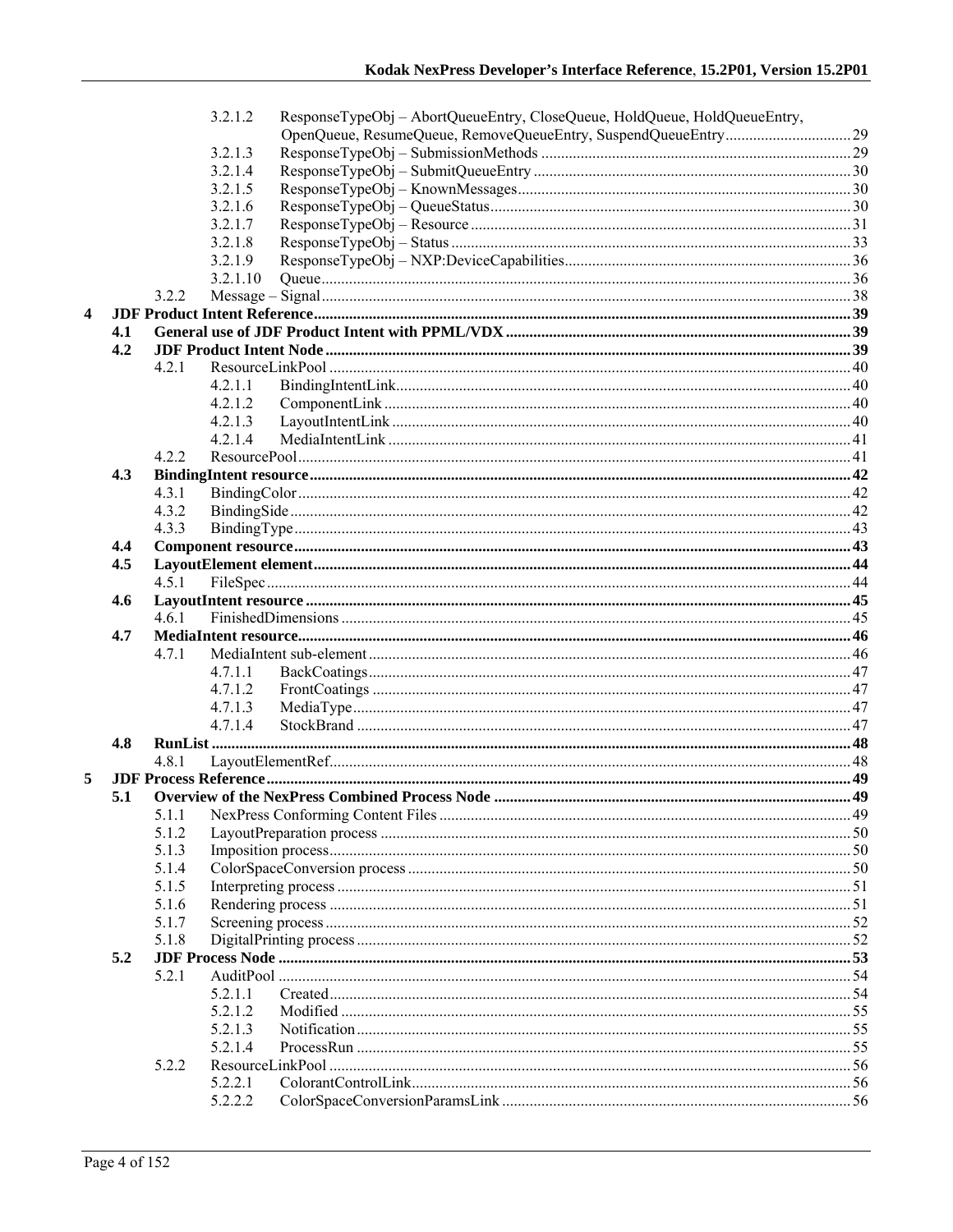|      |         | 5.2.2.3                                                     |  |
|------|---------|-------------------------------------------------------------|--|
|      |         | 5.2.2.4                                                     |  |
|      |         | 5.2.2.5                                                     |  |
|      |         | 5.2.2.6                                                     |  |
|      |         | 5.2.2.7                                                     |  |
|      |         | 5.2.2.8                                                     |  |
|      |         | 5.2.2.9                                                     |  |
|      |         | 5.2.2.10                                                    |  |
|      |         | 5.2.2.11                                                    |  |
|      |         | 5.2.2.12                                                    |  |
|      |         | 5.2.2.13                                                    |  |
|      |         | 5.2.2.14                                                    |  |
|      |         | 5.2.2.15<br>5.2.2.16                                        |  |
|      | 5.2.3   |                                                             |  |
| 5.3  |         |                                                             |  |
|      | 5.3.1   |                                                             |  |
|      |         | 5.3.1.1                                                     |  |
| 5.4  |         |                                                             |  |
|      | 5.4.1   |                                                             |  |
|      | 5.4.2   |                                                             |  |
|      | 5.4.3   | Allowable combinations of ColorSpaceConversion/FileSpec and |  |
|      |         |                                                             |  |
| 5.5  |         |                                                             |  |
| 5.6  |         |                                                             |  |
| 5.7  |         |                                                             |  |
|      | 5.7.1   |                                                             |  |
|      |         | 5.7.1.1                                                     |  |
|      | 5.7.2   |                                                             |  |
| 5.8  |         |                                                             |  |
| 5.9  |         |                                                             |  |
| 5.10 |         |                                                             |  |
| 5.11 |         |                                                             |  |
| 5.12 |         |                                                             |  |
| 5.13 |         |                                                             |  |
|      | 5.13.1  |                                                             |  |
|      | 5.13.2  |                                                             |  |
|      |         |                                                             |  |
|      | 5.13.3  |                                                             |  |
|      | 5.13.4  |                                                             |  |
|      | 5.13.5  |                                                             |  |
| 5.14 |         |                                                             |  |
|      | 5 14 1  |                                                             |  |
|      |         |                                                             |  |
|      | 5 1 5 1 |                                                             |  |
| 5.16 |         |                                                             |  |
|      | 5.16.1  |                                                             |  |
|      | 5.16.2  |                                                             |  |
| 5.17 | 5.17.1  |                                                             |  |
|      |         | 5.17.1.1                                                    |  |
|      | 5.17.2  |                                                             |  |
| 5.18 |         |                                                             |  |
| 5.19 |         |                                                             |  |
|      |         |                                                             |  |
| 6.1  |         |                                                             |  |
|      |         |                                                             |  |

 $\boldsymbol{6}$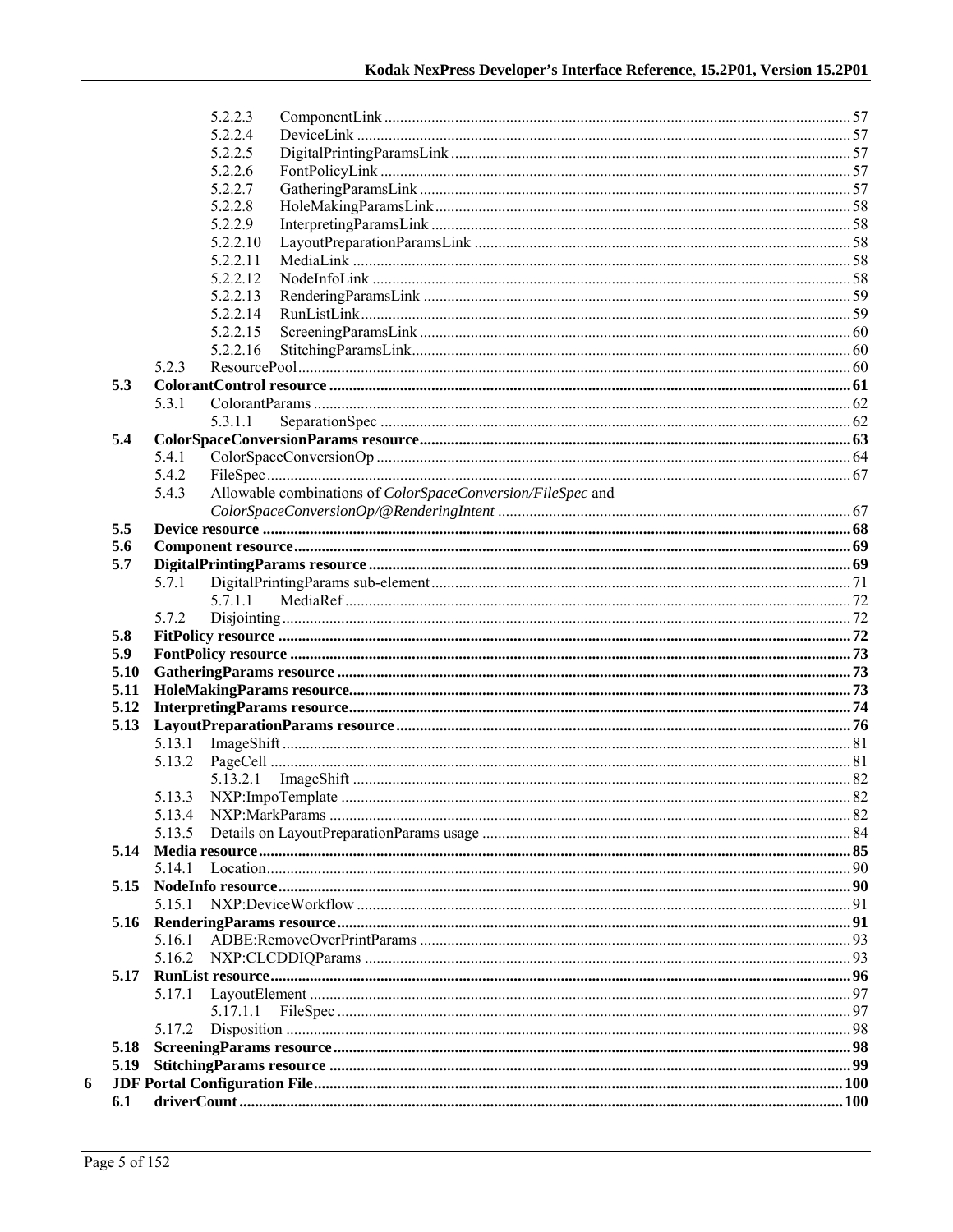|   | 6.2 |        |  |
|---|-----|--------|--|
|   | 6.3 |        |  |
| 7 |     |        |  |
|   | 7.1 |        |  |
| 8 |     |        |  |
|   | 8.1 |        |  |
|   |     | 8.1.1  |  |
|   |     | 8.1.2  |  |
|   |     | 8.1.3  |  |
|   | 8.2 |        |  |
|   | 8.3 |        |  |
|   |     | 8.3.1  |  |
|   |     | 8.3.2  |  |
|   |     | 8.3.3  |  |
|   |     | 8.3.4  |  |
|   |     | 8.3.5  |  |
| 9 |     |        |  |
|   | 9.1 |        |  |
|   | 9.2 |        |  |
|   |     | 9.2.1  |  |
|   |     | 9.2.2  |  |
|   |     | 9.2.3  |  |
|   |     | 9.2.4  |  |
|   |     | 9.2.5  |  |
|   |     | 9.2.6  |  |
|   |     | 9.2.7  |  |
|   |     | 9.2.8  |  |
|   |     | 9.2.9  |  |
|   |     | 9.2.10 |  |
|   |     | 9.2.11 |  |
|   |     | 9.2.12 |  |
|   |     | 9.2.13 |  |
|   |     | 9.2.14 |  |
|   |     | 9.2.15 |  |
|   |     | 9.2.16 |  |
|   |     | 9.2.17 |  |
|   |     | 9.2.18 |  |
|   |     | 9.2.19 |  |
|   |     | 9.2.20 |  |
|   |     | 9.2.21 |  |
|   |     | 9.2.22 |  |
|   |     | 9.2.23 |  |
|   |     | 9.2.24 |  |
|   |     | 9.2.25 |  |
|   |     | 9.2.26 |  |
|   |     |        |  |
|   |     | 9.2.27 |  |
|   |     | 9.2.28 |  |
|   |     | 9.2.29 |  |
|   |     | 9.2.30 |  |
|   |     | 9.2.31 |  |
|   |     | 9.2.32 |  |
|   |     | 9.2.33 |  |
|   |     | 9.2.34 |  |
|   |     | 9.2.35 |  |
|   |     | 9.2.36 |  |
|   |     | 9.2.37 |  |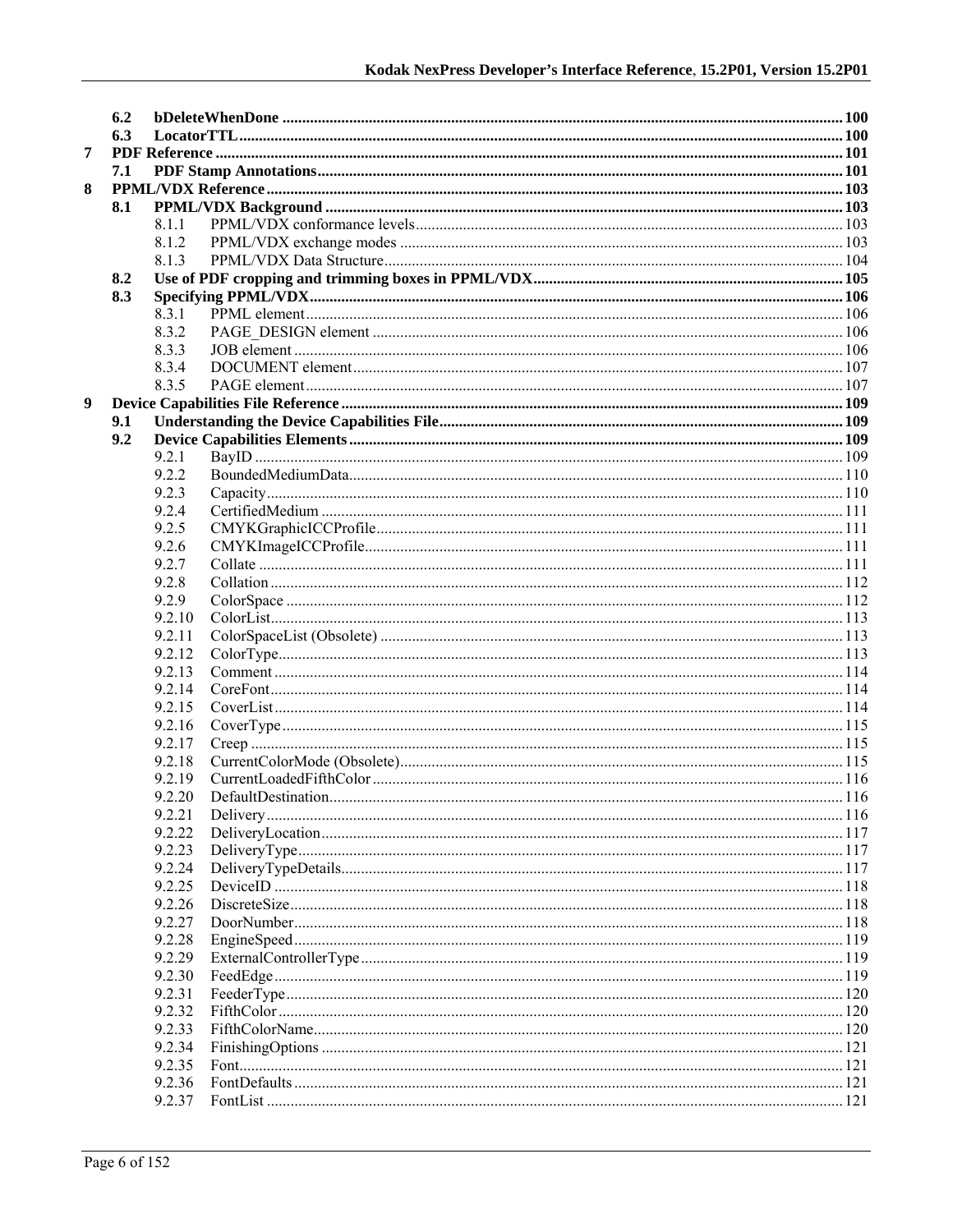| 9.2.38 |                                                                                                                                                                                                                                |  |
|--------|--------------------------------------------------------------------------------------------------------------------------------------------------------------------------------------------------------------------------------|--|
| 9.2.39 |                                                                                                                                                                                                                                |  |
| 9.2.40 |                                                                                                                                                                                                                                |  |
| 9.2.41 |                                                                                                                                                                                                                                |  |
| 9.2.42 | 123 metropolitics materials and the control of the control of the control of the control of the control of the control of the control of the control of the control of the control of the control of the control of the contro |  |
| 9.2.43 |                                                                                                                                                                                                                                |  |
| 9.2.44 |                                                                                                                                                                                                                                |  |
| 9.2.45 |                                                                                                                                                                                                                                |  |
| 9.2.46 |                                                                                                                                                                                                                                |  |
| 9.2.47 |                                                                                                                                                                                                                                |  |
| 9.2.48 |                                                                                                                                                                                                                                |  |
| 9.2.49 |                                                                                                                                                                                                                                |  |
| 9.2.50 |                                                                                                                                                                                                                                |  |
| 9.2.51 |                                                                                                                                                                                                                                |  |
| 9.2.52 |                                                                                                                                                                                                                                |  |
| 9.2.53 |                                                                                                                                                                                                                                |  |
| 9.2.54 |                                                                                                                                                                                                                                |  |
| 9.2.55 |                                                                                                                                                                                                                                |  |
| 9.2.56 |                                                                                                                                                                                                                                |  |
| 9.2.57 |                                                                                                                                                                                                                                |  |
| 9.2.58 |                                                                                                                                                                                                                                |  |
| 9.2.59 |                                                                                                                                                                                                                                |  |
| 9.2.60 |                                                                                                                                                                                                                                |  |
| 9.2.61 |                                                                                                                                                                                                                                |  |
| 9.2.62 |                                                                                                                                                                                                                                |  |
| 9.2.63 |                                                                                                                                                                                                                                |  |
| 9.2.64 |                                                                                                                                                                                                                                |  |
| 9.2.65 |                                                                                                                                                                                                                                |  |
| 9.2.66 |                                                                                                                                                                                                                                |  |
| 9.2.67 |                                                                                                                                                                                                                                |  |
| 9.2.68 |                                                                                                                                                                                                                                |  |
| 9.2.69 |                                                                                                                                                                                                                                |  |
| 9.2.70 |                                                                                                                                                                                                                                |  |
| 9.2.71 |                                                                                                                                                                                                                                |  |
| 9.2.72 |                                                                                                                                                                                                                                |  |
| 9.2.73 |                                                                                                                                                                                                                                |  |
| 9.2.74 |                                                                                                                                                                                                                                |  |
| 9.2.75 |                                                                                                                                                                                                                                |  |
| 9.2.76 |                                                                                                                                                                                                                                |  |
| 9.2.77 |                                                                                                                                                                                                                                |  |
| 9.2.78 |                                                                                                                                                                                                                                |  |
| 9.2.79 |                                                                                                                                                                                                                                |  |
| 9.2.80 |                                                                                                                                                                                                                                |  |
| 9.2.81 |                                                                                                                                                                                                                                |  |
| 9.2.82 |                                                                                                                                                                                                                                |  |
| 9.2.83 |                                                                                                                                                                                                                                |  |
| 9.2.84 |                                                                                                                                                                                                                                |  |
| 9.2.85 |                                                                                                                                                                                                                                |  |
| 9.2.86 |                                                                                                                                                                                                                                |  |
| 9.2.87 |                                                                                                                                                                                                                                |  |
| 9.2.88 |                                                                                                                                                                                                                                |  |
| 9.2.89 |                                                                                                                                                                                                                                |  |
| 9.2.90 |                                                                                                                                                                                                                                |  |
| 9.2.91 |                                                                                                                                                                                                                                |  |
| 9.2.92 |                                                                                                                                                                                                                                |  |
| 9.2.93 |                                                                                                                                                                                                                                |  |
|        |                                                                                                                                                                                                                                |  |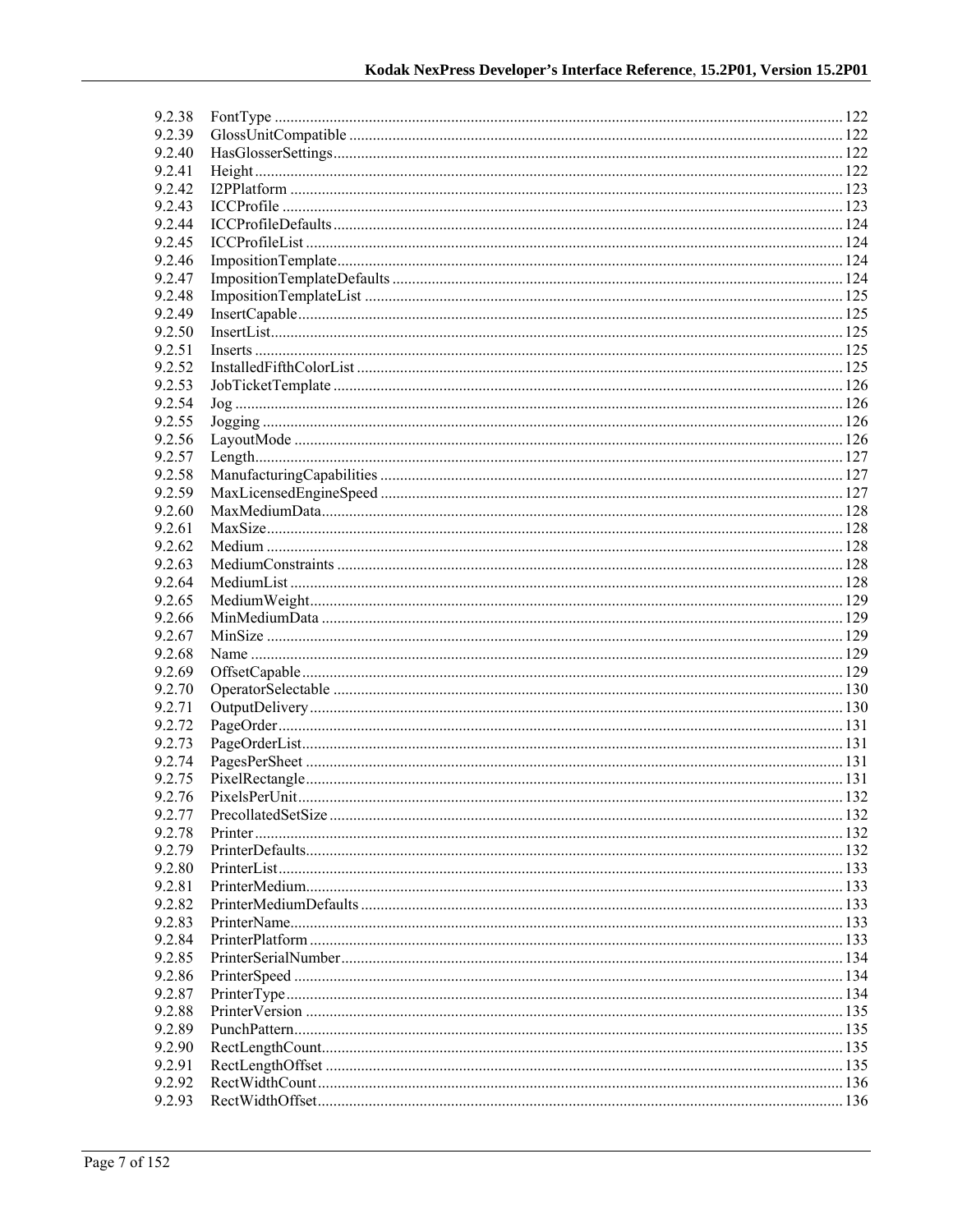| 9 2 9 4 |  |
|---------|--|
| 9.2.95  |  |
| 9.2.96  |  |
| 9.2.97  |  |
| 9.2.98  |  |
| 9.2.99  |  |
|         |  |
|         |  |
|         |  |
|         |  |
|         |  |
|         |  |
|         |  |
|         |  |
|         |  |
|         |  |
|         |  |
|         |  |
|         |  |
|         |  |
|         |  |
|         |  |
|         |  |
|         |  |
|         |  |
|         |  |
|         |  |
|         |  |
|         |  |
|         |  |
|         |  |
|         |  |

 $9.3$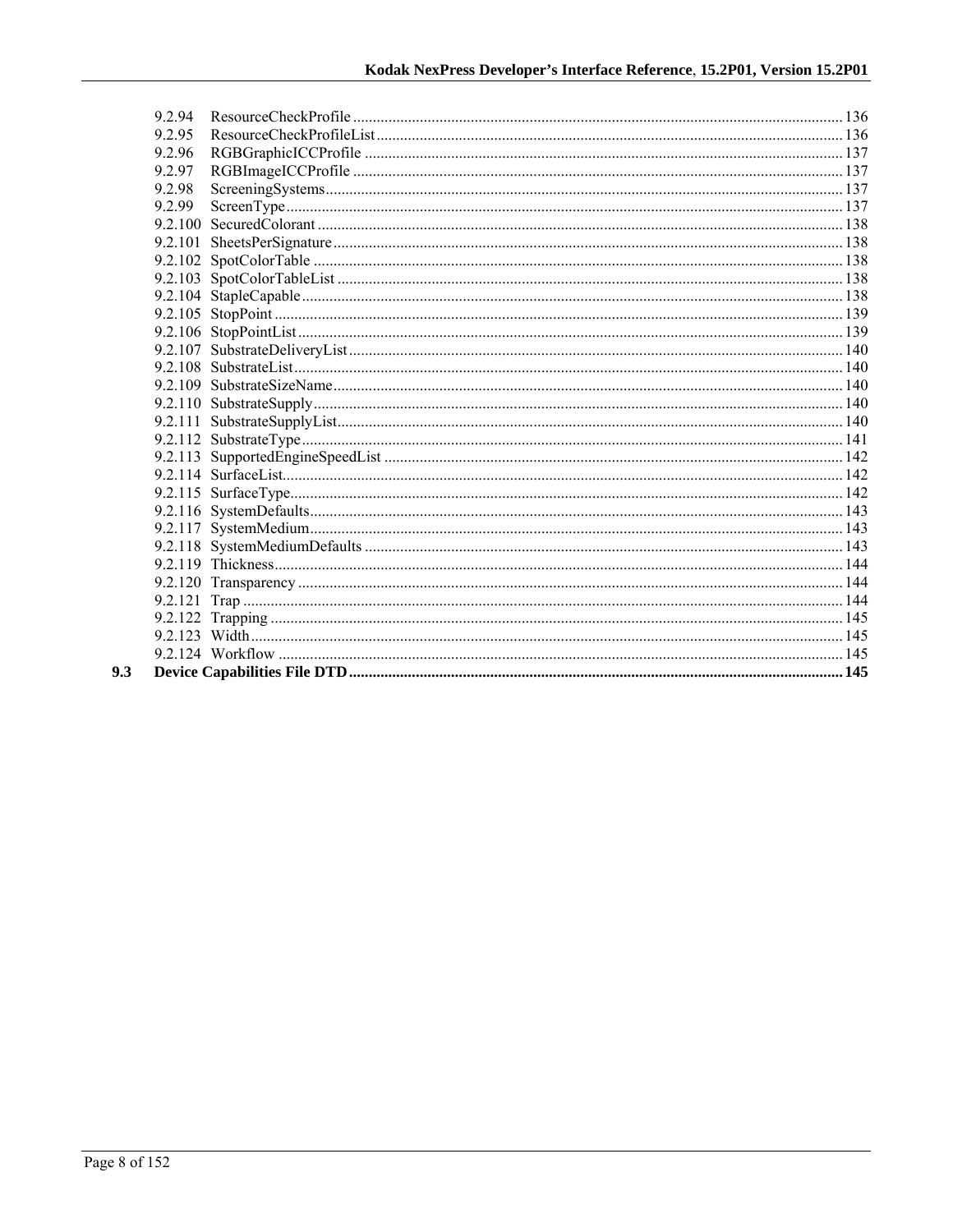## **1 Introduction**

The NexPress digital production color press is designed to handle a wide range of applications from short-run and quick turnaround, to variable data printing. It uses an open and standards-compliant architecture to integrate existing software applications. The NexPress digital production color press is driven by the NexPress front end controller. The NexPress front end is a scalable and open PDF-based product. It supports hot folder and JDF/JMF-based job submission and JMFbased job and press management.

Some of the key features of the NexPress front end are:

- Built upon Adobe® PDF-based workflow architecture
- Scalable hardware
- Accepts Job Definition Format (JDF) Job Tickets
- Supports hot folder submission
- Provides JDF/JMF interface for Job Ticket submission, queue management, and status messaging
- Supports common static page description language (PDL) formats including Adobe® PDF and Adobe® PostScript. Submission of a JDF Job Ticket requires PDF content.
- Supports variable data printing using ANSI Standard PPML/VDX.

### **1.1 Scope**

This document is one of two used by third party software developers who design software controllers and output drivers that target the NexPress family of digital production color presses. The complete set of documents is:

- Kodak NexPress Developer's Interface Guide [KNDIG]
- Kodak NexPress Developer's Interface Reference [KNDIR] (This document)

The **Kodak NexPress Developer's Interface Guide** is the main user document. It references the [KNDIR], and provides descriptions of the various job submission, job management and press management operations. This guide also identifies the various content formats for the NexPress products, and describes the job submission methods and control interfaces using these content formats. Detail on the specific content formats is provided in the [KNDIR].

The **Kodak NexPress Developer's Interface Reference** provides technical detail on interfaces used in JDF and PPML/VDX submission and in control of the JDF portal. This technical companion document to the [KNDIG] is intended as a reference. The syntax and semantics of Device Capabilities, JDF Intent, JDF Process, JMF and PPML/VDX used by the NexPress front end is provided within this reference document.

These documents do not describe the interface between the NexPress front end and the NexPress print engine. This interface is not intended to be accessible to third-party workflow tool developers.

It is assumed that readers of this document have a working understanding of the Job Definition Format (i.e. JDF), the Adobe® Portable Document Format (i.e. PDF), and the PPML/VDX standard.

### **1.2 Glossary of Terms and Abbreviations**

The table below explains terms and concepts used throughout this document, which may or may not be unique to the system environment described in this document.

| <b>Term</b>                     | <b>Definition</b>                                                                                                                                                                                             |
|---------------------------------|---------------------------------------------------------------------------------------------------------------------------------------------------------------------------------------------------------------|
| <b>CGATS</b>                    | Committee for Graphic Arts Technologies Standards – an ANSI accredited standards<br>body that develops technical standards for the graphic arts industry.<br>http://www.NPES.org                              |
| CIP4                            | International Cooperation for Integration of Processes in Prepress, Press, and Postpress.<br>The consortium responsible for creating and maintaining the JDF Specifications.<br>http://www.CIP4.org           |
| <b>Combined Process</b><br>node | A JDF processes node definition that is an aggregate of several JDF processes. Such<br>combined JDF process node definitions serve to model multiple function devices. See<br>NexPress Combined Process Node. |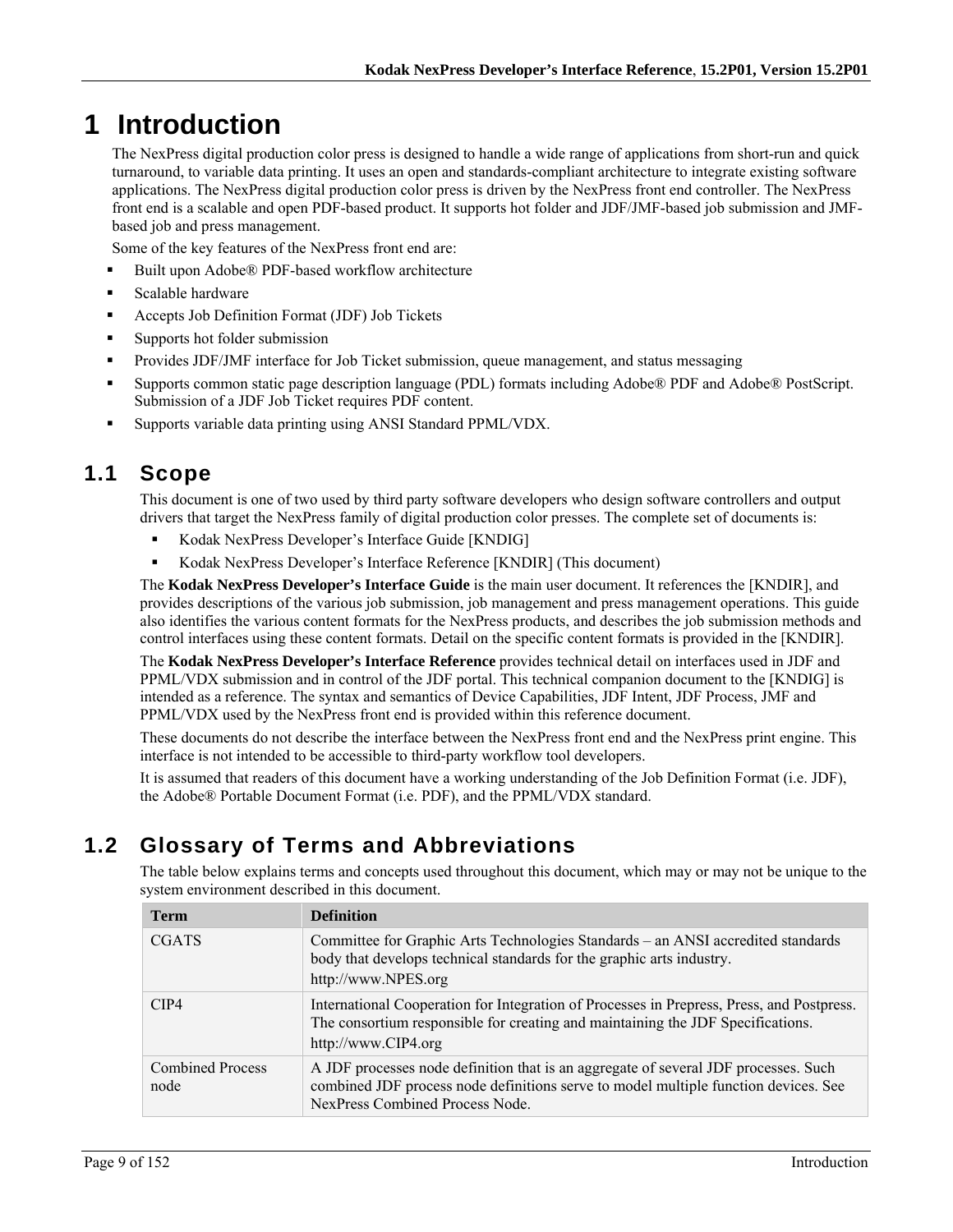| <b>Term</b>                                         | <b>Definition</b>                                                                                                                                                                                                                                                                                                                                                                                                                                                                                                                                                                                                                                                                                      |  |  |  |  |
|-----------------------------------------------------|--------------------------------------------------------------------------------------------------------------------------------------------------------------------------------------------------------------------------------------------------------------------------------------------------------------------------------------------------------------------------------------------------------------------------------------------------------------------------------------------------------------------------------------------------------------------------------------------------------------------------------------------------------------------------------------------------------|--|--|--|--|
| Component                                           | Various versions or parts of semi-finished print products.                                                                                                                                                                                                                                                                                                                                                                                                                                                                                                                                                                                                                                             |  |  |  |  |
| Device Capabilities;<br>Device Capabilities<br>File | The Device Capabilities file is a proprietary XML data file stored in the NexPress front<br>end. It is named DevCaps.xml. This file provides a mechanism to inform client<br>software applications of the system features and resources available on the NexPress<br>digital production color press. Features include items such as output sheet delivery and<br>finishing capabilities that are dependent on the press configuration. Resources include a<br>complete characterization of all qualified substrates and their names, lists of installed<br>fonts and ICC color profiles, and the names of defined Virtual Printer Hot Folders.                                                         |  |  |  |  |
| <b>DFE</b>                                          | Digital Front End — The device that processes a print job (including impositioning and<br>Ripping) and sends rasterized print data to the NexPress print engine for imaging onto<br>media. It is referred throughout this document as the Kodak NexPress front end.                                                                                                                                                                                                                                                                                                                                                                                                                                    |  |  |  |  |
| <b>DIG</b>                                          | Developer's Interface Guide $-$ A NexPress document that specifies the use of the<br>various interfaces for submitting jobs and managing the press. Provides technical<br>information for third-party application developers to successfully integrate their<br>solution with the Kodak NexPress digital production color press.                                                                                                                                                                                                                                                                                                                                                                       |  |  |  |  |
| Document                                            | A meaningful unit of information. It may be represented in various ways including as a<br>file, as a part of a file, or by printed output from a job.                                                                                                                                                                                                                                                                                                                                                                                                                                                                                                                                                  |  |  |  |  |
| <b>DTD</b>                                          | Data Type Dictionary                                                                                                                                                                                                                                                                                                                                                                                                                                                                                                                                                                                                                                                                                   |  |  |  |  |
| Hot Folder                                          | A hot folder is a file system directory that is monitored by a software process. Files<br>placed into a hot folder are treated as input data and are processed by the software<br>monitoring the hot folder. JDF uses this mechanism for file-based JDF job ticket<br>submission.                                                                                                                                                                                                                                                                                                                                                                                                                      |  |  |  |  |
| Internal Job Queue                                  | NexPress Job Queue containing jobs submitted through both the JDF Portal interface<br>and Virtual Printer Hot Folders.                                                                                                                                                                                                                                                                                                                                                                                                                                                                                                                                                                                 |  |  |  |  |
| JDF                                                 | The Job Definition Format (JDF) is an evolving industry standard created and<br>maintained by the International Cooperation for the Integration of Processes in<br>Prepress, Press, and Postpress (CIP4). JDF is an extensible, XML-based format built on<br>existing technologies such as the Portable Job Ticket Format (PJTF) from Adobe® and<br>on the Print Production Format (PPF) from CIP3.<br>JDF provides a container for a universal electronic job ticket for all kinds of print<br>production data. A JDF structure can describe both the print product to be produced<br>(intent) and the steps required to produce it (processes). The NexPress front end only<br>consumes JDF process. |  |  |  |  |
| <b>JDF</b> device                                   | As defined in the JDF Specification, a JDF device interprets JDF data, identifies a<br>compatible process node definition, and employs a machine that executes it<br>appropriately.                                                                                                                                                                                                                                                                                                                                                                                                                                                                                                                    |  |  |  |  |
| JDF job ticket                                      | An XML data structure that specifies a print job. It may include both a print product<br>description (product intent) and process definition (JDF Process). A JDF job ticket is<br>comprised of one or more JDF nodes. Submission through the NexPress JDF Portal<br>requires a JDF job ticket containing a single JDF process node.                                                                                                                                                                                                                                                                                                                                                                   |  |  |  |  |
| <b>JDF</b> Portal                                   | The NexPress front end's job submission interface that conforms to the JDF<br>Specification and accepts JDF job tickets either by file-based submission to a JDF Hot<br>Folder, or by a SubmitQueueEntry JMF message.                                                                                                                                                                                                                                                                                                                                                                                                                                                                                  |  |  |  |  |
| JDF Portal Job Queue                                | Queue containing only jobs submitted through the JDF Portal interface.                                                                                                                                                                                                                                                                                                                                                                                                                                                                                                                                                                                                                                 |  |  |  |  |
| JDF process                                         | A JDF node that specifies a unit of work or a step in the job workflow. Stitching,<br>DigitalPrinting, Imposition, and LayoutPreparation are examples of JDF Processes. A<br>JDF Process node often specifies the unit of work to be done by a JDF Device. The<br>NexPress front end only supports a single combined process node that lists all the<br>required JDF processes.                                                                                                                                                                                                                                                                                                                        |  |  |  |  |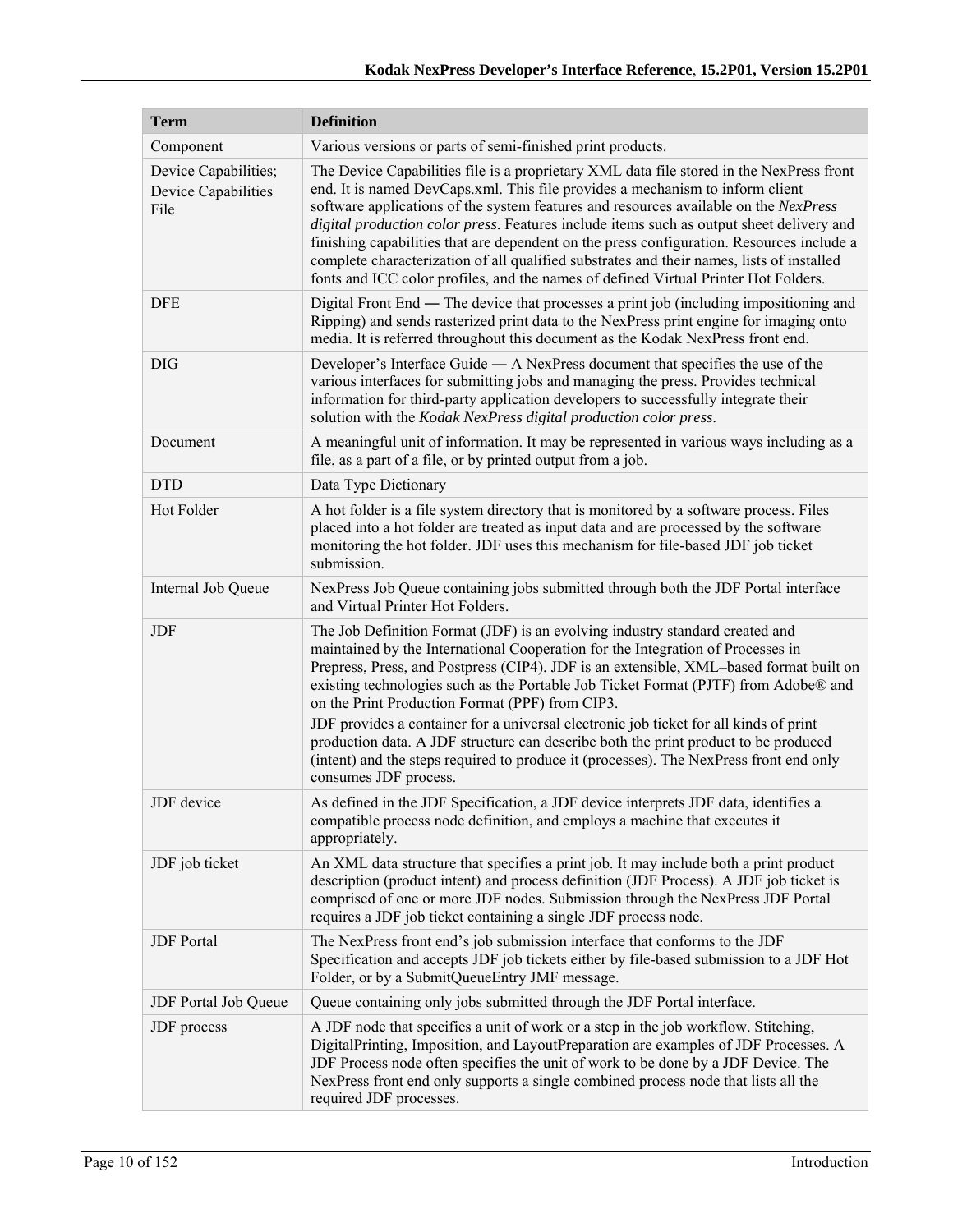| <b>Term</b>                                 | <b>Definition</b>                                                                                                                                                                                                                                                                                                                                                                                                                                                                                                                                                   |  |  |  |
|---------------------------------------------|---------------------------------------------------------------------------------------------------------------------------------------------------------------------------------------------------------------------------------------------------------------------------------------------------------------------------------------------------------------------------------------------------------------------------------------------------------------------------------------------------------------------------------------------------------------------|--|--|--|
| JDF resources                               | JDF elements (such as Media, MediaIntent, or Component) that are input to or output<br>from a JDF process or product intent node. JDF resources are always defined as sub-<br>elements of the ResourcePool. The JDF device may consume physical resources that<br>are input to JDF processes (e.g., substrate described by a Media resource input to a<br>digital printing process).                                                                                                                                                                                |  |  |  |
| JMF                                         | Job Messaging Format - JDF Specification: "JMF is a subset of JDF that handles<br>communication among JDF controllers and equipment on the shop floor JMF can be<br>used to establish a queue, discover the capabilities of a JDF-enabled device, determine<br>the status of a device, e.g., "RIPing", "Idle", and so on."                                                                                                                                                                                                                                          |  |  |  |
| Job                                         | A unit of work that can processed separately. A job within a printing system may be a<br>part of a larger job from the perspective of a print shop. JDF specifies what needs to be<br>produced in a job and how it is to be accomplished. Typically, a job consists of work<br>done on one or more files, using a set of resources, to produce output.                                                                                                                                                                                                              |  |  |  |
| Media Catalog                               | A data resource managed by the NexPress front end that contains a profile entry for<br>each substrate, or medium, supported by this NexPress digital production color press.<br>Each profile entry describes physical characteristics of a supported medium, and the<br>medium name.                                                                                                                                                                                                                                                                                |  |  |  |
| <b>NCF</b>                                  | NexPress Capabilities Format. See also: Device Capabilities                                                                                                                                                                                                                                                                                                                                                                                                                                                                                                         |  |  |  |
| NexPress digital<br>production color press  | The Kodak NexPress print engine and front end (DFE).                                                                                                                                                                                                                                                                                                                                                                                                                                                                                                                |  |  |  |
| NexPress print engine                       | The printing device component of the NexPress digital production color press                                                                                                                                                                                                                                                                                                                                                                                                                                                                                        |  |  |  |
| NexPress Combined<br>Process node           | A JDF-Combined Process node (value of the Types attribute is <i>Combined</i> ) that<br>conforms to the restrictions identified in the Kodak NexPress Developer's Interface<br>Reference. The NexPress digital production color press Combined Process Node<br>includes LayoutPreparation, Imposition, ColorSpaceConversion, Interpreting,<br>Rendering, Screening, and DigitalPrinting. Beginning with Release 10.1, only<br>DigitalPrinting is required in JDF/ $@$ Types, other parameters will use default settings if<br>not specified.                         |  |  |  |
| NexPress Conforming<br><b>Content Files</b> | Content files assembled from composite pages and specified in reader order, including<br>Adobe® PDF documents for static jobs and ANSI CGATS.20 (PPML/VDX) for<br>variable data jobs.<br>NexPress Conforming Content Files may also represent a sequence of pre-imposed<br>sheet surfaces for both static PDF jobs and variable PPML/VDX jobs; each PDF or<br>PPML page definition is a pre-imposed layout to be printed 1-up onto a sheet surface.                                                                                                                 |  |  |  |
| NexPress front end                          | The DFE processor of the NexPress digital production color press                                                                                                                                                                                                                                                                                                                                                                                                                                                                                                    |  |  |  |
| Page                                        | A unit of content that is normally imaged onto a rectangular area of a surface of an<br>output medium. The page is normally the unit of output to which medium selection,<br>imposition, and a variety of other output processing options are applied.                                                                                                                                                                                                                                                                                                              |  |  |  |
| <b>PDF</b>                                  | Adobe® Portable Document Format                                                                                                                                                                                                                                                                                                                                                                                                                                                                                                                                     |  |  |  |
| PDF/VT                                      | Portable Document Format / Variable Transactional                                                                                                                                                                                                                                                                                                                                                                                                                                                                                                                   |  |  |  |
| PDL                                         | Page Description Language (i.e. Adobe® PostScript).                                                                                                                                                                                                                                                                                                                                                                                                                                                                                                                 |  |  |  |
| PDM (VDX)                                   | <i>Portable Digital Master version 2.01</i> – an early draft of what is now the fully balloted<br>and accredited ANSI CGATS.20-2002 PPML/VDX standard. This is the optimized<br>Structured Document Format used by earlier versions of the NexPress front end for<br>representing the page content of a VDP job. Like PPML/VDX, this also is a PDF-based<br>format that contains PPML data and is used to encode the many Recipient Instances of<br>a VDP job in a highly optimized way. PDM support by the NexPress front end will be<br>deprecated in the future. |  |  |  |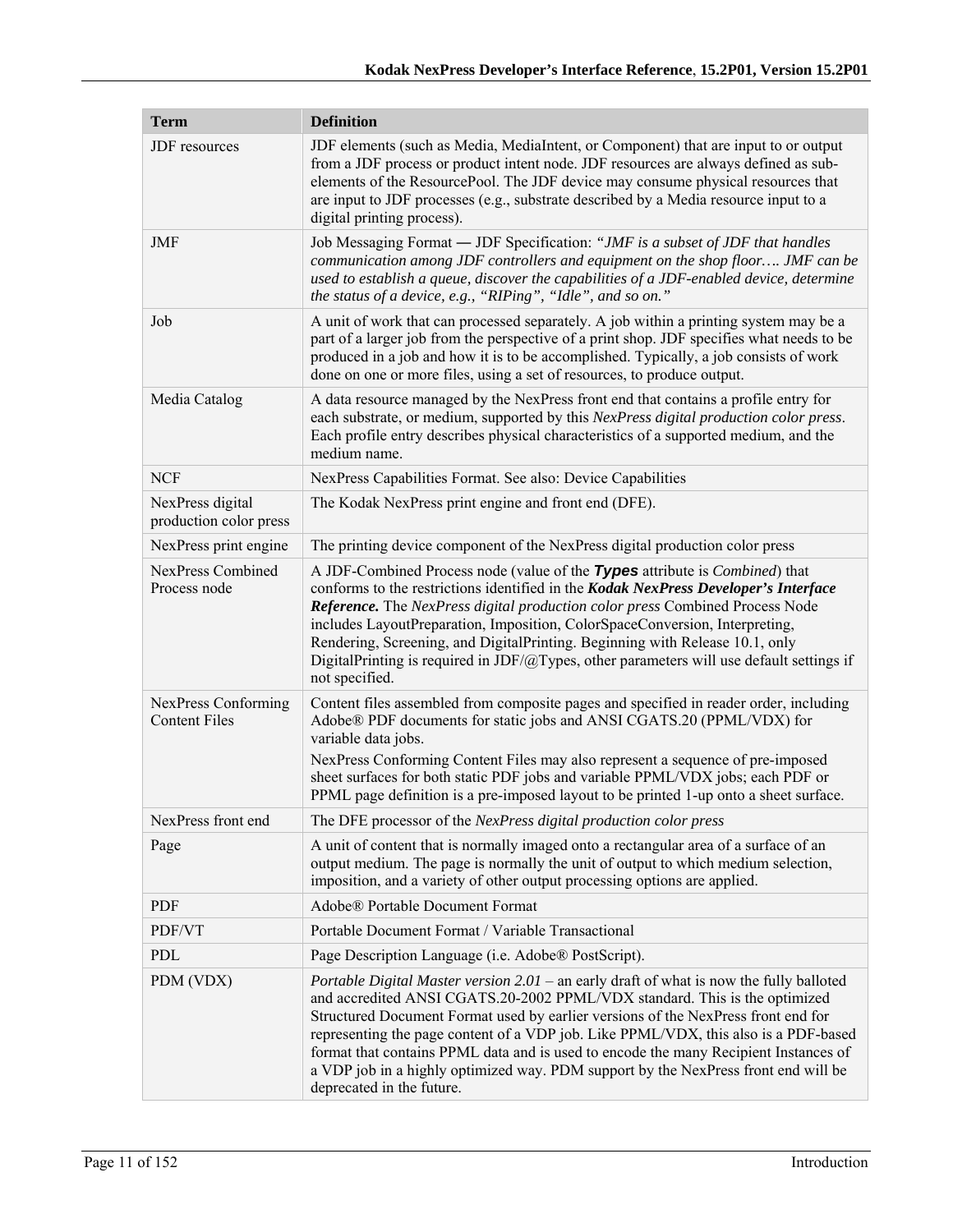| <b>Term</b>                          | <b>Definition</b>                                                                                                                                                                                                                                                                                                                                                                                                                                                                                                                                                                                                                                                                                                           |  |  |  |
|--------------------------------------|-----------------------------------------------------------------------------------------------------------------------------------------------------------------------------------------------------------------------------------------------------------------------------------------------------------------------------------------------------------------------------------------------------------------------------------------------------------------------------------------------------------------------------------------------------------------------------------------------------------------------------------------------------------------------------------------------------------------------------|--|--|--|
| <b>PJTF</b>                          | Portable Job Ticket Format — Developed by Adobe®, this is is the internal data format<br>for representing job ticket control information in the NexPress front end. JDF job<br>tickets are converted to PJTF upon submission.                                                                                                                                                                                                                                                                                                                                                                                                                                                                                               |  |  |  |
| <b>PPML</b>                          | Personalized Print Markup Language - Name of the XML-based variable data mark-<br>up language developed by the Print On Demand initiative (PODi). PPML provides<br>semantics for object-level reusability of graphical content. The PDF-based PPML/VDX<br>and PDM formats use PPML data to describe Instance documents and their pages.                                                                                                                                                                                                                                                                                                                                                                                     |  |  |  |
| PPML/VDX                             | Personalized Print Markup Language/Variable Data eXchange — The CGATS.20<br>ANSI standard PDF and PPML-based file format for representing variable content<br>documents. A Structured Document Format that may be device and workflow-<br>independent. It separates the variable data creative design process from the details of<br>the print manufacturing process. This standard was accredited after the first release of<br>the NexPress digital production color press. PDM is closely related to this standard.<br>Like PDM, it is PDF-based and uses PPML data to describe Recipient Instances and<br>their pages. PPML data is embedded within one of the PDF files of the set files that<br>comprise an Instance. |  |  |  |
| Recipient Instance                   | The pages of a VDP content data stream that belong to a particular recipient.<br>Represented in the PPML data of a PPML/VDX instance as a JOB element.                                                                                                                                                                                                                                                                                                                                                                                                                                                                                                                                                                      |  |  |  |
| <b>RIP</b>                           | Raster Image Processor – converts vector and sampled image data interpreted from<br>page content formats such as PDF, PostScript, and PPML/VDX into raster image data<br>that is used to drive the print imaging apparatus of the digital printer.                                                                                                                                                                                                                                                                                                                                                                                                                                                                          |  |  |  |
| <b>SDK</b>                           | Software Developer's Kit - A collection of documentation and tools intended to<br>enable third party application developers to successfully integrate their variable data<br>solutions (using ANSI PPML/VDX) with the NexPress digital production color press.                                                                                                                                                                                                                                                                                                                                                                                                                                                              |  |  |  |
| Sheet                                | A unit of a medium, typically a sheet of paper or an area on a continuous roll of roll-fed<br>paper, on which output is printed. Sheets may be cut and folded after printing. For<br>example, a sheet with no folds may contain one or two Pages, one per imaged side; a<br>brochure with one fold may contains four Pages, one located on each side of the fold<br>per side.                                                                                                                                                                                                                                                                                                                                               |  |  |  |
| Structure component                  | A partial component of a print product such as the cover pages, body pages, dust cover,<br>or insert pages of a book. Note that a book may be an assembly of structure<br>components.                                                                                                                                                                                                                                                                                                                                                                                                                                                                                                                                       |  |  |  |
| <b>Structured Document</b><br>Format | Page content definition format that is structured such that the data that makes up<br>graphical page definitions are defined independent of each other (e.g. Adobe® PDF and<br>ANSI PPML/VDX). The pages of a document using Structured Document Format may<br>be indexed and the data can be efficiently accessed in random fashion.                                                                                                                                                                                                                                                                                                                                                                                       |  |  |  |
| URI                                  | Uniform Resource Identifier as defined in RFC 2396: Uniform Resource Identifiers<br>(URI)                                                                                                                                                                                                                                                                                                                                                                                                                                                                                                                                                                                                                                   |  |  |  |
| <b>URL</b>                           | Uniform Resource Locator as defined in RFC 2396: Uniform Resource Identifiers<br>(URI)                                                                                                                                                                                                                                                                                                                                                                                                                                                                                                                                                                                                                                      |  |  |  |
| <b>VDP</b>                           | Variable Data Printing — The concept of customizing each print (or Instance) of a run<br>of a digital print job.                                                                                                                                                                                                                                                                                                                                                                                                                                                                                                                                                                                                            |  |  |  |
| <b>VDX</b>                           | Short term for PPML/VDX. See PPML/VDX                                                                                                                                                                                                                                                                                                                                                                                                                                                                                                                                                                                                                                                                                       |  |  |  |
| Virtual Printer Hot<br>Folder        | An active operating system folder that provides a mechanism to submit print job data<br>for execution by the NexPress front end. Each Virtual Printer Hot Folder has a pre-<br>assigned Virtual Printer Job Ticket that specifies processing requirements for the PDF,<br>PDM2, PostScript, or PPML/VDX data submitted into it.                                                                                                                                                                                                                                                                                                                                                                                             |  |  |  |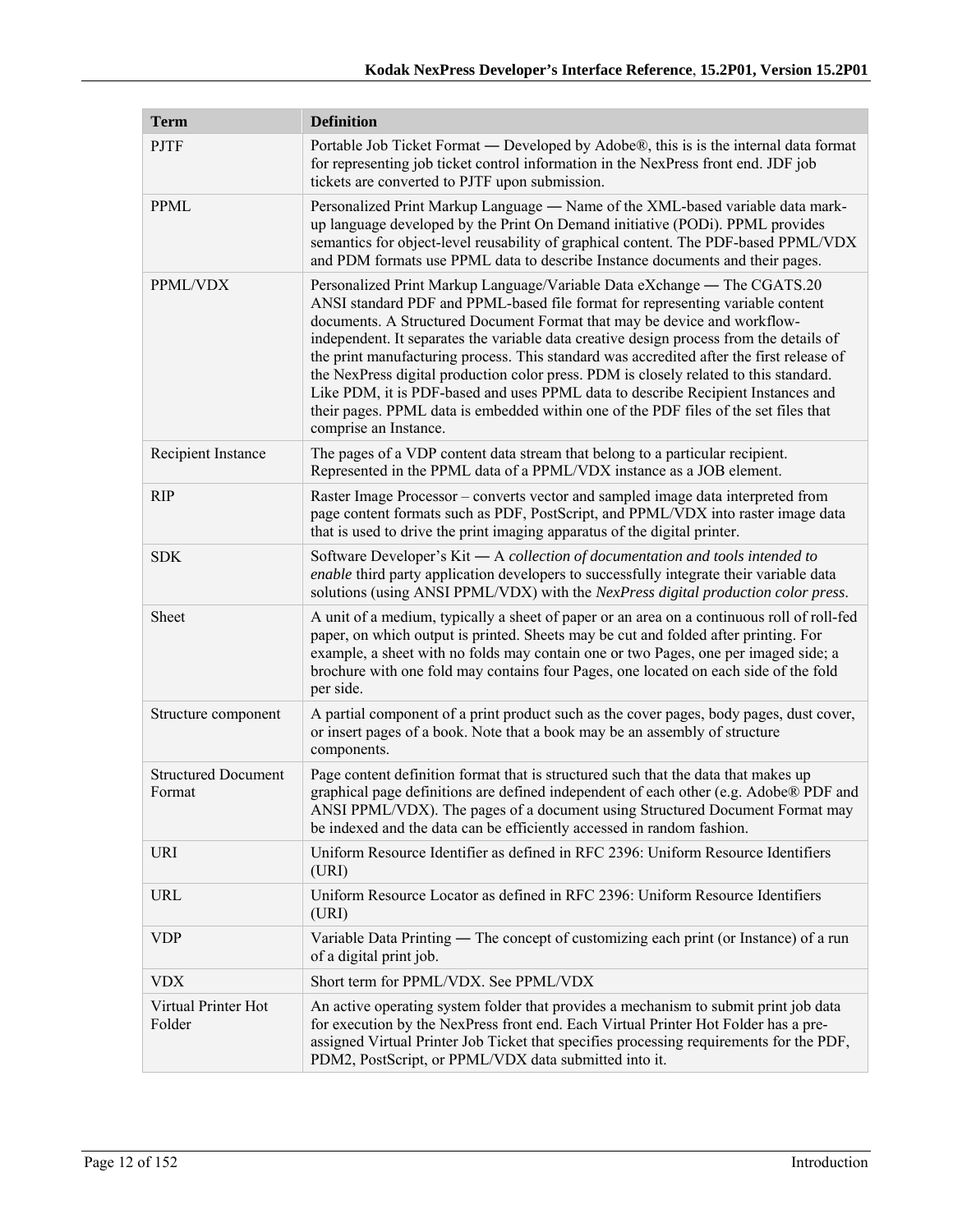| <b>Term</b>  | <b>Definition</b>                                                                                                                                                                                                                 |
|--------------|-----------------------------------------------------------------------------------------------------------------------------------------------------------------------------------------------------------------------------------|
| <b>VPJTT</b> | Virtual Printer Job Ticket Template – Specifies settings required by NexPress front end<br>to process content files submitted into a Virtual Printer Hot Folder. The NexPress<br>Client software is used to specify its settings. |
| <b>XML</b>   | Extensible Markup Language                                                                                                                                                                                                        |

### **1.3 Document Conventions**

This section identifies the standard conventions used in this document. Following these conventions will help ensure consistency throughout the document.

- 1) PDF operators, PDF keywords, the names of keys in PDF dictionaries, and other predefined names are written in a bold sans serif type font; for example, the **ID** key.
- 2) Operands of PDF operators or values of dictionary keys are written in an italic sans serif font, for example the */Catalog* key.
- 3) PPML and JDF element and XML element names in general are written in a bold sans serif type font, for example the **DOCUMENT** element.
- 4) Values of attributes of XML elements are written in an italic sans serif font. For example: *LineArt.*
- 5) Attribute names of PPML and XML elements are written in a bold italic sans serif font. For example, the *ProcessColorModel* attribute of the **ColorColorantControl** element.
- 6) In some cases the Xpath notation may also be used when showing the relationship of an XML element attribute or sub-element to an element. For example: *ColorantControl/@ProcessColorModel*.
- 7) Placeholders for normally variable information are written in an italic serif font. For example: "The first value specifies the number of *columns* of page cells and the second value specifies the number of *rows* of page cells in the multi–up grid".
- 8) Within examples, use of bold font has no technical significance and is used for emphasis only.

### **1.4 Constraints**

- 1) Similar to the CIP4 Interoperability Conformance Specification (ICS) documents, all NexPress front end supported elements, sub-elements, and attributes are presented in this document in a tabular format with the following column headings: "Name or Value", "Manager", "Worker", and "Description". Please refer to [BICS] for how to read ICS documents if further understanding of notations and format is needed.
- 2) NexPress front end also conforms to the size limits for attribute values as specified in [BICS].
- 3) Refer to [JDF] for additional detail on specific JDF references mentioned in this document. Information from the JDF Specification will not be duplicated in this document whenever possible. This will help in maintenance of this document and help to eliminate any discrepancies with [JDF].
- 4) NexPress front end, System 10.1 uses JDF 1.3.

### **1.5 References**

- [ 1 ] Adobe Portable Document Format Reference Manual, Version 1.6, 2004, Adobe Systems Incorporated, [PDF]
- [ 2 ] Adobe Portable Job Ticket Format Technical Note #5620, Version 1.1, April 1999, Adobe Systems Incorporated, http://partners.adobe.com/asn/developer/PDFS/TN/5620.pdf, [PJTF]
- [ 3 ] JDF Specification, Release 1.3, September 2005, www.cip4.org, [JDF]
- [ 4 ] XML Specification, Version 1.0, February 1998, www.w3.org, [XML]
- [ 5 ] PPML Functional Specification, Version 2.0, 27-March-2002, Print On Demand Initiative (PODi), [PPML]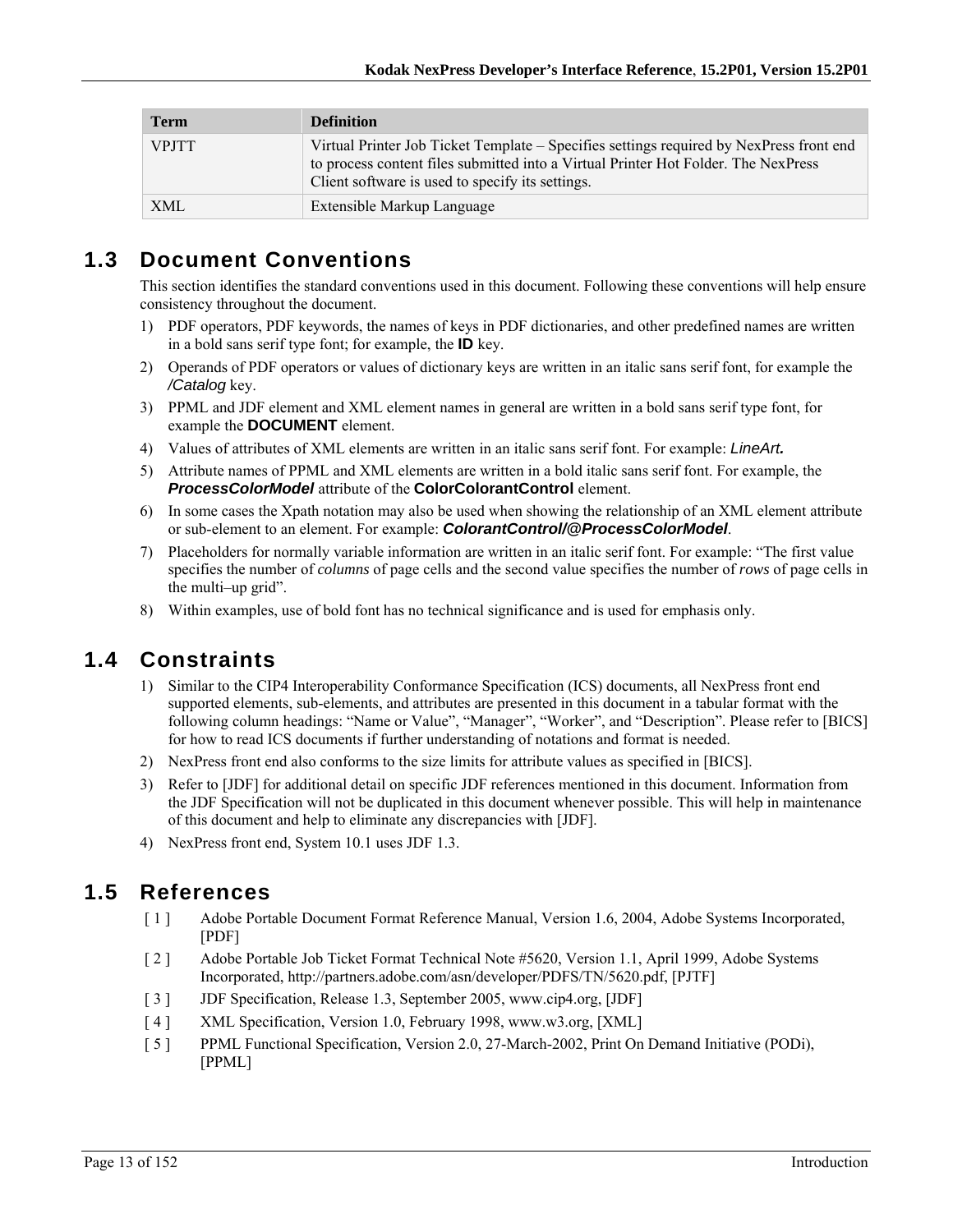- [ 6 ] ANSI CGATS.20:2002 Graphic Technology, Variable printing data exchange using PPML and PDF (PPML/VDX), Approval dated 8-July-2002, American National Standards Institute, Inc. available from NPES, [PPML/VDX]
- [ 7 ] Application Notes for CGATS.20-2002, Prepared by CGATS SC6/TF2, August 2004, http://www.npes.org/standards/tools.html, [PPML/VDX-AN]
- [8] Base Interoperability Conformance Specification (ICS), Version 1.0, December 2004, www.cip4.com, [BICS]
- [ 9 ] Kodak NexPress Developer's Interface Guide, for System 9.0, Version 2.0, January 2007, Eastman Kodak Company, [KNDIG]
- [ 10 ] Kodak NexPress Developer's Interface Reference, for System 9.0, Version 2.0, January 2007, Eastman Kodak Company, [KNDIR]
- [ 11 ] ISO 16612-2 Graphic Technology Variable Data Exchange Part 2: Using PDF/X-4 and PDF/X5 (PDF/VT-1 and PDF/VT-2) , First Edition, 15-August-2010. [PDF/VT]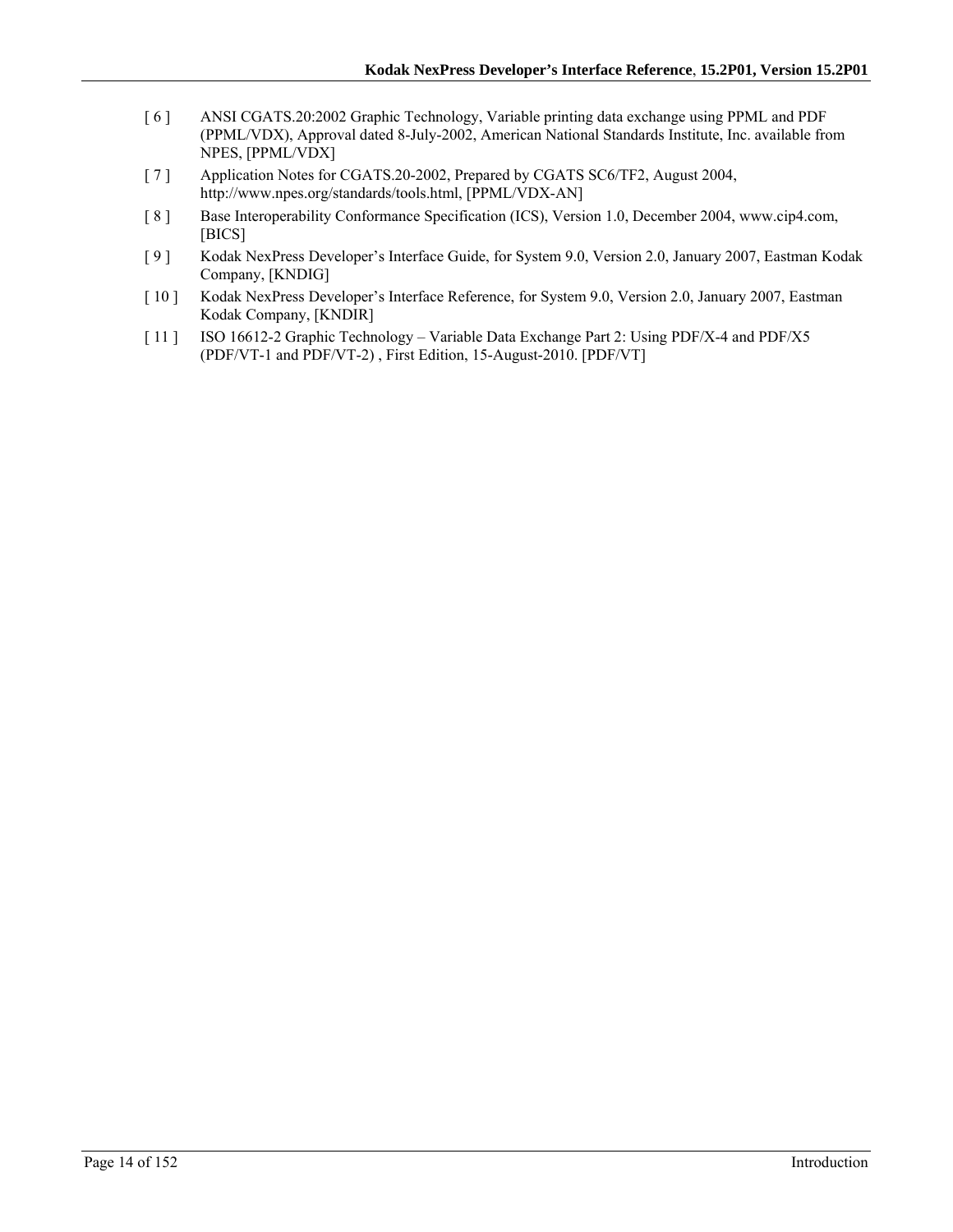## **2 Differences between Software Releases**

### **2.1 Changes in System 16.0**

- WhiteFlood, WhiteImage and AutoWhite overcoats for White dry ink
- Support InterpretingParams/@MirrorAround

### **2.2 Changes in System 15.2P01**

Enhanced Ink Optimization

### **2.3 Changes in System 15.2**

- Halo Effect Correction
- DuraCoat Overcoat

### **2.4 Changes in System 15.1**

Windows 2012 Server Primary

### **2.5 Changes in System 15.0**

- Economy Mode
- RGB Image Smoothing
- Ink Optimization
- Windows 2008 Server R2 Primary
- Windows 7 Pro Secondary

### **2.6 Changes in System 14.0**

- New Dry ink support: white, gold, neon pink
- Deprecate NexPress DryInk silver, renamed to NexPress DryInk pearlescent

### **2.7 Changes between System 12.0 and 12.1**

#### **2.7.1 JDF**

- Matte Clear Dry Ink support
	- o Media/@NXP:ClearCoat[Front|Back] = matteClearEasy
	- o RenderingParams/@NXP:MTCLProcessColorantThreshold
	- o RenderingParams/@NXP:MTCLThresholdApplication
- Silver Dry Ink support
- Custom Color Dry Ink support

### **2.8 Changes between System 11.2 and System 12.0**

- Light Black dry ink support
- HD inks support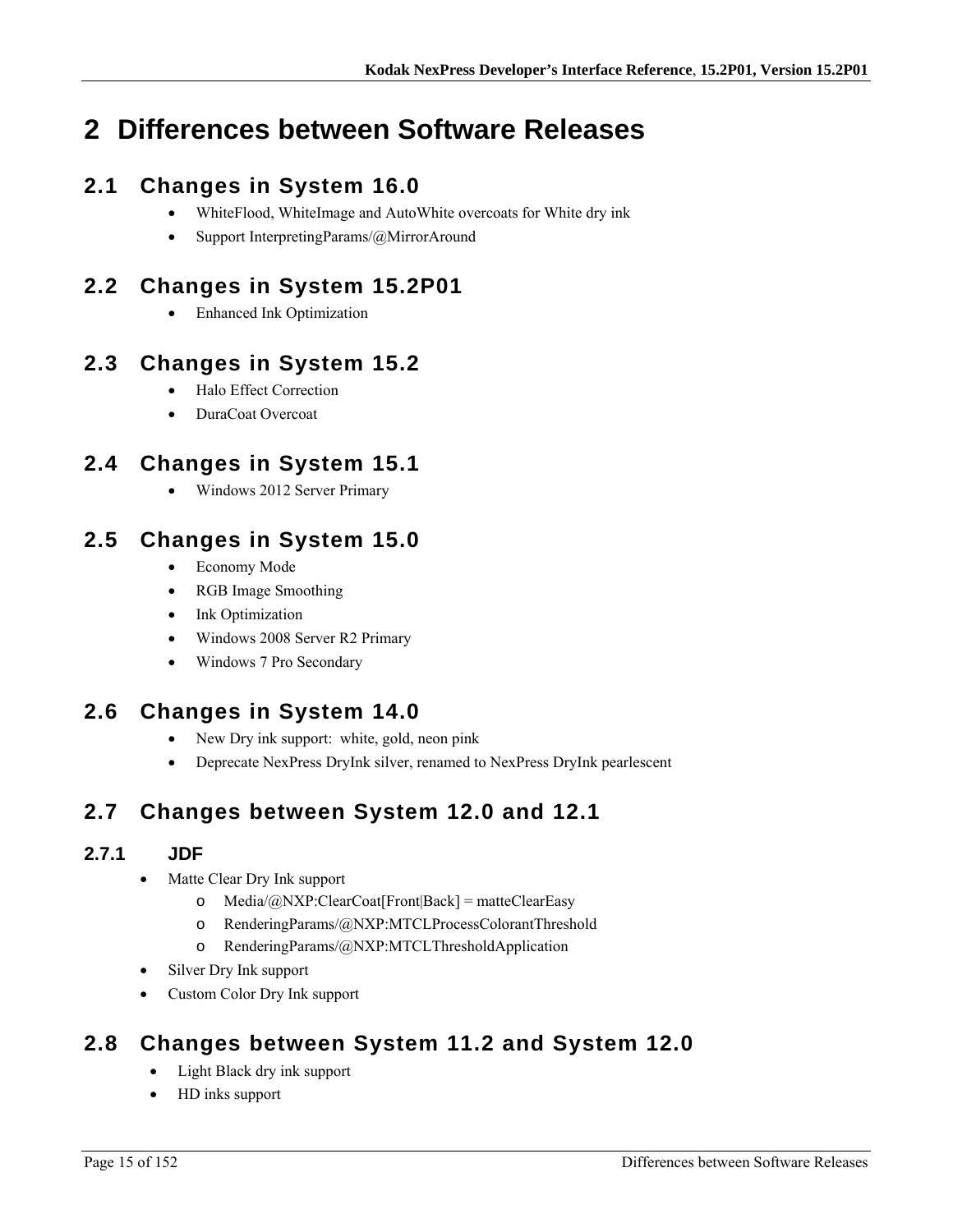• Support for PDF/VT-1 documents

### **2.9 Changes between System 11.0/11.1 and System 11.2**

#### **2.9.1 JDF**

Red Fluorescing clear dry ink support:

### **2.10 Changes between System 10.1 and System 11.0/11.1**

#### **2.10.1 JDF**

- Dimensional DryInk clear support:
	- o Media/@NXP:ClearCoat[Front|Back] = raiseAllSimple
	- o ColorantControl/@HotOffsetCompensation
	- o RenderingParams/@NXP:DMCLProcessColorantThreshold
	- o RenderingParams/@NXP:DMCLThresholdApplication
- Color management for RGB colorspaces may no longer be disabled.

#### **2.10.2 Device Capabilities**

- SupportedEngineSpeedList indicating the engine speeds for which the resource is supported has been added to:
	- o Printer
	- o PrinterMedium
	- o CurrentLoadedFifthColor
	- o SubstrateSupply
	- o DeliveryTypeDetails
	- o Delivery
- Printer includes PrinterSerialNumber to identify the engine by serial number.

### **2.11 Changes between System 10.1 and System 10.2**

#### **2.11.1 JDF**

- Support for M700e finishing options
- M700e Resource Check warnings and errors are reported in JobPhase/@Comment for queued jobs.

### **2.12 Changes between System 10.0 and System 10.1**

#### **2.12.1 JDF**

 **LocatorTTL (See Section 6.3) –**  A multicast locator was added for use by the Creo Prinergy Workflow Controller.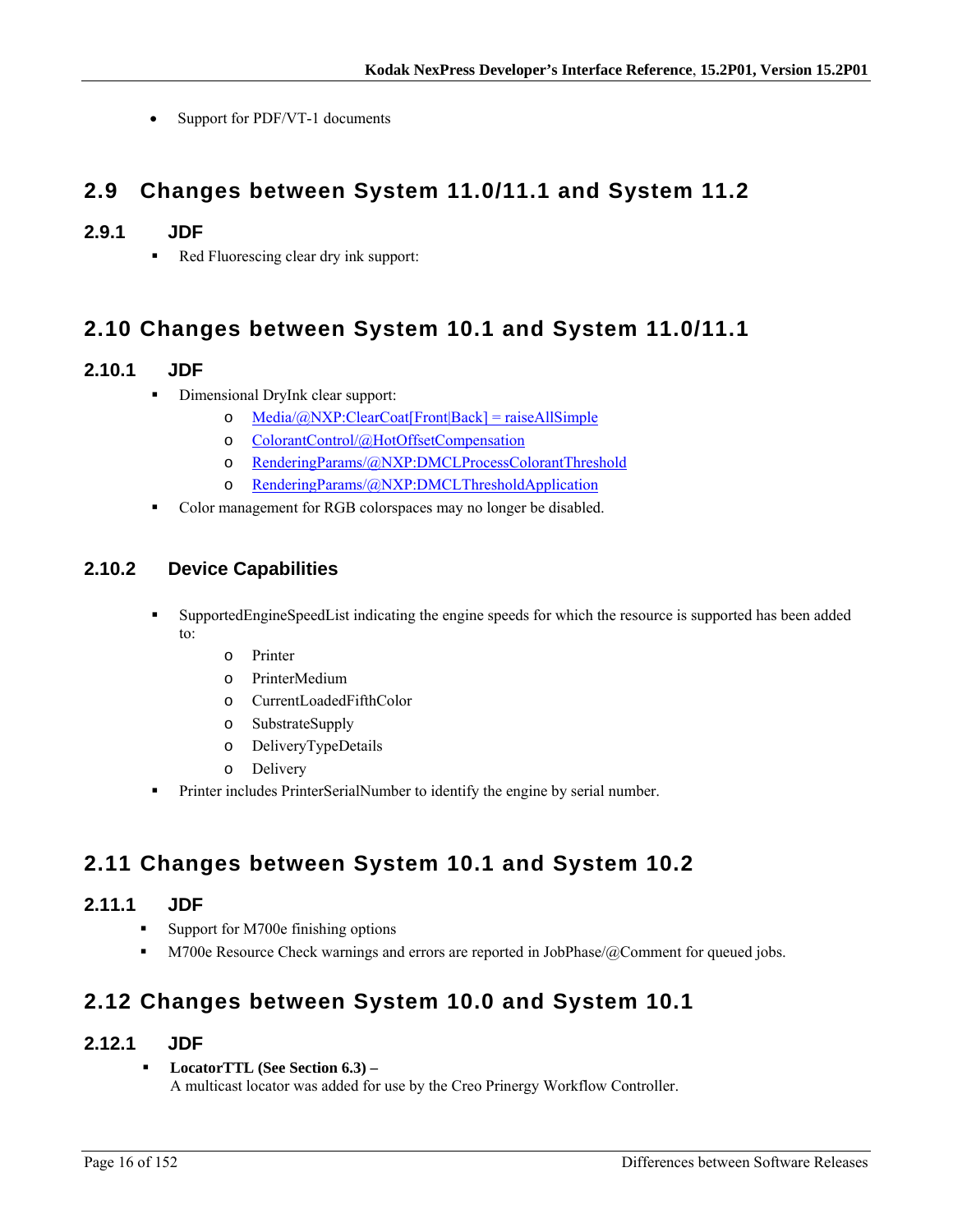- **JDF Combined Types (See Section 5.1)**  Restrictions have been removed that required a specific set of types in the JDF Process combined node. Now only DigitalPrinting is required.
- Most of the configuration files in \CDFE\_CONFIG\InitialConfig\Printready for use by Heidelberg PrintReady version 2.1 have been removed.
- Use of the JDFStorage directory for completed JDF tickets has been deprecated.
- **Additional inks for Separations (See Section 5.3.1.1)**  Dry ink values were defined for micr, raised clear, and xd clear.
- **Additional ClearCoat options (See Section 5.14)**  Values added to support iqFlood, iqImage, xdPhoto, and xdGraphic.
- **Additional DeviceInfo status reported (See Section 3.2.1.8.1)**  DeviceCondition and StatusDetails are reported for press condition "NeedsAttention".
- **Resource Check details added to JobPhase (See Section 3.2.1.8.1.2)** Resource Check warnings and errors are reported in JobPhase/@Comment for queued jobs.
- **Resource Query supported (See Sections 3.1.2 and 3.2.1.7)**  Reports descriptions and availability of media and dry ink resources.
- **Job processing controls defined in JDF (See Section 5.15.1 )**  Custom attribute NXP:StopPoints created to stop job during processing.
- References to "NexStation" have been replaced with "NexPress".
- **Removed HDM:Shutdown (See Section 3.1.1)** Removed JMF commands HDM:Shutdown and HDM:CheckFolderAccess. "Shutdown" is equivalent to HDM:Shutdown, and continues to be supported.

#### **2.12.2 Device Capabilities**

- **SecuredColorant (See Section 9.2.100)**  Identify colorants in the fifth station that support secure printing (such as MICR).
- **DeliveryTypeDetails for Finishing devices (See Section 9.2.24)**  List of finishers using the DFA interface in Delivery/DeliveryType/@DeliveryTypeDetails have been replaced by the single identifier "DFA".

### **2.13 Changes between System 9.0 and System 10.0**

#### **2.13.1 JDF**

- JDFHotFolder is available as a network share whenever the JDF Portal Queue is open.
- PDF content files accompanying JMF SubmitQueueEntry in 3-part MIME can now be spooled directly to a file to eliminate the filesize restrictions of earlier releases. To enable this behavior, the content-file part must be identified within the MIME header using "Content-Disposition: Attachment" and "Content-Type: application/pdf".
- **RenderingParams/NXP:CLCDDIQParams (See Section 5.16.2)**  "DeviceDefault" is now interpretated as "Gradation" for the following attributes within RenderingParams/NXP:CLCDDIQParams: HTTextBW, HTGraphicsBW, HTImageBW, HTTextCMYK, HTLineCMYK, HTGraphicsCMYK, HTImageCMYK.
- **QueueSubmissionParams/@URL (See Section 3.1.1.6.1)**  Support for "ftp:" added to QueueSubmissionParams/@URL.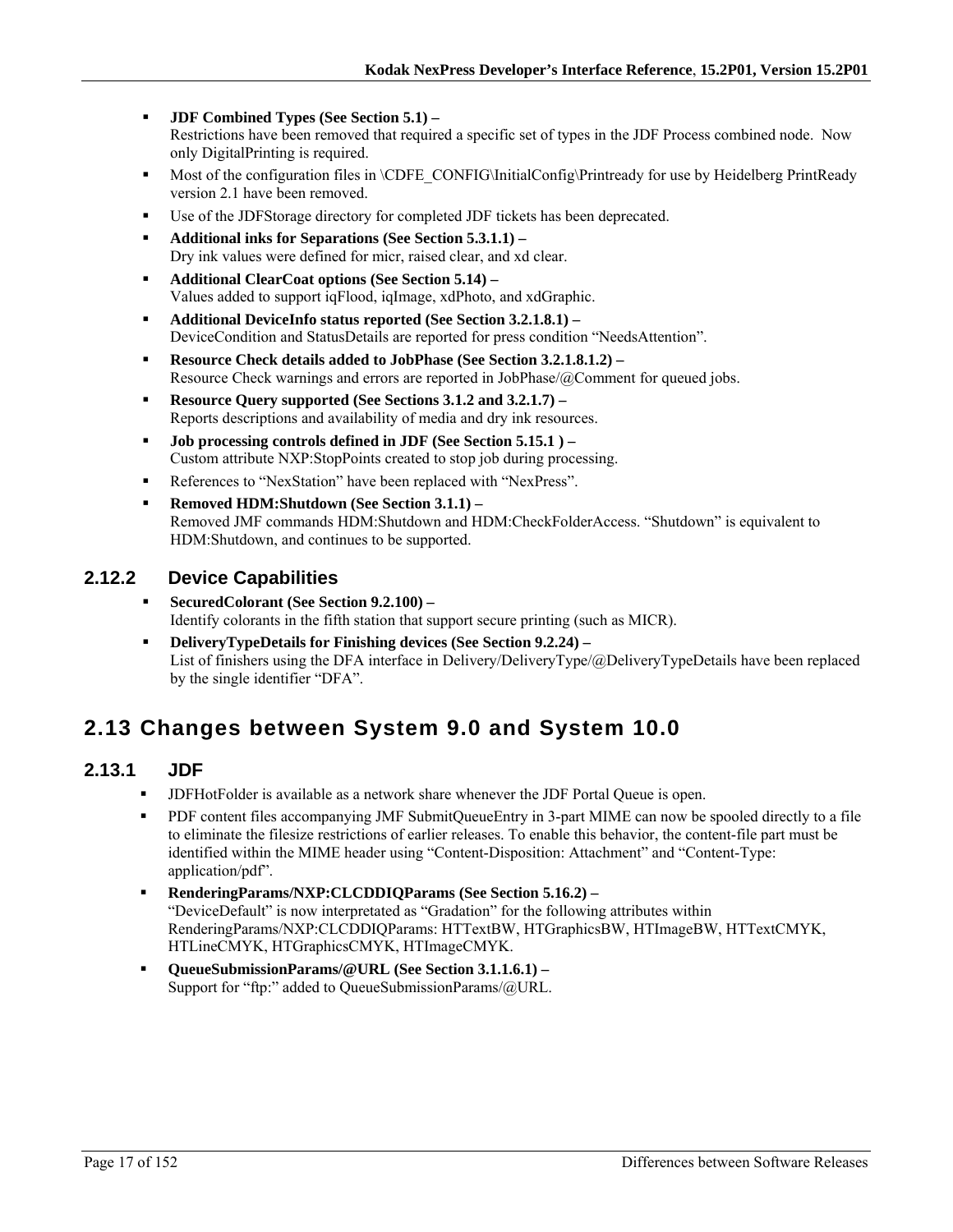### **2.14 Changes between System 8.5 and System 9.0**

#### **2.14.1 JDF**

- Postscript support has been added for content files in a JDF runlist. In previous releases only PDF was supported.
- Content-Type in the HTTP header of a JMF response will use application/vnd.cip4-jmf+xml if this type is used in the request.
- When the JDF queue is closed or blocked, any JDF Tickets dropped onto the JDF hot folder are deleted. In the previous release, these files remained in the hot folder directory until the queue was opened.
- **RunList resource Layout Element: FileSpec (See Section 5.17.1.1)**  Support was added for URI scheme "FTP:" in **RunList/Layout/FileSpec/@URL**. This allows content files on an FTP server to be referenced within a JDF JobTicket.
- **RunList resource (See Section 5.15) Runlist/@Directory** is supported. It can be used to identify a base path for FILE: URLs containing a relative path. Previously relative paths had to be located within the JDF Hotfolder.
- **Runlist/@Directory** can also be used to designate a search path for VDX PDL content. In this case the URL must be either a local path (drive letter required if not on the C: drive) or a UNC path. For example:

```
<RunList Directory="/parentDirectory/theDirectory" …/> 
<RunList Directory="d:/parentDirectory/theDirectory" …/> 
<RunList Directory="//servername/sharename" …/>
```
- **JMF Node Worker to Manager: Message Response (See Section 3.2.1)**  Whenever applicable, failed JMF commands return one of the standard exception codes defined in the JDF 1.3 specification.
- **Media resource: Location (See Section 5.14.1)**  Restrictions on media definition have been loosened so that **Location/@LocationName** is not required in some jobs. If omitted from the JDF, LocationName for body and cover will be determined using media partitions.
- **Media resource: Location (See Section 5.14.1)**  Additional values in **Media/Location/@LocationName** are supported.
- **JMF Node Manager to Worker: QueueFilter (See Section 3.1.1.9) QueueFilter** is now supported on incoming JMF commands and queries.
- **JMF Node Worker to Manager: Message Response (See Section 3.2.1.1)**  Persistent JMF messages that are sent to registered subscribers will include **Notification/@JobID** and **Notification/@NXP:QueueEntryID** when these values are known.
- **Message Response: ResponseTypeObj Submission Methods (See Section 3.2.1.3)**  JMF KnownMessages response includes SubmissionMethods query.
- **Device resource (See Section 5.5)**  When **Device/@DeviceID** is supplied in a JDF ticket, it is matched against the **SenderID** reported by the device in JMF responses.
- **NodeInfo resource (See Section 5.15) JDF/NodeInfo** was moved to a resource in the JDF 1.3 specification. It is used to designate **@TargetRoute** for the completed JDF. The deprecated notation continues to be supported as well.
- **JDF Process Node (See Section 5.2)**  Support was added for **JDF/@Activation.** A value of "Held" in a job ticket will set the initial state of the submitted job to "Held".
- **DigitalPrintingParams resource (See Section 5.7) DigitalPrintingParams/@NXP:ColorFlow** has been added to identify jobs that should adhere to the ColorFlow policy of the press.
- **RenderingParams resource (See Section 5.15.1) RenderingParams** with selected proprietary attributes has been added.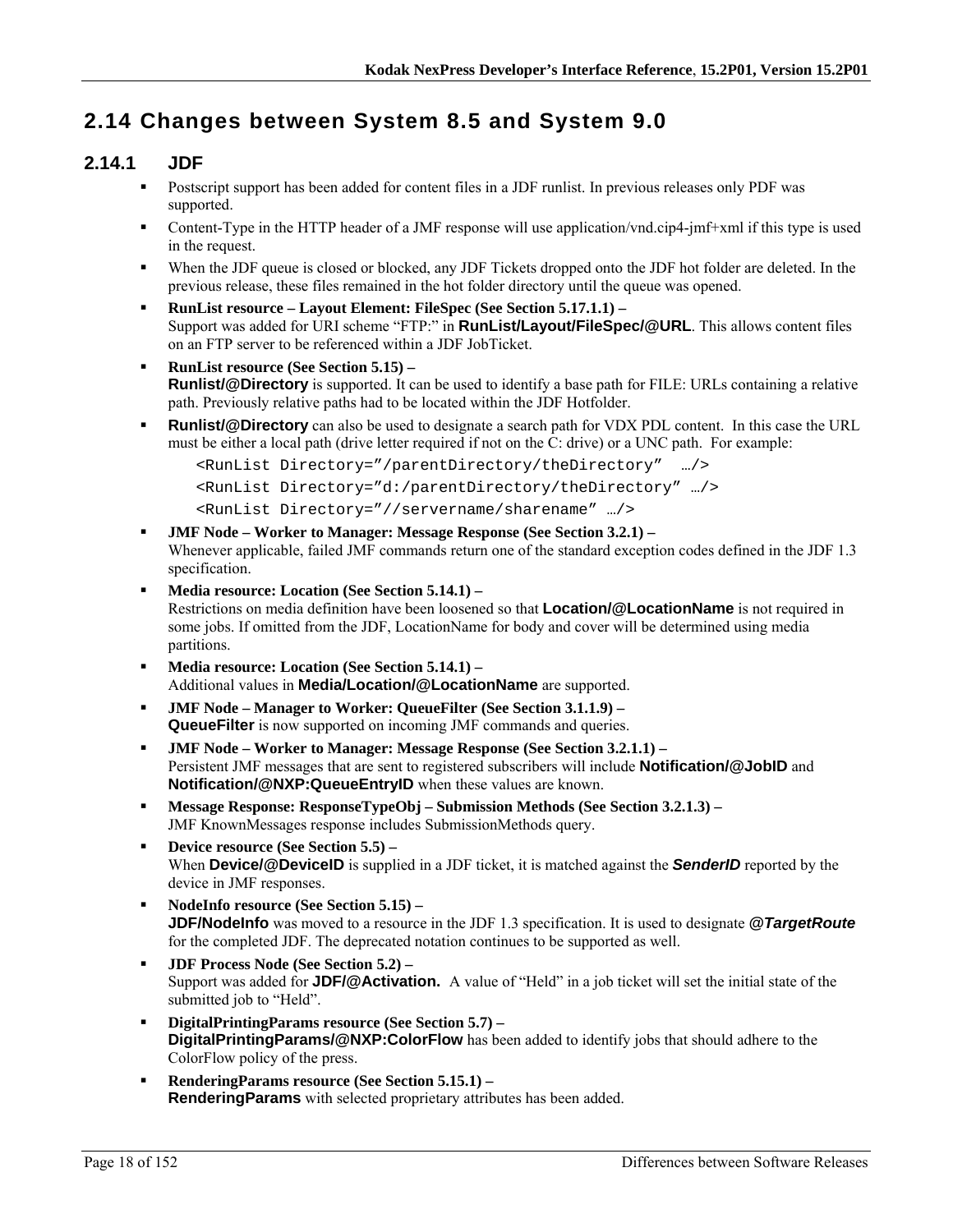- **ColorSpaceConversionParams resource: ColorSpaceConversionOp (See Section 5.4.1) ColorSpaceConversionOp/@ConvRGBGrayToBlack** and **ColorSpaceConversionOp/@RGBGrayToBlackThreshold** have been added to control use of black colorant in RGB Graphics images.
- **NodeInfo resource (See Section 5.15)**  Proprietary attribute **NodeInfo/@NXP:DeleteWhenDone** has been added to the JDF ticket so that hotfolder jobs can designate whether to be automatically removed upon completion or abort.
- **Documentation added for Portal Configuration File (See Section 6)** The JDF Portal Configuration file is not new, but the configuration file was not previously referenced in this document. For System 9.0, usage of the configuration value bDeleteWhenDone has been enhanced to control auto-delete behavior when submitted JDF hotfolder jobs reach completion or are aborted.
- **Device/ModelName (See Section 3.2.1.8.1.1 and Section 5.5)**  This attribute has been defined to facilitate rejection of a JDF ticket for situations in which the JDF was written using device-specific attributes and values that may be interpreted incorrectly on other JDF device. No action is taken in System 9.0 from this attribute.

#### **2.14.2 Device Capabilities**

- **Device Capabilities Elements: SubstrateType (See Section 9.2.112)**  New SubstrateType members: Plain, SingleCoated, DoubleCoated, Recycled, Texture, Film, Label, Vellium, and Bond.
- **Device Capabilities Elements: SurfaceType (See Section 9.2.115)**  New SurfaceType members: Normal, Tabbed, and Punched.
- **Device Capabilities Elements: ColorType (See Section 9.2.12)**  Substrate ColorName replaced by ColorType enumeration.
- **Device Capabilities Elements: ColorList (See Section 9.2.10)**  New element ColorList.
- **Device Capabilities Elements: PrinterPlatform (See Section 9.2.84)**  NexPress\_M700 added to PrinterPlatform.
- **Device Capabilities Elements: SystemMedium (See Section 9.2.117)**  ColorType added to SystemMedium.
- **Device Capabilities Elements: MinSize and MaxSize (See Sections 9.2.67 and 9.2.61)** PixelRectangle replaced by individual Width and Height members in definition of MinSize and MaxSize.
- **Device Capabilities Elements: FeederType (See Section 9.2.30)**  New element FeederType to characterize SubstrateSupply in the P1 engine.
- **Device Capabilities Elements: FontType (See Section 9.2.38)**  New FontType member PostScriptTTF.
- **Device Capabilities Elements: DeliveryTypeDetails (See Section 9.2.24)**  New DeliveryTypeDetails members HighCapacity, ProofWaste, and Invalid.

### **2.15 Changes between System 8.4 and System 8.5**

The primary development goal for the NexPress JDF Portal in System 8.4 was to support Base ICS Level 2. The Base ICS (Interoperability Conformance Specification)[BICS] is published by CIP4. In System 8.5, development focused on aspects of ICS Level 3 support that were thought to have the greatest benefit for users of the NexPress.

#### **2.15.1 JDF**

- Support was added for MIME packaging of content files. MIME packaged submissions using a MIME file to the JDF Portal Hot Folder, or a 3-part MIME with JMF SubmitQueueEntry are both supported.
- The location of the JDF Portal Hot Folder has changed to \\ \ servername > \ HotFolder\JDFHotfolder.
- The completed JDF file can be sent to a web server by specifying "HTTP://servername:PORT#/" in the URI for *TargetRoute* or *ReturnURL*.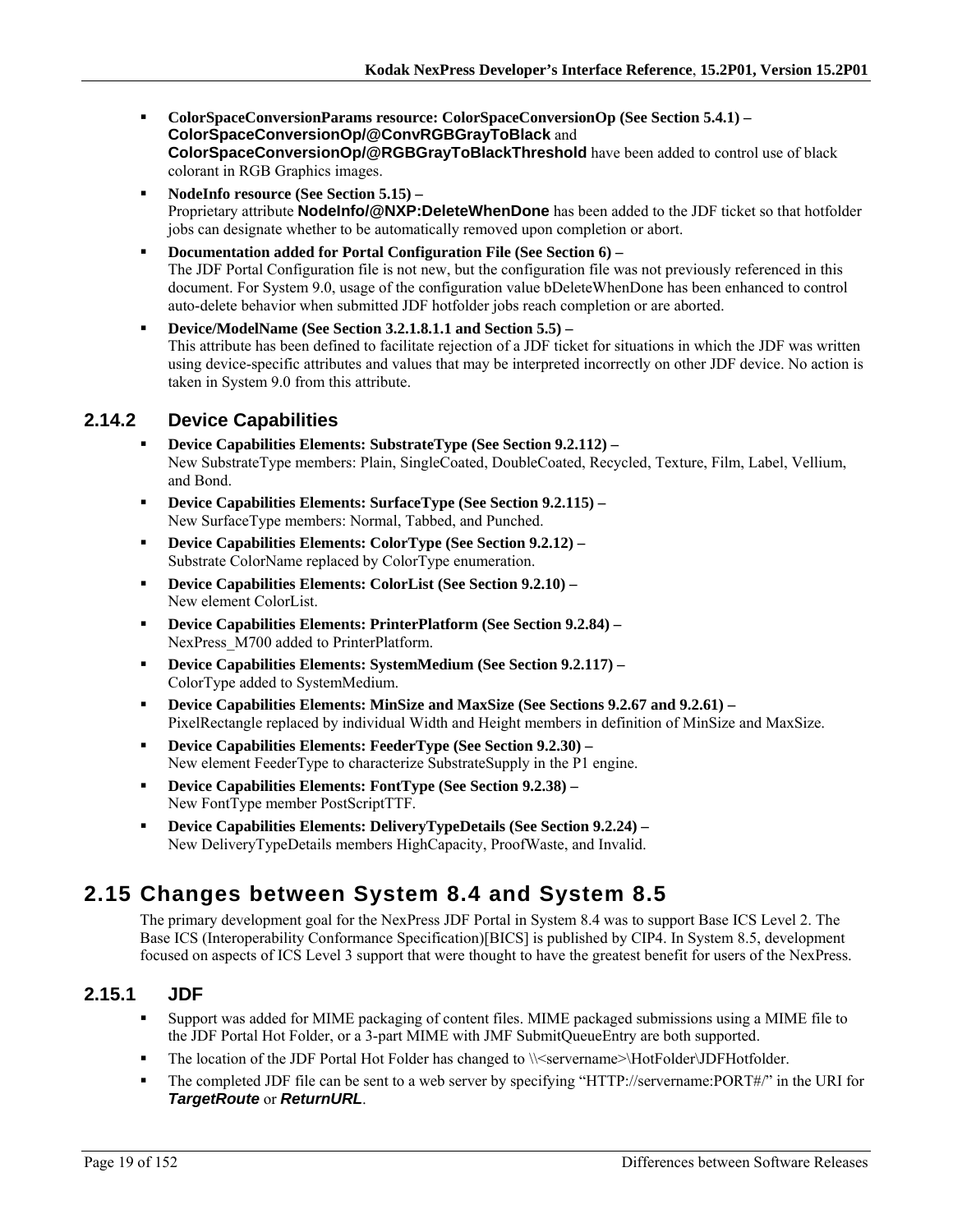- Support is extended for PDF version 1.6 as produced by Adobe® Acrobat® 7.
- To assist developers who are integrating a controller with the JDF Portal, all JMF communications received and sent by the NexPress front end are logged. Only JMF messages and MIME-encoded JDF job tickets are written to the log; received PDF content is not saved.
- **RunList resource: Disposition (See Section 5.17.2)**  Support for **FileSpec/Disposition** was added to provide automatic deletion of content files. By default, the content file is preserved.
- **JMF: QueueSubmissionParams /** *@Disposition* **(See Section 3.1.1.6.1)**  If supplied the job will not be automatically removed from the queue when status becomes completed or aborted. No attribute values are supported.
- **JMF: QueueSubmissionParams /** *@ReturnURL* **(See Section 3.1.1.6.1)**  Http support added.
- **JMF: QueueSubmissionParams /** *@URL* **(See Section 3.1.1.6.1)**  "cid:", "file:", and "http:" schemes supported.
- **JMF: Message Query (See Section 3.1.1.9)**  Support added for SubmissionMethods; it returns the hot folder location.
- **JMF: StatusResponse: JobPhase(See Section 3.2.1.8.1.2)**  Job phase *FailedTestRun* reported for JDF failed verification.
- **JDF Product Intent: JDF Product Intent Node / JDF (See Section 4.2)** NexPress Combined Process Node. A root JDF intent node may be submitted to the NexPress for processing if the JDF intent includes a NexPress Combined Process Node. The job ticket is constructed entirely from the JDF Process; the JDF intent is ignored.
- **JDF Process: JDF Process Node (See Section 5.2)**  The NexPress Process Node can be anywhere in the submitted JDF ticket, and any JDF Product nodes WILL BE ignored in favor of the NexPress Combined Process node.
- **JDF Process: NodeInfo / TargetRoute (See Section 5.15) –** The completed JDF file can be sent to a web server by specifying "HTTP://servername:PORT#".
- **JDF Process: ScreeningParams Resource (See Section 5.17.2)**  The NexPress JDF Portal does not enumerate screen names, however legacy screen enumerations continue to be supported. Supported ScreeningID values are listed in the NexPress Device Capabilities File. Supported ScreeningParams values are "Classic", "Optimum", "Line", "Supra", and "Stochastic".

#### **2.15.2 Device Capabilities**

- **Device Capabilities Elements: DeliveryTypeDetails (See Section 9.2.24)**  Additional delivery devices identified. "BookletMaker" replaced with *"*WatkissVarioBookletMaker", "WatkissVarioBookletMaker WithSpinemaster", "WatkissGen2BookletMaker", "WatkissGen2BookletMaker WithSpinemaster", "Coverbind", and "NonDfa".
- **Device Capabilities Elements: ExternalControllerType (See Section 9.2.28)**  Replaced "SPIRE" with "CREO\_PODS".
- **Device Capabilities Elements: I2Pplatform (See Section 9.2.41)**
- **Device Capabilities Elements: Printer (See Section 9.2.77)**  I2Pplatform added.
- **Device Capabilities Elements: ScreenType (See Section 9.2.99)**  New screen types "Stochastic" and "None".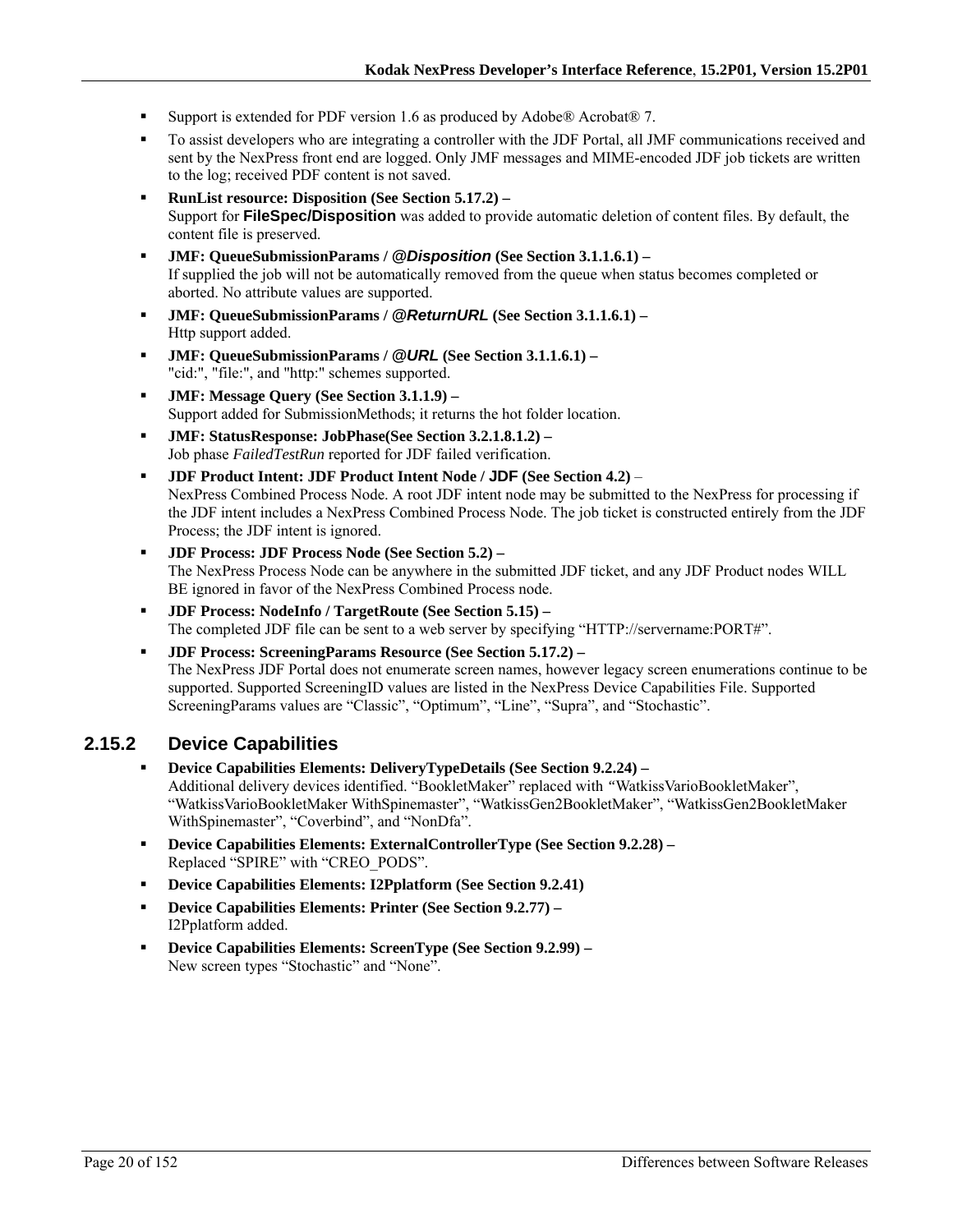## **3 JMF Reference**

The JDF Portal processes JMF and JDF content using a policy of Best Effort. With few exceptions, an omitted attribute or an incorrect value will not fail submission. All received JMF and JDF must, however, be properly formed XML. A JDF ticket or JMF request will be summarily rejected if XML parsing fails.

This chapter documents the NexPress support for JMF as referenced in the [KNDIG]. Use of JMF for the NexPress front end is provided in [KNDIG] and not here.

*The NexPress front end and NexPress workflow tools support only the attributes, values and sub-elements of the resources identified below. Any attributes, values or sub-elements of the resource other then those defined below will be ignored.* 

### **3.1 JMF Node – Manager to Worker**

For this section, many tables have their columns as Manager and Worker. The Manager in this case is sending a JMF message and the Worker is receiving the JMF message. The Manager is the Client Application accessing the NexPress front end and the Worker is the NexPress front end responding to the Client Application. "Client Application" is used in the broadest terms to indicate any entity accessing the NexPress JDF interface. The notation is similar to that in the Base ICS [BICS], except a value of "r" in the "Worker" column indicates the NexPress requires the attribute, element, or value; "r?" indicates the field is supported and will be used if supplied.

| <b>Name or Value</b>                  | <b>Manager</b> | Worker         | <b>Description</b>                                               |
|---------------------------------------|----------------|----------------|------------------------------------------------------------------|
| <b>DeviceID</b>                       | w <sub>2</sub> | !r             | Data Type: string                                                |
|                                       |                |                | Not read or written by NexPress for JMF nodes                    |
| <b>SenderID</b>                       | W              | !r             | Data Type: string                                                |
|                                       |                |                | Not read by NexPress for JMF nodes                               |
| <b>TimeStamp</b>                      | w?             | $r$ ?          | Data Type: date Time                                             |
| <b>Version</b>                        | W              | $r$ ?          | Data Type: JDFJMFVersion                                         |
| 1.0                                   |                |                |                                                                  |
| 1.1                                   |                |                |                                                                  |
| 1.2                                   | $w$ ?          | r <sub>2</sub> | JDF spec version 1.2                                             |
| 1.3                                   | w?             | $r$ ?          | JDF spec version 1.3                                             |
| <b>xmlns</b>                          | W              | $r$ ?          | Data Type: URI                                                   |
| http://www.CIP4.org/JDF<br>Schema 1 1 | W              | r <sub>2</sub> |                                                                  |
| <b>Message</b>                        | W              | r              | Abstract element. One message supported.                         |
|                                       |                |                | See individual Message section below for each<br>message family. |
| <b>Command</b>                        | $w$ ?          | r <sub>2</sub> | Message should be either command or query                        |
| Query                                 | w?             | $r$ ?          | Message should be either command or query                        |

#### **3.1.1 Message – Command**

| <b>Name or Value</b> | Manager | Worker | <b>Description</b>                                     |
|----------------------|---------|--------|--------------------------------------------------------|
| ID                   | W       |        | Data Type: <i>ID</i><br>Value established by Producer. |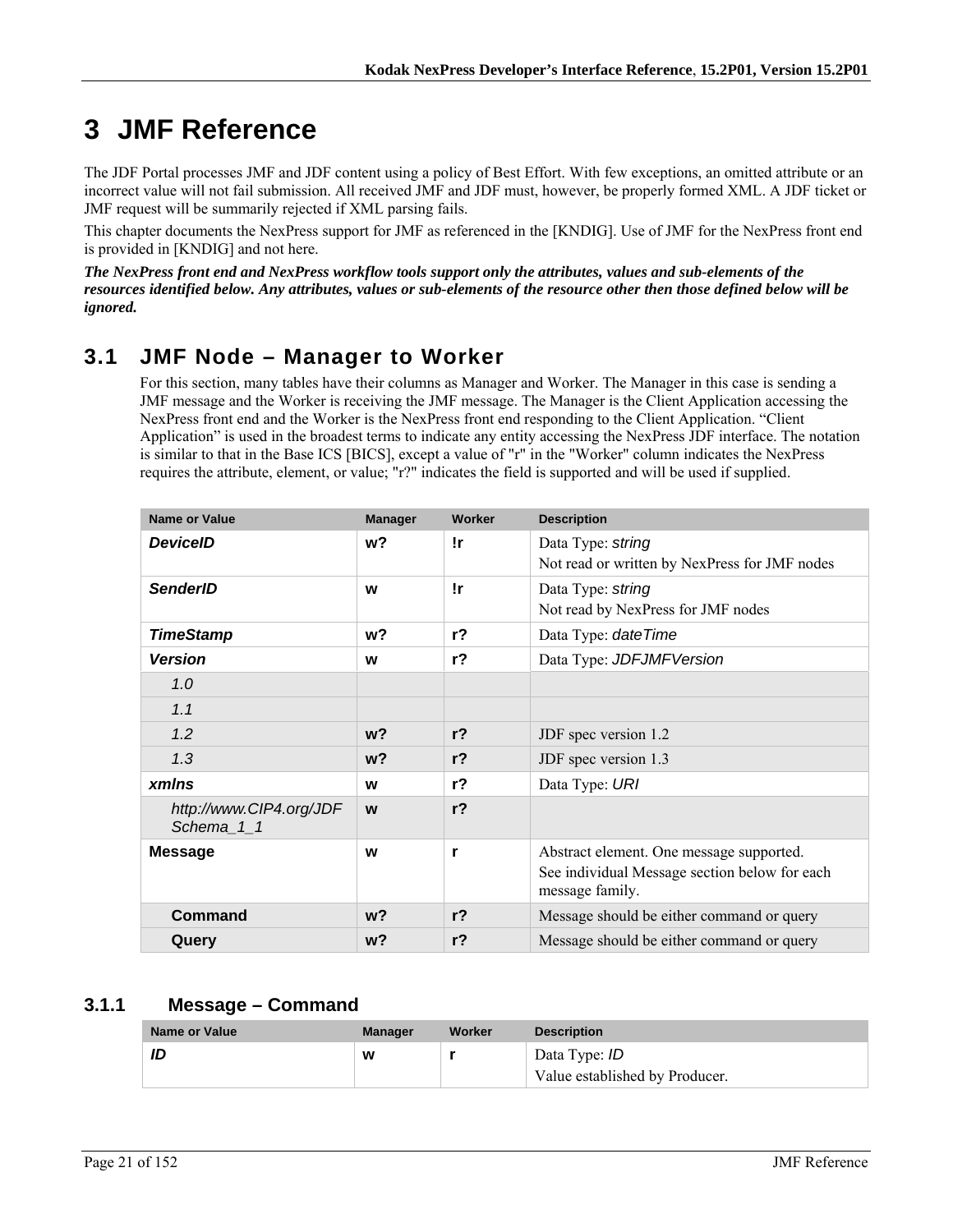| <b>Name or Value</b>         | <b>Manager</b> | Worker         | <b>Description</b>                                                                                                                |
|------------------------------|----------------|----------------|-----------------------------------------------------------------------------------------------------------------------------------|
| <b>Type</b>                  | W              | r              | Data Type: NMTOKEN                                                                                                                |
|                              |                |                | Only one command Type value allowed.                                                                                              |
| <b>AbortQueueEntry</b>       | w <sub>2</sub> | r <sub>2</sub> |                                                                                                                                   |
| <b>CloseQueue</b>            | w <sub>2</sub> | $r$ ?          |                                                                                                                                   |
| HoldQueue                    | $w$ ?          | r <sub>2</sub> |                                                                                                                                   |
| <b>HoldQueueEntry</b>        | w <sub>2</sub> | $r$ ?          |                                                                                                                                   |
| <b>OpenQueue</b>             | w <sub>2</sub> | $r$ ?          |                                                                                                                                   |
| ResumeQueue                  | w <sub>2</sub> | $r$ ?          |                                                                                                                                   |
| <b>RemoveQueueEntry</b>      | $w$ ?          | r <sub>2</sub> |                                                                                                                                   |
| <b>StopPersistentChannel</b> | w <sub>2</sub> | r <sub>2</sub> |                                                                                                                                   |
| <b>SubmitQueueEntry</b>      | w <sub>2</sub> | $r$ ?          |                                                                                                                                   |
| <b>SuspendQueueEntry</b>     | w <sub>2</sub> | $r$ ?          |                                                                                                                                   |
| Shutdown                     | w <sub>2</sub> | r <sub>2</sub> | Resets the NexPress JDF Portal                                                                                                    |
| CommandTypeObj               | w←             | r              | Abstract element. Not all Type values listed<br>require this element. See CommandTypeObj<br>elements below for required elements. |
| xsi:type                     | w <sub>2</sub> | $r$ ?          | Data Type: NMTOKEN<br>NexPress does not do schema validation on<br>received JMF/JDF even when this value is supplied.             |

#### **3.1.1.1** CommandTypeObj – **AbortQueueEntry**

| <b>Name or Value</b> | <b>Manager</b> | Worker | <b>Description</b>                                                                 |
|----------------------|----------------|--------|------------------------------------------------------------------------------------|
| <b>QueueEntryDef</b> | w              |        | See QueueEntryDef below.                                                           |
| <b>QueueFilter</b>   | w?             |        | Specify queue contents returned in the response.<br>See QueueFilter element below. |

#### **3.1.1.2** CommandTypeObj – **HoldQueueEntry**

| Name or Value        | <b>Manager</b> | Worker | <b>Description</b>                                                                 |
|----------------------|----------------|--------|------------------------------------------------------------------------------------|
| <b>QueueEntryDef</b> | w              |        | See QueueEntryDef below.                                                           |
| QueueFilter          | w?             |        | Specify queue contents returned in the response.<br>See QueueFilter element below. |

#### **3.1.1.3** CommandTypeObj – **RemoveQueueEntry**

| Name or Value        | <b>Manager</b> | Worker | <b>Description</b>                                                                 |
|----------------------|----------------|--------|------------------------------------------------------------------------------------|
| <b>QueueEntryDef</b> | W              |        | See QueueEntryDef below.                                                           |
| QueueFilter          | w?             |        | Specify queue contents returned in the response.<br>See QueueFilter element below. |

#### **3.1.1.4** CommandTypeObj – **ResumeQueueEntry**

| Worker<br><b>Description</b><br><b>Manager</b> |
|------------------------------------------------|
|------------------------------------------------|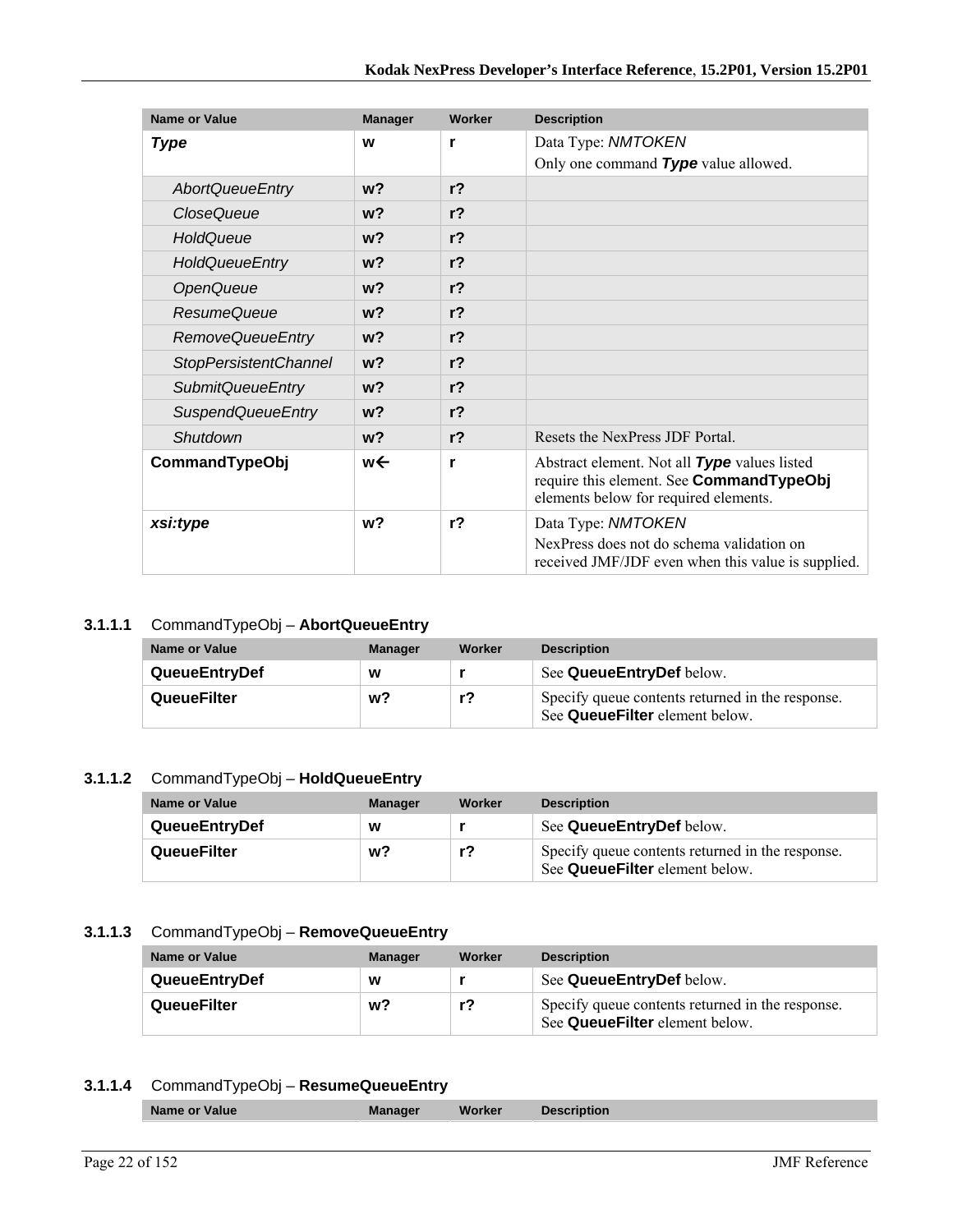| Name or Value        | <b>Manager</b> | Worker | <b>Description</b>                                                                 |
|----------------------|----------------|--------|------------------------------------------------------------------------------------|
| <b>QueueEntryDef</b> | w              |        | See Queue Entry Def below.                                                         |
| QueueFilter          | w?             |        | Specify queue contents returned in the response.<br>See QueueFilter element below. |

#### **3.1.1.5** CommandTypeObj – **StopPersistentChannel**

| Name or Value           | Manager | Worker | <b>Description</b>          |
|-------------------------|---------|--------|-----------------------------|
| <b>StopPersChParams</b> | w       |        | See StopPersChParams below. |

#### 3.1.1.5.1 StopPersChParams

| <b>Name or Value</b> | <b>Manager</b> | Worker | <b>Description</b>                                                                      |
|----------------------|----------------|--------|-----------------------------------------------------------------------------------------|
| URL                  | w              |        | Same as <b>URL</b> set in query to establish the persistent<br>channel.                 |
| <b>ChannellD</b>     | W              |        | Data Type: NMTOKEN<br>Same as $ID$ used in query to establish the persistent<br>channel |

#### **3.1.1.6** CommandTypeObj – **SubmitQueueEntry**

| Name or Value                | <b>Manager</b> | Worker | <b>Description</b>                                                                 |
|------------------------------|----------------|--------|------------------------------------------------------------------------------------|
| <b>QueueSubmissionParams</b> | W              |        | See QueueSubmissionParams below.                                                   |
| QueueFilter                  | w?             | r?     | Specify queue contents returned in the response.<br>See QueueFilter element below. |

#### 3.1.1.6.1 QueueSubmissionParams

| <b>Name or Value</b> | <b>Manager</b> | Worker         | <b>Description</b>                                                                                                                                          |
|----------------------|----------------|----------------|-------------------------------------------------------------------------------------------------------------------------------------------------------------|
| <b>Disposition</b>   | w?             | $r$ ?          | If supplied, the job will not be automatically<br>removed from the queue when status becomes<br>completed or aborted. No attribute values are<br>supported. |
| Priority = $50$      | W              | $r$ ?          | Data Type: <i>integer</i><br>NexPress only adjusts order of jobs not yet<br>submitted to the Internal Queue                                                 |
| $1 - 100$            | $w$ ?          | r <sub>2</sub> | Default Value: 50.                                                                                                                                          |
| <b>ReturnURL</b>     | w?             | $r$ ?          | Data Type: URL<br>"file:" and "http:" schemes supported.                                                                                                    |
| <b>URL</b>           | W              | r <sub>2</sub> | Data Type: URL<br>"cid:", "file:", "ftp:", and "http:" schemes supported.                                                                                   |

#### **3.1.1.7** CommandTypeObj – **SuspendQueueEntry**

| Name or Value        | <b>Manager</b> | Worker | <b>Description</b>                                                                 |
|----------------------|----------------|--------|------------------------------------------------------------------------------------|
| <b>QueueEntryDef</b> | W              |        | See QueueEntryDef below.                                                           |
| <b>QueueFilter</b>   | w?             | r?     | Specify queue contents returned in the response.<br>See QueueFilter element below. |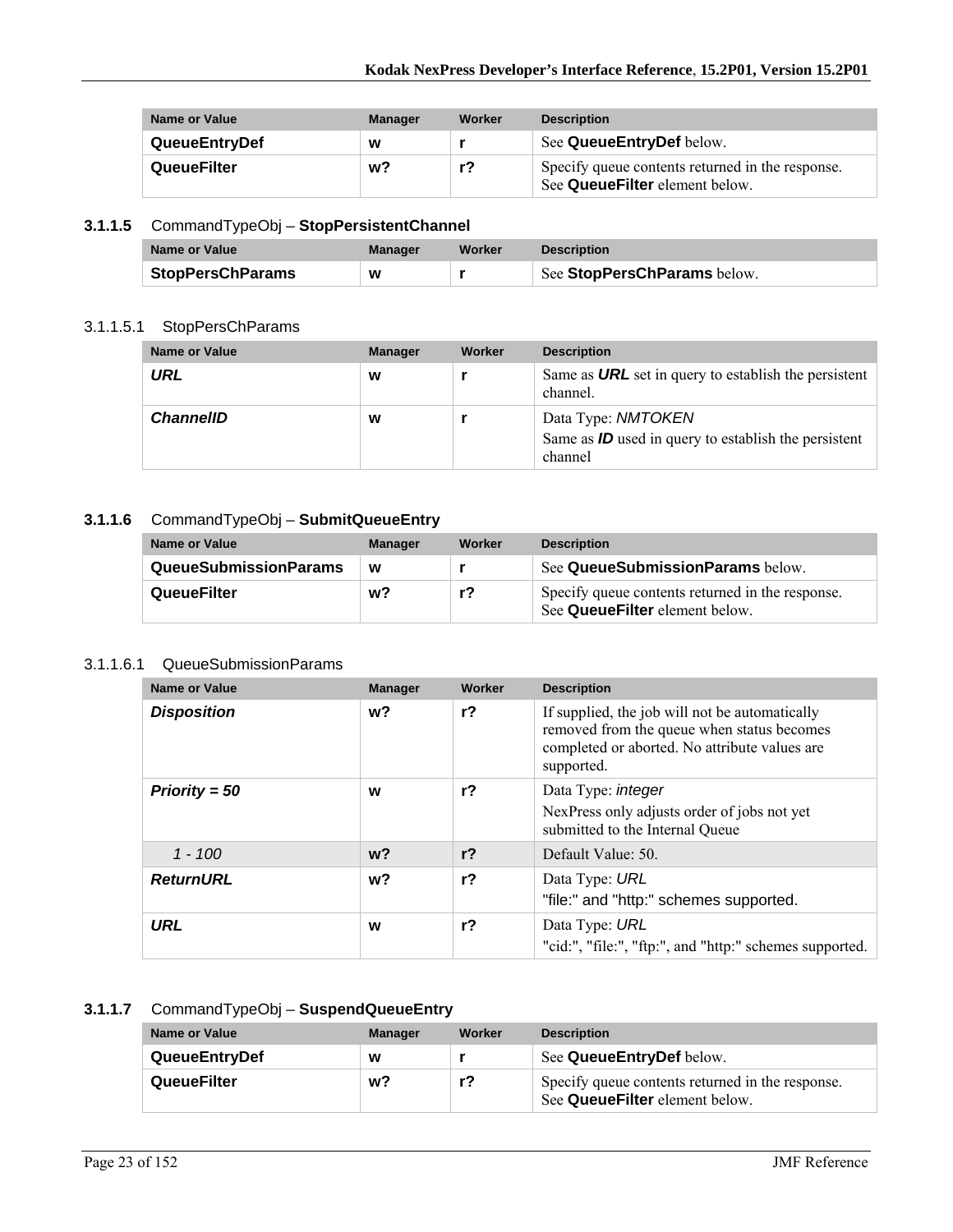#### **3.1.1.8 QueueEntryDef**

| Name or Value | <b>Manager</b> | Worker | <b>Description</b>                                  |
|---------------|----------------|--------|-----------------------------------------------------|
| QueueEntryID  | W              |        | Data Type: string<br>Refers to specific queue entry |

#### **3.1.1.9 QueueFilter**

| <b>Name or Value</b>      | <b>Manager</b> | Worker         | <b>Description</b>                                                                                                                                                                                |
|---------------------------|----------------|----------------|---------------------------------------------------------------------------------------------------------------------------------------------------------------------------------------------------|
| <b>MaxEntries</b>         | w <sub>2</sub> | r <sub>2</sub> | Data Type: integer<br>Maximum number of entries to be returned in<br>message response. If not specified, all matching<br>entries are returned.                                                    |
| <b>OlderThan</b>          | w <sub>2</sub> | $r$ ?          | Data Type: date Time<br>Return only queue entries with a submission time<br>older than or equal to that specified. If omitted, all<br>entries matching other filter options are returned.         |
| <b>NewerThan</b>          | w <sub>2</sub> | $r$ ?          | Data Type: dateTime<br>Return only queue entries with a submission time<br>newer than or equal to that specified. If omitted, all<br>entries matching other filter options are returned.          |
| QueueEntryDetails = Brief | w <sub>2</sub> | r <sub>2</sub> | Data Type: enumeration<br>Specifies the amount of information provided in<br>matching queue entries for the returned queue.                                                                       |
| None                      | w <sub>2</sub> | r <sub>2</sub> | Do not fill in QueueEntry elements in the queue.                                                                                                                                                  |
| <b>Brief</b>              | $w$ ?          | r <sub>2</sub> | Returned QueueEntry elements omit job phase<br>information.                                                                                                                                       |
| JobPhase                  | w?             | $r$ ?          | Returned QueueEntry elements include in phase<br>information in addition to that returned by "Brief".                                                                                             |
| <b>JDF</b>                | w <sub>2</sub> | r <sub>2</sub> | Returned QueueEntry elements include the original<br>JDF ticket in addition to all information returned by<br>"JobPhase".                                                                         |
| <b>StatusList</b>         | w <sub>2</sub> | $r$ ?          | Data Type: enumerations<br>Return only queue entries with a status matching<br>one of the entries in specified StatusList. If omitted,<br>all entries matching other filter options are returned. |
| Running                   | $w$ ?          | r <sub>2</sub> |                                                                                                                                                                                                   |
| Waiting                   | $w$ ?          | r <sub>2</sub> |                                                                                                                                                                                                   |
| Held                      | w?             | r <sub>2</sub> |                                                                                                                                                                                                   |
| Removed                   | w?             | $r$ ?          |                                                                                                                                                                                                   |
| Suspended                 | w?             | $r$ ?          |                                                                                                                                                                                                   |
| Completed                 | $w$ ?          | r <sub>2</sub> |                                                                                                                                                                                                   |
| <b>Aborted</b>            | W <sup>2</sup> | $r$ ?          |                                                                                                                                                                                                   |
| <b>QueueEntryDef</b>      | w?             | $r$ ?          | Return only queue entries matching this list of one<br>or more queue entry IDs. See QueueEntryDef<br>above. If omitted, all entries matching other filter<br>options are returned.                |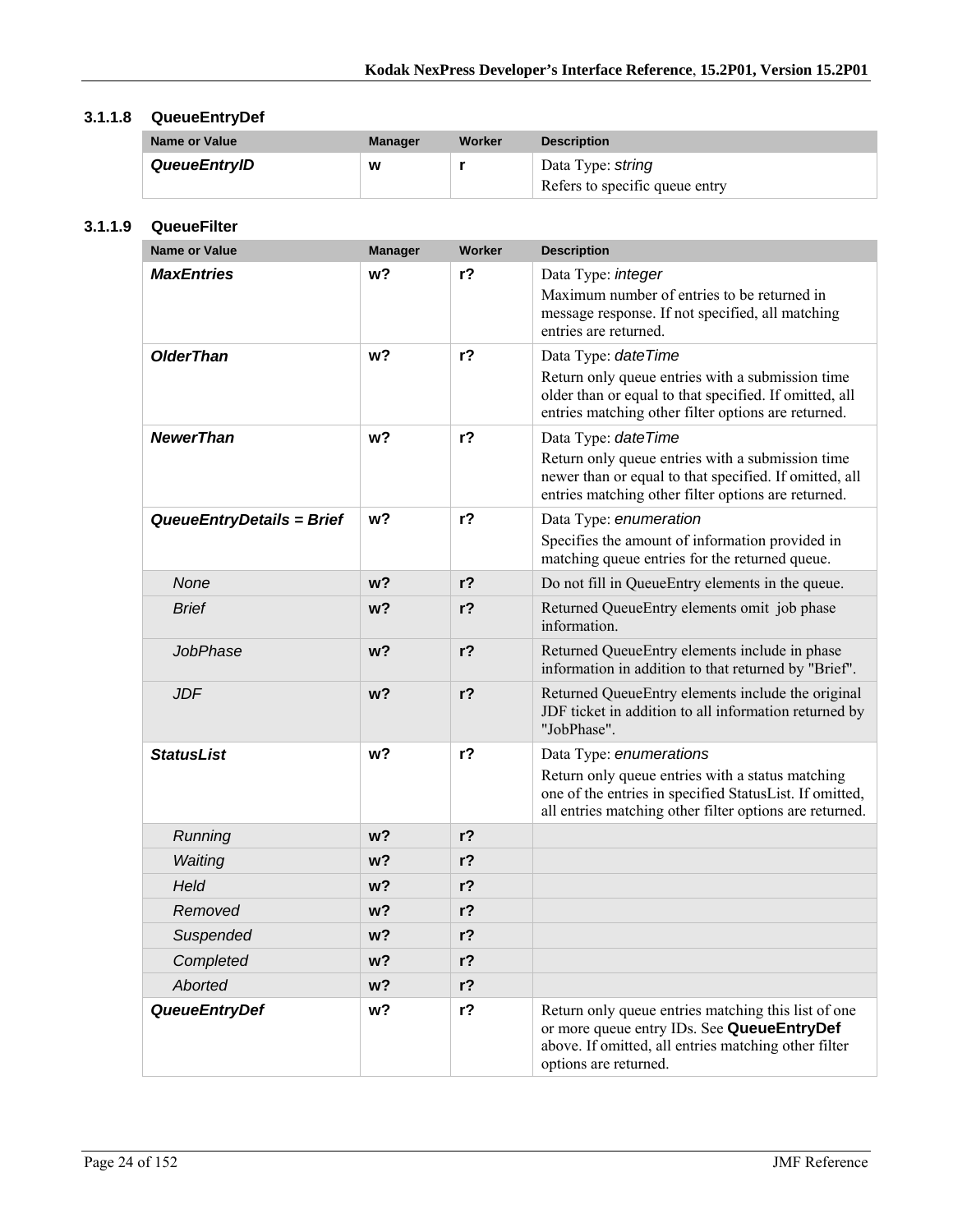| <b>Name or Value</b>     | <b>Manager</b> | Worker         | <b>Description</b>                                                                                               |
|--------------------------|----------------|----------------|------------------------------------------------------------------------------------------------------------------|
| ID                       | W              | r <sub>2</sub> | Data Type: ID<br>Required only with subscription. Used in refID of<br>response                                   |
| QueryTypeObj             | w←             | r              | Abstract element. The NexPress only supports this<br>element for Type=Status. See QueryTypeObj<br>element below. |
| <b>Subscription</b>      | w <sub>2</sub> | r              | Only supported for <b>Type</b> =Status. See<br><b>Subscription below.</b>                                        |
| <b>Type</b>              | w←             | r              | Data Type: NMTOKEN<br>Only one query Type value allowed.                                                         |
| KnownMessages            | w <sub>2</sub> | r <sub>2</sub> |                                                                                                                  |
| QueueStatus              | w <sub>2</sub> | r <sub>2</sub> |                                                                                                                  |
| Resource                 | $w$ ?          | r <sub>2</sub> | Request status of consumable resources. See below.                                                               |
| <b>Status</b>            | w <sub>2</sub> | r <sub>2</sub> | See below.                                                                                                       |
| <b>SubmissionMethods</b> | w <sub>2</sub> | r <sub>2</sub> | Provides location of the JDF hot folder.                                                                         |
| NXP:DeviceCapabilities   | $w$ ?          | r <sub>2</sub> | Requests content of the Device Capabilities File.                                                                |
| xsi:type                 | w <sub>2</sub> | r <sub>2</sub> | Data Type: NMTOKEN                                                                                               |
|                          |                |                | NexPress does not do schema validation on received<br>JMF/JDF even when value is supplied.                       |
| <b>QueueFilter</b>       | w <sub>2</sub> | r <sub>2</sub> | Only applicable for queries that always return a<br>queue (i.e. QueueStatus). See QueueFilter element<br>above.  |

#### **3.1.2 Message – Query**

#### **3.1.2.1 Subscription**

| <b>Name or Value</b> | <b>Manager</b> | Worker | <b>Description</b>                                                                                                                                                     |
|----------------------|----------------|--------|------------------------------------------------------------------------------------------------------------------------------------------------------------------------|
| URL                  | w              |        | Data Type: URL<br>Scheme must be "http:". Port number is optional. If<br>the receiving web server does not properly<br>handshake subscriptions, the subscribed channel |
|                      |                |        | will be closed after 3 consecutive failed attempts.                                                                                                                    |

#### **3.1.2.2** QueryTypeObj – **Resource**

| Name or Value           | Manager | Worker | <b>Description</b>                                                   |
|-------------------------|---------|--------|----------------------------------------------------------------------|
| <b>ResourceQuParams</b> | w?      | r?     | Only required for non-default values. See<br>ResourceQuParams below. |

#### 3.1.2.2.1 ResourceQuParams

| Name or Value        | <b>Manager</b> | Worker | <b>Description</b>                                              |
|----------------------|----------------|--------|-----------------------------------------------------------------|
| Classes = Consumable | w?             | r?     | Data Type: enumeration                                          |
| Consumable           | w?             | $r$ ?  | Query for the status of consumable resources.<br>Default Value. |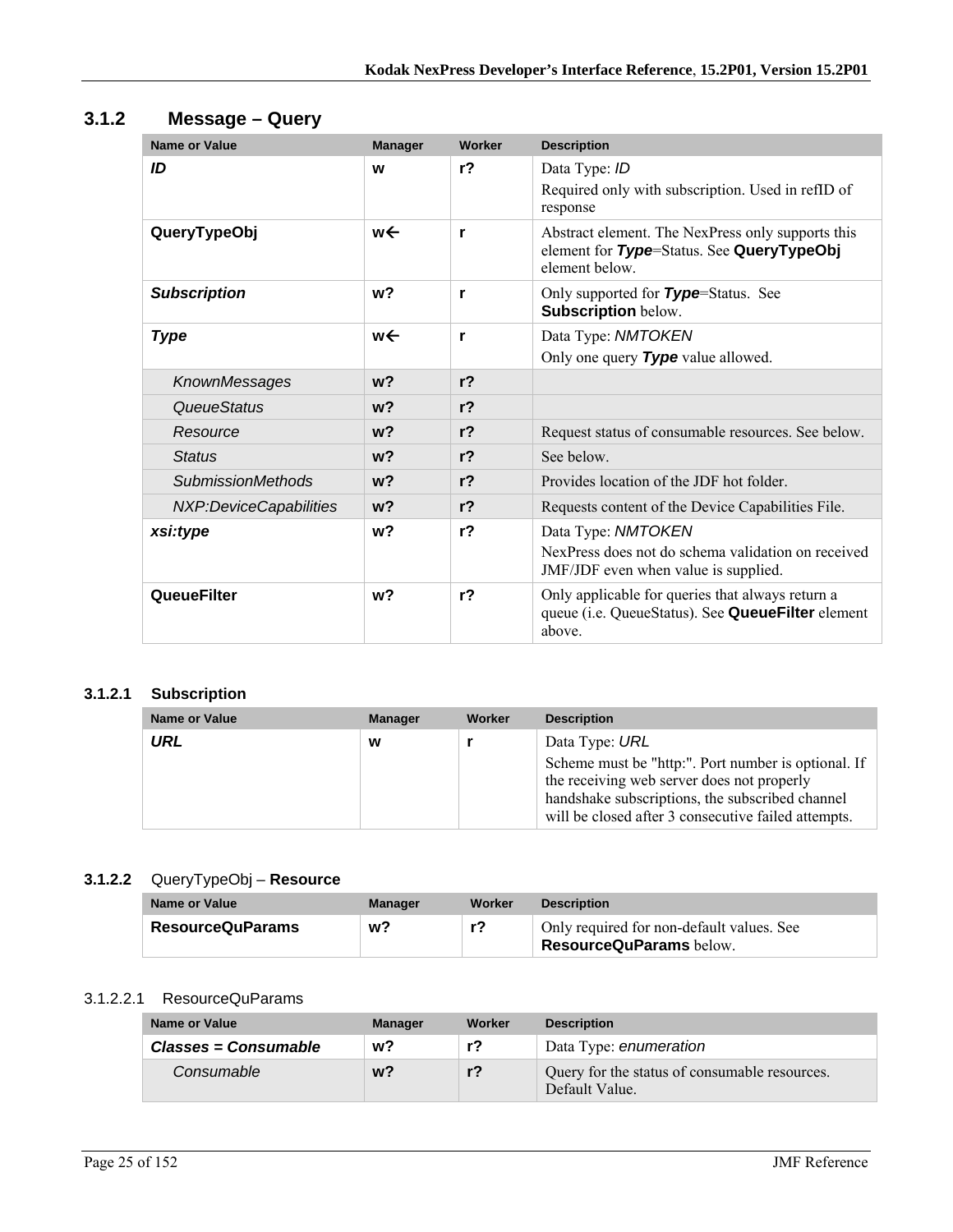| <b>Name or Value</b> | <b>Manager</b> | Worker | <b>Description</b>                                                |
|----------------------|----------------|--------|-------------------------------------------------------------------|
| $Exact = false$      | w?             | r?     | Data Type: enumeration                                            |
| false                | w?             | $r$ ?  | Details for queried resources is NOT requested.<br>Default Value. |
| true                 | w?             | $r$ ?  | Response should provide details for the queried<br>resources.     |

#### **3.1.2.3** QueryTypeObj – **Status**

| Name or Value         | <b>Manager</b> | Worker | <b>Description</b>                                                        |
|-----------------------|----------------|--------|---------------------------------------------------------------------------|
| <b>StatusQuParams</b> | w?             | r?     | Only required for non-default values. See<br><b>StatusQuParams</b> below. |

#### 3.1.2.3.1 StatusQuParams

| <b>Name or Value</b>        | <b>Manager</b> | Worker         | <b>Description</b>                                                                                                                                                                                                              |
|-----------------------------|----------------|----------------|---------------------------------------------------------------------------------------------------------------------------------------------------------------------------------------------------------------------------------|
| <b>DeviceDetails = None</b> | w <sub>2</sub> | $r$ ?          | Data Type: enumeration                                                                                                                                                                                                          |
| <b>None</b>                 | w <sub>2</sub> | r <sub>2</sub> | Minimal attributes are returned in <b>Devicelnfo</b> .<br>Default Value.                                                                                                                                                        |
| <b>Brief</b>                | w <sub>2</sub> | $r$ ?          | Additional DeviceInfo attributes are returned.<br>Includes attributes <b>Manufacturer</b> and<br>DeviceType.                                                                                                                    |
| Full                        | w <sub>2</sub> | $r$ ?          | Maximum available <b>Devicelnfo</b> is returned.<br>Includes a <b>Device</b> sub-element.                                                                                                                                       |
| <b>Details</b>              | w <sub>2</sub> | r <sub>2</sub> | Equivalent to DeviceDetails="Full"                                                                                                                                                                                              |
| Queuelnfo $=$ false         | w <sub>2</sub> | r <sub>2</sub> | Data Type: boolean                                                                                                                                                                                                              |
| true                        | w <sub>2</sub> | r <sub>2</sub> | A Queue element containing a list of<br><b>QueueEntry</b> is returned.                                                                                                                                                          |
| false                       | w <sub>2</sub> | r <sub>2</sub> | No Queue element or QueueEntry is returned.<br>Default Value.                                                                                                                                                                   |
| JobDetails = None           | w <sub>2</sub> | r <sub>2</sub> | Data Type: enumeration                                                                                                                                                                                                          |
| None                        | w <sub>2</sub> | $r$ ?          | Minimal JobPhase elements in<br>Response/DeviceInfo. Default Value.                                                                                                                                                             |
| <b>Brief</b>                | w <sub>2</sub> | r <sub>2</sub> | <b>JobPhase</b> includes additional attributes<br><b>QueueEntryID and StartTime.</b>                                                                                                                                            |
| Full                        | w <sub>2</sub> | r <sub>2</sub> | JobPhase also includes JDF job ticket.                                                                                                                                                                                          |
| <b>JobID</b>                | w <sub>2</sub> | r <sub>2</sub> | Data Type: string<br>If supplied, returned queue is filtered to only<br>provide details of job matching JDF/@JobID. Note<br>that $JDF/\omega$ JobID is optional in a submitted JDF.                                             |
| <b>QueueEntryID</b>         | w <sub>2</sub> | r <sub>2</sub> | Data Type: string<br>If supplied, returned queue is filtered to only<br>provide details of job that has been assigned<br>QueueEntryID. If<br>StatusQuParams/@QueueEntryID is defined, then<br>StatusQuParams/@JobID is ignored. |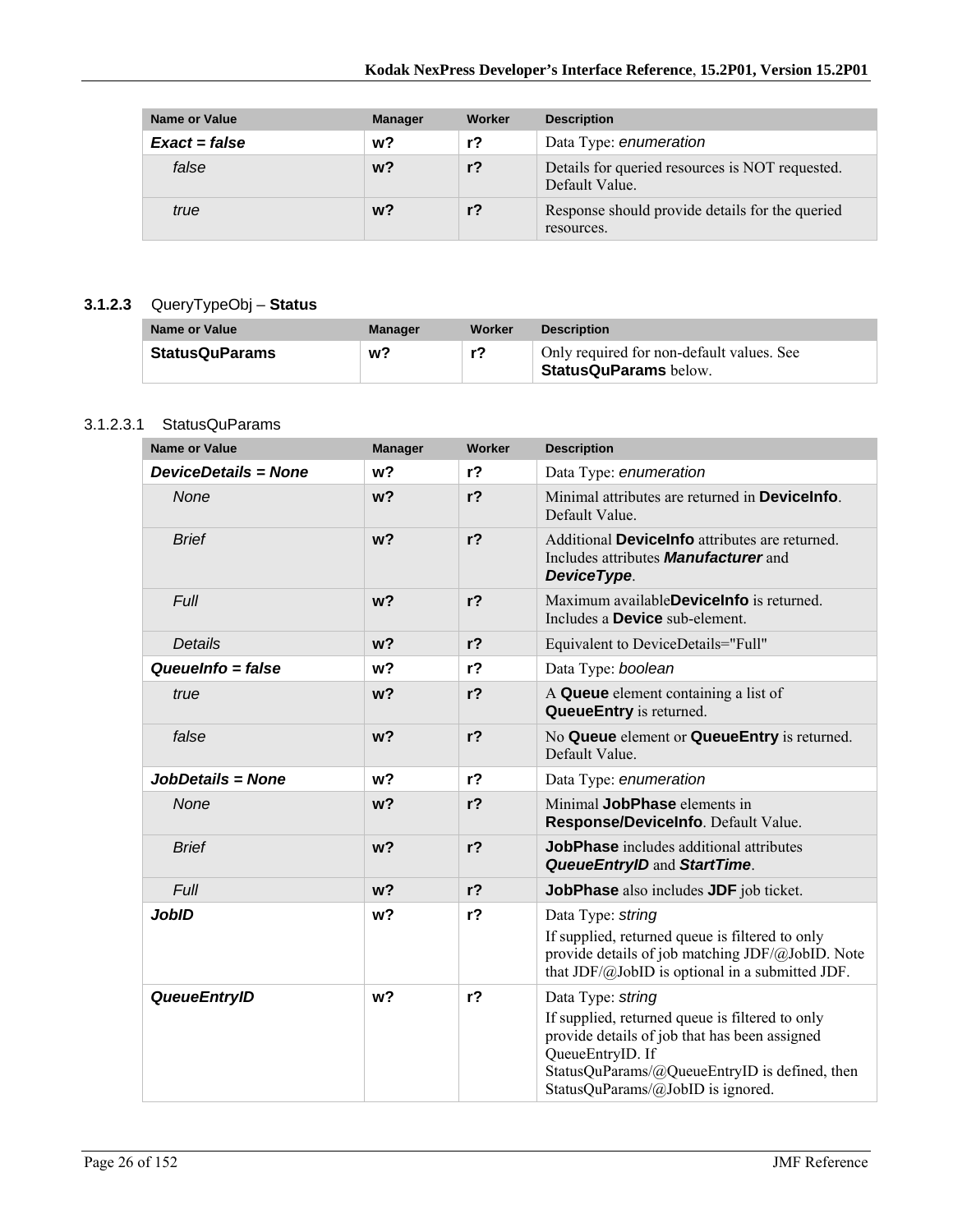### **3.2 JMF Node – Worker to Manager**

For this section, many tables have their columns as Manager and Worker. The Worker in this case is sending a JMF message and the Manager is receiving the JMF message. The Manager is the Client Application accessing the NexPress front end and the Worker is the NexPress front end responding to the Client Application. "Client Application" is used in the broadest terms to indicate any entity accessing the NexPress JDF interface. The notation is similar to that in the Base ICS [BICS], except a value of "w" in the "Worker" column indicates the NexPress will write the attribute, element, or value; "w $\epsilon$ " indicates the field is supported and will be written when appropriate; "!w" indicates the field is not supported.

| <b>Name or Value</b>                  | Worker | <b>Manager</b> | <b>Description</b>                                                                        |
|---------------------------------------|--------|----------------|-------------------------------------------------------------------------------------------|
| <b>DeviceID</b>                       | !w     | $r$ ?          | Data Type: string<br>Not used by NexPress in JMF Messaging.                               |
| <b>SenderID</b>                       | W      | $r$ ?          | Data Type: string<br>$\leq$ servername $\geq$                                             |
| <b>TimeStamp</b>                      | W      | $r$ ?          | Data Type: <i>date Time</i>                                                               |
| <b>Version</b>                        | W      | $r$ ?          | Data Type: JDFJMFVersion                                                                  |
| 1.3                                   | W      | r <sub>2</sub> |                                                                                           |
| <b>xmlns</b>                          | W      | $r$ ?          | Data Type: URI                                                                            |
| http://www.CIP4.org/JDFS<br>chema 1 1 | W      | r <sub>2</sub> |                                                                                           |
| <b>Message</b>                        | W      | $r$ ?          | Abstract element. One message supported.<br>See individual Message section below for each |
|                                       |        |                | message family.                                                                           |
| <b>Response</b>                       | $w$ ?  | r <sub>2</sub> |                                                                                           |
| <b>Signal</b>                         | $w$ ?  | $r$ ?          |                                                                                           |

#### **3.2.1 Message – Response**

| <b>Name or Value</b> | Worker | <b>Manager</b> | <b>Description</b>                                                                           |
|----------------------|--------|----------------|----------------------------------------------------------------------------------------------|
| ID                   | W      | r <sub>2</sub> | Data Type: ID                                                                                |
|                      |        |                | Value established by NexPress.                                                               |
| refID                | W      | $r$ ?          | Data Type: NMTOKEN                                                                           |
|                      |        |                | Same as <b>ID</b> from query or command.                                                     |
| <b>ReturnCode</b>    | w?     | $r$ ?          | Data Type: integer                                                                           |
|                      |        |                | May be omitted for value "0", Success. See [JDF]<br>Appendix D for list of JMF Return Codes. |
| <b>Subscribed</b>    | w←     | r <sub>2</sub> | Data Type: boolean                                                                           |
|                      |        |                | Provided only with responses for queries.                                                    |
| true                 | $w$ ?  | r <sub>2</sub> | Query initiates a persistent channel. The channel is<br>identified by Response@refID.        |
| false                | $w$ ?  | r <sub>2</sub> | No persistent channel established.                                                           |
| <b>Type</b>          | W      | $r$ ?          | Data Type: NMTOKEN                                                                           |
|                      |        |                | Same as Type set in query or command.                                                        |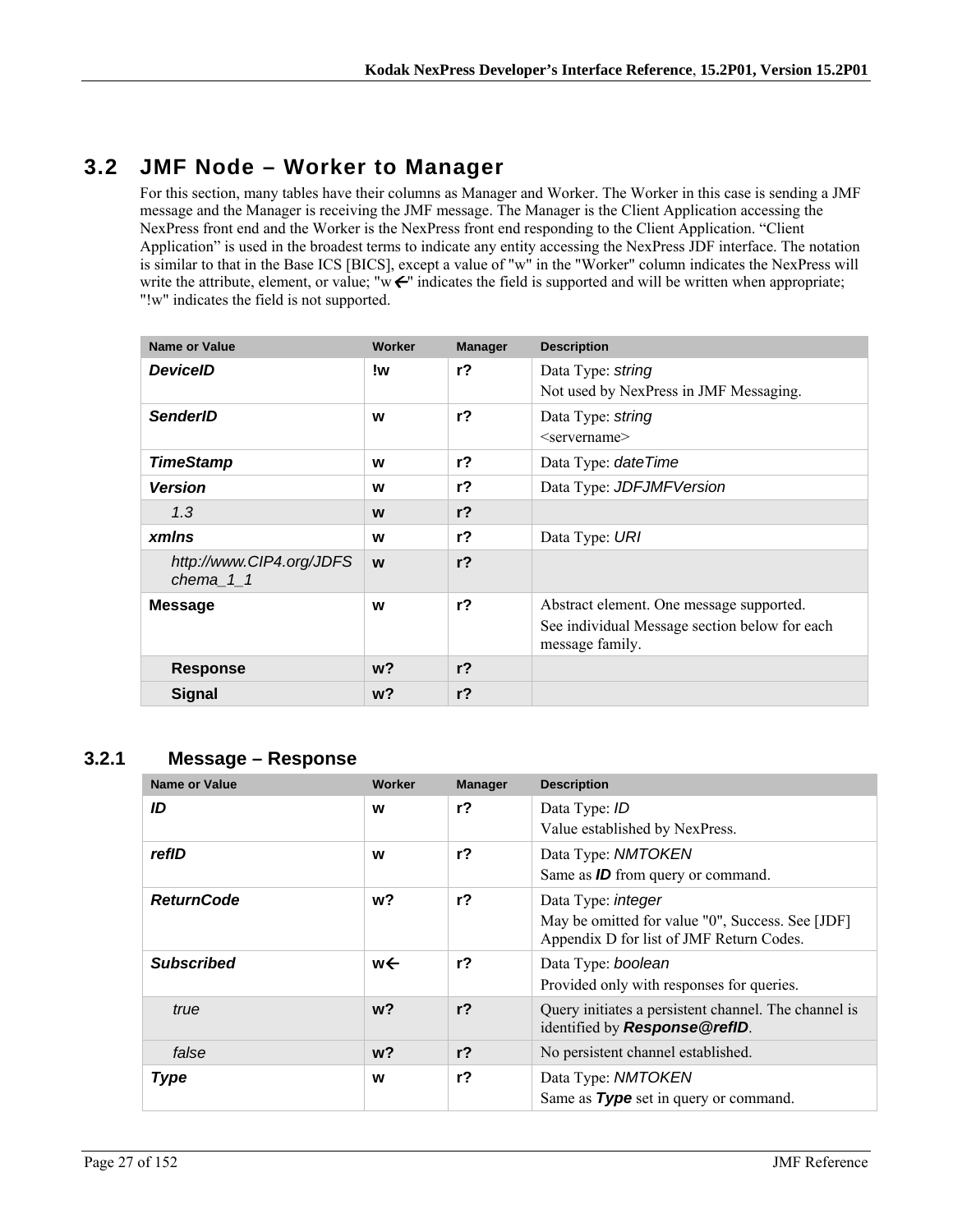| <b>Name or Value</b>                                 | <b>Worker</b>  | <b>Manager</b> | <b>Description</b>                                                                                                                                                                                                                                                                       |
|------------------------------------------------------|----------------|----------------|------------------------------------------------------------------------------------------------------------------------------------------------------------------------------------------------------------------------------------------------------------------------------------------|
| <b>AbortQueueEntry</b>                               | w?             | r <sub>2</sub> |                                                                                                                                                                                                                                                                                          |
| <i><b>CloseQueue</b></i>                             | w?             | r <sub>2</sub> |                                                                                                                                                                                                                                                                                          |
| HoldQueue                                            | w?             | $r$ ?          |                                                                                                                                                                                                                                                                                          |
| <b>HoldQueueEntry</b>                                | w?             | $r$ ?          |                                                                                                                                                                                                                                                                                          |
| OpenQueue                                            | w?             | $r$ ?          |                                                                                                                                                                                                                                                                                          |
| Resource                                             | w?             | $r$ ?          |                                                                                                                                                                                                                                                                                          |
| <b>ResumeQueue</b>                                   | w?             | $r$ ?          |                                                                                                                                                                                                                                                                                          |
| <b>RemoveQueueEntry</b>                              | w?             | $r$ ?          |                                                                                                                                                                                                                                                                                          |
| <b>StopPersistentChannel</b>                         | w?             | r <sub>2</sub> |                                                                                                                                                                                                                                                                                          |
| <b>SubmissionMethods</b>                             | w <sub>2</sub> | $r$ ?          |                                                                                                                                                                                                                                                                                          |
| <b>SubmitQueueEntry</b>                              | w?             | $r$ ?          |                                                                                                                                                                                                                                                                                          |
| <b>SuspendQueueEntry</b>                             | w <sub>2</sub> | $r$ ?          |                                                                                                                                                                                                                                                                                          |
| HDM:Shutdown                                         | w?             | r <sub>2</sub> |                                                                                                                                                                                                                                                                                          |
| KnownMessages                                        | w?             | $r$ ?          |                                                                                                                                                                                                                                                                                          |
| QueueStatus                                          | w?             | r <sub>2</sub> |                                                                                                                                                                                                                                                                                          |
| <b>Status</b>                                        | w?             | $r$ ?          |                                                                                                                                                                                                                                                                                          |
| NXP:DeviceCapabilities                               | w <sub>2</sub> | r <sub>2</sub> |                                                                                                                                                                                                                                                                                          |
| xmlns:xsi                                            | W              | $r$ ?          | Data Type: URI                                                                                                                                                                                                                                                                           |
| http://www.w3.org/2001/X<br><b>MLSchema-instance</b> | w <sub>2</sub> | $r$ ?          |                                                                                                                                                                                                                                                                                          |
| xsi:type                                             | W              | $r$ ?          | Data Type: NMTOKEN<br>Value is generated through a concatenation of<br>"Response" and the Type value, e.g.<br>ResponseHoldQueue                                                                                                                                                          |
| <b>Notification</b>                                  | w?             | $r$ ?          | Returned only when an improper <b>Command</b> or<br><b>Query</b> message is received. NexPress may respond<br>to an invalid message without including<br>Notification element. See Notification below.<br>NOTE: Only SubmitQueueEntry consistently uses<br><b>Notification</b> on error. |
| <b>ResponseTypeObj</b>                               | w?             | r              | Abstract element. Not all Type values listed require<br>this element. See ResponseTypeObj below.                                                                                                                                                                                         |

#### **3.2.1.1 Notification**

| Name or Value       | Worker | <b>Manager</b> | <b>Description</b>                                                            |
|---------------------|--------|----------------|-------------------------------------------------------------------------------|
| <b>AgentName</b>    | W      | r <sub>2</sub> | Data Type: string                                                             |
| <b>AgentVersion</b> | w      | $r$ ?          | Data Type: string<br>NexPress software build version                          |
| Class               | W      | $r$ ?          | Data Type: enumeration                                                        |
| Error               | W      | $r$ ?          |                                                                               |
| Error               | w?     | r?             | Provides additional information for common errors.<br>See <b>Error</b> below. |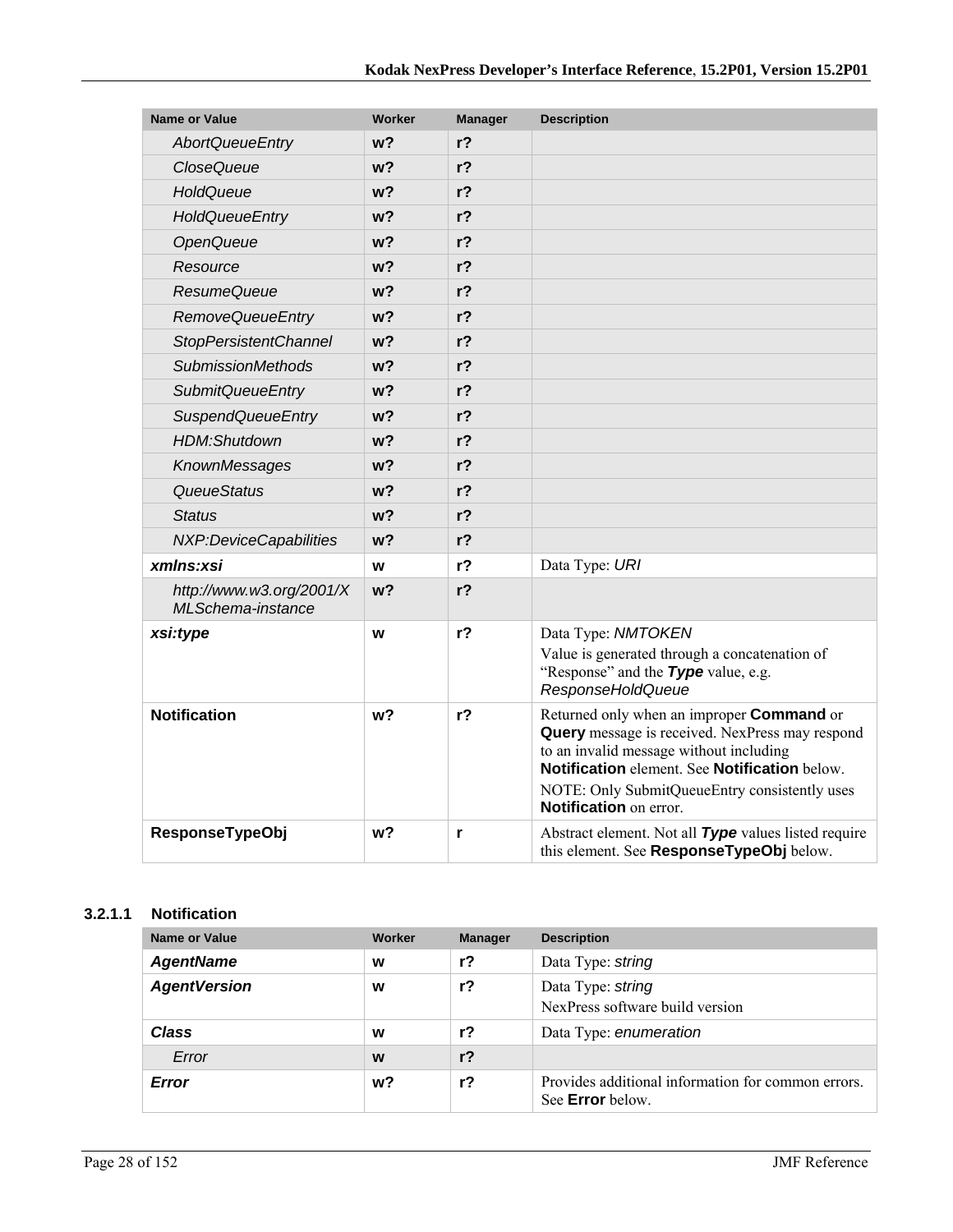| <b>Name or Value</b>     | Worker | <b>Manager</b> | <b>Description</b>                                                                                                                              |
|--------------------------|--------|----------------|-------------------------------------------------------------------------------------------------------------------------------------------------|
| JobID                    | w?     | r <sub>2</sub> | $JDF(\omega JobID)$ of job originating Notification<br>response. Omitted if undefined. Useful in signal<br>notification of persistent channels. |
| <b>NXP::QueueEntryID</b> | w?     | r <sub>2</sub> | QueueEntryID of job originating Notification<br>response. Omitted if undefined. Useful in signal<br>notification of persistent channels.        |
| <b>TimeStamp</b>         | W      | r <sub>2</sub> | Data Type: date Time                                                                                                                            |
| <b>Type</b>              | W      | r <sub>2</sub> | Data Type: NMTOKEN                                                                                                                              |
| Error                    | W      | r <sub>2</sub> |                                                                                                                                                 |
| <b>Comment</b>           | W      | $r$ ?          | Data Type: telem<br>Free-form text describing failure                                                                                           |

#### 3.2.1.1.1 Error

| Name or Value | Worker | <b>Manager</b> | <b>Description</b>                                                             |
|---------------|--------|----------------|--------------------------------------------------------------------------------|
| ErrorID       | W      | r?             | Data Type: string<br>Error code for condition; defined in [JDF]<br>Appendix D. |

#### **3.2.1.2 ResponseTypeObj – AbortQueueEntry, CloseQueue, HoldQueue, HoldQueueEntry, OpenQueue, ResumeQueue, RemoveQueueEntry, SuspendQueueEntry**

| Name or Value | Worker | <b>Manager</b> | <b>Description</b> |
|---------------|--------|----------------|--------------------|
| Queue         | W      |                | See Queue below.   |

#### **3.2.1.3 ResponseTypeObj – SubmissionMethods**

| <b>Name or Value</b> | <b>Worker</b> | <b>Manager</b> | <b>Description</b>                                                                                                                                                                               |
|----------------------|---------------|----------------|--------------------------------------------------------------------------------------------------------------------------------------------------------------------------------------------------|
| <b>HotFolder</b>     | W             | r <sub>2</sub> | Data Type: URL<br>Location of hot folder.                                                                                                                                                        |
| Packaging            | W             | $r$ ?          | Data Type: enumerations<br>List of packaging methods supported.                                                                                                                                  |
| <b>MIME</b>          | W             | r <sub>2</sub> | JDF Portal accepts MIME Multipart/Related<br>packaging of JMF and content files within JDF<br>ticket.                                                                                            |
| <b>URLSchemes</b>    | W             | r?             | Data Type: NMTOKENS<br>List of schemes supported for retrieval of content<br>files within JDF ticket. In the current release, all<br>the following schemes are supported within a JDF<br>ticket. |
| file                 | W             | r <sub>2</sub> | file scheme. Note: The DFE must have<br>unauthenticated access to referenced content files.<br>Windows 2003 Server imposes new requirements<br>on access not applicable in Windows 2000 Server   |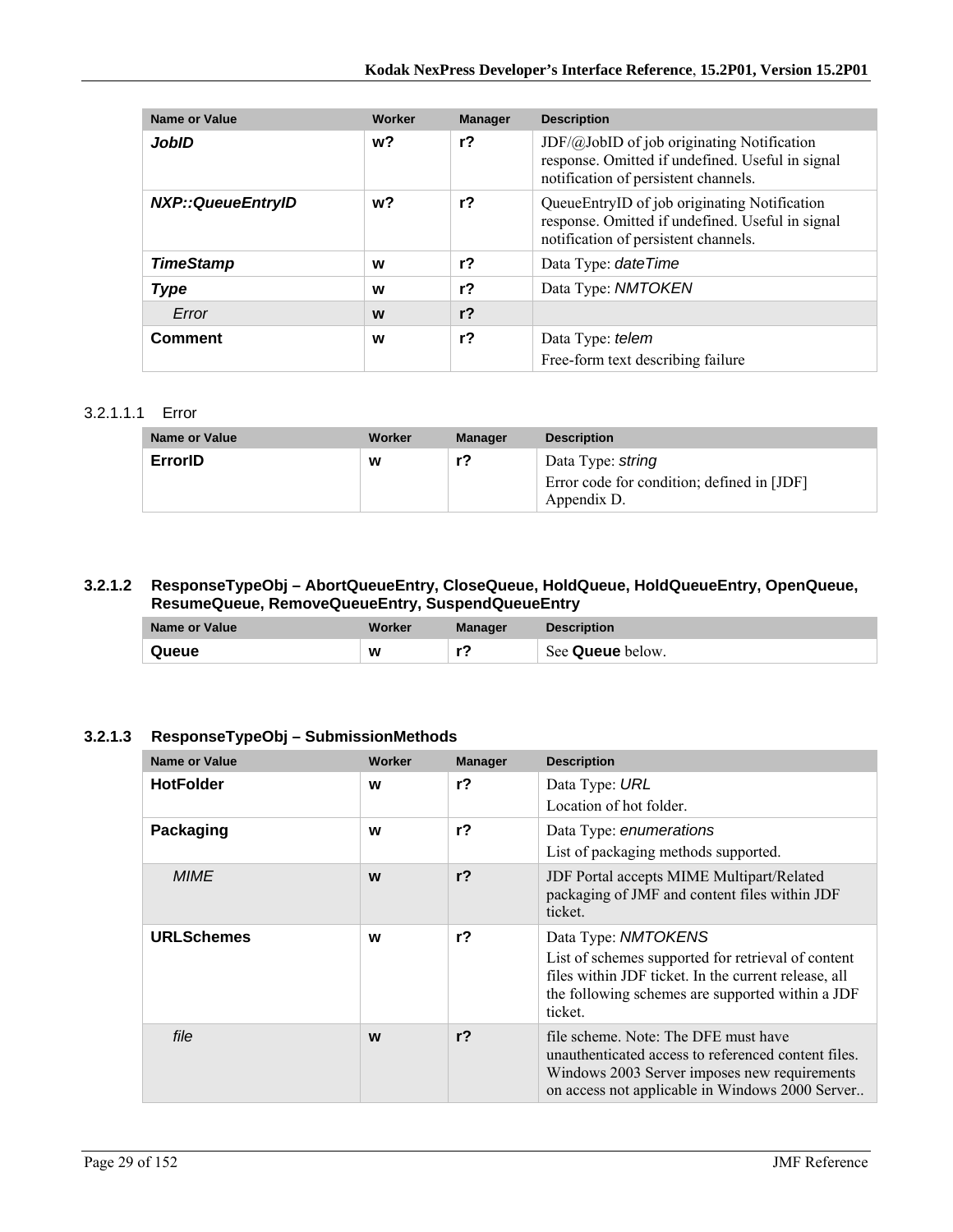| Name or Value | Worker | Manager | <b>Description</b>                         |
|---------------|--------|---------|--------------------------------------------|
| ftp           | W      |         | FTP (File Transfer Protocol)               |
| http          | W      |         | <b>HTTP</b> (Hypertext Transport Protocol) |

#### **3.2.1.4 ResponseTypeObj – SubmitQueueEntry**

| Name or Value     | Worker | <b>Manager</b> | <b>Description</b>                                                                                 |
|-------------------|--------|----------------|----------------------------------------------------------------------------------------------------|
| <b>QueueEntry</b> | W      | r?             | <b>QueueEntry</b> just submitted. Use to obtain<br>assigned QueueEntryID. See QueueEntry<br>below. |
| Queue             | W      |                | See <b>Queue</b> below.                                                                            |

#### **3.2.1.5 ResponseTypeObj – KnownMessages**

| Name or Value  | Worker | <b>Manager</b> | <b>Description</b>                                 |
|----------------|--------|----------------|----------------------------------------------------|
| MessageService | W      |                | Abstract element. See <b>MessageService</b> below. |

#### 3.2.1.5.1 MessageService

| <b>Name or Value</b>          | Worker         | <b>Manager</b> | <b>Description</b>                                                                         |
|-------------------------------|----------------|----------------|--------------------------------------------------------------------------------------------|
| $Command = false$             | w←             | r <sub>2</sub> | Data Type: boolean                                                                         |
|                               |                |                | Identifies a command message.                                                              |
| false                         | w <sub>2</sub> | r <sub>2</sub> | Message is not a command. Default Value.                                                   |
| true                          | w <sub>2</sub> | r <sub>2</sub> | Message is supported as a command.                                                         |
| $Persistent = false$          | w←             | r <sub>2</sub> | Data Type: boolean                                                                         |
|                               |                |                | Indicates whether Persistent Channel/Signal<br>subscription is supported for this message. |
| false                         | w <sub>2</sub> | r <sub>2</sub> | Subscription is not supported. Default Value.                                              |
| true                          | w <sub>2</sub> | r <sub>2</sub> | Persistent Channel/Signal subscription is supported.                                       |
| $Query = false$               | w←             | r <sub>2</sub> | Data Type: boolean                                                                         |
|                               |                |                | Identifies a query message.                                                                |
| false                         | w <sub>2</sub> | r <sub>2</sub> | Message is not a query. Default Value.                                                     |
| true                          | w <sub>2</sub> | r <sub>2</sub> | Message is supported as a query.                                                           |
| Signal = false                | w←             | r <sub>2</sub> | Data Type: boolean                                                                         |
|                               |                |                | Indicates whether Persistent Channel/Signal<br>subscription is supported for this message. |
| false                         | w <sub>2</sub> | r <sub>2</sub> | Subscription is not supported. Default Value.                                              |
| true                          | w <sub>2</sub> | r <sub>2</sub> | Persistent Channel/Signal subscription is supported.                                       |
| <b>Type</b>                   | W              | $r$ ?          | Data Type: NMTOKEN                                                                         |
|                               |                |                | Message Type. Value is "HoldQueue",<br>"SubmitQueueEntry", "Status", etc.                  |
| <message-type></message-type> | W              | r              | Message type described by this response entry.                                             |

#### **3.2.1.6** ResponseTypeObj – **QueueStatus**

|--|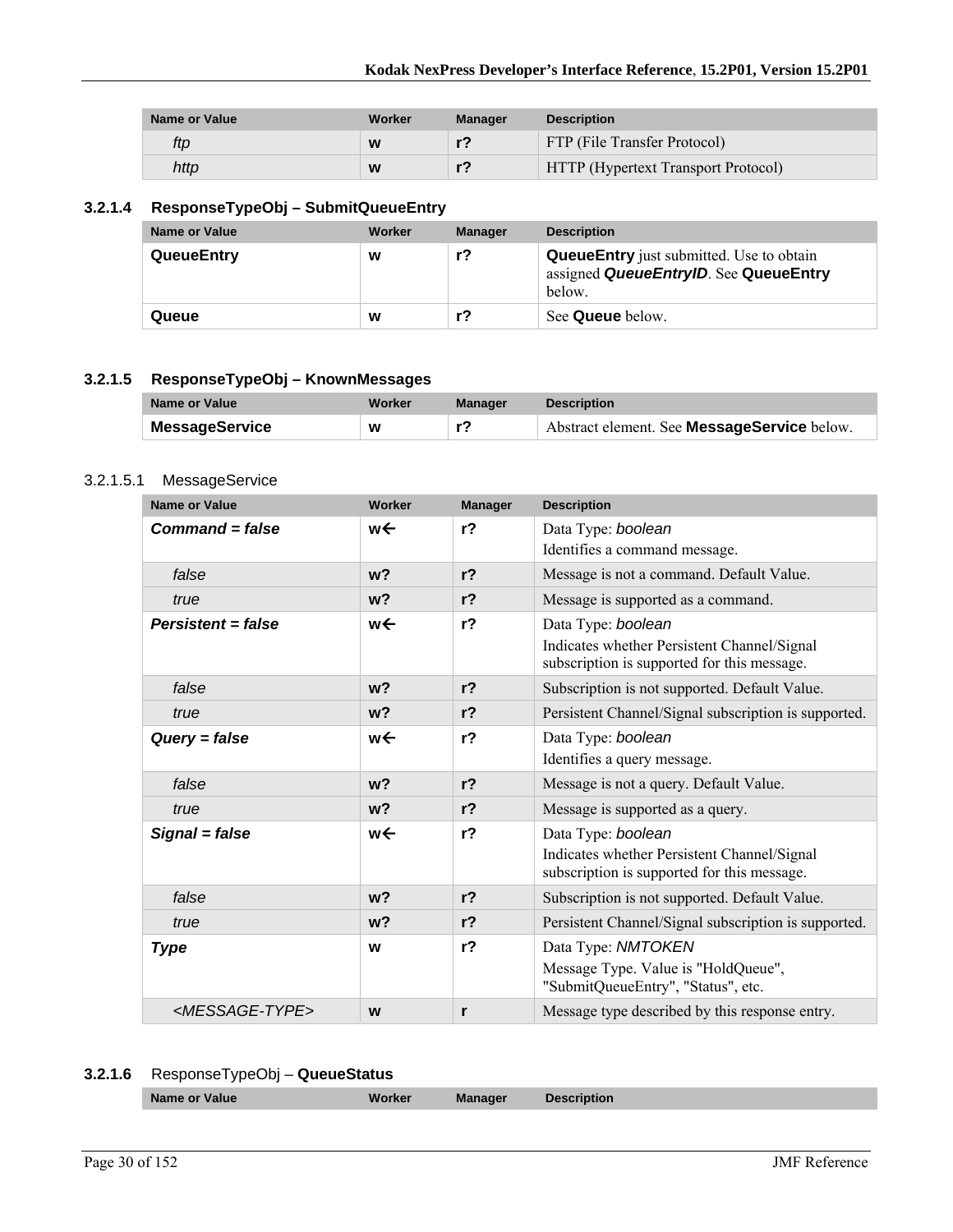| <b>Name or Value</b> | Worker | <b>Manager</b> | <b>Description</b>                                                                                                                                                                |
|----------------------|--------|----------------|-----------------------------------------------------------------------------------------------------------------------------------------------------------------------------------|
| Queue                | W      | r?             | <b>Queue/</b> $\mathcal{D}$ <b>Status</b> is set to the current queue state.<br>All current <b>QueueEntry</b> elements are returned.<br>See Queue below for remaining attributes. |

#### **3.2.1.7** ResponseTypeObj – **Resource**

| Name or Value       | Worker | Manager | <b>Description</b>             |
|---------------------|--------|---------|--------------------------------|
| <b>Resourceinfo</b> | W      |         | See <b>Resourcelnfo</b> below. |

#### 3.2.1.7.1 ResourceInfo

| <b>Name or Value</b>         | <b>Worker</b>  | <b>Manager</b> | <b>Description</b>                             |
|------------------------------|----------------|----------------|------------------------------------------------|
| <b>AvailableAmount</b>       | W              | $r$ ?          | Data Type: integer                             |
|                              |                |                | Percentage of resource remaining               |
| Level                        | W              | $r$ ?          | Data Type: enumeration                         |
| <b>OK</b>                    | $w$ ?          | $r$ ?          | Device reports resource is Ready.              |
| Low                          | w <sub>2</sub> | $r$ ?          | Device reports Warning for resource.           |
| Empty                        | w <sub>2</sub> | $r$ ?          | Device reports Error for resource.             |
| <b>Unknown</b>               | w <sub>2</sub> | $r$ ?          | Resource status cannot be determined.          |
| <b>Location</b>              | W              | $r$ ?          | Data Type: string                              |
| Cyan                         | w <sub>2</sub> | $r$ ?          | Resource is Cyan dry ink station.              |
| Magenta                      | $w$ ?          | $r$ ?          | Resource is Magenta dry ink station.           |
| Yellow                       | w <sub>2</sub> | $r$ ?          | Resource is Yellow dry ink station.            |
| <b>Black</b>                 | $w$ ?          | $r$ ?          | Resource is Black dry ink station.             |
| <b>Fifth Station</b>         | w <sub>2</sub> | $r$ ?          | Resource is dry ink station in Fifth position. |
| <b>Unknown Toner Station</b> | w?             | r <sub>2</sub> | Unidentified dry ink resource.                 |
| Feeder_A                     | w <sub>2</sub> | $r$ ?          | Substrate Feeder A in NPP or Classic press.    |
| Feeder_B                     | $w$ ?          | $r$ ?          | Substrate Feeder B in NPP or Classic press.    |
| Feeder <sub>_C</sub>         | w <sub>2</sub> | $r$ ?          | Substrate Feeder C in NPP or Classic press.    |
| Feeder D                     | w?             | $r$ ?          | Substrate Feeder D in NPP or Classic press.    |
| Feeder_E                     | w <sub>2</sub> | $r$ ?          | Substrate Feeder E in NPP or Classic press.    |
| Feeder_F                     | $w$ ?          | $r$ ?          | Substrate Feeder F in NPP or Classic press.    |
| Feeder G                     | w <sub>2</sub> | $r$ ?          | Substrate Feeder G in NPP or Classic press.    |
| Feeder H                     | w <sub>2</sub> | $r$ ?          | Substrate Feeder H in NPP or Classic press.    |
| Main                         | $w$ ?          | r <sub>2</sub> | Main substrate supply in Classic press.        |
| Upper                        | w <sub>2</sub> | $r$ ?          | Upper substrate supply in Classic press.       |
| Lower                        | $w$ ?          | r <sub>2</sub> | Lower substrate supply in Classic press.       |
| Feeder 1                     | $w$ ?          | $r$ ?          | Substrate Feeder 1 in M700 press.              |
| Feeder 2                     | w <sub>2</sub> | $r$ ?          | Substrate Feeder 2 in M700 press.              |
| Feeder 3                     | w <sub>2</sub> | $r$ ?          | Substrate Feeder 3 in M700 press.              |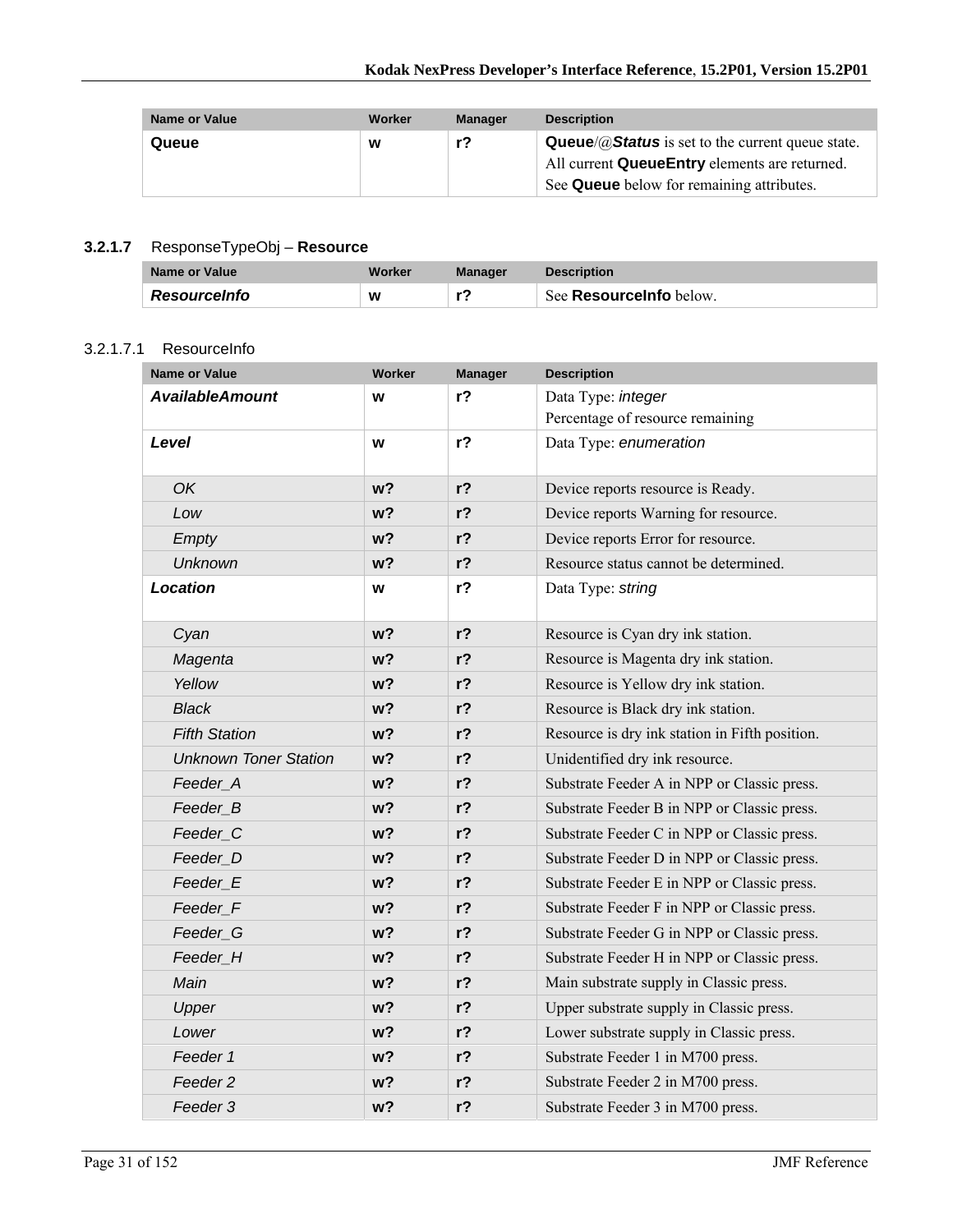| <b>Name or Value</b> | Worker | <b>Manager</b> | <b>Description</b>                                                                                                                          |
|----------------------|--------|----------------|---------------------------------------------------------------------------------------------------------------------------------------------|
| Feeder 4             | $w$ ?  | r <sub>2</sub> | Substrate Feeder 4 in M700 press.                                                                                                           |
| Feeder 5             | $w$ ?  | r <sub>2</sub> | Substrate Feeder 5 in M700 press.                                                                                                           |
| Feeder 6             | $w$ ?  | $r$ ?          | Substrate Feeder 6 in M700 press.                                                                                                           |
| Feeder 7             | $w$ ?  | r <sub>2</sub> | Substrate Feeder 7 in M700 press.                                                                                                           |
| Feeder 8             | $w$ ?  | r <sub>2</sub> | Substrate Feeder 8 in M700 press.                                                                                                           |
| <b>Unknown</b>       | $w$ ?  | r <sup>2</sup> | Unidentified substrate location.                                                                                                            |
| <b>ResourceName</b>  | w←     | r <sub>2</sub> | Data Type: string<br>Name of media(substrate) or dry ink resource.<br>Provided only in response to<br><b>ResourceQuParams/@Exact=false.</b> |
| ln <sub>k</sub>      | w←     | r <sub>2</sub> | See <b>Ink</b> below. Provided for <b>Ink</b> resource AND<br>only in response to<br><b>ResourceQuParams/@Exact=true.</b>                   |
| Media                | w←     | r <sub>2</sub> | See Media below. Provided for Media resource<br>AND only in response to<br>ResourceQuParams/@Exact=true                                     |

#### **3.2.1.7.1.1.1 Ink**

| <b>Name or Value</b>     | Worker         | <b>Manager</b> | <b>Description</b>                  |
|--------------------------|----------------|----------------|-------------------------------------|
| <b>Class=Consumable</b>  | W              | r <sub>2</sub> | Data Type: enumeration              |
| Consumable               | w <sub>2</sub> | r <sub>2</sub> | Consumable resource. Default value. |
| <b>ColorName</b>         | W              | r <sub>2</sub> | Data Type: string                   |
| <b>Black</b>             | w <sub>2</sub> | $r$ ?          |                                     |
| Yellow                   | w <sub>2</sub> | $r$ ?          |                                     |
| Magenta                  | w <sub>2</sub> | $r$ ?          |                                     |
| Cyan                     | w <sub>2</sub> | $r$ ?          |                                     |
| Clear                    | w <sub>2</sub> | $r$ ?          |                                     |
| Red                      | w <sub>2</sub> | $r$ ?          |                                     |
| Green                    | w <sub>2</sub> | $r$ ?          |                                     |
| <b>Blue</b>              | w <sub>2</sub> | $r$ ?          |                                     |
| Custom                   | w <sub>2</sub> | $r$ ?          |                                     |
| Micr                     | w <sub>2</sub> | $r$ ?          |                                     |
| <b>Raised Clear</b>      | w <sub>2</sub> | $r$ ?          |                                     |
| XD Clear                 | w <sub>2</sub> | $r$ ?          |                                     |
| <b>Traceless Clear</b>   | w <sub>2</sub> | $r$ ?          |                                     |
| <b>Fluorescent Clear</b> | w <sub>2</sub> | $r$ ?          |                                     |
| White                    | w <sub>2</sub> | $r$ ?          |                                     |
| Gold                     | w <sub>2</sub> | $r$ ?          |                                     |
| Pearlescent              | w <sub>2</sub> | $r$ ?          |                                     |
| <b>Neon Pink</b>         | w <sub>2</sub> | $r$ ?          |                                     |
| <b>Unknown</b>           | w <sub>2</sub> | $r$ ?          |                                     |
| Family                   | W              | $r$ ?          | Data Type: NMTOKEN                  |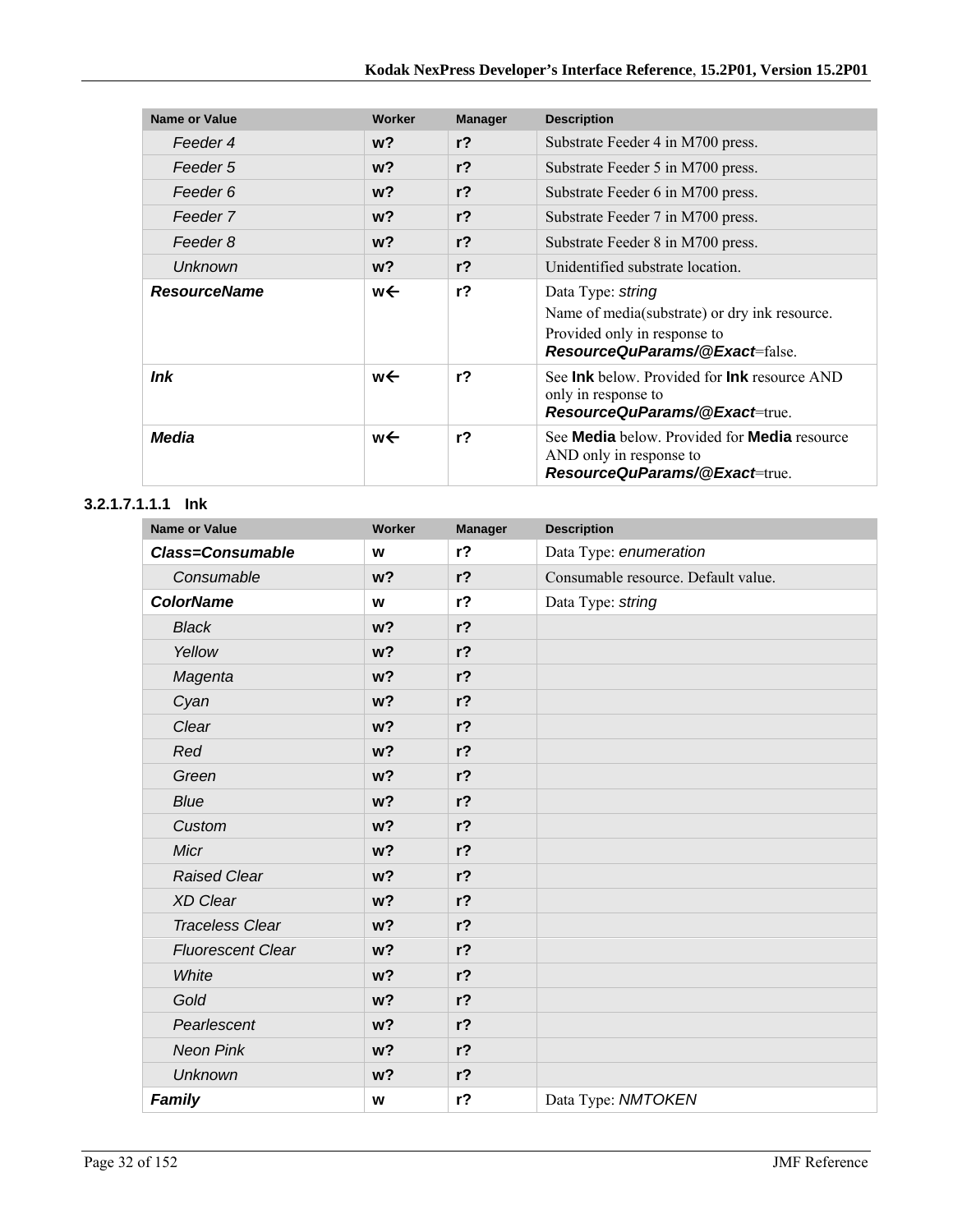| <b>Name or Value</b>   | Worker | <b>Manager</b> | <b>Description</b>                                                               |
|------------------------|--------|----------------|----------------------------------------------------------------------------------|
| <b>NexPress DryInk</b> | W      | r <sub>2</sub> |                                                                                  |
| <b>Status</b>          | w←     | r?             | Data Type: enumeration<br>Provided only when status has value of<br>"Available". |
| Available              | W      |                | Resource is not in error.                                                        |

#### **3.2.1.7.1.1.2 Media**

| <b>Name or Value</b>    | Worker | <b>Manager</b> | <b>Description</b>                                                |
|-------------------------|--------|----------------|-------------------------------------------------------------------|
| <b>Brand</b>            | W      | r <sub>2</sub> | Data Type: string<br>Name of media (substrate).                   |
| <b>Class=Consumable</b> | W      | r <sub>2</sub> | Data Type: enumeration                                            |
| Consumable              | $w$ ?  | $r$ ?          | Consumable resource. Default value.                               |
| <b>Dimension</b>        | W      | r <sub>2</sub> | Data Type: XYPair<br>Specifies the dimensions of media in points. |
| <b>Status</b>           | W      | $r$ ?          | Data Type: enumeration                                            |
| Available               | $w$ ?  | r <sub>2</sub> | Supply is closed and locked.                                      |
| Unavailable             | $w$ ?  | $r$ ?          | Supply is not closed or not locked.                               |

#### **3.2.1.8** ResponseTypeObj – **Status**

| Name or Value     | Worker | <b>Manager</b> | <b>Description</b>                                                                         |
|-------------------|--------|----------------|--------------------------------------------------------------------------------------------|
| <b>DeviceInfo</b> | w      | r?             | See <b>Devicelnfo</b> below.                                                               |
| Queue             | w←     | r?             | Provided only in response to<br>StatusQuParams/@QueueInfo=true. See<br><b>Queue</b> below. |

#### 3.2.1.8.1 DeviceInfo

| Name or Value          | Worker         | <b>Manager</b> | <b>Description</b>                                                                                                                               |
|------------------------|----------------|----------------|--------------------------------------------------------------------------------------------------------------------------------------------------|
| <b>CounterUnit</b>     | w←             | r <sub>2</sub> | Data Type: string<br>Provided only in response to<br>StatusQuParams/@DeviceDetails=Brief or<br>Full.                                             |
| <b>Sheets</b>          | w <sub>2</sub> | r <sup>2</sup> |                                                                                                                                                  |
| <b>DeviceCondition</b> | w←             | r <sub>2</sub> | Data Type: enumeration<br>Provided only when the press itself is reporting an<br>error that requires operator attention.                         |
| <b>NeedsAttention</b>  | $w$ ?          | $r$ ?          |                                                                                                                                                  |
| <b>DeviceStatus</b>    | W              | r <sup>2</sup> | Data Type: enumeration                                                                                                                           |
| Idle                   | $w$ ?          | r <sub>2</sub> | No active JDF jobs have been submitted to the<br>Internal Job Queue.                                                                             |
| Down                   | $w$ ?          | $r$ ?          | <b>JDF</b> Portal shutdown started                                                                                                               |
| Running                | $w$ ?          | r <sub>2</sub> | One or more active JDF jobs has been submitted to<br>the Internal Job Queue. NOTE: DeviceStatus<br>remains running until the JDF queue is empty. |
| Setup                  | $w$ ?          | r <sub>2</sub> | JDF Portal initialization in progress                                                                                                            |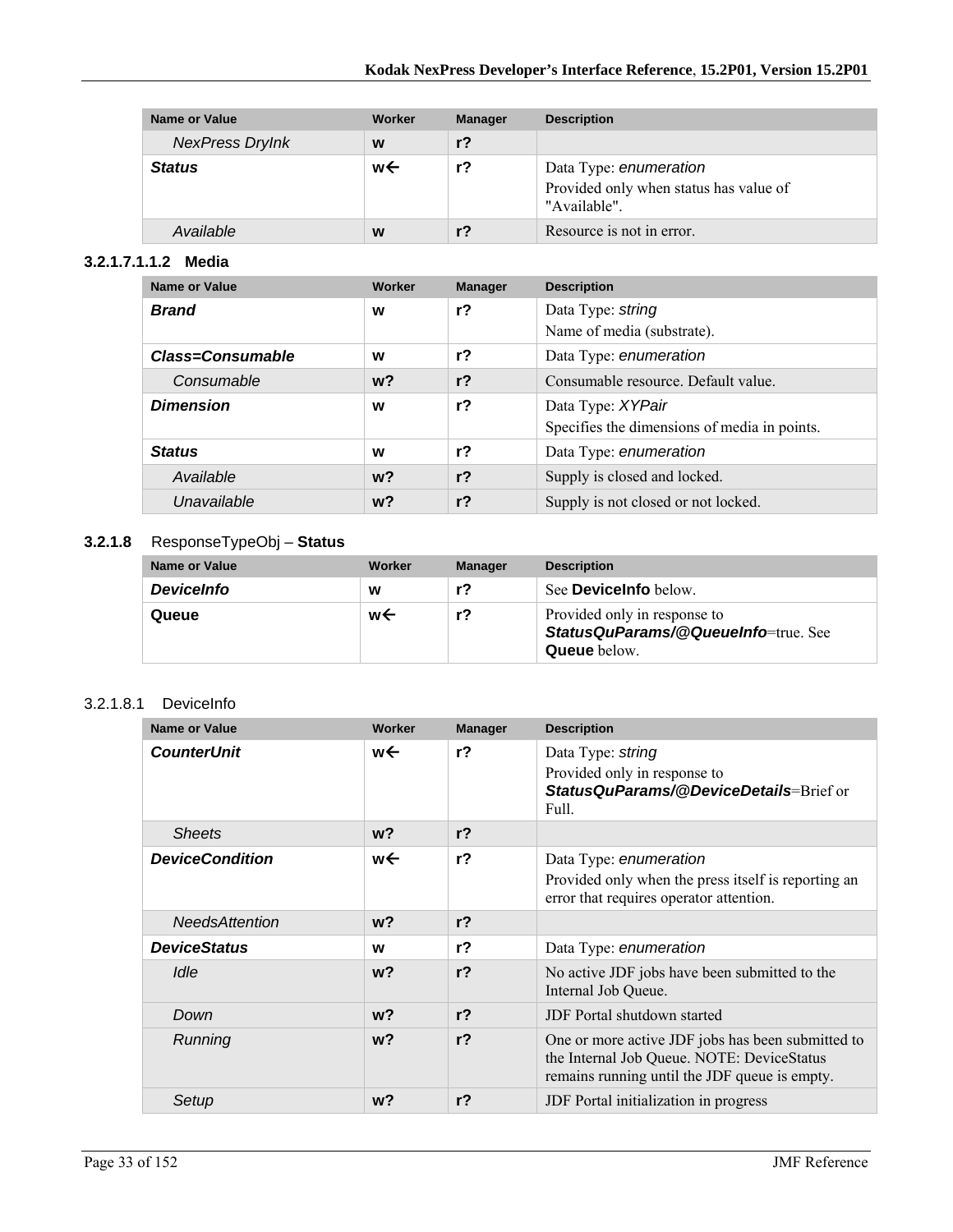| Name or Value                              | Worker         | <b>Manager</b> | <b>Description</b>                                                                                 |
|--------------------------------------------|----------------|----------------|----------------------------------------------------------------------------------------------------|
| $C$ leanup $-$ TBD                         | w?             | r <sub>2</sub> |                                                                                                    |
| Stopped                                    | $w$ ?          | $r$ ?          |                                                                                                    |
| <b>Unknown</b>                             | $w$ ?          | r <sub>2</sub> |                                                                                                    |
| <b>Device</b>                              | w←             | $r$ ?          | Provided only when <b>DeviceDetails</b> = $Full$ in<br>status request. See Device below.           |
| <b>JobPhase</b>                            | W              | r <sub>2</sub> | See JobPhase below.                                                                                |
| <b>StatusDetails</b>                       | w←             | r <sub>2</sub> | Data Type: enumeration<br>Provided only when <b>DeviceCondition</b> . $=$<br><b>NeedsAttention</b> |
| <b>Unknown</b>                             | w <sub>2</sub> | r <sub>2</sub> | Press condition not described by another defined<br>enumeration.                                   |
| Color Mismatch                             | $w$ ?          | r <sub>2</sub> | Press is reporting a Color Mismatch condition.                                                     |
| ColorMode Mismatch                         | $w$ ?          | r <sub>2</sub> | Press is reporting a ColorMode Mismatch<br>condition.                                              |
| <b>Destination Tray</b><br><b>Mismatch</b> | w <sub>2</sub> | r <sub>2</sub> | Press is reporting a Destination Tray Mismatch<br>condition.                                       |
| Jammed                                     | w?             | r <sub>2</sub> | Press is reporting a Paper Jam condition.                                                          |
| Substrate Mismatch                         | w?             | r <sub>2</sub> | Press is reporting a Substrate Mismatch condition.                                                 |

#### *3.2.1.8.1.1 Device*

| <b>Name or Value</b>    | Worker         | <b>Manager</b> | <b>Description</b>                                                                                        |
|-------------------------|----------------|----------------|-----------------------------------------------------------------------------------------------------------|
| Class                   | W              | r <sub>2</sub> | Data Type: enumeration                                                                                    |
| Implementation          | W              | r <sub>2</sub> |                                                                                                           |
| <b>DeviceID</b>         | W              | $r$ ?          | Data Type: string                                                                                         |
| <b>DeviceType</b>       | W              | $r$ ?          | Data Type: string                                                                                         |
| <b>Manufacturer</b>     | W              | $r$ ?          | Data Type: string                                                                                         |
| Eastman Kodak Company   | W              | $r$ ?          |                                                                                                           |
| <b>ModelName</b>        | W              | $r$ ?          | Data Type: string<br>The value of ModelName will match<br>PrinterPlatform in DeviceCapabilities response. |
| <b>NexPress Classic</b> | $w$ ?          | r <sub>2</sub> | NexPress Classic Color Press                                                                              |
| <b>NexPress NPP</b>     | $w$ ?          | r <sub>2</sub> | NexPress New Paper Platform Color Press                                                                   |
| NexPress_M700           | w <sub>2</sub> | r <sub>2</sub> | NexPress Model M700 Color Press                                                                           |
| Unknown                 | $w$ ?          | r <sub>2</sub> | Unknown Press                                                                                             |

#### *3.2.1.8.1.2 JobPhase*

| <b>Name or Value</b> | Worker | <b>Manager</b> | <b>Description</b>                                                                                           |
|----------------------|--------|----------------|--------------------------------------------------------------------------------------------------------------|
| Amount               | w←     | r?             | Data Type: <i>double</i><br>Quantity printed. Provided only when non-zero<br>while job is actively printing. |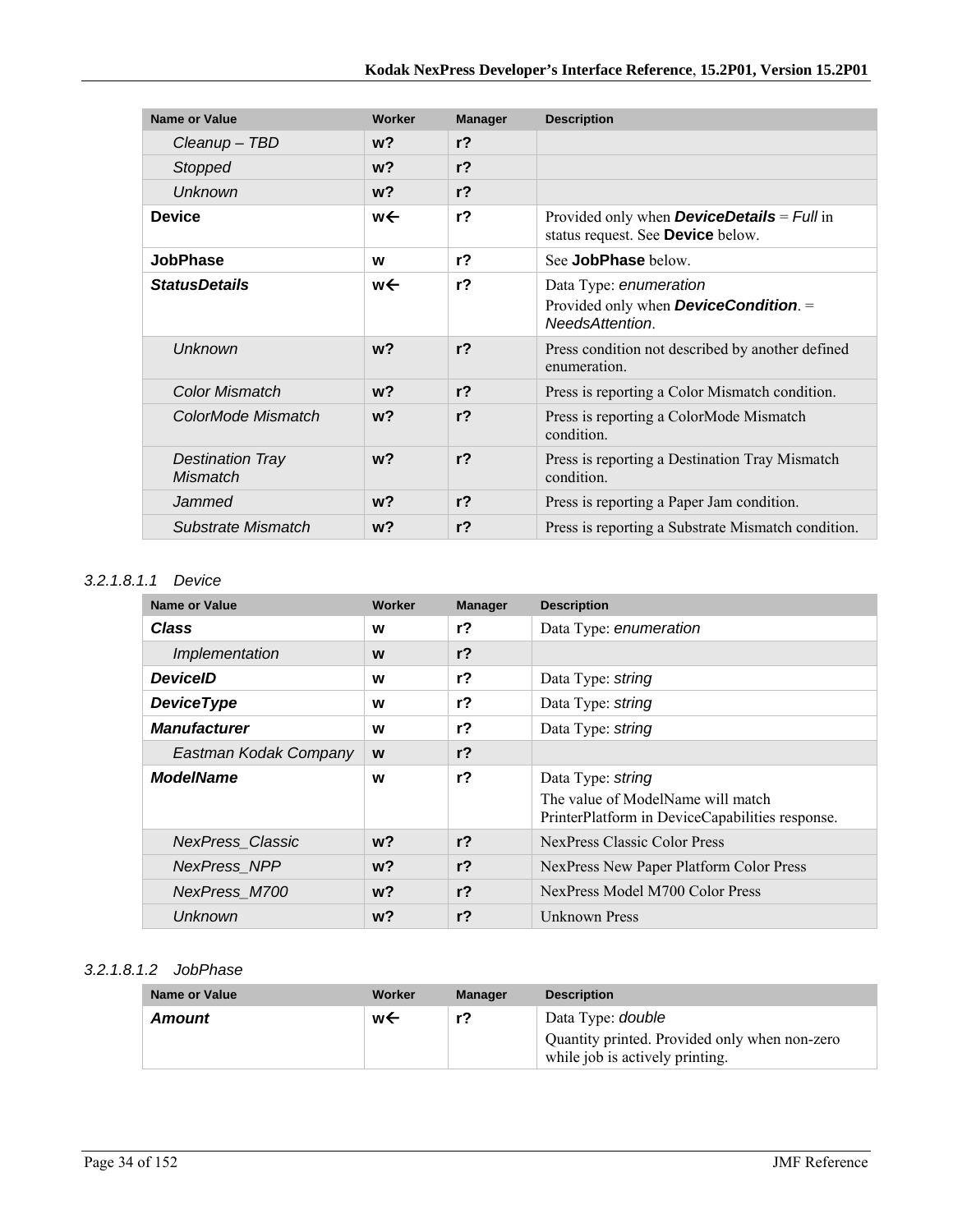| <b>Name or Value</b>    | Worker         | <b>Manager</b> | <b>Description</b>                                                                                                                                                                                                                                                                                                              |
|-------------------------|----------------|----------------|---------------------------------------------------------------------------------------------------------------------------------------------------------------------------------------------------------------------------------------------------------------------------------------------------------------------------------|
| <b>Comment</b>          | w←             | $r$ ?          | Supplies details for Resource Check Warnings and<br>Errors. Each warning or error is a separate<br>comment. Provided only when StatusDetails =<br>ResourceCheck. See Comment below.                                                                                                                                             |
| <b>JDF</b>              | w←             | r <sup>2</sup> | JDF Job Ticket for job. Provided only when<br><b>JobDetails</b> = $Full$ is requested.                                                                                                                                                                                                                                          |
| <b>JobID</b>            | W              | r <sub>2</sub> | Data Type: string<br>JobID of root JDF node in Job Ticket                                                                                                                                                                                                                                                                       |
| <b>JobPartID</b>        | w <sub>2</sub> | $r$ ?          | Data Type: string<br>JobPartID of root JDF node in Job Ticket                                                                                                                                                                                                                                                                   |
| <b>PercentCompleted</b> | W              | r <sub>2</sub> | Data Type: double<br>Percentage of job completed in the current<br>processing phase. NOTE: Value will be 100% after<br>submission, but before RIPping begins; and again<br>after RIPping completes, but before Printing<br>begins. When job is actively printing,<br>PercentComplete refers to percentage of sheets<br>printed. |
| <b>QueueEntryID</b>     | W              | $r$ ?          | Data Type: string<br>Unique identifier within JDF Queue. Assigned to<br>job upon submission.                                                                                                                                                                                                                                    |
| <b>StartTime</b>        | W              | $r$ ?          | Data Type: date Time<br>Date and Time job added to JDF Queue.                                                                                                                                                                                                                                                                   |
| <b>Status</b>           | W              | $r$ ?          | Data Type: enumeration                                                                                                                                                                                                                                                                                                          |
| Aborted                 | w?             | $r$ ?          | Job has been aborted due to error or operator action                                                                                                                                                                                                                                                                            |
| Completed               | $w$ ?          | $r$ ?          | Job has finished printing successfully                                                                                                                                                                                                                                                                                          |
| FailedTestRun           | w?             | $r$ ?          | JDF failed validation                                                                                                                                                                                                                                                                                                           |
| <b>InProgress</b>       | w?             | $r$ ?          | Job will progress as resources are available.<br>Multiple jobs may be InProgress simultaneously                                                                                                                                                                                                                                 |
| Stopped                 | w <sub>2</sub> | $r$ ?          | Operator must resume job for it to continue<br>processing.                                                                                                                                                                                                                                                                      |
| <b>Unknown</b>          | w <sub>2</sub> | $r$ ?          | Job state is undetermined                                                                                                                                                                                                                                                                                                       |
| <b>StatusDetails</b>    | w?             | $r$ ?          | Data Type: string<br>Free-Form text providing additional status<br>information. The values in this field may change in<br>future releases.                                                                                                                                                                                      |
| Submitting              | w <sub>2</sub> | $r$ ?          |                                                                                                                                                                                                                                                                                                                                 |
| Normalizing             | w?             | $r$ ?          |                                                                                                                                                                                                                                                                                                                                 |
| Formatting              | w?             | $r$ ?          |                                                                                                                                                                                                                                                                                                                                 |
| Resource check          | w?             | $r$ ?          |                                                                                                                                                                                                                                                                                                                                 |
| <b>RIP'ing</b>          | w?             | $r$ ?          |                                                                                                                                                                                                                                                                                                                                 |
| Printing                | w?             | $r$ ?          |                                                                                                                                                                                                                                                                                                                                 |
| <b>TotalAmount</b>      | w←             | $r$ ?          | Data Type: double<br>Quantity to be printed. Provided only when non-<br>zero while job is actively printing.                                                                                                                                                                                                                    |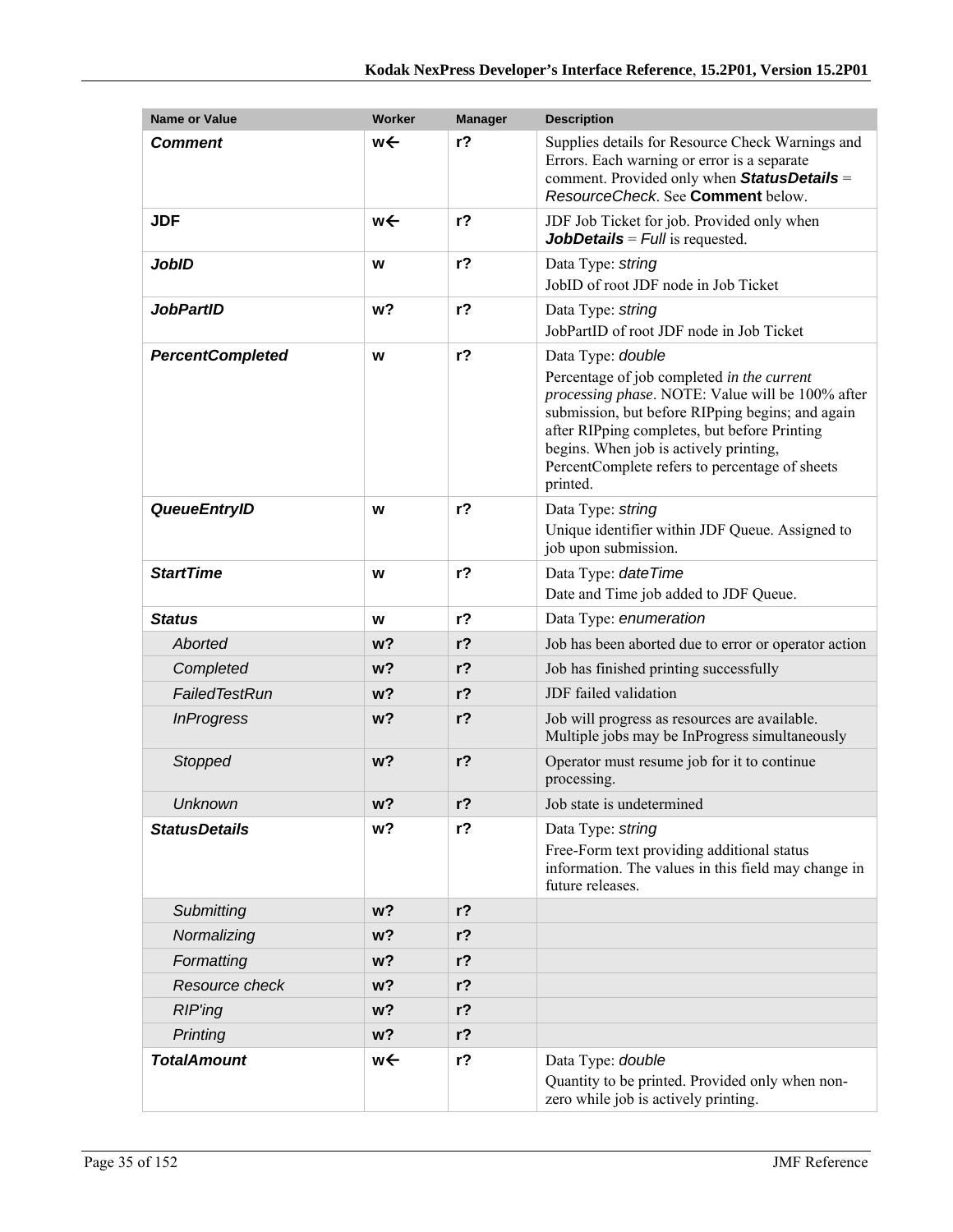#### **3.2.1.8.1.2.1 Comment**

| <b>Name or Value</b>       | Worker | <b>Manager</b> | <b>Description</b>                                                                                                                                                                                                                                                             |
|----------------------------|--------|----------------|--------------------------------------------------------------------------------------------------------------------------------------------------------------------------------------------------------------------------------------------------------------------------------|
| Language                   | W      | $r$ ?          | Data Type: enumeration                                                                                                                                                                                                                                                         |
| en                         | $w$ ?  | $r$ ?          | English. (Comments are only written in English.)                                                                                                                                                                                                                               |
| <b>Name</b>                | W      | $r$ ?          | Data Type: enumeration                                                                                                                                                                                                                                                         |
| NxpPreflightError          | $w$ ?  | $r$ ?          | Resource Check Error                                                                                                                                                                                                                                                           |
| <b>NxpPreflightWarning</b> | $w$ ?  | $r$ ?          | Resource Check Warning                                                                                                                                                                                                                                                         |
| <b>Comment</b>             | $r$ ?  | w <sup>2</sup> | Data Type: telem<br>Free-Form text containing details of the Resource<br>Check warning or error. Contents match that<br>provided in the Job Ticket Editor Resource Check<br>Tab of the NexPress Client interface. Each field in<br>the message is delimited by $\mathcal{C}$ . |

#### **3.2.1.9** ResponseTypeObj – **NXP:DeviceCapabilities**

| Name or Value                                    | Worker | Manager | <b>Description</b>                                              |
|--------------------------------------------------|--------|---------|-----------------------------------------------------------------|
| <b>Full Device Capabilities File</b><br>XML data | W      |         | See reference on Device Capabilities File and<br><b>[KNDIG]</b> |

#### **3.2.1.10 Queue**

| <b>Name or Value</b> | Worker         | <b>Manager</b> | <b>Description</b>                                                                                                              |
|----------------------|----------------|----------------|---------------------------------------------------------------------------------------------------------------------------------|
| <b>DeviceID</b>      | w              | r <sub>2</sub> | Data Type: string                                                                                                               |
| <b>Status</b>        | W              | r <sub>2</sub> | Data Type: enumeration                                                                                                          |
| <b>Blocked</b>       | $w$ ?          | r <sub>2</sub> | Queue is Closed and Held                                                                                                        |
| Closed               | w <sub>2</sub> | r <sub>2</sub> | Queue is Closed but not Held                                                                                                    |
| Held                 | $w$ ?          | r <sub>2</sub> | Queue is Held but not Closed                                                                                                    |
| Running              | w <sub>2</sub> | r <sub>2</sub> | Queue is Open, not Held, but all processing threads<br>are busy                                                                 |
| Waiting              | w <sub>2</sub> | r <sub>2</sub> | Queue is Open, not Held, and processing threads<br>are available                                                                |
| QueueEntry           | w←             | r <sub>2</sub> | One or more queue entries reflective of the current<br>queue. Only provided when queue is non-empty.<br>See QueueElement below. |

#### 3.2.1.10.1 QueueEntry

| Name or Value  | Worker | <b>Manager</b> | <b>Description</b>                                                                                                       |
|----------------|--------|----------------|--------------------------------------------------------------------------------------------------------------------------|
| <b>EndTime</b> | w←     | r?             | Data Type: <i>dateTime</i><br>Date and Time job completed printing. Only set for<br>Completed, Aborted, or Stopped jobs. |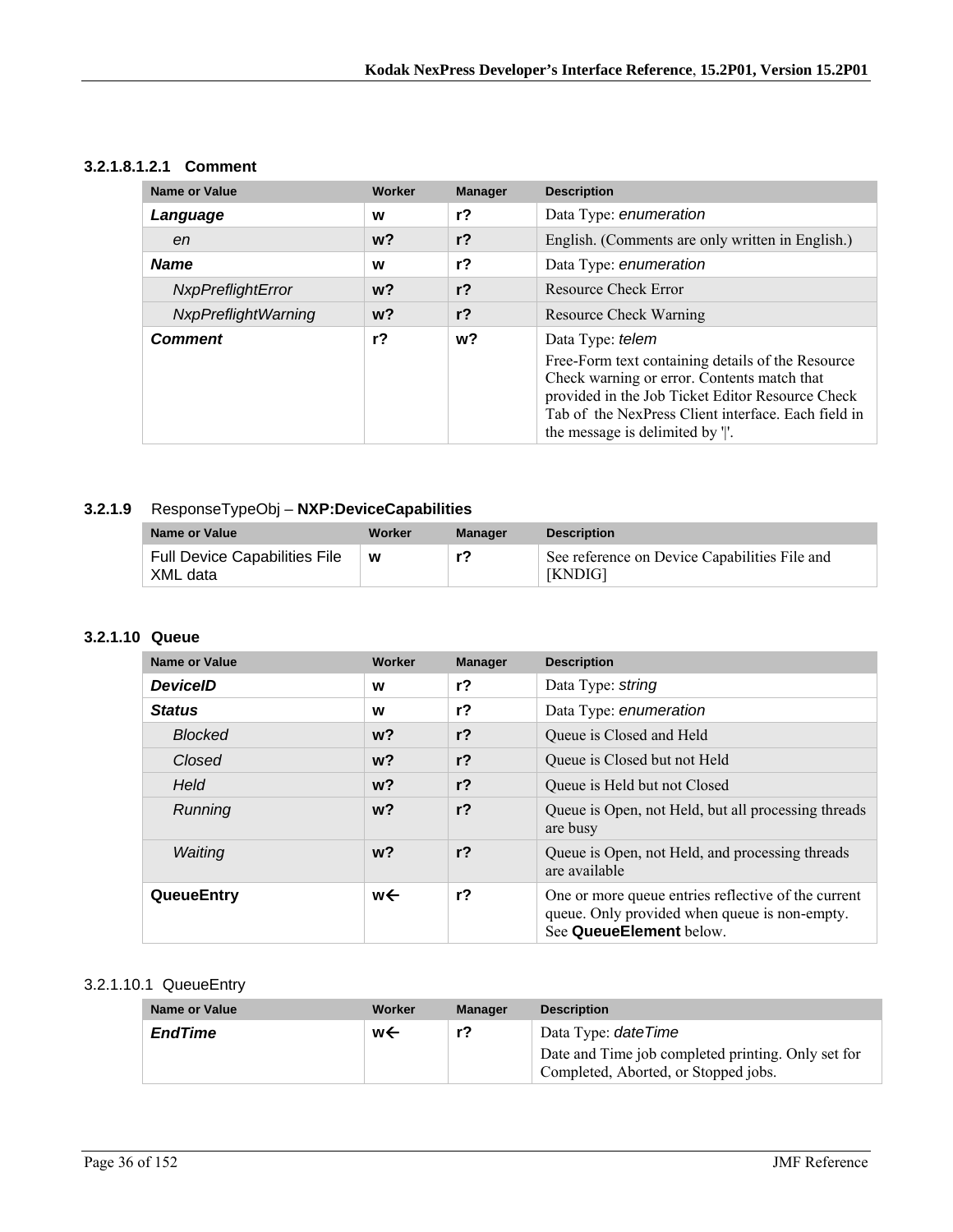| <b>Name or Value</b>   | <b>Worker</b>  | <b>Manager</b> | <b>Description</b>                                                                                                                                                                                                           |
|------------------------|----------------|----------------|------------------------------------------------------------------------------------------------------------------------------------------------------------------------------------------------------------------------------|
| <b>JobID</b>           | w              | $r$ ?          | Data Type: string<br><b>JobID</b> of root <b>JDF</b> node in job ticket                                                                                                                                                      |
| <b>JobPartID</b>       | w?             | $r$ ?          | Data Type: string<br>JobPartID of root JDF node in job ticket                                                                                                                                                                |
| Priority = $50$        | W              | $r$ ?          | Data Type: integer<br>Queue submission priority 1-100.<br>NOTE: Priority only effects job order prior to<br>placement in the Internal Job Queue. Use of Priority<br>to influence job processing order is not<br>recommended. |
| $1 - 100$              | w <sub>2</sub> | $r$ ?          | Default: 50                                                                                                                                                                                                                  |
| <b>QueueEntryID</b>    | w              | $r$ ?          | Data Type: string<br>Unique identifier within JDF Queue. Assigned to job<br>upon submission.                                                                                                                                 |
| <b>StartTime</b>       | W              | $r$ ?          | Data Type: date Time<br>Essentially the same as SubmissionTime                                                                                                                                                               |
| <b>Status</b>          | W              | r <sub>2</sub> | Data Type: enumeration                                                                                                                                                                                                       |
| Aborted                | w <sub>2</sub> | $r$ ?          | Job has been aborted due to error or operator action                                                                                                                                                                         |
| Completed              | w?             | $r$ ?          | Job has finished printing successfully                                                                                                                                                                                       |
| Held                   | w <sub>2</sub> | $r$ ?          | Job held following HoldQueueEntry command                                                                                                                                                                                    |
| Running                | w <sub>2</sub> | $r$ ?          | Job active in the Internal Job Queue. "Running" does<br>not necessarily indicate the job is currently printing.                                                                                                              |
| Suspended              | w <sub>2</sub> | $r$ ?          | Job suspended following SuspendQueueEntry, an<br>explicit job stop using the NexPress Client interface,<br>or a Portal restart with the job queued                                                                           |
| Waiting                | w <sub>2</sub> | $r$ ?          | Job awaiting submission to the Internal Job Queue                                                                                                                                                                            |
| <b>SubmisssionTime</b> | w?             | r <sub>2</sub> | Data Type: date Time<br>Date and time job was added to the Portal queue.                                                                                                                                                     |
| <b>HDM:FirstStart</b>  | w?             | $r$ ?          | Data Type: string<br>NodeInfo/@FirstStart of job ticket. NOTE: JDF<br>Portal does not enforce @FirstStart when<br>scheduling job.                                                                                            |
| <b>HDM:ID</b>          | W              | $r$ ?          | Data Type: string<br>Same as HDM:NodeID                                                                                                                                                                                      |
| <b>HDM:JobPriority</b> | W              | $r$ ?          | Data Type: integer<br>Same as Priority                                                                                                                                                                                       |
| <b>HDM:JobURL</b>      | w?             | $r$ ?          | Data Type: string<br>Filename of first element in AncestorPool in job<br>ticket                                                                                                                                              |
| <b>HDM:LastEnd</b>     | w <sub>2</sub> | $r$ ?          | Data Type: string<br>Nodelnfo/@LastEnd of job ticket. NOTE: JDF<br>Portal does not enforce @LastEnd when scheduling<br>job.                                                                                                  |
| <b>HDM:NodelD</b>      | w?             | $r$ ?          | Data Type: string<br><b>ID</b> of root <b>JDF</b> node in job ticket                                                                                                                                                         |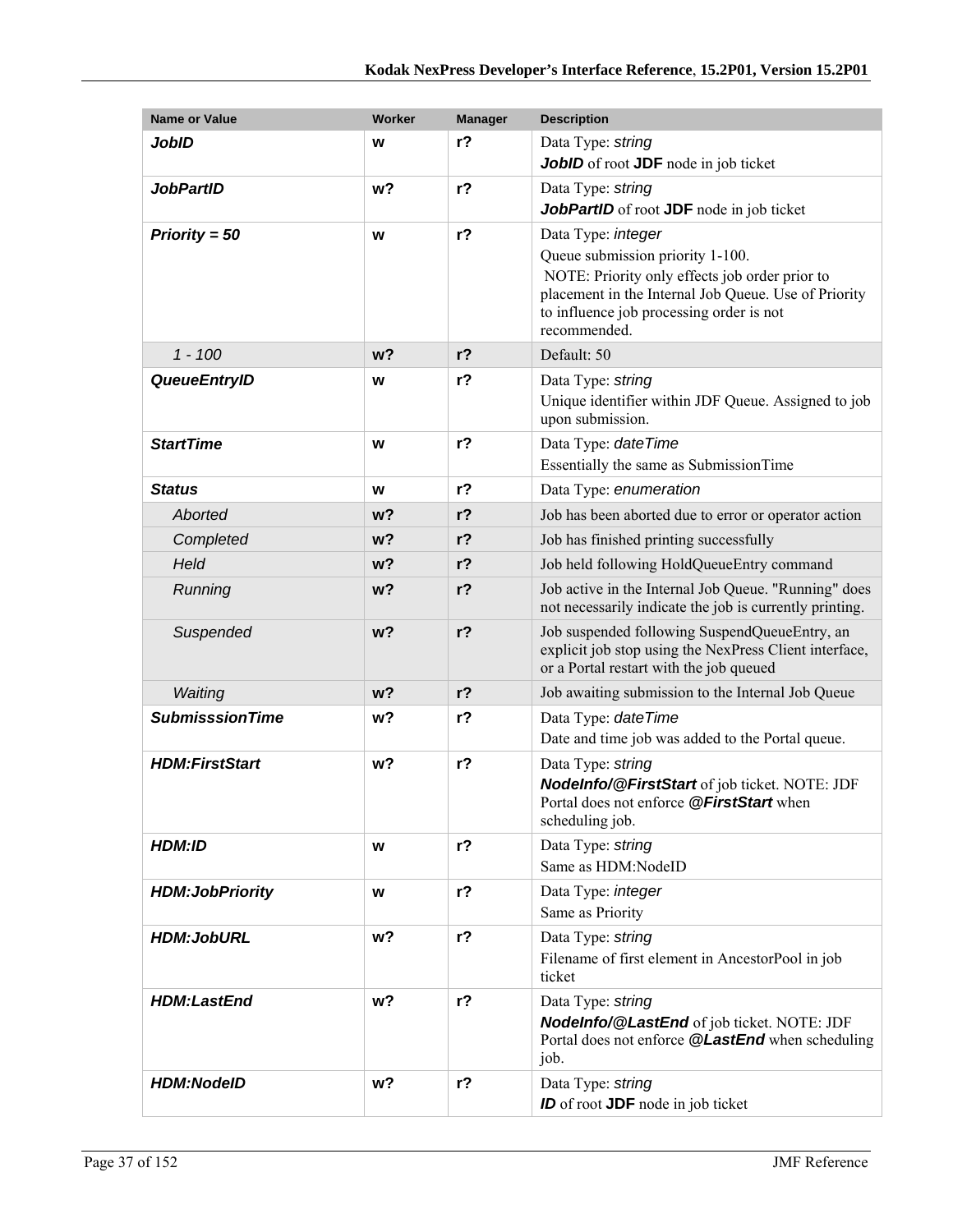| <b>Name or Value</b>              | Worker | <b>Manager</b> | <b>Description</b>                                                                                                                 |
|-----------------------------------|--------|----------------|------------------------------------------------------------------------------------------------------------------------------------|
| <b>HDM:SpawnID</b>                | w?     | r <sub>2</sub> | Data Type: string<br><b>SpawnID</b> of root <b>JDF</b> node in job ticket                                                          |
| <b>HDM:Start</b>                  | w?     | r <sub>2</sub> | Data Type: string<br><b>Nodelnfo/@Start</b> of job ticket. NOTE: JDF Portal<br>does not enforce <b>@Start</b> when scheduling job. |
| <b>HDM:StatusDetails</b>          | w?     | r <sub>2</sub> | Data Type: string<br>Free-form comment containing additional status<br>details when applicable.                                    |
| <b>NXP:CDFEJobID</b>              | W      | $r$ ?          | Data Type: string<br>Job identifier used by the Internal Job Queue.                                                                |
| xmlns:HDM                         | W      | r <sub>2</sub> | Data Type: string                                                                                                                  |
| www.heidelberg.com/sche<br>ma/HDM | W      | r <sub>2</sub> |                                                                                                                                    |
| xmlns:NXP                         | W      | r?             | Data Type: string                                                                                                                  |
| www.nexpress.com                  | W      | r <sub>2</sub> |                                                                                                                                    |

# **3.2.2 Message – Signal**

| <b>Name or Value</b>                          | Worker | <b>Manager</b> | <b>Description</b>                                                                                                                                                         |
|-----------------------------------------------|--------|----------------|----------------------------------------------------------------------------------------------------------------------------------------------------------------------------|
| ID                                            | W      | r <sub>2</sub> | Data Type: ID<br>Generated by NexPress                                                                                                                                     |
| refID                                         | W      | r <sub>2</sub> | Data Type: NMTOKEN<br>Matches Query/@ID to which the subscription was<br>attached.                                                                                         |
| <b>Type</b>                                   | W      | r <sub>2</sub> | Data Type: enumeration<br>Same as Type from Query initiating persistent<br>channel                                                                                         |
| <b>Status</b>                                 | W      | r <sub>2</sub> | NexPress only supports opening a persistent channel<br>on the Status query                                                                                                 |
| xmlns:xsi                                     | W      | r <sub>2</sub> | Data Type: URI                                                                                                                                                             |
| http://www.w3.org/2001/X<br>MLSchema-instance | W      | r <sub>2</sub> |                                                                                                                                                                            |
| xsi:type                                      | W      | $r$ ?          | Data Type: NMTOKEN<br>Value is generated through a concatenation of<br>"Signal" and the Type value, e.g. Signal Status                                                     |
| <b>Notification</b>                           | $w$ ?  | r <sub>2</sub> | Only used to report an error condition on a<br>subscribed queue entry. Normally signal responses<br>do not include <b>Notification</b> element. See<br>Notification above. |
| <b>ResponseTypeObj</b>                        | W      | r <sub>2</sub> | Abstract element. NexPress only supports a<br>persistent channel on Status Query; see<br>ResponseTypeObj-Status.                                                           |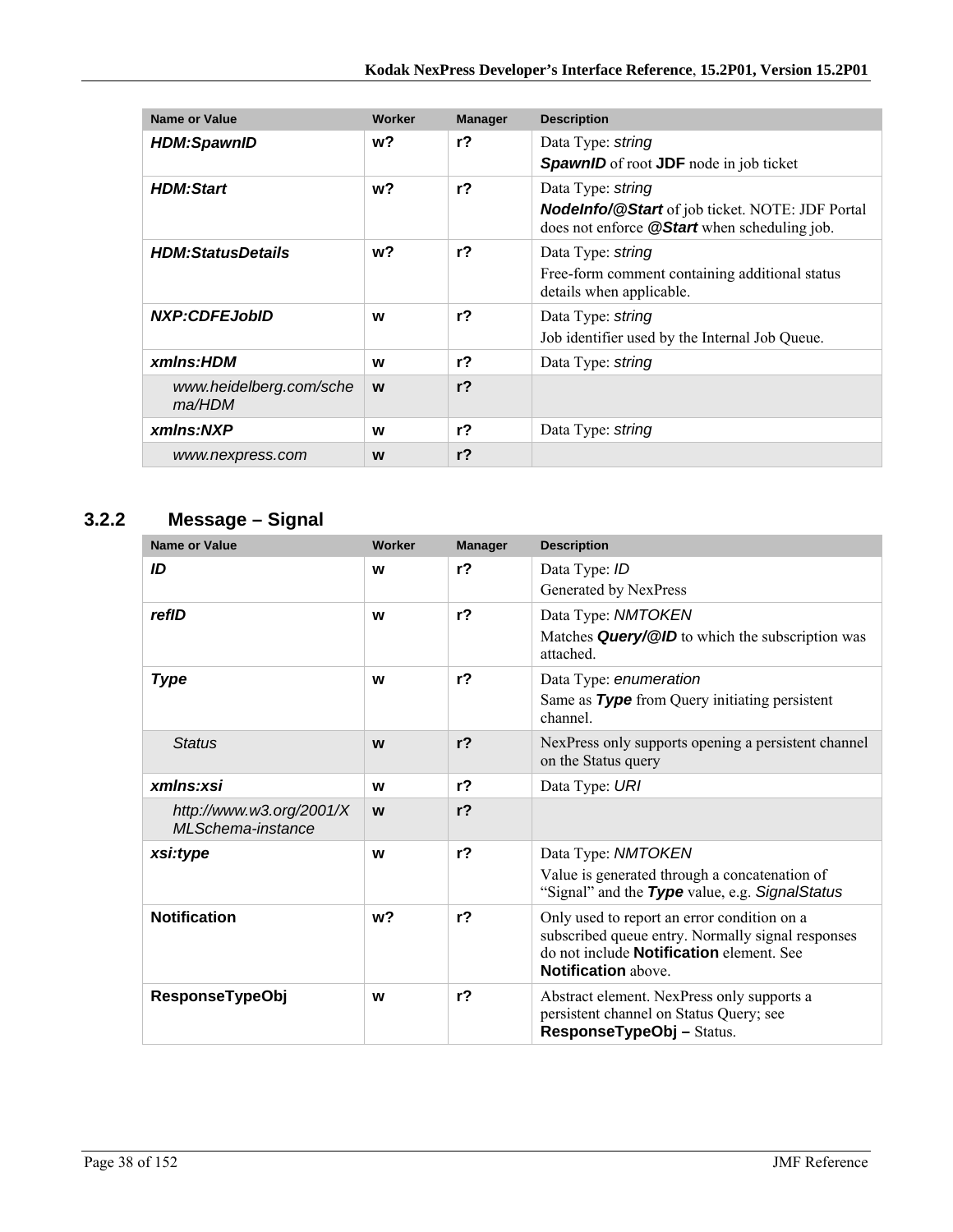# **4 JDF Product Intent Reference**

This chapter documents NexPress support for JDF Product Intent as referenced in the [KNDIG]. Examples demonstrating the use of JDF Product Intent for the NexPress front end are provided in [KNDIG] and not here.

For this section, many tables have their columns as Manager and Worker. The Manager in this case is the Client Application sending a JMF message and the Worker is the NexPress front end or Kodak Imposition Viewer. The notation is similar to that in the Base ICS [BICS], except a value of "r" in the "Worker" column indicates the NexPress or Imposition Viewer requires the attribute, element, or value; "r?" indicates the field is supported and will be used if supplied.

*The NexPress front end andNexPress workflow tools support only the attributes, values and sub-elements of the resources identified below. Any attributes, values or sub-elements of the resource other then those defined below will be ignored. If an illegal or unsupported attribute value is identified, the default value will be used instead.* 

# **4.1 General use of JDF Product Intent with PPML/VDX**

JDF Product Intent is defined by [JDF]; it refers to the use of JDF for describing the print product(s) to be produced. A JDF Product Intent job ticket describes "what" to produce rather than "how" to produce it. In contrast, process-oriented JDF describes the details of "how" to manufacture the print product(s). JDF Product Intent data in conjunction with the PPML/VDX structured page content data provides a complete job definition, enabling a production process to be defined that can create variable print products such as customized postcards, booklets, and brochures.

There are two basic methods to link the PPML/VDX data with the JDF Product Intent data:

- **Integrated JDF Intent** uses a JDF job ticket stored within or referenced from the **ProductIntent** sub-element of the **PPMLVDX** as defined by [PPML/VDX].
- **Referential JDF Intent** uses a JDF job ticket that is not integral to the PPML/VDX structured data. In this case, the JDF Product node's **RunList** resource refers to the PPML/VDX data (i.e. **JOB** and **DOCUMENT** elements) through the use of the JDF *RunTags* partition key.

This following specifies the general restrictions and constraints for using JDF Product Intent and PPML/VDX with the NexPress front end and NexPress workflow tools.

- Only **Referential JDF Intent** MUST be used.
- All **Integrated JDF Intent** WILL BE ignored whether **Referential JDF Intent** is present or not.
- When embedding **Referential JDF Intent** within a PPML/VDX-Layout file, it MUST be embedded as a PDF COS stream object within the body of the file, and referenced by a **/JDF** key entry within the **/Catalog** dictionary at the root of the file.
- NexPress Workflow tools, including Imposition Viewer, only support JDF resources **ArtDeliveryIntent, BindingIntent**, **LayoutIntent**, **MediaIntent, RunList** and **Component**. Other JDF Product Intent resources SHOULD NOT be used with a PPML/VDX job and will be ignored.
- The NexPress front end only supports embedded **MediaIntent**. All other JDF Product Intent data is ignored.
- All parameters of supported JDF Product Intent resources and those of their sub-elements that have JDF Span data types MUST have a value specified for the *Actual* attribute. This implies that all negotiation for the final product description has been completed, and actual values have been determined.
- Only a single JDF Product Intent node MUST be used to describe the print products of a PPML/VDX job.

# **4.2 JDF Product Intent Node**

| Name or Value          | <b>Manager</b> | Worker | <b>Description</b>                                                                          |
|------------------------|----------------|--------|---------------------------------------------------------------------------------------------|
| <b>DescriptiveName</b> | W              |        | Data Type: string<br>Should contain a human-readable string describing<br>the print product |
| ID                     | W              |        | Data Type: <i>ID</i>                                                                        |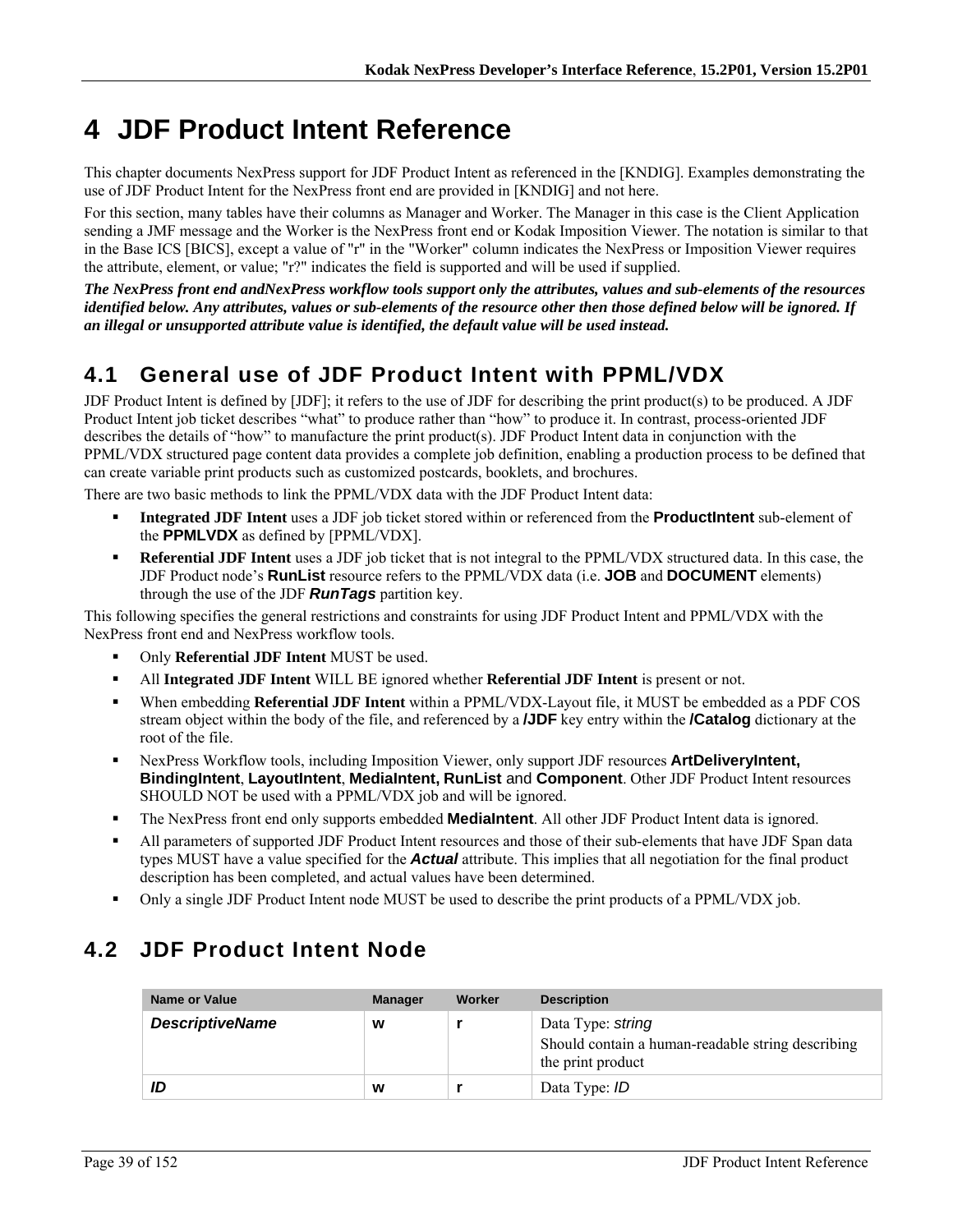| Name or Value                           | <b>Manager</b> | Worker         | <b>Description</b>                                                                                                                                                                                                                                                         |
|-----------------------------------------|----------------|----------------|----------------------------------------------------------------------------------------------------------------------------------------------------------------------------------------------------------------------------------------------------------------------------|
| JobID                                   | w?             | $r$ ?          | Data Type: string                                                                                                                                                                                                                                                          |
| <b>Type</b>                             | W              | r              | Data Type: NMTOKEN                                                                                                                                                                                                                                                         |
| Product                                 | W              | r              |                                                                                                                                                                                                                                                                            |
| <b>Version</b>                          | W              | r              | Data Type: JDFJMFVersion                                                                                                                                                                                                                                                   |
| 1.3                                     | W              | r              |                                                                                                                                                                                                                                                                            |
| <b>xmlns</b>                            | W              | r              | Data Type: URI                                                                                                                                                                                                                                                             |
| http://www.CIP4.org/JDFS<br>chema $1$ 1 | W              | r              |                                                                                                                                                                                                                                                                            |
| <b>Status</b>                           | W              | r              | Data Type: enumeration                                                                                                                                                                                                                                                     |
| Waiting                                 | W              | r              |                                                                                                                                                                                                                                                                            |
| <b>JDF</b>                              | w?             | r <sub>2</sub> | NexPress Combined Process Node. A root JDF<br>intent node may be submitted to the NexPress for<br>processing if the JDF intent includes a NexPress<br>Combined Process Node. The job ticket is<br>constructed entirely from the JDF Process; the JDF<br>intent is ignored. |
| <b>AuditPool</b>                        | w?             | r <sub>2</sub> | See AuditPool below.                                                                                                                                                                                                                                                       |
| <b>ResourceLinkPool</b>                 | W              | r              | See ResourceLinkPool below.                                                                                                                                                                                                                                                |
| <b>ResourcePool</b>                     | W              | r              | See <b>ResourcePool</b> below.                                                                                                                                                                                                                                             |

### **4.2.1 ResourceLinkPool**

| Name or Value            | <b>Manager</b> | Worker         | <b>Description</b>                              |
|--------------------------|----------------|----------------|-------------------------------------------------|
| <b>ResourceLink</b> *    | W              |                | List of <b>ResourceLink</b> entries. See below. |
| <b>BindingIntentLink</b> | w?             | r <sub>2</sub> |                                                 |
| <b>ComponentLink</b>     | w?             | $r$ ?          |                                                 |
| LayoutIntentLink         | $w$ ?          | r <sub>2</sub> |                                                 |
| <b>MediaIntentLink</b>   | $w$ ?          | r <sub>2</sub> |                                                 |

#### **4.2.1.1 BindingIntentLink**

| <b>Name or Value</b> | <b>Manager</b> | Worker | <b>Description</b>      |
|----------------------|----------------|--------|-------------------------|
| rRef                 | W              |        | Data Type: <b>IDREF</b> |
| Usage                | W              |        | Data Type: enumeration  |
| Input                | W              |        |                         |

## **4.2.1.2 ComponentLink**

| Name or Value | <b>Manager</b> | Worker | <b>Description</b>      |
|---------------|----------------|--------|-------------------------|
| rRef          | W              |        | Data Type: <i>IDREF</i> |
| Usage         | W              |        | Data Type: enumeration  |
| Output        | W              |        |                         |

#### **4.2.1.3 LayoutIntentLink**

| <b>Name or Value</b> | <b>Manager</b> | Worker | <b>Description</b>      |
|----------------------|----------------|--------|-------------------------|
| rRef                 | W              |        | Data Type: <b>IDREF</b> |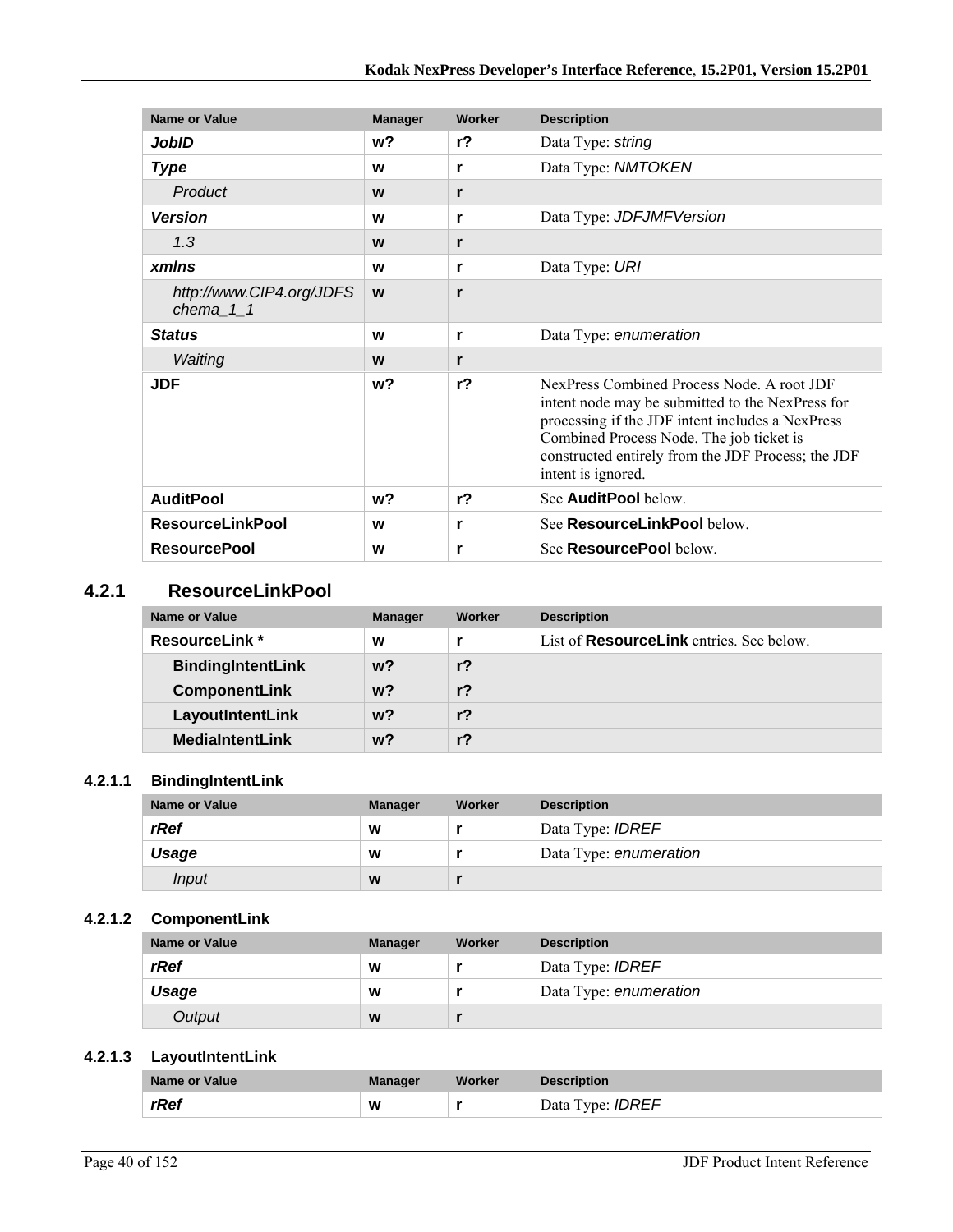| <b>Name or Value</b> | <b>Manager</b> | Worker | <b>Description</b>     |
|----------------------|----------------|--------|------------------------|
| Usage                | W              |        | Data Type: enumeration |
| Input                | W              |        |                        |

#### **4.2.1.4 MediaIntentLink**

| <b>Name or Value</b> | <b>Manager</b> | <b>Worker</b> | <b>Description</b>      |
|----------------------|----------------|---------------|-------------------------|
| rRef                 | W              |               | Data Type: <b>IDREF</b> |
| Usage                | W              |               | Data Type: enumeration  |
| <i>Input</i>         | W              |               |                         |

#### **4.2.2 ResourcePool**

| <b>Name or Value</b> | <b>Manager</b> | Worker         | <b>Description</b>                                                                                                                                                                                                                                                                                                                                     |
|----------------------|----------------|----------------|--------------------------------------------------------------------------------------------------------------------------------------------------------------------------------------------------------------------------------------------------------------------------------------------------------------------------------------------------------|
| Resource *           | W              | r              | List of <b>Resource</b> entries. See below for detail.                                                                                                                                                                                                                                                                                                 |
| <b>BindingIntent</b> | w <sub>2</sub> | $r$ ?          | Specifies the style of binding for an instance of a<br>finished print product.<br><b>PPML/VDX Usage: The BindingIntent</b><br>characterization will be applied to all Recipient<br>Instances (i.e. <b>JOB</b> elements) of a PPML/VDX<br>instance.                                                                                                     |
| <b>Component</b>     | w <sub>2</sub> | $r$ ?          | Represents the complete or partially finished print<br>product that is the output of the printing process.                                                                                                                                                                                                                                             |
| LayoutElement        | w←             | $r$ ?          | Either a sub-element of or referenced from a<br><b>RunList resource.</b><br>PPML/VDX usage: Identifies the PPML/VDX<br>layout file of a PPML/VDX instance that is used as<br>the source of page content data.                                                                                                                                          |
| LayoutIntent         | w <sub>2</sub> | $r$ ?          | Specifies one or two-sided printing of finished pages.<br>PPML/VDX Usage: The LayoutIntent<br>characterization will be applied to all Recipient<br>Instances (i.e. <b>JOB</b> elements) of a PPML/VDX<br>instance.                                                                                                                                     |
| <b>MediaIntent</b>   | w <sub>2</sub> | r <sub>2</sub> | Specifies one or more descriptions or<br>characterizations of media to use for printed pages. A<br>maximum of three <b>MediaIntent</b> sub-element<br>characterizations are allowed.<br><b>PPML/VDX Usage: The MediaIntent</b><br>characterization will be applied to all Recipient<br>Instances (i.e. <b>JOB</b> elements) of a PPML/VDX<br>instance. |
| <b>RunList</b>       | w <sub>2</sub> | $r$ ?          | PPML/VDX usage: Identifies the sequence of<br>Recipient Instances, or records of the PPML/VDX<br>file. These records are referenced by the<br>LayoutElement sub-element as page content of the<br>print products described by the JDF Product node.                                                                                                    |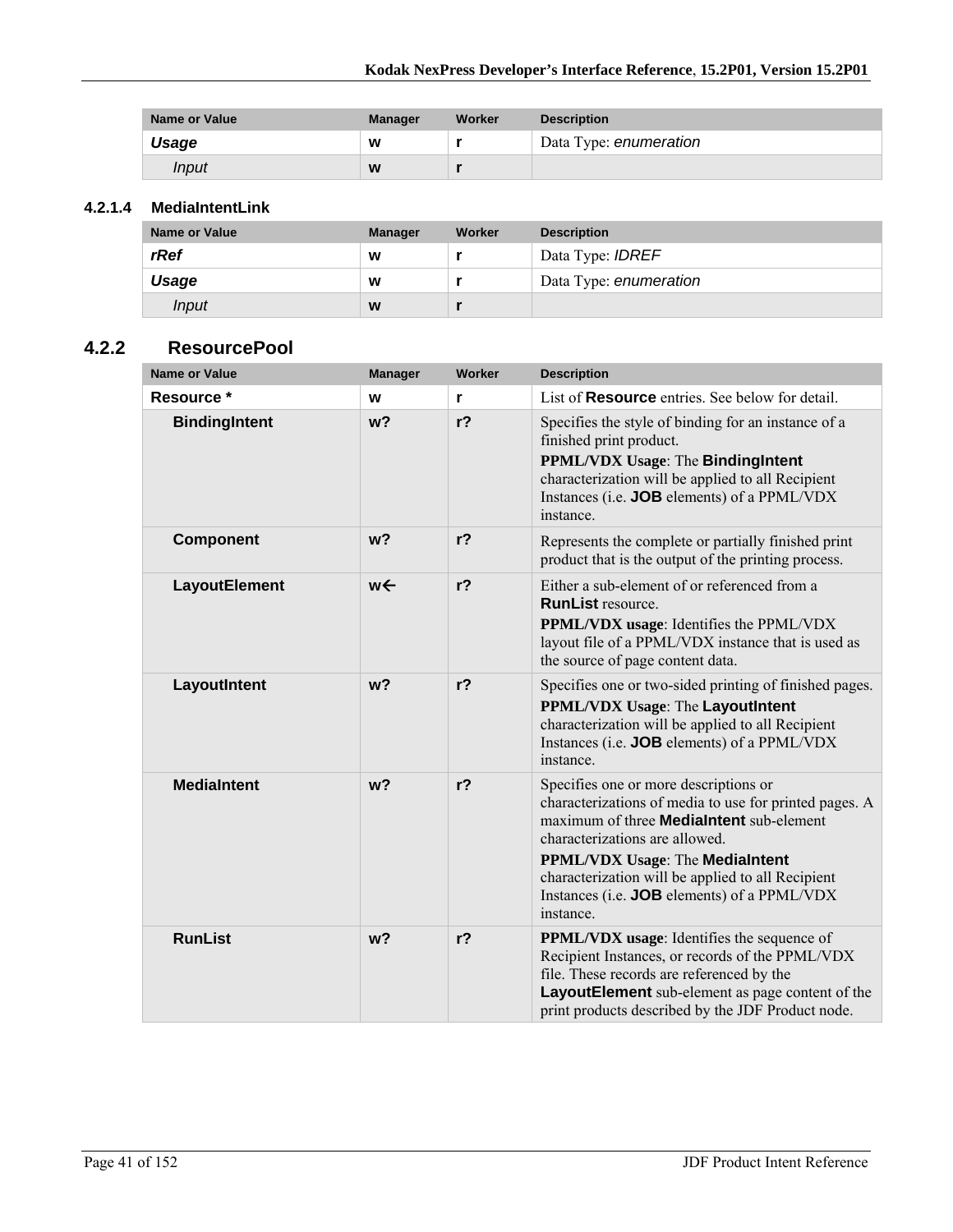# **4.3 BindingIntent resource**

| <b>Name or Value</b>      | <b>Manager</b> | <b>Worker</b>  | <b>Description</b>                                                                                                                                                   |
|---------------------------|----------------|----------------|----------------------------------------------------------------------------------------------------------------------------------------------------------------------|
| <b>Class</b>              | W              | r              | Data Type: enumeration                                                                                                                                               |
| Intent                    | W              | r              |                                                                                                                                                                      |
| ID                        | W              | r              | Data Type: ID                                                                                                                                                        |
| <b>Status</b>             | W              | r              | Data Type: enumeration                                                                                                                                               |
| Available                 | W              | r              |                                                                                                                                                                      |
| <b>BindingColor</b>       | w?             | r <sub>2</sub> | Data Type: EnumerationSpan<br>Defines the color of the spine material of the<br>binding. See <b>BindingColor</b> below.                                              |
| <b>BindingSide</b>        | w←             | r <sub>2</sub> | Data Type: EnumerationSpan<br>MUST be present if <b>BindingType</b> is defined and<br><b>Binding Type/@Actual other than LooseBinding.</b><br>See BindingSide below. |
| <b>BindingType</b>        | W              | r              | Data Type: EnumerationSpan<br>Desired binding for the job. See <b>BindingType</b><br>below.                                                                          |
| <b>CoilBinding</b>        | w <sub>2</sub> | $r$ ?          | Details of coil binding. MAY be present if<br><b>BindingType/@Actual=CoilBinding.</b><br>See [JDF] for structure of <b>CoilBinding</b> element.                      |
| <b>PlasticCombBinding</b> | w?             | r <sub>2</sub> | Details of plastic comb binding. MAY be present if<br><b>BindingType/@Actual</b> = PlasticComb.<br>See [JDF] for structure of <b>PlasticCombBinding</b><br>element.  |
| <b>SaddleStitching</b>    | w <sub>2</sub> | r <sub>2</sub> | Details of saddle stitching. MAY be present if<br><b>BindingType/@Actual</b> = SaddleStitch.<br>See [JDF] for structure of SaddleStitching<br>element                |
| WireCombBinding           | w <sup>2</sup> | r <sub>2</sub> | Details of wire comb binding. MAY be present if<br><b>BindingType/@Actual</b> = WireComb.<br>See [JDF] for structure of <b>WireCombBinding</b><br>element.           |

# **4.3.1 BindingColor**

| Name or Value   | <b>Manager</b> | Worker | <b>Description</b>                                                                                                                                         |
|-----------------|----------------|--------|------------------------------------------------------------------------------------------------------------------------------------------------------------|
| <b>DataType</b> | W              |        | Data Type: enumeration                                                                                                                                     |
| EnumerationSpan | W              |        |                                                                                                                                                            |
| <b>Actual</b>   | W              |        | Data Type: enumeration<br>See [JDF] for possible values. MUST be present,<br>implying all negotiation for final product description<br>has been completed. |

# **4.3.2 BindingSide**

| Name or Value   | <b>Manager</b> | Worker | <b>Description</b>     |
|-----------------|----------------|--------|------------------------|
| <b>DataType</b> | W              |        | Data Type: enumeration |
| EnumerationSpan | W              |        |                        |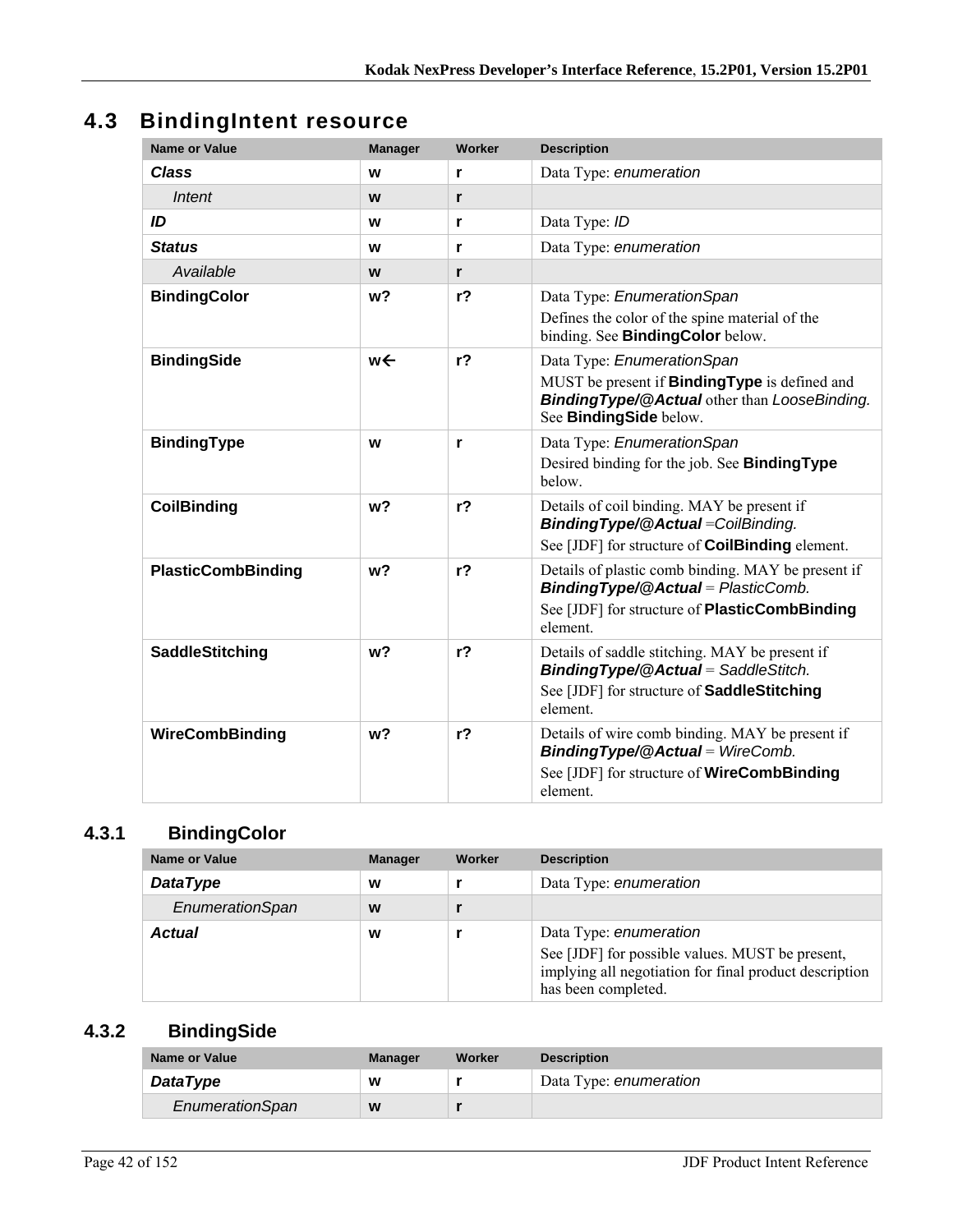| <b>Name or Value</b> | <b>Manager</b> | Worker         | <b>Description</b>                                                                                                       |
|----------------------|----------------|----------------|--------------------------------------------------------------------------------------------------------------------------|
| <b>Actual</b>        | W              |                | Data Type: enumeration<br>MUST be present, implying all negotiation for final<br>product description has been completed. |
| Top                  | $w$ ?          | r <sub>2</sub> |                                                                                                                          |
| <b>Bottom</b>        | $w$ ?          | r <sub>2</sub> |                                                                                                                          |
| <b>Right</b>         | $w$ ?          | r <sub>2</sub> |                                                                                                                          |
| Left                 | w?             | r <sub>2</sub> |                                                                                                                          |

# **4.3.3 BindingType**

| <b>Name or Value</b> | <b>Manager</b> | Worker         | <b>Description</b>                                                                                                                                                                                                                                                                                                                                                            |
|----------------------|----------------|----------------|-------------------------------------------------------------------------------------------------------------------------------------------------------------------------------------------------------------------------------------------------------------------------------------------------------------------------------------------------------------------------------|
| <b>DataType</b>      | W              |                | Data Type: enumeration                                                                                                                                                                                                                                                                                                                                                        |
| EnumerationSpan      | W              | r              |                                                                                                                                                                                                                                                                                                                                                                               |
| <b>Actual</b>        | W              | r              | Data Type: enumeration<br><b>PPML/VDX</b> usage: If other than <i>LooseBinding</i> , all<br>pages of related PPML DOCUMENT sub-elements<br>of a <b>JOB</b> element MUST be bound. This disallows<br>the definition of a Recipient Instance having multiple<br>bound documents; multiple bound documents are not<br>supported by the NexPress front end and workflow<br>tools. |
| CoilBinding          | w?             | r <sub>2</sub> |                                                                                                                                                                                                                                                                                                                                                                               |
| LooseBinding         | $w$ ?          | r <sub>2</sub> |                                                                                                                                                                                                                                                                                                                                                                               |
| PlasticComb          | $w$ ?          | r <sub>2</sub> |                                                                                                                                                                                                                                                                                                                                                                               |
| <b>SaddleStitch</b>  | w?             | $r$ ?          |                                                                                                                                                                                                                                                                                                                                                                               |
| WireComb             | w?             | r <sub>2</sub> |                                                                                                                                                                                                                                                                                                                                                                               |

# **4.4 Component resource**

| <b>Name or Value</b>           | <b>Manager</b> | Worker         | <b>Description</b>      |
|--------------------------------|----------------|----------------|-------------------------|
| <b>Class</b>                   | W              | r              | Data Type: enumeration  |
| Quantity                       | W              | r              |                         |
| ComponentType                  | W              | r              | Data Type: enumerations |
| <b>FinalProduct</b>            | $w$ ?          | $r$ ?          |                         |
| PartialProduct                 | $w$ ?          | $r$ ?          |                         |
| ID                             | W              | r              | Data Type: ID           |
| <b>ProductType</b> = $Unknown$ | w?             | $r$ ?          | Data Type: NMTOKEN      |
| <b>BackCover</b>               | $w$ ?          | r <sub>2</sub> |                         |
| <b>Book</b>                    | w?             | $r$ ?          |                         |
| <b>BookBlock</b>               | $w$ ?          | $r$ ?          |                         |
| <b>BookCase</b>                | $w$ ?          | $r$ ?          |                         |
| <b>Brochure</b>                | $w$ ?          | r <sub>2</sub> |                         |
| <b>BusinessCard</b>            | w?             | $r$ ?          |                         |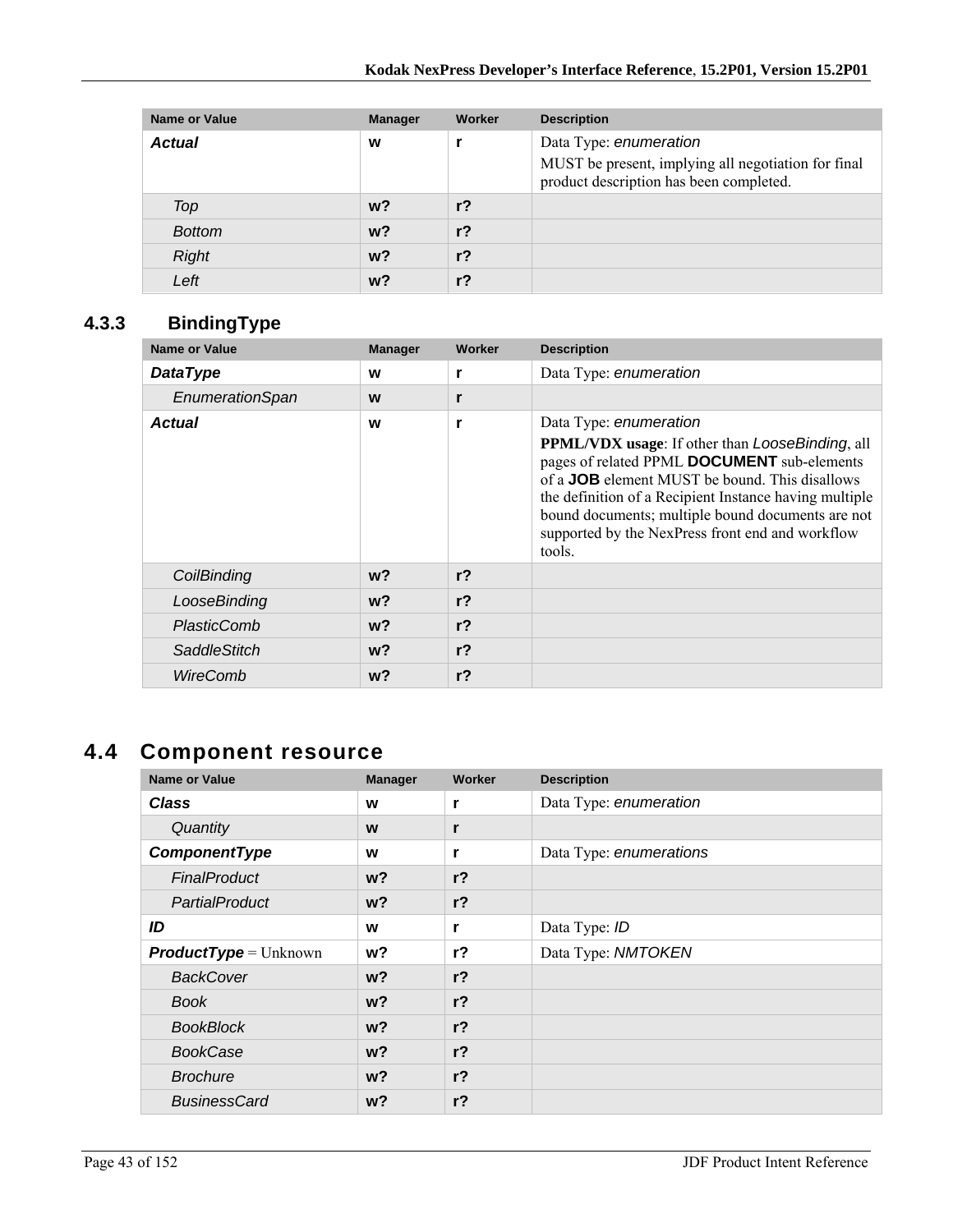| <b>Name or Value</b> | <b>Manager</b> | Worker         | <b>Description</b>     |
|----------------------|----------------|----------------|------------------------|
| Cover                | $w$ ?          | $r$ ?          |                        |
| FrontCover           | $w$ ?          | $r$ ?          |                        |
| Label                | $w$ ?          | $r$ ?          |                        |
| Poster               | $w$ ?          | $r$ ?          |                        |
| <b>Unknown</b>       | $w$ ?          | r <sub>2</sub> | Default Value.         |
| <b>Status</b>        | W              |                | Data Type: enumeration |
| Unavailable          | W              |                |                        |

# **4.5 LayoutElement element**

| <b>Name or Value</b> | <b>Manager</b> | Worker         | <b>Description</b>                                                                                                                                                  |
|----------------------|----------------|----------------|---------------------------------------------------------------------------------------------------------------------------------------------------------------------|
| <b>Class</b>         | w?             | $r$ ?          | Data Type: enumeration<br>Not required if LayoutElement is defined as an<br>immediate sub-element of <b>RunList</b> .                                               |
| Parameter            | W              | r              |                                                                                                                                                                     |
| <b>ElementType</b>   | W              | r              | Data Type: NMTOKEN                                                                                                                                                  |
| <b>MultiSet</b>      | W              | r              |                                                                                                                                                                     |
| ID                   | w?             | r <sub>2</sub> | Data Type: ID<br>Not required if LayoutElement is defined as an<br>immediate sub-element of <b>RunList</b> .                                                        |
| HasBleeds = false    | w?             | $r$ ?          | Data Type: boolean                                                                                                                                                  |
| false                | $w$ ?          | $r$ ?          | Default Value.                                                                                                                                                      |
| true                 | $w$ ?          | r <sub>2</sub> | <b>PPML/VDX</b> usage: SHOULD have the value "true"<br>if the <b>PAGE_DESIGN/@BleedBox</b> attribute of<br>the PPML data of the PPML/VDX-Layout file is<br>present. |
| <b>Status</b>        | w?             | $r$ ?          | Data Type: enumeration                                                                                                                                              |
| Available            | W              | r              |                                                                                                                                                                     |
| <b>FileSpec</b>      | W              | r              | See FileSpec below.                                                                                                                                                 |

## **4.5.1 FileSpec**

| Name or Value      | <b>Manager</b> | Worker | <b>Description</b>                                                                                                                       |
|--------------------|----------------|--------|------------------------------------------------------------------------------------------------------------------------------------------|
| <b>Application</b> | w?             | $r$ ?  | Data Type: string<br><b>PPML/VDX</b> usage: The descriptive name of the<br>software application used to create the PPML/VDX<br>instance. |
| <b>AppOS</b>       | w?             | $r$ ?  | Data Type: string                                                                                                                        |
| <b>AppVersion</b>  | w?             | $r$ ?  | Data Type: string                                                                                                                        |
| <b>OSVersion</b>   | w?             | r?     | Data Type: string                                                                                                                        |
| <b>UID</b>         | w?             | $r$ ?  | Data Type: string                                                                                                                        |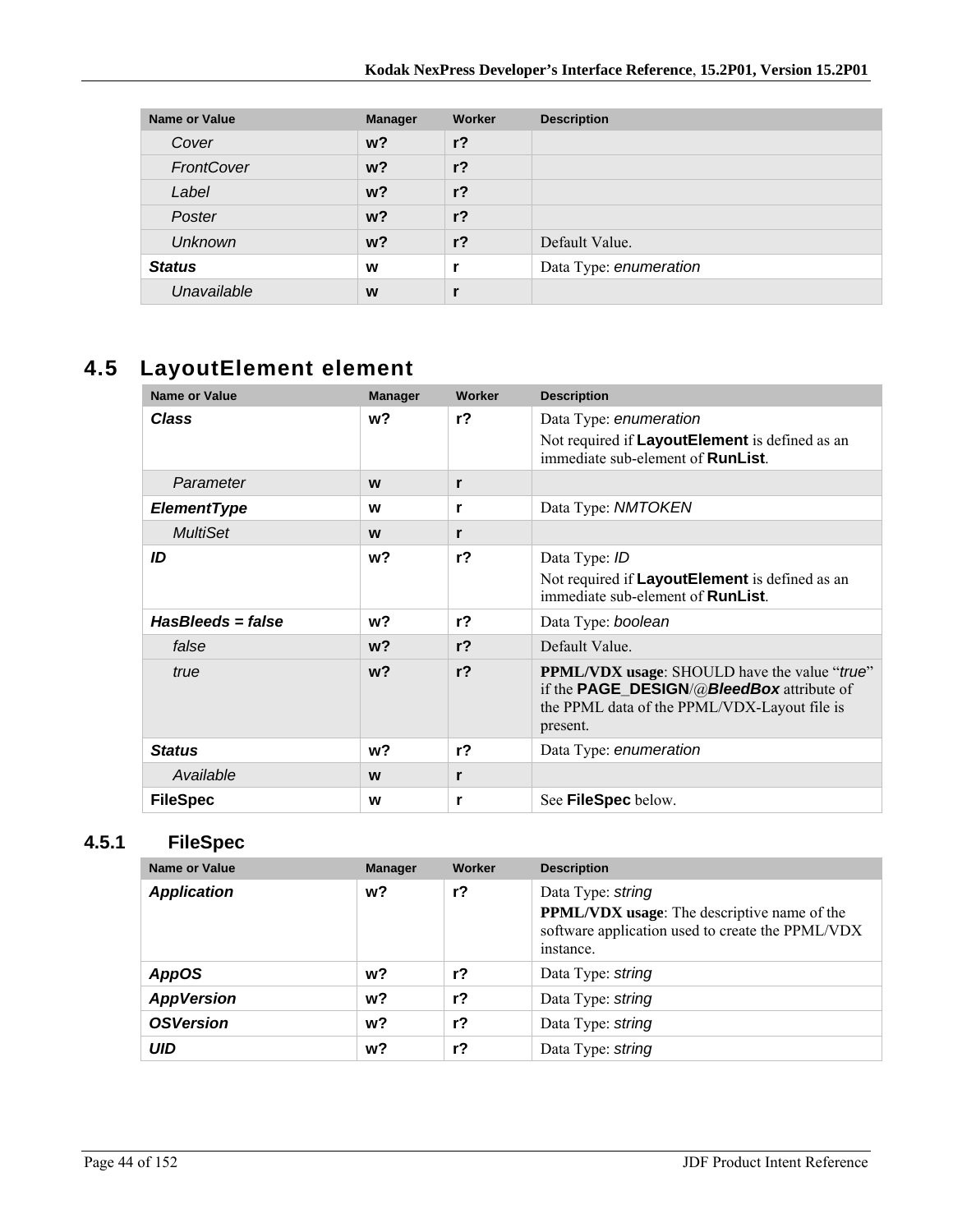| <b>Name or Value</b> | <b>Manager</b> | Worker | <b>Description</b>                                                                                                                                                                                                                                                                                                |
|----------------------|----------------|--------|-------------------------------------------------------------------------------------------------------------------------------------------------------------------------------------------------------------------------------------------------------------------------------------------------------------------|
| URL                  | w?             | r?     | Data Type: URL                                                                                                                                                                                                                                                                                                    |
|                      |                |        | <b>PPML/VDX</b> usage: MUST NOT be present if the<br>JDF data is embedded within the PPML/VDX-<br>Layout file. Note that the absence of this attribute is<br>interpreted as an implicit reference to the containing<br>PPML/VDX-Layout file. This is the normal case<br>supported by the NexPress Workflow tools. |

# **4.6 LayoutIntent resource**

| <b>Name or Value</b>      | <b>Manager</b> | Worker         | <b>Description</b>                                                                                                                                                                                                                                                                                                                                                                                                          |
|---------------------------|----------------|----------------|-----------------------------------------------------------------------------------------------------------------------------------------------------------------------------------------------------------------------------------------------------------------------------------------------------------------------------------------------------------------------------------------------------------------------------|
| <b>Class</b>              | W              | r              | Data Type: enumeration                                                                                                                                                                                                                                                                                                                                                                                                      |
| Intent                    | W              | r              |                                                                                                                                                                                                                                                                                                                                                                                                                             |
| ID                        | W              | r              | Data Type: ID                                                                                                                                                                                                                                                                                                                                                                                                               |
| <b>Sides</b>              | w <sub>2</sub> | r <sub>2</sub> | Data Type: enumeration<br><b>PPML/VDX</b> usage: If both single-sided printing and<br>two-sided printing is desired for different pages of a<br>print product defined in the same PPML/VDX<br>instance, then two sided printing must be asserted for<br>all pages, and blank pages (i.e. $\langle$ PAGE/s) must be<br>explicitly defined in the PPML data as appropriate<br>for specifying a blank side of a finished page. |
| <b>OneSided</b>           | w <sub>2</sub> | r <sub>2</sub> | Implies front-side                                                                                                                                                                                                                                                                                                                                                                                                          |
| <b>OneSidedBack</b>       | w <sub>2</sub> | r <sub>2</sub> |                                                                                                                                                                                                                                                                                                                                                                                                                             |
| <b>TwoSidedHeadToHead</b> | w <sub>2</sub> | r <sub>2</sub> |                                                                                                                                                                                                                                                                                                                                                                                                                             |
| <b>TwoSidedHeadToFoot</b> | w <sub>2</sub> | r <sub>2</sub> |                                                                                                                                                                                                                                                                                                                                                                                                                             |
| <b>FinishedDimensions</b> | w <sub>2</sub> | r <sub>2</sub> | <b>PPML/VDX</b> usage: If present, its value overrides<br>the value of the <b>TrimBox</b> attribute of the PPML<br><b>PAGE_DESIGN</b> element. The value of<br><b>FinishedDimensions</b> SHOULD match the value<br>of the <b>TrimBox</b> attribute of the PPML<br>PAGE_DESIGN element. See<br><b>FinishedDimensions below.</b>                                                                                              |
| <b>Status</b>             | W              | r              | Data Type: enumeration                                                                                                                                                                                                                                                                                                                                                                                                      |
| Available                 | W              | r              |                                                                                                                                                                                                                                                                                                                                                                                                                             |

## **4.6.1 FinishedDimensions**

| Name or Value    | <b>Manager</b> | Worker | <b>Description</b>                                                                               |
|------------------|----------------|--------|--------------------------------------------------------------------------------------------------|
| <b>DataType</b>  | W              |        | Data Type: enumeration                                                                           |
| <b>ShapeSpan</b> | W              |        |                                                                                                  |
| <b>Actual</b>    | w?             | r?     | Data Type: shape                                                                                 |
| x y z            | W              |        | an array of three numbers: width x, height y, and<br>depth z, where x,y, and z are each $>= 0$ . |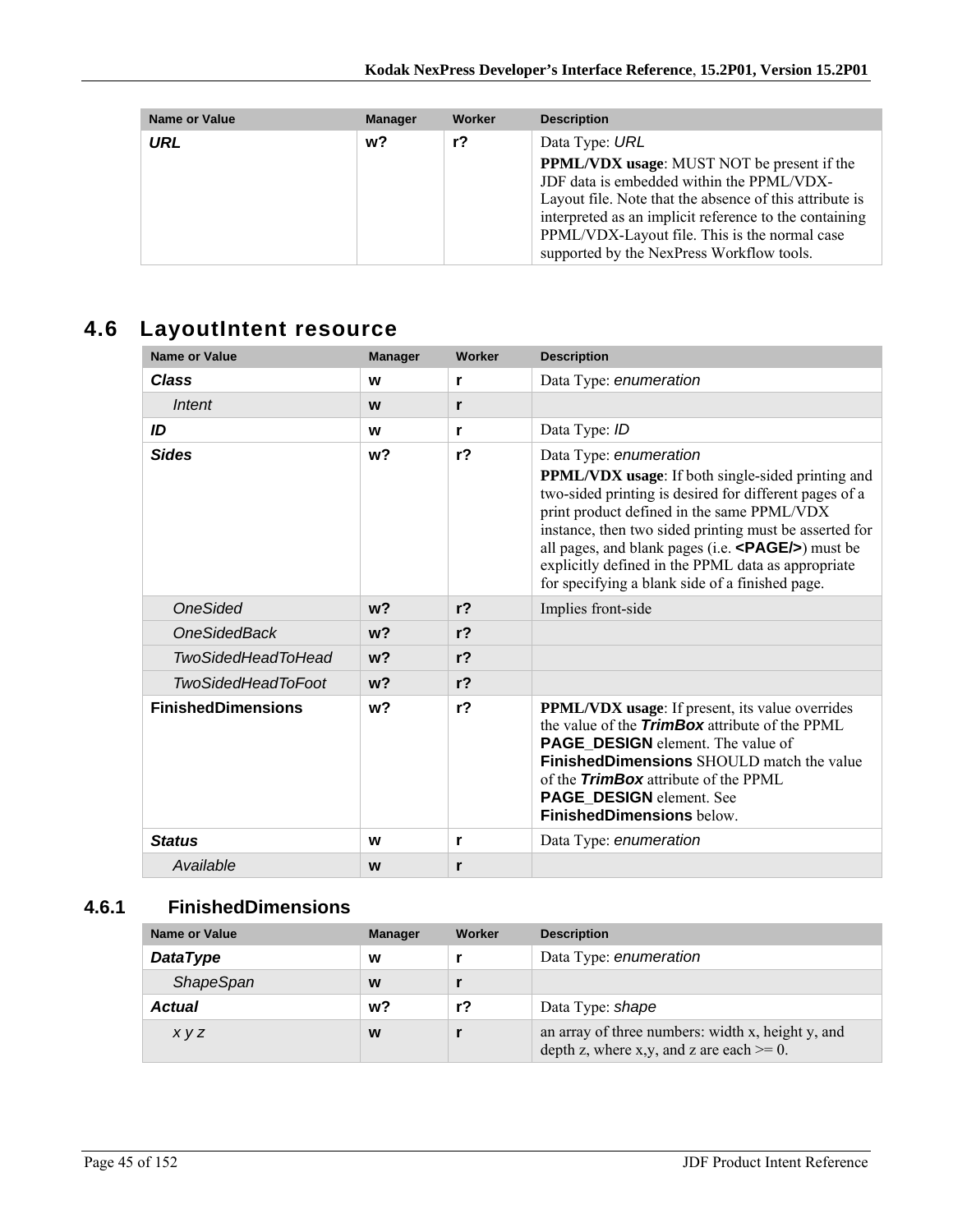# **4.7 MediaIntent resource**

| <b>Name or Value</b>      | <b>Manager</b> | <b>Worker</b>  | <b>Description</b>                                                                                                                                                                                                                                                                               |
|---------------------------|----------------|----------------|--------------------------------------------------------------------------------------------------------------------------------------------------------------------------------------------------------------------------------------------------------------------------------------------------|
| Class                     | W              | r              | Data Type: enumeration                                                                                                                                                                                                                                                                           |
| Intent                    | W              | r              |                                                                                                                                                                                                                                                                                                  |
| ID                        | W              | r              | Data Type: ID                                                                                                                                                                                                                                                                                    |
| <b>PartIDKeys</b>         | w?             | $r$ ?          | Data Type: enumeration<br>Partitions the <b>MediaIntent</b> .<br>See MediaIntent sub-element below.                                                                                                                                                                                              |
| <b>RunTags</b>            | W              | r              |                                                                                                                                                                                                                                                                                                  |
| <b>PrePrinted = false</b> | w?             | r <sub>2</sub> | Data Type: boolean<br>If true, identifies media as pre-printed stock.                                                                                                                                                                                                                            |
| false                     | w <sub>2</sub> | r <sub>2</sub> | Default Value.                                                                                                                                                                                                                                                                                   |
| true                      | w <sub>2</sub> | $r$ ?          |                                                                                                                                                                                                                                                                                                  |
| <b>Status</b>             | W              | r              | Data Type: enumeration                                                                                                                                                                                                                                                                           |
| Available                 | W              | r              |                                                                                                                                                                                                                                                                                                  |
| <b>BackCoatings</b>       | w <sub>2</sub> | r <sub>2</sub> | Data Type: EnumerationSpan<br>Pre-process coating that has been applied to the back<br>surface of the media.<br>If not present, the default <b>Actual</b> value is the same<br>as the FrontCoating/@Actual value.<br>Do not specify here for partitioned MediaIntent.<br>See BackCoatings below. |
| <b>FrontCoatings</b>      | w <sub>2</sub> | $r$ ?          | Data Type: EnumerationSpan<br>Pre-process coating that has been applied to the front<br>surface of the media.<br>Do not specify here for partitioned <b>MediaIntent</b> .<br>See FrontCoatings below.                                                                                            |
| <b>MediaIntent</b> *      | w <sub>2</sub> | r <sub>2</sub> | Up to 3 partitions are allowed.<br>See MediaIntent characterization below.                                                                                                                                                                                                                       |
| <b>MediaType</b>          | w <sub>2</sub> | r <sub>2</sub> | Do not specify here for partitioned MediaIntent.<br>See MediaType below.                                                                                                                                                                                                                         |
| <b>StockBrand</b>         | w <sub>2</sub> | r <sub>2</sub> | Do not specify here for partitioned MediaIntent.<br>See StockBrand below.                                                                                                                                                                                                                        |

## **4.7.1 MediaIntent sub-element**

| Name or Value       | <b>Manager</b> | Worker | <b>Description</b>                                                                                                                                                                                                          |
|---------------------|----------------|--------|-----------------------------------------------------------------------------------------------------------------------------------------------------------------------------------------------------------------------------|
| <b>RunTags</b>      | w?             | r?     | Data Type: NMTOKENS<br><b>PPML/VDX</b> usage: If present, it MUST have values<br>that are equal to the values of one or more PPML<br>DOCUMENT/@Label attributes.                                                            |
| <b>BackCoatings</b> | w?             | r?     | Data Type: EnumerationSpan<br>Pre-process coating that has been applied to the back<br>surface of the media<br>If not present, the default <b>Actual</b> value is the same<br>as the FrontCoating/@Actual value. See below. |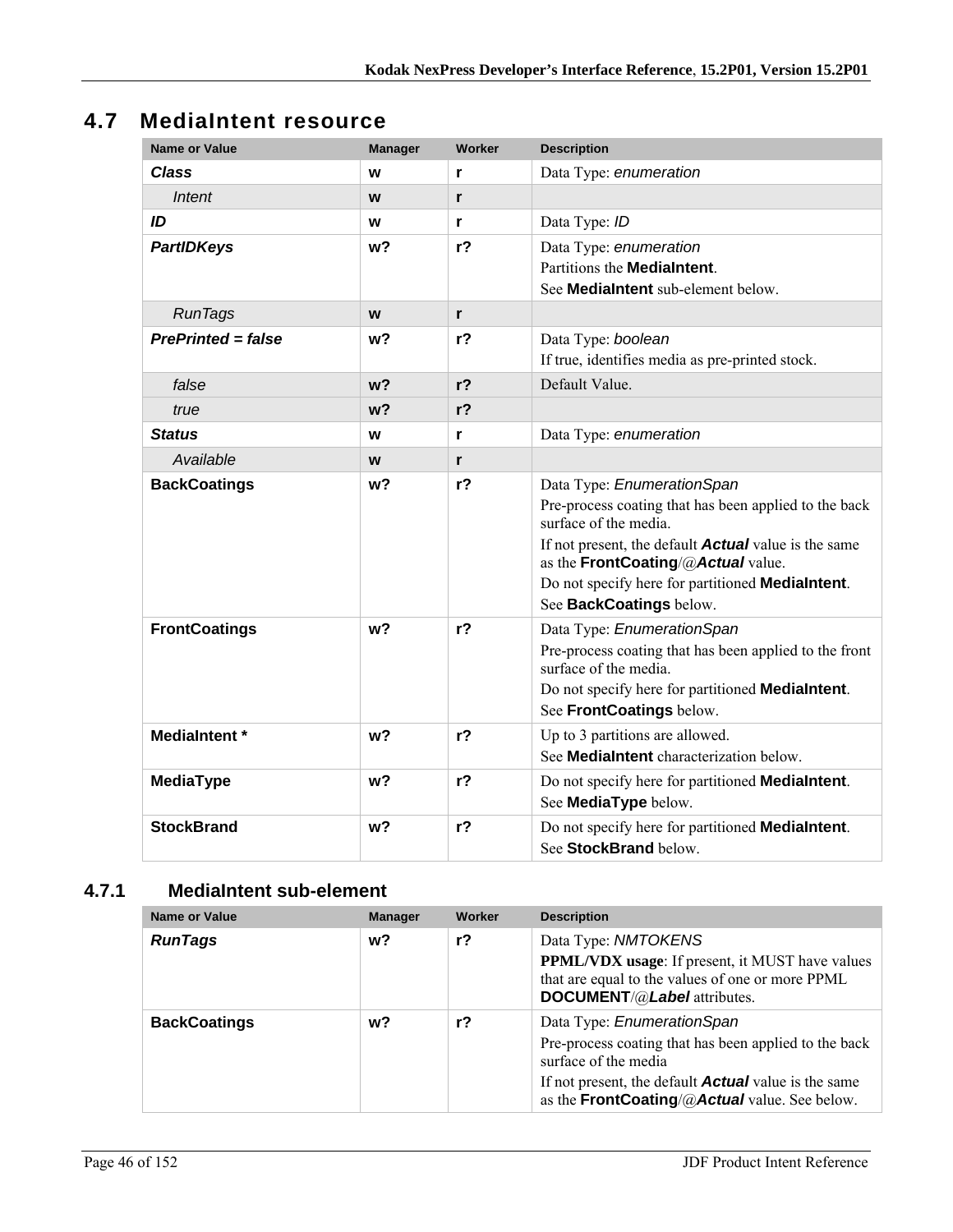| Name or Value        | <b>Manager</b> | Worker | <b>Description</b>                                                                                          |
|----------------------|----------------|--------|-------------------------------------------------------------------------------------------------------------|
| <b>FrontCoatings</b> | w?             | $r$ ?  | Pre-process coating that has been applied to the front<br>surface of the media.<br>See FrontCoatings below. |
| MediaType            | w?             | r?     | See <b>MediaType</b> below.                                                                                 |
| <b>StockBrand</b>    | w?             | r?     | See StockBrand below.                                                                                       |

#### **4.7.1.1 BackCoatings**

| Name or Value        | <b>Manager</b> | Worker         | <b>Description. Refer to [JDF]</b> |
|----------------------|----------------|----------------|------------------------------------|
| <b>DataType</b>      | W              |                | Data Type: enumeration             |
| EnumerationSpan      | W              |                |                                    |
| <b>Actual = None</b> | w?             | $r$ ?          | Data Type: enumeration             |
| <b>None</b>          | $w$ ?          | r <sub>2</sub> | Default Value.                     |
| Glossy               | $w$ ?          | $r$ ?          |                                    |
| <b>HighGloss</b>     | $w$ ?          | $r$ ?          |                                    |
| <b>Matte</b>         | $w$ ?          | $r$ ?          |                                    |
| Satin                | $w$ ?          | $r$ ?          |                                    |
| Semigloss            | $w$ ?          | $r$ ?          |                                    |

#### **4.7.1.2 FrontCoatings**

| <b>Name or Value</b> | <b>Manager</b> | Worker         | Description. Refer to [JDF] |
|----------------------|----------------|----------------|-----------------------------|
| <b>DataType</b>      | W              | r              | Data Type: enumeration      |
| EnumerationSpan      | W              | r              |                             |
| <b>Actual</b> =None  | $w$ ?          | r <sub>2</sub> | Data Type: enumeration      |
| None                 | $w$ ?          | r <sub>2</sub> | Default Value.              |
| Glossy               | $w$ ?          | r <sub>2</sub> |                             |
| <b>HighGloss</b>     | $w$ ?          | r <sub>2</sub> |                             |
| Matte                | $w$ ?          | r <sub>2</sub> |                             |
| Satin                | $w$ ?          | r <sub>2</sub> |                             |
| Semigloss            | $w$ ?          | r <sub>2</sub> |                             |

### **4.7.1.3 MediaType**

| Name or Value   | <b>Manager</b> | <b>Worker</b> | Description. Refer to [JDF] |
|-----------------|----------------|---------------|-----------------------------|
| <b>DataType</b> | W              |               | Data Type: enumeration      |
| EnumerationSpan | W              |               |                             |
| <b>Actual</b>   | W              |               | Data Type: enumeration      |
| Paper           | W              |               |                             |

#### **4.7.1.4 StockBrand**

| Name or Value     | <b>Manager</b> | Worker | Description. Refer to [JDF] |
|-------------------|----------------|--------|-----------------------------|
| <b>DataType</b>   | W              |        | Data Type: enumeration      |
| <b>StringSpan</b> | W              |        |                             |
| Actual            | W              |        | Data Type: string           |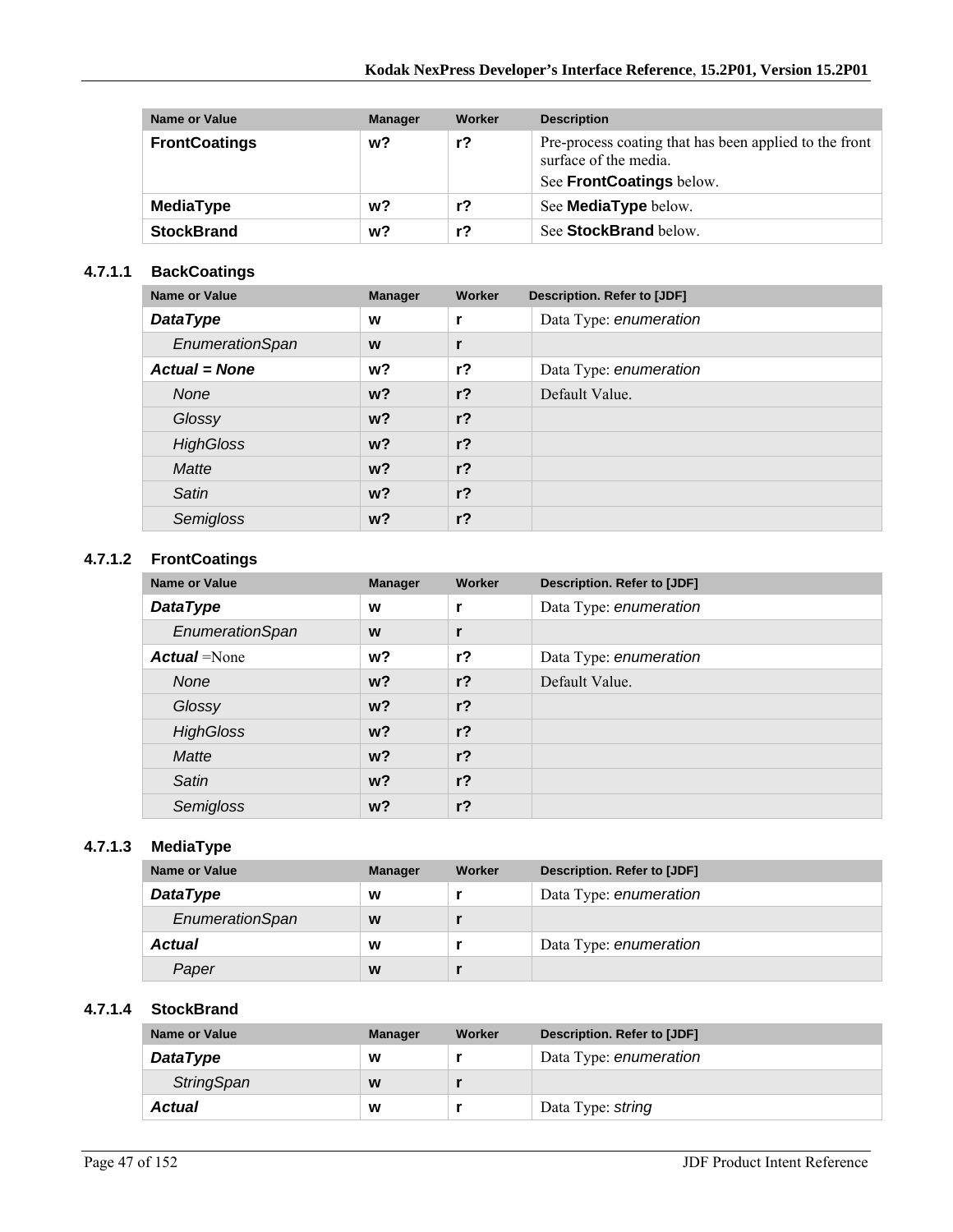| <b>Name or Value</b> | <b>Manager</b> | Worker         | Description. Refer to [JDF]                                          |
|----------------------|----------------|----------------|----------------------------------------------------------------------|
| Media0               | $w$ ?          | $r$ ?          | Equivalent to <b>Body</b>                                            |
| Media1               | $w$ ?          | r <sub>2</sub> | Equivalent to Cover                                                  |
| Media2               | $w$ ?          | r <sub>2</sub> | Equivalent to <i>Insert</i>                                          |
| Body                 | $w$ ?          | r <sub>2</sub> | Logical name for body media as known to the<br>NexPress front end.   |
| Cover                | $w$ ?          | $r$ ?          | Logical name for cover media as known to the<br>NexPress front end.  |
| <i>Insert</i>        | w?             | $r$ ?          | Logical name for insert media as known to the<br>NexPress front end. |

# **4.8 RunList**

| <b>Name or Value</b>        | <b>Manager</b> | Worker         | Description. Refer to [JDF]                                                                                                                                                                                                                                                                                                                               |
|-----------------------------|----------------|----------------|-----------------------------------------------------------------------------------------------------------------------------------------------------------------------------------------------------------------------------------------------------------------------------------------------------------------------------------------------------------|
| Class                       | W              | r              | Data Type: enumeration                                                                                                                                                                                                                                                                                                                                    |
| Parameter                   | W              | r              |                                                                                                                                                                                                                                                                                                                                                           |
| <b>ComponentGranularity</b> | W              | r              | Data Type: enumeration                                                                                                                                                                                                                                                                                                                                    |
| Set                         | W              | r              | PPML/VDX usage: Indicates that each PPML JOB<br>element is interpreted as containing the set of content<br>pages for a JDF Product Intent instance.                                                                                                                                                                                                       |
| ID                          | W              | r              | Data Type: ID                                                                                                                                                                                                                                                                                                                                             |
| $\text{Sets} = 0 \sim -1$   | w?             | r <sub>2</sub> | Data Type: IntegerRangeList<br><b>PPML/VDX</b> usage: Refers to an index range of<br>PPML <b>JOB</b> elements of the PPML/VDX file.<br><b>PPML/VDX</b> usage: If not present, all <b>JOB</b> elements<br>present in the PPML data are included as input to the<br><b>RunList</b> in the order they appear in the PPML data.<br>Default Value: $0 \sim -1$ |
| $0 - -1$                    | W              | r              | This (the default) is the only supported value.                                                                                                                                                                                                                                                                                                           |
| <b>Status</b>               | W              | r              | Data Type: enumeration                                                                                                                                                                                                                                                                                                                                    |
| Available                   | W              | r              |                                                                                                                                                                                                                                                                                                                                                           |
| <b>LayoutElementRef</b>     | W              | r              | See LayoutElementRef below.                                                                                                                                                                                                                                                                                                                               |

# **4.8.1 LayoutElementRef**

| Name or Value | <b>Manager</b> | Worker | <b>Description</b>                                                                    |
|---------------|----------------|--------|---------------------------------------------------------------------------------------|
| rRef          | W              |        | Reference to LayoutElement resource. Specifies<br>ID of corresponding Layout Element. |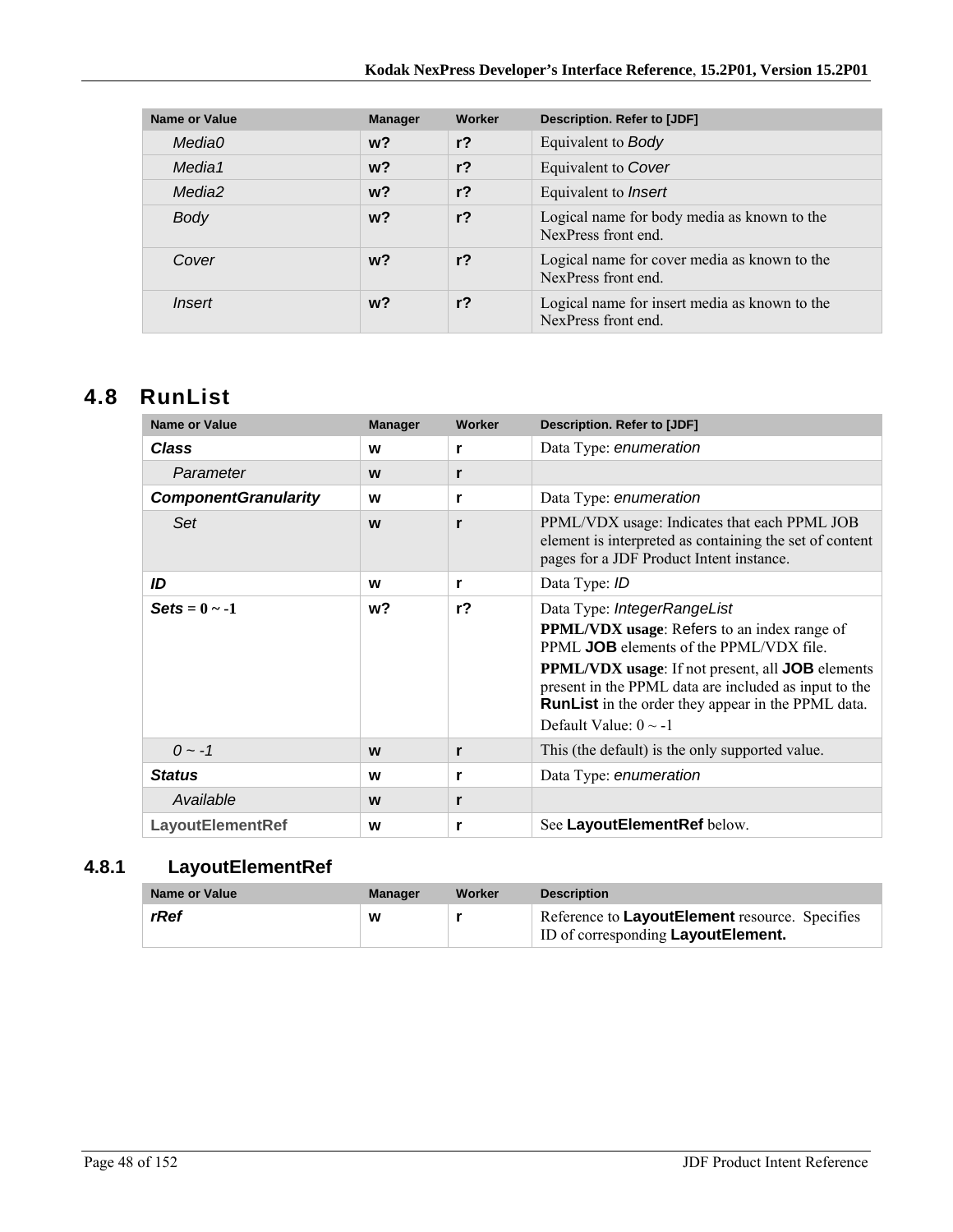# **5 JDF Process Reference**

This chapter contains the NexPress support for JDF Process as referenced in the [KNDIG].

The NexPress front end is described as an integrated workflow system comprising a sequence of process operations, or phases. The JDF job ticket submitted to the NexPress front end must contain a JDF combined process node that specifies the sequence of process steps and their parameters. The NexPress front end is a JDF Device; its JDF Portal Interface accepts JDF job tickets that contain a specific JDF combined process node (the NexPress Combined Process Node).

For all descriptions within this chapter, the Manager is the Client Application accessing the NexPress front end and the Worker is the NexPress front end responding to the Client Application. "Client Application" is used in the broadest terms to indicate any entity accessing the NexPress JDF interface.

*The NexPress front end supports only the attributes, values and sub-elements of the resources identified in the sections below. Any attributes, values or sub-elements of the resource other then those defined below will be ignored. If an illegal or unsupported attribute value is identified, the default value will be used instead.* 

# **5.1 Overview of the NexPress Combined Process Node**

JDF combined process nodes are used to model complex JDF Devices. A JDF combined process is a linear point-topoint processing chain comprised of the fixed sequence of JDF processes described by the node's **JDF**/@*Types* attribute.

Resources are produced and consumed in succession as the sequence of processes from the combined node are executed. Intermediate resources, however, are not explicitly defined in the JDF data. These implicit resources do not have **ResourceLink** elements in the node's **ResourceLinkPool**. Such resources are referred to in [JDF] as exchange resources.

Specific input resources in the process chain must be explicitly defined and linked in accordance with this specification. Resources are defined as XML data structures with sub-elements and attributes that control how each sub-process in the chain transforms input resources to output resources.

The NexPress front end extends the base functionality of a *Combined Ripping* process that is built upon the JDF processes *ColorSpaceConversion*, *Interpreting*, *Rendering* and *Screening*. The NexPress front end also supports the JDF In-Rip imposition model. This imposition model specifies sheet imposition layout using a set of high-level parameters to control placement, or layout, of reader pages and sheet marks (i.e. trim and fold marks) on the sheet surface. This parameterized layout is an implementation of the *LayoutPreparation* process and is controlled by the **LayoutPreparationParams** resource. For JDF Process submitted to the the NexPress, *LayoutPreparation* and *Imposition* are added before the *Combined Ripping* process names and *DigitalPrinting* is added to the end of the process name list. This specific combination of JDF processes is referred to as the NexPress Combined Process Node.

The JDF Processes supported by the NexPress front end are listed here in processing order. Within the NexPress Combined Process Node, the output resources of one process are the implicit input resources of the next; additional explicit input resources can also be specified. Implicit resources are identified by brackets (e.g. [**ImplicitResource**]) in the sections that follow.

The NexPress requires that the list of combined types in JDF/ $@$ Types include "DigitalPrinting". Additional types should also be specified as appropriate; default values will be used for any required attributes that are omitted from the JDF job ticket.

## **5.1.1 NexPress Conforming Content Files**

The NexPress front end workflow is based on *NexPress Conforming Content Files*. Such content files must first be assembled from composite pages and specified in reader order.

NexPress Conforming Content Files include PostScript and Adobe PDF documents for static jobs, and ANSI CGATS.20 (PPML/VDX) conforming data for variable data jobs.

NexPress Conforming Content Files may also represent a sequence of pre–imposed sheet surfaces for both static PDF and variable PPML/VDX jobs in which each PDF or PPML page definition is a pre-imposed layout printed 1 up onto a sheet surface.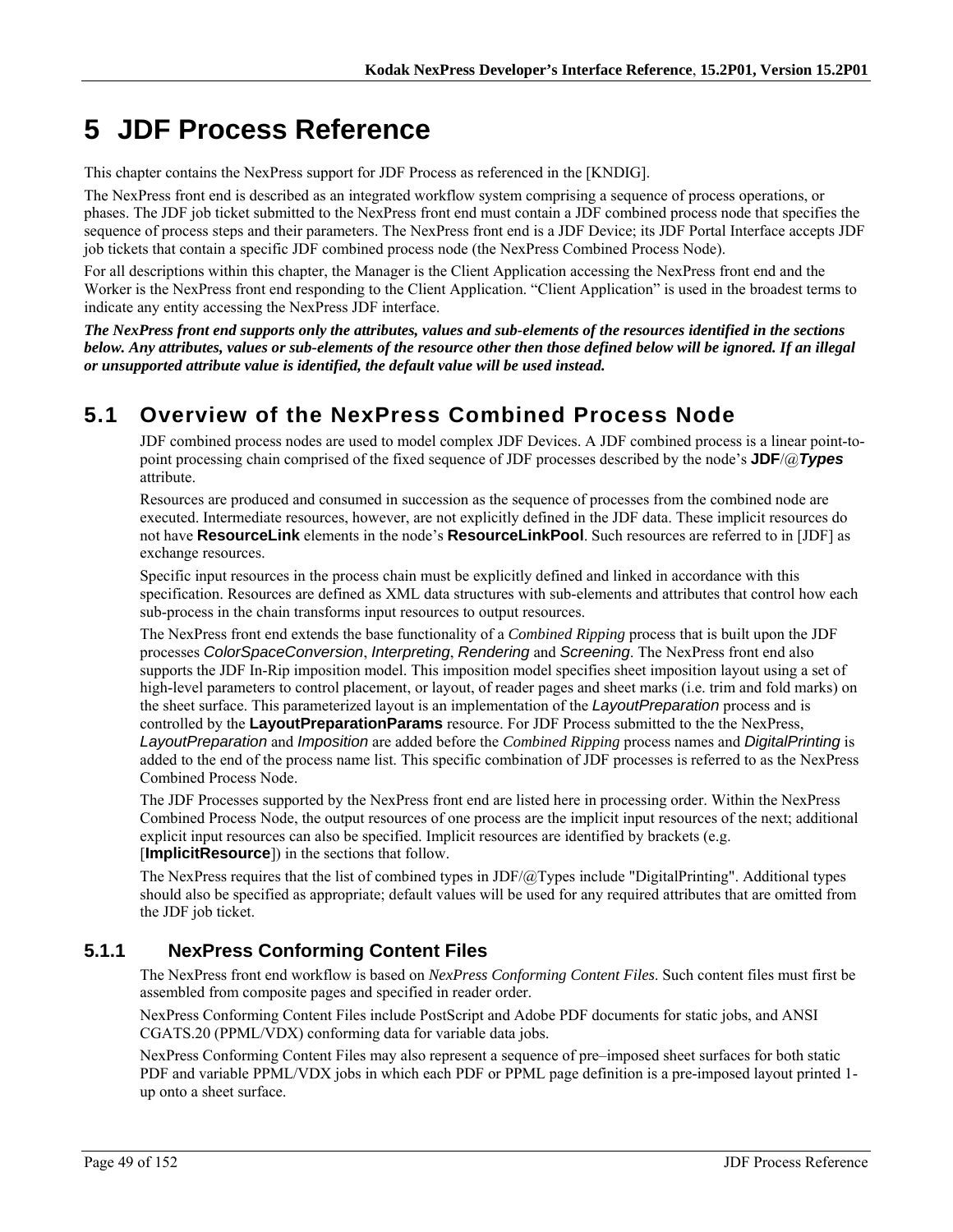### **5.1.2 LayoutPreparation process**

*LayoutPreparation* defines the **Layout** resource for the *Imposition* process. The *LayoutPreparation* process is executed by the NexPress front end's built-in imposition engine.

| Name or Value                  | $UO$   | <b>Description</b>                                                                                                                                                                                                       |
|--------------------------------|--------|--------------------------------------------------------------------------------------------------------------------------------------------------------------------------------------------------------------------------|
| <b>LayoutPreparationParams</b> | Input  | Set of parameters required to control LayoutPreparation.<br>From Manager.                                                                                                                                                |
| <b>RunList</b> (Document)      | Input  | A structured list of incoming page contents conforming to<br>the NexPress Conforming Content Files definition,<br>implicitly partitioned to support page or sheet based print<br>range parameterization<br>From Manager. |
| [RunList (Marks)]              | Output | Represents a structured list of marked page contents.                                                                                                                                                                    |
| [Layout]                       | Output | Represents the layout instructions for <i>Imposition</i>                                                                                                                                                                 |

The following identifies the explicit and [implict] resources for *LayoutPreparation*:

#### **5.1.3 Imposition process**

*Imposition* combines several pages of graphical content onto a single surface. The dimensions of the surface produced are dependent upon the physical output media, utilizing parameters set up by the *LayoutPreparation* process. Printer's marks can be added to the surface to facilitate various aspects of production.

**Layout** is an implicit input resource to Imposition. JDF defines the **Layout** resource structure broadly enough to encompass the needs of both fully specified and template–driven imposition. A fully described **Layout** includes an array of signatures. Each signature specifies an array of sheets, and each sheet can have up to two surfaces (front and back). The page images and any marks are placed on these surfaces using **PlacedObject** elements. A sheet that specifies no surface content will be blank. Source pages are placed onto surfaces using **ContentObject** subelements with *Ord* attributes; this attribute specifies an index into the document **RunList**. The **Layout** resource hierarchy explicitly specifies which pages will be imaged.

To describe automated imposition, **Layout** resources specify a single signature of sheet(s) on which page contents are imaged. The document **RunList** resource defines the sequence of pages to be imaged using automated layout. Pages are consumed in order from this **RunList** resource to satisfy the **ContentObject** subelements in the surfaces constructed by the layout signature. The signature is repeated until all pages of the **RunList** resource are consumed. Each time the signature is repeated, pages are consumed in chunks; the size of each chunk is determined by the value of *MaxOrd* + 1 (if present in the **Layout** resource), by the largest *Ord* value, or from the calculated *OrdExpression* value for any **ContentObject** sub-element in the signature (if *MaxOrd* is absent).

Media attributes are given for each sheet used in printing. Because the same signature is repeated until all pages are consumed, the **Layout** resource hierarchy can provide hints or preferences about special needs for sets of page content via **InsertSheet** elements. Inserting media is a way to separate sections of the document content. Alternate content is printed only as necessary to fill areas that need page content because new media has been added or to begin a document section as specified by the odd or even position of the signature.

| Name or Value              | <b>VO</b> | <b>Description</b>                                                      |
|----------------------------|-----------|-------------------------------------------------------------------------|
| <b>RunList</b> (Document)  | Input     | Same input used by LayoutPreparation.<br>From Manager.                  |
| [RunList (Marks)]          | Input     | From LayoutPreparation.                                                 |
| [Layout]                   | Input     | From LayoutPreparation.                                                 |
| [RunList (Sheet Surfaces)] | Output    | Represents a structured list of the resulting imposed sheet<br>surfaces |

The following identifies the explicit and [implict] resources for Imposition:

### **5.1.4 ColorSpaceConversion process**

*ColorSpaceConversion* converts all colors used in the job to a known color space.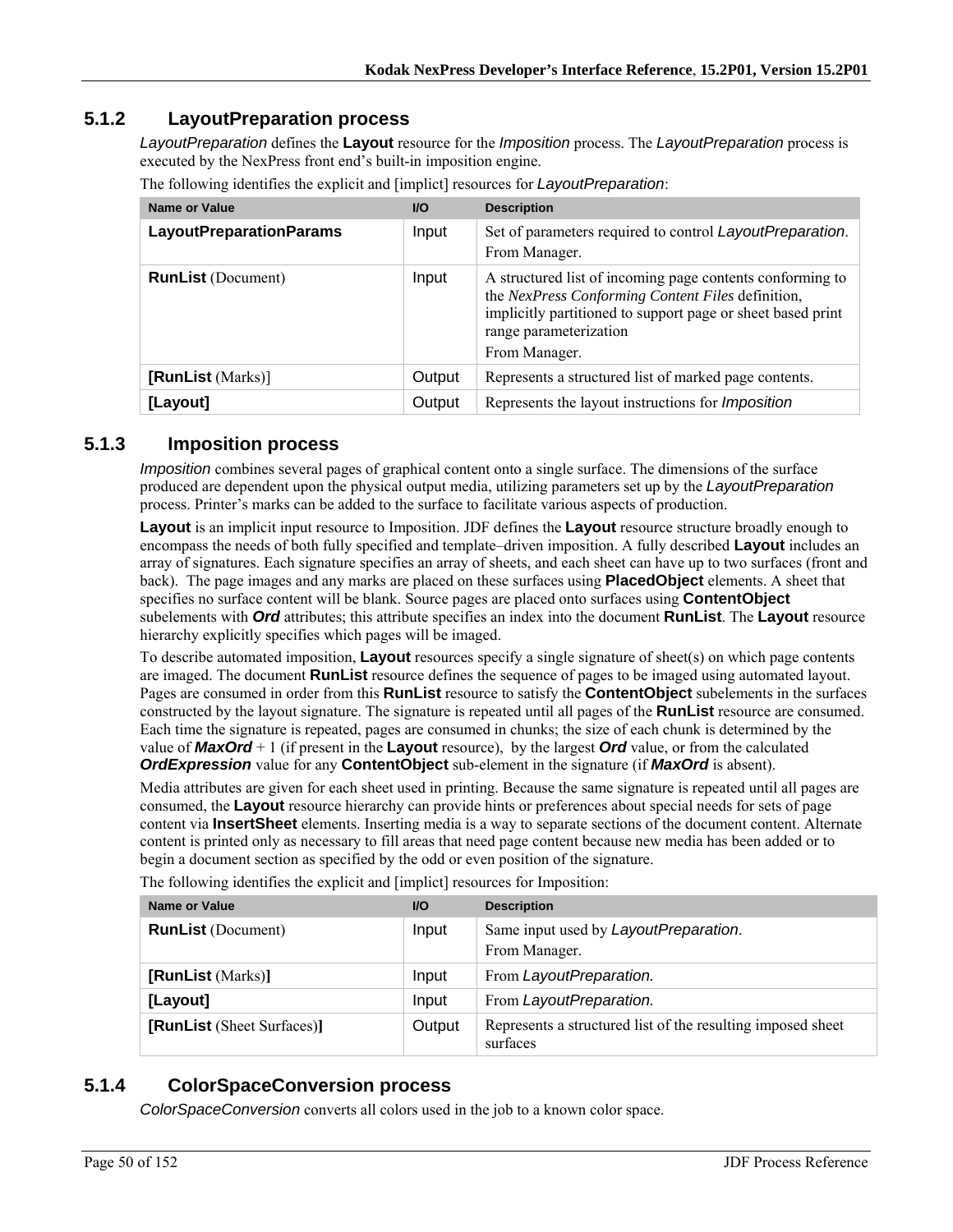The NexPress front end supports the use and application of ICC color profiles. A separate input ICC profile can be associated with each PDF graphical content data type (including vector graphics and sampled image data) in combination with the input color spaces of RGB, CMYK, and CIE Based.

Also supported is the ability to specify a simulation color transform. This mechanism is used to emulate reference printing conditions or other color printing devices. For example, this feature is useful for proofing color content data targeted at a specific color-printing device, or at a standard printing condition such as CGATS TR001 (SWOP).

The NexPress front end stores several ICC output profiles for each supported print medium. Among these profiles are versions for available halftone screening methods in combination with each color process model. Separate profiles are also defined for protective and gloss clear coating with process CMYK imaged content.

Selection of the output ICC profile is automatic based on the process color model and the media selected by the process node. It is not explicitly controlled by the parameterization of the *ColorSpaceConversion* process.

| Name or Value                        | <b>I/O</b> | <b>Description</b>                                                                                                   |
|--------------------------------------|------------|----------------------------------------------------------------------------------------------------------------------|
| <b>ColorConversionParams</b>         | Input      | Parameters that define how color spaces will be converted in<br>the file.<br>From Manager.                           |
| <b>ColorantControl</b>               | Input      | Identifies the assumed color model for the job. If not present,<br>the default color model is CMYK.<br>From Manager. |
| [RunList (Sheet Surfaces)]           | Input      | From <i>Imposition</i> .                                                                                             |
| <b>[RunList</b> (CM Sheet Surfaces)] | Output     | Represents a structured list of the color managed, imposed<br>sheet surfaces                                         |

The following identifies the explicit and [implict] resources for *ColorSpaceConversion*:

#### **5.1.5 Interpreting process**

The *Interpreting* process parses graphical content in the page descriptions to produce a canonical display list of the elements to be drawn on each page. The *Interpreting* process is executed by Raster Image Processors (RIPs) within the NexPress front end. The RIPs are capable of interpreting *NexPress Conforming Content* data.

| <b>Name or Value</b>                   | $UO$   | <b>Description</b>                                                                                  |
|----------------------------------------|--------|-----------------------------------------------------------------------------------------------------|
| <b>ColorantControl</b>                 | Input  | Identifies the color model used by the job.<br>From Manager.                                        |
| <b>InterpretingParams</b>              | Input  | Provides the parameters needed to interpret PDL pages<br>specified by RunList.<br>From Manager.     |
| <b>FontPolicy</b>                      | Input  | Describes the behavior of the font machinery in the absence<br>of requested fonts.<br>From Manager. |
| [RunList (CM Sheet Surfaces)]          | Input  | From ColorSpaceConversion process.                                                                  |
| [RunList (Interpreted Sheet Surfaces)] | Output | Represents a structured list of the interpreted, imposed sheet<br>surfaces.                         |

The following identifies the explicit and [implict] resources for *Interpreting*:

#### **5.1.6 Rendering process**

The *Rendering* process consumes the display list of graphical elements generated by an interpreter. It color manages and scans/converts the graphical elements according to the geometric and graphic state information contained within the display list.

The following identifies the explicit and [implict] resources for *Rendering*:

**Name or Value III CONSUMPTED AT A RESPONSIVE CONSUMPTED AT A RESPONSIVE CONSUMPTED AT A RESPONSIVE CONSUMPTED AT A RESPONSIVE CONSUMPTED AT A RESPONSIVE CONSUMPTED AT A RESPONSIVE CONSUMPTED AT A RESPONSIVE CONSUMPTED AT**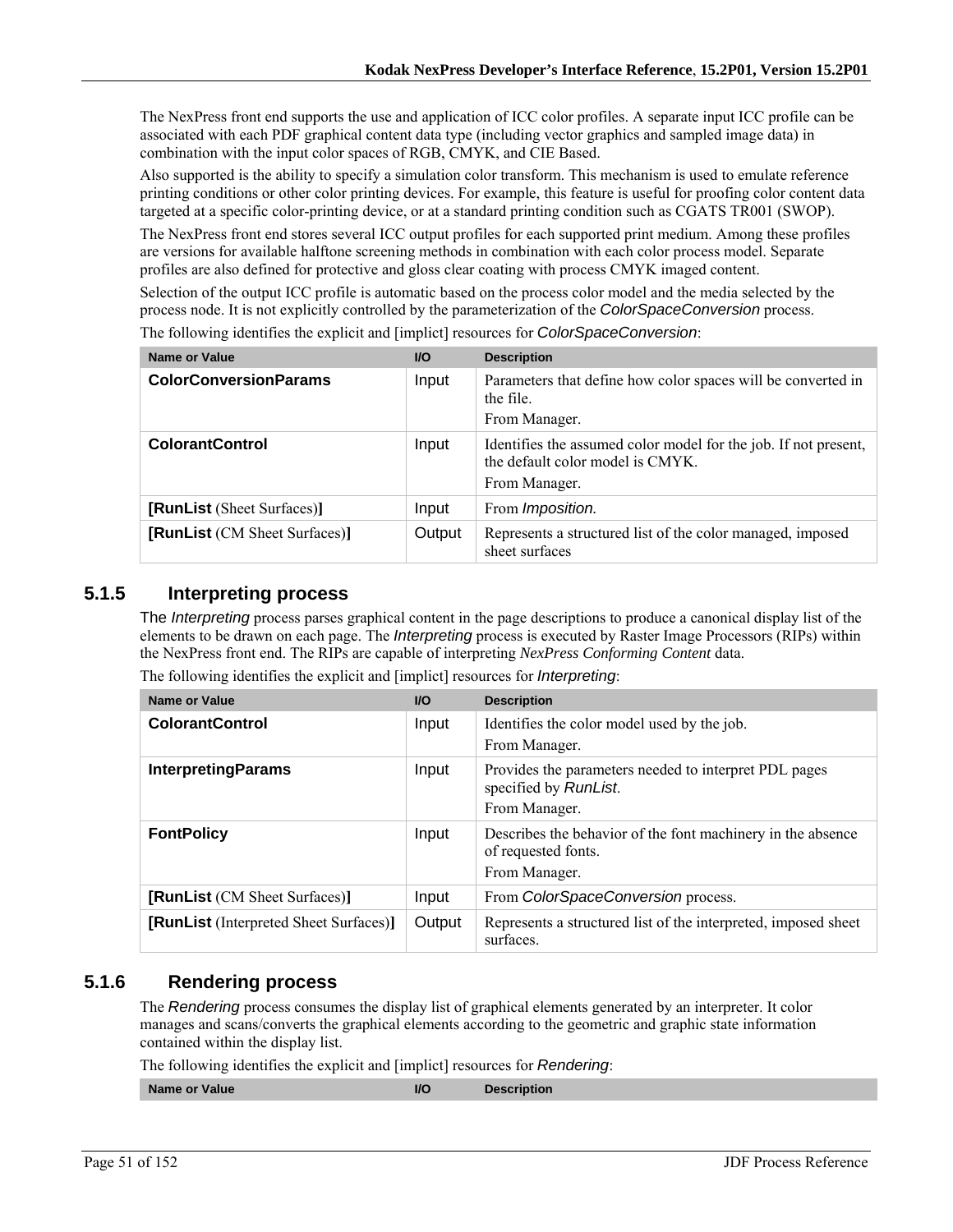| Name or Value                          | $U$    | <b>Description</b>                                                                                                                                                                                                                   |
|----------------------------------------|--------|--------------------------------------------------------------------------------------------------------------------------------------------------------------------------------------------------------------------------------------|
| <b>RenderingParams</b>                 | Input  | Parameters that refine the rendering of image data into color<br>planes or subsequent processing by the engine. Many<br>RenderingParams elements are engine-specific and not<br>supported by all NexPress products.<br>From Manager. |
| [RunList (Interpreted Sheet Surfaces)] | Input  | From <i>Interpreting</i> process.                                                                                                                                                                                                    |
| [RunList (ByteMaps)]                   | Output | Represents a structured list of the rasterized ByteMaps for<br>imposed sheet surfaces.                                                                                                                                               |

### **5.1.7 Screening process**

This *Screening* process consumes rasterized ByteMaps, producing rasterized and screened output data. The following identifies the explicit and [implict] resources for *Screening*:

| <b>Name or Value</b>          | <b>VO</b> | <b>Description</b>                                                                                       |
|-------------------------------|-----------|----------------------------------------------------------------------------------------------------------|
| <b>ScreeningParams</b>        | Input     | Parameters specifying which halftone screening method to<br>use in the imaging process.<br>From Manager. |
| [RunList (ByteMaps)]          | Input     | From Rendering process.                                                                                  |
| [RunList (Screened ByteMaps)] | Output    | Represents a structured list of the screened, rasterized<br>ByteMaps for imposed sheet surfaces.         |

## **5.1.8 DigitalPrinting process**

*DigitalPrinting* is a direct printing process that occurs after prepress processes and before postpress processes. During *DigitalPrinting* the toner is directly transferred onto a substrate.

*DigitalPrinting* is the final sub-process of the NexPress Combined Process Node. Media are selected, and **RunList** (Document) content pages are mapped to physical media loaded in the NexPress digital production color press. Selection is performed using a RunTags partitioned **DigitalPrintingParams** resource in combination with annotations present in the *NexPress Conforming Content File*. **DigitalPrintingParams** also identifies the output tray and specifies sheet ordering properties of the output stack (Output Destination, Print Order, Collation, and Jog).

The properties of the output **Component** resources must be matched to the intended post-press processing workflow. An output **Component** resource characterizes the physical product that is input to a post-process finishing device in a JDF process network.

| <b>Name or Value</b>          | $UO$   | <b>Description</b>                                                                                                                                                                                 |
|-------------------------------|--------|----------------------------------------------------------------------------------------------------------------------------------------------------------------------------------------------------|
| <b>ColorantControl</b>        | Input  | Defines the ordering and usage of inks in print modules<br>From Manager.                                                                                                                           |
| <b>DigitalPrintingParams</b>  | Input  | Parameters specifying the printing device set up.<br>From Manager.                                                                                                                                 |
| Media                         | Input  | Up to three different types of substrates are allowed for a<br>single job in the NexPress digital production color press. One<br>or more instances of this resource MUST be linked as an<br>input. |
| [RunList (Screened ByteMaps)] | Input  | From Screening process.                                                                                                                                                                            |
| <b>Component</b>              | Output | A physical resource that represents the stack of printed sheets<br>produced.                                                                                                                       |

The following identifies the explicit and [implict] resources for *DigitalPrinting*: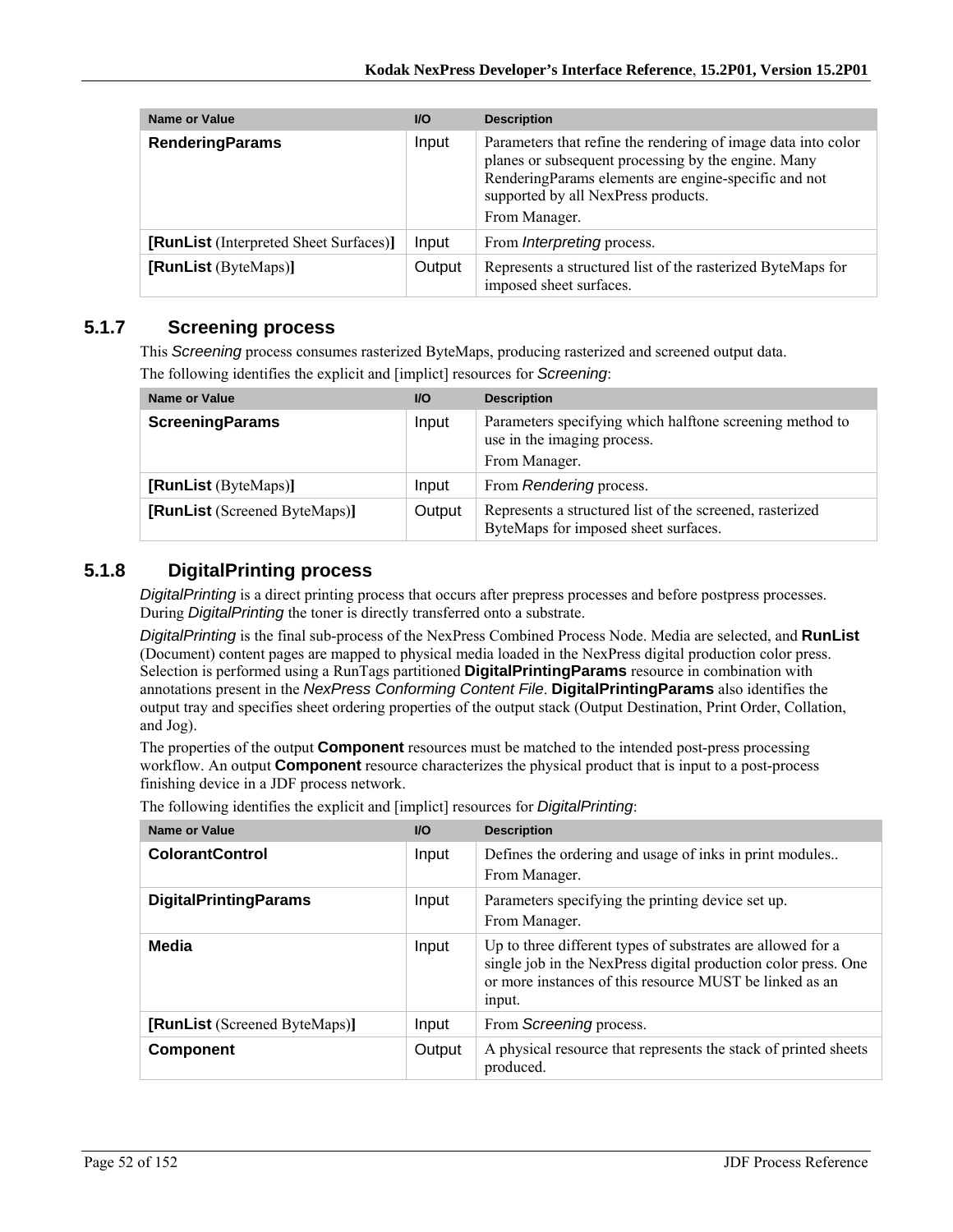# **5.2 JDF Process Node**

The NexPress will only process JDF that contains a NexPress Combined Process Node. In addition, the following requirements must also be satisfied:

- There MUST only be a single NexPress Combined Process node in the JDF job ticket.
- The NexPress Process Node can be anywhere in the submitted JDF ticket, any JDF Product nodes are ignored by the NexPress during processing.
- For submissions using the NexPress Portal Interface, any NexPress Combined Process Node embedded within a PDL will be ignored. Embedded JDF Process nodes are supported for submissions that use the Virtual Printer Hot Folder interface.
- If Device resource is specified and Device/ $@$ DeviceID is defined, Device/ $@$ DeviceID must have either the value "2100" or match the JMF/@SenderID returned by the JDF Portal in its JMF response.

In the tables that follow, "Manager" refers to the Client Application creating the JDF Process; "Worker" is the NexPress front end. The notation is similar to that used by the Base ICS [BICS], except a value of "r" in the "Worker" column indicates the NexPress requires the attribute, element, or value; "r?" indicates the field is supported and will be used if supplied.

| <b>Name or Value</b>                                                                                                                                                      | <b>Manager</b> | Worker         | <b>Description</b>                                                                                                                                 |
|---------------------------------------------------------------------------------------------------------------------------------------------------------------------------|----------------|----------------|----------------------------------------------------------------------------------------------------------------------------------------------------|
| <b>DescriptiveName</b>                                                                                                                                                    | w <sub>2</sub> | r <sub>2</sub> | Data Type: string                                                                                                                                  |
| ID                                                                                                                                                                        | W              | r              | Data Type: ID                                                                                                                                      |
| <b>JobID</b>                                                                                                                                                              | w?             | r?             | Data Type: string                                                                                                                                  |
| <b>JobPartID</b>                                                                                                                                                          | w?             | r <sub>2</sub> | Data Type: string                                                                                                                                  |
| <b>SettingsPolicy</b>                                                                                                                                                     | w <sub>2</sub> | r <sub>2</sub> | Data Type: enumeration                                                                                                                             |
| <b>BestEffort</b>                                                                                                                                                         | W              | $\mathbf{r}$   | NexPress applies a policy of BestEffort                                                                                                            |
| <b>Status</b>                                                                                                                                                             | W              | $\mathbf{r}$   | Data Type: enumeration                                                                                                                             |
| Ready                                                                                                                                                                     | w <sub>2</sub> | r <sub>2</sub> |                                                                                                                                                    |
| Waiting                                                                                                                                                                   | w <sub>2</sub> | r <sub>2</sub> |                                                                                                                                                    |
| <b>Type</b>                                                                                                                                                               | W              | r              | Data Type: NMTOKEN                                                                                                                                 |
| Combined                                                                                                                                                                  | W              | $\mathbf{r}$   |                                                                                                                                                    |
| <b>Types</b>                                                                                                                                                              | W              | r              | Data Type: NMTOKENS                                                                                                                                |
| LayoutPreparation Imposition<br><b>ColorSpaceConversion</b><br><b>Interpreting Rendering Screening</b><br><b>DigitalPrinting Gathering</b><br><b>HoleMaking Stitching</b> | W              | $\mathbf{r}$   | This set of types identifies the NexPress<br>Combined Process Node. Any subset of<br>listed types is permitted that contains<br>"DigitalPrinting". |
| <b>Version</b>                                                                                                                                                            | W              | $r$ ?          | Data Type: JDFJMFVersion                                                                                                                           |
| 1.3                                                                                                                                                                       | W              | $\mathsf{r}$   |                                                                                                                                                    |
| xmlns                                                                                                                                                                     | W              | r <sub>2</sub> | Data Type: URI                                                                                                                                     |
| http://www.CIP4.org/JDFSchema<br>11                                                                                                                                       | W              | $\mathbf{r}$   |                                                                                                                                                    |
| xmlns:HDM                                                                                                                                                                 | W              | r <sub>2</sub> | Data Type: URI                                                                                                                                     |
| http://www.heidelberg.com/schem<br>a/HDM                                                                                                                                  | W              | $\mathbf{r}$   |                                                                                                                                                    |
| xmlns:NXP                                                                                                                                                                 | W              | r <sub>2</sub> | Data Type: string                                                                                                                                  |
| www.nexpress.com                                                                                                                                                          | W              | $\mathbf{r}$   |                                                                                                                                                    |
| xmlns:xsi                                                                                                                                                                 | W              | $r$ ?          | Data Type: URI                                                                                                                                     |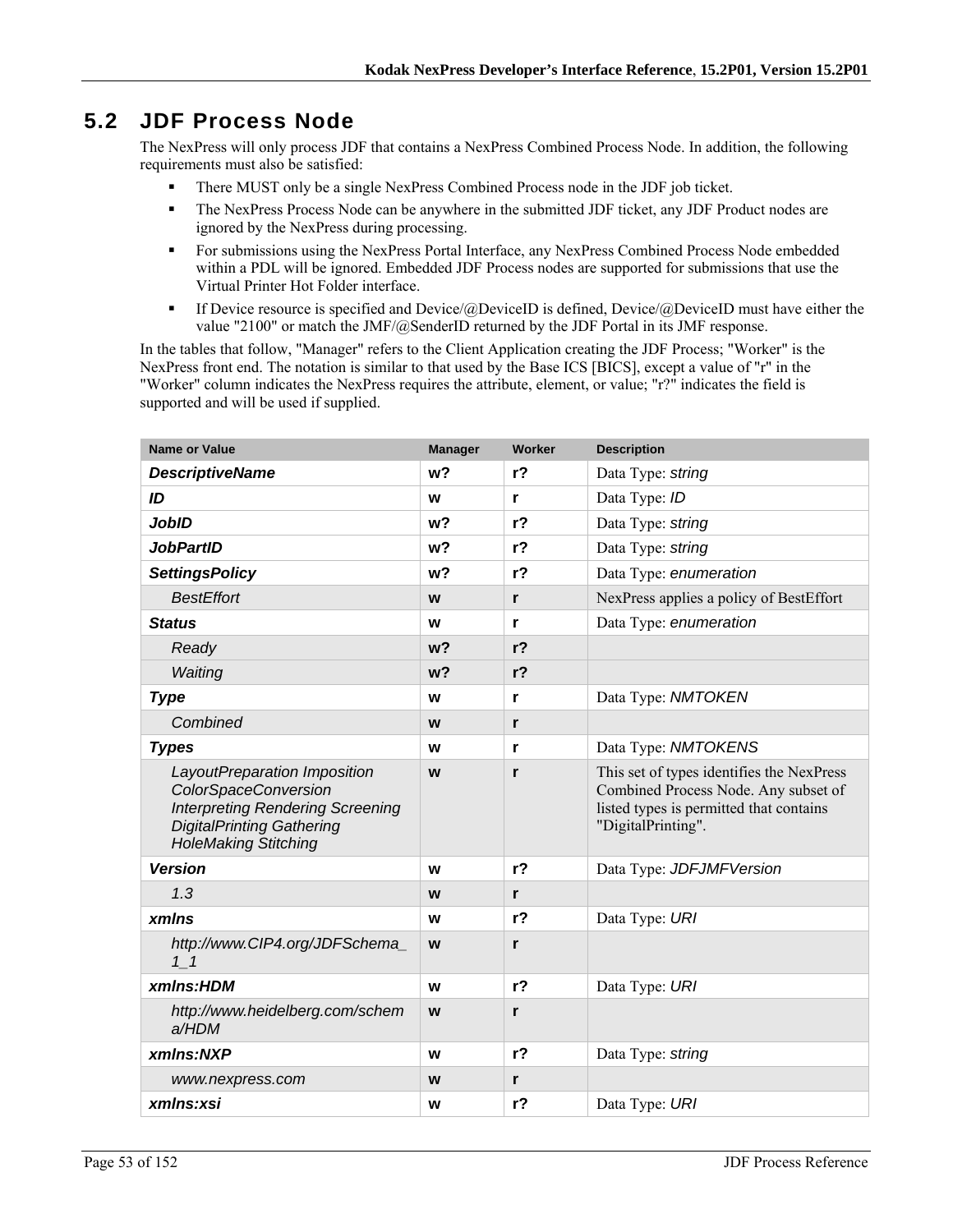| <b>Name or Value</b>                          | <b>Manager</b> | Worker         | <b>Description</b>                                                                                                                                                                                                                     |
|-----------------------------------------------|----------------|----------------|----------------------------------------------------------------------------------------------------------------------------------------------------------------------------------------------------------------------------------------|
| http://www.w3.org/2001/XMLSche<br>ma-instance | W              | $\mathbf{r}$   |                                                                                                                                                                                                                                        |
| xsi:schemaLocation                            | W              | $r$ ?          | Data Type: URI                                                                                                                                                                                                                         |
| http://www.CIP4.org/JDFSchema<br>$1\quad1$    | W              | r              |                                                                                                                                                                                                                                        |
| xsi:type                                      | w <sub>2</sub> | !r             | Data Type: NMTOKEN<br>The NexPress Portal does not do schema<br>validation                                                                                                                                                             |
| Combined                                      | W              | r              |                                                                                                                                                                                                                                        |
| <b>Activation = Active</b>                    | w?             | r <sub>2</sub> | Describes the activation status of the JDF<br>node.                                                                                                                                                                                    |
| <b>Active</b>                                 | w <sub>2</sub> | r <sub>2</sub> | The submitted JDF ticket is ready for<br>processing.                                                                                                                                                                                   |
| <b>Held</b>                                   | w <sub>2</sub> | r <sub>2</sub> | The submitted JDF ticket should enter the<br>Portal Queue with an initial state of Held.<br>ResumeQueueEntry is required before the<br>job will begin processing.                                                                      |
| <b>AuditPool</b>                              | w?             | r <sub>2</sub> | See <b>AuditPool</b> below                                                                                                                                                                                                             |
| <b>Nodelnfo</b>                               | w <sub>2</sub> | r <sub>2</sub> | Although deprecated in JDF 1.3, the<br>NexPress supports use of this element to<br>designate a TargetRoute. Alternatively,<br>create it as a member of the<br>ResourcePool. See <b>Nodelnfo</b> resource<br>within ResourcePool below. |
| <b>ResourceLinkPool</b>                       | W              | r              | See ResourceLinkPool below.                                                                                                                                                                                                            |
| <b>ResourcePool</b>                           | w              | r              | See <b>ResourcePool</b> below.                                                                                                                                                                                                         |

## **5.2.1 AuditPool**

| Name or Value       | <b>Manager</b> | Worker         | <b>Description</b>                                                     |
|---------------------|----------------|----------------|------------------------------------------------------------------------|
| <b>Created</b>      | w?             | r <sub>2</sub> | See <b>Created</b> below.                                              |
| <b>Modified</b>     | w?             | r?             | See <b>Modified</b> below.                                             |
| <b>Notification</b> | r?             | W              | Written as JDF ticket is processed. See<br><b>Notification</b> below.  |
| <b>ProcessRun</b>   | r?             | W              | Written upon completion of JDF ticket.<br>See <b>ProcessRun</b> below. |

#### **5.2.1.1 Created**

| <b>Name or Value</b> | <b>Manager</b> | Worker | <b>Description</b>   |
|----------------------|----------------|--------|----------------------|
| <b>AgentName</b>     | w?             | $r$ ?  | Data Type: string    |
| <b>AgentVersion</b>  | w?             | $r$ ?  | Data Type: string    |
| <b>Author</b>        | w?             | $r$ ?  | Data Type: string    |
| ID                   | W              |        | Data Type: ID        |
| <b>TimeStamp</b>     | w?             | r?     | Data Type: date Time |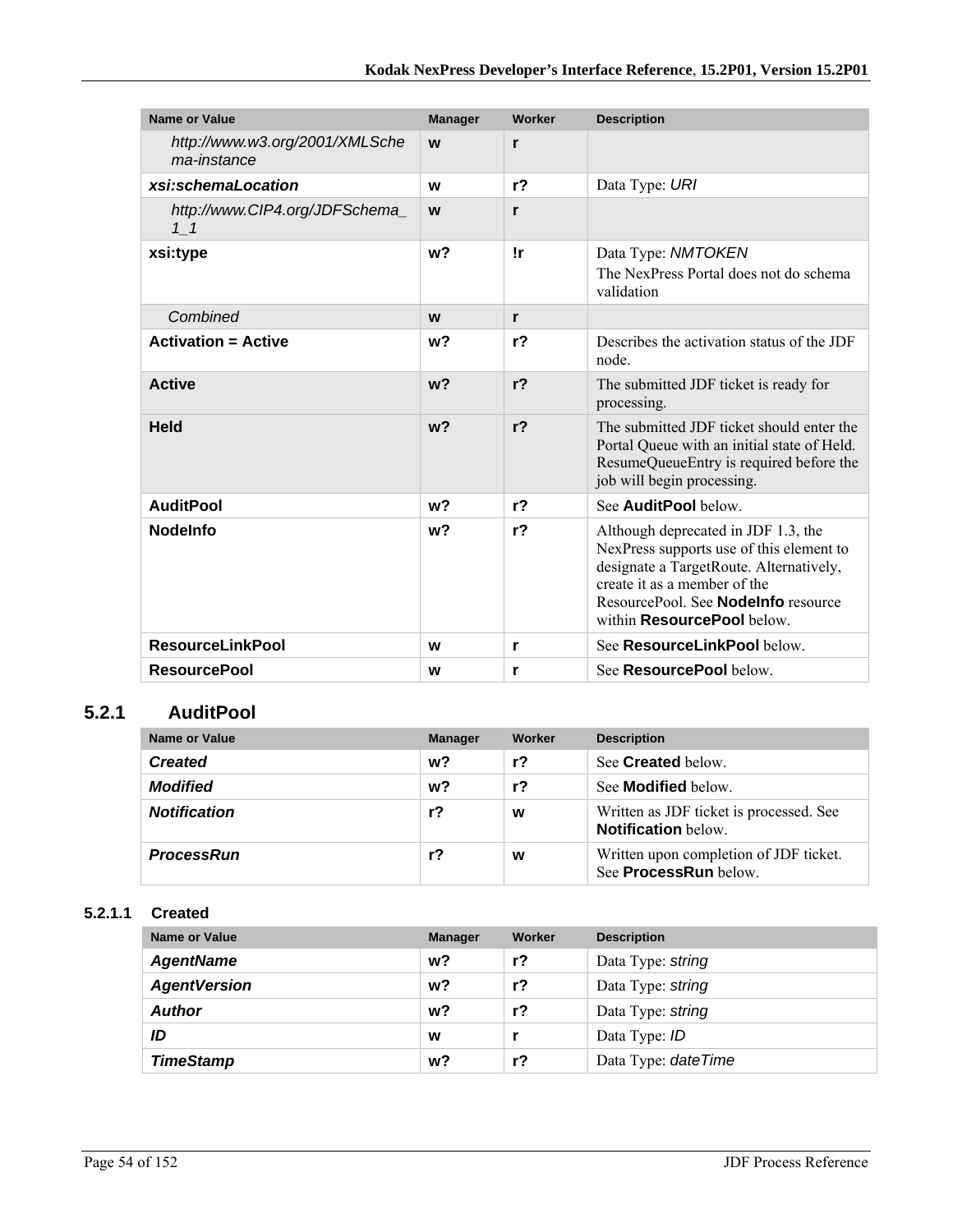#### **5.2.1.2 Modified**

| <b>Name or Value</b> | <b>Manager</b> | Worker         | <b>Description</b>   |
|----------------------|----------------|----------------|----------------------|
| <b>AgentName</b>     | w?             | $r$ ?          | Data Type: string    |
| <b>AgentVersion</b>  | w?             | r <sub>2</sub> | Data Type: string    |
| <b>Author</b>        | w?             | r?             | Data Type: string    |
| <b>TimeStamp</b>     | w?             | r?             | Data Type: date Time |

#### **5.2.1.3 Notification**

| <b>Name or Value</b> | <b>Manager</b> | Worker         | <b>Description</b>                                                               |
|----------------------|----------------|----------------|----------------------------------------------------------------------------------|
| <b>AgentName</b>     | r <sub>2</sub> | w              | Data Type: string<br>Kodak NexPress <servername></servername>                    |
| <b>AgentVersion</b>  | r <sub>2</sub> | w              | Data Type: string                                                                |
| Class                | $r$ ?          | W              | Data Type: enumeration                                                           |
| Error                | r <sub>2</sub> | w <sub>2</sub> | An error has occurred. Execution cannot<br>continue.                             |
| <i>Information</i>   | $r$ ?          | $w$ ?          | Information about a process.                                                     |
| Warning              | r <sub>2</sub> | w <sub>2</sub> | A minor error occurred and an automatic<br>fix was applied. Execution continues. |
| <b>Comment</b>       | r <sub>2</sub> | w?             | Data Type: telem<br>Free-Form text                                               |
| ID                   | $r$ ?          | W              | Data Type: ID<br>Generated for this <b>Notification</b> node.                    |
| <b>TimeStamp</b>     | $r$ ?          | W              | Data Type: <i>dateTime</i><br>Time of <b>Notification</b> node creation.         |

#### **5.2.1.4 ProcessRun**

| <b>Name or Value</b> | <b>Manager</b> | Worker         | <b>Description</b>                                                                                           |
|----------------------|----------------|----------------|--------------------------------------------------------------------------------------------------------------|
| <b>AgentName</b>     | $r$ ?          | W              | Data Type: string<br>Kodak NexPress <servername></servername>                                                |
| <b>AgentVersion</b>  | r <sub>2</sub> | w              | Data Type: string                                                                                            |
| <b>Author</b>        | $r$ ?          | W              | Data Type: string<br>NXP2100@ <servername></servername>                                                      |
| <b>Comment</b>       | $r$ ?          | w?             | Data Type: telem<br>Free-Form text                                                                           |
| End                  | $r$ ?          | W              | Data Type: date Time<br>Time job completed or aborted processing                                             |
| <b>EndStatus</b>     | $r$ ?          | W              | Data Type: enumeration<br>Final job status                                                                   |
| Completed            | r <sub>2</sub> | $w$ ?          | Job completed printing                                                                                       |
| Aborted              | r <sub>2</sub> | w <sub>2</sub> | Job ticket aborted due to error, or job was<br>removed by operator using the NexPress<br>Client application. |
| ID                   | $r$ ?          | W              | Data Type: ID<br>Generated for this <b>ProcessRun</b> node.                                                  |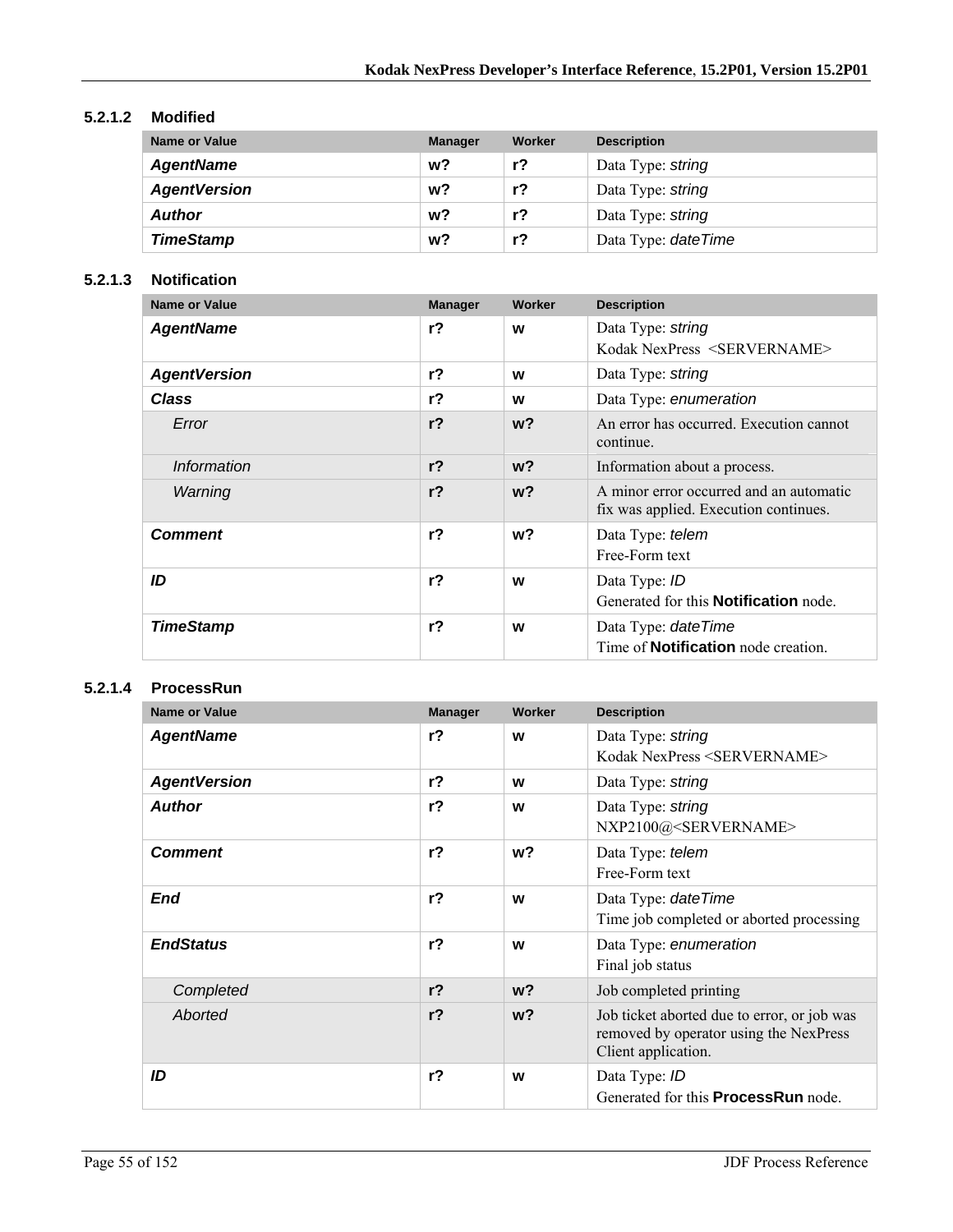| Name or Value    | <b>Manager</b> | Worker | <b>Description</b>                                                             |
|------------------|----------------|--------|--------------------------------------------------------------------------------|
| NXP:CDFEJobID    | r?             | w      | Data Type: <i>integer</i><br>ID of job as referenced by Internal Job<br>Oueue. |
| <b>Start</b>     | $r$ ?          | W      | Data Type: date Time<br>Time job added to Internal Job Queue                   |
| <b>TimeStamp</b> | r?             | W      | Data Type: date Time<br>Time of <b>ProcessRun</b> node creation.               |

### **5.2.2 ResourceLinkPool**

| <b>Name or Value</b>                      | <b>Manager</b> | Worker         | <b>Description</b>                                                                  |
|-------------------------------------------|----------------|----------------|-------------------------------------------------------------------------------------|
| <b>ResourceLink*</b>                      | W              | r              | One or more <b>ResourceLink</b> elements.<br>See below.                             |
| <b>ColorantControlLink</b>                | w <sub>2</sub> | r <sub>2</sub> |                                                                                     |
| <b>ColorSpaceConversionParamsL</b><br>ink | w <sub>2</sub> | r <sub>2</sub> |                                                                                     |
| <b>ComponentLink</b>                      | W              | r              |                                                                                     |
| <b>DeviceLink</b>                         | w <sub>2</sub> | r <sub>2</sub> | Optional. If a Device Resource is defined,<br>the value of DeviceID must be "2100". |
| <b>DigitalPrintingParamsLink</b>          | W              | r              |                                                                                     |
| <b>FontPolicyLink</b>                     | w <sub>2</sub> | r <sub>2</sub> |                                                                                     |
| <b>GatheringParamsLink</b>                | w <sub>2</sub> | r <sub>2</sub> | Required for post-fuser insertion of cover<br>media                                 |
| HoleMakingParamsLink                      | w <sub>2</sub> | r <sub>2</sub> | Required for punching                                                               |
| <b>InterpretingParamsLink</b>             | w <sub>2</sub> | r <sub>2</sub> |                                                                                     |
| <b>LayoutPreparationParamsLink</b>        | W              | r              |                                                                                     |
| <b>MediaLink</b>                          | W              | r              |                                                                                     |
| <b>NodeInfoLink</b>                       | $w$ ?          | r <sub>2</sub> |                                                                                     |
| <b>RenderingParamsLink</b>                | w <sub>2</sub> | r <sub>2</sub> |                                                                                     |
| <b>RunListLink</b>                        | W              | r              |                                                                                     |
| <b>ScreeningParamsLink</b>                | W              | r              |                                                                                     |
| <b>StitchingParamsLink</b>                | $w$ ?          | r <sub>2</sub> | Required for stapling                                                               |

#### **5.2.2.1 ColorantControlLink**

| Name or Value               | <b>Manager</b> | Worker | <b>Description</b>                                     |
|-----------------------------|----------------|--------|--------------------------------------------------------|
| <b>CombinedProcessIndex</b> | W              |        | Data Type: IntegerList<br>Maps to ColorSpaceConversion |
| rRef                        | W              |        | Data Type: <b>IDREF</b>                                |
| Usage                       | W              |        | Data Type: enumeration                                 |
| Input                       | W              |        |                                                        |

## **5.2.2.2 ColorSpaceConversionParamsLink**

| <b>Description</b> |
|--------------------|
|--------------------|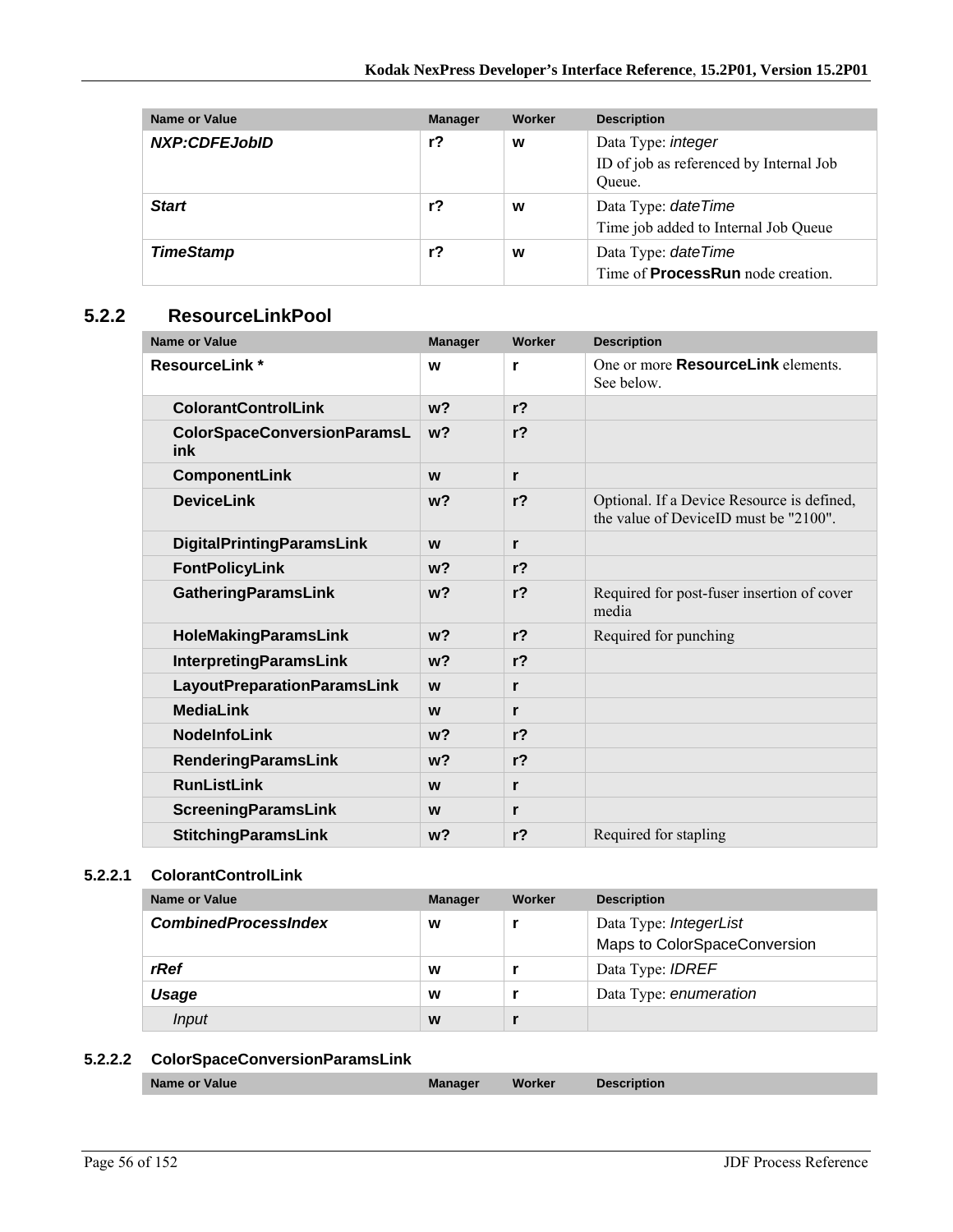| Name or Value               | <b>Manager</b> | Worker | <b>Description</b>                                     |
|-----------------------------|----------------|--------|--------------------------------------------------------|
| <b>CombinedProcessIndex</b> | W              |        | Data Type: IntegerList<br>Maps to ColorSpaceConversion |
| rRef                        | W              |        | Data Type: <b>IDREF</b>                                |
| Usage                       | W              |        | Data Type: enumeration                                 |
| Input                       | W              |        |                                                        |

#### **5.2.2.3 ComponentLink**

| <b>Name or Value</b>        | <b>Manager</b> | Worker         | <b>Description</b>                             |
|-----------------------------|----------------|----------------|------------------------------------------------|
| <b>CombinedProcessIndex</b> | W              | r              | Data Type: IntegerList<br>Maps to Interpreting |
| <b>ProcessUsage</b>         | w?             | !r             | Data Type: string<br>Not used.                 |
| Document                    | $w$ ?          | r <sub>2</sub> |                                                |
| Proof                       | $w$ ?          | r <sub>2</sub> |                                                |
| rRef                        | W              | r              | Data Type: <b>IDREF</b>                        |
| <b>Usage</b>                | W              | r              | Data Type: enumeration                         |
| Output                      | W              |                |                                                |

#### **5.2.2.4 DeviceLink**

| <b>Name or Value</b> | <b>Manager</b> | Worker | <b>Description</b>      |
|----------------------|----------------|--------|-------------------------|
| rRef                 | W              |        | Data Type: <i>IDREF</i> |
| Usage                | W              |        | Data Type: enumeration  |
| <i>Input</i>         | W              |        |                         |

#### **5.2.2.5 DigitalPrintingParamsLink**

| Name or Value               | <b>Manager</b> | Worker | <b>Description</b>                                       |
|-----------------------------|----------------|--------|----------------------------------------------------------|
| <b>CombinedProcessIndex</b> | W              |        | Data Type: IntegerList<br><b>Maps to DigitalPrinting</b> |
| rRef                        | W              |        | Data Type: <b>IDREF</b>                                  |
| Usage                       | W              |        | Data Type: enumeration                                   |
| Input                       | W              |        |                                                          |

#### **5.2.2.6 FontPolicyLink**

| Name or Value               | <b>Manager</b> | Worker | <b>Description</b>                             |
|-----------------------------|----------------|--------|------------------------------------------------|
| <b>CombinedProcessIndex</b> | W              |        | Data Type: IntegerList<br>Maps to Interpreting |
| rRef                        | W              |        | Data Type: <b>IDREF</b>                        |
| Usage                       | W              |        | Data Type: enumeration                         |
| Input                       | W              |        |                                                |

#### **5.2.2.7 GatheringParamsLink**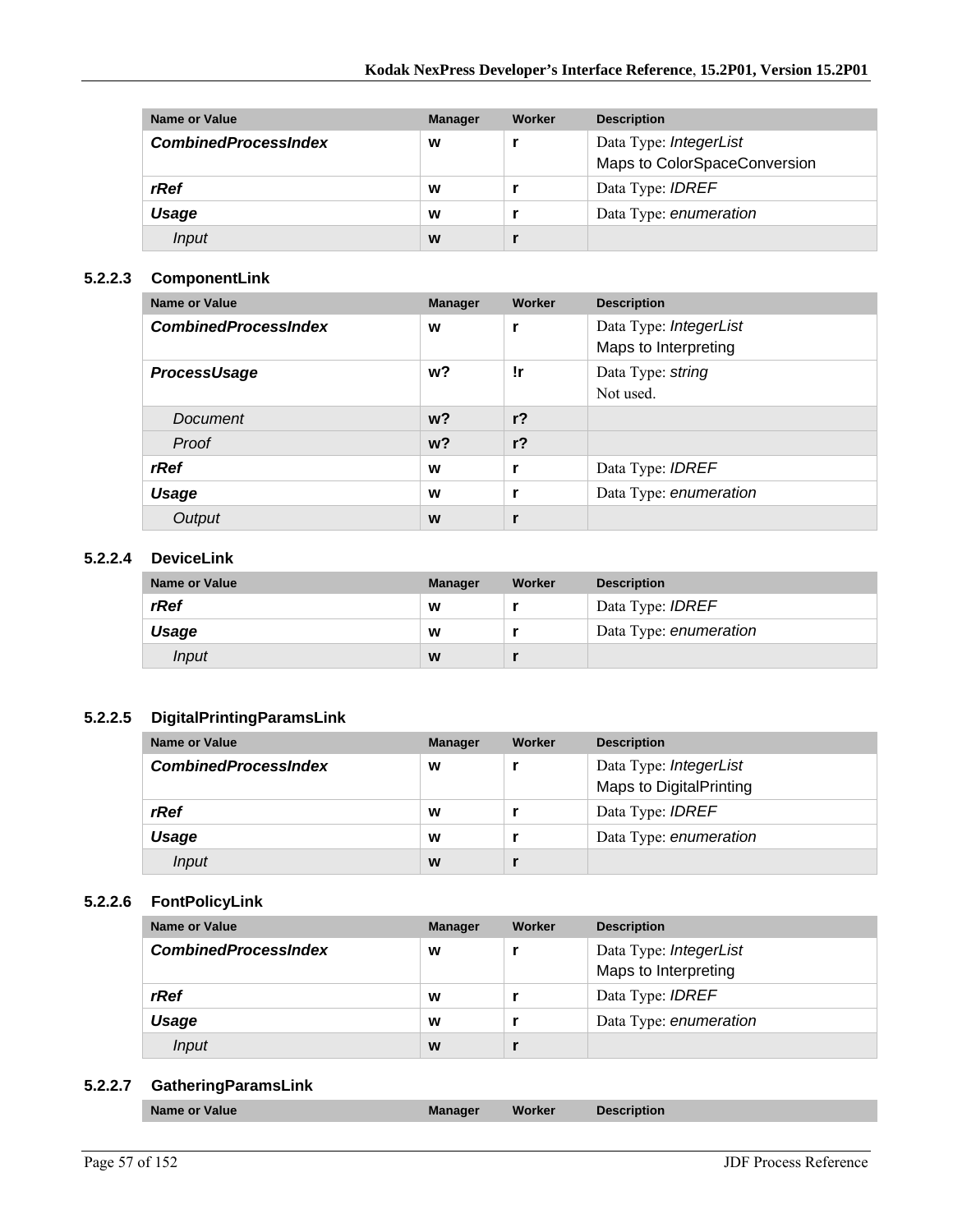| Name or Value               | <b>Manager</b> | Worker | <b>Description</b>                          |
|-----------------------------|----------------|--------|---------------------------------------------|
| <b>CombinedProcessIndex</b> | W              |        | Data Type: IntegerList<br>Maps to Gathering |
| rRef                        | W              |        | Data Type: <b>IDREF</b>                     |
| Usage                       | W              |        | Data Type: enumeration                      |
| Input                       | W              |        |                                             |

#### **5.2.2.8 HoleMakingParamsLink**

| Name or Value               | <b>Manager</b> | Worker | <b>Description</b>                           |
|-----------------------------|----------------|--------|----------------------------------------------|
| <b>CombinedProcessIndex</b> | W              |        | Data Type: IntegerList<br>Maps to HoleMaking |
| rRef                        | W              |        | Data Type: <b>IDREF</b>                      |
| Usage                       | W              |        | Data Type: enumeration                       |
| Input                       | W              |        |                                              |

#### **5.2.2.9 InterpretingParamsLink**

| <b>Name or Value</b>        | <b>Manager</b> | Worker | <b>Description</b>                             |
|-----------------------------|----------------|--------|------------------------------------------------|
| <b>CombinedProcessIndex</b> | W              |        | Data Type: IntegerList<br>Maps to Interpreting |
| rRef                        | W              |        | Data Type: <b>IDREF</b>                        |
| Usage                       | W              |        | Data Type: enumeration                         |
| Input                       | W              |        |                                                |

#### **5.2.2.10 LayoutPreparationParamsLink**

| Name or Value               | <b>Manager</b> | Worker | <b>Description</b>        |
|-----------------------------|----------------|--------|---------------------------|
| <b>CombinedProcessIndex</b> | W              |        | Data Type: IntegerList    |
|                             |                |        | Maps to LayoutPreparation |
| rRef                        | W              |        | Data Type: <b>IDREF</b>   |
| Usage                       | W              |        | Data Type: enumeration    |
| Input                       | W              |        |                           |

#### **5.2.2.11 MediaLink**

| Name or Value               | <b>Manager</b> | Worker | <b>Description</b>      |
|-----------------------------|----------------|--------|-------------------------|
| <b>CombinedProcessIndex</b> | W              |        | Data Type: IntegerList  |
|                             |                |        | Maps to DigitalPrinting |
| rRef                        | W              |        | Data Type: <b>IDREF</b> |
| Usage                       | W              |        | Data Type: enumeration  |
| Input                       | W              |        |                         |

#### **5.2.2.12 NodeInfoLink**

| Name or Value               | <b>Manager</b> | Worker | <b>Description</b>                                       |
|-----------------------------|----------------|--------|----------------------------------------------------------|
| <b>CombinedProcessIndex</b> | w              |        | Data Type: <i>IntegerList</i><br>Maps to DigitalPrinting |
| rRef                        | w              |        | Data Type: <i>IDREF</i>                                  |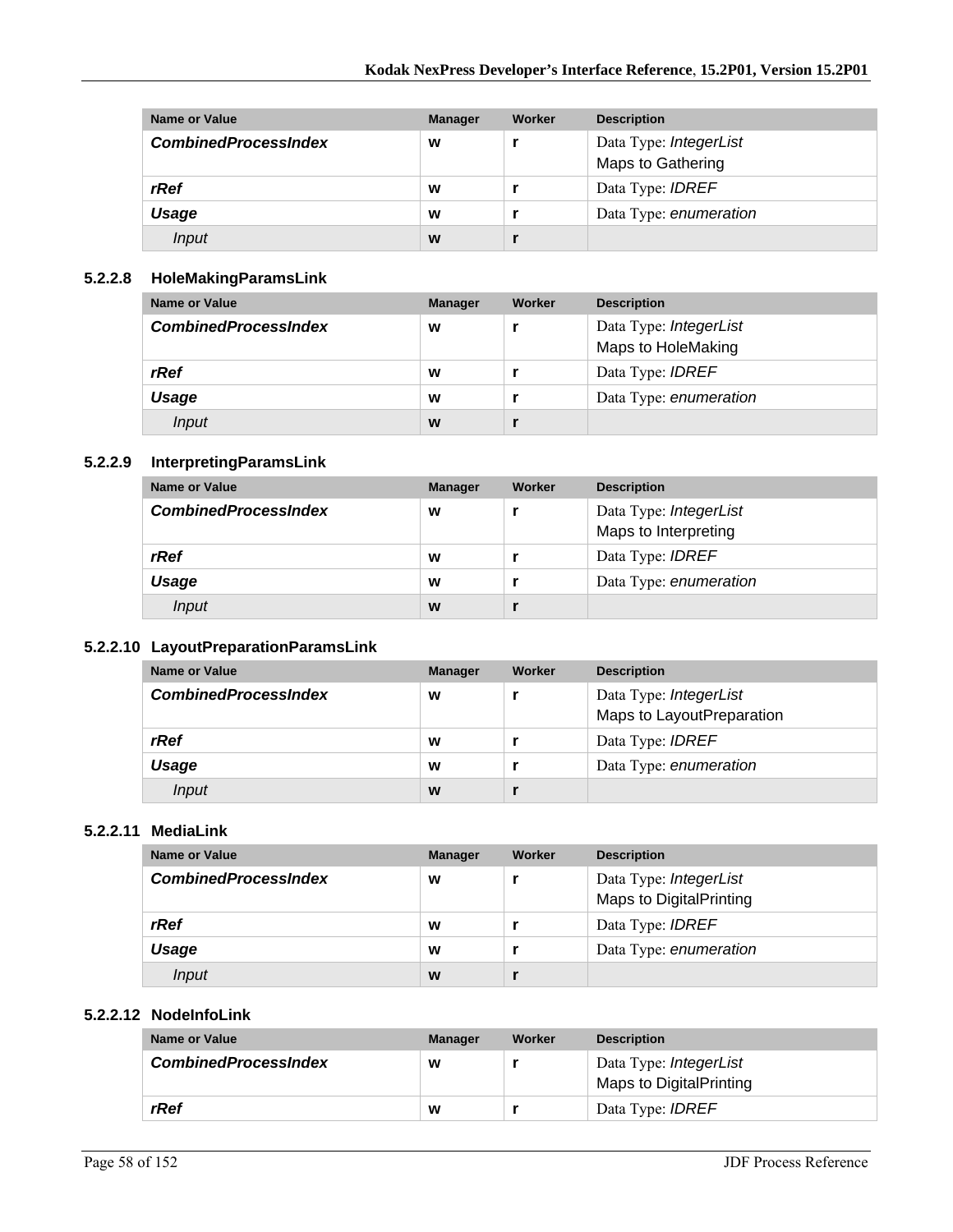| <b>Name or Value</b> | <b>Manager</b> | Worker | <b>Description</b>     |
|----------------------|----------------|--------|------------------------|
| Usage                | W              |        | Data Type: enumeration |
| Input                | W              |        |                        |

#### **5.2.2.13 RenderingParamsLink**

| Name or Value               | <b>Manager</b> | Worker | <b>Description</b>                          |
|-----------------------------|----------------|--------|---------------------------------------------|
| <b>CombinedProcessIndex</b> | W              |        | Data Type: IntegerList<br>Maps to Rendering |
| rRef                        | W              |        | Data Type: <b>IDREF</b>                     |
| Usage                       | W              |        | Data Type: enumeration                      |
| Input                       | W              |        |                                             |

#### **5.2.2.14 RunListLink**

| <b>Name or Value</b>        | <b>Manager</b> | Worker         | <b>Description</b>                                                                                                                                                        |
|-----------------------------|----------------|----------------|---------------------------------------------------------------------------------------------------------------------------------------------------------------------------|
| <b>CombinedProcessIndex</b> | W              | r              | Data Type: IntegerList<br>Maps to LayoutPreparation and<br>Imposition                                                                                                     |
|                             |                |                |                                                                                                                                                                           |
| ProcessUsage                | w?             | r <sub>2</sub> | Data Type: string                                                                                                                                                         |
| Document                    | $w$ ?          | r <sub>2</sub> |                                                                                                                                                                           |
| rRef                        | W              | r              | Data Type: <b>IDREF</b>                                                                                                                                                   |
| Usage                       | W              | r              | Data Type: enumeration                                                                                                                                                    |
| <b>Input</b>                | W              | r              |                                                                                                                                                                           |
| Part *                      | w?             | $r$ ?          | References <b>RunList</b> (Documents) as input<br>to the LayoutPreparation and Imposition<br>processes.<br>For each print range, a separate sub-<br>element MUST be used. |

#### 5.2.2.14.1 Part

Both *RunIndex* and *SheetIndex* attributes select a set of pages from the **RunList** resource. Either contains an array of mixed ranges and individual indices separated by whitespace. Each range consists of two indices connected by a tilde ( $\sim$ ). Negative numbers reference from the back of a file; each IntegerRange value of m  $\sim$  n MUST satisfy the condition:  $m \ge 0$  and  $m \le n$ . Additionally, for two successive IntegerRanges the value of the first n must be equal or less than the second value (monotonically increasing sequence ranges). If  $m \sim n$  is the last IntegerRange in the list, then n can have the value "-1" to represent the last element of the sequence. As logical indices, **RunIndex** and **SheetIndex** cannot be used as partition keys of RunList resources. See [JDF] for details and examples.

| <b>Name or Value</b> | <b>Manager</b> | Worker | <b>Description</b>                                                                                            |
|----------------------|----------------|--------|---------------------------------------------------------------------------------------------------------------|
| <b>RunIndex</b>      | w?             | r?     | Data Type: IntegerRangeList<br>Only one of the attributes <b>Runlndex</b> or<br><b>SheetIndex</b> is allowed. |
|                      |                |        | Identifies by explicit index the pages from<br><b>RunList</b> (Document) to be printed.                       |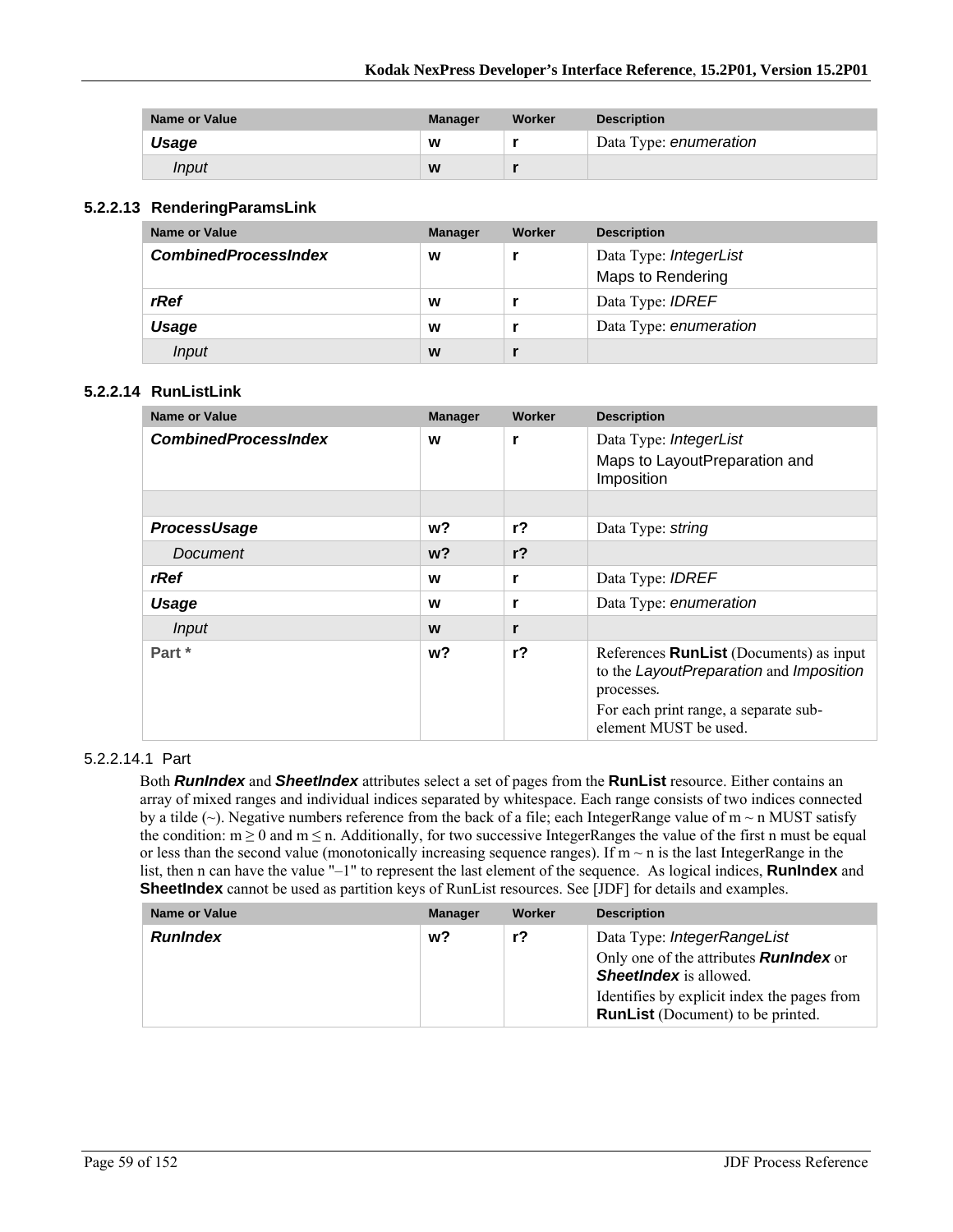| <b>Name or Value</b> | <b>Manager</b> | Worker | <b>Description</b>                                                                                                                                                                                                                                                         |
|----------------------|----------------|--------|----------------------------------------------------------------------------------------------------------------------------------------------------------------------------------------------------------------------------------------------------------------------------|
| <b>SheetIndex</b>    | w?             | r?     | Data Type: IntegerRangeList                                                                                                                                                                                                                                                |
|                      |                |        | Only one of the attributes <b>Runlndex</b> or<br><b>SheetIndex</b> is allowed.                                                                                                                                                                                             |
|                      |                |        | Identifies the set of logical sheets to be<br>printed. The NexPress front end determines<br>which document pages are selected for<br>printing using the specified <b>SheetIndex</b> .<br>In 1-up simplex printing, <b>SheetIndex</b> and<br><b>RunIndex</b> are identical. |

#### **5.2.2.15 ScreeningParamsLink**

| Name or Value               | <b>Manager</b> | Worker | <b>Description</b>                          |
|-----------------------------|----------------|--------|---------------------------------------------|
| <b>CombinedProcessIndex</b> | W              |        | Data Type: IntegerList<br>Maps to Screening |
| rRef                        | W              |        | Data Type: <b>IDREF</b>                     |
| Usage                       | W              |        | Data Type: enumeration                      |
| <i>Input</i>                | W              |        |                                             |
|                             |                |        |                                             |

# **5.2.2.16 StitchingParamsLink**

| <b>Name or Value</b>        | <b>Manager</b> | Worker | <b>Description</b>                          |
|-----------------------------|----------------|--------|---------------------------------------------|
| <b>CombinedProcessIndex</b> | W              |        | Data Type: IntegerList<br>Maps to Stitching |
| rRef                        | W              |        | Data Type: <b>IDREF</b>                     |
| Usage                       | W              |        | Data Type: enumeration                      |
| Input                       | W              |        |                                             |
|                             |                |        |                                             |

## **5.2.3 ResourcePool**

| <b>Name or Value</b>              | <b>Manager</b> | Worker         | <b>Description</b>                                                                                                                                     |
|-----------------------------------|----------------|----------------|--------------------------------------------------------------------------------------------------------------------------------------------------------|
| Resource *                        | W              | r              | One or more <b>Resource</b> elements. See<br>below.                                                                                                    |
| <b>ColorantControl</b>            | $w$ ?          | r <sub>2</sub> | Specifies the process-color printing model<br>to be used. See ColorantControl below.                                                                   |
| <b>ColorSpaceConversionParams</b> | w <sub>2</sub> | r <sub>2</sub> | Specifies the color conversion to be<br>performed for each type of color space<br>found in the PDL. See<br><b>ColorSpaceConversionParams</b><br>below. |
| <b>Component</b>                  | W              | r              | Describes finished product including print<br>quantity and dimensions. See<br><b>Component below.</b>                                                  |
| <b>Device</b>                     | $w$ ?          | r <sub>2</sub> | Optional. If a Device Resource is defined,<br>the value of DeviceID must be "2100". See<br><b>Component below.</b>                                     |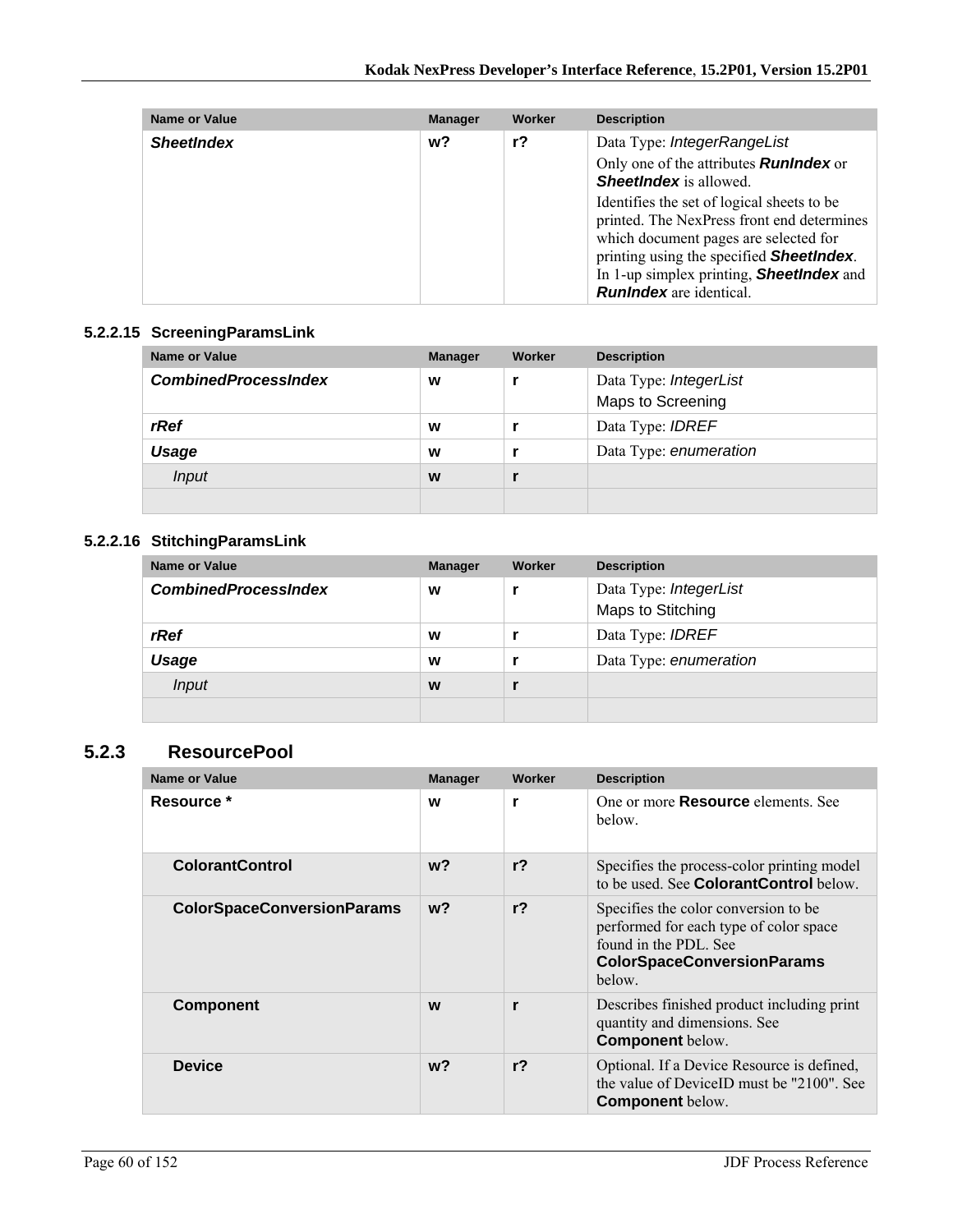| <b>Name or Value</b>           | <b>Manager</b> | Worker         | <b>Description</b>                                                                                                                        |
|--------------------------------|----------------|----------------|-------------------------------------------------------------------------------------------------------------------------------------------|
| <b>DigitalPrintingParams</b>   | W              | r              | Specifies the printing parameters including<br>output location, media/tag mapping, and<br>page order. See DigitalPrintingParams<br>below. |
| <b>FitPolicy</b>               | w <sub>2</sub> | r <sub>2</sub> | Specifies the policy for the NexPress front<br>end when fitting content to specific media.<br>See FitPolicy below.                        |
| <b>FontPolicy</b>              | w <sub>2</sub> | r <sub>2</sub> | Specifies the policy for the NexPress front<br>end when font errors occur in PDL files.<br>See FontPolicy below.                          |
| <b>InterpretingParams</b>      | w <sub>2</sub> | r <sub>2</sub> | Specifies the manner in which the<br>NexPress front end interprets the PDL<br>pages. See Interpreting Params below.                       |
| <b>LayoutPreparationParams</b> | w <sub>2</sub> | r <sub>2</sub> | Provides the details of how page contents<br>will be imaged onto media. See<br>LayoutPreparationParams below.                             |
| Media                          | W              | r              | Describes the physical media and clearcoat<br>selections. See <b>Media</b> below.                                                         |
| <b>Nodelnfo</b>                | w <sub>2</sub> | r <sub>2</sub> | The NexPress supports use of this element<br>to designate a TargetRoute. See <b>Nodelnfo</b><br>helow                                     |
| <b>RenderingParams</b>         | w <sub>2</sub> | r <sub>2</sub> | Identifies how the Rendering process<br>should operate.                                                                                   |
| <b>RunList</b>                 | W              | r              | Identifies the source content file. See<br><b>RunList below.</b>                                                                          |
| <b>ScreeningParams</b>         | w <sub>2</sub> | r <sub>2</sub> | Identifies the screening method to use for<br>processing. See ScreeningParams<br>helow                                                    |

# **5.3 ColorantControl resource**

| <b>Name or Value</b>           | <b>Manager</b> | Worker         | <b>Description</b>                                                                                                                                                                                                                                                   |
|--------------------------------|----------------|----------------|----------------------------------------------------------------------------------------------------------------------------------------------------------------------------------------------------------------------------------------------------------------------|
| Class                          | w              | r              | Data Type: enumeration                                                                                                                                                                                                                                               |
| Parameter                      | W              | r              |                                                                                                                                                                                                                                                                      |
| ID                             | W              | r              | Data Type: ID                                                                                                                                                                                                                                                        |
| ProcessColorModel = DeviceCMYK | w←             | r <sub>2</sub> | Data Type: NMTOKEN<br>If not present or value is invalid, the<br>default value is used and<br><b>ColorantParams</b> is ignored.<br>Only specific values of<br><b>ColorantParams</b> are allowed. See table<br>below for valid combinations with<br>ProcessColorModel |
| <b>DeviceCMYK</b>              | W              | r              | Default Value.                                                                                                                                                                                                                                                       |
| DeviceN                        | W              | r              |                                                                                                                                                                                                                                                                      |
| <b>Status</b>                  | W              | r              | Data Type: enumeration                                                                                                                                                                                                                                               |
| Available                      | W              | r              |                                                                                                                                                                                                                                                                      |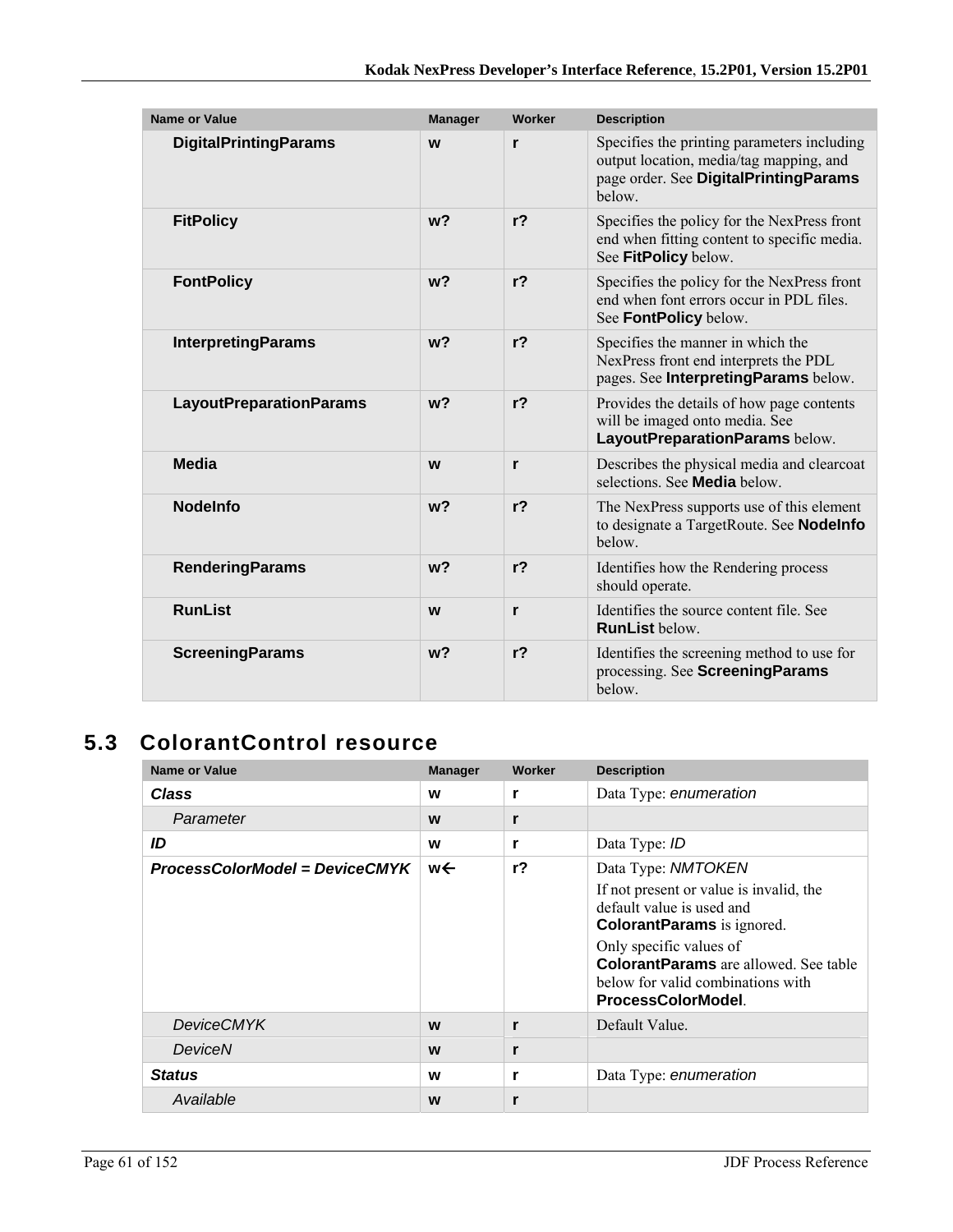| Name or Value             | <b>Manager</b> | Worker | <b>Description</b>                                                                                        |
|---------------------------|----------------|--------|-----------------------------------------------------------------------------------------------------------|
| NXP:HotOffsetCompensation | w?             | r?     | Specifies the level of HotOffset<br>compensation required with Dimensional<br>Easy Overcoat applications. |
| <b>None</b>               |                |        | Default Value - No hot offset<br>compensation                                                             |
| Low                       |                |        | low hot offset compensation                                                                               |
| Medium                    |                |        | medium hot offset compensation                                                                            |
| High                      |                |        | high hot offset compensation                                                                              |
| <b>ColorantParams</b>     | w←             | r?     | See <b>ColorantParams</b> and table below.                                                                |

## Specific combinations of *ProcessColorModel* and **ColorantParams** allowed.

| <b>ProcessColorModel</b> | <b>ColorantParams</b>                                                                                                                                                                                                                                                                                                                                                                                                                                                                                     | <b>NexPress Color Mode</b>  |
|--------------------------|-----------------------------------------------------------------------------------------------------------------------------------------------------------------------------------------------------------------------------------------------------------------------------------------------------------------------------------------------------------------------------------------------------------------------------------------------------------------------------------------------------------|-----------------------------|
| Not present              | N/A                                                                                                                                                                                                                                                                                                                                                                                                                                                                                                       | Four Color                  |
| <b>DeviceCMYK</b>        | Not present or empty                                                                                                                                                                                                                                                                                                                                                                                                                                                                                      | Four Color                  |
| <b>DeviceCMYK</b>        | Present and containing exactly one <b>Separation Spec</b><br>sub-element with a <b>Name</b> value of one of the clear<br>dry ink names: NexPress DryInk clear, NexPress<br>Drylnk xd clear, NexPress Drylnk uv clear,<br>NexPress Drylnk matte clear; or the name of one<br>non-gamut ink: NexPress DryInk micr, NexPress<br>DryInk light black spot, NexPress DryInk light<br>black photo, NexPress DryInk custom color,<br>NexPress DryInk white, NexPress DryInk gold,<br>NexPress DryInk pearlescent. | Four $Color + Clear DryInk$ |
| DeviceN                  | Present and containing exactly 5 <b>Separation Spec</b><br>sub-elements (one Separation Spec sub-element for<br>each of the four CMYK process colorants and one<br>designating the NexPress gamut expansion DryInk<br>colorant). Name values of Cyan, Magenta, Yellow<br>and Black, NexPress DryInk blue, NexPress<br>DryInk green, NexPress DryInk red, NexPress<br>Drylnk raised clear, NexPress Drylnk neon pink).                                                                                     | Five Color                  |

### **5.3.1 ColorantParams**

| <b>Name or Value</b>   | <b>Manager</b> | Worker | <b>Description</b>                                                                                                                 |
|------------------------|----------------|--------|------------------------------------------------------------------------------------------------------------------------------------|
| <b>SeparationSpec*</b> | w?             | r?     | Identifies the names of required colorants.<br>Refer to the above table for usage; see<br><b>SeparationSpec</b> below for details. |

## **5.3.1.1 SeparationSpec**

| Name or Value | <b>Manager</b> | Worker | <b>Description</b>    |
|---------------|----------------|--------|-----------------------|
| <b>Name</b>   | w <sub>2</sub> | r?     | Data Type: string     |
| Cvan          | w <sub>2</sub> | $r$ ?  | Process Color Cyan    |
| Magenta       | w <sub>2</sub> | $r$ ?  | Process Color Magenta |
| Yellow        | w <sub>2</sub> | $r$ ?  | Process Color Yellow  |
| <b>Black</b>  | w?             | r?     | Process Color Black   |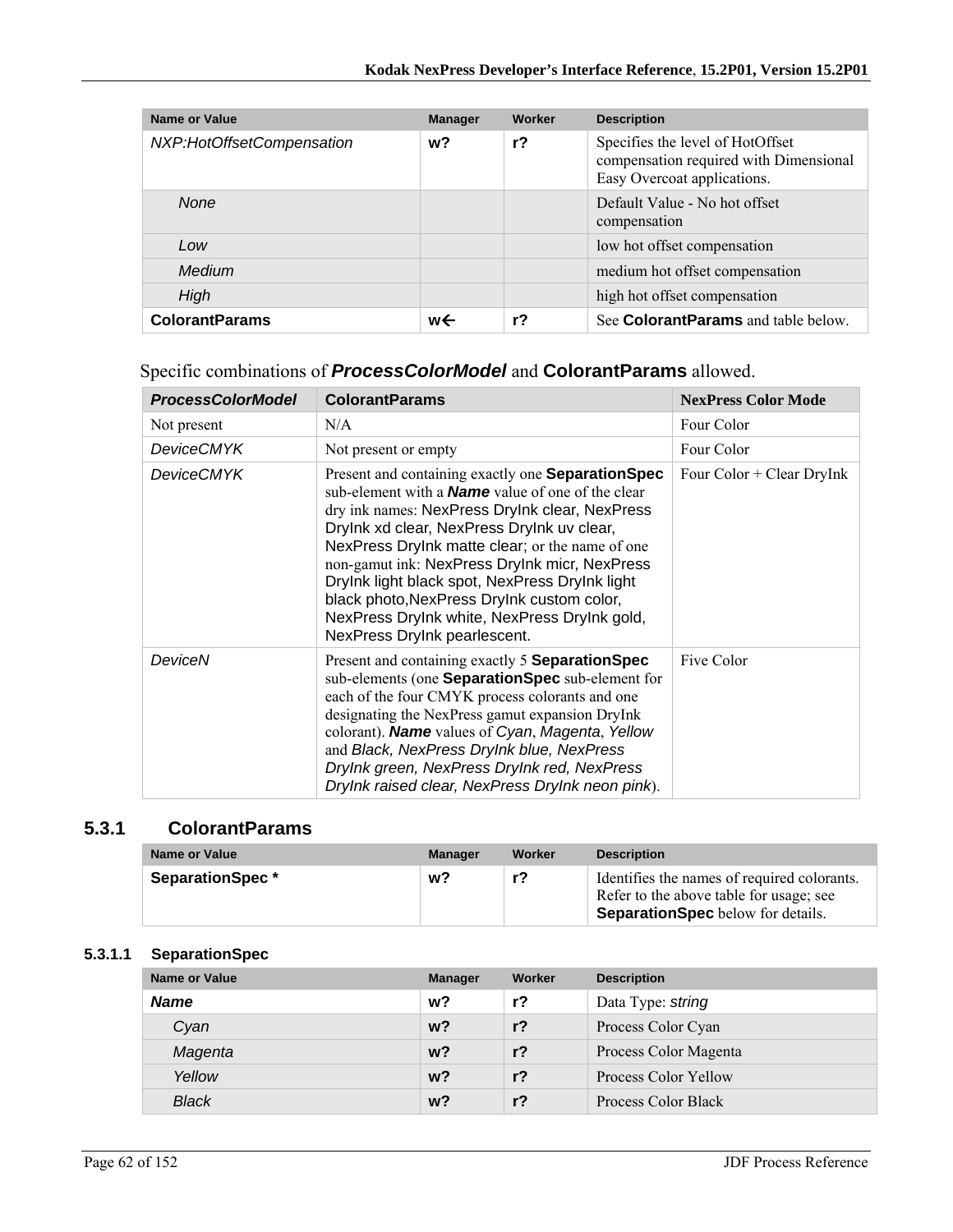| Name or Value                      | <b>Manager</b> | <b>Worker</b>  | <b>Description</b>                                                                                                            |
|------------------------------------|----------------|----------------|-------------------------------------------------------------------------------------------------------------------------------|
| NexPress DryInk clear              | w <sub>2</sub> | $r$ ?          | NexPress ClearCoat and GlossCoat ink.<br>Must be specified whenever ClearCoat is<br>selected                                  |
| NexPress DryInk red                | w <sub>2</sub> | $r$ ?          | NexPress Gamut Expansion DryInk Red.<br>Specify exactly one Gamut Expansion<br>DryInk when<br>ProcessColorModel=DeviceN       |
| NexPress DryInk green              | w <sub>2</sub> | r <sub>2</sub> | NexPress Gamut Expansion DryInk Green.<br>Specify exactly one Gamut Expansion<br>DryInk when<br>ProcessColorModel=DeviceN     |
| <b>NexPress DryInk blue</b>        | w <sub>2</sub> | r <sub>2</sub> | NexPress Gamut Expansion DryInk Blue.<br>Specify exactly one Gamut Expansion<br>DryInk when<br>ProcessColorModel=DeviceN      |
| <b>NexPress DryInk micr</b>        | w <sub>2</sub> | r <sub>2</sub> | NexPress MICR secure printing ink.                                                                                            |
| NexPress DryInk raised clear       | w <sub>2</sub> | r <sub>2</sub> | NexPress Raised Clear ink.                                                                                                    |
| NexPress DryInk xd clear           | w <sub>2</sub> | $r$ ?          | NexPress XD Clear ink.                                                                                                        |
| NexPress DryInk uv clear           | $w$ ?          | r <sub>2</sub> | NexPress Red Fluorescing Clear ink                                                                                            |
| NexPress DryInk light black spot   | w <sub>2</sub> | $r$ ?          | NexPress Light Black ink                                                                                                      |
| NexPress DryInk light black photo  | w <sub>2</sub> | $r$ ?          | NexPress Light Black ink                                                                                                      |
| <b>NexPress DryInk pearlescent</b> | w <sub>2</sub> | r <sub>2</sub> | NexPress Pearlescent ink                                                                                                      |
| NexPress DryInk matte clear        | w <sub>2</sub> | $r$ ?          | NexPress Matte Clear ink                                                                                                      |
| NexPress DryInk custom color       | $w$ ?          | $r$ ?          | <b>NexPress Custom Color</b>                                                                                                  |
| NexPress DryInk gold               | $w$ ?          | r <sub>2</sub> | NexPress Gold ink                                                                                                             |
| <b>NexPress DryInk white</b>       | w <sub>2</sub> | r <sub>2</sub> | NexPress White ink                                                                                                            |
| NexPress DryInk neon pink          | w <sub>2</sub> | $r$ ?          | NexPress Gamut Expansion DryInk Neon<br>Pink. Specify exactly one Gamut<br>Expansion DryInk when<br>ProcessColorModel=DeviceN |

# **5.4 ColorSpaceConversionParams resource**

| <b>Name or Value</b>      | <b>Manager</b> | Worker         | <b>Description</b>                                                                                                                 |
|---------------------------|----------------|----------------|------------------------------------------------------------------------------------------------------------------------------------|
| Class                     | W              |                | Data Type: enumeration                                                                                                             |
| Parameter                 | W              |                |                                                                                                                                    |
| ID                        | W              |                | Data Type: ID                                                                                                                      |
| $NXP:ColorMapping = true$ | w?             | $r$ ?          | Data Type: boolean<br>Specifies the method of spot color to<br>process color translation to be used.                               |
| false                     | w <sub>2</sub> | r <sub>2</sub> | Spot colors are mapped using the color<br>equivalents specified in the content file.                                               |
| true                      | w <sub>2</sub> | r <sub>2</sub> | Spot colors are mapped using spot color to<br>process color conversion tables available in<br>the NexPress front end Default Value |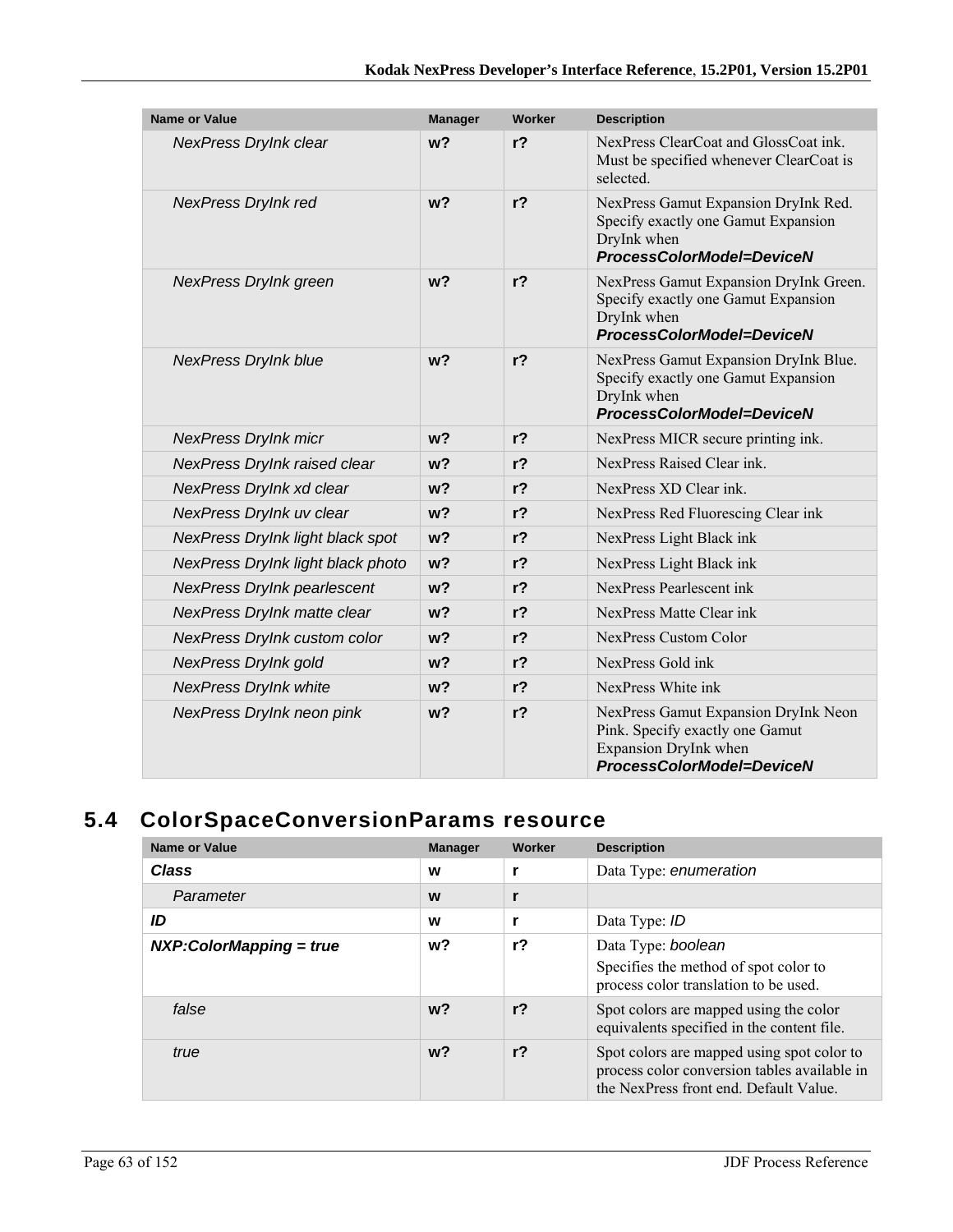| <b>Name or Value</b>    | <b>Manager</b> | Worker | <b>Description</b>                                                                                                                                                                                                                                                                                                                                                                                                                             |
|-------------------------|----------------|--------|------------------------------------------------------------------------------------------------------------------------------------------------------------------------------------------------------------------------------------------------------------------------------------------------------------------------------------------------------------------------------------------------------------------------------------------------|
| <b>Status</b>           | W              | r      | Data Type: enumeration                                                                                                                                                                                                                                                                                                                                                                                                                         |
| Available               | W              | r      |                                                                                                                                                                                                                                                                                                                                                                                                                                                |
| ColorSpaceConversionOp* | w?             | $r$ ?  | Up to five ColorSpaceConversionOp<br>elements may be present to differentiate the<br>following types of graphical objects:<br><b>CMYK Image: Match DeviceCMYK</b><br>Images<br><b>CMYK Graphics: Match DeviceCMYK</b><br>Graphics<br>RGB Image: Match DeviceRGB<br>Images<br>RGB Graphics: Match DeviceRGB<br>Graphics<br><i>CIE Based</i> : Device Independent<br>CIEBased Color data<br>See ColorSpaceConversionOp below<br>for more detail. |
| <b>FileSpec</b>         | w <sub>2</sub> | $r$ ?  | Data Type: refelement<br>Used to select an output ICC profile<br>installed as a resource on the NexPress front<br>end used for output color rendering<br>simulation.<br>If not present or <b>FileSpec</b> is not valid, the<br>identified ICC profile is not applied. See<br>below. A FileSpec element is sometimes<br>required even when no ICC profile is<br>required (as with "untag" operations for<br>CIEBased ColorSpaceCovnersions).    |

# **5.4.1 ColorSpaceConversionOp**

| <b>Name or Value</b>         | <b>Manager</b> | Worker         | <b>Description</b>                                                                                                                                                                                                                                                                                                                            |
|------------------------------|----------------|----------------|-----------------------------------------------------------------------------------------------------------------------------------------------------------------------------------------------------------------------------------------------------------------------------------------------------------------------------------------------|
| IgnoreEmbeddedICC =<br>false | w?             | r <sub>2</sub> | Data Type: boolean<br>Selective ignoring of embedded ICC profiles with respect<br>to the source object types and source color space<br>combinations is not supported by the NexPress front end.<br>However IgnoreEmbeddedICC can be used to globally<br>ignore embedded ICC profiles for all supported objects<br>and color spaces available. |
| false                        | w?             | r <sub>2</sub> | Default Value.                                                                                                                                                                                                                                                                                                                                |
| true                         | $w$ ?          | r <sub>2</sub> | Ignore all embedded ICC profiles. Also requires<br>ColorSpaceConversionOp/@SourceObjects<br>MUST have the value "All", and<br>ColorSpaceConversionOp/@SourceCS MUST<br>have the value "DevIndep".                                                                                                                                             |
| <b>Operation</b>             | W              | r              | Data Type: enumeration<br>Controls behavior of color space conversion utility                                                                                                                                                                                                                                                                 |
| Convert                      | w?             | $r$ ?          | Transforms graphical elements to final target color space.                                                                                                                                                                                                                                                                                    |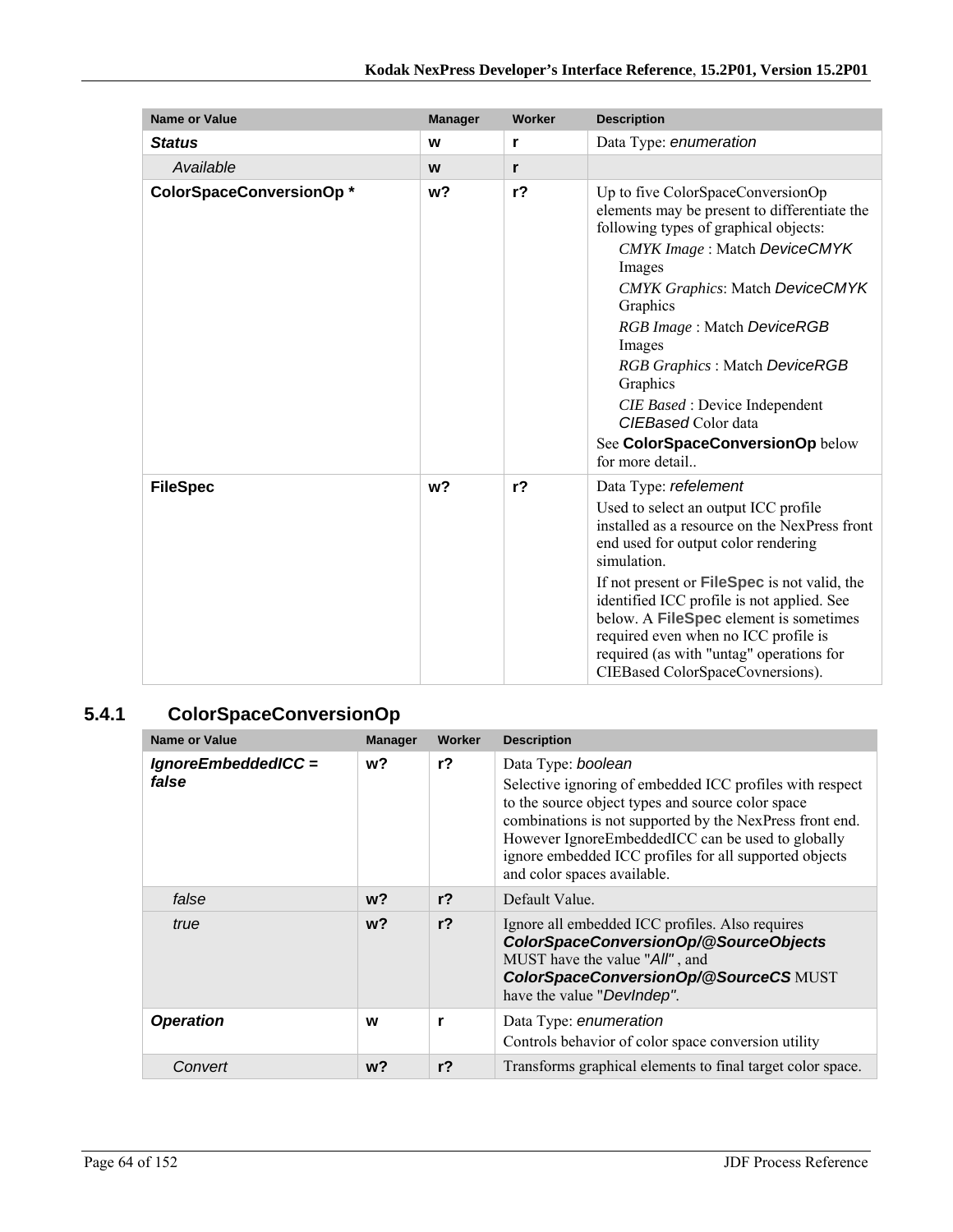| <b>Name or Value</b>                   | <b>Manager</b> | Worker         | <b>Description</b>                                                                                                                                                                                                                                                                                                                                                                                                                                                                                                                                                                                             |
|----------------------------------------|----------------|----------------|----------------------------------------------------------------------------------------------------------------------------------------------------------------------------------------------------------------------------------------------------------------------------------------------------------------------------------------------------------------------------------------------------------------------------------------------------------------------------------------------------------------------------------------------------------------------------------------------------------------|
| Untag                                  | w <sub>2</sub> | r <sub>2</sub> | Removes all profiles and color characterizations from<br>graphical elements. An operation of "Untag" is required to<br>disable ColorConversion operations that are defined by<br>the default job ticket.                                                                                                                                                                                                                                                                                                                                                                                                       |
| PreserveBlack = false                  | w?             | r <sub>2</sub> | Data Type: boolean<br>Controls how the tints of black should be handled. Only<br>applicable to CMYK Image and CMYK Graphics. There<br>are interactions between SourceCS, SourceObjects,<br>PreserveBlack and RGBGray2Black. Refer to the<br>table below for allowable values of these attributes.                                                                                                                                                                                                                                                                                                              |
| false                                  | w <sub>2</sub> | $r$ ?          | Tints of black are handled through the standard ICC<br>workflow. Default Value.                                                                                                                                                                                                                                                                                                                                                                                                                                                                                                                                |
| true                                   | w <sub>2</sub> | r <sub>2</sub> | Tints of black are converted into other shades of black.<br>Algorithm is implementation-specific.                                                                                                                                                                                                                                                                                                                                                                                                                                                                                                              |
| RenderingIntent                        | w←             | $r$ ?          | Data Type: enumeration<br>Specifies the output rendering intent for print process<br>simulation in a CIE-Based ColorSpaceConversionOp<br>element. Requires the explicit definition of<br><b>ColorSpaceConversionParams/FileSpec and its</b><br>attributes @ResourceUsage="ReferenceOutputProfile"<br>and @UserFileName.<br><b>RenderingIntent</b> is ignored if<br>FileSpec/ColorSpaceConversionParams/<br>FileSpec/@ResourceUsage = "ActualOutputProfile".<br><b>RenderingIntent</b> MUST be defined if FileSpec is fully<br>specified. When RenderingIntent is defined,<br><b>SourceCS</b> = " $DevIndep$ ". |
| <b>RelativeColorimetric</b>            | w <sub>2</sub> | $r$ ?          |                                                                                                                                                                                                                                                                                                                                                                                                                                                                                                                                                                                                                |
| <b>AbsoluteColorimetric</b>            | w?             | $r$ ?          |                                                                                                                                                                                                                                                                                                                                                                                                                                                                                                                                                                                                                |
| RGBGray2Black = false                  | w?             | $r$ ?          | Data Type: boolean<br>Controls mapping of gray values $(R = G = B)$ from CMY<br>to Black ink. Only applicable for RGB Graphics elements<br>(SourceCS = RGB; SourceObjects of type Text, LineArt,<br>or SmoothShades). Cannot be enabled when<br>RenderingParams/@NXP:RichBlack = true; there<br>are also interactions between SourceCS,<br>SourceObjects, PreserveBlack and<br>RGBGray2Black. Refer to the table below for allowable<br>values of these attributes.                                                                                                                                            |
| false                                  | w?             | $r$ ?          | Feature is disabled. Default Value.                                                                                                                                                                                                                                                                                                                                                                                                                                                                                                                                                                            |
| true                                   | w?             | $r$ ?          | Values below the RGBGray2BlackThreshold are replaced<br>by Black equivalents.                                                                                                                                                                                                                                                                                                                                                                                                                                                                                                                                  |
| <b>RGBGray2BlackThreshold</b><br>$= 1$ | w?             | $r$ ?          | Data Type: double<br>A value between 0.0 and 1.0 specifying the threshold<br>value above which gray ( $R = G = B$ ) IS NOT converted to<br>Black. The threshold is only applicable when<br>RGBGray2Black is true. A "0" value will convert only R<br>$=G = B = 0$ to Black; A "1" value will convert all $R = G$<br>$=$ B values to Black.                                                                                                                                                                                                                                                                     |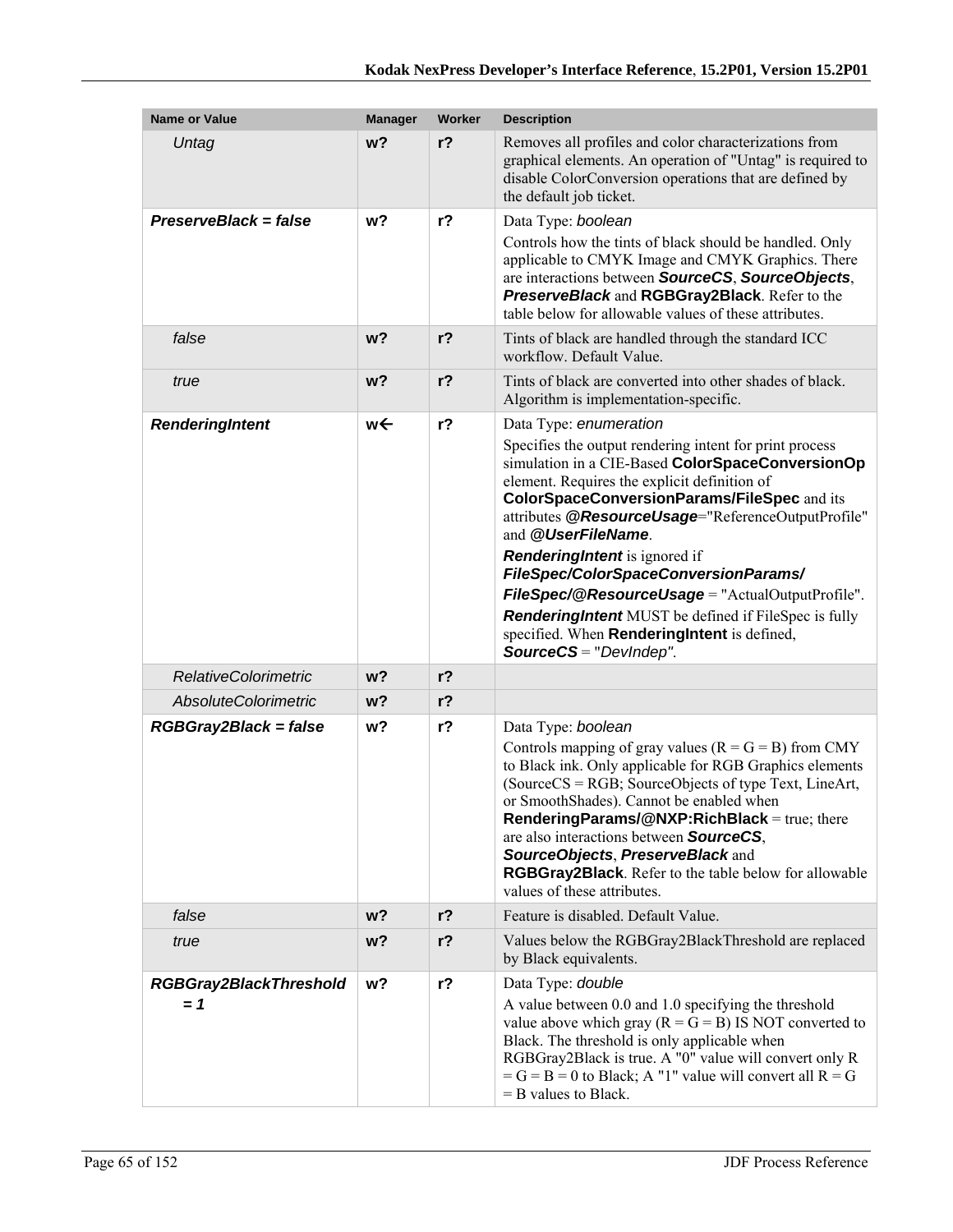| <b>Name or Value</b>        | <b>Manager</b> | Worker         | <b>Description</b>                                                                                                                                                                                                                                                                                                                            |
|-----------------------------|----------------|----------------|-----------------------------------------------------------------------------------------------------------------------------------------------------------------------------------------------------------------------------------------------------------------------------------------------------------------------------------------------|
| SourceRenderingIntent =     | w?             | $r$ ?          | Data Type: enumeration                                                                                                                                                                                                                                                                                                                        |
| <b>Perceptual</b>           |                |                | Specifies rendering intent for the source profile of this<br>ColorSpaceConversionOp.                                                                                                                                                                                                                                                          |
| Saturation                  | w <sub>2</sub> | $r$ ?          |                                                                                                                                                                                                                                                                                                                                               |
| Perceptual                  | w?             | r <sub>2</sub> | Default Value.                                                                                                                                                                                                                                                                                                                                |
| <b>RelativeColorimetric</b> | w?             | $r$ ?          |                                                                                                                                                                                                                                                                                                                                               |
| <b>AbsoluteColorimetric</b> | w <sub>2</sub> | r <sub>2</sub> |                                                                                                                                                                                                                                                                                                                                               |
| <b>SourceCS</b>             | W              | r              | Data Type: enumeration<br>Identifies which of the incoming color spaces are operated<br>on by this ColorSpaceConversionOp.<br>There are interactions between <b>SourceCS</b> ,<br>SourceObjects, PreserveBlack, and<br>RGBGray2Black. Refer to the table below for allowable<br>values of these attributes.                                   |
| <b>CMYK</b>                 | w?             | r <sub>2</sub> |                                                                                                                                                                                                                                                                                                                                               |
| DevIndep                    | w <sub>2</sub> | $r$ ?          |                                                                                                                                                                                                                                                                                                                                               |
| <b>RGB</b>                  | w <sub>2</sub> | $r$ ?          | In instances when SourceCS=RGB,<br>FileSpec@ResourceUsage shall be force to be<br>SourceProfile. This prevents color management<br>from being disabled for RGB colorspaces.                                                                                                                                                                   |
| SourceObjects = All         | w←             | $r$ ?          | Data Type: enumerations<br>List of object classes that identifies which incoming<br>graphical objects are operated on. List all applicable<br>values.<br>There are interactions between <b>SourceCS</b> ,<br>SourceObjects, PreserveBlack, and<br><b>RGBGray2Black.</b> Refer to the table below for allowable<br>values of these attributes. |
| All                         | w <sub>2</sub> | r <sub>2</sub> | Default Value.                                                                                                                                                                                                                                                                                                                                |
| ImagePhotographic           | w?             | $r$ ?          | Contone images                                                                                                                                                                                                                                                                                                                                |
| <b>ImageScreenShot</b>      | w?             | $r$ ?          | Images largely comprised of rasterized vector art                                                                                                                                                                                                                                                                                             |
| Text                        | w?             | $r$ ?          | Text                                                                                                                                                                                                                                                                                                                                          |
| LineArt                     | w?             | $r$ ?          | Line Art                                                                                                                                                                                                                                                                                                                                      |
| <b>SmoothShades</b>         | w?             | $r$ ?          | Gradients and blends                                                                                                                                                                                                                                                                                                                          |
| <b>FileSpec</b>             | w?             | $r$ ?          | Data Type: refelement<br>Reference to a FileSpec resource for an ICC Profile that<br>describes the assumed color space.<br>If not present, embedded profiles are used.<br>FileSpec@ResourceUsage may be SourceProfile.                                                                                                                        |

## Allowable combinations of *SourceCS*, *SourceObjects*, *PreserveBlack*, and *RGBGray2Black* for **ColorSpaceConversionOp**.

| <b>Object Type</b> | <b>SourceCS</b> | <b>SourceObiects</b>                        | <b>PreserveBlack</b> | <b>RGBGray2Black</b> |
|--------------------|-----------------|---------------------------------------------|----------------------|----------------------|
| CMYK Images        | <b>CMYK</b>     | ImagePhotographic<br><b>ImageScreenShot</b> | True or False        | N/A                  |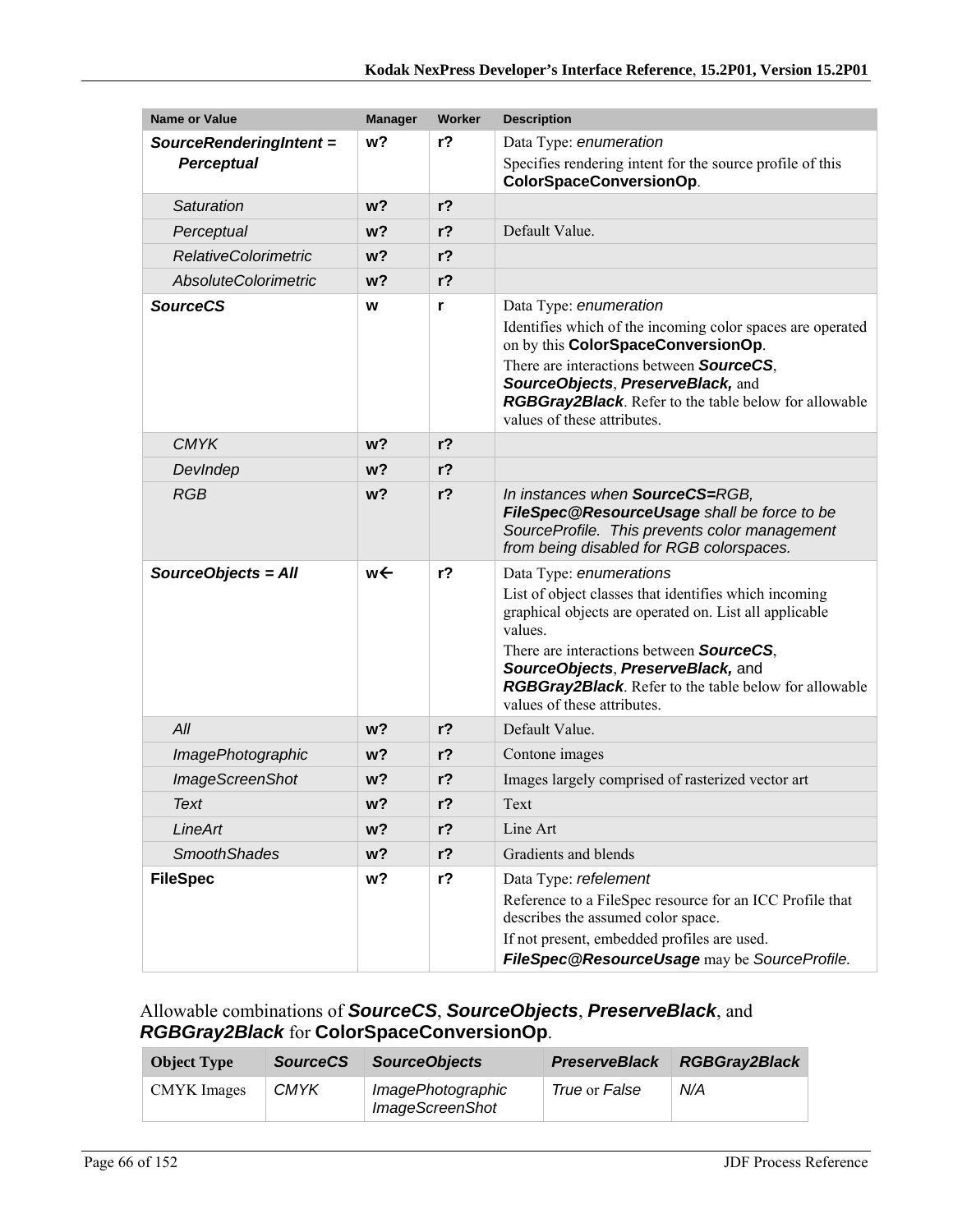| <b>Object Type</b>      | <b>SourceCS</b> | <b>SourceObjects</b>                        | <b>PreserveBlack</b> | <b>RGBGray2Black</b> |
|-------------------------|-----------------|---------------------------------------------|----------------------|----------------------|
| <b>CMYK</b><br>Graphics | <b>CMYK</b>     | <b>Text LineArt</b><br><b>SmoothShades</b>  | True or False        | N/A                  |
| RGB Images              | RGB             | ImagePhotographic<br><b>ImageScreenShot</b> | N/A                  | N/A                  |
| <b>RGB</b> Graphics     | RGB             | Text LineArt<br><b>SmoothShades</b>         | N/A                  | True or False        |
| <b>CIE Based</b>        | DevIndep        | All                                         | N/A                  | N/A                  |

## **5.4.2 FileSpec**

| Name or Value          | <b>Manager</b> | Worker         | <b>Description</b>                                                                                                                                                                                                                                                                            |
|------------------------|----------------|----------------|-----------------------------------------------------------------------------------------------------------------------------------------------------------------------------------------------------------------------------------------------------------------------------------------------|
| <b>ResourceUsage</b>   | W              | r              | Data Type: NMTOKEN<br>In instances where<br>ColorSpaceConversionOp/@SourceCS<br>= RGB, <b>ResourceUsage</b> will be forced to<br>SourceProfile. This prevents disabling color<br>management for RGB color spaces.                                                                             |
| ActualOutputProfile    | w <sub>2</sub> | r <sub>2</sub> |                                                                                                                                                                                                                                                                                               |
| ReferenceOutputProfile | w <sub>2</sub> | r <sub>2</sub> | Indicates that the referenced output profile is<br>used for color rendering simulation (i.e. proof<br>emulation).                                                                                                                                                                             |
| <i>SourceProfile</i>   | w <sub>2</sub> | r <sub>2</sub> | Indicates that the referenced file is a source<br>ICC profile.                                                                                                                                                                                                                                |
| <b>UserFileName</b>    | W              | r              | Data Type: string<br>Identifies the name of the ICC profile<br>resource as it is known to the NexPress front<br>end. The names of the ICC profiles installed<br>on the NexPress front end can be obtained<br>through the NexPress front end's device<br>capabilities file (refer to [KNDIR]). |

## **5.4.3 Allowable combinations of** *ColorSpaceConversion/FileSpec* **and**  *ColorSpaceConversionOp/@RenderingIntent*

|                            |                     | ColorSpaceConversionParams/FileSpec ColorSpaceConversionOp |                 |
|----------------------------|---------------------|------------------------------------------------------------|-----------------|
|                            |                     | /@RenderingIntent                                          | <b>Expected</b> |
| /@ResourceUsage            | /@UserFileName      | SourceCS_DevIndep)                                         | Result*         |
| ReferenceOutputProfile     | Provided            | <b>RelativeColorimetric</b>                                | Print           |
| ReferenceOutputProfile     | Provided            | AbsoluteColorimetric                                       | Print           |
| ReferenceOutputProfile     | Provided            | <b>Not Provided</b>                                        | Error           |
| ReferenceOutputProfile     | <b>Not Provided</b> | <b>RelativeColorimetric</b>                                | Error           |
| ReferenceOutputProfile     | <b>Not Provided</b> | <b>Not Provided</b>                                        | Error           |
| ActualOutputProfile        | Provided            | <b>Not Provided</b>                                        | Print           |
| <b>ActualOutputProfile</b> | <b>Not Provided</b> | <b>Not Provided</b>                                        | Print           |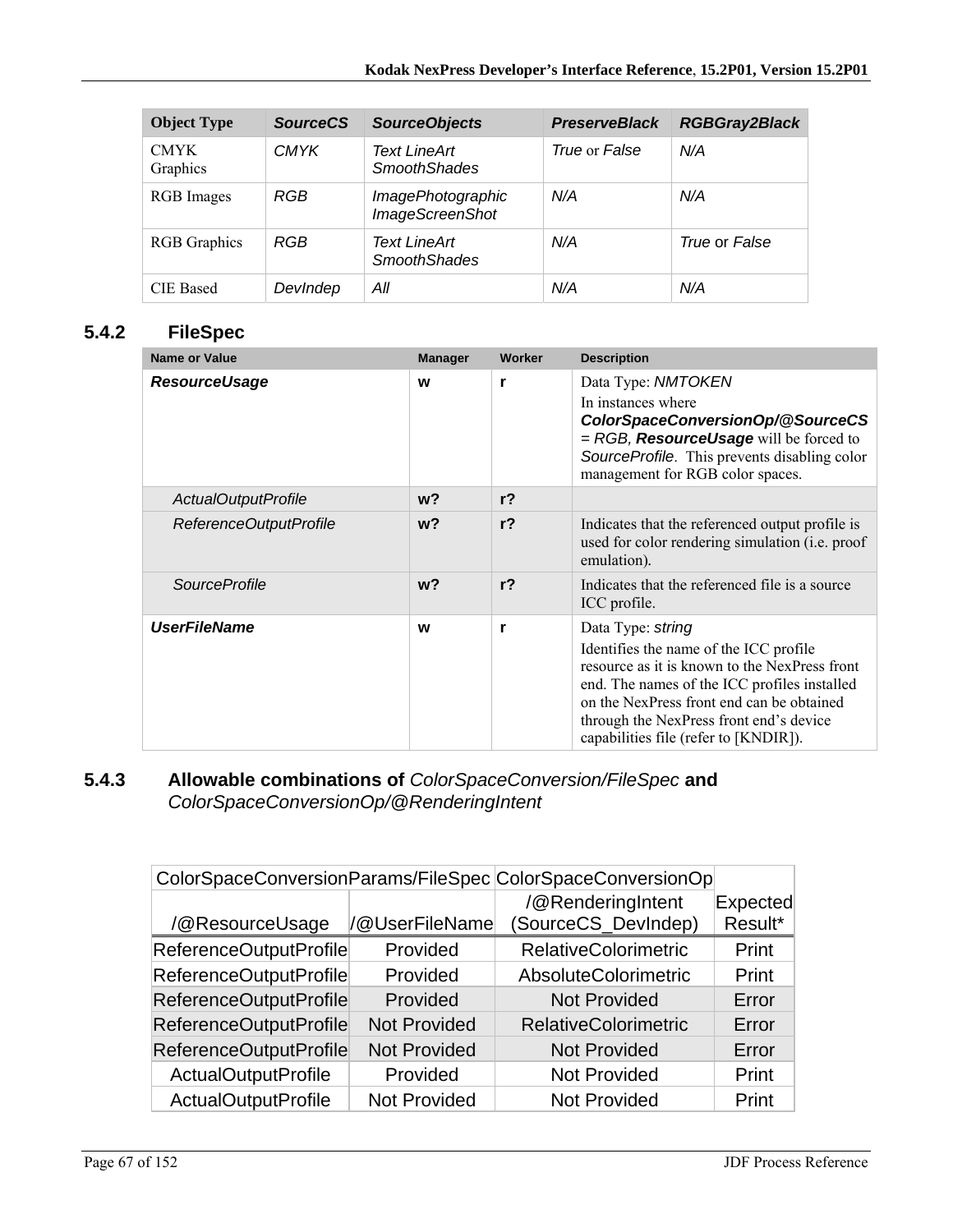| <b>ActualOutputProfile</b>   | <b>Not Provided</b> | <b>RelativeColorimetric</b> | Print |
|------------------------------|---------------------|-----------------------------|-------|
| <b>ActualOutputProfile</b>   | Provided            | <b>RelativeColorimetric</b> | Print |
| <b>Not Provided</b>          | Provided            | <b>RelativeColorimetric</b> | Error |
| <b>Not Provided</b>          | Provided            | Not Provided                | Print |
| <b>FileSpec Not Provided</b> |                     | <b>RelativeColorimetric</b> | Error |
| <b>FileSpec Not Provided</b> |                     | <b>Not Provided</b>         | Print |

# **5.5 Device resource**

| Name or Value             | <b>Manager</b> | Worker         | <b>Description</b>                                                                                                                                                                                                                                                            |
|---------------------------|----------------|----------------|-------------------------------------------------------------------------------------------------------------------------------------------------------------------------------------------------------------------------------------------------------------------------------|
| <b>Class</b>              | W              | r              | Data Type: enumeration                                                                                                                                                                                                                                                        |
| Implementation            | W              | r              |                                                                                                                                                                                                                                                                               |
| <b>DeviceID</b>           | w?             | r <sub>2</sub> | Data Type: string<br>Device identifier. Restricts processing of<br>the JDF node to only the specified device.<br>Optional, but if supplied, <b>DevicelD</b> must<br>match JMF/@SenderID reported by the<br>device in JMF responses. <b>DevicelD</b> is<br>NOT case sensitive. |
| <servername></servername> | w <sub>2</sub> | $r$ ?          | Use the same string value returned in<br>JMF/@SenderID                                                                                                                                                                                                                        |
| 2100                      | w?             | r <sub>2</sub> | <b>DEPRECATED</b><br>Not JDF1.3 compliant. Supported for<br>compatibility with past NexPress releases.                                                                                                                                                                        |
| <b>DeviceType</b>         | w?             | !r             | Data Type: string<br>Not used.                                                                                                                                                                                                                                                |
| <b>FriendlyName</b>       | w?             | !r             | Data Type: string<br>Not used.                                                                                                                                                                                                                                                |
| ID                        | W              | r              | Data Type: ID                                                                                                                                                                                                                                                                 |
| <b>ModelName</b>          | w?             | r <sub>2</sub> | Data Type: string<br>Identifies intended printer model for JDF<br>ticket. See Device/@ModelName<br>returned in JMF Status query. This tag<br>is not currently used by NexPress for<br>job acceptance or processing.                                                           |
| <b>NexPress Classic</b>   | w?             | r <sub>2</sub> | <b>NexPress Classic Color Press</b>                                                                                                                                                                                                                                           |
| <b>NexPress NPP</b>       | w <sub>2</sub> | $r$ ?          | NexPress New Paper Platform Color Press                                                                                                                                                                                                                                       |
| NexPress M700             | w?             | $r$ ?          | NexPress Model M700 Color Press                                                                                                                                                                                                                                               |
| <b>Unknown</b>            | w <sub>2</sub> | r <sub>2</sub> | <b>Unknown Press</b>                                                                                                                                                                                                                                                          |
| <b>Status</b>             | w?             | r <sub>2</sub> | Data Type: enumeration<br><b>Component/@Status</b> is not used.                                                                                                                                                                                                               |
| Available                 | w?             | $r$ ?          |                                                                                                                                                                                                                                                                               |
| Unavailable               | w?             | r <sub>2</sub> |                                                                                                                                                                                                                                                                               |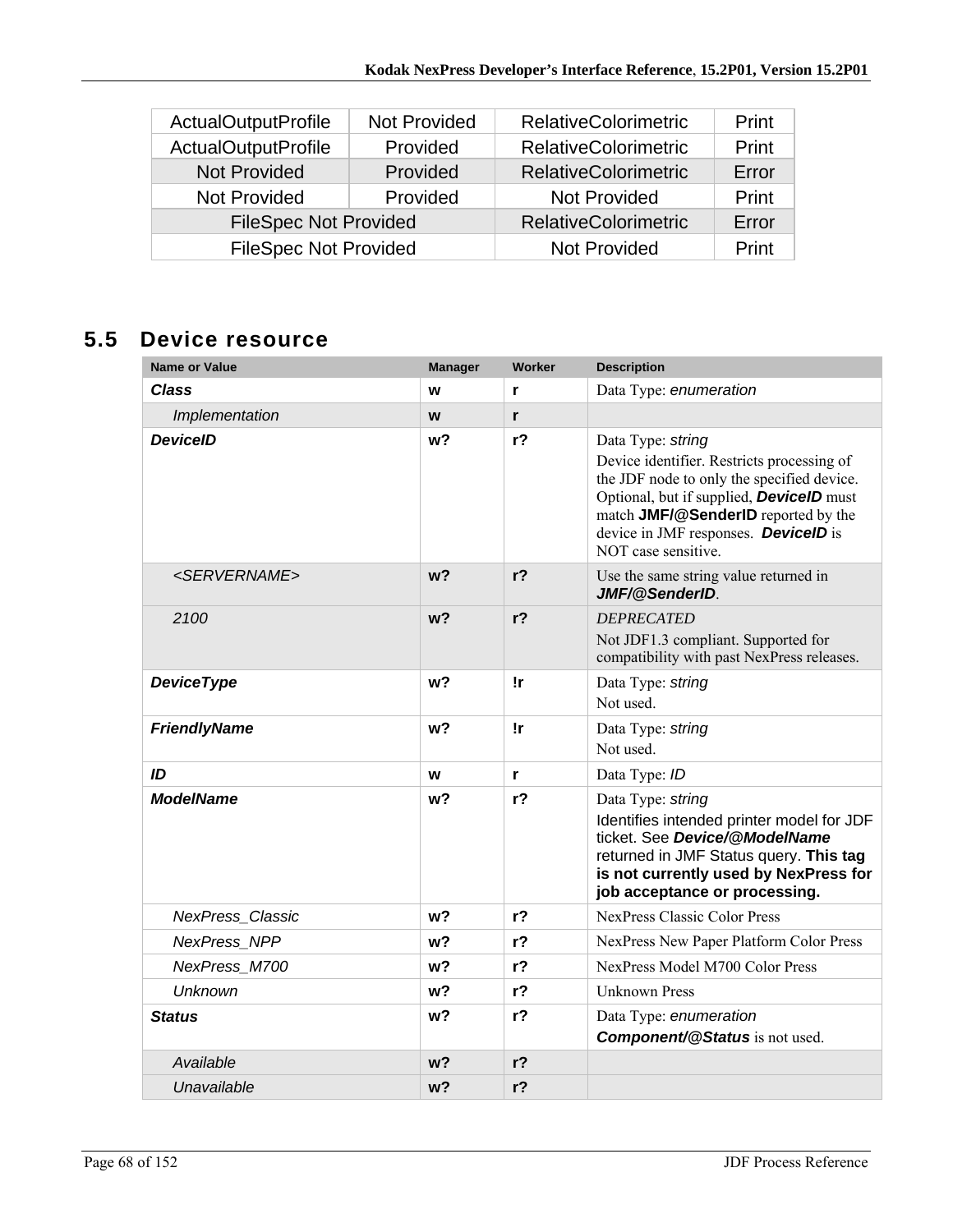# **5.6 Component resource**

| <b>Name or Value</b> | <b>Manager</b> | Worker         | <b>Description</b>                                                                                                                                                                                                                    |
|----------------------|----------------|----------------|---------------------------------------------------------------------------------------------------------------------------------------------------------------------------------------------------------------------------------------|
| <b>Amount</b>        | W              | r <sub>2</sub> | Data Type: integer<br>Number of copies to produce.<br>NOTE: The use of this attribute by the<br>NexPress front end is different from its<br>semantics as defined in [JDF].                                                            |
| Class                | W              | r              | Data Type: enumeration                                                                                                                                                                                                                |
| Quantity             | W              | r              |                                                                                                                                                                                                                                       |
| ComponentType        | W              | r              | Data Type: enumerations<br>Category of the component.                                                                                                                                                                                 |
| PartialProduct       | W              | r              | The NexPress only supports a component<br>type of PartialProduct                                                                                                                                                                      |
| Dimensions = $000$   | w <sub>2</sub> | $r$ ?          | Data Type: shape<br>Output component resource is linked as an<br>input resource to the succeeding postpress<br>process. Default of " $0\,0\,0$ " specifies<br>unknown. In this case a portrait orientation (<br>$Y > X$ ) is assumed. |
| ID                   | W              | r              | Data Type: ID                                                                                                                                                                                                                         |
| <b>Status</b>        | w <sub>2</sub> | $r$ ?          | Data Type: enumeration<br><b>Component/@Status</b> is not used.                                                                                                                                                                       |
| Available            | $w$ ?          | $r$ ?          |                                                                                                                                                                                                                                       |
| Unavailable          | w <sub>2</sub> | $r$ ?          |                                                                                                                                                                                                                                       |

# **5.7 DigitalPrintingParams resource**

A **DigitalPrintingParams** resource MUST be specified in one of the following two syntax variants:

- As a single non-partitioned **DigitalPrintingParams** resource
- As a partitioned **DigitalPrintingParams** resource where it shall be partitioned by *SheetIndex* and/or *RunTags*. This syntax variant should be used when specifying the use of multiple mediums.

| <b>Name or Value</b>  | <b>Manager</b> | <b>Worker</b>  | <b>Description</b>                                                                                                                                                                                               |
|-----------------------|----------------|----------------|------------------------------------------------------------------------------------------------------------------------------------------------------------------------------------------------------------------|
| <b>Class</b>          | W              | r              | Data Type: enumeration                                                                                                                                                                                           |
| Parameter             | W              | r              |                                                                                                                                                                                                                  |
| ID                    | W              | r              | Data Type: ID                                                                                                                                                                                                    |
| <b>Collate</b>        | w?             | r?             | Data Type: enumeration<br>Determines sequencing of sheets in the<br>document. If not specified or has a non-<br>supported value, the NexPress uses the<br>collation setting in the system default hot<br>folder. |
| <b>None</b>           | $w$ ?          | r <sub>2</sub> | Do not collate sheets in the document or<br>documents comprising the job.                                                                                                                                        |
| <b>SheetSetAndJob</b> | w?             | r <sub>2</sub> | Collate sheets in the document, documents<br>in the set, and sets in the job.                                                                                                                                    |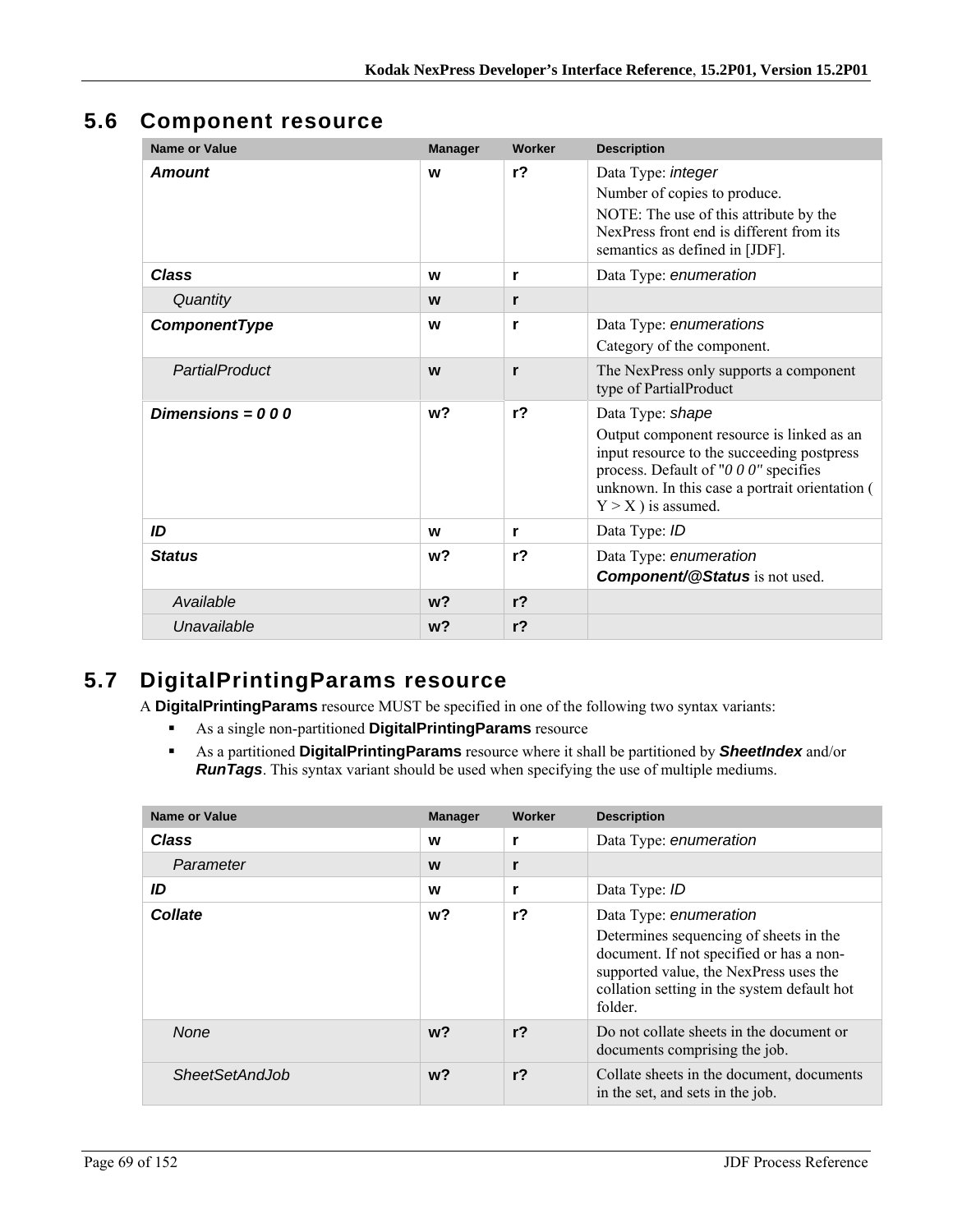| <b>Name or Value</b>                  | <b>Manager</b> | <b>Worker</b>  | <b>Description</b>                                                                                                                                                                                                                       |
|---------------------------------------|----------------|----------------|------------------------------------------------------------------------------------------------------------------------------------------------------------------------------------------------------------------------------------------|
| <b>Disjointing</b>                    | w <sub>2</sub> | r <sub>2</sub> | Specifies offset and stacking settings. See<br>Disjointing below.                                                                                                                                                                        |
| <b>OutputBin = SystemSpecified</b>    | w?             | $r$ ?          | Data Type: NMTOKEN                                                                                                                                                                                                                       |
|                                       |                |                | Specifies the bin to which the finished<br>document should be output.                                                                                                                                                                    |
| <b>Booklet</b>                        | w <sub>2</sub> | r <sub>2</sub> | Inline Finisher                                                                                                                                                                                                                          |
| LargeCapacity                         | w <sub>2</sub> | $r$ ?          | Main Delivery                                                                                                                                                                                                                            |
| LargeCapacity-2                       | $w$ ?          | $r$ ?          | Main Delivery 2                                                                                                                                                                                                                          |
| <b>SystemSpecified</b>                | $w$ ?          | $r$ ?          | The destination uses the system default.<br>Default Value.                                                                                                                                                                               |
| Top                                   | w <sub>2</sub> | r <sub>2</sub> | Proof Delivery                                                                                                                                                                                                                           |
| Tray-1                                | w <sub>2</sub> | $r$ ?          | M700e FinisherUpper tray                                                                                                                                                                                                                 |
| Tray-2                                | $w$ ?          | $r$ ?          | M700e FinisherLower tray                                                                                                                                                                                                                 |
| <b>PageDelivery = SystemSpecified</b> | w?             | $r$ ?          | Data Type: enumeration                                                                                                                                                                                                                   |
|                                       |                |                | Specifies how pages are to be delivered to<br>the output bin or finisher.                                                                                                                                                                |
| SameOrderFaceUp                       | w <sub>2</sub> | r <sub>2</sub> | Order as defined by the RunList, with<br>"front" sides of the media up.                                                                                                                                                                  |
| SameOrderFaceDown                     | $w$ ?          | $r$ ?          | Order as defined by the RunList, with<br>"front" sides of the media down.                                                                                                                                                                |
| ReverseOrderFaceUp                    | w <sub>2</sub> | $r$ ?          | Order reversed, as defined by the RunList,<br>with "front" sides of the media up.                                                                                                                                                        |
| ReverseOrderFaceDown                  | $w$ ?          | $r$ ?          | Order reversed, as defined by the RunList,<br>with "front" sides of the media down.                                                                                                                                                      |
| <b>SystemSpecified</b>                | w <sub>2</sub> | r <sub>2</sub> | Delivery order uses the system default.<br>Default Value.                                                                                                                                                                                |
| <b>PartIDKeys</b>                     | w <sub>2</sub> | $r$ ?          | Data Type: enumerations<br>If not present, DigitalPrintingParams is<br>a single unpartioned resource.<br>Use when specifying the use of multiple<br>mediums.                                                                             |
| <b>SheetIndex</b>                     | we             | $r$ ?          | Partition using the NexPress cover-mode<br>method of page-to-media mapping.                                                                                                                                                              |
| <b>RunTags</b>                        | w←             | $r$ ?          | Partition using the NexPress label method<br>of page-to-media mapping.                                                                                                                                                                   |
| <b>SheetIndex RunTags</b>             | w←             | $r$ ?          | Partition using both NexPress cover-mode<br>and NexPress label methods of page-to-<br>media mapping. (NOTE: You must specify<br>the value of PartIDKeys in this order --<br>SheetIndex, then RunTags -- when they are<br>used together.) |
| <b>Status</b>                         | W              | r              | Data Type: enumeration                                                                                                                                                                                                                   |
| Available                             | W              | r              |                                                                                                                                                                                                                                          |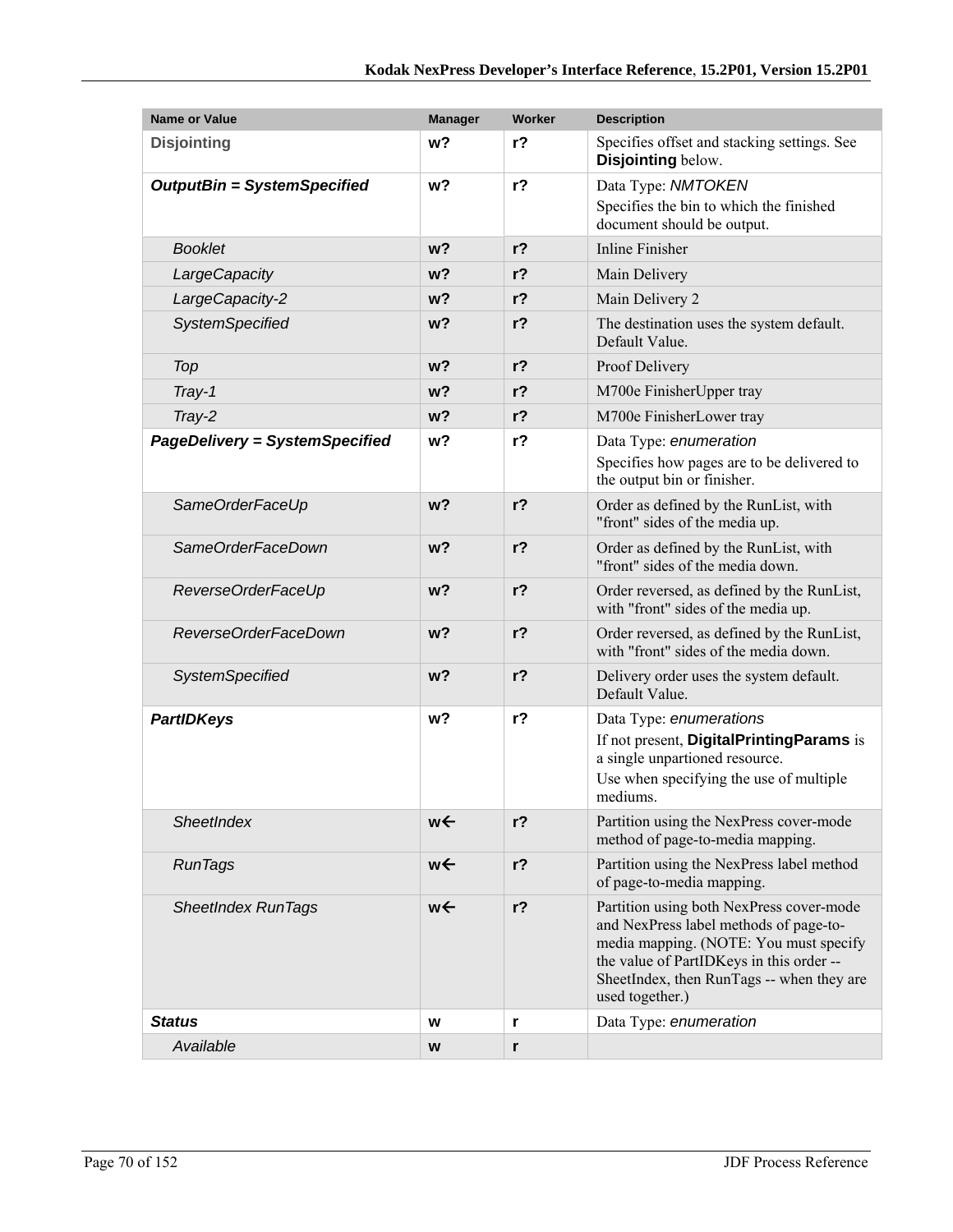| <b>Name or Value</b> | <b>Manager</b> | Worker | <b>Description</b>                                                                                                                              |
|----------------------|----------------|--------|-------------------------------------------------------------------------------------------------------------------------------------------------|
| <b>NXP:ColorFlow</b> | w?             | $r$ ?  | Data Type: boolean<br>When enabled, job must adhere to<br>ColorFlow policy of the press. This may<br>prevent the job from printing if the press |
|                      |                |        | requires color calibration.                                                                                                                     |

# **5.7.1 DigitalPrintingParams sub-element**

| <b>Name or Value</b>                          | <b>Manager</b> | <b>Worker</b>  | <b>Description</b>                                                                                                                                                                                                                                                                                                                                                                                                                                                                                                                                                                 |
|-----------------------------------------------|----------------|----------------|------------------------------------------------------------------------------------------------------------------------------------------------------------------------------------------------------------------------------------------------------------------------------------------------------------------------------------------------------------------------------------------------------------------------------------------------------------------------------------------------------------------------------------------------------------------------------------|
| <b>RunTags</b>                                | w?             | r?             | Data Type: NMTOKENS<br>Supports the NexPress label methods<br>(stamp annotation and PPML/VDX labels)<br>for PDL page to media mapping. Creates a<br>partition consisting of sheets tagged with<br>RunTags values.<br>To support stamp annotation, RunTags<br>values are limited to "SubstrateTypeCover"<br>and "SubstrateTypeInsert".<br>To support PPML/VDX labels, values must<br>correspond to the arbitrary values of the<br>PPML DOCUMENT/@Label attributes.<br>A RunTags value is ignored if it does not<br>correspond to a PDF stamp annotation or<br>PPML DOCUMENT/@Label. |
| SubstrateTypeCover                            | w <sub>2</sub> | r <sub>2</sub> | Defines a partition for substrates tagged<br>with the stamp annotation:<br>SubstrateTypeCover.                                                                                                                                                                                                                                                                                                                                                                                                                                                                                     |
| Substrate TypeInsert                          | w <sub>2</sub> | $r$ ?          | Defines a partition for substrates tagged<br>with the stamp annotation:<br>SubstrateTypeInsert.                                                                                                                                                                                                                                                                                                                                                                                                                                                                                    |
| <arbitrary @label="" document=""></arbitrary> | w <sub>2</sub> | r <sub>2</sub> | Defines a partition for substrates in a PPML<br>Document that are assigned the arbitrary<br>label.                                                                                                                                                                                                                                                                                                                                                                                                                                                                                 |
| <b>SheetIndex</b>                             | w?             | $r$ ?          | Data Type: IntegerRangeList<br>Creates a partition that maps sheets to<br><b>MediaRef</b>                                                                                                                                                                                                                                                                                                                                                                                                                                                                                          |
| 0 (used without <b>RunTags</b> key)           | $w$ ?          | $r$ ?          | Defines a partition consisting of the first<br>sheet.                                                                                                                                                                                                                                                                                                                                                                                                                                                                                                                              |
| -1 (used without <b>RunTags</b> key)          | w?             | r?             | Defines a partition consisting of the last<br>sheet.                                                                                                                                                                                                                                                                                                                                                                                                                                                                                                                               |
| $0 - 1$ (used without <b>RunTags</b> key)     | w?             | $r$ ?          | Defines a partition consisting of the first<br>and last sheets.                                                                                                                                                                                                                                                                                                                                                                                                                                                                                                                    |
| $1 - 1$ (used with <b>RunTags</b> key)        | w <sub>2</sub> | $r$ ?          | Defines a partition consisting of all but the<br>first sheet.                                                                                                                                                                                                                                                                                                                                                                                                                                                                                                                      |
| $0 \sim -2$ (used with <b>RunTags</b> key)    | $w$ ?          | r?             | Defines a partition consisting of all but the<br>last sheet.                                                                                                                                                                                                                                                                                                                                                                                                                                                                                                                       |
| $1 \sim -2$ (used with <b>RunTags</b> key)    | w?             | $r$ ?          | Defines a partition consisting of all but the<br>first and last sheets.                                                                                                                                                                                                                                                                                                                                                                                                                                                                                                            |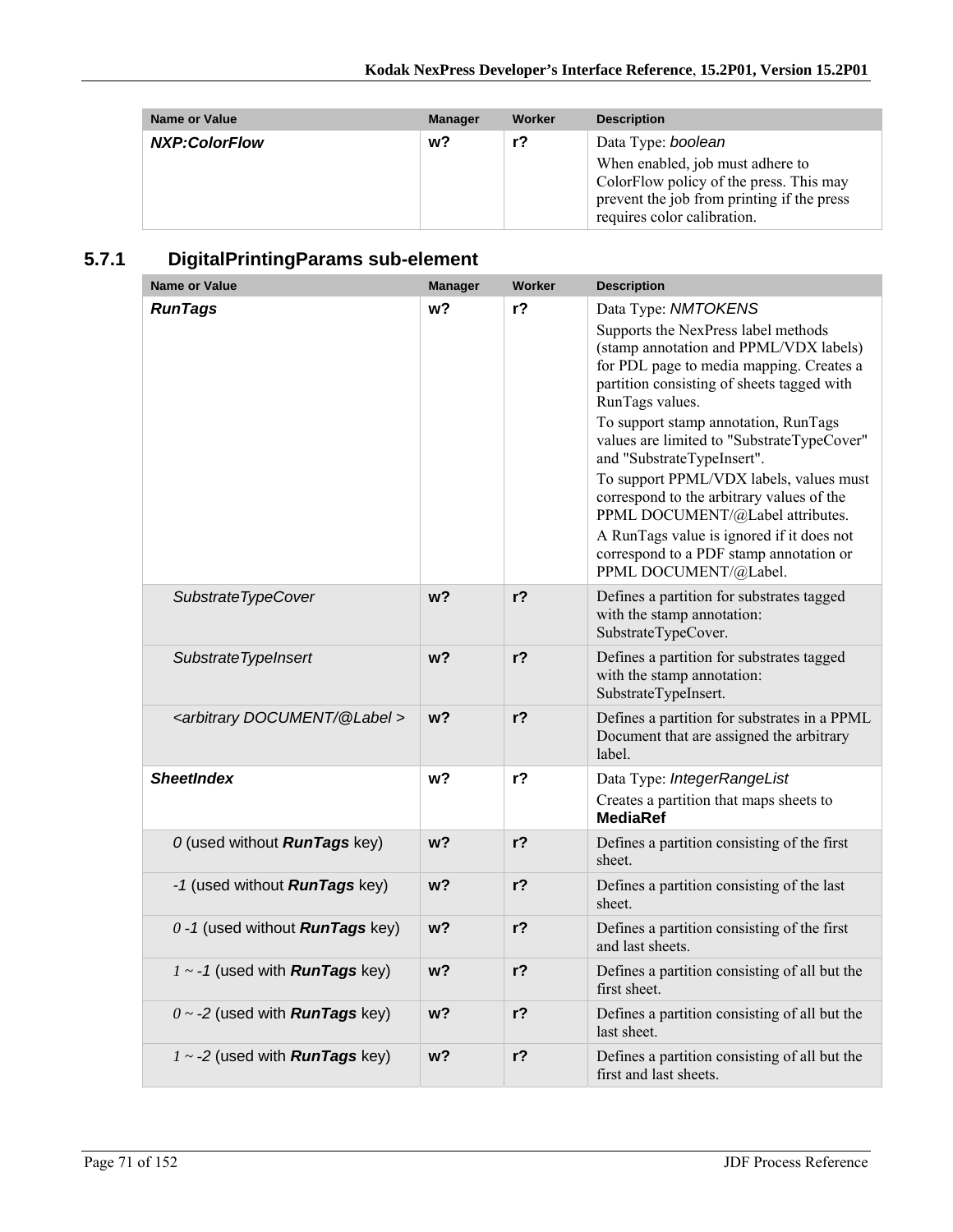| <b>Name or Value</b> | <b>Manager</b> | Worker | <b>Description</b>                                                                                                                                                                                                                                                                                                                      |
|----------------------|----------------|--------|-----------------------------------------------------------------------------------------------------------------------------------------------------------------------------------------------------------------------------------------------------------------------------------------------------------------------------------------|
| <b>MediaRef</b>      | w←             | $r$ ?  | Data Type: refelement<br>The <b>Media</b> resource can be partitioned to<br>designate mixed media usage within the job.<br>Alternatively, <b>MediaRef</b> can be added to a<br>partitioned DigitalPrintingParams.<br><b>MediaRef</b> is not used if the <b>Media</b><br>resource is itself partitioned by<br>SheetIndex and/or RunTags. |

#### **5.7.1.1 MediaRef**

| Name or Value | <b>Manager</b> | Worker | <b>Description</b> |
|---------------|----------------|--------|--------------------|
| rRef          | W              |        |                    |

## **5.7.2 Disjointing**

| Name or Value                 | <b>Manager</b> | Worker         | <b>Description</b>                                                                                                                           |
|-------------------------------|----------------|----------------|----------------------------------------------------------------------------------------------------------------------------------------------|
| OffsetAmount = $1$            | w?             | r <sub>2</sub> | Data Type: <i>integer</i><br>Offset Set Count. Default = $1$ .                                                                               |
| <b>OffsetDirection = None</b> | w?             | r <sub>2</sub> | Data Type: enumeration<br>Control offset stacking of printed output.                                                                         |
| <b>None</b>                   | w?             | r <sub>2</sub> | Offset Stacking Disabled. Default Value.                                                                                                     |
| Alternate                     | $w$ ?          | r <sub>2</sub> | Offset Stacking Enabled. Stack is alternated<br>after producing each OffsetAmount number<br>of sets.                                         |
| <b>NXP:SeparatorAmount</b>    | w?             | r <sub>2</sub> | Data Type: <i>integer</i><br>When specified, a separator sheet will be<br>inserted between sets consisting of<br>SeparatorAmount components. |

# **5.8 FitPolicy resource**

| <b>Name or Value</b> | <b>Manager</b> | Worker         | <b>Description</b>                                                                                                                                                            |
|----------------------|----------------|----------------|-------------------------------------------------------------------------------------------------------------------------------------------------------------------------------|
| <b>Class</b>         | W              | r              | Data Type: enumeration                                                                                                                                                        |
| Parameter            | W              | r              |                                                                                                                                                                               |
| ID                   | W              | r              | Data Type: ID                                                                                                                                                                 |
| <b>SizePolicy</b>    | W              | $r$ ?          | Data Type: enumeration<br>Allows printing even if the container size<br>does not match the requirements of the data.<br>If not present, the behavior uses system<br>defaults. |
| Abort                | $w$ ?          | r <sub>2</sub> | Emit an error and abort printing                                                                                                                                              |
| ClipToMaxPage        | $w$ ?          | r <sub>2</sub> | Clip page contents to size of the container.<br>Printed area is centered in the source image.                                                                                 |
| Reduce ToFit         | $w$ ?          | r <sub>2</sub> | Scale down page contents to fit the<br>container; maintain the aspect ratio.                                                                                                  |
| <b>Status</b>        | W              | r              | Data Type: enumeration                                                                                                                                                        |
| Available            | W              | r              |                                                                                                                                                                               |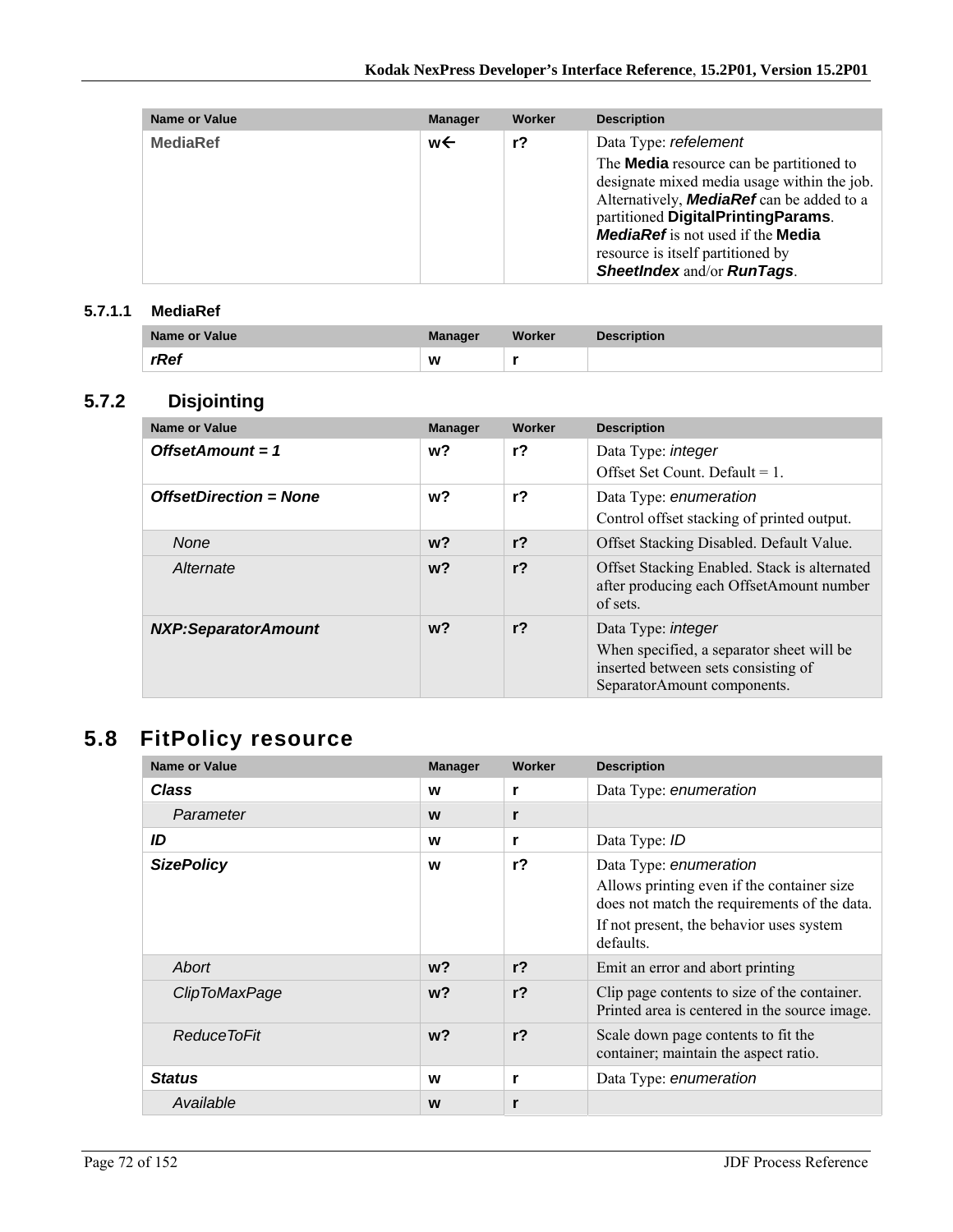# **5.9 FontPolicy resource**

| <b>Name or Value</b>    | <b>Manager</b> | Worker         | <b>Description</b>                                                                                                                                                                                                                                                  |
|-------------------------|----------------|----------------|---------------------------------------------------------------------------------------------------------------------------------------------------------------------------------------------------------------------------------------------------------------------|
| <b>Class</b>            | W              | r              | Data Type: enumeration                                                                                                                                                                                                                                              |
| Parameter               | W              | r              |                                                                                                                                                                                                                                                                     |
| ID                      | W              | r              | Data Type: ID                                                                                                                                                                                                                                                       |
| <b>PreferredFont</b>    | w <sub>2</sub> | !r             | Data Type: NMTOKEN<br>Ignored                                                                                                                                                                                                                                       |
| <b>Status</b>           | W              | r              | Data Type: enumeration                                                                                                                                                                                                                                              |
| Available               | W              | r              |                                                                                                                                                                                                                                                                     |
| <b>UseDefaultFont</b>   | w <sub>2</sub> | r <sub>2</sub> | Data Type: boolean<br>If neither UseDefaultFont nor<br><b>UseFontEmulation</b> is specified, the<br>NexPress uses the <b>UseDefaultFont</b> setting<br>in the system default hot folder. If<br><b>UseFontEmulation</b> is specified, the<br>default value is false. |
| false                   | w <sub>2</sub> | r <sub>2</sub> |                                                                                                                                                                                                                                                                     |
| true                    | w <sub>2</sub> | r <sub>2</sub> | Resort to a default font if font cannot be<br>found.                                                                                                                                                                                                                |
| <b>UseFontEmulation</b> | w <sub>2</sub> | $r$ ?          | Data Type: boolean<br>If neither UseDefaultFont nor<br><b>UseFontEmulation</b> is specified, the<br>NexPress uses the UseFontEmulation<br>setting in the system default hot folder. If<br><b>UseDefaultFont</b> is specified, the default<br>value is false.        |
| false                   | $w$ ?          | $r$ ?          |                                                                                                                                                                                                                                                                     |
| true                    | w <sub>2</sub> | r <sub>2</sub> | Emulate a required font if font cannot be<br>found.                                                                                                                                                                                                                 |

# **5.10 GatheringParams resource**

| Name or Value  | <b>Manager</b> | Worker         | <b>Description</b>     |
|----------------|----------------|----------------|------------------------|
| <b>Class</b>   | W              |                | Data Type: enumeration |
| Parameter      | W              | $\mathbf{r}$   |                        |
| ID             | W              |                | Data Type: ID          |
| $NoOp = false$ | W              |                | Data Type: boolean     |
| false          | w <sub>2</sub> | r <sub>2</sub> |                        |
| true           | w <sub>2</sub> | r <sub>2</sub> | Ignore this process    |
| <b>Status</b>  | W              |                | Data Type: enumeration |
| Available      | W              |                |                        |

### **5.11 HoleMakingParams resource**

| Name or Value | <b>Manager</b> | Worker | <b>Description</b>     |
|---------------|----------------|--------|------------------------|
| <b>Class</b>  | W              |        | Data Type: enumeration |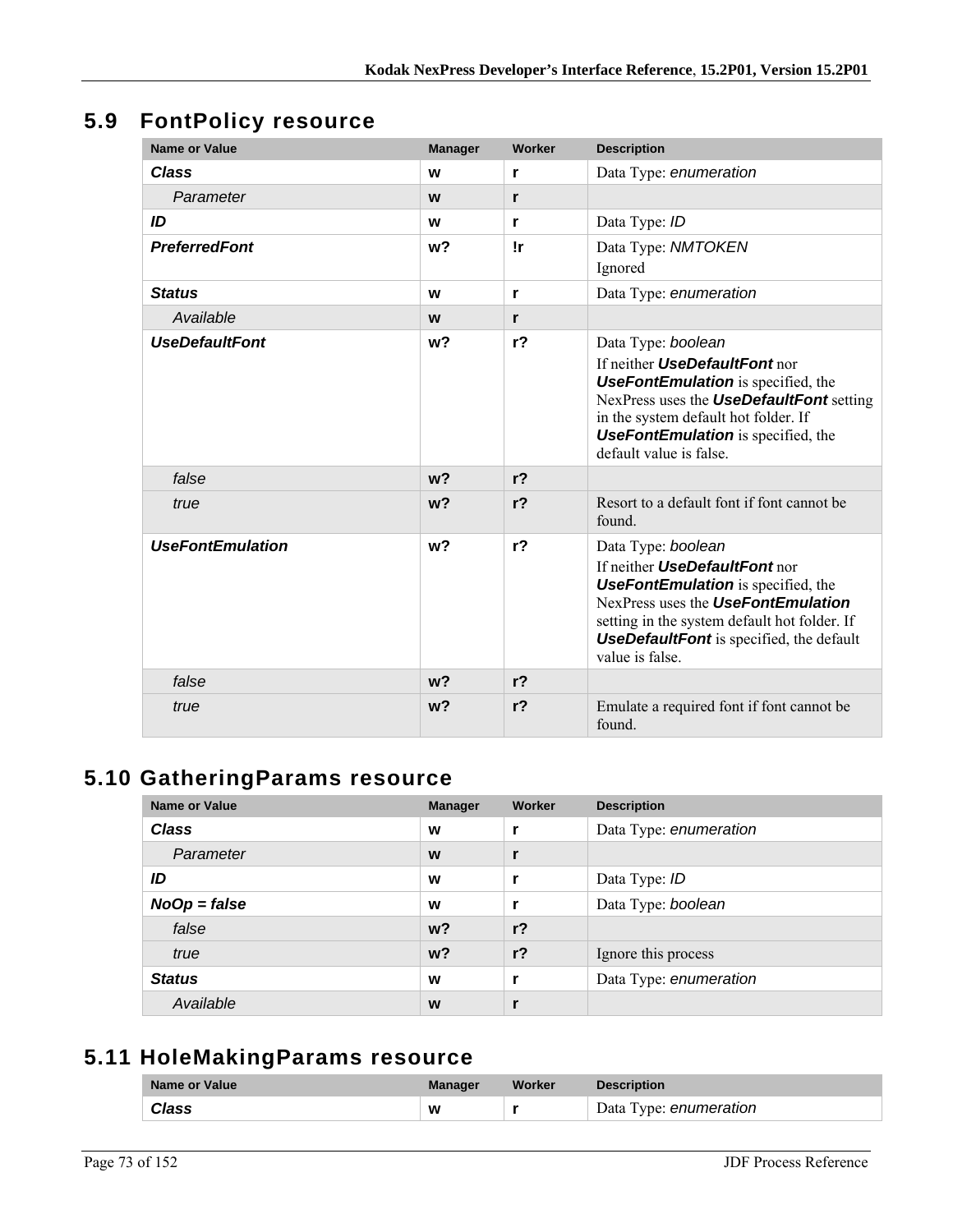| <b>Name or Value</b> | <b>Manager</b> | Worker         | <b>Description</b>     |
|----------------------|----------------|----------------|------------------------|
| Parameter            | W              |                |                        |
| ID                   | W              |                | Data Type: ID          |
| $NoOp = false$       | W              |                | Data Type: boolean     |
| false                | w <sup>2</sup> | r <sub>2</sub> |                        |
| true                 | $w$ ?          | $r$ ?          | Ignore this process    |
| <b>Status</b>        | W              |                | Data Type: enumeration |
| Available            | W              |                |                        |

# **5.12 InterpretingParams resource**

| <b>Name or Value</b>               | <b>Manager</b> | Worker         | <b>Description</b>                                                                                               |
|------------------------------------|----------------|----------------|------------------------------------------------------------------------------------------------------------------|
| <b>Class</b>                       | W              | r              | Data Type: enumeration                                                                                           |
| Parameter                          | W              | r              |                                                                                                                  |
| ID                                 | W              | r              | Data Type: ID                                                                                                    |
| NXP: KnockoutColors = false        | w <sub>2</sub> | r <sub>2</sub> | Data Type: boolean                                                                                               |
|                                    |                |                | Determines behavior of the overprint<br>conversion feature " Colors Knockout".                                   |
| false                              | $w$ ?          | r <sub>2</sub> | No knockout is performed. Default Value.                                                                         |
| true                               | $w$ ?          | r <sub>2</sub> | The operation to set colors to knockout on<br>PDF data will be performed by the<br>NexPress preflight processor. |
| <b>NXP: OverprintBlack = false</b> | w <sub>2</sub> | r <sub>2</sub> | Data Type: boolean                                                                                               |
|                                    |                |                | Determines behavior of the overprint<br>conversion feature "Black Overprint" for<br>the NexPress front end       |
| false                              | w <sub>2</sub> | r <sub>2</sub> | Black will not be set to overprint. Default<br>Value.                                                            |
| true                               | w <sub>2</sub> | $r$ ?          | Black to overprint is enabled.                                                                                   |
| HonorPDFOverprint = false          | w <sub>2</sub> | r <sub>2</sub> | Data Type: boolean                                                                                               |
|                                    |                |                | If true, instructs the RIPs to perform<br>OverprintPreview.                                                      |
| false                              | w <sub>2</sub> | $r$ ?          | OverprintPreview disabled. Default Value.                                                                        |
| true                               | w <sub>2</sub> | $r$ ?          | OverprintPreview enabled.                                                                                        |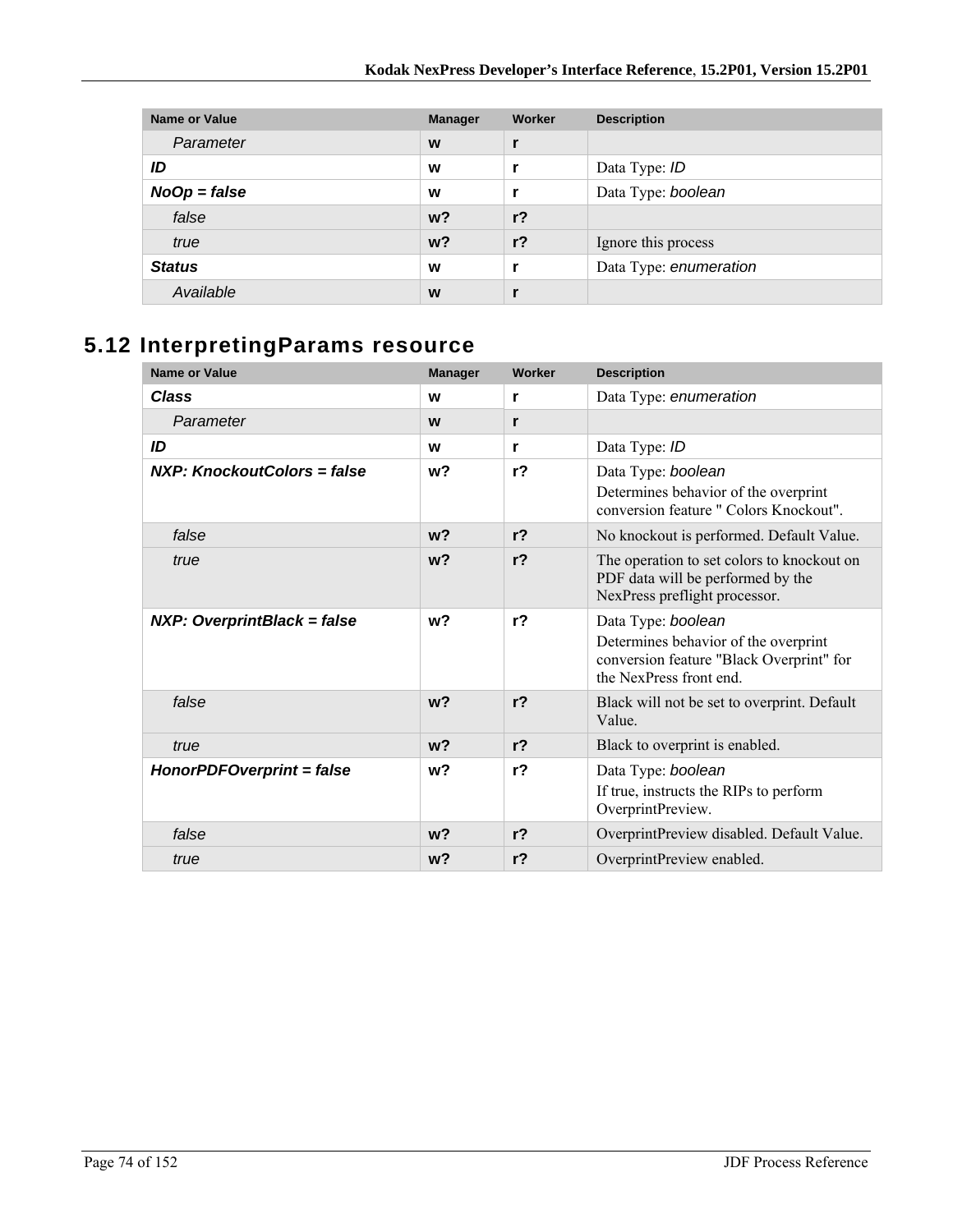| <b>Name or Value</b>         | <b>Manager</b> | Worker         | <b>Description</b>                                                                                                                                                                                                                                                   |
|------------------------------|----------------|----------------|----------------------------------------------------------------------------------------------------------------------------------------------------------------------------------------------------------------------------------------------------------------------|
| <b>PrintQuality = Normal</b> | w?             | $r$ ?          | Data Type: enumeration                                                                                                                                                                                                                                               |
|                              |                |                | The switch for setting the print quality of<br>the device                                                                                                                                                                                                            |
|                              |                |                | Two enumerations are recognized by the<br>NexPress:                                                                                                                                                                                                                  |
|                              |                |                | NexPress: All Job Ticket features are<br>available and the job is processed<br>identically to previous NexStation releases.                                                                                                                                          |
|                              |                |                | <i>Economy:</i> To achieve ink savings, the job is<br>processed and screened using new<br>parameters; some Job Ticket settings are<br>restrictied and/or turned off.                                                                                                 |
| High                         | w <sub>2</sub> | r <sub>2</sub> | Maps to NexPress                                                                                                                                                                                                                                                     |
| Default                      | $w$ ?          | $r$ ?          | Maps to NexPress                                                                                                                                                                                                                                                     |
| Draft                        | $w$ ?          | $r$ ?          | Maps to Economy                                                                                                                                                                                                                                                      |
| <b>MirrorAround = None</b>   | w?             | $r$ ?          | Data Type: enumeration                                                                                                                                                                                                                                               |
|                              |                |                | Specifies the axis around which a RIP is to<br>mirror an image.<br>Four enumerations are recognized by the<br>NexPress:<br>None: Do not perform mirror.<br>X: Mirror in cross-track direction.<br>Y: Mirror in in-track direction.<br>XY: Mirror in both directions. |
| None                         | $w$ ?          | $r$ ?          | Maps to None                                                                                                                                                                                                                                                         |
| FeedDirection                | $w$ ?          | $r$ ?          | Maps to $Y$                                                                                                                                                                                                                                                          |
| <b>MediaWidth</b>            | $w$ ?          | $r$ ?          | Maps to $X$                                                                                                                                                                                                                                                          |
| <b>Both</b>                  | $w$ ?          | $r$ ?          | Maps to $XY$                                                                                                                                                                                                                                                         |
| <b>Status</b>                | W              | r              | Data Type: enumeration                                                                                                                                                                                                                                               |
| Available                    | W              | r              |                                                                                                                                                                                                                                                                      |
| NXP: ImageSmoothing = false  | w?             | $r$ ?          | Data Type: boolean<br>Determines behavior of DFE feature<br>"SmartRGB" which applies an image<br>smoothing algorithm to RGB images in<br>input files.                                                                                                                |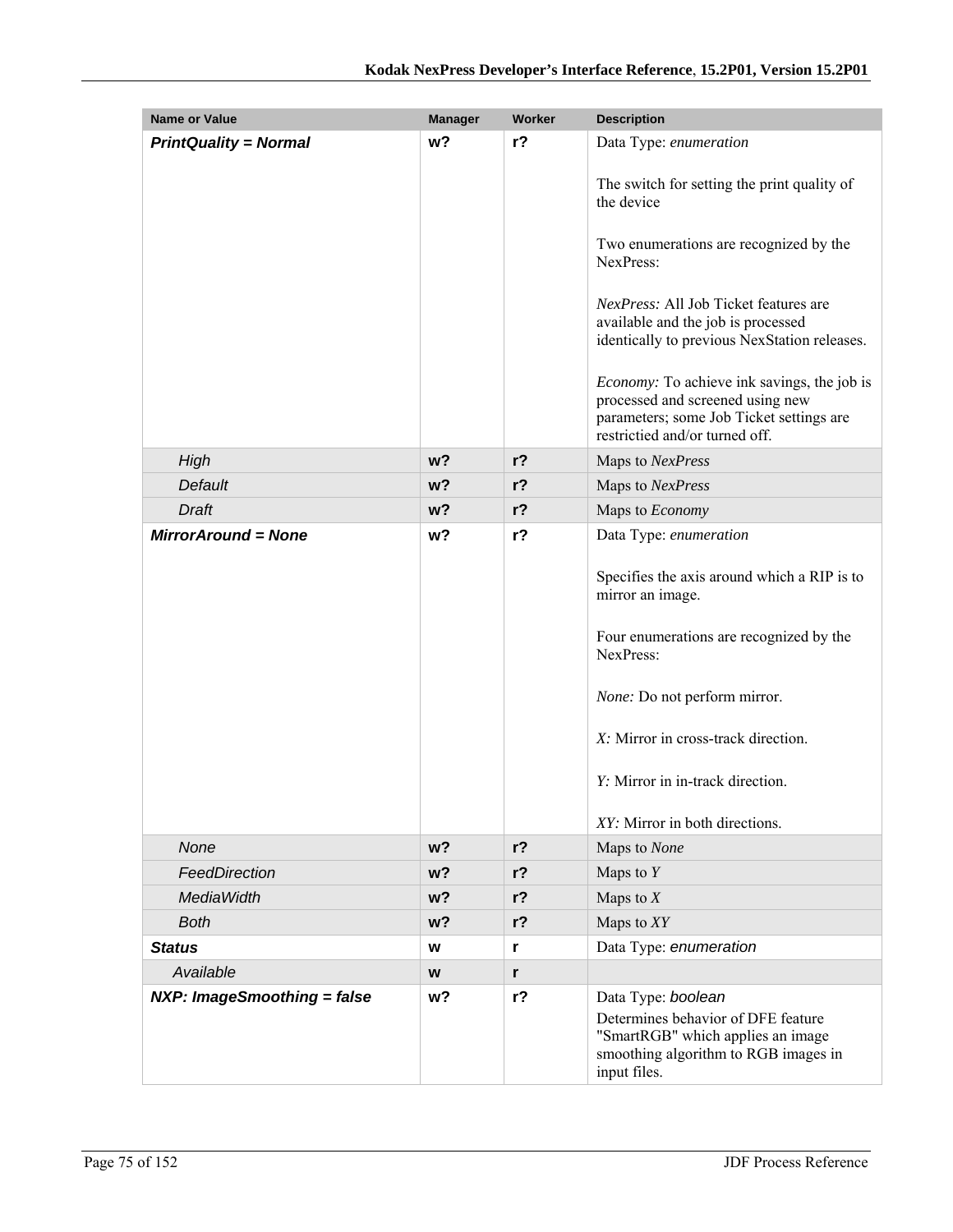| <b>Name or Value</b>       | <b>Manager</b> | Worker         | <b>Description</b>                                                                                                                                                                    |
|----------------------------|----------------|----------------|---------------------------------------------------------------------------------------------------------------------------------------------------------------------------------------|
| false                      | $w$ ?          | $r$ ?          | No Image Smoothing is performed. Default<br>Value.                                                                                                                                    |
| true                       | $w$ ?          | $r$ ?          | Image Smoothing performed in RIPs.                                                                                                                                                    |
| $NXP: HaloRemoval = false$ | w?             | $r$ ?          | Data Type: boolean<br>Determines behavior of the DFE feature<br>"Halo Effect Removal" which applies an<br>image processing algorithm to RIP raster<br>data to address an EP artifact. |
| false                      | $w$ ?          | r <sub>2</sub> | No Halo Removal is performed. Default<br>Value.                                                                                                                                       |
| true                       | w?             | $r$ ?          | Halo Removal is performed in RIPs.                                                                                                                                                    |

# **5.13 LayoutPreparationParams resource**

| <b>Name or Value</b>       | <b>Manager</b> | <b>Worker</b>  | <b>Description</b>                                                                                                                                                                                                                                                                                                                                                                                                                                                                                                                                                            |
|----------------------------|----------------|----------------|-------------------------------------------------------------------------------------------------------------------------------------------------------------------------------------------------------------------------------------------------------------------------------------------------------------------------------------------------------------------------------------------------------------------------------------------------------------------------------------------------------------------------------------------------------------------------------|
| <b>Class</b>               | W              | r              | Data Type: enumeration                                                                                                                                                                                                                                                                                                                                                                                                                                                                                                                                                        |
| Parameter                  | W              | r              |                                                                                                                                                                                                                                                                                                                                                                                                                                                                                                                                                                               |
| <b>CreepValue</b>          | w?             | $r$ ?          | Data Type: XYPair<br>Specifies the horizontal and vertical creep<br>compensation values in points. The first<br>value is the creep compensation for<br>horizontal gutters; the second value is for<br>vertical gutters.<br>In the NexPress, gutters can only be<br>decremented for creep compensation. X<br>and $Y \le 0$ . Positive values are set to 0.<br>If not present, the creep values are taken<br>from the NexPress substrate type in the<br>Media Catalog named in <b>Media/@Brand</b><br>for the body media defined by<br>Media/Location/<br>@LocationName=Media0. |
| <b>FrontMarkList</b>       | w <sub>2</sub> | r <sub>2</sub> | Data Type: NMTOKENS<br>List of marks to be produced on the sheet<br>surface. During two-sided printing, also<br>affects back side.                                                                                                                                                                                                                                                                                                                                                                                                                                            |
| <b>ColorControlStrip</b>   | w <sub>2</sub> | $r$ ?          | <b>Enable Control Density Strip</b>                                                                                                                                                                                                                                                                                                                                                                                                                                                                                                                                           |
| CutMark                    | w <sub>2</sub> | $r$ ?          | <b>Enable Cut Marks</b>                                                                                                                                                                                                                                                                                                                                                                                                                                                                                                                                                       |
| <b>JobField</b>            | w <sub>2</sub> | $r$ ?          | Enable Slug Line                                                                                                                                                                                                                                                                                                                                                                                                                                                                                                                                                              |
| <b>IdentificationField</b> | w <sub>2</sub> | $r$ ?          | Enable Bar Code, NOTE:<br>NXP:MarkParams/@NXP:BCFinishin<br>gDevicelD must have a value of 2 or<br>greater to enable bar code printing.                                                                                                                                                                                                                                                                                                                                                                                                                                       |
| NXP:NGIdentificationField  | w <sub>2</sub> | $r$ ?          | Enable NG Bar Code. Specifies where and<br>whether a barcode identifier mark for the<br>NexGlosser is placed and printed onto each<br>glossed sheet.                                                                                                                                                                                                                                                                                                                                                                                                                          |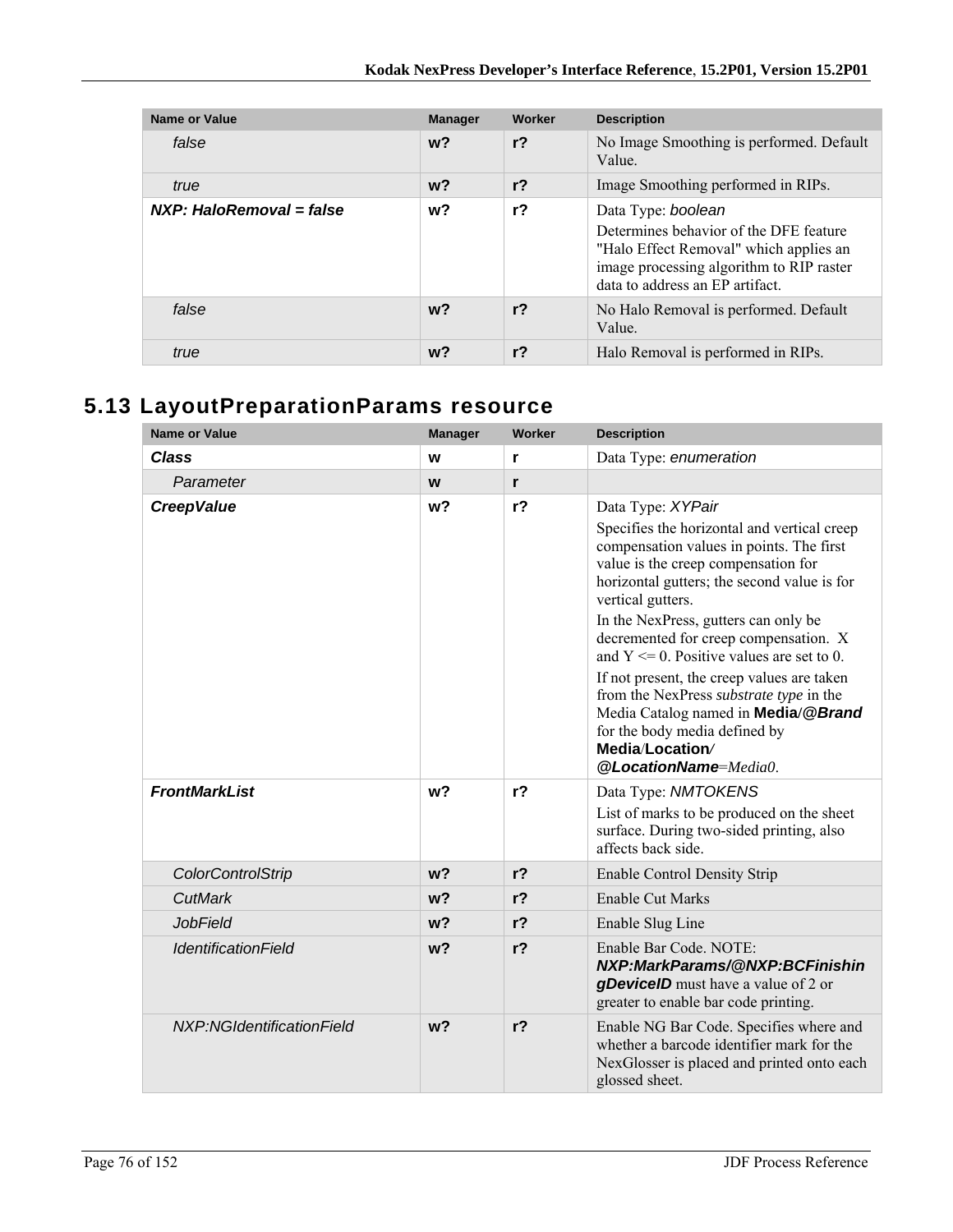| <b>Name or Value</b>   | <b>Manager</b> | Worker         | <b>Description</b>                                                                                                                                                                                                                                                                                                                                                                                                                                                                                                                                    |
|------------------------|----------------|----------------|-------------------------------------------------------------------------------------------------------------------------------------------------------------------------------------------------------------------------------------------------------------------------------------------------------------------------------------------------------------------------------------------------------------------------------------------------------------------------------------------------------------------------------------------------------|
| NXP:DuploSCC645Mark    | w <sub>2</sub> | $r$ ?          | Enable 645 Mark. Specifies where and<br>whether an optical registration mark for the<br>Duplo DC-645 SCC unit is placed and<br>printed onto each glossed sheet.                                                                                                                                                                                                                                                                                                                                                                                       |
| NXP:DuploSCCDBMMark    | w <sub>2</sub> | $r$ ?          | Enable DBM Mark. Specifies where and<br>whether an optical registration mark for the<br>Duplo DSF-2000 DBM Booklet maker with<br>SCC unit shall be placed and printed onto<br>each glossed sheet.                                                                                                                                                                                                                                                                                                                                                     |
| Gutter = $"0.0 0.0"$   | w <sub>2</sub> | $r$ ?          | Data Type: XYPair<br>Defines the width in points of the horizontal<br>and vertical gutters formed between rows<br>and columns of pages in a multi-up sheet<br>layout. The first value is the width of all<br>horizontal gutters; the second value is the<br>width of all vertical gutters.<br>For creeping gutters (identified by<br>@VerticalCreep or<br>@HorizontalCreep), specifies the initial<br>gutter width.<br>If not present, the implied value is " $0.00$ "<br>which means that the page cells of a multi-<br>up grid of page cells touch. |
| <b>HorizontalCreep</b> | w <sub>2</sub> | $r$ ?          | Data Type: IntegerList<br>Specifies which horizontal gutters creep.<br>Values are zero-based indexes. NexPress<br>supports a maximum of two columns, so a<br>value of "0" indicates that the first and only<br>horizontal gutter creeps.<br>MUST only be present when<br>@PageDistributionScheme = Saddle.                                                                                                                                                                                                                                            |
| 0                      | w <sub>2</sub> | r <sub>2</sub> | First and only horizontal gutter creeps.                                                                                                                                                                                                                                                                                                                                                                                                                                                                                                              |
| ID                     | W              | r              | Data Type: ID                                                                                                                                                                                                                                                                                                                                                                                                                                                                                                                                         |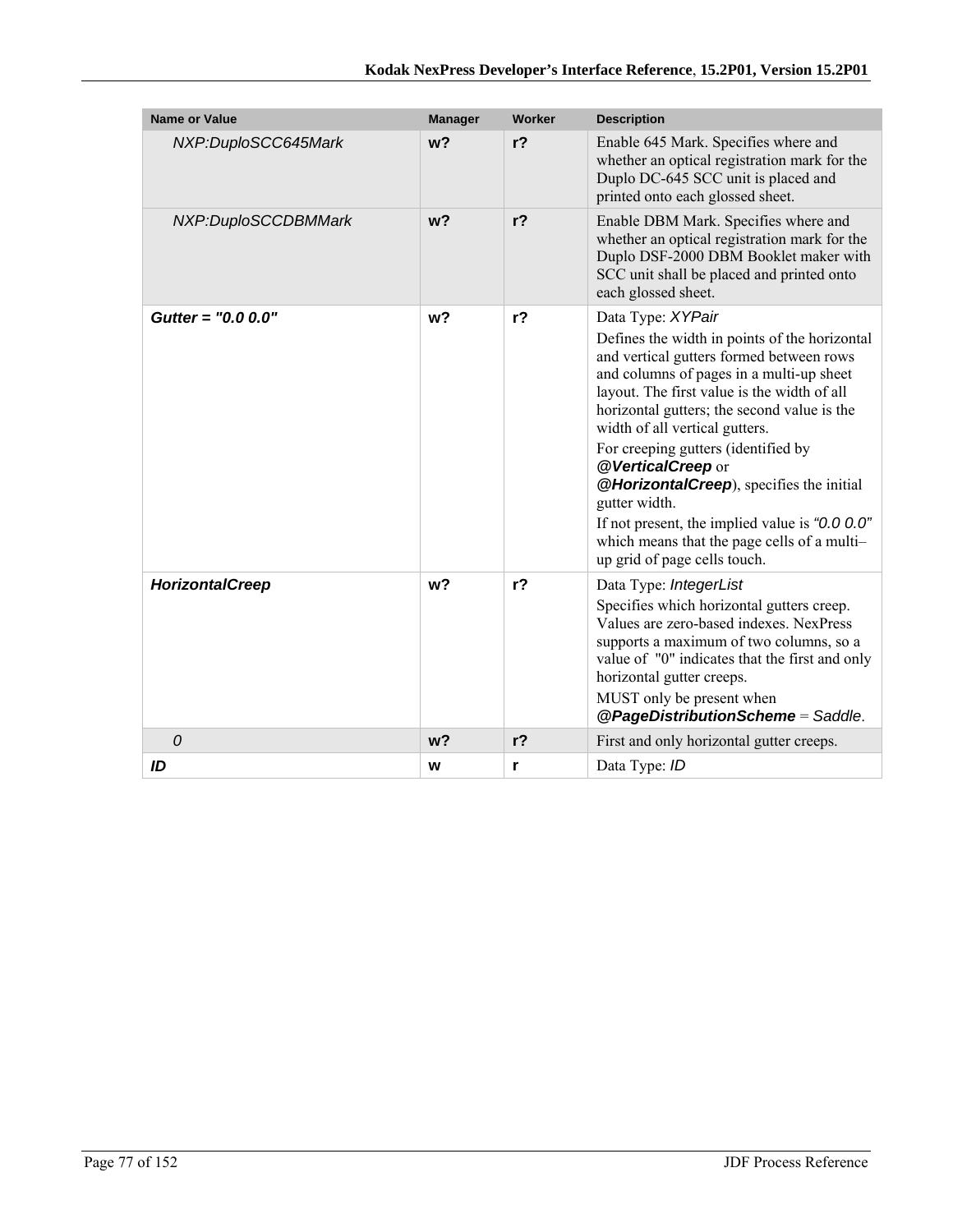| <b>Name or Value</b>                                 | <b>Manager</b> | Worker         | <b>Description</b>                                                                                                                                                                                                                                                                                                                                                                                                                                                                                                                                                                                                                                                                                                                                                                                                                                                                                                                                              |
|------------------------------------------------------|----------------|----------------|-----------------------------------------------------------------------------------------------------------------------------------------------------------------------------------------------------------------------------------------------------------------------------------------------------------------------------------------------------------------------------------------------------------------------------------------------------------------------------------------------------------------------------------------------------------------------------------------------------------------------------------------------------------------------------------------------------------------------------------------------------------------------------------------------------------------------------------------------------------------------------------------------------------------------------------------------------------------|
| <b>ImageShift</b>                                    | w?             | r <sub>2</sub> | Specifies positioning of the page cell grid,<br>inclusive of any gutter widths, onto the<br>substrate. The value defines the margin for<br>Param imposition mode. When defining<br>LayoutParams/ImageShift with Param<br>imposition mode, PageCell/ImageShift<br>must not be defined.<br>Because <b>ShiftBack</b> is not supported, the<br>front and back origins are locked for two-<br>sided printing. A shift of the page cell grid<br>on the front side forces a shift of the page<br>cell grid on the back side in the direction<br>that maintains alignment with the page cell<br>grid on the front. The origin of the page cell<br>grid of the front is the lower left corner of<br>the substrate, and the origin of the<br>coordinate system of the back side is the<br>lower right corner. For example, a front side<br>horizontal shift of x=144 results in a<br>corresponding back side horizontal shift of<br>$x = -144$ .<br>See ImageShift below. |
| <b>NumberUp</b>                                      | w?             | $r$ ?          | Data Type: XYPair<br>Defines a regular, multi-up grid of page<br>cells into which content pages are mapped.<br>The first value is the number of columns,<br>the second value is the number or rows in<br>the multi-up grid. Restrictions on the<br>allowed values of this attribute are detailed<br>in a separate table below.                                                                                                                                                                                                                                                                                                                                                                                                                                                                                                                                                                                                                                  |
| <b>PageCell</b>                                      | w <sub>2</sub> | $r$ ?          | Describes how page contents will be<br>imaged onto page cells. All cells on a sheet<br>must use the same page cell size.<br>See PageCell below.                                                                                                                                                                                                                                                                                                                                                                                                                                                                                                                                                                                                                                                                                                                                                                                                                 |
| <b>PageDistributionScheme =</b><br><b>Sequential</b> | w <sub>2</sub> | $r$ ?          | Data Type: NMTOKEN<br>Specifies how pages are distributed onto a<br>multi-up grid of finished page cells defined<br>by @NumberUp.<br>Restrictions on the allowed values of this<br>attribute are detailed in a separate table<br>below.                                                                                                                                                                                                                                                                                                                                                                                                                                                                                                                                                                                                                                                                                                                         |
| Perfect                                              | w <sub>2</sub> | $r$ ?          | Distribute pages onto a sequence of one or<br>more signatures in proper order for perfect<br>binding.                                                                                                                                                                                                                                                                                                                                                                                                                                                                                                                                                                                                                                                                                                                                                                                                                                                           |
| Saddle                                               | w?             | $r$ ?          | Distribute pages onto a sequence of one or<br>more imposition layouts in proper order for<br>saddle stitch binding.                                                                                                                                                                                                                                                                                                                                                                                                                                                                                                                                                                                                                                                                                                                                                                                                                                             |
| Sequential                                           | $w$ ?          | $r$ ?          | Distribute pages onto the multi-up layout<br>according to the value of<br>@PresentationDirection. Default Value.                                                                                                                                                                                                                                                                                                                                                                                                                                                                                                                                                                                                                                                                                                                                                                                                                                                |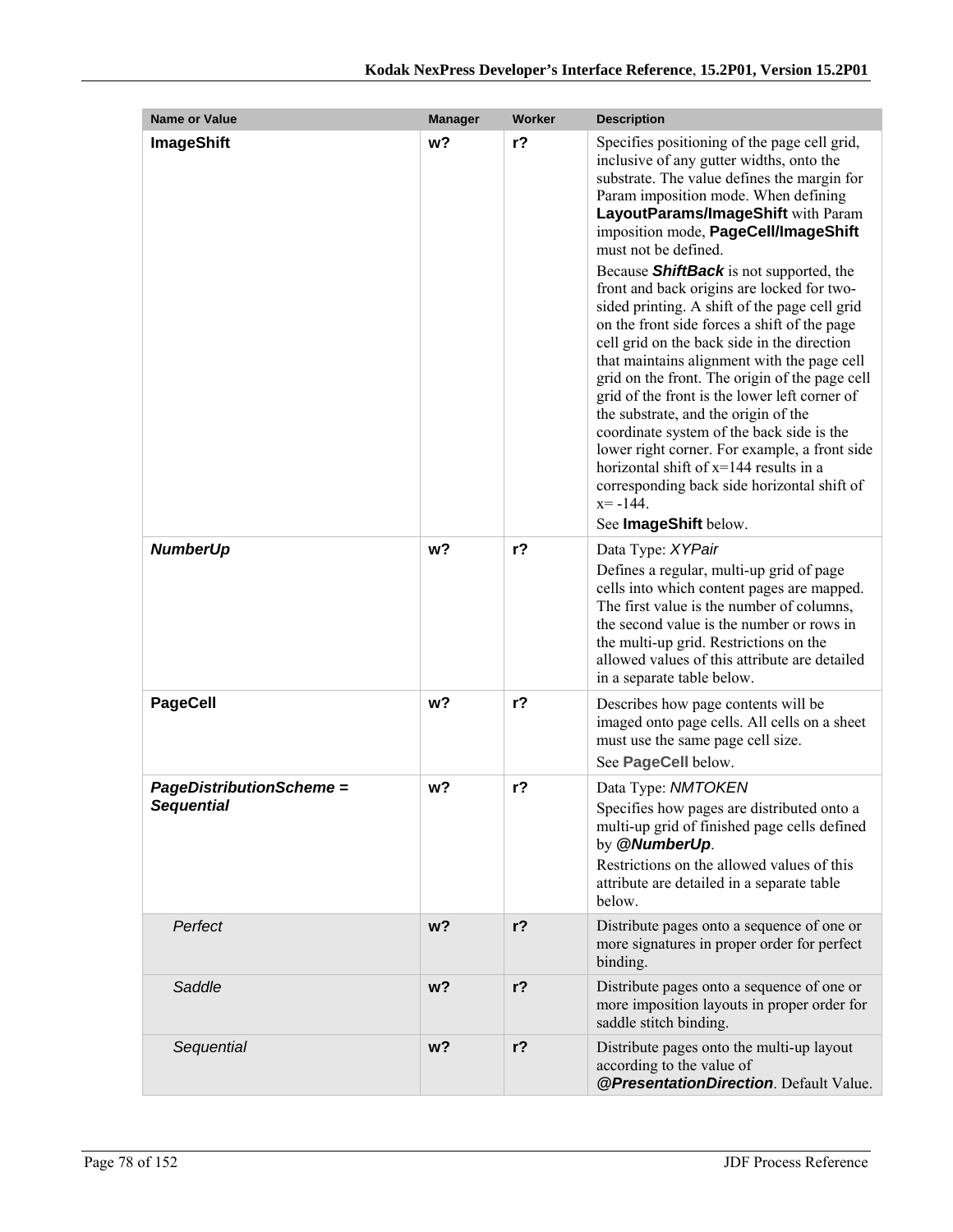| <b>Name or Value</b>         | <b>Manager</b> | Worker | <b>Description</b>                                                                                                                                                                                                                |
|------------------------------|----------------|--------|-----------------------------------------------------------------------------------------------------------------------------------------------------------------------------------------------------------------------------------|
| <b>PresentationDirection</b> | w <sub>2</sub> | $r$ ?  | Data Type: enumeration                                                                                                                                                                                                            |
|                              |                |        | Indicates the order in which content pages<br>will be distributed into page cells of the<br><b>@NumberUp</b> layout. Permutations specify<br>page flow and are dependent upon the<br>finishing intent specified.                  |
| ZYX                          | w <sub>2</sub> | $r$ ?  | For use with Saddle Stitch and Perfect<br>Bound. Designates Page Distribution of<br>"Saddle Stitch" or "Perfect Bound (2 <sup>nd</sup> Fold<br>Ver)". See 5.13.5.                                                                 |
| zyX                          | w <sub>2</sub> | $r$ ?  | For use with Saddle Stitch. Designates Page<br>Distribution of "Saddle Stitch Japan". See<br>5.13.5.                                                                                                                              |
| <b>zxY</b>                   | w <sub>2</sub> | $r$ ?  | For use with Perfect Bound. Designates<br>Page Distribution of "Perfect Bound (2 <sup>nd</sup><br>Fold Hor)". See 5.13.5.                                                                                                         |
| zYX                          | w <sub>2</sub> | $r$ ?  | For use with Perfect Bound. Designates<br>Page Distribution of "Perfect Bound Japan<br>$(2nd$ Fold Ver)". See 5.13.5.                                                                                                             |
| <b>zXY</b>                   | w <sub>2</sub> | $r$ ?  | For use with Perfect Bound. Designates<br>Page Distibution of "Perfect Bound Japan<br>$(2nd$ Fold Hor)". See 5.13.5.                                                                                                              |
| Xyz                          | w <sub>2</sub> | $r$ ?  | For use with Sequential. Designates Page<br>Distribution of "Consecutive". See 5.13.5.                                                                                                                                            |
| zXy                          | $w$ ?          | $r$ ?  | For use with Sequential. Designates Page<br>Distribution of either "Cut and Stack" or<br>"Odd-Even Perfecting". See 5.13.5.                                                                                                       |
| <b>Rotate</b>                | w?             | $r$ ?  | Data Type: enumeration<br>For sheet rotation with the M700e finisher                                                                                                                                                              |
| Rotate <sub>180</sub>        | w <sub>2</sub> | $r$ ?  | Sheet rotation by 180 degrees                                                                                                                                                                                                     |
| $Sides = TwoSidedFlipY$      | w?             | $r$ ?  | Data Type: enumeration<br>Indicates whether the content layout is<br>imaged on one or both sides of the media.<br><b>NOTE: The JDF 1.3 specification uses a</b><br>default value of OneSidedFront.                                |
| <b>OneSidedFront</b>         | $w$ ?          | $r$ ?  | Page content is imaged onto the front side<br>of the media.                                                                                                                                                                       |
| <b>TwoSidedFlipX</b>         | w <sub>2</sub> | $r$ ?  | Page content is imaged onto both the front<br>and back sides of media sheets so that the<br>corresponding page cells back up to<br>eachother when flipping around the X-axis.<br>Equivalent to "Work and Tumble".                 |
| <b>TwoSidedFlipY</b>         | $w$ ?          | $r$ ?  | Page content is imaged onto both the front<br>and back sides of media sheets so that the<br>corresponding page cells back up to<br>eachother when flipping around the Y-axis.<br>Equivalent to "Work and Turn". Default<br>Value. |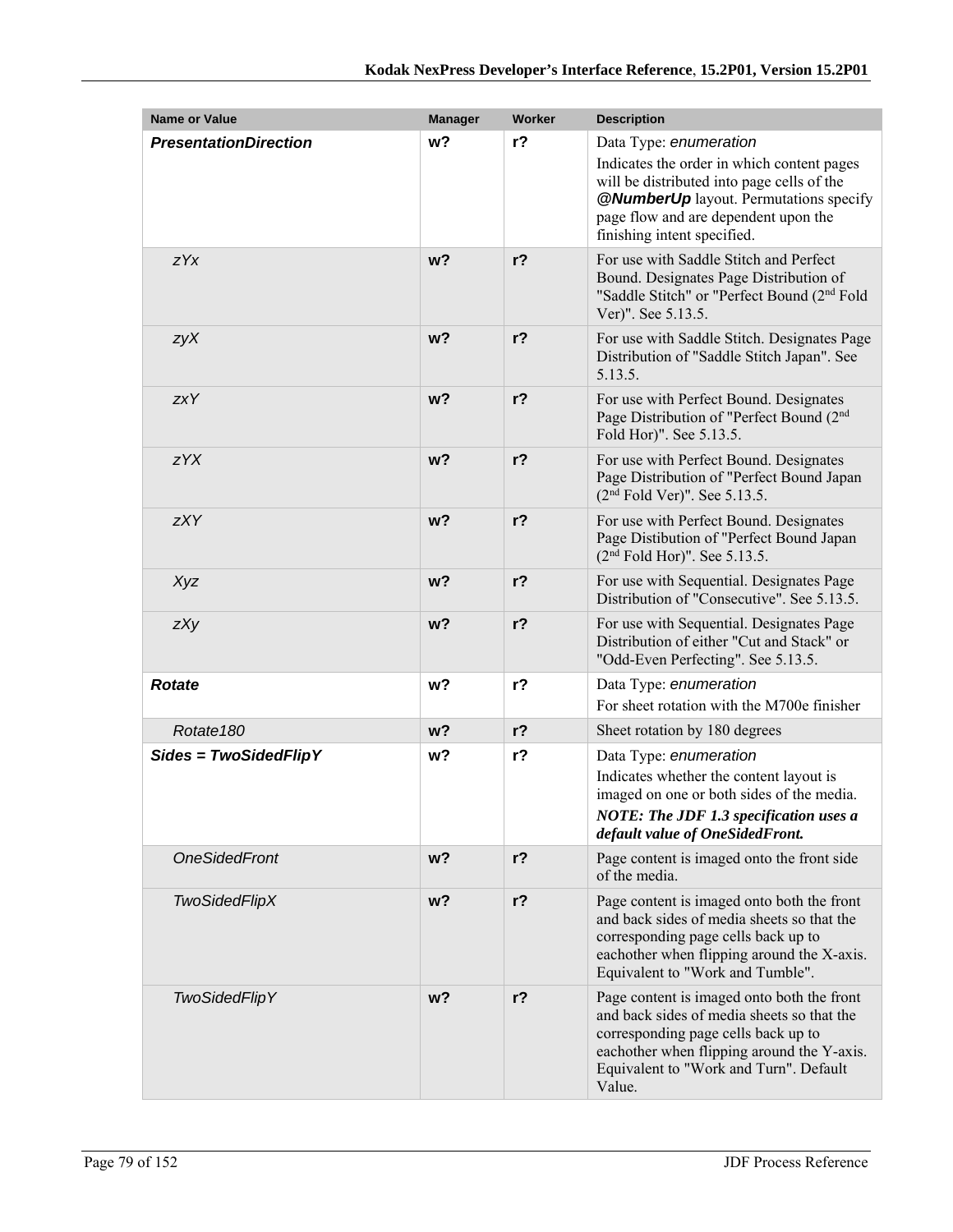| <b>Name or Value</b>       | <b>Manager</b> | <b>Worker</b> | <b>Description</b>                                                                                                                                                                                                                                                                                                                                                                                                                    |
|----------------------------|----------------|---------------|---------------------------------------------------------------------------------------------------------------------------------------------------------------------------------------------------------------------------------------------------------------------------------------------------------------------------------------------------------------------------------------------------------------------------------------|
| StackDepth = $0$           | w?             | $r$ ?         | Data Type: integer<br>The number of sheets in a stack when<br>imposing along the Z axis.<br>This parameter is used together with<br>PageDistributionScheme and<br><b>PresentationDirection</b> to determine the<br>distribution of pages in the output stack.<br>Restrictions on the allowed values of this<br>attribute are detailed in a separate table                                                                             |
|                            |                |               | below.                                                                                                                                                                                                                                                                                                                                                                                                                                |
| 0                          | w <sub>2</sub> | $r$ ?         | Entire job defines one stack. Default Value.                                                                                                                                                                                                                                                                                                                                                                                          |
| $\mathbf{1}$               | w <sub>2</sub> | $r$ ?         | Any non-zero value is processed as "1".                                                                                                                                                                                                                                                                                                                                                                                               |
| <b>Status</b>              | W              | r             | Data Type: enumeration                                                                                                                                                                                                                                                                                                                                                                                                                |
| Available                  | W              | r             |                                                                                                                                                                                                                                                                                                                                                                                                                                       |
| <b>StepDocs</b>            | w?             | !r            | Data Type: XYPair<br>Specifies the number of instance documents<br>to impose on one sheet. Ignored.                                                                                                                                                                                                                                                                                                                                   |
| StepRepeat = $"1 1 1"$     | w?             | $r$ ?         | Data Type: IntegerList<br>A list of three integers specifying the<br>number of identical pages to impose. The<br>first value is the number of repeats along<br>the X axis, the second value is the number of<br>repeats along the Y axis, and the third value<br>is the number of repeats down the stack<br>(along the Z axis).<br>Restrictions on the allowed values of this<br>attribute are detailed in a separate table<br>below. |
| 111                        | w?             | $r$ ?         | No Step and Repeat. Default Value.                                                                                                                                                                                                                                                                                                                                                                                                    |
| $X$ 1 1 where $(X>1)$      | w <sub>2</sub> | $r$ ?         | Repeat columns.                                                                                                                                                                                                                                                                                                                                                                                                                       |
| 1 Y 1 where $(Y>1)$        | w?             | $r$ ?         | Repeat rows.                                                                                                                                                                                                                                                                                                                                                                                                                          |
| $X Y 1$ where $(X>1, Y>1)$ | w <sub>2</sub> | $r$ ?         | Repeat columns and rows.                                                                                                                                                                                                                                                                                                                                                                                                              |
| <b>VerticalCreep</b>       | w?             | $r$ ?         | Data Type: IntegerList<br>Specifies which vertical gutters creep.<br>Values are zero-based indexes. NexPress<br>supports a maximum of two rows, so a<br>value of "0" indicates that the first and only<br>vertical gutter creeps.<br>MUST only be present when<br>@PageDistributionScheme = Saddle                                                                                                                                    |
| 0                          | w <sub>2</sub> | $r$ ?         | First and only vertical gutter creeps.                                                                                                                                                                                                                                                                                                                                                                                                |
| NXP:ImpoTemplate           | w?             | $r$ ?         | NexPress proprietary element. Identifies an<br>imposition template, and enables NexPress<br>LayoutPreparation process in Template<br>mode.<br>See NXP: ImpoTemplate below.                                                                                                                                                                                                                                                            |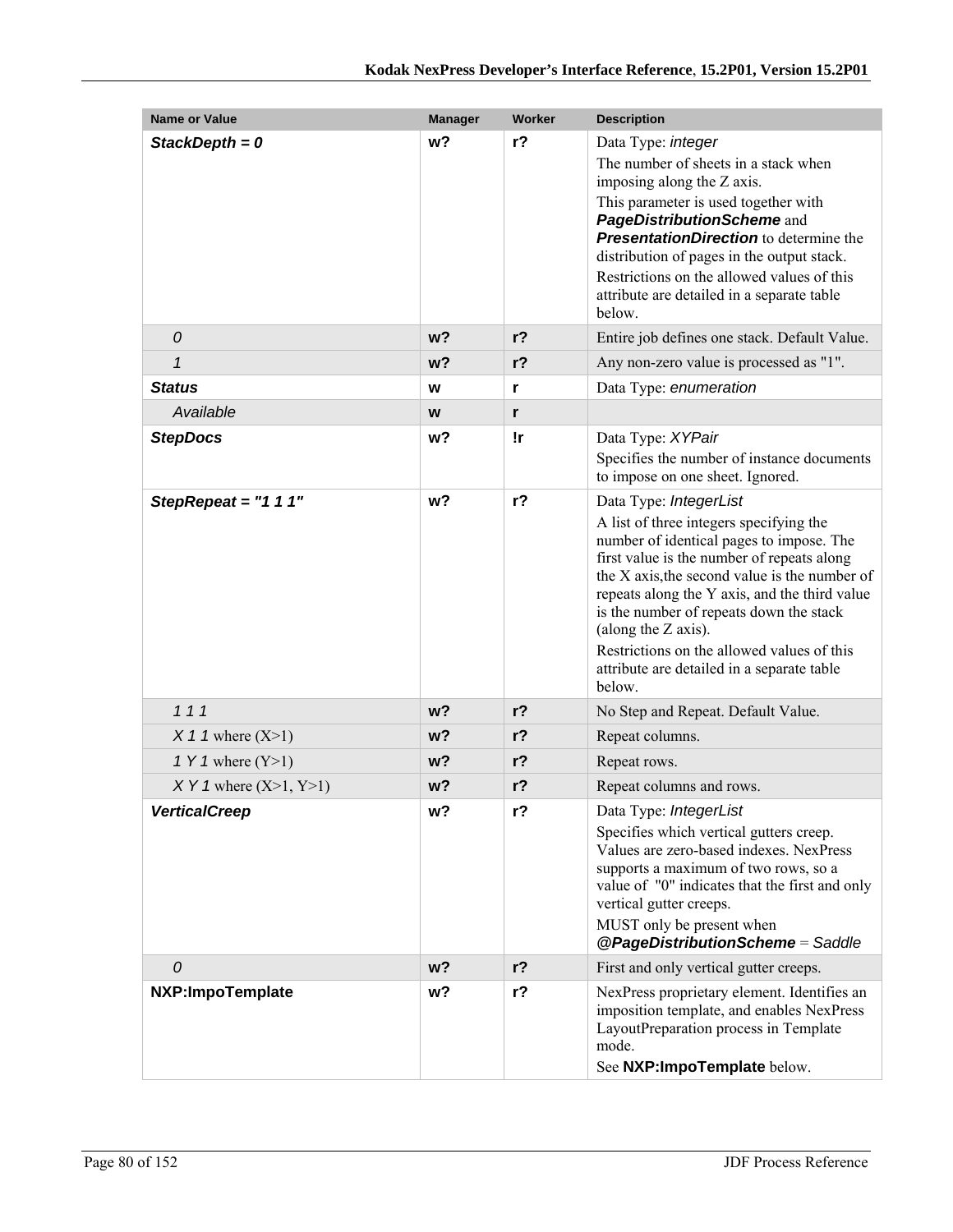| <b>Name or Value</b> | <b>Manager</b> | Worker | <b>Description</b>                                                                                                                                |
|----------------------|----------------|--------|---------------------------------------------------------------------------------------------------------------------------------------------------|
| NXP:MarkParams *     | w?             | r?     | NexPress proprietary element. Specifies<br>where special NexPress imposition marks<br>will be placed onto surfaces.<br>See NXP: MarkParams below. |

### **5.13.1 ImageShift**

| <b>Name or Value</b> | <b>Manager</b> | Worker | <b>Description</b>                                                                                                                                                     |  |
|----------------------|----------------|--------|------------------------------------------------------------------------------------------------------------------------------------------------------------------------|--|
| $PositionX = None$   | w?             | $r$ ?  | Data Type: enumeration                                                                                                                                                 |  |
| Center               | $w$ ?          | $r$ ?  | For the NexPress front end, this centers the<br>grid both horizontally and vertically.<br>NOTE: This is a different behavior than<br>defined by the JDF Specification. |  |
| <b>None</b>          | $w$ ?          | $r$ ?  | Default Value.                                                                                                                                                         |  |
| ShiftFront = $"0 0"$ | w?             | r?     | Data Type: XYPair<br>Specifies the Front side offset for Plain<br>imposition mode. Default Value: 00.                                                                  |  |

### **5.13.2 PageCell**

| Name or Value     | <b>Manager</b> | <b>Worker</b> | <b>Description</b>                                                                                                                                                                                                                                                                                                                                                                                                                                                          |
|-------------------|----------------|---------------|-----------------------------------------------------------------------------------------------------------------------------------------------------------------------------------------------------------------------------------------------------------------------------------------------------------------------------------------------------------------------------------------------------------------------------------------------------------------------------|
| <b>TrimSize</b>   | w?             | r             | If not present, the default value is derived<br>from the content file's pages. In the case of<br>PDF, the value is taken from the / <b>TrimBox</b><br>key of the Page dictionary. If the TrimSize<br>attribute is present, it specifies the<br>dimensions of an imposition cell in 1/72<br>inch units<br>NOTE: It is recommended that <b>TrimSize</b><br>always be supplied.                                                                                                |
| <b>FitPolicy</b>  | w?             | r             | Refer to section 5.8 for details.                                                                                                                                                                                                                                                                                                                                                                                                                                           |
| <b>ImageShift</b> | w?             | r             | Specifies the positioning of a single page<br>onto the substrate. In most cases this is used<br>for positioning page content on the sheet<br>surface where the page content itself<br>represents an already imposed sheet layout.<br>This is also known as Plain imposition in<br>the context of the NexPress front end.<br>When attributes of<br><b>PageCell/@ImageShift</b> are supplied, any<br>values of<br>LayoutPreparationParams/@ImageS<br><b>hift</b> are ignored. |
|                   |                |               | See ImageShift below.                                                                                                                                                                                                                                                                                                                                                                                                                                                       |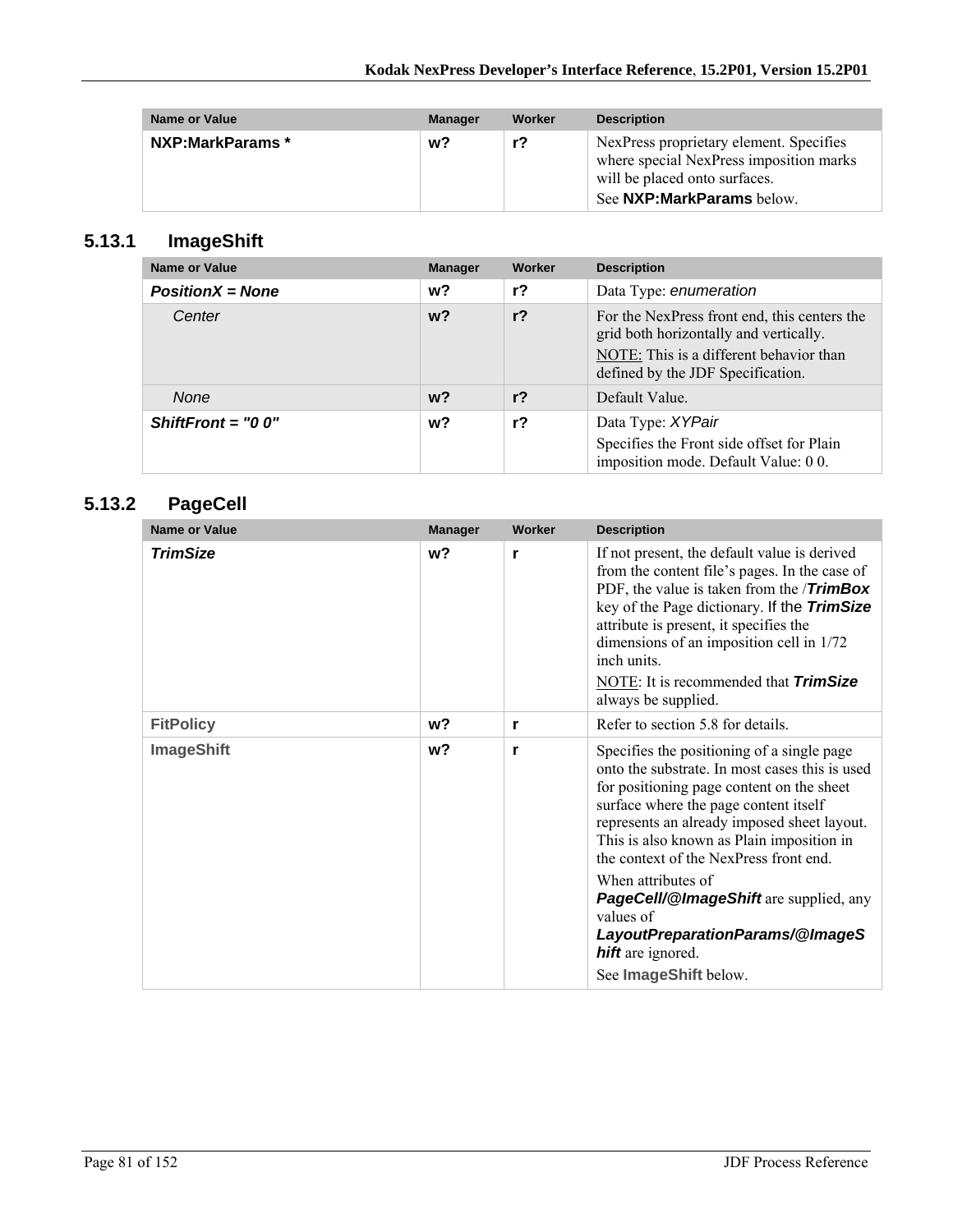| Name or Value | <b>Manager</b> | Worker | <b>Description</b>                                                                                                                                                                                                                                                                                                                                                                    |
|---------------|----------------|--------|---------------------------------------------------------------------------------------------------------------------------------------------------------------------------------------------------------------------------------------------------------------------------------------------------------------------------------------------------------------------------------------|
| NXP:Bleed     | w?             |        | Data type: Number<br>This private attribute specifies a bleed value<br>in points to be used for the calculation of an<br>implicit TrimBox of a PDF page.<br>If not specified, the implied value is $O$ .<br>The TrimBox is calculated in case of<br>$/TrimBox = /BleedBox$ and is assumed to<br>reside inside the /BleedBox a distance as<br>specified by the value of the NXP: Bleed |
|               |                |        | attribute.                                                                                                                                                                                                                                                                                                                                                                            |

### **5.13.2.1 ImageShift**

| <b>Name or Value</b> | <b>Manager</b> | Worker | <b>Description</b>                                                                                                                                             |
|----------------------|----------------|--------|----------------------------------------------------------------------------------------------------------------------------------------------------------------|
| ShiftFront = $"0 0"$ | w?             | $r$ ?  | Data Type: XYPair<br>Specifies the Front side offset for Plain<br>imposition mode. Default Value: 00.                                                          |
| <b>ShiftBack</b>     | $w$ ?          | r?     | Data Type: XYPair<br>Specifies the Back side offset for Plain<br>imposition mode. If not specified,<br><b>ShiftBack</b> is calculated from <b>ShiftFront</b> . |

### **5.13.3 NXP:ImpoTemplate**

| Name or Value    | <b>Manager</b> | Worker | <b>Description</b>                                                                                                 |
|------------------|----------------|--------|--------------------------------------------------------------------------------------------------------------------|
| NXP:Name         | W              |        | Data Type: string<br>Identifies an element of the CDFE<br>Imposition Template resource category.                   |
| NXP:Type         | w?             | $r$ ?  | Data Type: enumeration<br>Identifies the type of page distribution for<br>reiterated ImpositionTemplate resources. |
| <b>PagePairs</b> | $w$ ?          | $r$ ?  | Pages are distributed by pairs in a proper<br>order for saddle stitch binding.                                     |
| PageSets         | w?             | $r$ ?  | Pages are divided into sets that are<br>distributed continuously set by set.                                       |

### **5.13.4 NXP:MarkParams**

| <b>Name or Value</b>            | <b>Manager</b> | Worker | <b>Description</b>                                                                    |
|---------------------------------|----------------|--------|---------------------------------------------------------------------------------------|
| $NXP:BCF inishing DevicelD = 1$ | w?             | $r$ ?  | Data Type: integer<br>Identifier for device-specific bar code<br>parameter sets.      |
|                                 | $w$ ?          | $r$ ?  | No device (no bar code is printed)                                                    |
| $\mathcal{P}$                   | $w$ ?          | $r$ ?  | Custom device                                                                         |
| >2                              | $w$ ?          | $r$ ?  | Reserved for use by NexPress                                                          |
| $NXP:BCOnFront = false$         | w?             | $r$ ?  | Data Type: boolean<br>Specifies the substrate side on which to<br>print the bar code. |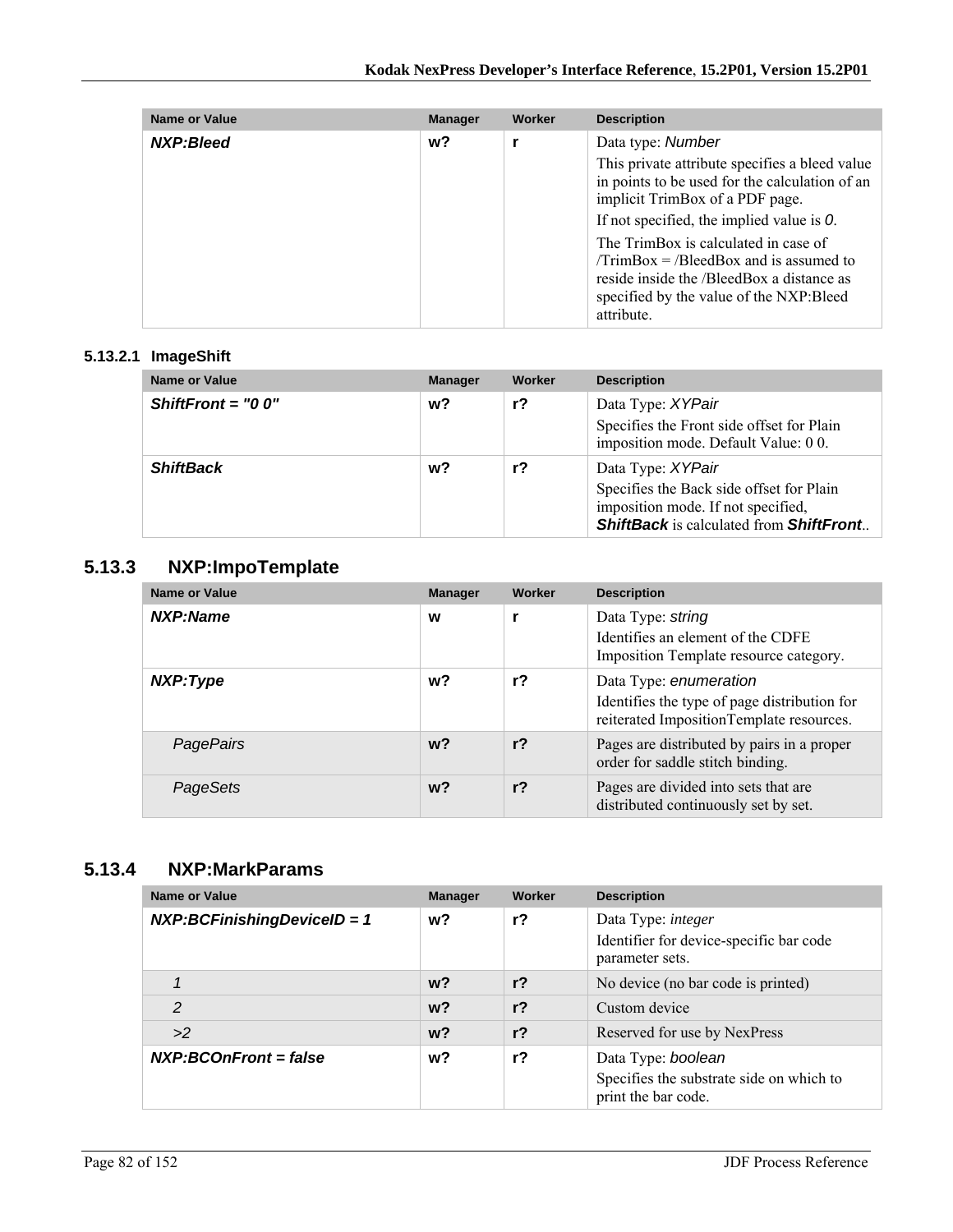| <b>Name or Value</b>          | <b>Manager</b>                                    | Worker         | <b>Description</b>                                                                                                                                                                                              |  |
|-------------------------------|---------------------------------------------------|----------------|-----------------------------------------------------------------------------------------------------------------------------------------------------------------------------------------------------------------|--|
| false                         | w <sub>2</sub>                                    | $r$ ?          | Back side. Default Value.                                                                                                                                                                                       |  |
| true                          | $w$ ?                                             | $r$ ?          | Front side.                                                                                                                                                                                                     |  |
| NXP:BCReverseNumbering = true | w <sub>2</sub>                                    | $r$ ?          | Data Type: boolean<br>Specifies the numbering direction for the<br>serial sheet count field within the supplied<br>NXP:Pattern.                                                                                 |  |
| false                         | w <sub>2</sub>                                    | $r$ ?          | Ascending                                                                                                                                                                                                       |  |
| true                          | w <sub>2</sub>                                    | r <sub>2</sub> | Descending. Default Value.                                                                                                                                                                                      |  |
| <b>NXP:Mode</b>               | $r$ ?<br>w?<br>Data Type: enumeration<br>ignored. |                | Specifies the location mode of the<br>imposition mark relative to the surface.<br>If $NXP:Type = CutMark$ , this attribute is<br>NOTE: Cutmarks are always placed relative<br>to the trim box of imposed pages. |  |
| <b>Bottom</b>                 | $w$ ?                                             | r <sub>2</sub> | Placement near the lower left corner.                                                                                                                                                                           |  |
| <b>Right</b>                  | w <sub>2</sub>                                    | r <sub>2</sub> | Placement near the upper right corner.                                                                                                                                                                          |  |
| Left                          | $w$ ?                                             | $r$ ?          | Placement near the upper left corner.                                                                                                                                                                           |  |
| Top                           | $w$ ?                                             | $r$ ?          | Placement near the upper right corner.                                                                                                                                                                          |  |
| Explicit                      | w <sub>2</sub>                                    | r <sub>2</sub> | Placement is explicitly specified by means<br>of NXP: Position and NXP: Rotate values                                                                                                                           |  |
| <b>NXP:Pattern</b>            | w?                                                | $r$ ?          | Data Type: String<br>Pattern for the Identification Field $($ = bar<br>code identifier). Possible values using a<br>regular expression syntax are specified in<br>CDFE JT Spec.<br>e.g. "R{6}S{3}T{3}J{10}".    |  |
| <b>NXP:Position</b>           | w?                                                | $r$ ?          | Data Type: XYPair<br>Specifies the position of the lower left mark<br>element corner relative to the lower left<br>surface corner.                                                                              |  |
| NXP:Rotate                    | w?                                                | r?             | Data Type: enumeration<br>Specifies the orthogonal rotation angle of<br>the imposition mark.                                                                                                                    |  |
| Rotate0                       | $w$ ?                                             | $r$ ?          |                                                                                                                                                                                                                 |  |
| Rotate90                      | $w$ ?                                             | $r$ ?          |                                                                                                                                                                                                                 |  |
| Rotate <sub>180</sub>         | $w$ ?                                             | $r$ ?          |                                                                                                                                                                                                                 |  |
| Rotate270                     | $w$ ?                                             | $r$ ?          |                                                                                                                                                                                                                 |  |
| NXP:Type                      | W                                                 | r              | Data Type: NMTOKEN<br>Specifies the type of NexPress-specific<br>imposition mark.                                                                                                                               |  |
| <b>ColorControlStrip</b>      | $w$ ?                                             | $r$ ?          |                                                                                                                                                                                                                 |  |
| <b>CutMark</b>                | $w$ ?                                             | $r$ ?          |                                                                                                                                                                                                                 |  |
| <b>IdentificationField</b>    | $w$ ?                                             | $r$ ?          |                                                                                                                                                                                                                 |  |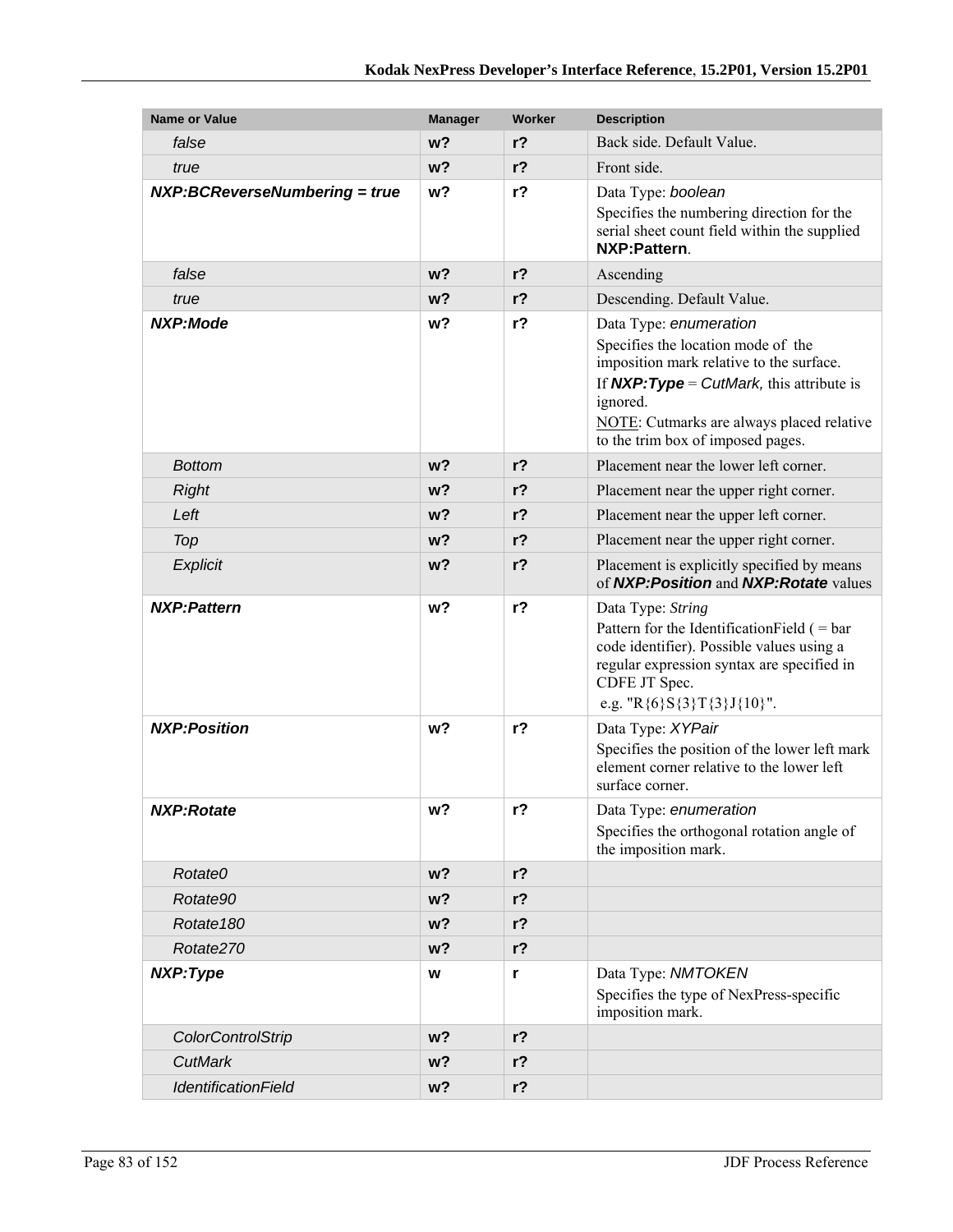| Name or Value             | <b>Manager</b> | Worker         | <b>Description</b>                                                                                                               |
|---------------------------|----------------|----------------|----------------------------------------------------------------------------------------------------------------------------------|
| <b>JobField</b>           | $w$ ?          | $r$ ?          |                                                                                                                                  |
| NXP:NGIdentificationField | $w$ ?          | $r$ ?          |                                                                                                                                  |
| NXP:DuploSCC645Mark       | $w$ ?          | r <sub>2</sub> |                                                                                                                                  |
| NXP:DuploSCCDBMMark       | w <sup>2</sup> | r <sub>2</sub> |                                                                                                                                  |
| NXP:UserText              | $w$ ?          |                | Data Type: string<br>User-defined text for the <b>JobField</b> $($ = slug<br>line text). Only used if $NXP:Type =$<br>"JobField" |

### **5.13.5 Details on LayoutPreparationParams usage**

The *NumberUp, PageDistributionScheme, PresentationDirection, Sides, StackDepth,* and *StepRepeat* attributes of **LayoutPreparationParams** parameterize how **RunList** (Document) pages are distributed onto press sheets. This section describes usage restrictions for these attributes.

The following table relates a finishing method to combinations of *@PageDistributionScheme,* 

*@PresentationDirection*, and *@StackDepth* required to achieve appropriately imposed sheets.

| <b>Finishing Method</b>                           | <b>PageDistributionScheme</b> | <b>PresentationDirection</b> | <b>StackDepth</b> |
|---------------------------------------------------|-------------------------------|------------------------------|-------------------|
| Saddle Stitch                                     | Saddle                        | zYx                          | --                |
| Saddle Stitch Japan                               | Saddle                        | zyX                          |                   |
| Perfect Bound<br>$(2nd$ Fold Ver)                 | Perfect                       | zYx                          |                   |
| Perfect Bound<br>$(2nd$ Fold Hor)                 | Perfect                       | zxY                          | J.                |
| Perfect Bound Japan<br>(2 <sup>nd</sup> Fold Ver) | Perfect                       | zYX                          | 1                 |
| Perfect Bound Japan<br>$(2nd$ Fold Hor)           | Perfect                       | zXY                          | 1                 |
| Consecutive                                       | Sequential                    | Xyz                          |                   |
| Odd-Even Perfecting                               | Sequential                    | zXy                          |                   |
| Cut and Stack                                     | Sequential                    | zXy                          |                   |

To guarantee that each *NumberUp* cell grid can be subdivided evenly into a grid of product sheets applied repeatedly *(StepRepeat)* for each *PageDistributionScheme* attribute value (*Saddle*, *Perfect*, or *Sequential*), the NexPress front end's imposition engine only supports a restricted range of *NumberUp* cell grid values.:

| NumberUp      | <b>StepRepeat</b> | <b>Product Sheet</b> | <b>Subdivision Rule</b>                         |
|---------------|-------------------|----------------------|-------------------------------------------------|
| $N_X$ x $N_V$ | $P_X \times P_V$  | $R_X \times R_V$     | $N_X = P_X \times R_X$ ; $N_V = P_V \times R_V$ |

For *PageDistributionScheme* =*Saddle*, additional constraints are required for use with **LayoutPreparationParams**/@*Sides* because the spine's gutter must be parallel with the flip axis. These constraints are referred to as **(C1)** and **(C2)** as defined and referenced in the following tables:

| Constraint (in term of JDF)           | <b>Name</b> | <b>Meaning (in GUI terminology)</b> |
|---------------------------------------|-------------|-------------------------------------|
| $Sides = "TwoSidedFlipX"$ not allowed | (C1)        | 2-sided, Head-to-Foot not allowed   |
| $Sides = "TwoSidedFlipY"$ not allowed | (C2)        | 2-sided, Head-to-Head not allowed   |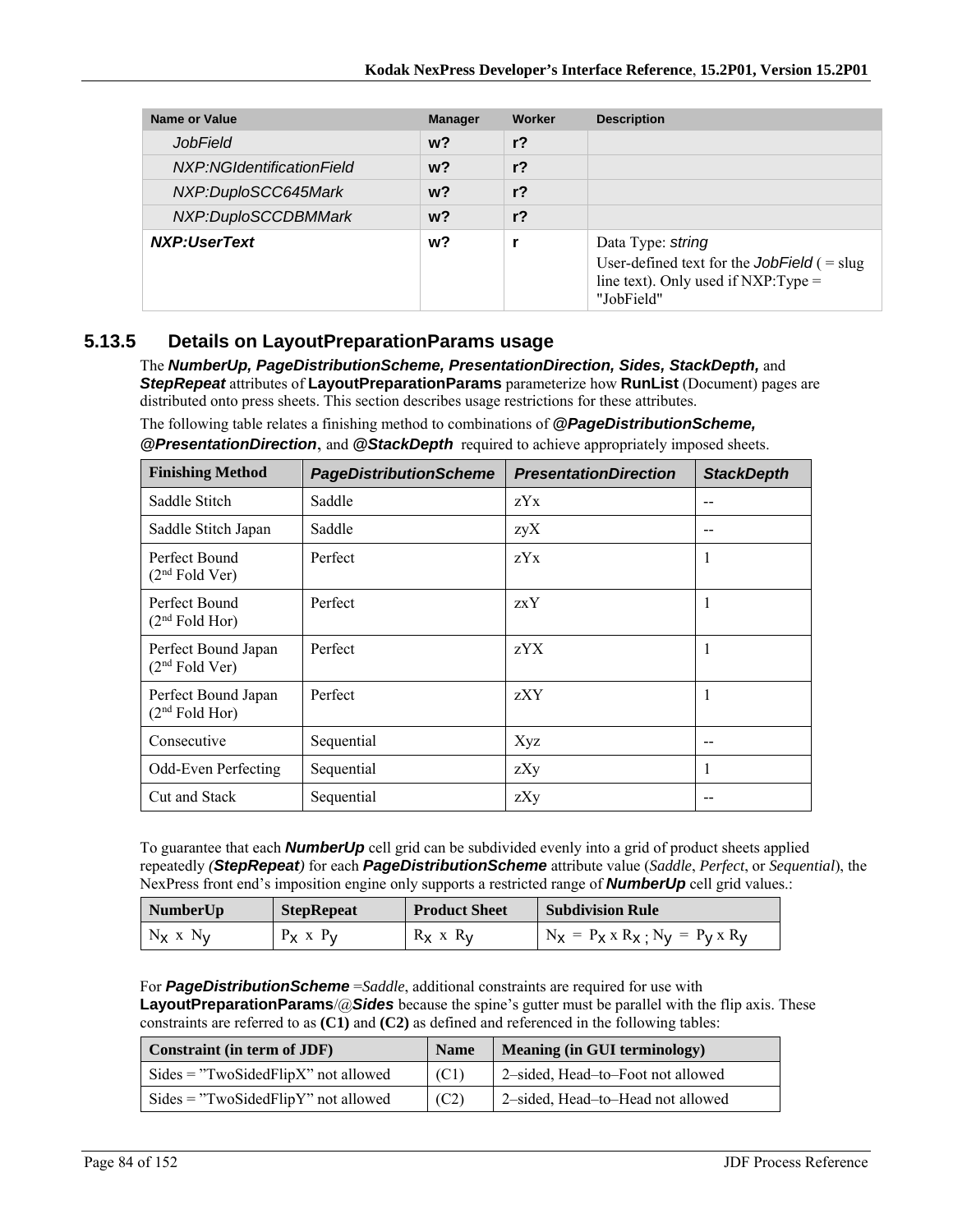| <b>PageDistributionScheme</b> | <b>NumberUp</b>  | <b>StepRepeat</b> | Product Sheet    | <b>Additional Constraints</b>               |
|-------------------------------|------------------|-------------------|------------------|---------------------------------------------|
| Perfect                       | $1 \times 1$     | $1 \times 1$      | $1 \times 1$     |                                             |
|                               | $2 \times 1$     | $2 \times 1$      | $1 \times 1$     |                                             |
|                               | 1 x 2            | 1 x 2             | $1 \times 1$     |                                             |
|                               | 2 x 2            | 2 x 2             | $1 \times 1$     |                                             |
|                               | $2 \times 1$     | $1 \times 1$      | $2 \times 1$     |                                             |
|                               | 2 x 2            | 1 x 2             | $2 \times 1$     |                                             |
|                               | 1 x 2            | $1 \times 1$      | 1 x 2            |                                             |
|                               | 2 x 2            | $2 \times 1$      | 1 x 2            |                                             |
|                               | 2 x 2            | $1 \times 1$      | 2 x 2            |                                             |
| Saddle                        | $2 \times 1$     | $1 \times 1$      | $2 \times 1$     | (C1)                                        |
|                               | 2 x 2            | 1 x 2             | $2 \times 1$     | (C1)                                        |
|                               | 1 x 2            | 1 x 1             | 1 x 2            | (C2)                                        |
|                               | 2 x 2            | $2 \times 1$      | 1 x 2            | (C2)                                        |
| Sequential *)                 | $N_X \times N_Y$ | $1 \times 1$      | $N_X \times N_V$ | $1 \leq N_X \leq 20$ , $1 \leq N_V \leq 20$ |
|                               | $N_X \times N_V$ | $1 \times N_V$    | $N_X \times 1$   | $1 \leq N_X \leq 20$ , $1 \leq N_V \leq 20$ |
|                               | $N_X \times N_V$ | $N_X \times 1$    | $1 \times N_V$   | $1 \leq N_X \leq 20$ , $1 \leq N_V \leq 20$ |
|                               | $N_X \times N_V$ | $N_X \times N_V$  | $1 \times 1$     | $1 \leq N_X \leq 20$ , $1 \leq N_V \leq 20$ |

|  |  | Ranges and Constraints for the values of <b>PageDistributionScheme</b> , <b>NumberUp</b> , and <b>StepRepeat:</b> |
|--|--|-------------------------------------------------------------------------------------------------------------------|
|--|--|-------------------------------------------------------------------------------------------------------------------|

\*) For *PageDistributionScheme* = *Sequential*, the ranges and constraints are as enumerated in the table above. The Product Sheet column values interpreted as Cut Blocks for finishing are only applicable for *Consecutive* page distribution (*PresentationDirection* = "*XYz*"). For *Odd–Even Perfecting* and *Cut and Stack* (*PresentationDirection* = "*zXY*"), each grid cell represents a Cut Block of its own.

# **5.14 Media resource**

This resource may be partitioned for the purposes of specifying mixed media. This should not be done if **DigitalPrintingParams** is partitioned for the same purpose.

| Name or Value | <b>Manager</b> | Worker | <b>Description</b> |
|---------------|----------------|--------|--------------------|
|---------------|----------------|--------|--------------------|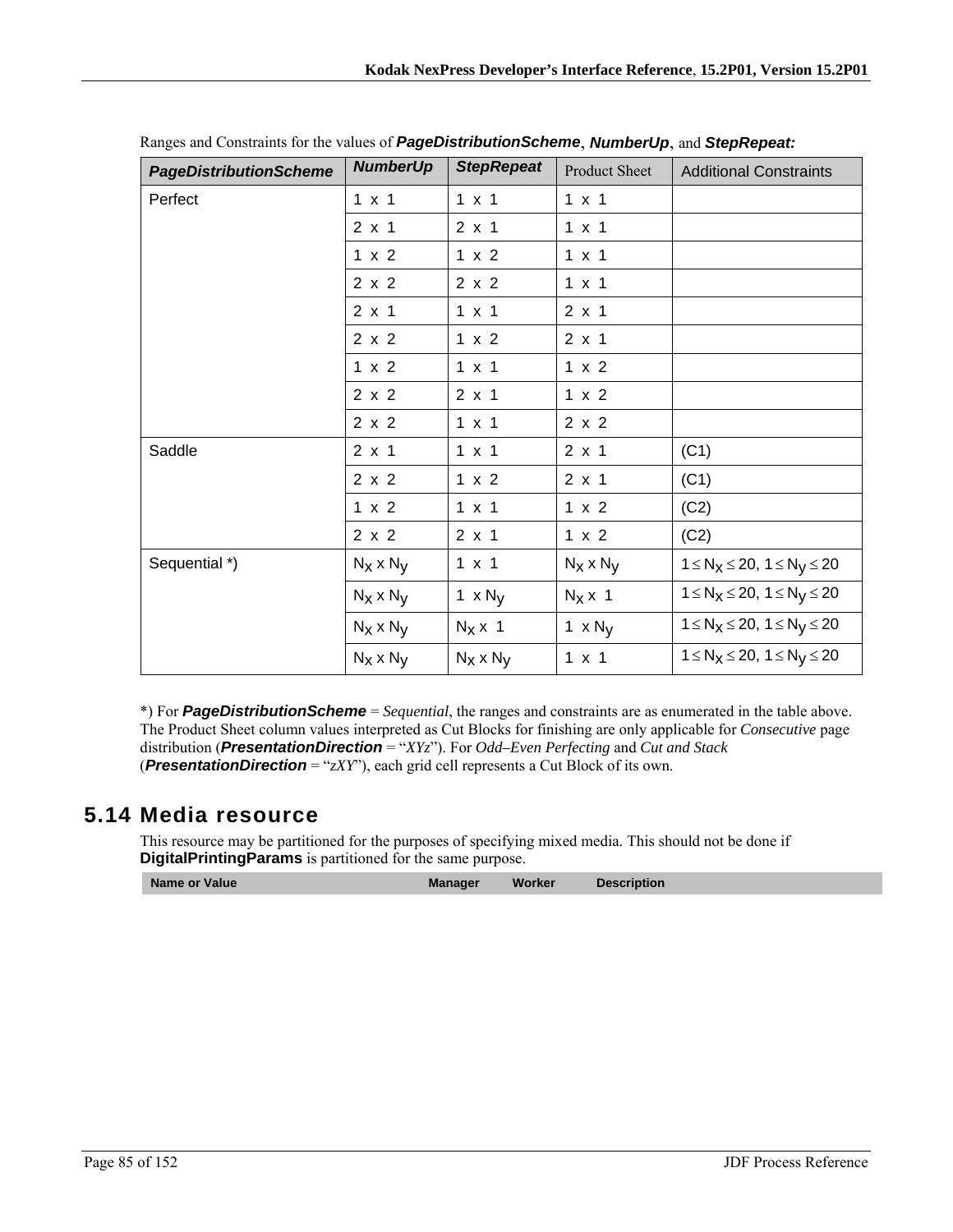| <b>Name or Value</b> | <b>Manager</b> | Worker | <b>Description</b>                                                                                                                                                                                                                                                                                                                                                                                                                                                                                                                                                                                                                                                                                                                                                       |
|----------------------|----------------|--------|--------------------------------------------------------------------------------------------------------------------------------------------------------------------------------------------------------------------------------------------------------------------------------------------------------------------------------------------------------------------------------------------------------------------------------------------------------------------------------------------------------------------------------------------------------------------------------------------------------------------------------------------------------------------------------------------------------------------------------------------------------------------------|
| <b>Brand</b>         | w?             | $r$ ?  | Data Type: string<br>Used by the NexPress front end to identify a<br>supported substrate by its name in the<br>Media Catalog. The list of supported media,<br>including the names and characterization<br>information can be obtained directly from<br>the capabilities file of a target NexPress<br>front end. Refer to [KNDIR] for more<br>information about the NexPress front end's<br>capabilities file.<br>If <b>Brand</b> is not supplied, the NexPress uses<br>the media specified for the system default<br>hot folder.                                                                                                                                                                                                                                         |
| <b>Class</b>         | W              | r      | Data Type: enumeration                                                                                                                                                                                                                                                                                                                                                                                                                                                                                                                                                                                                                                                                                                                                                   |
| Consumable           | W              | r      |                                                                                                                                                                                                                                                                                                                                                                                                                                                                                                                                                                                                                                                                                                                                                                          |
| <b>Dimension</b>     | w?             | $r$ ?  | Data Type: XYPair<br>The width and height dimensions for the<br>Media, measured in points.<br>The order of the XY pair also specifies the<br>orientation of the substrate and how page<br>content is to be imaged onto its surface(s).<br>In the NexPress front end, the medium<br>resource identified by the <b>Brand</b> attribute<br>has rectangular dimensions specified as<br>width W and height H. These dimensions<br>form a rectangular area in either Landscape<br>or Portait orientation as origined from $(0,0)$ .<br>Where $W \leq H$ :<br><b>Portrait</b> – $(0, 0)$ , $(W, H)$<br><b>Landscape</b> – $(0, 0)$ , $(H, W)$<br>If <b>Dimension</b> is not supplied, the<br>NexPress uses the media dimensions<br>specified for the system default hot folder. |
| Location             | w              | r      | Data Type: refelement<br>Identifies the "logical tray" corresponding<br>to this Media resource. These logical trays<br>have special names that control media<br>selection when <b>PartIDKeys</b> is not used for<br>Media or DigitalPrintingParams.<br>See Location below.                                                                                                                                                                                                                                                                                                                                                                                                                                                                                               |
| Media                | w <sub>2</sub> | $r$ ?  | Data Type: refelement<br>For partitioned Media.                                                                                                                                                                                                                                                                                                                                                                                                                                                                                                                                                                                                                                                                                                                          |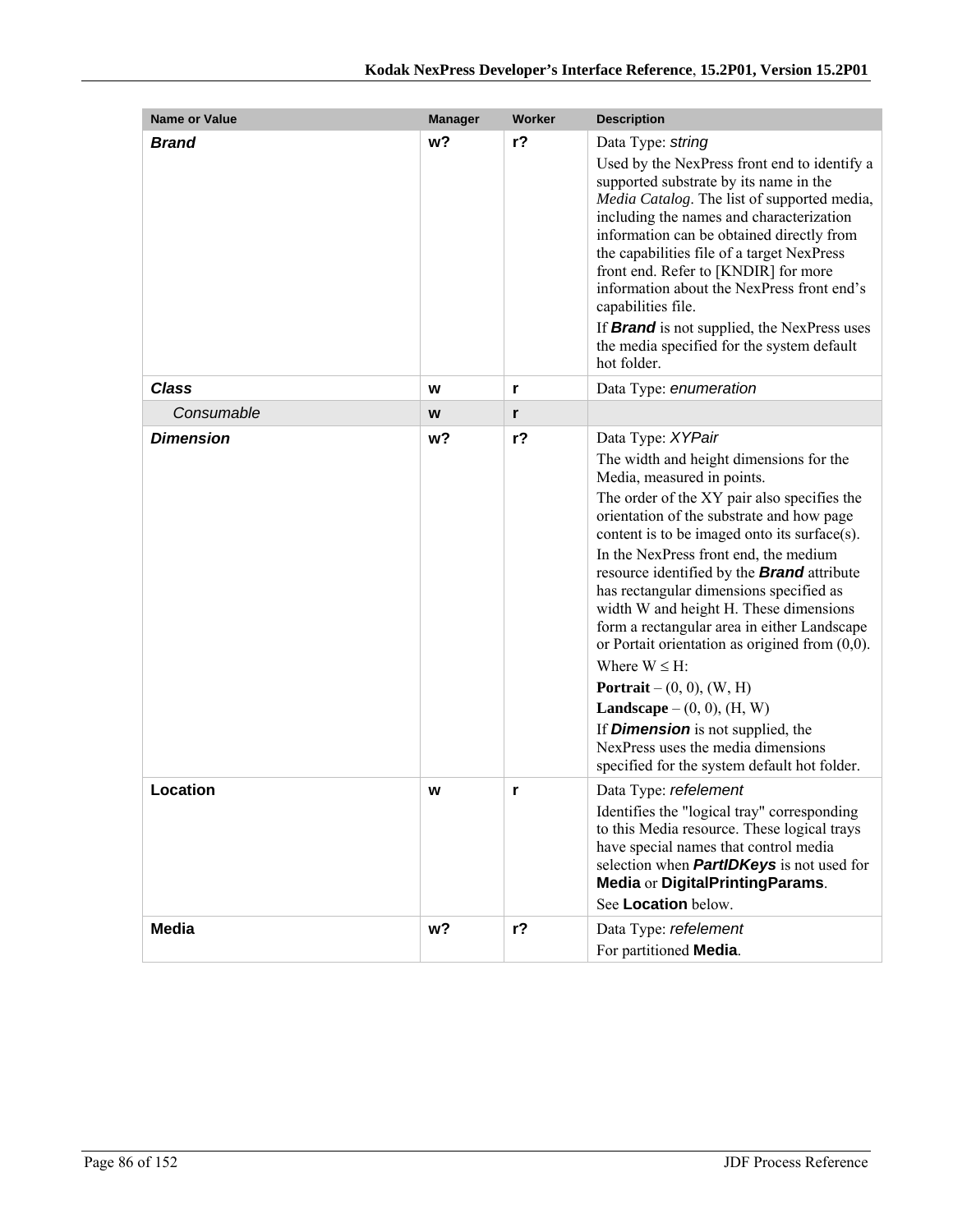| <b>Name or Value</b>                                   | <b>Manager</b> | Worker         | <b>Description</b>                                                                                                                                                                                                                                                                                                                                                                                                                                                                                                                                                                 |
|--------------------------------------------------------|----------------|----------------|------------------------------------------------------------------------------------------------------------------------------------------------------------------------------------------------------------------------------------------------------------------------------------------------------------------------------------------------------------------------------------------------------------------------------------------------------------------------------------------------------------------------------------------------------------------------------------|
| <b>PartIDKeys</b>                                      | w?             | $r$ ?          | Data Type: enumerations<br>The <b>Media</b> resource can be partitioned to<br>designate mixed media usage within the job.<br>Alternatively, <b>MediaRef</b> can be added to a<br>partitioned DigitalPrintingParams. The<br><b>Media</b> resource should not be partitioned if<br>DigitalPrintingParams will also be<br>partitioned by <b>SheetIndex</b> and/or<br><b>RunTags</b> and contain <b>MediaRef</b> .                                                                                                                                                                     |
| <b>SheetIndex</b>                                      | w←             | $r$ ?          | Partition using the NexPress cover-mode<br>method of page-to-media mapping.                                                                                                                                                                                                                                                                                                                                                                                                                                                                                                        |
| <b>RunTags</b>                                         | w←             | $r$ ?          | Partition using the NexPress label method<br>of page-to-media mapping.                                                                                                                                                                                                                                                                                                                                                                                                                                                                                                             |
| <b>SheetIndex RunTags</b>                              | w←             | r <sub>2</sub> | Partition using both NexPress cover-mode<br>and NexPress label methods of page-to-<br>media mapping. (NOTE: You must specify<br>the value of PartIDKeys in this order --<br>SheetIndex, then RunTags -- when they are<br>used together.)                                                                                                                                                                                                                                                                                                                                           |
| <b>RunTags</b>                                         | w?             | $r$ ?          | Data Type: NMTOKENS<br>Supports the NexPress label methods<br>(stamp annotation and PPML/VDX labels)<br>for PDL page to media mapping. Creates a<br>partition consisting of sheets tagged with<br>RunTags values.<br>To support stamp annotation, RunTags<br>values are limited to "SubstrateTypeCover"<br>and "SubstrateTypeInsert".<br>To support PPML/VDX labels, values must<br>correspond to the arbitrary values of the<br>PPML DOCUMENT/@Label attributes.<br>A RunTags value is ignored if it does not<br>correspond to a PDF stamp annotation or<br>PPML DOCUMENT/@Label. |
| SubstrateTypeCover                                     | w?             | $r$ ?          | Defines a partition for substrates tagged<br>with the stamp annotation:<br>SubstrateTypeCover.                                                                                                                                                                                                                                                                                                                                                                                                                                                                                     |
| SubstrateTypeInsert                                    | w?             | $r$ ?          | Defines a partition for substrates tagged<br>with the stamp annotation:<br>SubstrateTypeInsert.                                                                                                                                                                                                                                                                                                                                                                                                                                                                                    |
| <arbitrary pplm<br="">DOCUMENT/@Label &gt;</arbitrary> | w?             | r <sub>2</sub> | Defines a partition for substrates in a PPM<br>Document that are assigned the arbitrary<br>label.                                                                                                                                                                                                                                                                                                                                                                                                                                                                                  |
| <b>SheetIndex</b>                                      | w <sub>2</sub> | $r$ ?          | Data Type: IntegerRangeList<br>Creates a partition that maps sheets to this<br>Media.                                                                                                                                                                                                                                                                                                                                                                                                                                                                                              |
| 0 (used without RunTags key)                           | w <sub>2</sub> | r <sub>2</sub> | Defines a partition consisting of the first<br>sheet.                                                                                                                                                                                                                                                                                                                                                                                                                                                                                                                              |
| -1 (used without <b>RunTags</b> key)                   | $w$ ?          | $r$ ?          | Defines a partition consisting of the last<br>sheet.                                                                                                                                                                                                                                                                                                                                                                                                                                                                                                                               |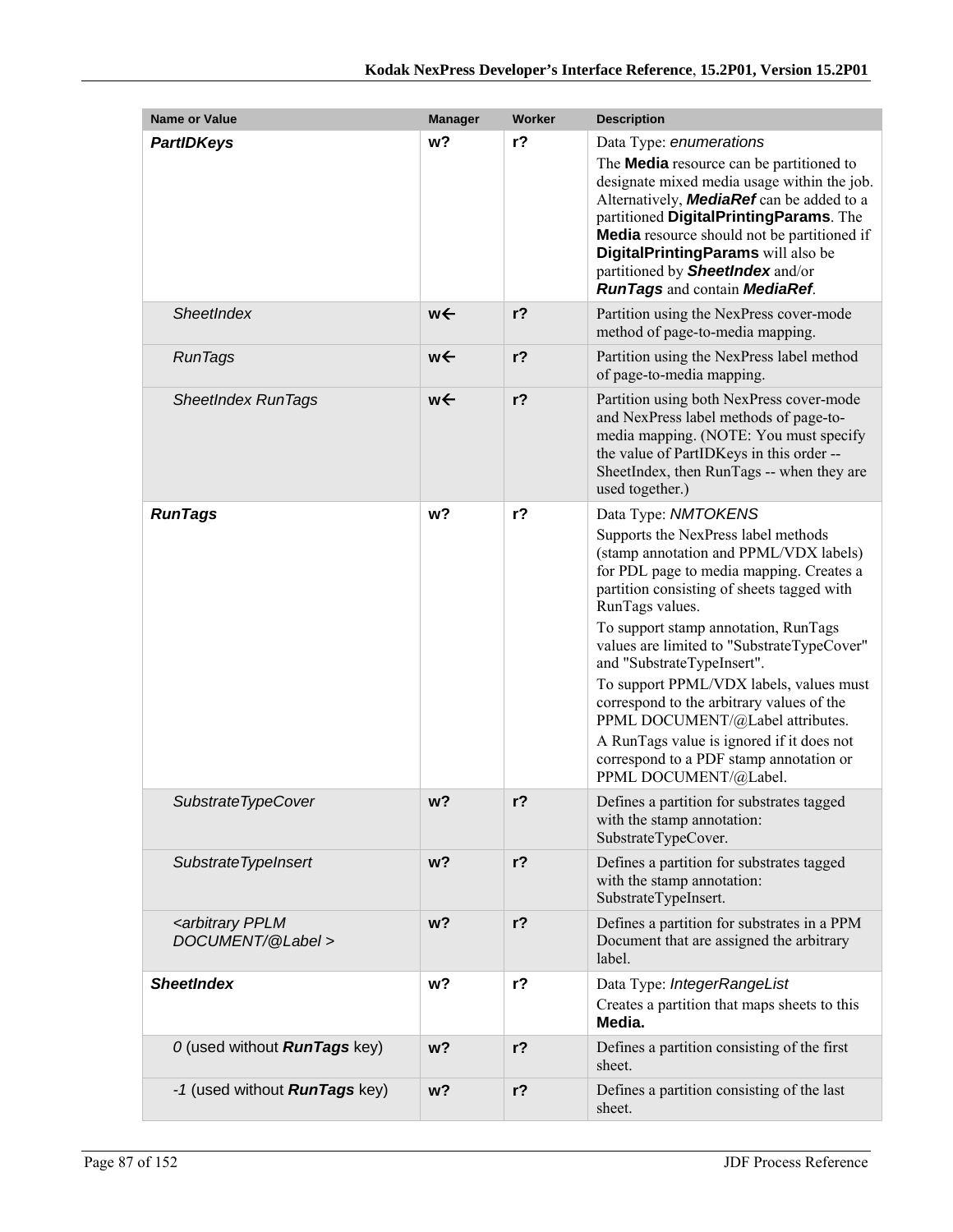| <b>Name or Value</b>                       | <b>Manager</b> | <b>Worker</b> | <b>Description</b>                                                                                                                                                                                                                                                                                                                                                                                                                                             |
|--------------------------------------------|----------------|---------------|----------------------------------------------------------------------------------------------------------------------------------------------------------------------------------------------------------------------------------------------------------------------------------------------------------------------------------------------------------------------------------------------------------------------------------------------------------------|
| $0 - 1$ (used without <b>RunTags</b> key)  | w <sub>2</sub> | $r$ ?         | Defines a partition consisting of the first<br>and last sheets.                                                                                                                                                                                                                                                                                                                                                                                                |
| $1 \sim 1$ (used with <b>RunTags</b> key)  | w <sub>2</sub> | $r$ ?         | Defines a partition consisting of all but the<br>first sheet                                                                                                                                                                                                                                                                                                                                                                                                   |
| $0 \sim -2$ (used with <b>RunTags</b> key) | $w$ ?          | $r$ ?         | Defines a partition consisting of all but the<br>last sheet.                                                                                                                                                                                                                                                                                                                                                                                                   |
| $1 \sim -2$ (used with <b>RunTags</b> key) | $w$ ?          | $r$ ?         | Defines a partition consisting of all but the<br>first and last sheets.                                                                                                                                                                                                                                                                                                                                                                                        |
| <b>Status</b>                              | W              | r             | Data Type: enumeration                                                                                                                                                                                                                                                                                                                                                                                                                                         |
| Available                                  | W              | r             |                                                                                                                                                                                                                                                                                                                                                                                                                                                                |
| <b>NXP:ClearCoat = None</b>                | w?             | $r$ ?         | Data Type: enumeration<br>DEPRECATED AFTER SYSTEM<br><b>RELEASE 8.2. Use NXP:ClearCoatFront</b><br>and NXP:ClearCoatBack for proper<br>control of gloss type on media<br>NexPress proprietary attribute controls<br>application of a "Clear Coat" Protection<br>finish (clear inverse mask) to a <b>Media</b> .<br>Identifies the side $(s)$ of the medium to<br>which the "Clear Coat" is applied.<br>NOTE: Controls clear coat "protection", not<br>"gloss". |
| None                                       | w <sub>2</sub> | $r$ ?         | No application to either side of the media.<br>Default Value.                                                                                                                                                                                                                                                                                                                                                                                                  |
| Front                                      | w <sub>2</sub> | $r$ ?         | Application to the front side.                                                                                                                                                                                                                                                                                                                                                                                                                                 |
| <b>Back</b>                                | w <sub>2</sub> | $r$ ?         | Application to the back side.                                                                                                                                                                                                                                                                                                                                                                                                                                  |
| <b>Both</b>                                | w?             | $r$ ?         | Application to the front and back sides.                                                                                                                                                                                                                                                                                                                                                                                                                       |
| NXP: Clear Coat Back = none                | w?             | $r$ ?         | Data Type: enumeration<br>NexPress proprietary attribute controls<br>application of a "Clear Coat" finish (clear<br>inverse mask) to the back side of a <b>Media</b> .<br>Value identifies the type of "Clear Coat" to<br>be applied.                                                                                                                                                                                                                          |
| none                                       | w <sub>2</sub> | $r$ ?         | No clear coat application to back side of<br>media. Default Value.                                                                                                                                                                                                                                                                                                                                                                                             |
| protection                                 | $w$ ?          | $r$ ?         | Application of protection coating to back<br>side of media.                                                                                                                                                                                                                                                                                                                                                                                                    |
| gloss                                      | $w$ ?          | $r$ ?         | Application of gloss coating to back side of<br>media.                                                                                                                                                                                                                                                                                                                                                                                                         |
| iqFlood                                    | $w$ ?          | $r$ ?         | Application of clear toner using "IQFlood"<br>selection to back side of media.                                                                                                                                                                                                                                                                                                                                                                                 |
| iqImage                                    | $w$ ?          | $r$ ?         | Application of clear toner using "IQImage"<br>selection to back side of media.                                                                                                                                                                                                                                                                                                                                                                                 |
| xdPhoto                                    | w?             | $r$ ?         | Application of photographic clear toner<br>using "Photo" selection to back side of<br>media.                                                                                                                                                                                                                                                                                                                                                                   |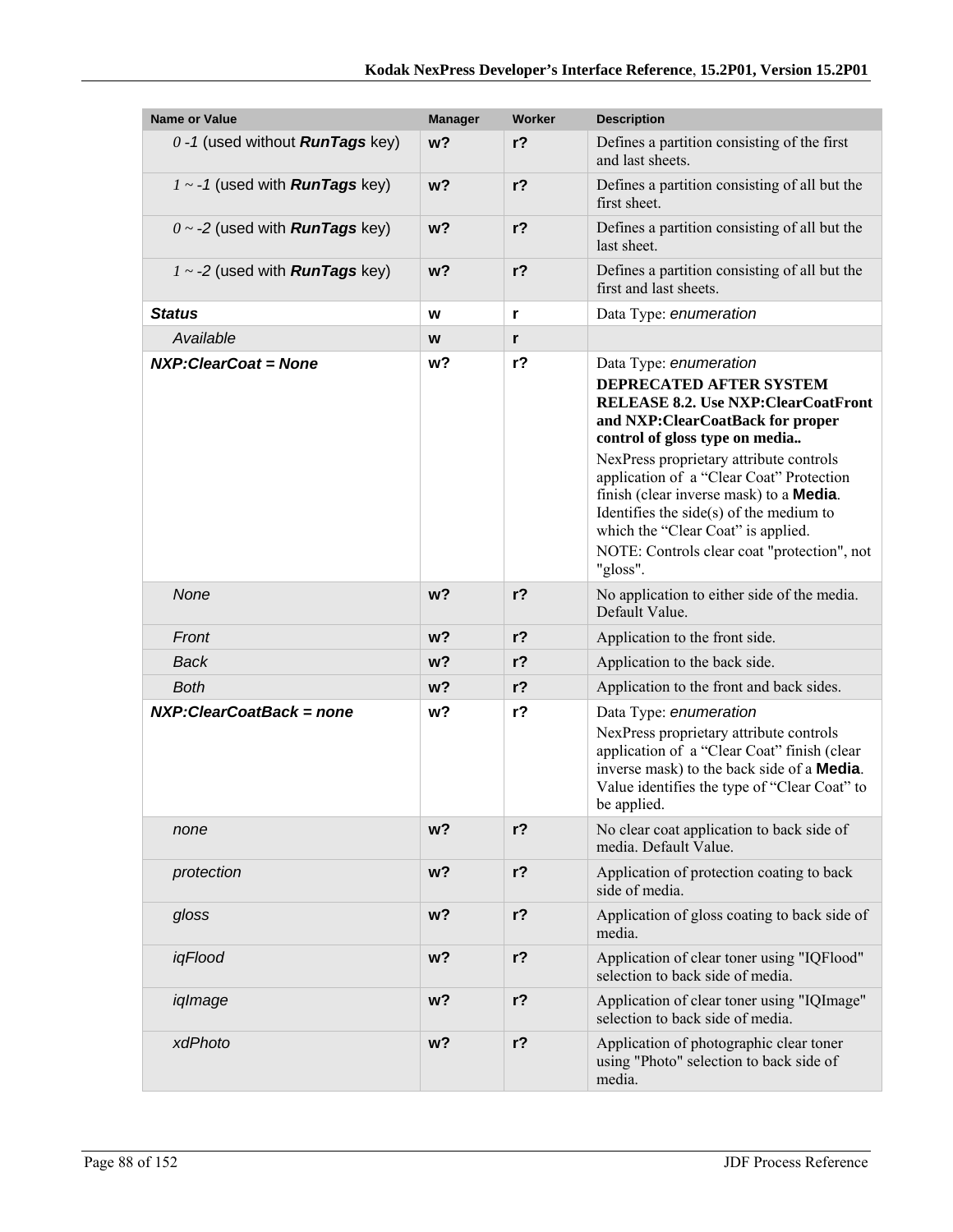| <b>Name or Value</b>             | <b>Manager</b> | Worker         | <b>Description</b>                                                                                                                                                                                                                     |
|----------------------------------|----------------|----------------|----------------------------------------------------------------------------------------------------------------------------------------------------------------------------------------------------------------------------------------|
| xdGraphic                        | w <sub>2</sub> | $r$ ?          | Application of photographic clear toner<br>using "Graphic" selection to back side of<br>media.                                                                                                                                         |
| raiseAllSimple                   | w <sub>2</sub> | $r$ ?          | Application of Dimensional clear toner to<br>the back side of media. Also called<br>Dimensional Easy Overcoat.                                                                                                                         |
| matteClearEasy                   | w <sub>2</sub> | $r$ ?          | Application of Matte Clear toner to the back<br>side of the media.                                                                                                                                                                     |
| duraCoat                         | w <sub>2</sub> | $r$ ?          | Application of clear toner using "DuraCoat"<br>selection to the back side of the media.                                                                                                                                                |
| whiteFlood                       | w <sub>2</sub> | $r$ ?          | Application of white toner using<br>"whiteFlood" selection to the back side of<br>the media.                                                                                                                                           |
| whitelmage                       | w?             | $r$ ?          | Application of white toner using<br>"whiteImage" selection to the back side of<br>the media.                                                                                                                                           |
| autoWhite                        | w <sub>2</sub> | $r$ ?          | Application of white toner using<br>"autoWhite" selection to the back side of<br>the media.                                                                                                                                            |
| <b>NXP:ClearCoatFront = none</b> | w?             | $r$ ?          | Data Type: enumeration<br>NexPress proprietary attribute controls<br>application of a "Clear Coat" finish (clear<br>inverse mask) to the front side of a <b>Media</b> .<br>Value identifies the type of "Clear Coat" to<br>be applied. |
| none                             | w <sub>2</sub> | r <sub>2</sub> | No clear coat application to front side of<br>media. Default Value.                                                                                                                                                                    |
| protection                       | w?             | $r$ ?          | Application of protection coating to front<br>side of media.                                                                                                                                                                           |
| gloss                            | $w$ ?          | $r$ ?          | Application of gloss coating to front side of<br>media.                                                                                                                                                                                |
| igFlood                          | w?             | $r$ ?          | Application of clear toner using "IQFlood"<br>selection to front side of media.                                                                                                                                                        |
| iqlmage                          | w?             | $r$ ?          | Application of clear toner using "IQImage"<br>selection to front side of media.                                                                                                                                                        |
| xdPhoto                          | w?             | r <sub>2</sub> | Application of photographic clear toner<br>using "Photo" selection to front side of<br>media.                                                                                                                                          |
| xdGraphic                        | w?             | $r$ ?          | Application of photographic clear toner<br>using "Graphic" selection to front side of<br>media.                                                                                                                                        |
| raiseAllSimple                   | w?             | $r$ ?          | Application of Dimensional clear toner to<br>the front side of the media. Also called<br>Dimensional Easy Overcoat.                                                                                                                    |
| matteClearEasy                   | w?             | $r$ ?          | Application of Matte Clear toner to the front<br>side of the media.                                                                                                                                                                    |
| duraCoat                         | w <sub>2</sub> | $r$ ?          | Application of clear toner using "DuraCoat"<br>selection to the back side of the media.                                                                                                                                                |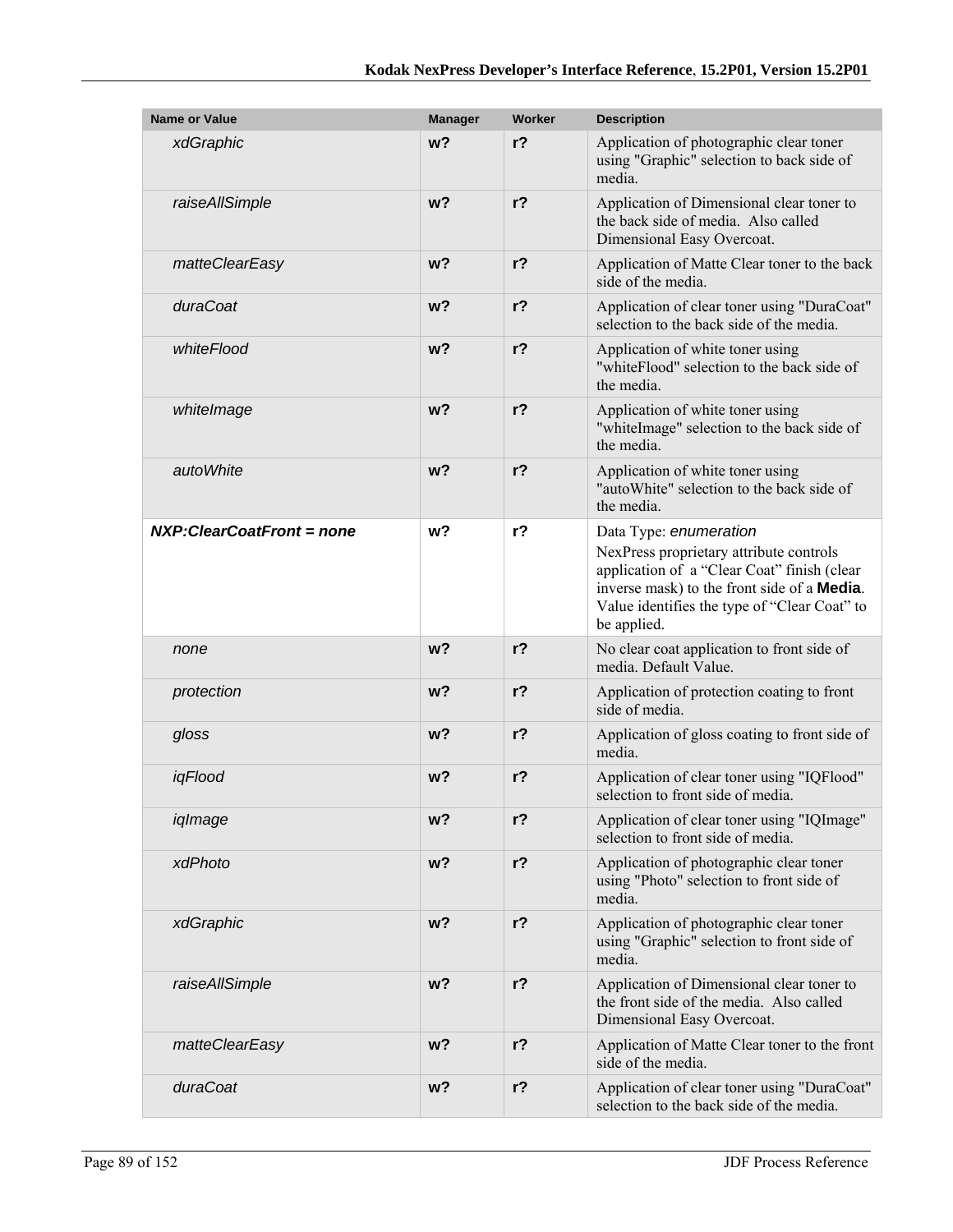| Name or Value | <b>Manager</b> | Worker | <b>Description</b>                                                                            |
|---------------|----------------|--------|-----------------------------------------------------------------------------------------------|
| whiteFlood    | $w$ ?          | $r$ ?  | Application of white toner using<br>"white Flood" selection to the back side of<br>the media. |
| whitelmage    | $w$ ?          | $r$ ?  | Application of white toner using<br>"whiteImage" selection to the back side of<br>the media.  |
| autoWhite     | w?             | $r$ ?  | Application of white toner using<br>"autoWhite" selection to the front side of<br>the media.  |

### **5.14.1 Location**

| Name or Value       | <b>Manager</b> | Worker         | <b>Description</b>                                                                                                                                                                                                               |
|---------------------|----------------|----------------|----------------------------------------------------------------------------------------------------------------------------------------------------------------------------------------------------------------------------------|
| <b>LocationName</b> | w <sup>2</sup> | r <sub>2</sub> | Data Type: string<br>Name of a logical substrate supply.<br><b>LocationName</b> is generally required by<br>NexPress; however, Body and Cover media<br>will be inferred using partitioning if<br>Location/@LocationName omitted. |
| Media0              | $w$ ?          | r <sub>2</sub> | Corresponds to the Body substrate.                                                                                                                                                                                               |
| Media1              | w <sub>2</sub> | r <sub>2</sub> | Corresponds to Cover substrate.                                                                                                                                                                                                  |
| Media <sub>2</sub>  | w <sub>2</sub> | r <sub>2</sub> | Corresponds to Insert substrate.                                                                                                                                                                                                 |
| Media3              | w <sub>2</sub> | r <sub>2</sub> | Corresponds to Separators substrate.                                                                                                                                                                                             |
| Media4              | w <sub>2</sub> | r <sub>2</sub> | Corresponds to the <i>Insert2</i> substrate.                                                                                                                                                                                     |
| Media <sub>5</sub>  | w <sub>2</sub> | r <sub>2</sub> | Corresponds to the <i>Insert3</i> substrate.                                                                                                                                                                                     |
| Media <sub>6</sub>  | w <sub>2</sub> | r <sub>2</sub> | Corresponds to the <i>Insert4</i> substrate.                                                                                                                                                                                     |
| Media7              | $w$ ?          | r <sub>2</sub> | Corresponds to the <i>Insert5</i> substrate.                                                                                                                                                                                     |
| Media <sub>8</sub>  | w <sub>2</sub> | r <sub>2</sub> | Corresponds to the <i>Insert6</i> substrate.                                                                                                                                                                                     |
| Media9              | w <sub>2</sub> | r <sub>2</sub> | Corresponds to the <i>Insert7</i> substrate.                                                                                                                                                                                     |
| Media <sub>10</sub> | w <sub>2</sub> | r <sub>2</sub> | Corresponds to the <i>Insert8</i> substrate.                                                                                                                                                                                     |
| LargeCapacity       | w <sup>2</sup> | r <sub>2</sub> | Same as Media0. Corresponds to the Body<br>substrate.                                                                                                                                                                            |
| Top                 | w <sub>2</sub> | $r$ ?          | Same as Media1. Corresponds to the Cover<br>substrate.                                                                                                                                                                           |

# **5.15 NodeInfo resource**

| <b>Name or Value</b> | <b>Manager</b> | Worker | <b>Description</b>                                                                                                                                               |
|----------------------|----------------|--------|------------------------------------------------------------------------------------------------------------------------------------------------------------------|
| <b>TargetRoute</b>   | w?             | r?     | Data Type: URL<br>URL where JDF is to be sent after completion. The<br>completed JDF file can be sent to a web server by<br>specifying "HTTP://servername:PORT#" |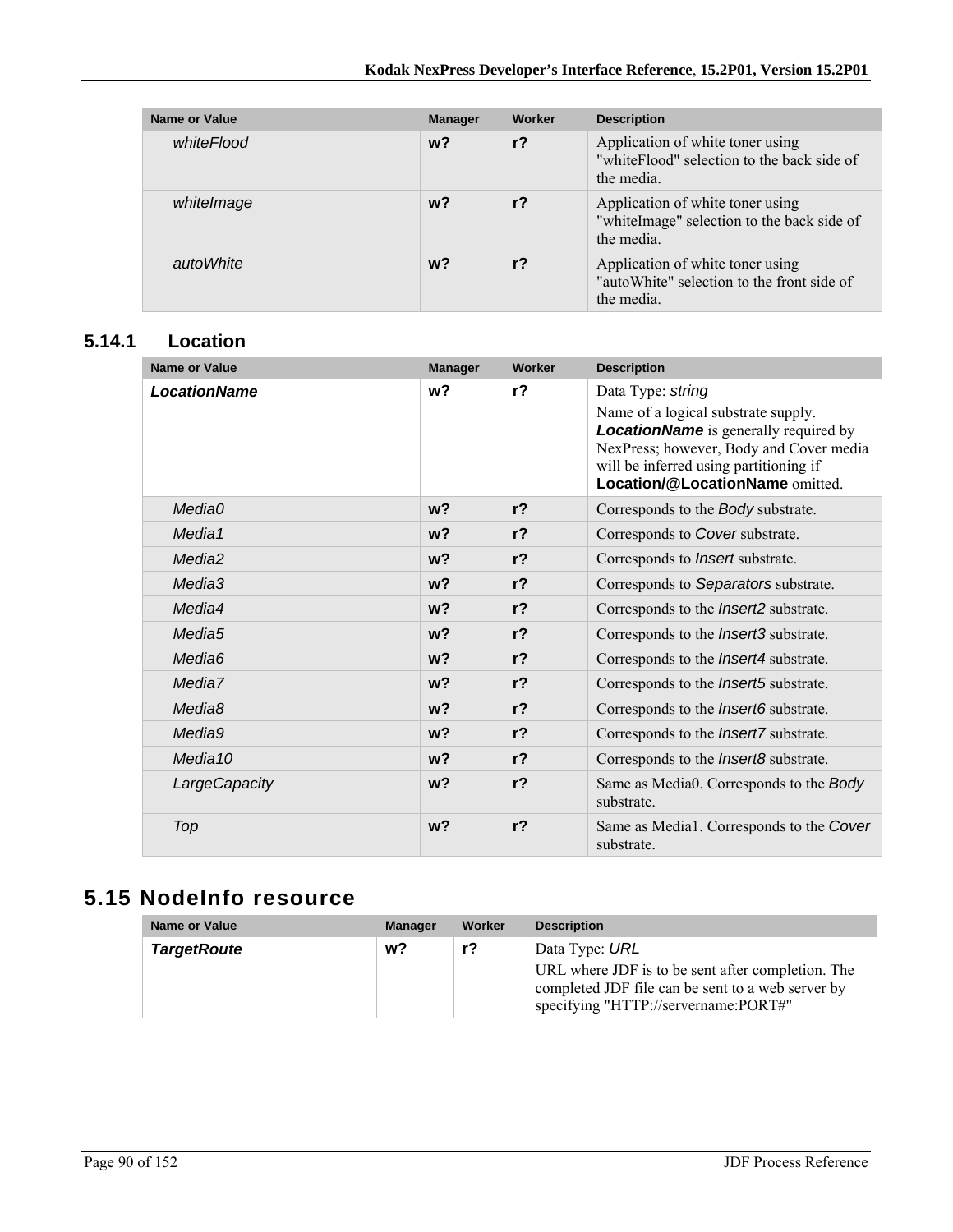| <b>Name or Value</b> | <b>Manager</b> | Worker         | <b>Description</b>                                                                                                                                                                                                                                                      |
|----------------------|----------------|----------------|-------------------------------------------------------------------------------------------------------------------------------------------------------------------------------------------------------------------------------------------------------------------------|
| NXP:DeleteWhenDone   | w?             | $r$ ?          | Data Type: boolean<br>Overrides the Portal Configuration<br>bDeleteWhenDone during processing of this JDF<br>ticket. Only applies to JDF jobs submitted through<br>the JDF Hotfolder. Portal Configuration is set by<br>c:\CDFE_CONFIG\InitialConfig\JDFPortal_cfg.xml. |
| true                 | $w$ ?          | r <sub>2</sub> | If job submitted by JDF Hotfolder, delete when the<br>job completes or aborts.                                                                                                                                                                                          |
| false                | $w$ ?          | r <sub>2</sub> | If job submitted by JDF Hotfolder, DO NOT delete<br>when the job completes or aborts.                                                                                                                                                                                   |
| NXP:DeviceWorkflow   | w?             | r?             | Used to define stop points for JDF job during<br>processing. See NXP:DeviceWorkflow below.                                                                                                                                                                              |

### **5.15.1 NXP:DeviceWorkflow**

| <b>Name or Value</b>  | <b>Manager</b> | Worker         | <b>Description</b>                                                                                                                                                                               |
|-----------------------|----------------|----------------|--------------------------------------------------------------------------------------------------------------------------------------------------------------------------------------------------|
| <b>NXP:StopPoints</b> | W              | r              | Data Type: enumerations<br>Stop job after each specified processing<br>phase. A JDF job ticket can only add stop<br>points; stop points defined in the default Job<br>Ticket cannot be disabled. |
| NXP:Submitted         | $w$ ?          | r <sub>2</sub> | Enable job stop after submission.                                                                                                                                                                |
| NXP:PDFCreated        | $w$ ?          | r <sub>2</sub> | Enable job stop after PDF has been created.<br>(Added for completeness; JDF only accepts<br>PDF content files).                                                                                  |
| NXP:ResourcesChecked  | $w$ ?          | r <sub>2</sub> | Enable job stop after Resource Check.                                                                                                                                                            |
| NXP:RIPped            | $w$ ?          | $r$ ?          | Enable job stop has been RIPped.                                                                                                                                                                 |

# **5.16 RenderingParams resource**

| <b>Name or Value</b>       | <b>Manager</b> | <b>Worker</b>  | <b>Description</b>                                                                                                             |
|----------------------------|----------------|----------------|--------------------------------------------------------------------------------------------------------------------------------|
| ADBE:RemoveOverPrintParams | $w$ ?          | r <sup>2</sup> | Data Type: refelement<br>See ADBE: RemoveOverPrintParams<br>below.                                                             |
| NXP:CLCDDIQParams          | $w$ ?          | $r$ ?          | Data Type: refelement<br>See NXP:CLCDDIQParams below.                                                                          |
| $NXP: PureBlack = true$    | w?             | $r$ ?          | Data Type: boolean<br>Render RGB Black (0,0,0) as CMYK<br>$(0,0,0,100)$ .<br>Cannot be enabled when<br>$@NXP:RichBlack = true$ |
| true                       | $w$ ?          | r <sub>2</sub> | Enable. Default Value.                                                                                                         |
| false                      | w?             | r <sub>2</sub> | <b>Disable</b>                                                                                                                 |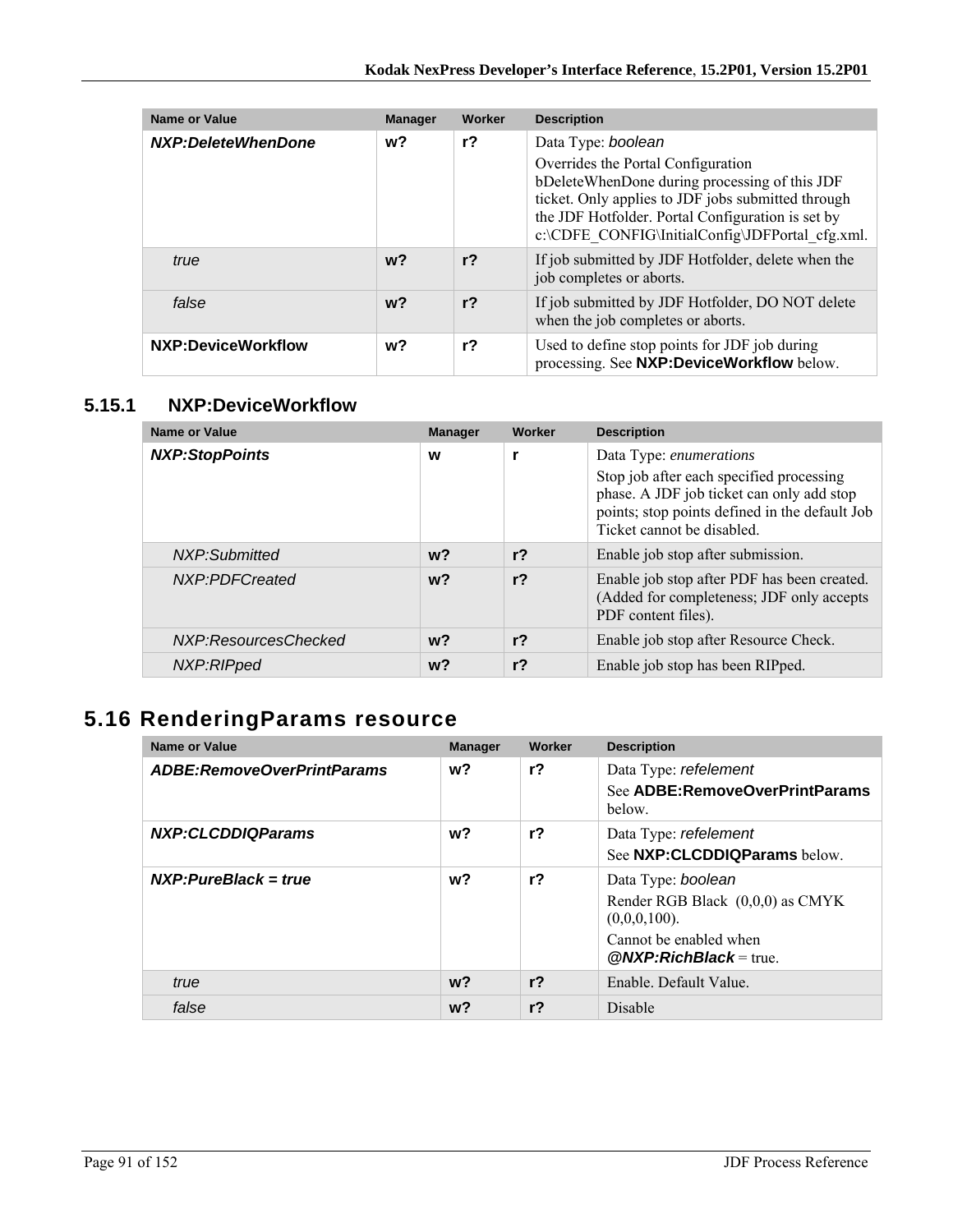| <b>Name or Value</b>                         | <b>Manager</b> | Worker         | <b>Description</b>                                                                                                                                                                                                                                                                              |
|----------------------------------------------|----------------|----------------|-------------------------------------------------------------------------------------------------------------------------------------------------------------------------------------------------------------------------------------------------------------------------------------------------|
| $NXP: RichBlack = false$                     | w <sub>2</sub> | $r$ ?          | Data Type: boolean<br>Render RGB Black (0,0,0) as CMYK (80,<br>60, 40, 100); and CMYK Black<br>$(0,0,0,100)$ as CMYK $(80, 60, 40, 100)$ .<br>Cannot be enabled when<br>$@NXP: Pure Black = true OR when$<br>ColorSpaceConversionParams/<br>ColorSpaceConversionOp/<br>$@RGBGray2Black = true.$ |
| true                                         | w <sub>2</sub> | r <sub>2</sub> | Enable                                                                                                                                                                                                                                                                                          |
| false                                        | w <sub>2</sub> | r <sub>2</sub> | Disable. Default Value.                                                                                                                                                                                                                                                                         |
| NXP:DMCLProcessColorantThreshold             | $w \leftarrow$ | r              | Required if Dimensional Easy Overcoat is<br>requested<br>Data Type: integer<br>Defines the CMYK threshold to be used<br>when generating the Dimensional Clear<br>overcoat.<br><b>Range: 0 - 255</b>                                                                                             |
| <b>NXP:DMCLThresholdApplication</b>          | $w \leftarrow$ | r              | Required if Dimensional Easy Overcoat is<br>requested<br>Data Type: string<br>This parameter controls the usage of the<br><b>DMCLProcessColorantThreshold</b><br>parameter.                                                                                                                     |
| Above                                        |                |                | Dimensional overcoat will be generated if<br>any of the CMYK channels have values<br>greater than the overcoat threshold                                                                                                                                                                        |
| <b>Below</b>                                 |                |                | Dimensional overcoat will be benerated if<br>any of the CMYK channels have values<br>greater than the overcoat threshold                                                                                                                                                                        |
| NXP:MTCLProcessColorantThreshold             | $w \leftarrow$ | r              | Required if Matte Clear Easy Overcoat is<br>requested<br>Data Type: integer<br>Defines the CMYK threshold to be used<br>when generating the Matte Clear overcoat.<br><b>Range: 0 - 255</b>                                                                                                      |
| <b>NXP:MTCLThresholdApplication</b><br>Above | $w \leftarrow$ | r              | Required if Matte Clear Easy Overcoat is<br>requested<br>Data Type: string<br>This parameter controls the usage of the<br><b>MTCLProcessColorantThreshold</b><br>parameter.<br>Matte Clear overcoat will be generated if                                                                        |
|                                              |                |                | any of the CMYK channels have values<br>greater than the overcoat threshold                                                                                                                                                                                                                     |
| <b>Below</b>                                 |                |                | Matte Clear overcoat will be benerated if<br>any of the CMYK channels have values<br>greater than the overcoat threshold                                                                                                                                                                        |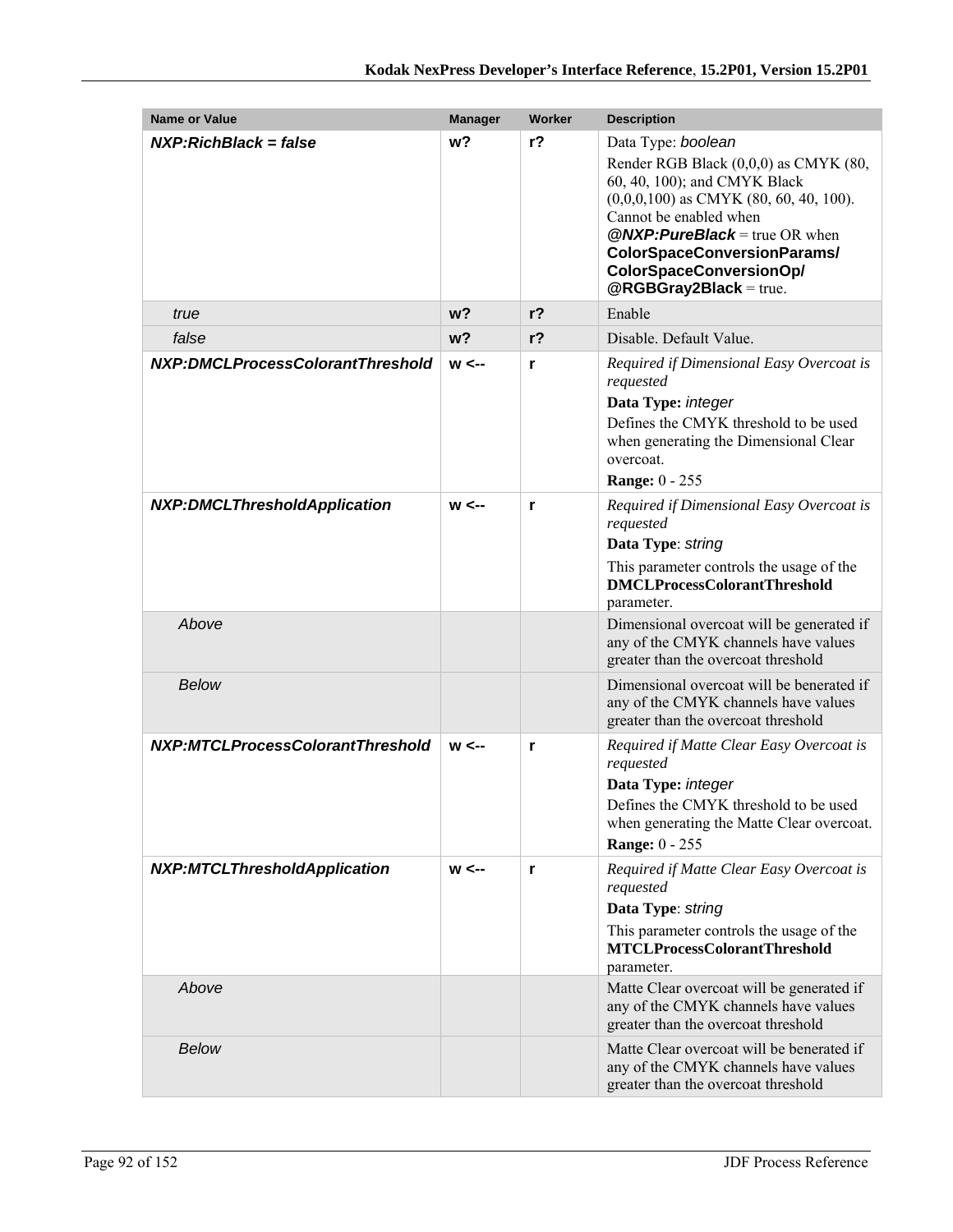| Name or Value                | <b>Manager</b> | Worker         | <b>Description</b>                                                    |
|------------------------------|----------------|----------------|-----------------------------------------------------------------------|
| $NXP: InkOptimization = Off$ | $w$ ?          | $r$ ?          | Data Type: boolean                                                    |
|                              |                |                | Controls the InkOptimization (GCR high<br>black replacement) feature. |
| Off                          | $w$ ?          | r <sub>2</sub> | InkOptimization is disabled                                           |
| GCR70                        | $w$ ?          | r <sub>2</sub> | InkOptimization is performed in less<br>aggressive mode.              |
| GCR <sub>100</sub>           | $w$ ?          | r <sub>2</sub> | Ink Optimization is performed in<br>maximum mode.                     |

### **5.16.1 ADBE:RemoveOverPrintParams**

| Name or Value                | <b>Manager</b> | Worker         | <b>Description</b>                                                                                        |
|------------------------------|----------------|----------------|-----------------------------------------------------------------------------------------------------------|
| <b>EmulateNAInkOverprint</b> | w?             | r?             | Data Type: <i>string</i><br>Enable overprint for spot colors that are not<br>available. No default value. |
| true                         | $w$ ?          | r <sub>2</sub> | Enable                                                                                                    |
| false                        | w?             | r?             | <b>Disable</b>                                                                                            |

### **5.16.2 NXP:CLCDDIQParams**

| <b>Name or Value</b>   | <b>Manager</b> | Worker         | <b>Description</b>                                                                                                                                                                                                                                                                 |
|------------------------|----------------|----------------|------------------------------------------------------------------------------------------------------------------------------------------------------------------------------------------------------------------------------------------------------------------------------------|
| $PD = 0$               | w <sub>2</sub> | $r$ ?          | Data Type: integer<br>Sets "Print Density" CLCDD engine<br>parameter. Values 0 - 10.                                                                                                                                                                                               |
| $SF = 0$               | w?             | $r$ ?          | Data Type: integer<br>Sets "Sharpness Filter" CLCDD engine<br>parameter. Values 0 - 7.                                                                                                                                                                                             |
| TS = DeviceDefault     | w <sub>2</sub> | r <sub>2</sub> | Data Type: NMTOKEN<br>Sets "Toner Savings" CLCDD engine<br>parameter.                                                                                                                                                                                                              |
| <b>DeviceDefault</b>   | w <sub>2</sub> | r <sub>2</sub> | Engine uses its default setting.<br>Default Value.                                                                                                                                                                                                                                 |
| On                     | $w$ ?          | r <sub>2</sub> | Enabled                                                                                                                                                                                                                                                                            |
| Off                    | w <sub>2</sub> | r <sub>2</sub> | Disabled                                                                                                                                                                                                                                                                           |
| TextGS = DeviceDefault | w <sub>2</sub> | r <sub>2</sub> | Data Type: NMTOKEN<br>Sets "Text Gradation Smoothing" CLCDD<br>engine parameter.<br>This attribute is provided to enable future<br>development; a value other than<br>DeviceDefault or None may produce<br>undesireable results. Enabling TextGS can<br>distort the edges of text. |
| <b>DeviceDefault</b>   | w <sub>2</sub> | r <sub>2</sub> | Engine uses its default setting.<br>Default Value.                                                                                                                                                                                                                                 |
| <b>None</b>            | w <sub>2</sub> | r <sub>2</sub> | Disabled                                                                                                                                                                                                                                                                           |
| Fine                   | w <sub>2</sub> | r <sub>2</sub> | "Fine" selection.                                                                                                                                                                                                                                                                  |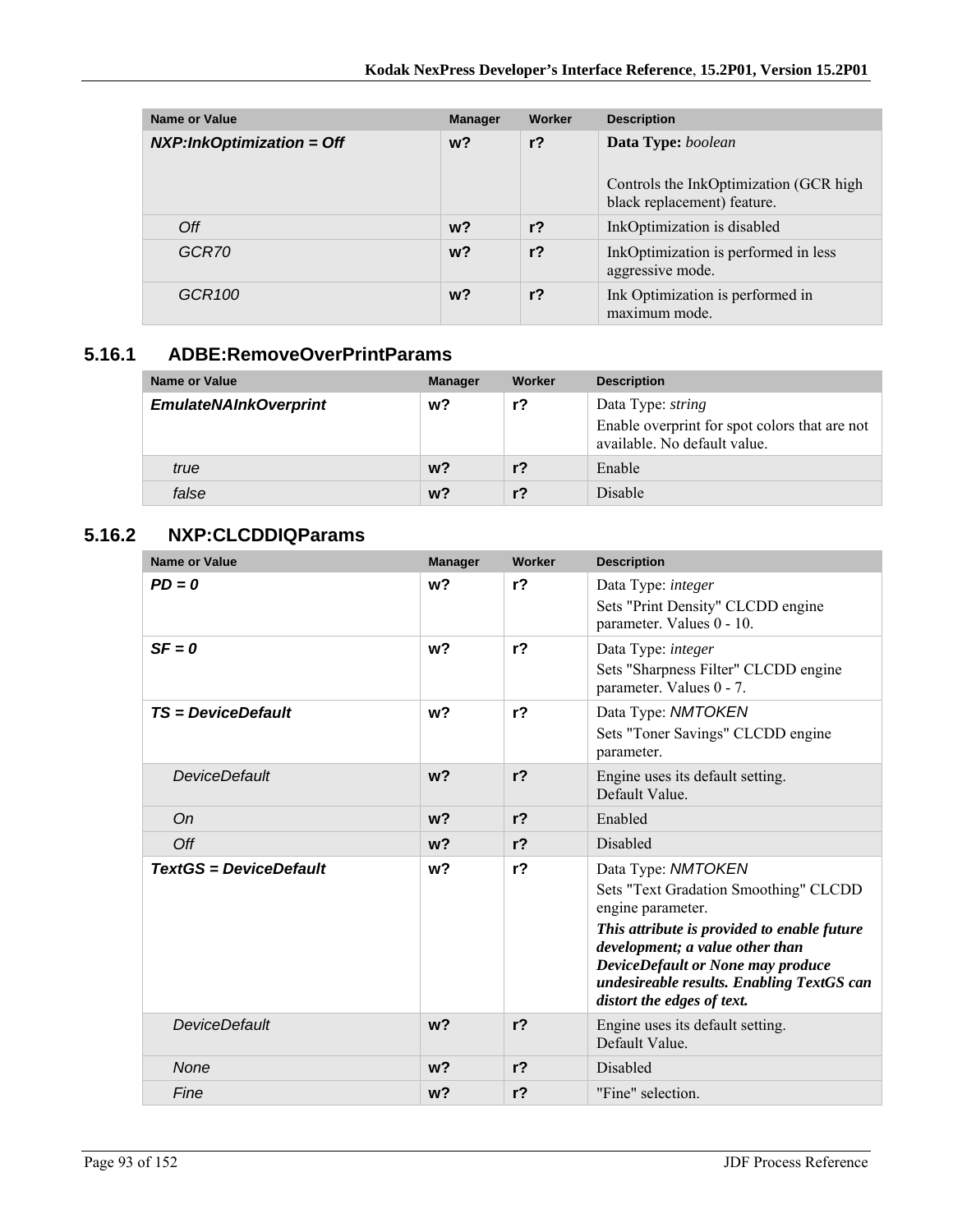| <b>Name or Value</b>                | <b>Manager</b> | <b>Worker</b>  | <b>Description</b>                                                                            |
|-------------------------------------|----------------|----------------|-----------------------------------------------------------------------------------------------|
| Coarse                              | $w$ ?          | $r$ ?          | "Coarse" selection.                                                                           |
| <b>GraphicsGS = DeviceDefault</b>   | w?             | $r$ ?          | Data Type: NMTOKEN<br>Sets "Graphics Gradation Smoothing"<br>CLCDD engine parameter.          |
| <b>DeviceDefault</b>                | w <sub>2</sub> | $r$ ?          | Engine uses its default setting.<br>Default Value.                                            |
| None                                | $w$ ?          | $r$ ?          | Disabled                                                                                      |
| Fine                                | w <sub>2</sub> | $r$ ?          | "Fine" selection.                                                                             |
| Coarse                              | $w$ ?          | $r$ ?          | "Coarse" selection.                                                                           |
| <b>ImageGS = DeviceDefault</b>      | w <sup>2</sup> | r <sub>2</sub> | Data Type: NMTOKEN<br>Sets "Image Gradation Smoothing" CLCDD<br>engine parameter.             |
| <b>DeviceDefault</b>                | W <sup>2</sup> | $r$ ?          | Engine uses its default setting.<br>Default Value.                                            |
| None                                | $w$ ?          | r <sub>2</sub> | Disabled                                                                                      |
| Fine                                | $w$ ?          | r <sub>2</sub> | "Fine" selection.                                                                             |
| Coarse                              | w?             | $r$ ?          | "Coarse" selection.                                                                           |
| <b>HTTextBW</b> = DeviceDefault     | w?             | $r$ ?          | Data Type: NMTOKEN<br>Sets "Halftone Mode for Black-Only Text"<br>CLCDD engine parameter.     |
| <b>DeviceDefault</b>                | $w$ ?          | $r$ ?          | Same as "Gradation" selection.<br>Default Value.                                              |
| Resolution                          | w?             | $r$ ?          | "Resolution" selection.                                                                       |
| Gradation                           | $w$ ?          | r <sub>2</sub> | "Gradation" selection.                                                                        |
| ErrorDiffusion                      | $w$ ?          | $r$ ?          | "ErrorDiffusion" selection.                                                                   |
| <b>HTGraphicsBW = DeviceDefault</b> | w?             | $r$ ?          | Data Type: NMTOKEN<br>Sets "Halftone Mode for Black-Only<br>Graphics" CLCDD engine parameter. |
| <b>DeviceDefault</b>                | w <sub>2</sub> | r <sub>2</sub> | Same as "Gradation" selection.<br>Default Value.                                              |
| <b>Resolution</b>                   | w?             | $r$ ?          | "Resolution" selection.                                                                       |
| Gradation                           | $w$ ?          | $r$ ?          | "Gradation" selection.                                                                        |
| ErrorDiffusion                      | $w$ ?          | $r$ ?          | "ErrorDiffusion" selection.                                                                   |
| <b>HTImageBW = DeviceDefault</b>    | w?             | r <sub>2</sub> | Data Type: NMTOKEN<br>Sets "Halftone Mode for Black-Only<br>Images" CLCDD engine parameter.   |
| <b>DeviceDefault</b>                | $w$ ?          | $r$ ?          | Same as "Gradation" selection.<br>Default Value.                                              |
| <b>Resolution</b>                   | $w$ ?          | $r$ ?          | "Resolution" selection.                                                                       |
| Gradation                           | $w$ ?          | $r$ ?          | "Gradation" selection.                                                                        |
| ErrorDiffusion                      | $w$ ?          | $r$ ?          | "ErrorDiffusion" selection.                                                                   |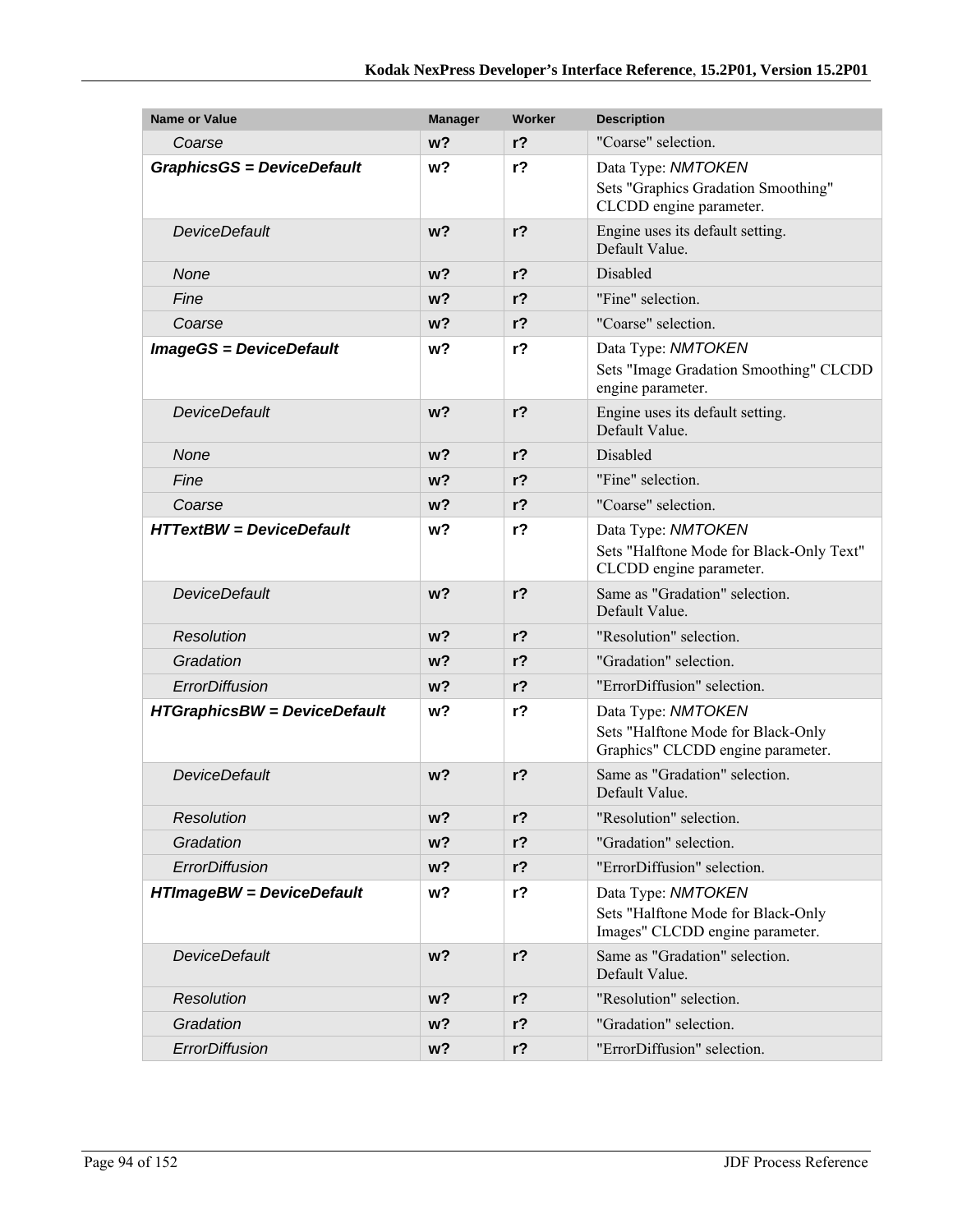| <b>Name or Value</b>                  | <b>Manager</b> | Worker         | <b>Description</b>                                                                                                                                                                                                            |
|---------------------------------------|----------------|----------------|-------------------------------------------------------------------------------------------------------------------------------------------------------------------------------------------------------------------------------|
| <b>HTTextCMYK = DeviceDefault</b>     | w <sub>2</sub> | $r$ ?          | Data Type: NMTOKEN                                                                                                                                                                                                            |
|                                       |                |                | Sets "Halftone Mode for Color Text"<br>CLCDD engine parameter.                                                                                                                                                                |
| <b>DeviceDefault</b>                  | w <sub>2</sub> | $r$ ?          | Same as "Gradation" selection.<br>Default Value.                                                                                                                                                                              |
| <b>Resolution</b>                     | $w$ ?          | r <sub>2</sub> | "Resolution" selection.                                                                                                                                                                                                       |
| Gradation                             | w <sub>2</sub> | r <sub>2</sub> | "Gradation" selection.                                                                                                                                                                                                        |
| ErrorDiffusion                        | w <sub>2</sub> | $r$ ?          | "ErrorDiffusion" selection.                                                                                                                                                                                                   |
| <b>HTGraphicsCMYK = DeviceDefault</b> | w?             | $r$ ?          | Data Type: NMTOKEN<br>Sets "Halftone Mode for Color Graphics"<br>CLCDD engine parameter.                                                                                                                                      |
| <b>DeviceDefault</b>                  | w <sub>2</sub> | $r$ ?          | Same as "Gradation" selection.<br>Default Value.                                                                                                                                                                              |
| <b>Resolution</b>                     | w <sub>2</sub> | r <sub>2</sub> | "Resolution" selection.                                                                                                                                                                                                       |
| Gradation                             | w <sub>2</sub> | r <sub>2</sub> | "Gradation" selection.                                                                                                                                                                                                        |
| ErrorDiffusion                        | $w$ ?          | r <sub>2</sub> | "ErrorDiffusion" selection.                                                                                                                                                                                                   |
| <b>HTImageCMYK = DeviceDefault</b>    | w <sub>2</sub> | $r$ ?          | Data Type: NMTOKEN<br>Sets "Halftone Mode for Color Images"<br>CLCDD engine parameter.                                                                                                                                        |
| <b>DeviceDefault</b>                  | w <sub>2</sub> | r <sub>2</sub> | Same as "Gradation" selection.<br>Default Value.                                                                                                                                                                              |
| <b>Resolution</b>                     | w <sub>2</sub> | r <sub>2</sub> | "Resolution" selection.                                                                                                                                                                                                       |
| Gradation                             | w?             | r <sub>2</sub> | "Gradation" selection.                                                                                                                                                                                                        |
| ErrorDiffusion                        | w <sub>2</sub> | r <sub>2</sub> | "ErrorDiffusion" selection.                                                                                                                                                                                                   |
| <b>HTLineCMYK = DeviceDefault</b>     | w?             | $r$ ?          | Data Type: NMTOKEN<br>Sets "Halftone Mode for Color Lines"<br>CLCDD engine parameter.<br>This attribute is provided to enable future<br>development; a value other than<br>DeviceDefault may produce undesireable<br>results. |
| <b>DeviceDefault</b>                  | $w$ ?          | $r$ ?          | Same as "Gradation" selection.<br>Default Value.                                                                                                                                                                              |
| <b>Resolution</b>                     | $w$ ?          | r <sub>2</sub> | "Resolution" selection.                                                                                                                                                                                                       |
| Gradation                             | $w$ ?          | $r$ ?          | "Gradation" selection.                                                                                                                                                                                                        |
| ErrorDiffusion                        | $w$ ?          | $r$ ?          | "ErrorDiffusion" selection.                                                                                                                                                                                                   |
| <b>ASTText = DeviceDefault</b>        | w?             | $r$ ?          | Data Type: NMTOKEN                                                                                                                                                                                                            |
|                                       |                |                | Sets "Adaptive Smoothing Technology for<br>Text" CLCDD engine parameter.                                                                                                                                                      |
| <b>DeviceDefault</b>                  | w <sub>2</sub> | $r$ ?          | Engine uses its default setting.<br>Default Value.                                                                                                                                                                            |
| None                                  | w <sub>2</sub> | r <sub>2</sub> | Disabled                                                                                                                                                                                                                      |
| Fine                                  | $w$ ?          | $r$ ?          | "Fine" selection.                                                                                                                                                                                                             |
| Coarse                                | $w$ ?          | $r$ ?          | "Coarse" selection.                                                                                                                                                                                                           |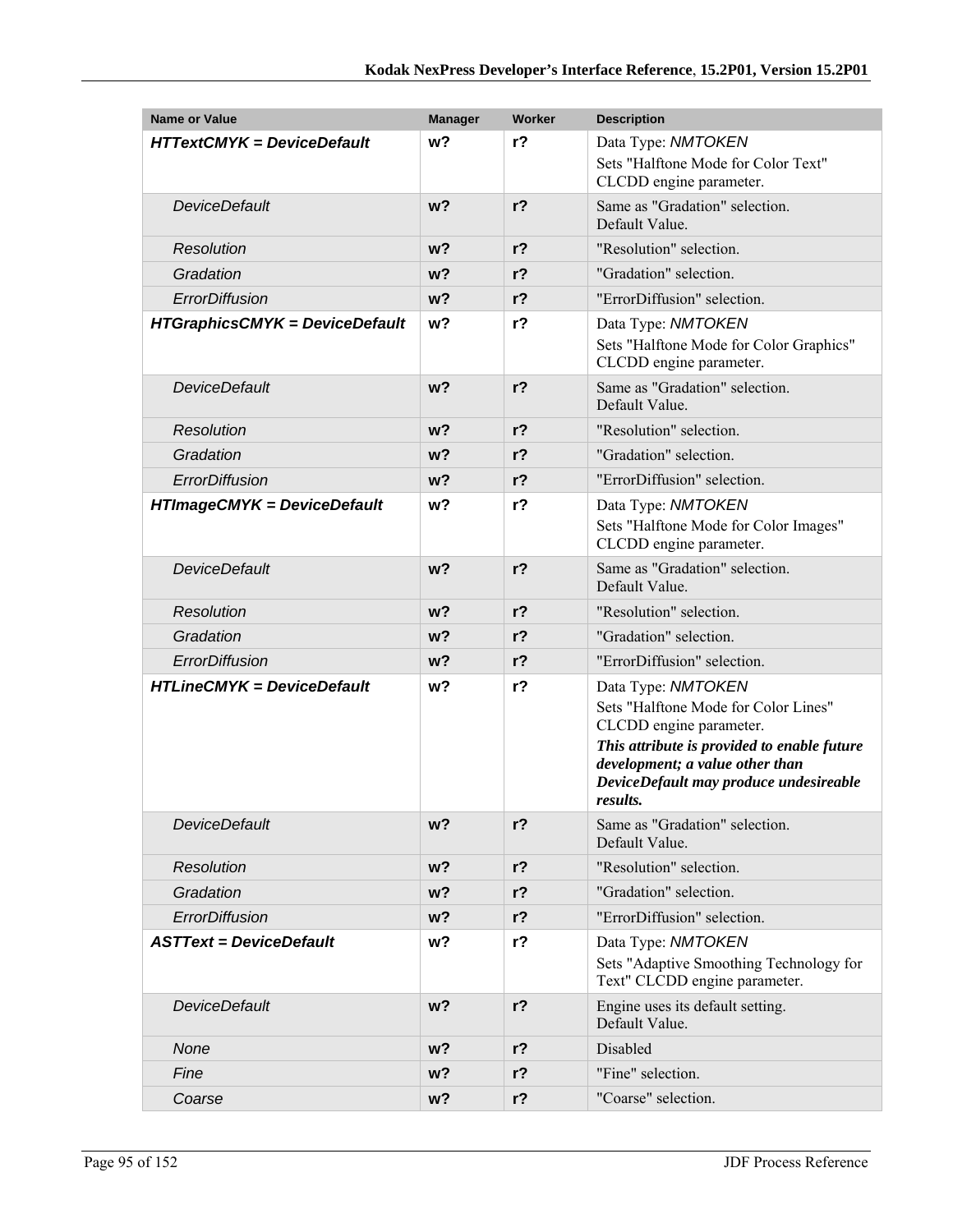| <b>Name or Value</b>               | <b>Manager</b> | Worker         | <b>Description</b>                                                                                                                   |
|------------------------------------|----------------|----------------|--------------------------------------------------------------------------------------------------------------------------------------|
| <b>ASTGraphics = DeviceDefault</b> | w <sub>2</sub> | $r$ ?          | Data Type: NMTOKEN                                                                                                                   |
|                                    |                |                | Sets "Adaptive Smoothing Technology for<br>Graphics" CLCDD engine parameter.                                                         |
| <b>DeviceDefault</b>               | w <sub>2</sub> | $r$ ?          | Engine uses its default setting.<br>Default Value                                                                                    |
| <b>None</b>                        | w <sub>2</sub> | r <sub>2</sub> | Disabled                                                                                                                             |
| Fine                               | w <sub>2</sub> | r <sub>2</sub> | "Fine" selection.                                                                                                                    |
| Coarse                             | w <sub>2</sub> | $r$ ?          | "Coarse" selection.                                                                                                                  |
| <b>ASTImage = DeviceDefault</b>    | w?             | $r$ ?          | Data Type: NMTOKEN                                                                                                                   |
|                                    |                |                | Sets "Adaptive Smoothing Technology for<br>Images" CLCDD engine parameter.                                                           |
| <b>DeviceDefault</b>               | w <sub>2</sub> | $r$ ?          | Engine uses its default setting.<br>Default Value.                                                                                   |
| <b>None</b>                        | w <sub>2</sub> | r <sub>2</sub> | Disabled                                                                                                                             |
| Fine                               | w <sub>2</sub> | r <sub>2</sub> | "Fine" selection.                                                                                                                    |
| Coarse                             | w <sub>2</sub> | r <sub>2</sub> | "Coarse" selection.                                                                                                                  |
| <b>ASTLine = DeviceDefault</b>     | w?             | $r$ ?          | Data Type: NMTOKEN                                                                                                                   |
|                                    |                |                | Sets "Adaptive Smoothing Technology for<br>Lines" CLCDD engine parameter.                                                            |
|                                    |                |                | This attribute is provided to enable future<br>development; a value other than<br>DeviceDefault may produce undesireable<br>results. |
| <b>DeviceDefault</b>               | w <sub>2</sub> | $r$ ?          | Engine uses its default setting.<br>Default Value                                                                                    |
| None                               | w <sub>2</sub> | $r$ ?          | Disabled                                                                                                                             |
| Fine                               | $w$ ?          | r <sub>2</sub> | "Fine" selection                                                                                                                     |
| Coarse                             | w <sub>2</sub> | $r$ ?          | "Coarse" selection.                                                                                                                  |

# **5.17 RunList resource**

| <b>Name or Value</b>                        | <b>Manager</b> | Worker | <b>Description</b>                                                                                          |
|---------------------------------------------|----------------|--------|-------------------------------------------------------------------------------------------------------------|
| Class                                       | W              |        | Data Type: enumeration                                                                                      |
| Parameter                                   | W              |        |                                                                                                             |
| $ComponentGranularity =$<br><b>Document</b> | w?             | r?     | Data Type: enumeration<br>Specifies the grouping of PDL pages that<br>produce an output component instance. |
| Document                                    | $w$ ?          | $r$ ?  | Required for PDF data. Default Value.                                                                       |
| Set                                         | $w$ ?          | $r$ ?  | Required for PPML/VDX data.                                                                                 |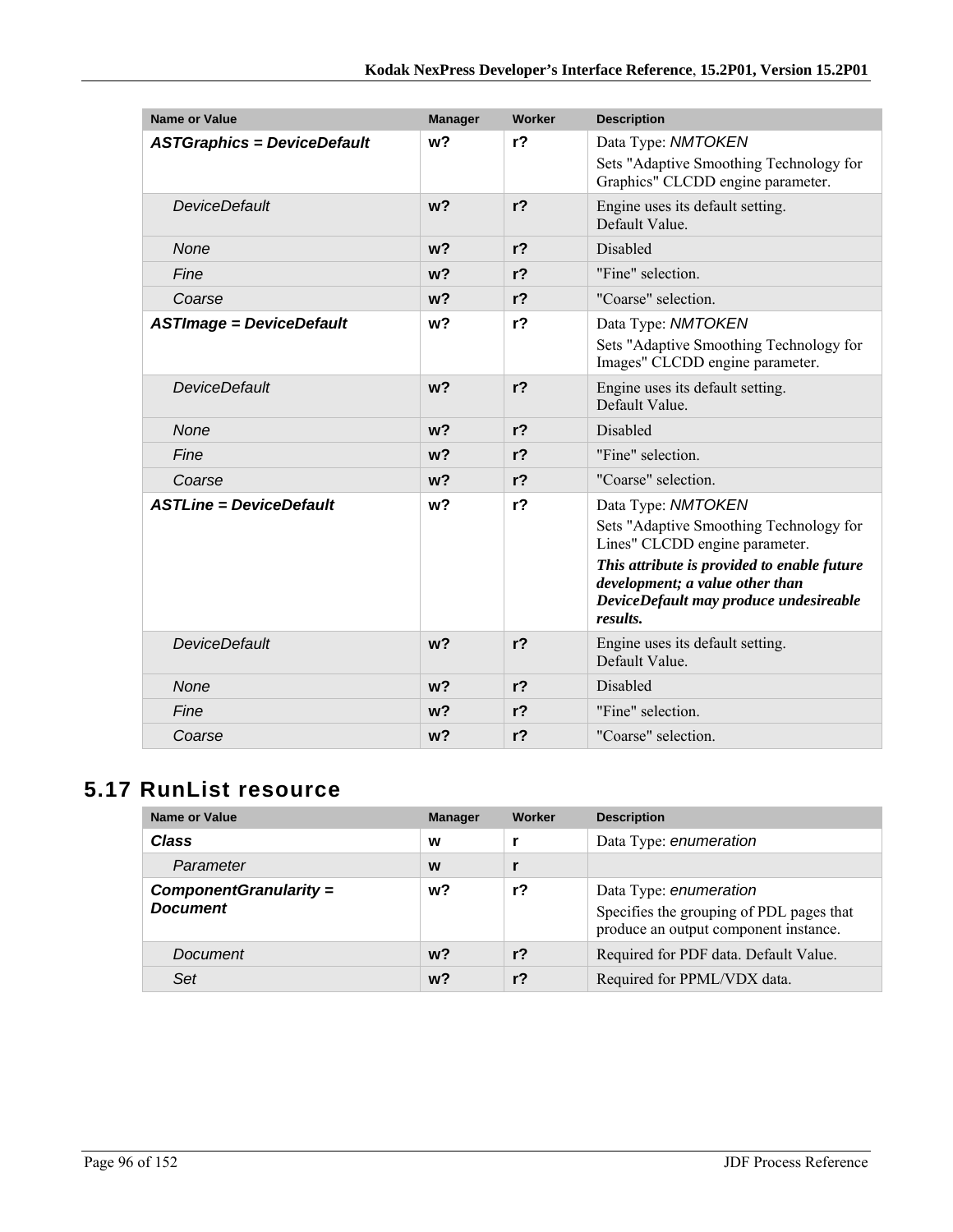| <b>Name or Value</b> | <b>Manager</b> | Worker         | <b>Description</b>                                                                                                                                                                                                              |
|----------------------|----------------|----------------|---------------------------------------------------------------------------------------------------------------------------------------------------------------------------------------------------------------------------------|
| <b>Directory</b>     | w?             | $r$ ?          | Data Type: string<br>Defines a base path applicable to relative<br>URIs in<br>LayoutElement/FileSpec/@URL.<br>If <b>Directory</b> is not supplied, the JDF<br>Hotfolder location is used as a base path to<br>any relative URI. |
| ID                   | W              | r              | Data Type: ID                                                                                                                                                                                                                   |
| <b>PartUsage</b>     | w?             | r <sub>2</sub> | Data Type: enumeration                                                                                                                                                                                                          |
| <b>Implicit</b>      | w <sub>2</sub> | r <sub>2</sub> | Required with RunList partitions using<br>SheetIndex or RunIndex.                                                                                                                                                               |
| <b>Sets</b>          | w←             | r <sub>2</sub> | Data Type: IntegerRangeList<br>Zero-based list of document set indices in a<br>multi-document sets file. Only valid if<br>LayoutElement/@ElementType =<br>"MultiSet". If not present, all document sets<br>are selected.        |
| <b>Status</b>        | W              | r              | Data Type: enumeration                                                                                                                                                                                                          |
| Available            | W              | r              |                                                                                                                                                                                                                                 |
| <b>LayoutElement</b> | W              | r              | Describes the document content file. See<br>LayoutElement below.                                                                                                                                                                |
| <b>Disposition</b>   | w <sub>2</sub> | r <sub>2</sub> | Controls deletion of the content file after the<br>JDF ticket has been processed. See<br>Disposition element below.                                                                                                             |

### **5.17.1 LayoutElement**

| <b>Name or Value</b>    | <b>Manager</b> | Worker         | <b>Description</b>                                                                              |
|-------------------------|----------------|----------------|-------------------------------------------------------------------------------------------------|
| $ElementType = Unknown$ | w?             | $r$ ?          | Data Type: enumeration                                                                          |
| Document                | $w$ ?          | r <sub>2</sub> | An ordered set of one or more pages, e.g.<br>Adobe PDF.                                         |
| <b>MultiDocument</b>    | w <sub>2</sub> | ?              | An ordered set of one or more documents<br>including document breaks, e.g.<br>PPML/VDX.         |
| MultiSet                | w <sub>2</sub> | r <sub>2</sub> | An ordered set of one or more document<br>sets including document set breaks, e.g.<br>PPML/VDX. |
| Unknown                 | w?             | r <sub>2</sub> | The type will be ascertained from the<br>content. Default Value.                                |
| <b>FileSpec</b>         | W              |                | URL and metadata for content file.                                                              |

#### **5.17.1.1 FileSpec**

| <b>Name or Value</b> | <b>Manager</b> | <b>Worker</b> | <b>Description</b> |
|----------------------|----------------|---------------|--------------------|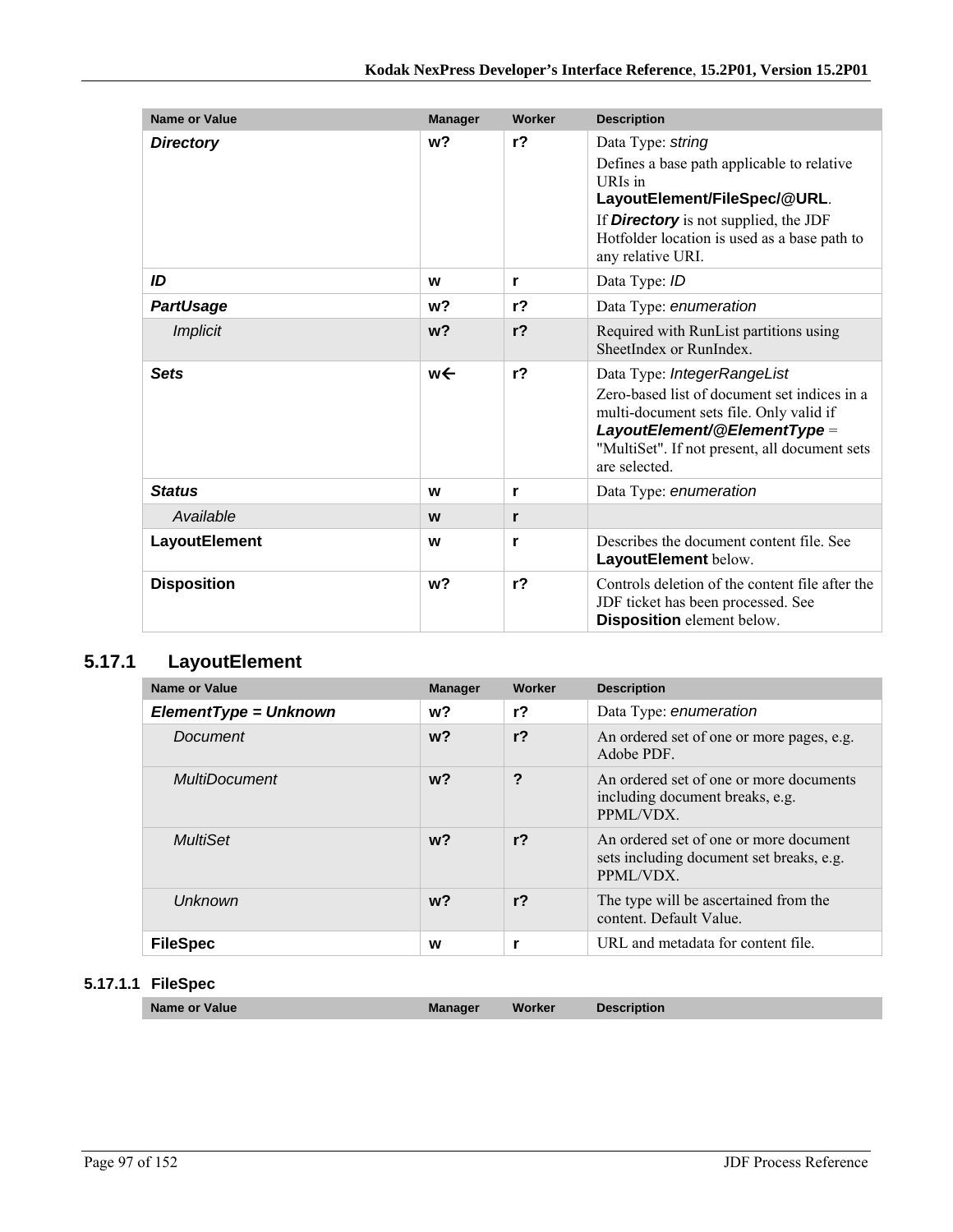| <b>Name or Value</b> | <b>Manager</b> | <b>Worker</b> | <b>Description</b>                                                                                                                                                                                                                                                                                                                                                                                                                                                                            |
|----------------------|----------------|---------------|-----------------------------------------------------------------------------------------------------------------------------------------------------------------------------------------------------------------------------------------------------------------------------------------------------------------------------------------------------------------------------------------------------------------------------------------------------------------------------------------------|
| URL                  | W              |               | Location of the page content file as either<br>an Absolute or a Relative URI. Supported<br>schemes include <i>http:, ftp:, file:, and cid:. A</i><br>relative URI references content files within<br>subdirectories of the JDF HotFolder.<br>Relative URIs are located from the JDF<br>HotFolder directory, or the location<br>specified by <b>Runlist/@Directory</b> . NOTE:<br>DFE Server processes must have sufficient<br>read permissions to access resources<br>specified with "file:". |
| <b>Disposition</b>   | w?             | $r$ ?         | Controls deletion of the content file after the<br>JDF ticket has been processed. See<br><b>Disposition</b> element below.                                                                                                                                                                                                                                                                                                                                                                    |

### **5.17.2 Disposition**

| <b>Name or Value</b>                | <b>Manager</b> | Worker | <b>Description</b>                                                                                                            |
|-------------------------------------|----------------|--------|-------------------------------------------------------------------------------------------------------------------------------|
| <b>DispositionAction = "Delete"</b> | w <sup>2</sup> | r?     | Data Type: enumeration<br>Only Delete is supported.                                                                           |
| Delete                              | w?             | $r$ ?  | Remove content file upon abort or<br>completion AND the date/time specified by<br><b>Until</b> has elapsed.<br>Default Value. |
| Until = CurrentTime                 | w?             | r?     | Data Type: date Time<br>Date and Time when content file can be<br>removed.                                                    |

# **5.18 ScreeningParams resource**

| <b>Name or Value</b>   | <b>Manager</b> | Worker         | <b>Description</b>                                                                                                                                                                                                                                                                                                                                                                                |
|------------------------|----------------|----------------|---------------------------------------------------------------------------------------------------------------------------------------------------------------------------------------------------------------------------------------------------------------------------------------------------------------------------------------------------------------------------------------------------|
| <b>Class</b>           | W              | r              | Data Type: enumeration                                                                                                                                                                                                                                                                                                                                                                            |
| Parameter              | W              | r              |                                                                                                                                                                                                                                                                                                                                                                                                   |
| ID                     | W              | r              | Data Type: ID                                                                                                                                                                                                                                                                                                                                                                                     |
| <b>Status</b>          | w              | r              | Data Type: enumeration                                                                                                                                                                                                                                                                                                                                                                            |
| Available              | W              | r              |                                                                                                                                                                                                                                                                                                                                                                                                   |
| $NXP: ScreeningID = 1$ | w?             | r <sub>2</sub> | Data Type: string<br>Proprietary attribute to select the screening<br>style.<br>If not present, the default value is used.<br>NOTE: Beginning with System Release 8.5,<br>new screens are available only by name.<br>Legacy screen enumerations continue to be<br>supported in addition to the screen name for<br>older screens. Supported ScreeningID<br>names are listed in the NexPress Device |
|                        |                |                | Capabilities File.                                                                                                                                                                                                                                                                                                                                                                                |
| $\mathbf 1$            | $w$ ?          | r <sub>2</sub> | Classic screening system. Default Value.                                                                                                                                                                                                                                                                                                                                                          |
| $\overline{2}$         | w?             | $r$ ?          | Optimum screening system.                                                                                                                                                                                                                                                                                                                                                                         |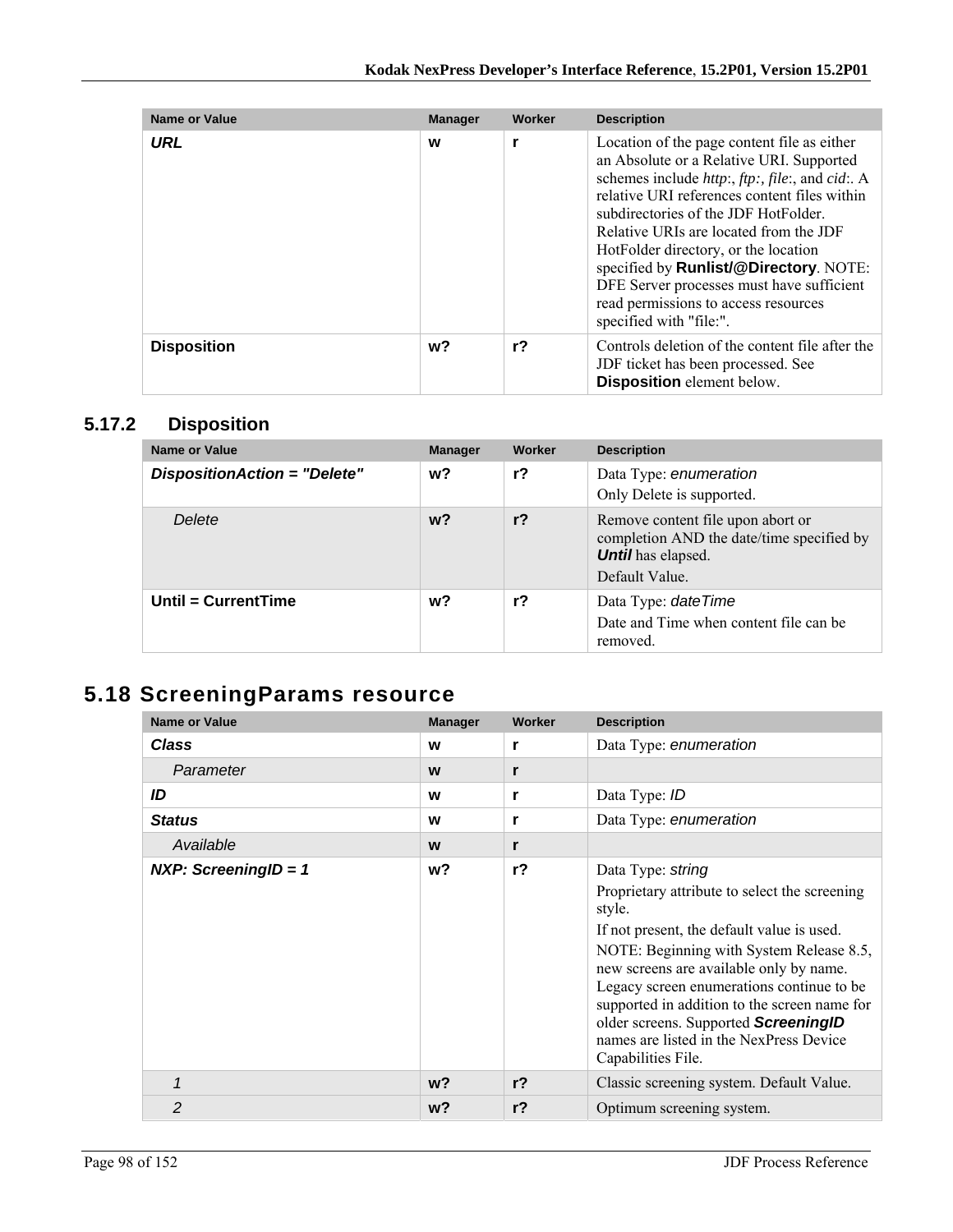| Name or Value     | <b>Manager</b> | Worker         | <b>Description</b>                                                                         |
|-------------------|----------------|----------------|--------------------------------------------------------------------------------------------|
| 3                 | $w$ ?          | r <sub>2</sub> | Line screening system.                                                                     |
| $\overline{4}$    | $w$ ?          | r <sub>2</sub> | Supra screening system.                                                                    |
| Classic           | $w$ ?          | $r$ ?          | Classic screening system.                                                                  |
| Optimum           | $w$ ?          | r <sub>2</sub> | Optimum screening system.                                                                  |
| Line              | $w$ ?          | r <sub>2</sub> | Line screening system.                                                                     |
| Supra             | w <sup>2</sup> | r <sub>2</sub> | Supra screening system.                                                                    |
| <b>Stochastic</b> | w <sup>2</sup> | r <sub>2</sub> | Stochastic screening system.                                                               |
| ClassicHD         | $w$ ?          | r <sub>2</sub> | ClassicHD (High Definition) screening<br>system. Recommended for NexPress HD<br>Inks only. |
| Economy           | w?             | r <sub>2</sub> | Economy mode screening system.                                                             |

# **5.19 StitchingParams resource**

| <b>Name or Value</b> | <b>Manager</b> | Worker         | <b>Description</b>      |
|----------------------|----------------|----------------|-------------------------|
| <b>Class</b>         | W              |                | Data Type: enumeration  |
| Parameter            | W              | r              |                         |
| ID                   | W              |                | Data Type: ID           |
| $NoOp = false$       | W              | r              | Data Type: boolean      |
| false                | $w$ ?          | r <sub>2</sub> |                         |
| true                 | $w$ ?          | $r$ ?          | Ignore this process     |
| <b>Status</b>        | W              |                | Data Type: enumeration  |
| Available            | W              | r              |                         |
| <b>StitchType</b>    | w?             | $r$ ?          | Data Type: enumeration  |
| Corner               | $w$ ?          | $r$ ?          | Angled corner stitching |
| Saddle               | $w$ ?          | r <sub>2</sub> | Booklet stitching       |
| Side                 | w?             | $r$ ?          | Edge stitching          |

Note: the usage of StitchingParams relies on the Component (exchange resource) for rotation assignment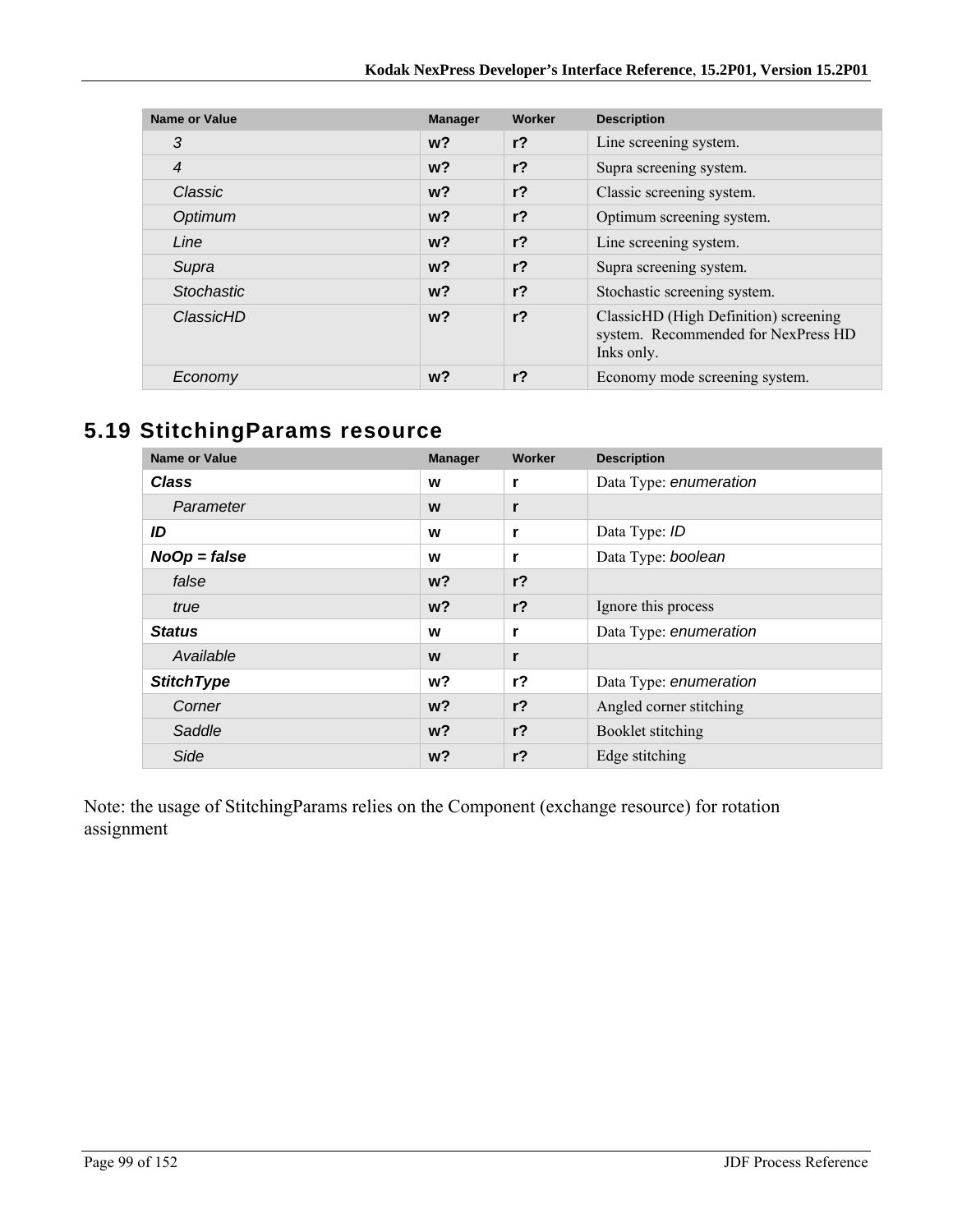# **6 JDF Portal Configuration File**

Some aspects of JDF Portal operation are specified by entries within the XML configuration file,

"C:\CDFE\_CONFIG\InitialConfig\JDFPortal\_cfg.xml". It is not appropriate for most of these configuration entries to be changed from their installed default values. However, depending upon other tools in the JDF workflow, it may be desireable to change the following entries; others in the file should not be modified. These configurable entries are shown below with their default values:

```
<properties> 
… 
    <componentConfig type="BASE::idlJDFPortalCfgObjectData" elementtype="struct"> 
       <description>The JDFPortal's private configuration data</description> 
       <driverCount value="50" type="unsigned short" elementtype="simple"/> 
      <bDeleteWhenDone value="TRUE" type="boolean" elementtype="simple"/> 
      <LocatorTTL value="2" type="unsigned long" elementtype="simple"/> 
       … 
   </componentConfig>
```
</properties>

# **6.1 driverCount**

The JDF Portal assigns a driver thread to submit and subsequently monitor each active JDF job. A job is active after it is released from the Portal Job Queue to the Internal Job Queue for processing, until the job completes or has been aborted. "properties/componentConfig/driverCount/@value" determines the number of JDF submitted jobs that can simultaneously be active in the Device Queue. Poor performance may result from an excessively high driverCount value.

# **6.2 bDeleteWhenDone**

This attribute value controls whether the JDF Portal will remove a job submitted using the JDF Hotfolder upon completion or when the job is aborted.

Jobs submitted using the JDF Hotfolder are deleted automatically only if bDeleteWhenDone is TRUE.

Jobs submitted using JMF/SubmitQueueEntry use QueueSubmissionParams/Disposition to control whether a job is automatically deleted; bDeleteWhenDone is not used for these jobs.

A job can override bDeleteWhenDone by defining NodeInfo/NXP:DeleteWhenDone within the JDF ticket.

# **6.3 LocatorTTL**

The JDF Portal includes a multicast locator that supports integration with Creo Prinergy. The locator is enabled by default, but for installations that do not use Prinergy, this locator can be disabled by changing the LocatorTTL value to "0". When enabled, the portal broadcasts its JMF HTTP port location on multicast channel 234.5.6.7 using port 50006 with a Time-To-Live value determined by LocatorTTL.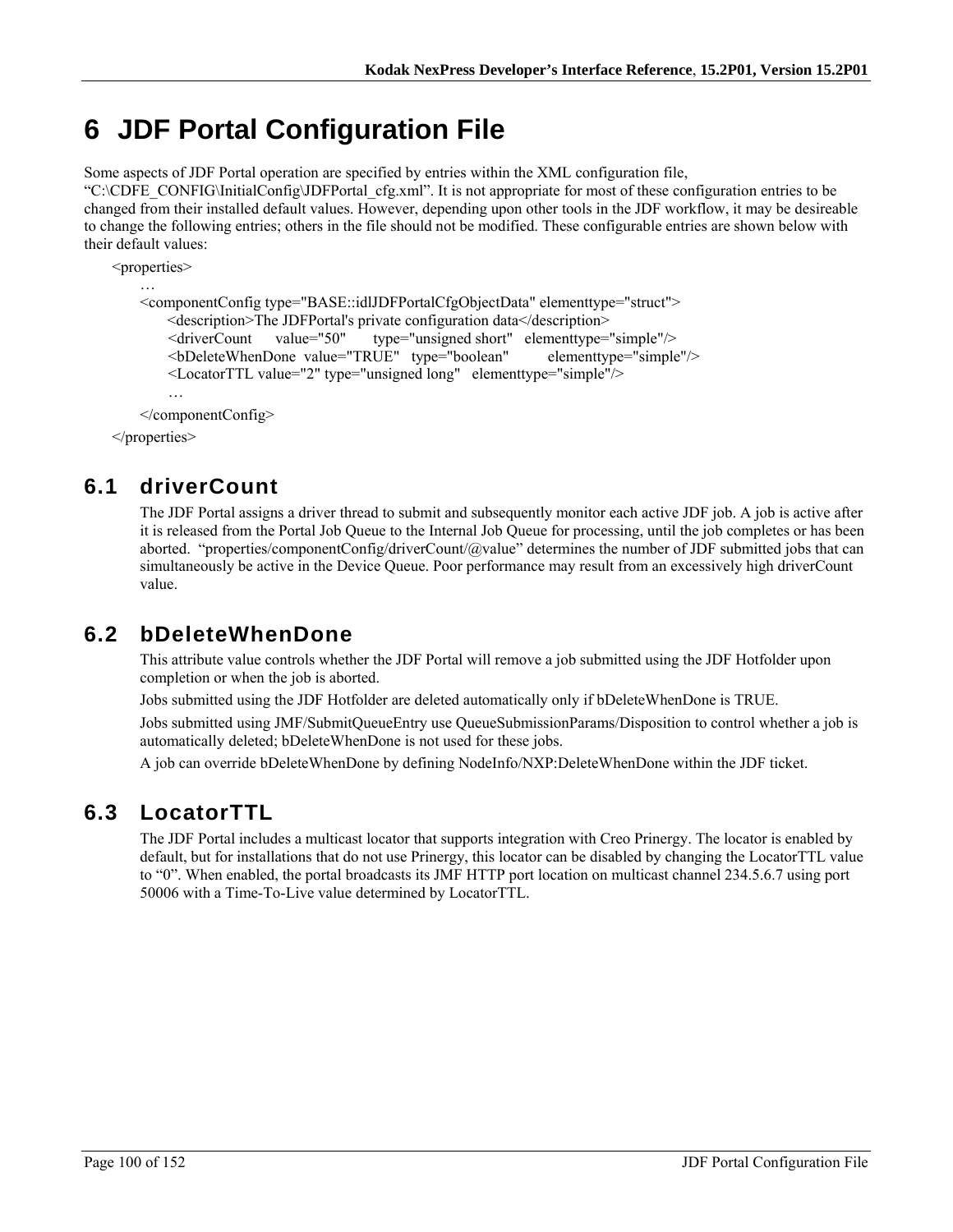# **7 PDF Reference**

This chapter describes NexPress support for extensions to PDF as referenced in the [KNDIG]. Use of the PDF extensions (e.g. job submission) for the NexPress front end is provided in [KNDIG] and not here. The NexPress front end aligns with [PDF]. The following identifies these extensions to PDF, specifically in the area of media mapping.

For all tables in this chapter, the Manager is the Client Application accessing the NexPress front end, and the Worker is the NexPress front end responding to the Client Application. "Client Application" is used in the broadest terms to indicate any entity accessing the NexPress front end.

*The NexPress front end and NexPress workflow tools support only the keys, values and sub-elements identified below. Any keys, values or sub-elements other then those defined below will be ignored. If an illegal or unsupported attribute value is identified, the rules identified above will be used.* 

# **7.1 PDF Stamp Annotations**

Up to three different substrates may be mapped to the various pages of a single PDF print job in the case of a PDFbased print job submitted to a NexPress digital production color press. In a workflow, the creator of the job ticket (i.e. the client to the NexPress front end) specifies this mapping.

The NexPress front end uses **PDF Stamp Annotation** to map specific PDF pages to specific physical media loaded in the NexPress digital production color press. **PDF Stamp Annotation** places specific meta-data, in the form of specialized PDF stamp annotations, within the PDF. The **PDF Stamp Annotation** method uses this meta-data to assign pages of a PDF file to logical media *Body*, *Cover*, or *Insert*. In a job ticket, the three supply trays of the NexPress digital production color press can be assigned a name that matches that of the logical media. The job ticket maps the stamp annotation meta-data to the physical substrate for the job. The names of the physical substrates are listed in the NexPress front end's media catalog; the media catalog is contained in the NexPress front end's Device Capabilities File.

The **PDF Stamp Annotation** method

- uses a combination of embedded PJTF, a Virtual Printer Job Ticket Template, and the PDF stamp annotations to define the media mapping.
- is associated with a specific page within the PDF file through a /**Page** object. The /**Page** object includes the /**Annots** object that represents the PDF stamp annotation as defined in [PDF].
- places a PDF stamp annotation in an annotation object (i.e. /**Annots**) inside a PDF file, per [PDF]. An /**Annots** object is a PDF dictionary that describes the type, appearance, position, and other attributes of an annotation on a page.

PDF stamp annotations used for the **PDF Stamp Annotation** method are visible and printable if their graphical representation overlaps any part of the page content area when displayed by the Adobe® Acrobat® viewer application, and they are also visible in the Acrobat® viewer when located in the gray area off the page content area. If the PDF stamp annotation overlaps the page area it may print as part of the page content. Because this is likely to be undesirable, it is recommended that PDF stamp annotations identifying logical substrates are placed in the gray area beside the page image. In this way, the annotations will never be printed regardless of the setting of the Annotations check box within the Adobe® Acrobat® print window. The rendered appearance of the PDF stamp annotation in Adobe® Acrobat® is not relevant to the NexPress front end; the NexPress front end only uses the PDF stamp annotation as it is placed in the PDF file.

| <b>Name or Value</b> | <b>Manager</b> | Worker | <b>Description</b>                      |
|----------------------|----------------|--------|-----------------------------------------|
| Type                 | w              |        | Type: name                              |
| /Annot               | W              |        |                                         |
| /Subtype             | W              |        | Type: name<br>Annotation subtype.       |
| /Stamp               | W              |        | Only the value of "Stamp" is supported. |

The following table describes usage of the PDF annotation object, /**Annots,** inside a PDF file: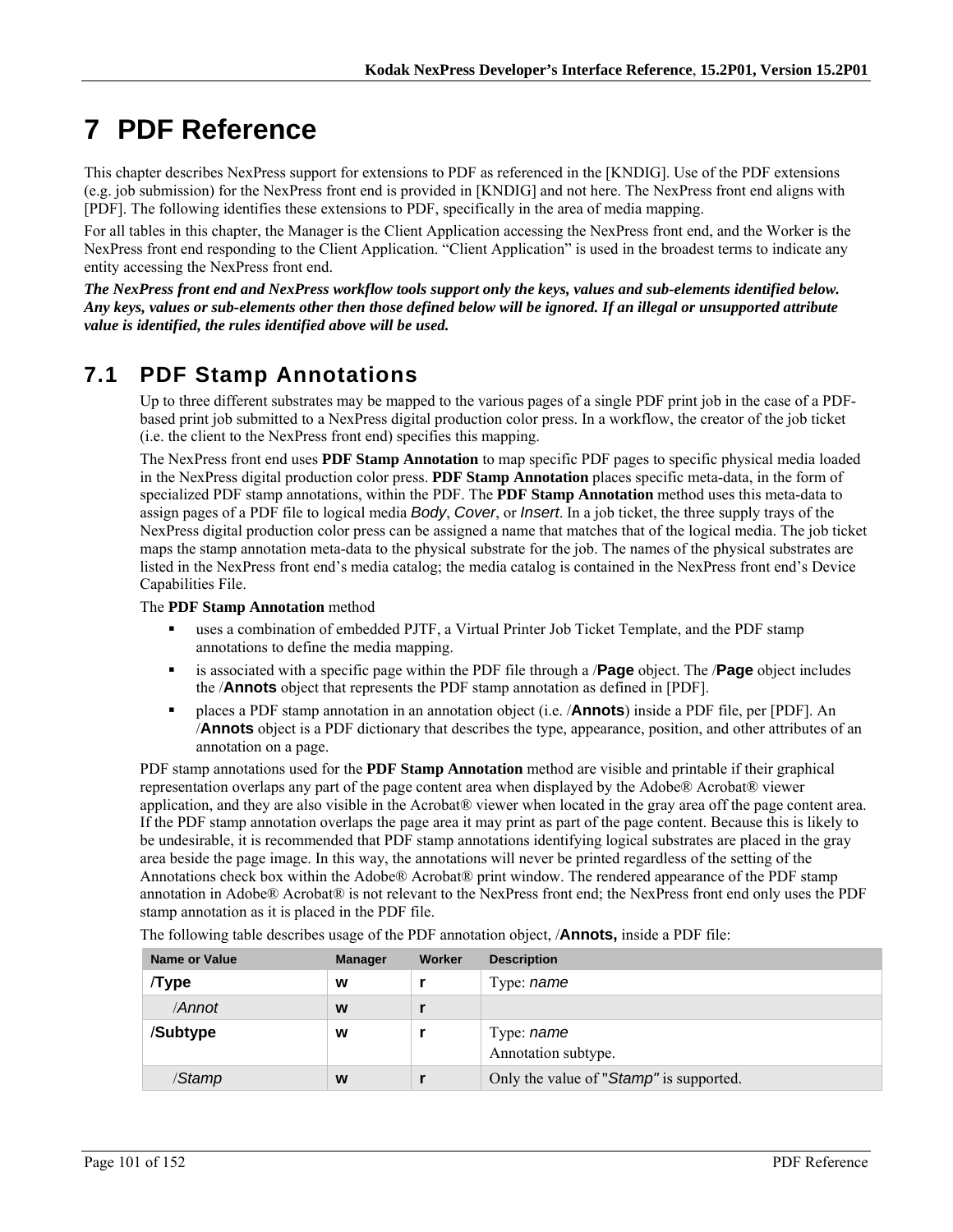| <b>Name or Value</b> | <b>Manager</b> | Worker         | <b>Description</b>                                                                                                                                                                                                                                                                                                                                                                                                  |
|----------------------|----------------|----------------|---------------------------------------------------------------------------------------------------------------------------------------------------------------------------------------------------------------------------------------------------------------------------------------------------------------------------------------------------------------------------------------------------------------------|
| /Name                | w?             | $r$ ?          | Type: <i>name</i><br>Identifies whether the page is to be rendered on Cover or<br>Insert substrate.<br>Only valid when the <b>SubType</b> key has a value of Stamp.<br>If not present, and <b>SubType</b> has the value Stamp, the<br>NexPress front end takes no action.<br>An explicit value for the body substrate is not defined; body<br>is the default in the absence of a PDF stamp annotation on a<br>page. |
| /SubstrateTypeCover  | $w$ ?          | r <sub>2</sub> | The page is to be rendered on Cover stock.                                                                                                                                                                                                                                                                                                                                                                          |
| /SubstrateTypeInsert | $w$ ?          | r <sub>2</sub> | The page is to be rendered on Insert stock.                                                                                                                                                                                                                                                                                                                                                                         |
| /Rect                | w              | r              | Type: rectangle<br>An array of numbers defining the lower left and upper right<br>corner coordinates of the rectangular region of the page into<br>which the annotation is rendered.                                                                                                                                                                                                                                |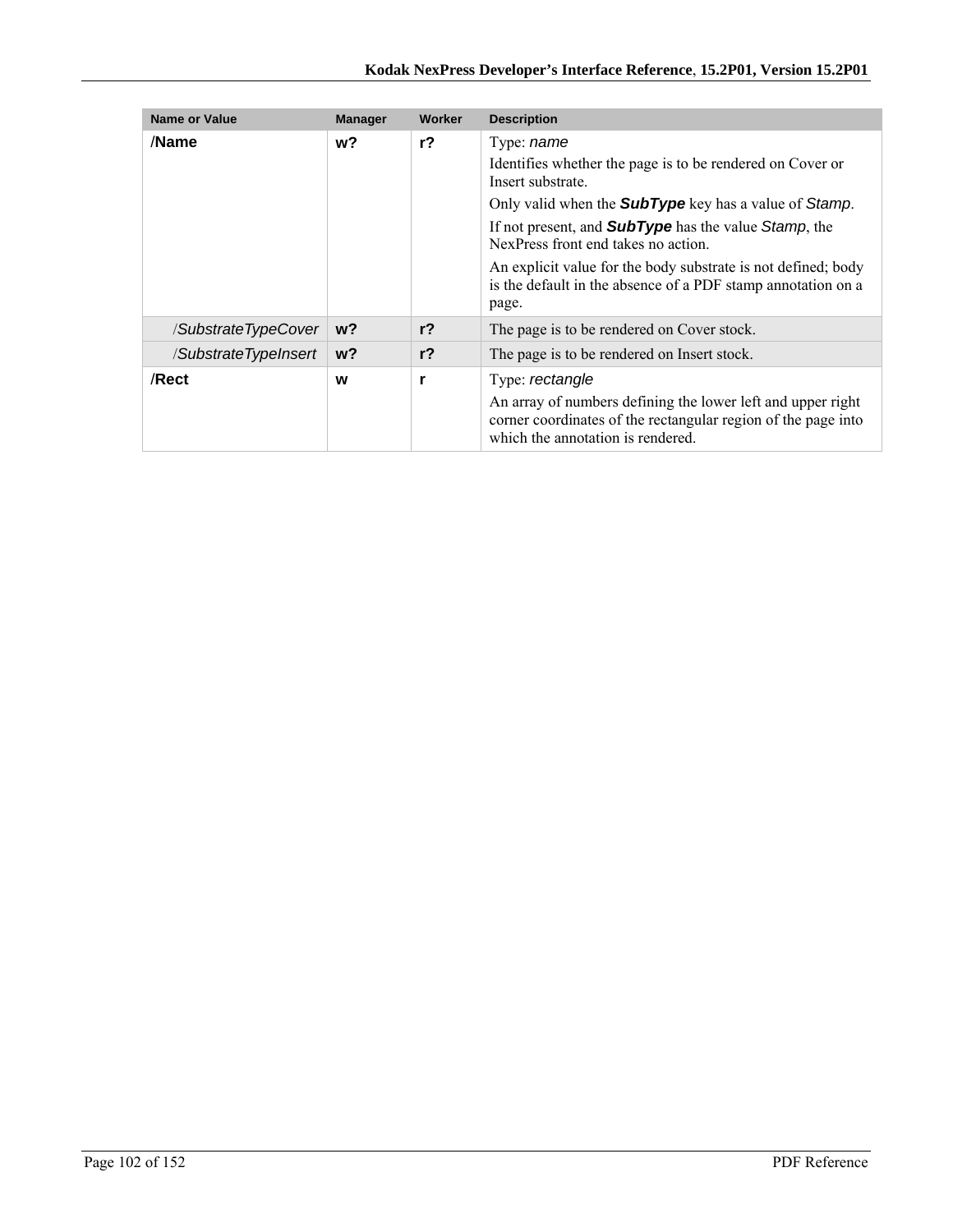# **8 PPML/VDX Reference**

The NexPress front end and NexPress workflow tools, such as the Imposition Viewer, support interpreting and processing of PPML/VDX-based data as defined by this document and supporting documents. Refer to [PPML/VDX] and [PPML/VDX-AN] for detailed information on the PPML syntax. Refer to [KNDIG] for detailed information on job submission methods for jobs containing PPML/VDX.

# **8.1 PPML/VDX Background**

PPML/VDX, formally known as ANSI CGATS.20:2002 or ANSI PPML/VDX, is based on the PODi Personalized Print Markup Language (PPML) standard. PPML specifies the use of PDF-based data in conjunction with PPML data as a complete data definition for specifying page content in variable data printing (VDP) applications. The PPML/VDX standard was developed by the Committee for Graphic Arts Technologies Standards (CGATS) and is accredited by the American National Standards Institute (ANSI).

A NexPress legacy format, NexPress Portable Digital Master (PDM), is an earlier draft standard that became the ANSI CGATS.20-2002 standard in July of 2002. Although PDM is suitable for VDP applications, the use of PPML/VDX is recommended due to the workflow advantages its features enable. PDM has been deprecated; support may be removed in future releases of the NexPress front end. An ANSI PPML/VDX document should use PPML/VDX:2002 as the value for the GTS PPMLVDXVersion key in its Info dictionary.

### **8.1.1 PPML/VDX conformance levels**

PPML/VDX specifies two conformance levels known as PPML/VDX-Strict and PPML/VDX-Relaxed.

- **PPML/VDX-Strict** requires all PDF files to conform to either the PDF/X-1a or PDF/X-3 standards, and requires the PPML data to be embedded within the PPML/VDX layout file. It is also requires that all **Binding** references in the **ContentBindingTable** specify MD5 checksums and unique IDs for all referenced PPML/VDX-Content files. The purpose of this conformance level is to allow the specifier of the PPML/VDX job to maximize control over the integrity of the PPML/VDX instance. This relieves the receiver of the exchanged data from most liability issues related to the correctness of the exchanged data. The receiver is guaranteed that all color data is identified and that the completeness of the files set can be verified.
- **PPML/VDX-Relaxed** relaxes many of the restrictions of PPML/VDX-Strict. For example, the PPML data may be specified in a separate XML data file, and the MD5 Checksum and unique ID in **Binding** references in the **ContentBindingTable** are optional. The use of PDF is not limited to PDF/X-1a and PDF/X-3; any PDF data can be used. The purpose of this conformance level is to enable the use of PPML/VDX data in trusted exchange scenarios, as well as within environments with more controlled and integrated authoring and print production workflows. The degree of integrity verification support depends upon the liability requirements of the VDP application, and how tightly integrated the workflow.

### **8.1.2 PPML/VDX exchange modes**

The two conformance levels of PPML/VDX accommodate multiple exchange modes, including Single file PPML/VDX and Multiple-file PPML/VDX transfer.

- A **Single-file PPML/VDX** instance consists of the PPML/VDX-Layout file with the PPML data embedded. This is the most compact and portable form of a PPML/VDX instance; no external PDF file references need to be resolved to obtain dependent PPML/VDX-Content files or PPML data. The PDF pages used as page content referenced by **EXTERNAL\_DATA\_ARRAY** elements in the PPML data are completely contained within the PPML/VDX-Layout file itself. In accordance with the PPML/VDX Standard [PPML/VDX], the **ContentBindingTable** element must only contain a **Self** sub-element whose *Src* attribute value must exactly match that of the *Src* attribute of all PPML **EXTERNAL\_DATA\_ARRAY** elements.
- **A Multiple-file PPML/VDX** instance consists of a single PPML/VDX-Layout file and one or more additional PPML/VDX-Content files. The **ContentBindingTable** element of the PPML/VDX-Layout file contains a **Binding** sub-element for each unique PPML/VDX-Content file that is referenced by **EXTERNAL\_DATA\_ARRAY** elements in the PPML data. Within each **Binding** element, a *Src* attribute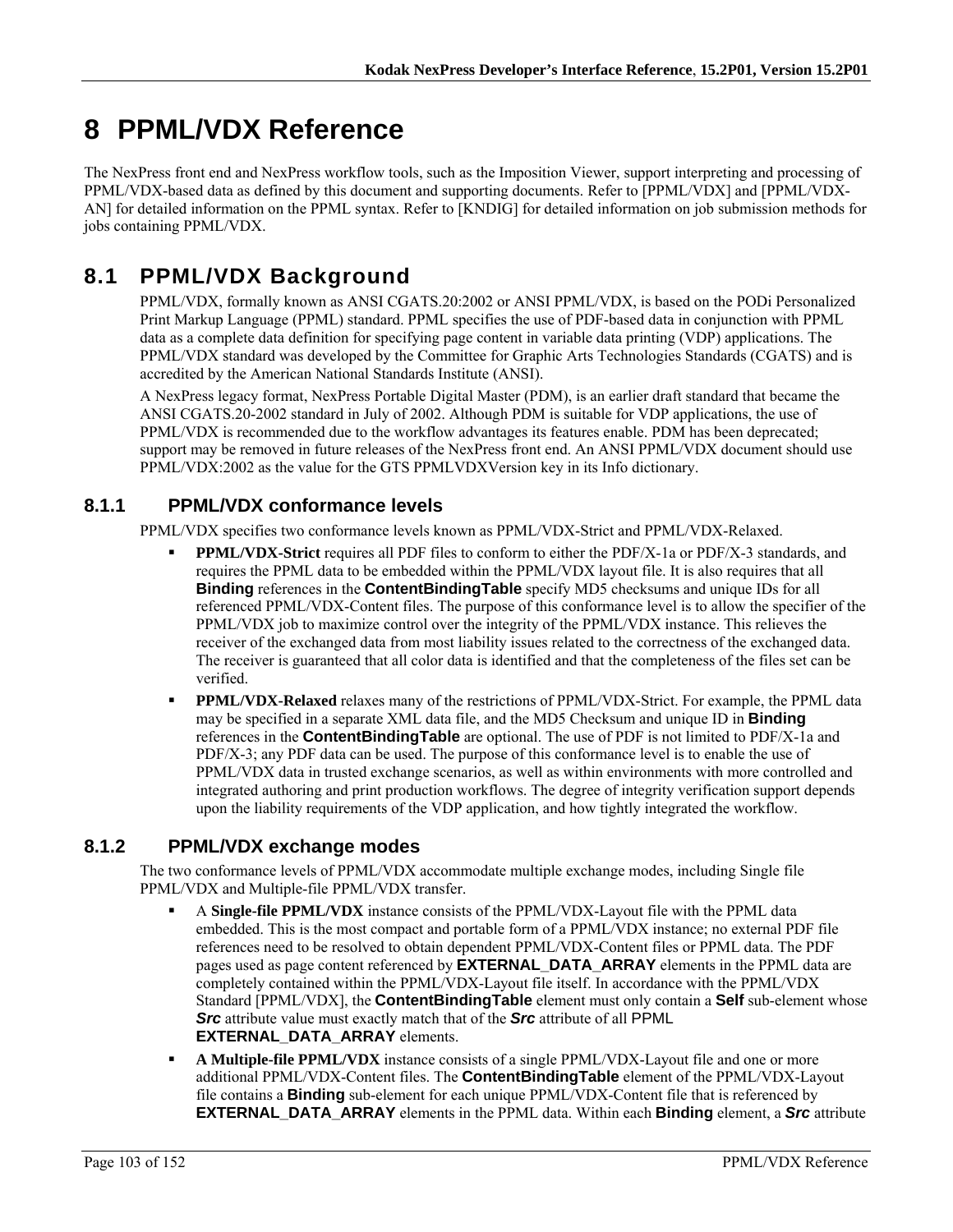contains a URL referencing a PPML/VDX-Content file. **The URL reference of the** *Src* **attribute must be resolveable in the receiving environment.** Specifically, the controller (such as the NexPress front-end) receiving the PPML/VDX-Layout file must have access to any referenced PPML/VDX content files. The *Src* value should not be black or have value of "SELF". Alternatively, *LocalSrc* can be used in **PPML/VDX-Relaxed** to define an alternate URL reference for *Src*.

#### **8.1.3 PPML/VDX Data Structure**

The ability to late-stage target a PPML/VDX job in a production workflow places additional requirements on the structure of the PPML/VDX data. These requirements include the need to guarantee page independence and efficiency of access to each PPML page definition and its associated PDL content data in order for it to be efficiently manipulated and reordered in preparation for print production. This is important because the order in which pages are utilized on a sequence of imposed sheets (printer spreads) is usually different from the reader order in which the PPML data specifies them.

VDP languages that combine layout information with actual content data cannot guarantee efficient parsing and manipulation as required by an imposition process. This is why embedding graphical content data within the PPML data is prohibited by the PPML/VDX standard. For similar reasons, PDF is used to specify graphical content data.

The PPML data of a PPML/VDX Instance defines a reader order set of Recipient Instances. A Recipient Instance can be thought of as the definition of one or more print products or components of print products to be manufactured. Each print product is customized for a single recipient, with no implied job ticket information

The term Recipient Instance, as it is used in this document, corresponds to the terms *record*, or *live* that are commonly used in VDP jargon today. A Recipient Instance therefore corresponds to the original recipient database record(s) used to drive the VDP composition engine in the creation of variable content pages described by the PPML/VDX data.

A PPML/VDX instance generated by a database-driven composition process can itself be thought of as a database of final form content pages. This PPML/VDX "database" of content pages is readily searchable and Recipient Instances and their structure components and pages can be efficiently located and selected. The PPML/VDX-Layout file must be structured in a way that allows different mediums, or print substrates, to be used in print product definitions. The semantic model is hierarchical for an individual Recipient Instance represented by the PPML data. The root of the hierarchy contains an ordered list of Recipient Instances; each Recipient Instance contains one or more sets of ordered pages in which each set of pages comprises the content of a structure component as shown in the diagram below:



A structure component must have the same page layout and medium (substrate) type. For example, if the front cover and body pages have the same layout but different media, at least two structure components are required: one for the front cover, and another for the body.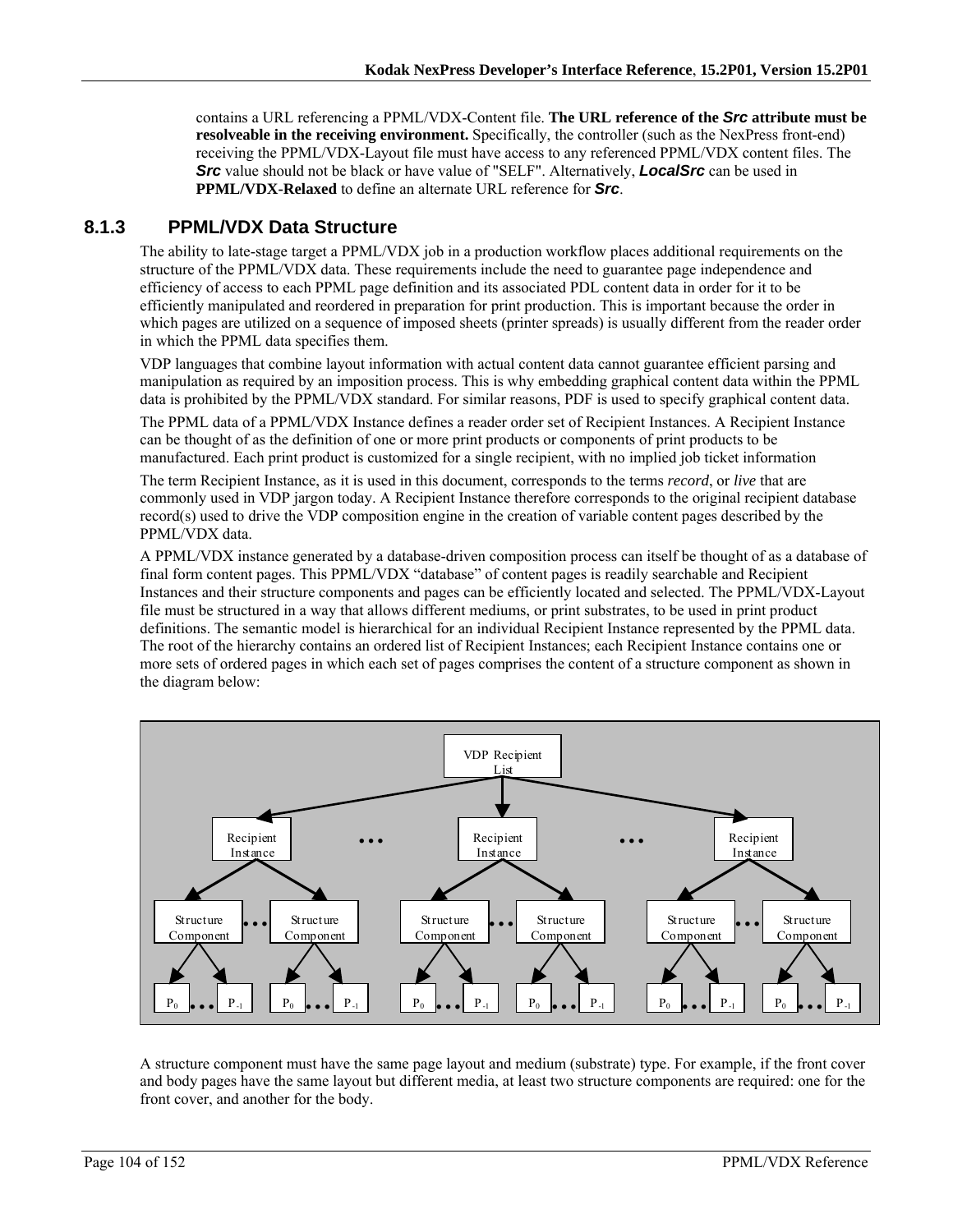To convey the mapping of content pages for a PPML/VDX instance to finished page surfaces, the structure of the PPML data is organized according to this same structure. For example, if a book had front cover, body and back cover components, separate structure components must be specified within each recipient instance. Replacing "Recipient Instance" with "Job" and "Structure Component" with "Document", the resulting PPML hierarchy is represented in the following diagram:



### **8.2 Use of PDF cropping and trimming boxes in PPML/VDX**

This section describes the rendering of PDF content pages in PPML/VDX by the NexPress. It explains how the PDF page boxes are interpreted and applied when rendered in the context of additional clipping boxes that may be present. The PDF content is referenced as compound elements in the PPML data.

- The value of the **/Page** dictionary's */MediaBox* key specifies the maximum rectangular extent of content that may contain visible marks if a */CropBox* key is not present. Content marks outside this region are clipped.
- In PPML/VDX, the content within the common rectangular region defined by the **/CropBox** and */MediaBox* rectangles may be further manipulated and clipped by PPML **TRANSFORM** and **CLIP\_RECT** elements.
- Regardless of the size and location of the */CropBox*, the lower left corner of the */MediaBox* is referenced by the PPML **OBJECT** element's *Position* attribute.
- The NexPress front end will ignore */CropBox*, */BleedBox*, */TrimBox*, and */ArtBox* if present in a PDF */Page* dictionary.
- The rectangle defined by the PPML/VDX PAGE\_DESIGN **/TrimBox** specifies the rectangular extent of the finished page and its content.
- To prevent the rendering of content marks defined outside of the **/TrimBox** rectangle without having to edit the PDF data, the application generating PPML/VDX should specify an appropriate PPML **CLIP\_RECT** that prevents such marks from being imaged. This **CLIP\_RECT** should be derived from the PDF page's */TrimBox*.
- The PPML CLIP\_RECT should be extended to include the bleed area when bleed content marks are defined outside the PDF **/Page** dictionary's **/TrimBox** rectangle, and the object occurs on the PPML page defined by the **PageDesign/@BleedBox** attribute with bleed on one or more edges. The CLIP\_RECT should be derived from the /BleedBox rather than the /TrimBox on those edges.
- If not specified, the */TrimBox* defaults to the */CropBox*. If */CropBox* is not specified, it defaults to */MediaBox*.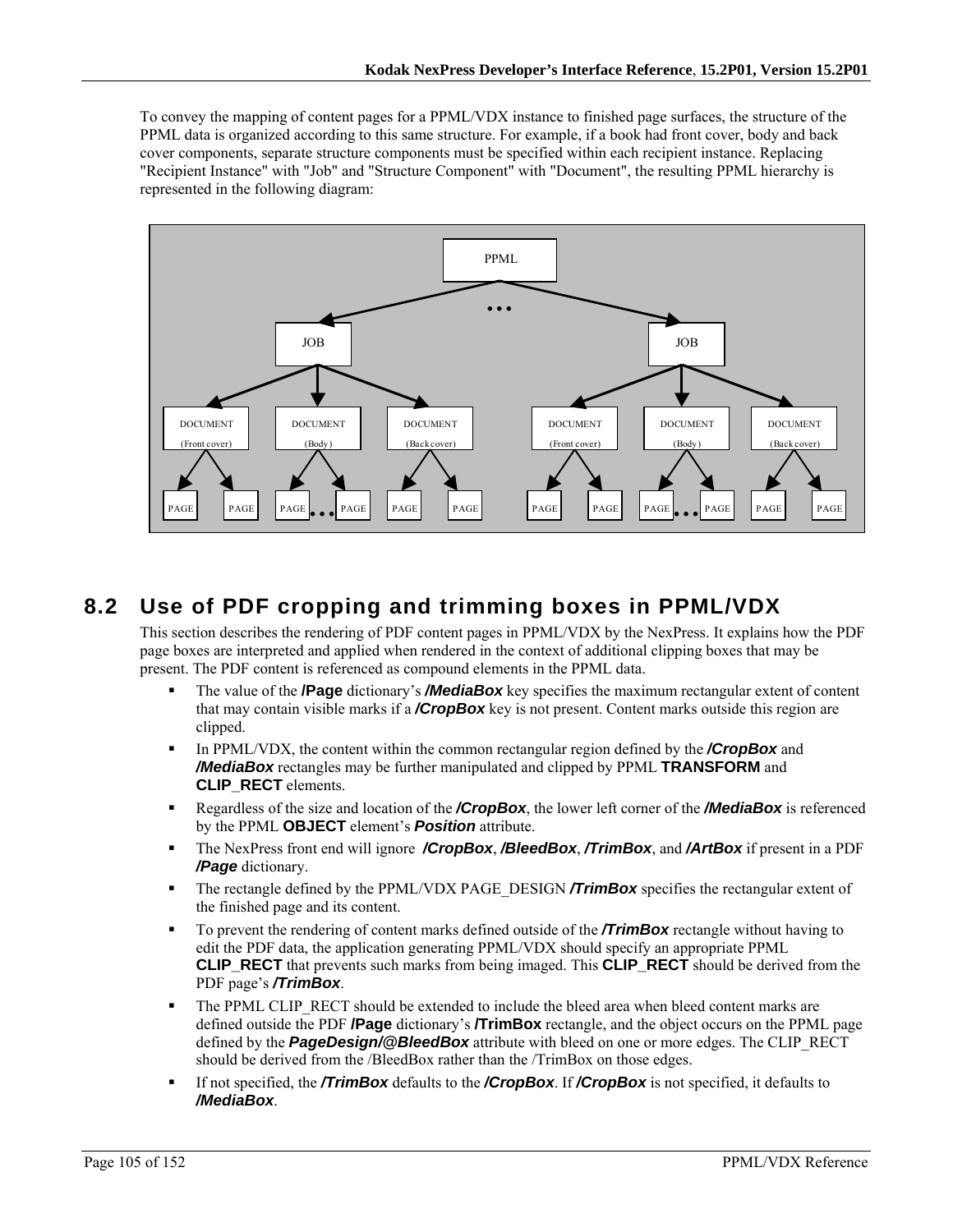The PPML/VDX standard requires that the */TrimBox* attribute within PPML **PAGE\_DESIGN** specify the rectangular dimensions of PPML pages. Note that this PPML *TrimBox* attribute is different from the PDF */Page* dictionary's */TrimBox*.

### **8.3 Specifying PPML/VDX**

The following describes the adherence of PPML/VDX for the NexPress front end and NexPress workflow tools:

- Only PPML elements **PPML**, **PAGE\_DESIGN**, **JOB**, **DOCUMENT** and **PAGE** are supported. Other PPML elements SHOULD NOT be used with a PPML/VDX job, and are ignored by NexPress products.
- Both PPML/VDX-Strict and PPML/VDX-Relaxed conformance levels are supported with the exception that only PDF content is consumed for PPML/VDX and not PDF/X as defined by [PPML/VDX]. Consequently, the NexPress front end does not interpret output rendering intents.
- **Single-file PPML/VDX data is supported.**
- Multiple-file PPML/VDX data is supported with the following exceptions:
	- o Externalization of the PPML data from the PPML/VDX-Layout file through the use of the **PPMLRef** element is not supported.
	- o The *MD5\_Checksum* and *UniqueID* attributes of each **Binding** element are ignored.
	- o Only the URL schemes *file:, ftp:,* and *http:* for the value of the *Src* attribute of **Binding** elements are supported for access to PPML/VDX-Content files.
		- **Example:** For a PPML/VDX-Content file accessable in the receiver's environment: file:///Acme/VDPJobs/assets/promo/ppmlvdxContent/version1.3/logo.pdf

**Example:** For a PPML/VDX-Content file in a different, or remote environment: "http://www.acme.com/VDPJobs/assets/promo/ppmlvdxContent/version1.3/logo.pdf".

- o All allowable URL schemes MUST be resolvable in the receiver's environment when needed.
- *Binding/@LocalSrc* is supported for entries in the **ContentBindingTable**. When supplied, *LocalSrc* will be resolved instead of *Binding/@Src*.
- In the case of a multiple-file PPML/VDX instance, the PPML/VDX-Layout file's **ContentBindingTable** element is examined, and all referenced PPML/VDX-Content files identified in the **Binding** element entries are resolved and fetched. Processing of the PPML/VDX job will be aborted if any PPML/VDX-Content file reference cannot be resolved.

#### **8.3.1 PPML element**

The **PPML** element is the top level of the PPML data and encompasses all other PPML data.

The **PPML** element MUST contain one **JOB** element for each Recipient Instance.

#### **8.3.2 PAGE\_DESIGN element**

A **PAGE\_DESIGN** element MUST be specified within the **PPML** element, ahead of any **JOB** sub-elements. **PAGE\_DESIGN** values are inherited by lower level elements of the PPML hierarchy and do not need to be respecified at lower levels unless the inherited values are overridden. To reduce redundant information and minimize the size of the PPML data, **PAGE\_DESIGN** elements SHOULD NOT be restated within the scope of a **PAGE\_DESIGN** with the same values.

#### **8.3.3 JOB element**

The **JOB** element is the container of all of the print product components and their pages particular to the finished print product specified for a single recipient.

- **JOB** elements MUST contain at least one **DOCUMENT** element.
- If multiple **DOCUMENT** elements occur in a **JOB** element and all specify pages that belong to the same bound print product, those **DOCUMENT** elements MUST be specified in reader order.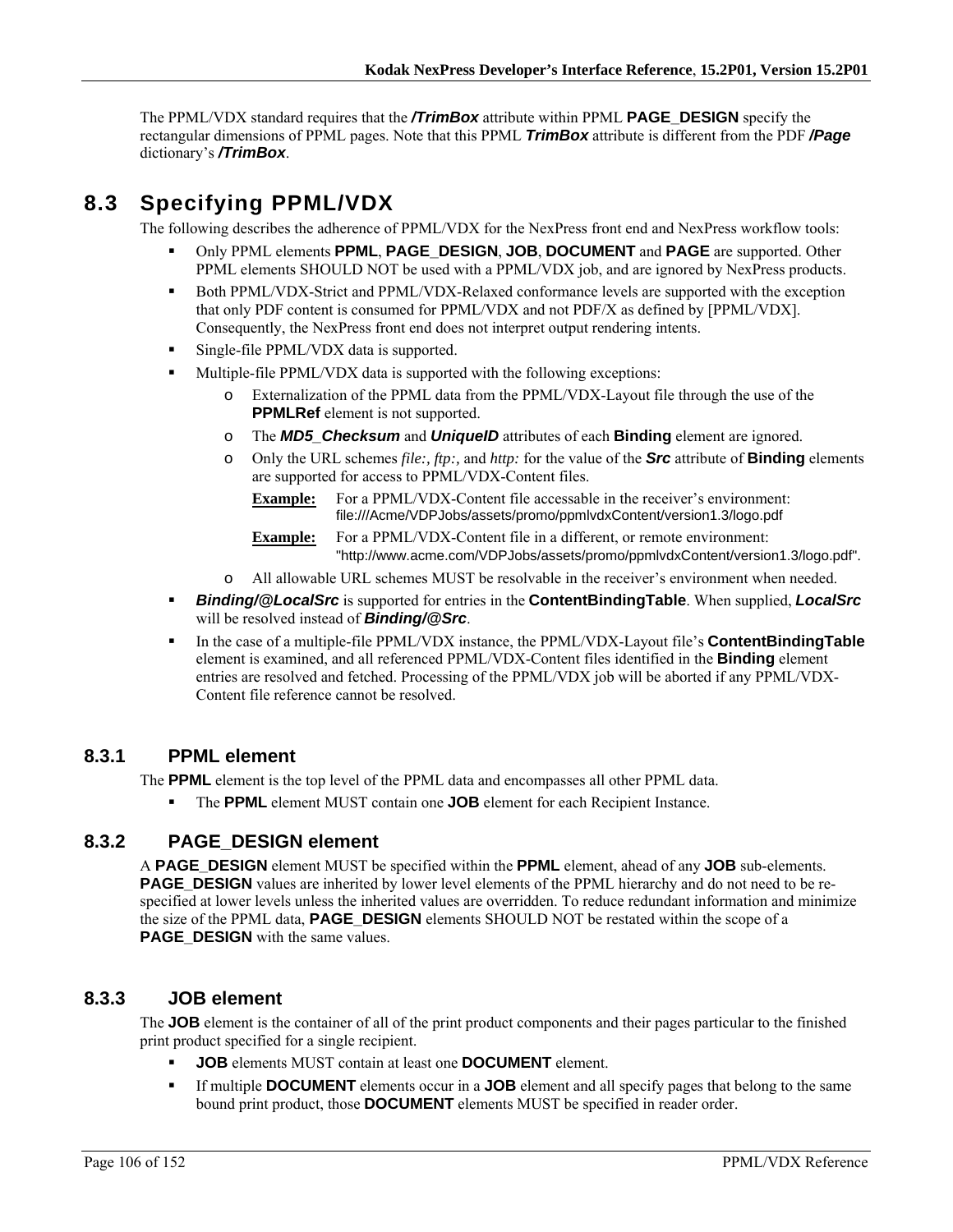- NOTE: This requirement allows simple PPML/VDX reader viewers to display the ordered sequence of related pages without processing job ticket information to obtain the reader order of the **DOCUMENT** element components.
- EXAMPLE: If a **JOB** element contains three **DOCUMENT** sub-elements in the definition of a single finished print product, one **DOCUMENT** sub-element each for Front Cover, Body, and Back Cover components respectively, the order of those **DOCUMENT** elements within the **JOB** element must match that reader order. Refer to the complete example below.
- The *Label* attribute for the **JOB** element MUST be present with a string value that is unique relative to the value of the *Label* attributes for all other **JOB** elements of the containing **PPML** element.
	- NOTE: The *Label* attribute of the **JOB** element is used by various processes in the production workflow to uniquely identify it for selection. Among other uses, named identification of Recipient Instances facilitates selective reprint of spoiled sheets. Its value may also match the primary key of the recipient database for accessing recipient record information. Such information as the recipient's gender, name and address can then be associated with the content pages.
- The value of the **JOB**/@*Label* attribute MUST be an *NMTOKEN* and thus not contain white space characters.

### **8.3.4 DOCUMENT element**

The **DOCUMENT** element is used to specify a reader ordered list of content pages specified as **PAGE** elements belonging to a single structure component.

- The **DOCUMENT** element MUST contain a reader order list of one or more **PAGE** sub-elements as required by [PPML].
- The orientation of each page MUST be consistent with the aspect ratio of its dimensions as specified by the **DOCUMENT** element. The page orientation must match that of the finished print product.
- The trim and bleed boxes specified by **PAGE\_DESIGN**/@*TrimBox* and **PAGE\_DESIGN**/@*BleedBox* MUST be homogeneous for all pages defined by the **DOCUMENT** element.
- The pages specified by a **DOCUMENT** element MUST have common product intent semantics.
	- NOTE: Even though the value of the **DOCUMENT**/@*Label* attribute may be descriptive and convey the meaning of the component, its use as the component's identifier requires that it be unique within the containing **DOCUMENT** element. Additional component characteristics including media selection are specified in the JDF Product Intent data or in the accompanying JDF Job Ticket. The value of **DOCUMENT**/@*Label* attribute must match that of a *RunTags* partition key in JDF media resources.
- The **DOCUMENT** element's *Label* attribute is an NMTOKEN and MUST be present. As such it cannot contain white space characters
- The value of the *Label* attribute of the **DOCUMENT** element, also referred to as the component name, MUST be unique among component names of all other **DOCUMENT** elements in the same containing **JOB** element.
- **The** *Label* attributes occurring in different **JOB** elements SHOULD have the same value for any **DOCUMENT** elements with equivalent product intent and print product component semantics.
	- EXAMPLE: If all recipients receive a wire comb bound book where the body components of all books require the same substrate (**MediaIntent**), page layout (**LayoutIntent**), and binding style (**BindingIntent**), all body components are homogeneous. In this case, the value of the **DOCUMENT** element **Label** attributes for each Recipient Instance should be the same (e.g. **DOCUMENT**/@*Label*="*Body*").

#### **8.3.5 PAGE element**

The following list specifies the technical requirements for the use of the **PAGE** element:

Binding style and media usage for all pages MUST be explicitly specified.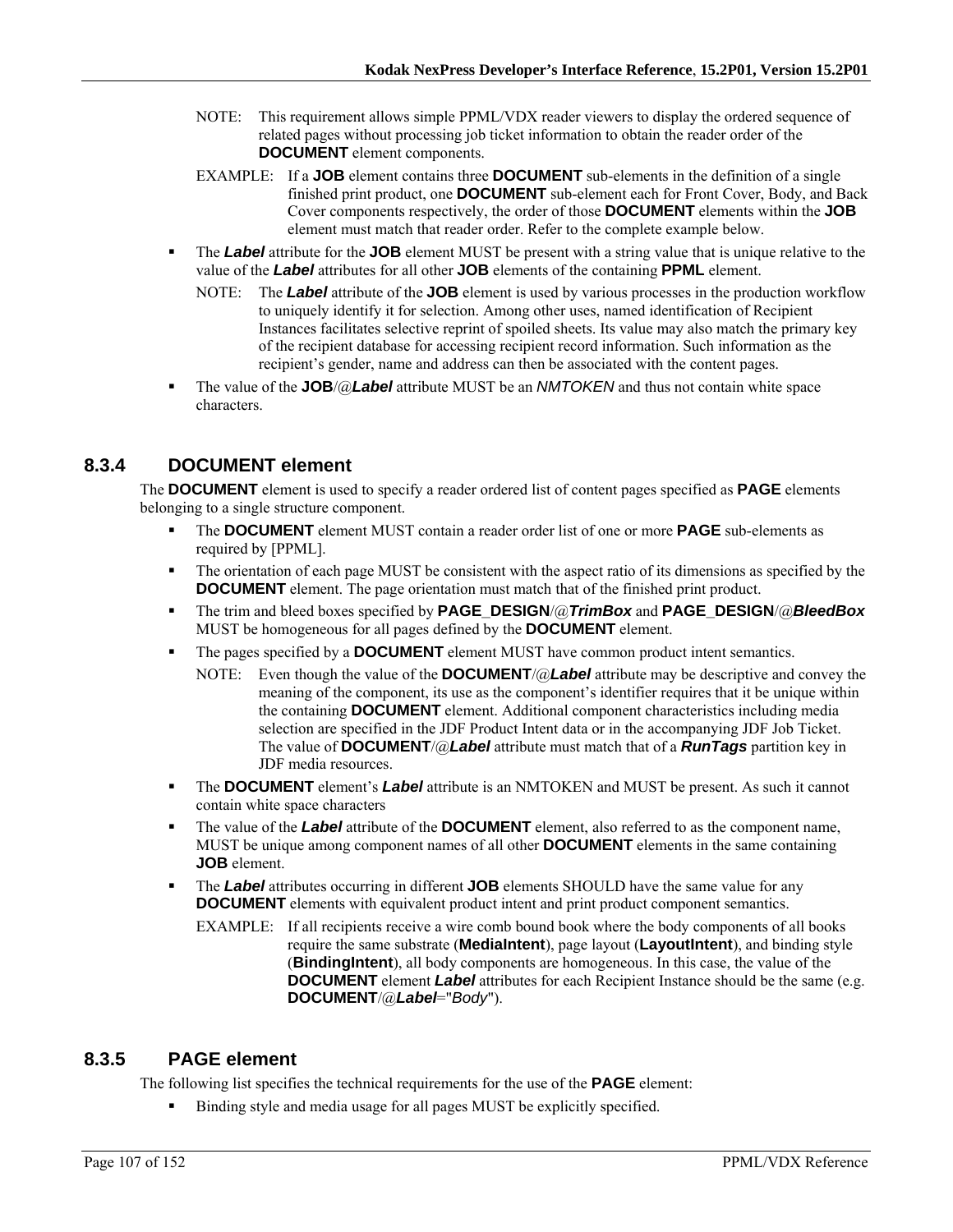NOTE: The PPML/VDX standard allows the use of JDF product intent in the definition of finished pages in which blank pages are implied based on media usage in the context of a binding style. The NexPress implementation of PPML/VDX requires that blank pages be included as **<PAGE/>** elements so that that the exact number of pages is specified for binding style and media usage. When specifying blank pages, care should be taken to not lay down a blank page the size of the TrimBox, as this could result in significantly greater memory usage than required.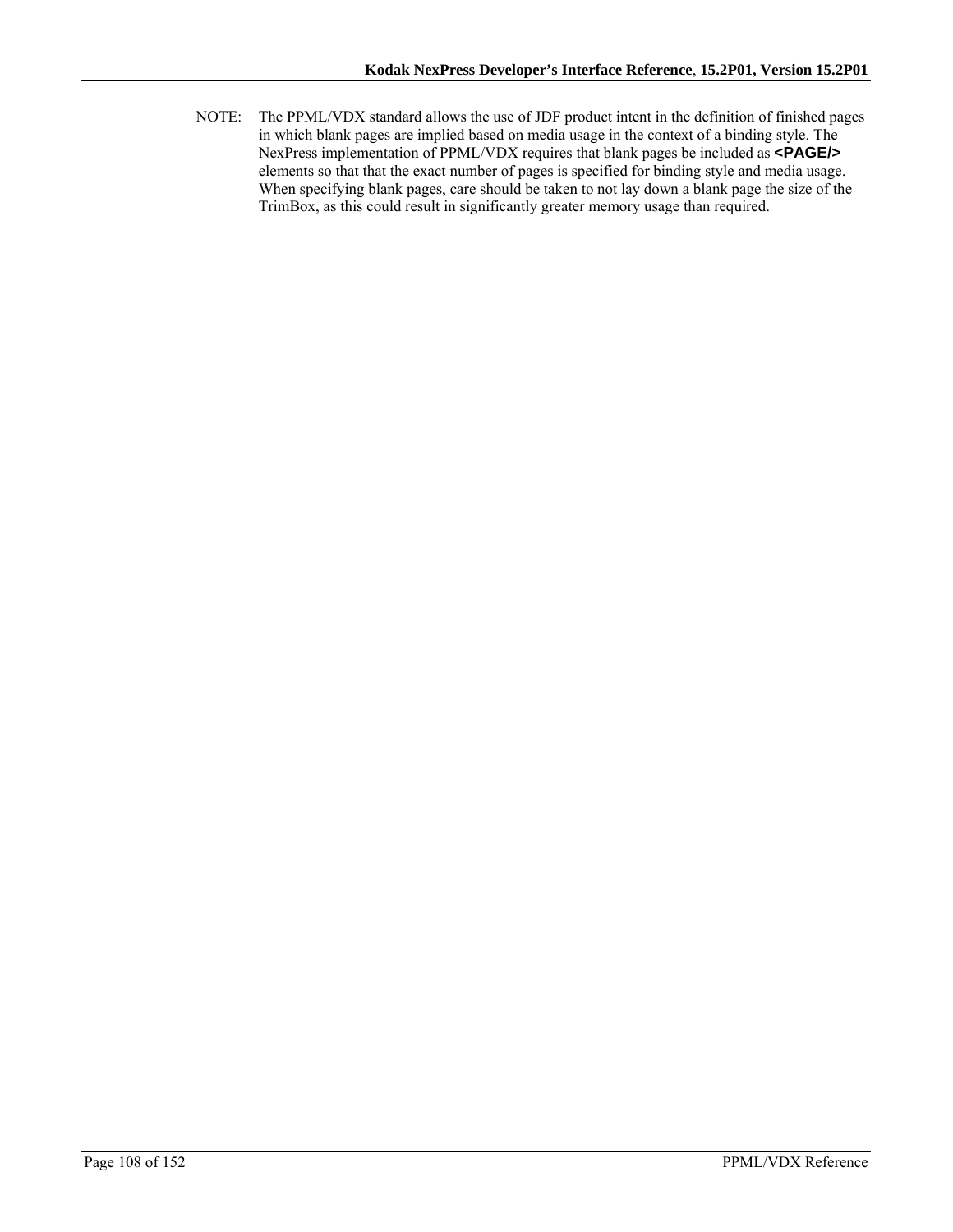# **9 Device Capabilities File Reference**

This chapter identifies NexPress support for its Device Capabilities File as referenced in the [KNDIG]. The NexPress maintains a single file to describe system capabilities. This file, DevCaps.xml, is written to \\\CDFExchg\DevCaps.xml on the DFE Server. It is also available as http://<SERVERNAME>/cdfeUisAccess/DevCaps.xml. Usage of this Device Capabilities File is provided in [KNDIG] and not here.

# **9.1 Understanding the Device Capabilities File**

The Device Capabilities File is written in XML; the legal elements and their structure are defined by a Document Type Definition (DTD). When reading the DTD, it is helpful to understand a few basic rules of syntax. Refer to Section 9.3 for the complete NexPress DevCaps.xml DTD.

- The DTD defines the structure of an XML file. Each element may contain other elements, and be characterized by one or more attributes. The Device Capabilities File often uses attributes to specify the units of an element, and to define an enumeration list of possible values. Attributes are identified as #IMPLIED or #REQUIRED indicating whether the attribute may be omitted from the element definition in the XML file.
- The relationship between elements is defined using a regular expression grammar. Each element is specified as a sequence of elements in which '\*' denotes "zero or more", '+' denotes "one or more", '?' denotes "zero or one", and the absence of a modifier denotes "precisely one". Root elements must be defined in the DTD before any sub-elements that reference them. Each element eventually resolves to either #PCDATA, #CDATA, or EMPTY representing parsed or non-parsed character data (text), or an empty element, respectively. When an element is defined as EMPTY, its value is described by the containing attribute.
- In the DTD, an element is defined as <!ELEMENT ElementName (ElementSequence)>. "ElementName" specifies a new element name. "ElementSequence" is a list of other elements comprising this new ElementName; it can also be #PCDATA, #CDATA, or EMPTY as appropriate.
- In the DTD, an attribute corresponds to a defined ElementName; each element can have any number of possible attributes. The attribute is defined as <!ATTLIST ElementName AttributeName (AttributeDefinition) RequiredTag>. "ElementName" specifies the element corresponding to this attribute. "AttributeName" is the identifying text string. In the Device Capabilities File, "AttributeDefinition" is usually an enumeration of one or more text strings, but can also be defined as CDATA if the attribute could contain a generic string. "RequiredTag" indicates whether the attribute is optional.
- The DTD indicates the possible content of the XML file it describes. The presence of #IMPLIED attribute tags, and "\*" or "?" on element sequence definitions, permits variability in the actual content and form of the Device Capabilities File. In practice much less variance is observed in the content of the Device Capabilities File than the DTD allows.

# **9.2 Device Capabilities Elements**

*The NexPress front end generates a DevCaps.xml that contains only the keys, values and sub-elements identified below.* 

# **9.2.1 BayID**

**BayID** defines the physical supply bay on the NexPress digital production color press identified by the containing **SubstrateSupply**. The association of a physical supply location to **BayID** is controlled by the print engine. The assigned value is provided as an attribute.

**BayID** occurs as a sub-element of **SubstrateSupply**.

|  | Attribute Name or value | <b>Writer</b> | <b>Description</b> |
|--|-------------------------|---------------|--------------------|
|--|-------------------------|---------------|--------------------|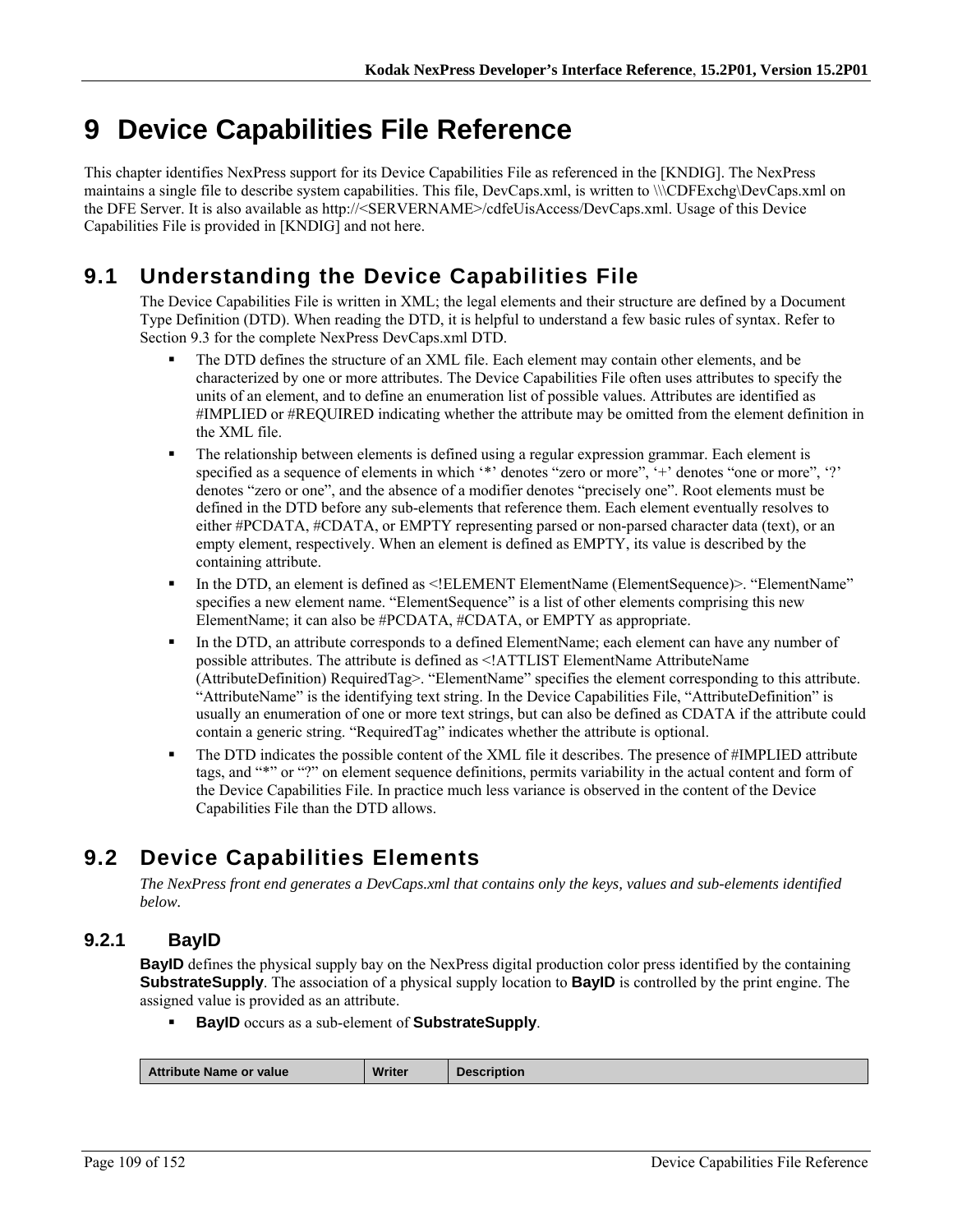| <b>Attribute Name or value</b> | <b>Writer</b>  | <b>Description</b>                                                                                                                 |
|--------------------------------|----------------|------------------------------------------------------------------------------------------------------------------------------------|
| <b>Enum</b>                    | W              | Type: Enumeration                                                                                                                  |
|                                |                | Defines the physical supply bay on the NexPress digital<br>production color press identified by the containing<br>SubstrateSupply. |
| bayA                           | W <sup>2</sup> |                                                                                                                                    |
| bayB                           | W <sup>2</sup> |                                                                                                                                    |
| bayC                           | W <sup>2</sup> |                                                                                                                                    |
| bayD                           | w?             |                                                                                                                                    |
| bayE                           | W <sup>2</sup> |                                                                                                                                    |
| bayF                           | W <sup>2</sup> |                                                                                                                                    |
| bayG                           | W <sup>2</sup> |                                                                                                                                    |
| bayH                           | W <sup>2</sup> |                                                                                                                                    |
| ClassicMain                    | W <sup>2</sup> | Main Supply of a Classic NexPress 2100                                                                                             |
| ClassicUpper                   | w?             | Upper Supply of a Classic NexPress 2100                                                                                            |
| ClassicLower                   | W <sup>2</sup> | Lower Supply of a Classic NexPress 2100                                                                                            |
| <b>InserterUpper</b>           | W <sup>2</sup> |                                                                                                                                    |
| <i><b>InserterLower</b></i>    | W <sup>2</sup> |                                                                                                                                    |
| Unknown                        | W <sup>2</sup> |                                                                                                                                    |

<!ELEMENT BayID EMPTY>

<!ATTLIST BayID Enum (bayA|bayB|bayC|bayD|bayE|bayF|bayG|bayH|ClassicMain|ClassicUpper|ClassicLower| InserterUpper|InserterLower|Unknown) #REQUIRED>

## **9.2.2 BoundedMediumData**

**BoundedMediumData** defines the characteristics of a substrate medium and their permitted value ranges.

- **BoundedMediumData** may occur as a sub-element of **SystemMedium**, **MinMediumData**, and **MaxMediumData**.
- **BoundedMediumData** may contain sub-elements **Length**, **Width**, **MediumWeight**, **Transparency**, **Thickness**, and **Creep**.

DTD Representation:

<!ELEMENT BoundedMediumData (Length?, Width?, SubstrateSizeName?, MediumWeight?, Transparency?, Thickness?, Creep?)>

## **9.2.3 Capacity**

**Capacity** defines the sheet capacity of the substrate tray identified by the containing **SubstrateSupply**. Capacity is specified as an integer quantity of sheets. The basis weight of the substrate used in defining capacity is print engine dependent, and not specified by this interface.

**Capacity** occurs as a sub-element of **SubstrateSupply**.

DTD Representation:

<!ELEMENT Capacity (#PCDATA)>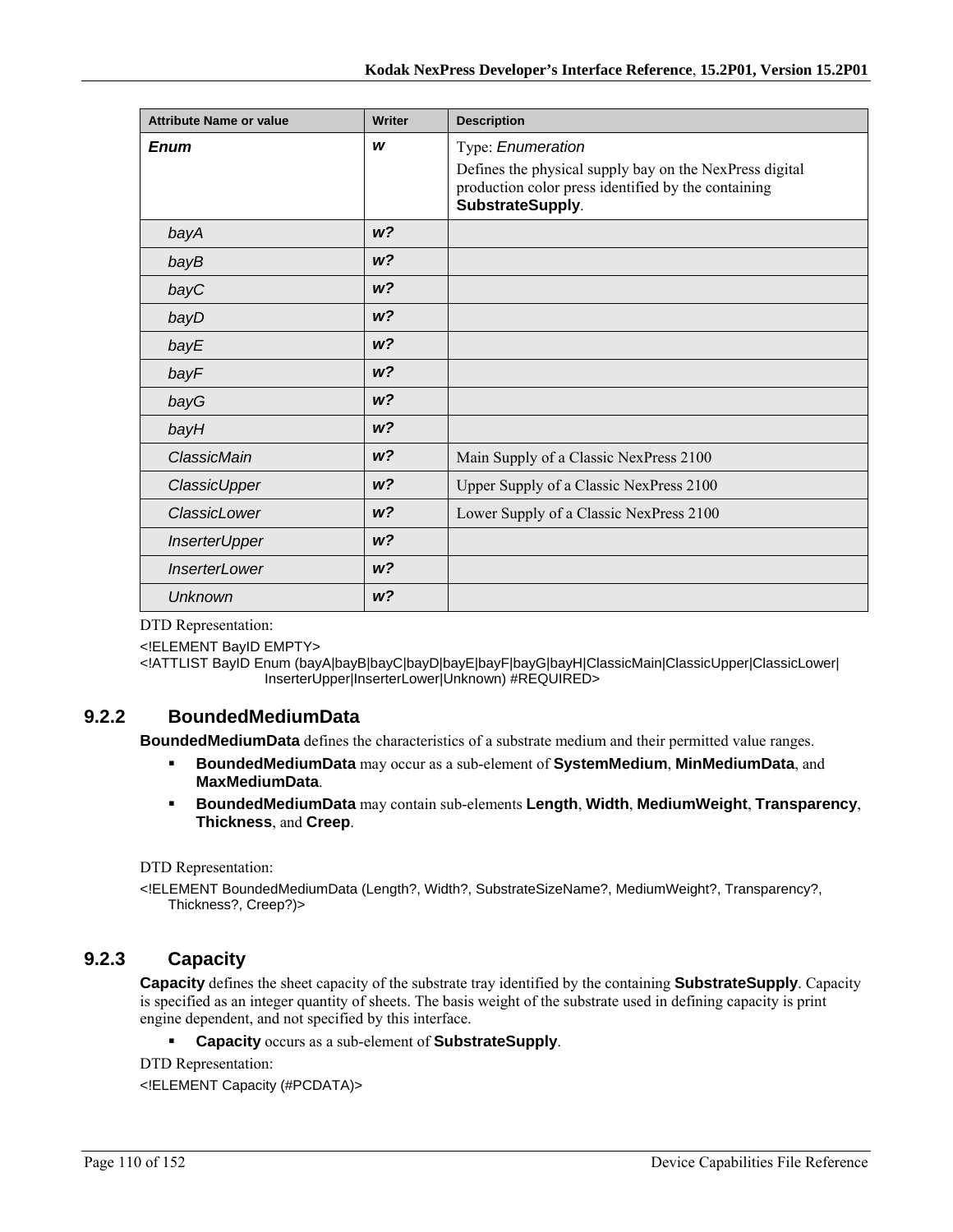## **9.2.4 CertifiedMedium**

**CertifiedMedium** defines the certification status of the containing **PrinterMedium**. The values defining characteristics of a certified medium have been validated by NexPress; the medium has been certified for use in the NexPress digital production color press.

**CertifiedMedium** may occur as a sub-element of the **PrinterMedium** element.

NOTE: When **CertifiedMedium** is defined for a **PrinterMedium**, the medium is certified. In practice the Device Capabilities File does not specify an attribute value for *Present*, so the default value of *True* applies.

| <b>Attribute Name or value</b> | <b>Writer</b>  | <b>Description</b>                                                                            |
|--------------------------------|----------------|-----------------------------------------------------------------------------------------------|
| <b>Present = True</b>          | w?             | Type: Boolean                                                                                 |
|                                |                | Defines the certification status of the containing<br><b>PrinterMedium.</b>                   |
| True                           | w?             | Medium is certified for use on the NexPress digital production<br>color press. Default Value. |
| False                          | W <sup>2</sup> | Medium is not certified for use on the NexPress digital<br>production color press.            |

DTD Representation:

<!ELEMENT CertifiedMedium EMPTY>

<!ATTLIST CertifiedMedium

Present (True | False) #IMPLIED>

## **9.2.5 CMYKGraphicICCProfile**

**CMYKGraphicICCProfile** defines the name of an input ICC profile suitable for use with four component PDF graphics and text data that are specified using the **DeviceCMYK** color space. This name should correspond to an entry in **ICCProfileList**. Its value is a character string.

**CMYKGraphicICCProfile** occurs as a sub-element of **SystemDefaults**.

DTD Representation:

<!ELEMENT CMYKGraphicICCProfile (#PCDATA)>

## **9.2.6 CMYKImageICCProfile**

**CMYKImageICCProfile** element defines the name of an input ICC profile suitable for use with four component PDF image data that are specified using the **DeviceCMYK** color space. This name should correspond to an entry in **ICCProfileList**. Its value is a character string.

**CMYKImageICCProfile** occurs as a sub-element of **SystemDefaults**.

DTD Representation:

<!ELEMENT CMYKImageICCProfile (#PCDATA)>

## **9.2.7 Collate**

**Collate** defines the supported job collate options. Available collate options and their values are defined as attributes.

**Collate** may occur as a sub-element of **Collation**.

| <b>Attribute Name or value</b> | <b>Writer</b> | <b>Description</b>                         |
|--------------------------------|---------------|--------------------------------------------|
| <i>Enable</i> = <i>True</i>    | w?            | Type: Boolean                              |
|                                |               | Defines the supported job collate options. |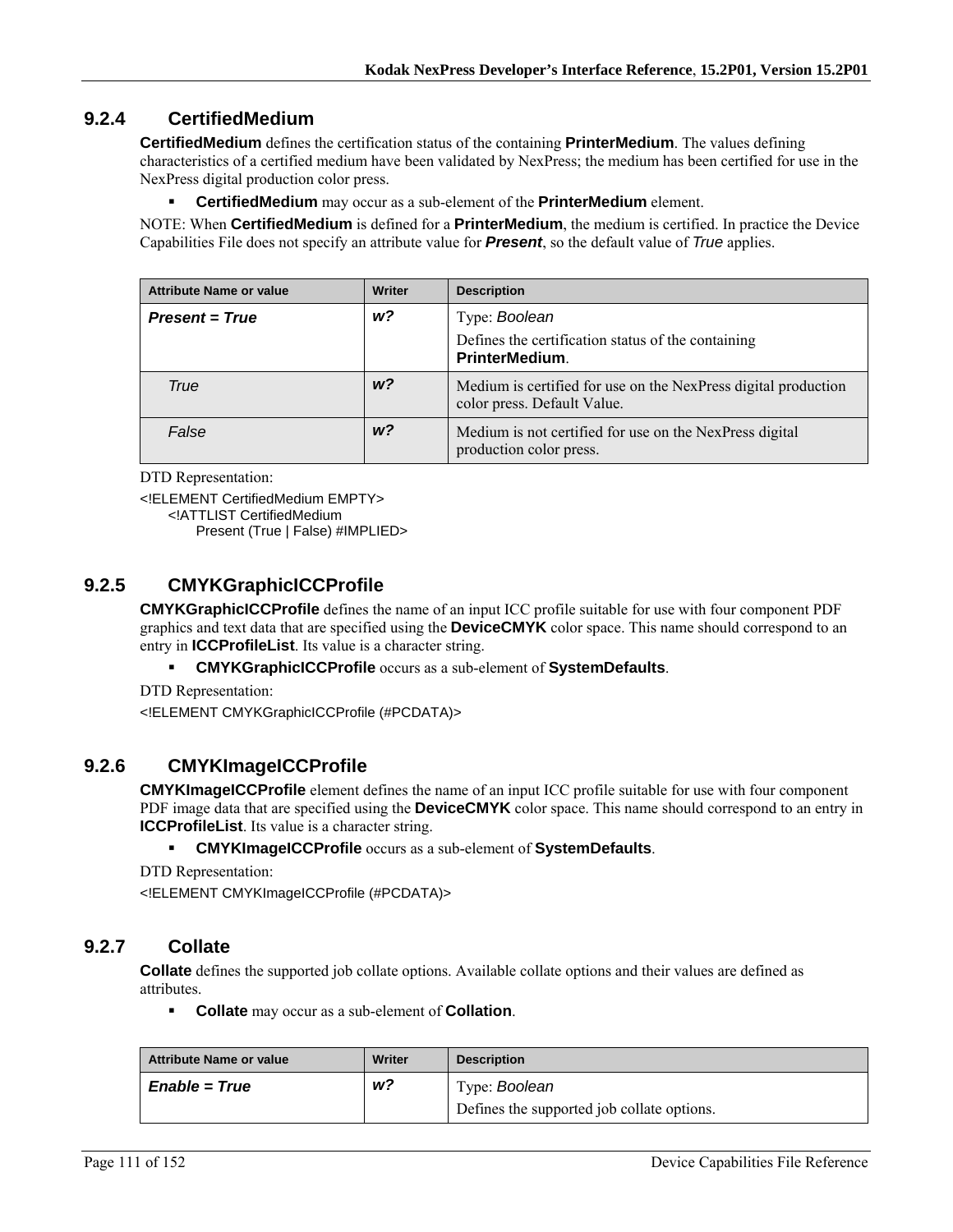| <b>Attribute Name or value</b> | Writer         | <b>Description</b>                                         |
|--------------------------------|----------------|------------------------------------------------------------|
| True                           | W <sup>2</sup> | Printing system supports enabling collation. Default Value |
| False                          | W <sup>2</sup> | Printing system supports disabling collation.              |

<!ELEMENT Collate EMPTY>

<!ATTLIST Collate

Enable (True | False) #IMPLIED>

## **9.2.8 Collation**

**Collation** defines a list of collate options that are available to a print job. When collation is enabled, a document remains a single set during printing; the number of sets produced is the requested count. When collation is disabled, the requested count is applied to each page and printed as a set; the number of sets produced is the number of pages in the document.

- **Collation** may occur as a sub-element of **FinishingOptions**.
- **Collation** may contain the sub-element **Collate**.

DTD Representation:

<!ELEMENT Collation (Collate\*)>

## **9.2.9 ColorSpace**

**ColorSpace** defines a color space. A color space is characterized by an ICC profile. Its value is supplied as an attribute.

**ColorSpace** may occur as a sub-element of **ICCProfile** and **ColorSpaceList**.

| <b>Attribute Name or value</b> | Writer         | <b>Description</b>                                                                |
|--------------------------------|----------------|-----------------------------------------------------------------------------------|
| $Enum = Gray$                  | w?             | Type: Enumeration                                                                 |
|                                |                | The name of an input or output color-space as characterized by<br>an ICC profile. |
| Gray                           | W <sup>2</sup> | Default Value                                                                     |
| <b>CMYK</b>                    | W <sup>2</sup> |                                                                                   |
| <b>RGB</b>                     | W <sup>2</sup> |                                                                                   |
| LAB                            | W <sup>2</sup> |                                                                                   |
| <b>XYZ</b>                     | W <sup>2</sup> |                                                                                   |
| LUV                            | W <sup>2</sup> |                                                                                   |
| <b>YXY</b>                     | W <sup>2</sup> |                                                                                   |
| 3CLR                           | W <sup>2</sup> |                                                                                   |
| 4CLR                           | W <sup>2</sup> |                                                                                   |
| 5CLR                           | W <sup>2</sup> |                                                                                   |
| <b>Present</b>                 | !w             | Type: Boolean                                                                     |
|                                |                | Not supported                                                                     |

DTD Representation:

<!ELEMENT ColorSpace EMPTY>

<!ATTLIST ColorSpace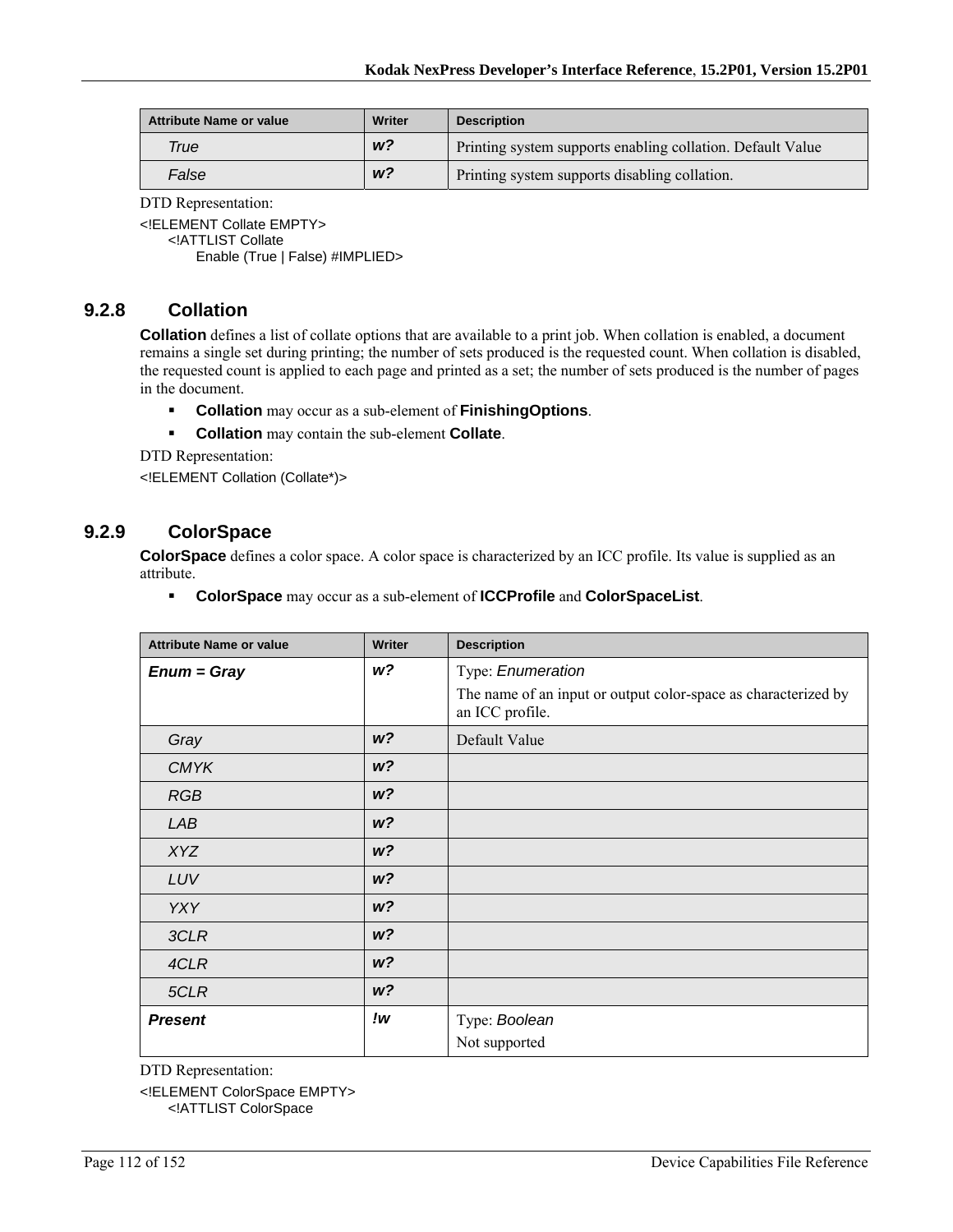Enum (Gray | CMYK | RGB | LAB | XYZ | LUV | YXY | 3CLR | 4CLR | 5CLR) #IMPLIED Present (True | False) #IMPLIED>

#### **9.2.10 ColorList**

**ColorList** enumerates the set of substrate color types supported by the substrate catalog.

- **ColorList** may occur as a sub-element of **MediumConstraints**.
- **ColorList** may contain sub-elements of **ColorType**.

DTD Representation: <!ELEMENT ColorSpaceList (ColorSpace\*)>

## **9.2.11 ColorSpaceList (Obsolete)**

**ColorSpaceList** defines the set of color spaces used by the printer.

NOTE: Use of **ColorSpaceList** is obsolete. It is included in the Device Capabilities File, but the contents of **ColorSpaceList** do not convey meaningful device capability information.

- **ColorSpaceList** may occur as a sub-element of **Printer**.
- **ColorSpaceList** may contain the sub-element **ColorSpace**.

DTD Representation:

<!ELEMENT ColorSpaceList (ColorSpace\*)>

## **9.2.12 ColorType**

**ColorType** defines the substrate color.

**ColorType** may occur as a sub-element of **ColorList** and **SystemMedium**.

| <b>Attribute Name or value</b> | <b>Writer</b>  | <b>Description</b>      |
|--------------------------------|----------------|-------------------------|
| $Enum = White$                 | W <sup>2</sup> | Type: Enumeration       |
|                                |                | Color of the substrate. |
| <b>Unknown</b>                 | W <sup>2</sup> |                         |
| <b>WhiteNeutral</b>            | W <sup>2</sup> |                         |
| GrayNeutral                    | W <sup>2</sup> |                         |
| Yellowish                      | W <sup>2</sup> |                         |
| <b>Blueish</b>                 | W <sup>2</sup> |                         |
| Reddish                        | W <sup>2</sup> |                         |
| Greenish                       | W <sup>2</sup> |                         |
| White                          | W <sup>2</sup> | Default Value           |
| Blue                           | W <sup>2</sup> |                         |
| Cream                          | W <sup>2</sup> |                         |
| <b>BrightYellow</b>            | W <sup>2</sup> |                         |
| Gray                           | W <sup>2</sup> |                         |
| Green                          | W <sup>2</sup> |                         |
| <b>Ivory</b>                   | W <sup>2</sup> |                         |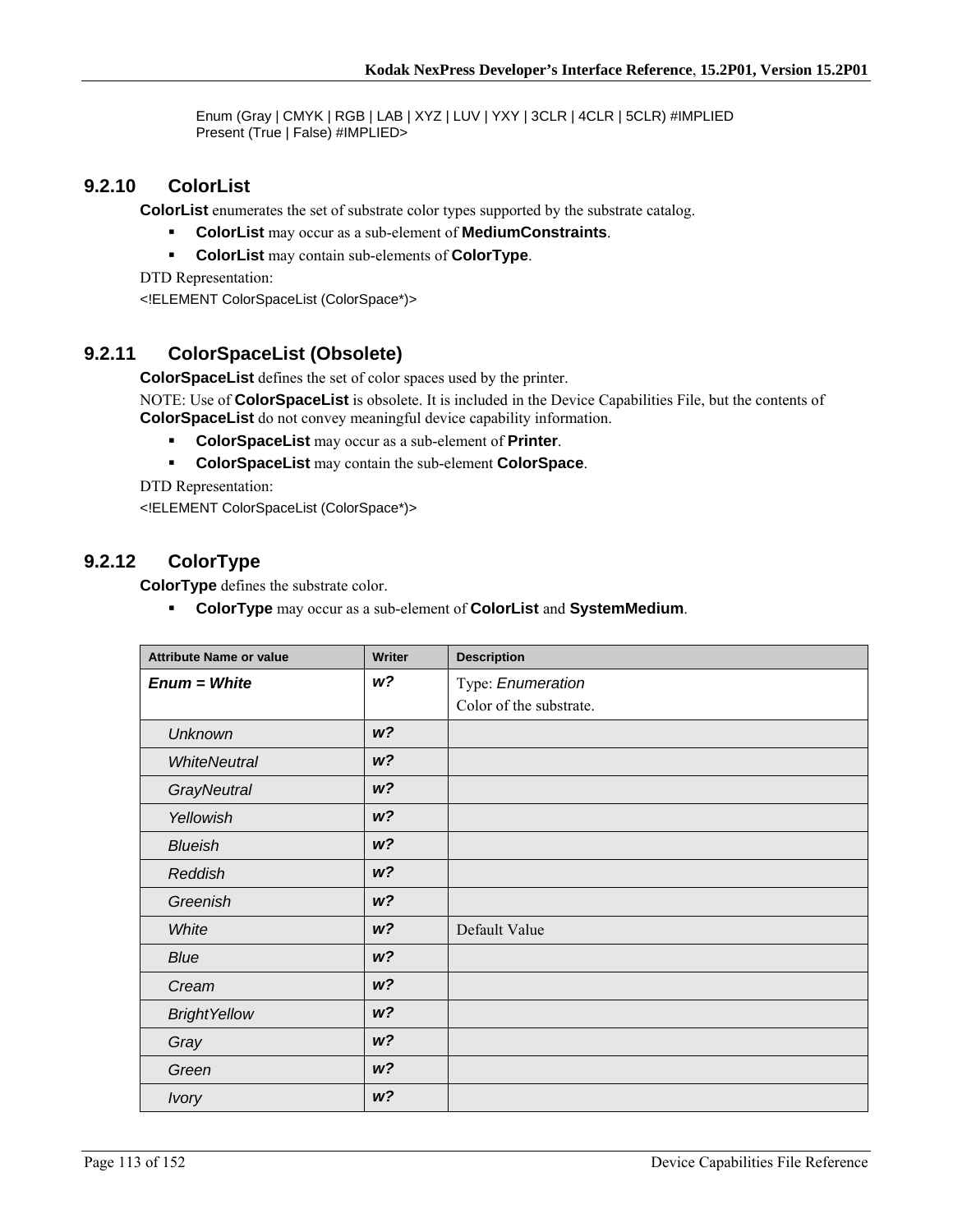| Orange         | W <sup>2</sup> |                                       |
|----------------|----------------|---------------------------------------|
| Pink           | W <sup>2</sup> |                                       |
| Red            | W <sup>2</sup> |                                       |
| Yellow         | W <sup>2</sup> |                                       |
| Transparency   | W <sup>2</sup> |                                       |
| Other          | W <sup>2</sup> |                                       |
| <b>Present</b> | !w             | Type: <b>Boolean</b><br>Not supported |
|                |                |                                       |

<!ELEMENT ColorType EMPTY>

<!ATTLIST ColorType

Enum (Unknown | WhiteNeutral | GrayNeutral | Yellowish | Blueish | Reddish | Greenish | White | Blue | Cream | BrightYellow | Gray | Green | Ivory | Orange | Pink | Red | Yellow | Transparency | Other) #IMPLIED Present (True | False) #IMPLIED>

#### **9.2.13 Comment**

**Comment** contains a human-readable comment. **Comment** is usually free-form descriptive text that provides a more detailed explanation of the containing element. Its value is an ASCII string.

**Comment** may occur as a sub-element of **Printer**, **SystemMedium**, **Font**, and **ImpositionTemplate**.

DTD Representation:

<!ELEMENT Comment (#PCDATA)>

## **9.2.14 CoreFont**

**CoreFont** defines whether the font is a member of the standard set of Adobe® core fonts.

**CoreFont** may occur as a sub-element of **Font**.

NOTE: Defining the **CoreFont** element is sufficient to designate a core font. In practice the Device Capabilities File does not specify an attribute value for *Present*, so the default value of *True* applies.

| <b>Attribute Name or value</b> | <b>Writer</b>  | <b>Description</b>                                                                              |
|--------------------------------|----------------|-------------------------------------------------------------------------------------------------|
| <b>Present = True</b>          | w?             | Type: CDATA<br>Defines whether the font is a member of the standard set of<br>Adobe core fonts. |
| True                           | w <sup>2</sup> | Font is a core font. Default Value.                                                             |
| False                          | w?             | Font is not a core font.                                                                        |

DTD Representation:

<!ELEMENT CoreFont EMPTY> <!ATTLIST CoreFont Present (True | False) #IMPLIED>

#### **9.2.15 CoverList**

**CoverList** defines a list of cover mode media mapping options that are available to a print job.

**CoverList** may occur as a sub-element of **FinishingOptions**.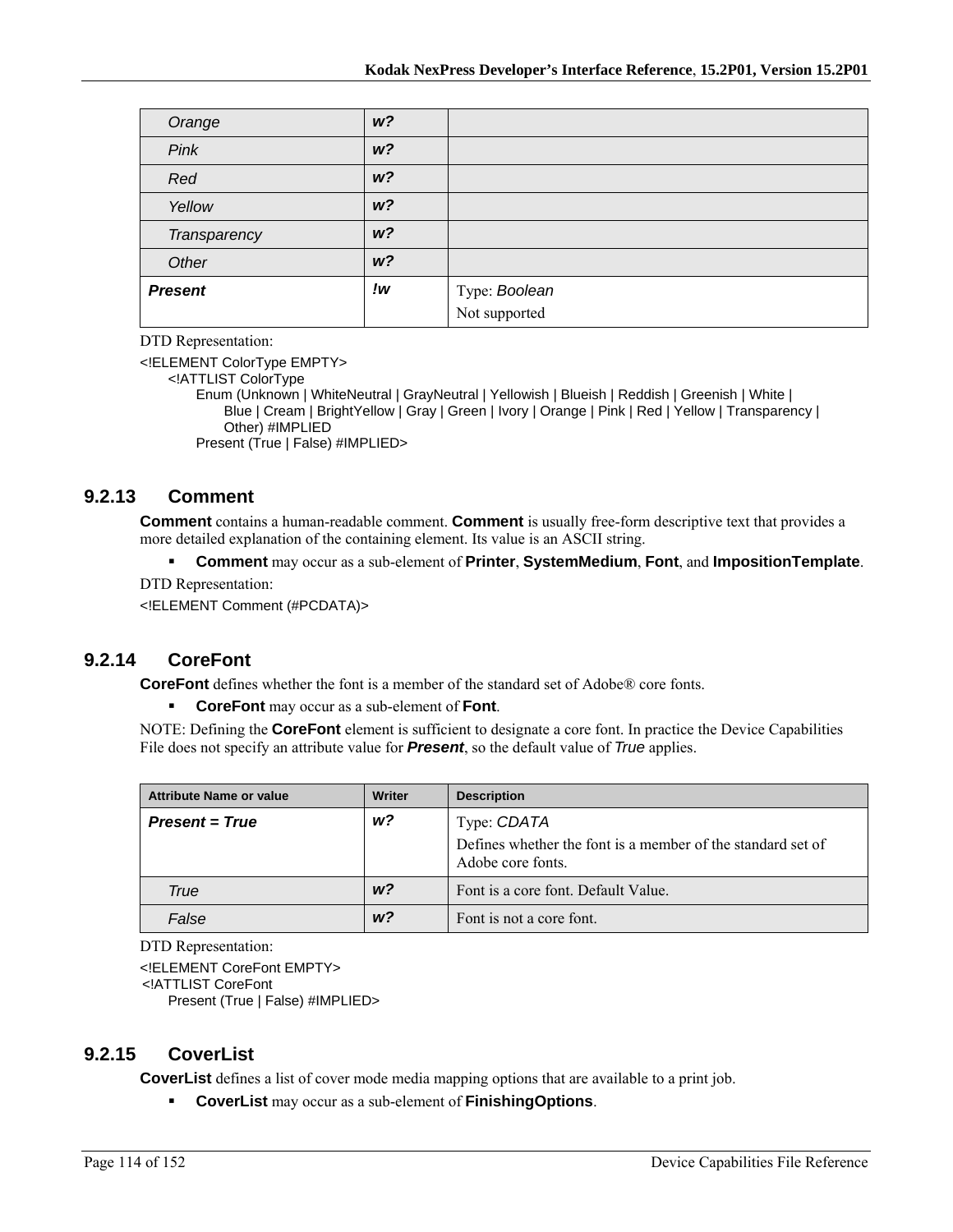**CoverList** may contain the sub-element **CoverType**.

DTD Representation:

<!ELEMENT CoverList (CoverType\*)>

## **9.2.16 CoverType**

**CoverType** defines a type of cover that can be produced in the printed document. Available types of covers are defined as attributes.

**CoverType** may occur as a sub-element of **CoverList**.

| <b>Attribute Name or value</b> | <b>Writer</b>  | <b>Description</b>                                                     |
|--------------------------------|----------------|------------------------------------------------------------------------|
| $Enum = None$                  | w?             | Type: Enumeration                                                      |
|                                |                | Defines type of cover that can be produced in the printed<br>document. |
| <b>None</b>                    | W <sup>2</sup> | The print product has no cover. Default Value.                         |
| Front                          | W <sup>2</sup> | The print product only has a front cover.                              |
| Back                           | W <sup>2</sup> | The print product only has a back cover.                               |
| <b>Both</b>                    | W <sup>2</sup> | The print product has both a front and a back cover.                   |
| <b>Present</b>                 | !w             | Type: Boolean                                                          |
|                                |                | Not supported.                                                         |

DTD Representation:

<!ELEMENT CoverType EMPTY>

<!ATTLIST CoverType

Enum (None | Front | Back | Both) #IMPLIED Present (True | False) #IMPLIED>

## **9.2.17 Creep**

**Creep** defines the creep value of a substrate as it pertains to perceived image movement during gather/fold finishing. **Creep** can be in units of millimeters or inches; units are provided as an attribute.

**Creep** may occur as a sub-element of **BoundedMediumData**.

| <b>Attribute Name or value</b> | Writer         | <b>Description</b>                 |
|--------------------------------|----------------|------------------------------------|
| $Unit = UM$                    | w <sub>2</sub> | Type: <i>Enumeration</i>           |
|                                |                | Unit of measure for <b>Creep</b> . |
| UM                             | W <sup>2</sup> | Micrometers. Default Value         |
| IN                             | W <sup>2</sup> | Inches.                            |

DTD Representation:

<!ELEMENT Creep (#PCDATA)> <!ATTLIST Creep Unit (UM|IN) #IMPLIED>

## **9.2.18 CurrentColorMode (Obsolete)**

**CurrentColorMode** defines the current color policy of the printing system. Its value is provided as an attribute.

**CurrentColorMode** may occur as a sub-element of **FifthColor**.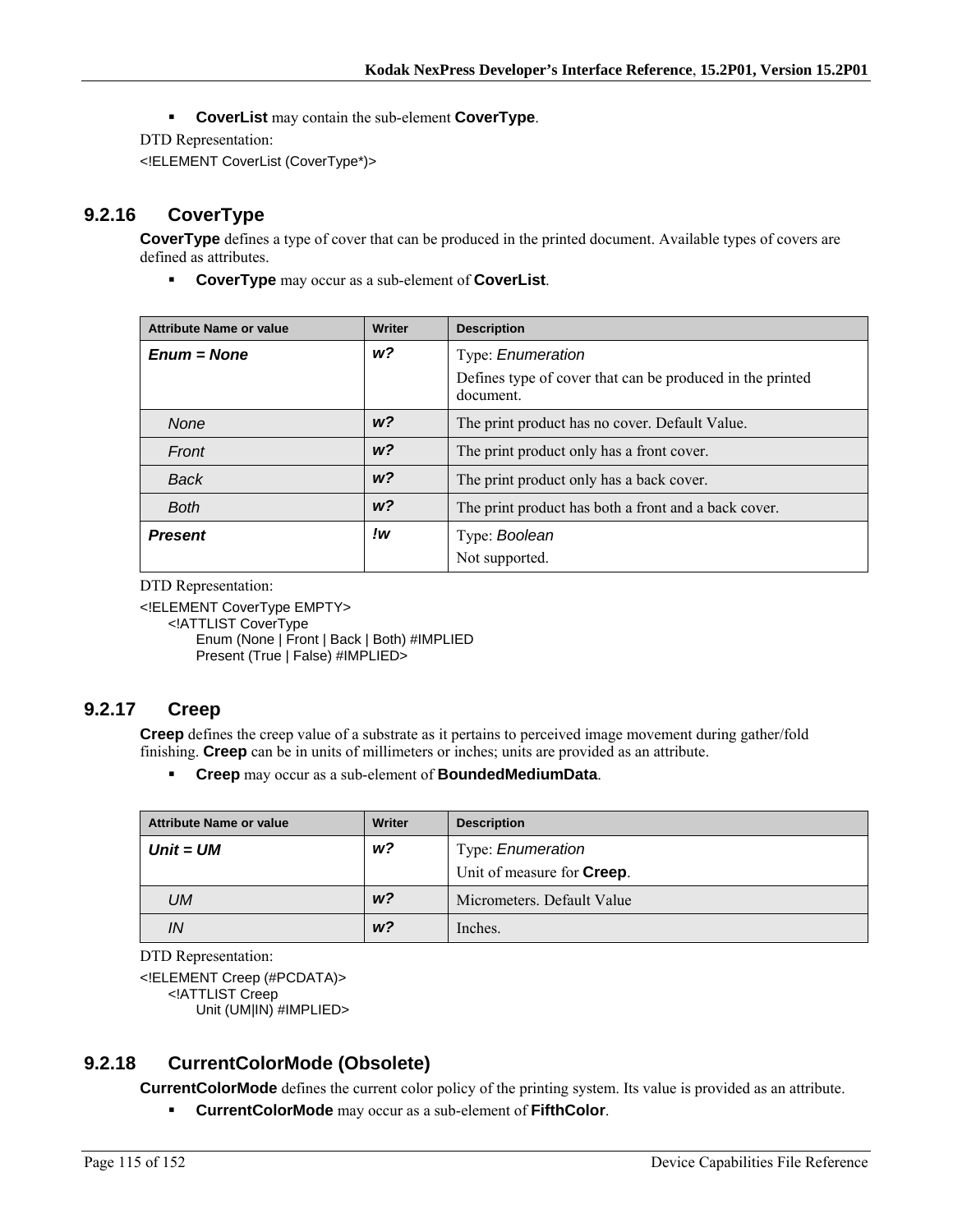NOTE: **CurrentColorMode** is obsolete. Historically it was used to report the color policy in use by the printer because changing from four to five color printing required a significant changeover interval. The press now operates in an *Auto* color mode using four or five dry-ink printing stations as appropriate.

| <b>Attribute Name or value</b> | Writer         | <b>Description</b>                                                                |
|--------------------------------|----------------|-----------------------------------------------------------------------------------|
| $Enum = Auto$                  | w?             | Type: Enumeration                                                                 |
|                                |                | Defines the current color policy of the printing system.                          |
| Auto                           | w <sub>2</sub> | The current color mode is set to automatic. Default Value.                        |
| <b>Black</b>                   | w <sub>2</sub> | The current color mode of operation is black printing only.                       |
| <b>CMYK</b>                    | W <sup>2</sup> | The current color mode of operation is 4-color CMYK.                              |
| 5CLR                           | W <sup>2</sup> | The current color mode 5 color printing $-$ CMYK and a fifth<br>process colorant. |
| Unknown                        | w <sub>2</sub> | The current color mode is undefined.                                              |

DTD Representation:

<!ELEMENT CurrentColorMode EMPTY>

<!ATTLIST CurrentColorMode

Enum (Auto | Black | CMYK | 5CLR | Unknown) #IMPLIED>

#### **9.2.19 CurrentLoadedFifthColor**

**CurrentLoadedFifthColor** identifies the fifth dry-ink printing station installed and loaded in the printing system. The color must be a member of the **InstalledFifthColorList** for it to be loaded.

- **CurrentLoadedFifthColor** may occur as a sub-element of **FifthColor**.
- **CurrentLoadedFifthColor** may contain the sub-element **FifthColorName**.

DTD Representation:

<!ELEMENT CurrentLoadedFifthColor (FifthColorName, SupportedEngineSpeedList)>

#### **9.2.20 DefaultDestination**

When **DefaultDestination** is defined for a **Delivery**, the **DeliveryLocation** is the device default.

**DefaultDestination** may occur as a sub-element of **Delivery**.

#### **9.2.21 Delivery**

**Delivery** defines a set of print output destinations available to the printing system and their capabilities. Each **Delivery** element has a unique identifier, ID, provided as an attribute.

- **Delivery** may occur as a sub-element of **SubstrateDeliveryList**.
- **Delivery** contains the sub-elements **DeliveryType**, **OffsetCapable**, **StapleCapable**, **OperatorSelectable**, **OutputDelivery**, **MinSize**, **MaxSize, SupportedEngineSpeedList, DefaultDestination**.

| <b>Attribute Name or value</b> | Writer | <b>Description</b>                                                                                                                                                                         |
|--------------------------------|--------|--------------------------------------------------------------------------------------------------------------------------------------------------------------------------------------------|
| ID                             | w      | Type: CDATA                                                                                                                                                                                |
|                                |        | Unique identifier for delivery element. The format of ID is not<br>defined by this interface. Hex string values (such as $0x11$ and<br>$0x41$ ) are typical, but may change in the future. |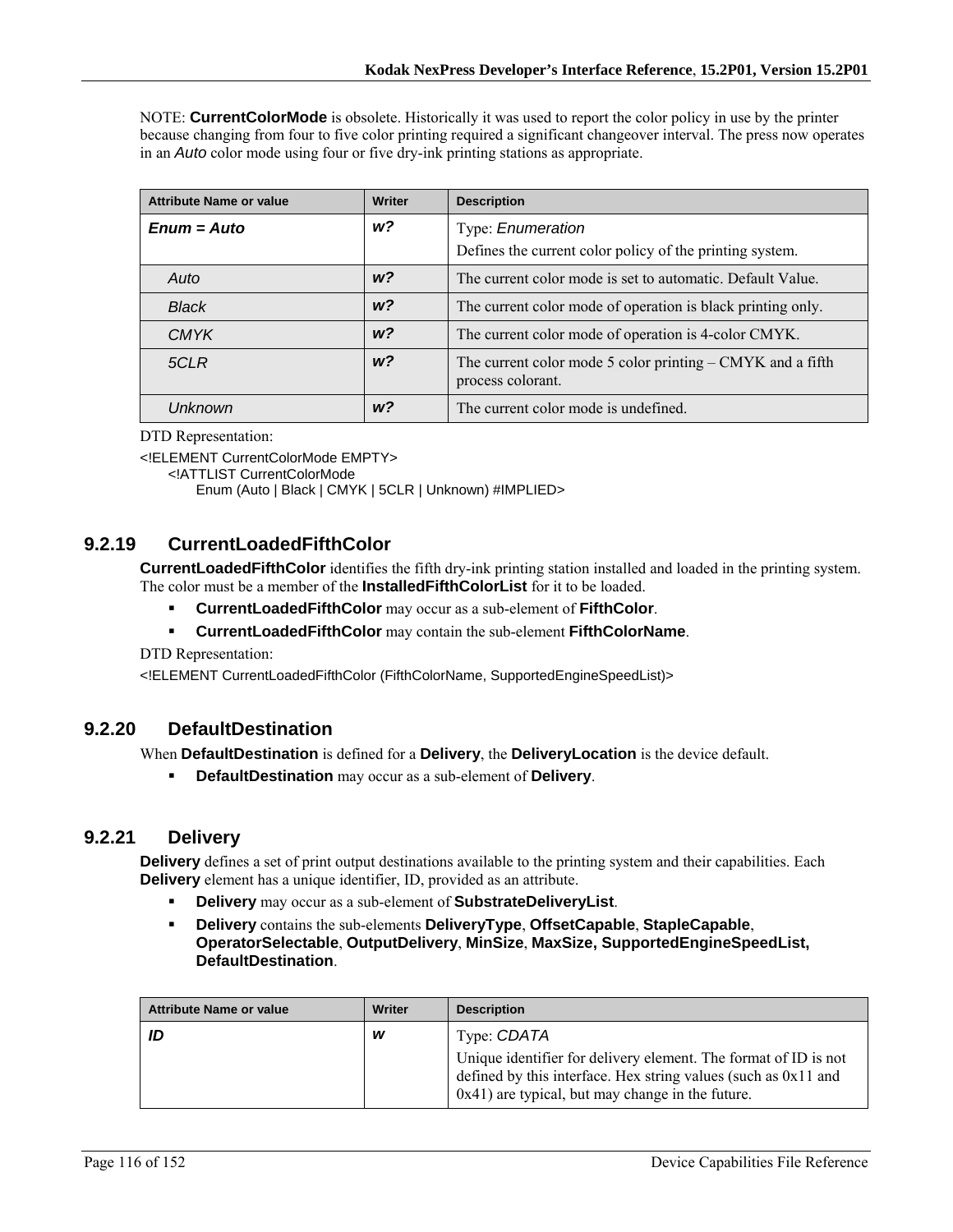<!ELEMENT Delivery (DeliveryType, OffsetCapable, StapleCapable, OperatorSelectable, OutputDelivery, MinSize, MaxSize, SupportedEngineSpeedList, DefaultDestination)> <!ATTLIST Delivery ID CDATA #REQUIRED>

#### **9.2.22 DeliveryLocation**

**DeliveryLocation** defines an enumeration of all output destinations across the NexPress product line.

**Delivery** may occur as a sub-element of **SubstrateDeliveryList**.

DTD Representation:

<!ELEMENT DeliveryLocation EMPTY>

<!ATTLIST DeliveryLocation Enum (Main | Main2 | Proof | Proof2 | InlineFinisher | FinisherUpper | FinisherLower | FinisherSaddle | Hidden | Unknown) #REQUIRED>

## **9.2.23 DeliveryType**

**DeliveryType** defines a substrate output location. The location can be a tray or bin on the printer or output accessory.

- **DeliveryType** may occur as a sub-element of **Delivery**.
- **DeliveryType** contains the sub-element **DeliveryTypeDetails**.

| <b>Attribute Name or value</b> | Writer         | <b>Description</b>                         |
|--------------------------------|----------------|--------------------------------------------|
| <b>Enum</b>                    | W              | Type: Enumeration                          |
|                                |                | Defines a substrate output location.       |
| stacker                        | W <sup>2</sup> | High capacity output stacker.              |
| proof                          | W <sup>2</sup> | Proof output tray.                         |
| waste                          | W <sup>2</sup> | Output tray for discarding spoiled sheets. |
| finisher                       | W <sup>2</sup> | Finisher device.                           |
| unknown                        | W <sup>2</sup> | Unknown device.                            |

DTD Representation:

<!ELEMENT DeliveryType (DeliveryTypeDetails)>

<!ATTLIST DeliveryType

Enum (stacker | proof | waste | finisher | unknown) #REQUIRED>

# **9.2.24 DeliveryTypeDetails**

**DeliveryTypeDetails** provides more specific information about the **DeliveryType** location; such information is useful for differentiating between multiple locations on the output device. The value of **DeliveryTypeDetails** is provided as an attribute.

- **DeliveryTypeDetails** may occur as a sub-element of **DeliveryType**.
- **DeliveryTypeDetails** contains the sub-element **SupportedEngineSpeedList.**

| <b>Attribute Name or value</b> | <b>Writer</b>  | <b>Description</b>                                  |
|--------------------------------|----------------|-----------------------------------------------------|
| <b>Enum</b>                    | W              | Type: <i>Enumeration</i>                            |
|                                |                | Provides detailed <b>DeliveryType</b> capabilities. |
| Deposit                        | W <sup>2</sup> | Has no special capability.                          |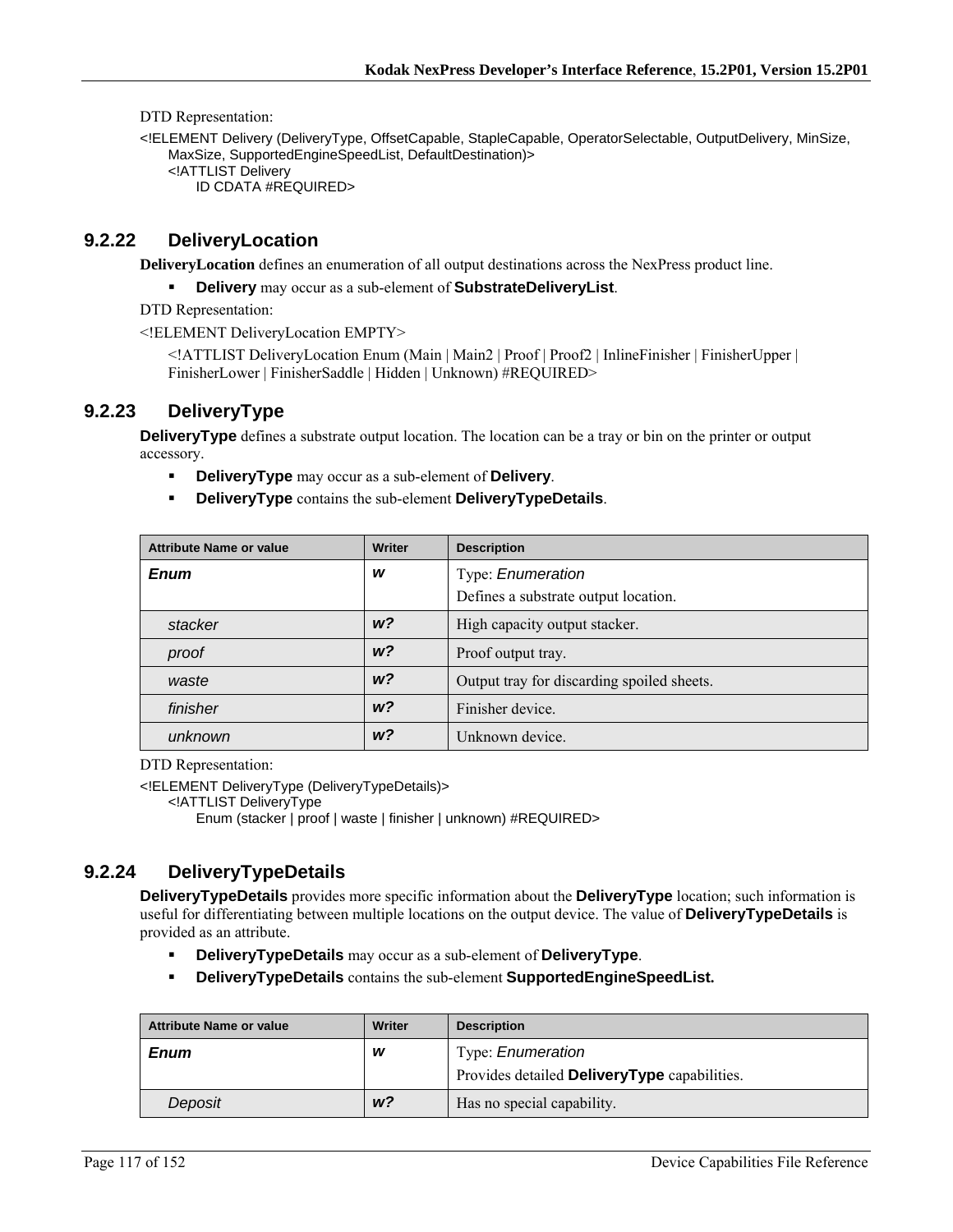| <b>Attribute Name or value</b> | <b>Writer</b>  | <b>Description</b>                                                                                              |
|--------------------------------|----------------|-----------------------------------------------------------------------------------------------------------------|
| Rotary                         | W <sup>2</sup> | Has rotary capability.                                                                                          |
| <b>High Volume Tray</b>        | W <sup>2</sup> | Proof output tray has high capacity (in terms of quantity of<br>sheets it can hold).                            |
| LowCapacityProofWaste          | W <sup>2</sup> | Proof and waste output trays have low capacity (in terms of<br>quantity of sheets it can hold).                 |
| LowCapacityProof               | W <sup>2</sup> | Proof output tray has low capacity (in terms of quantity of<br>sheets it can hold).                             |
| Vertical                       | w?             | Has vertical stacking capability.                                                                               |
| Dfa                            | W <sup>2</sup> | Inline finisher that uses the DFA interface.                                                                    |
| <b>HighCapacity</b>            | w?             | High Capacity Stacker (NexPress M700 only)                                                                      |
| ProofWaste                     | w?             | Proof Tray (NexPress M700 only)                                                                                 |
| Saddle                         | W <sup>2</sup> |                                                                                                                 |
| Invalid                        | w?             |                                                                                                                 |
| <b>Unknown</b>                 | w?             |                                                                                                                 |
| <b>Position</b>                | W              | Type: CDATA                                                                                                     |
|                                |                | A numerical assignment designated by the print engine. Position<br>assignment is not defined by this interface. |

<!ELEMENT DeliveryTypeDetails (SupportedEngineSpeedList?)>

<!ATTLIST DeliveryTypeDetails

Enum (Deposit | Rotary | HighVolumeTray | LowCapacityProofWaste | LowCapacityProof | Vertical | Dfa | HighCapacity | ProofWaste | Saddle | Invalid | Unknown) #REQUIRED Position CDATA #REQUIRED>

## **9.2.25 DeviceID**

**DeviceID** identifies the NexPress front end from which the Device Capabilities File was obtained. It is the name of the NexPress front end on a computer network domain. Its value is an ASCII string.

- **DeviceID** may occur as a sub-element of **ManufacturingCapabilities**.
- DTD Representation:

<!ELEMENT DeviceID (#PCDATA)>

## **9.2.26 DiscreteSize**

**DiscreteSize** describes the size constraint (Width, Height) of a medium element.

**DiscreteSize** occurs as a sub-element of **SupportedSizeList**.

DTD Representation:

<!ELEMENT DiscreteSize (Width, Height)>

<!ATTLIST DiscreteSize Unit (MM) #IMPLIED>

#### **9.2.27 DoorNumber**

**DoorNumber** defines the door number assigned to the containing **SubstrateSupply**. Assignment of a value to **DoorNumber** is print engine-dependent and not specified by this interface; the value is an integer.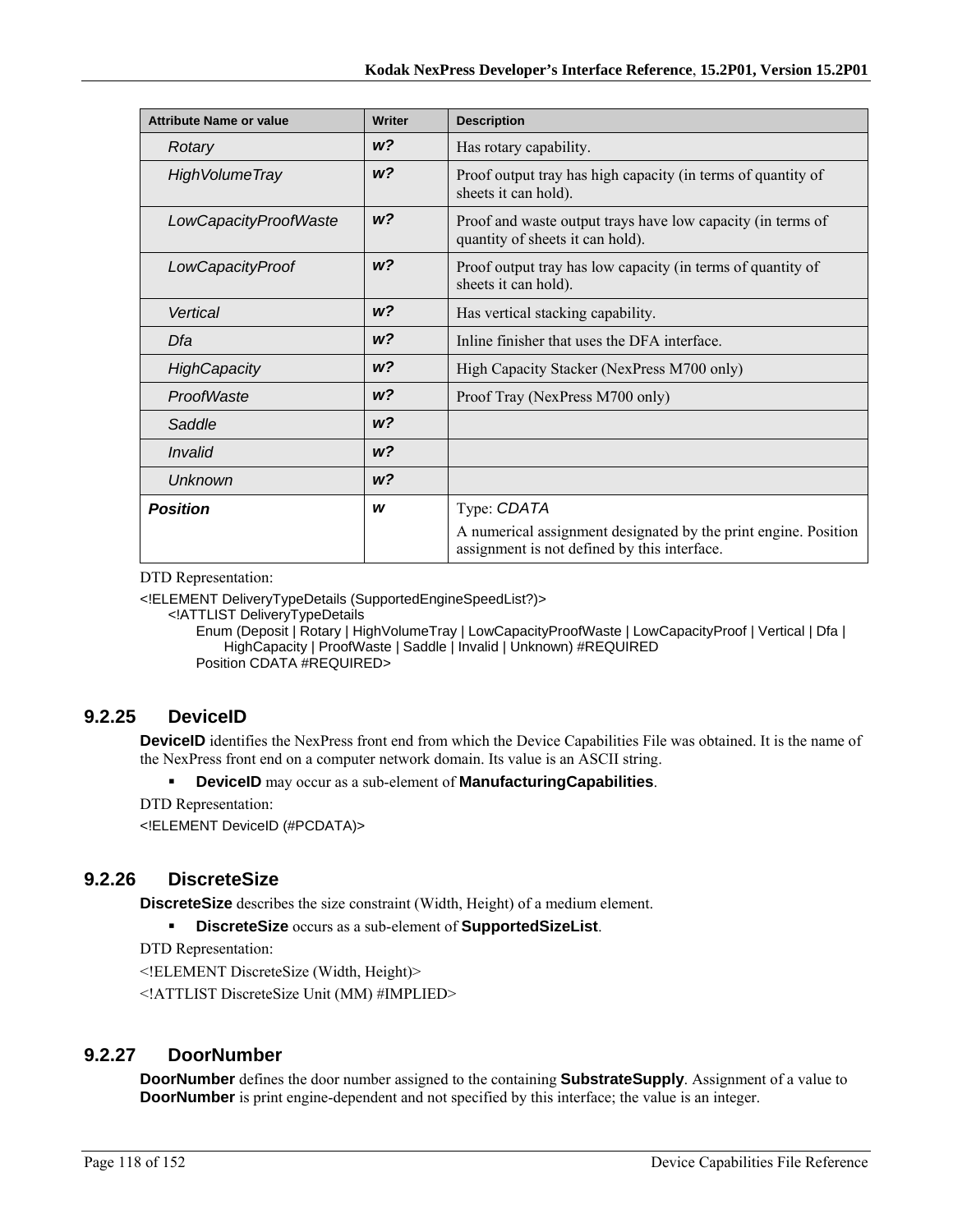**DoorNumber** occurs as a sub-element of **SubstrateSupply**.

DTD Representation:

<!ELEMENT DoorNumber (#PCDATA)>

#### **9.2.28 EngineSpeed**

**EngineSpeed** identifies the speed in A4 pages/minute which the NexPress can run.

 **EngineSpeed** may occur as a sub-element of **SupportedEngineSpeedList, MaxLicensedEngineSpeed**.

| <b>Attribute Name or value</b> | <b>Writer</b>  | <b>Description</b>                       |
|--------------------------------|----------------|------------------------------------------|
| <b>Enum</b>                    | W              | Type: Enumeration                        |
|                                |                | Engine printing speed in A4 pages/minute |
| 70                             | W <sup>2</sup> |                                          |
| 83                             | W <sup>2</sup> |                                          |
| 100                            | W <sup>2</sup> |                                          |
| 120                            | W <sup>2</sup> |                                          |
| <b>Unknown</b>                 | W <sup>2</sup> |                                          |

DTD Representation:

<!ELEMENT EngineSpeed EMPTY> <!ATTLIST EngineSpeed Enum (70 | 83 | 100 | 120 | Unknown) #REQUIRED>

## **9.2.29 ExternalControllerType**

**ExternalControllerType** defines the type of DFE attached to the printing station.

**ExternalControllerType** may occur as a sub-element of **Printer**.

| <b>Attribute Name or value</b> | <b>Writer</b>  | <b>Description</b>                                            |
|--------------------------------|----------------|---------------------------------------------------------------|
| $Enum = None$                  | W              | Type: Enumeration<br>Defines type of the external controller. |
| <b>NONE</b>                    | W <sup>2</sup> | Default Value.                                                |
| <b>FIERY</b>                   | W <sup>2</sup> |                                                               |
| <b>BRISQUE</b>                 | W <sup>2</sup> |                                                               |
| CREO PODS                      | W <sup>2</sup> |                                                               |

DTD Representation:

<!ELEMENT ExternalControllerType EMPTY>

<!ATTLIST ExternalControllerType

Enum (NONE | FIERY | BRISQUE | CREO\_PODS) #REQUIRED>

#### **9.2.30 FeedEdge**

**FeedEdge** identifies the leading edge of the substrate as it travels through the paper path.

**FeedEdge** may occur as a sub-element of **PrinterMedium**.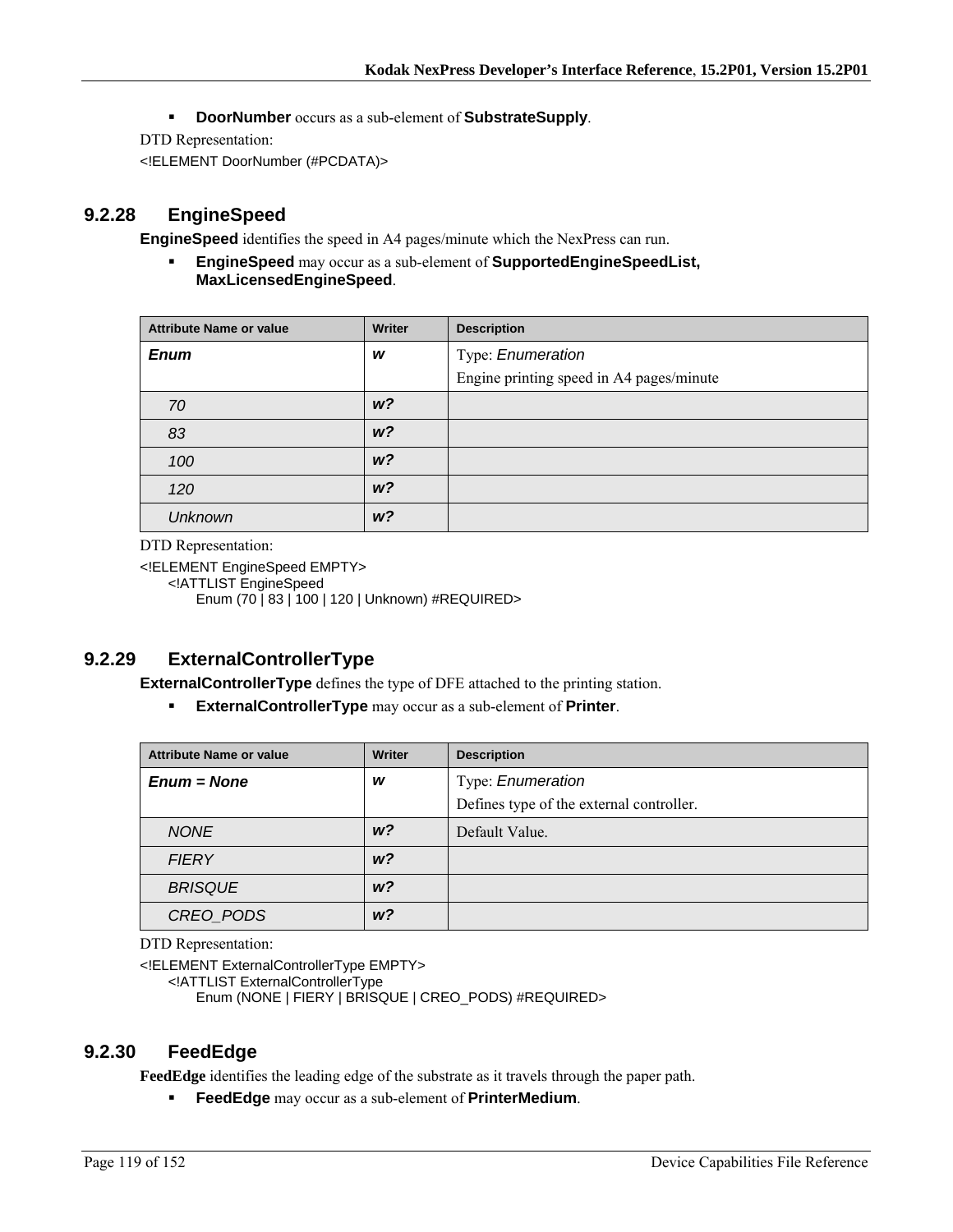<!ELEMENT FeedEdge EMPTY>

<!ATTLIST FeedEdge Enum (ShortEdge|LongEdge) #IMPLIED>

## **9.2.31 FeederType**

**FeederType** identifies the type of substrate supply.

**FeederType** may occur as a sub-element of **SubstrateSupply**.

| <b>Attribute Name or value</b> | <b>Writer</b>  | <b>Description</b>       |
|--------------------------------|----------------|--------------------------|
| <b>Enum</b>                    | w?             | Type: Enumeration        |
|                                |                | No Default               |
| 1K Drawer                      | W <sup>2</sup> | 1000 sheet supply drawer |
| 4.5K Drawer                    | w?             | 4500 sheet supply drawer |
| RollFeed                       | W <sup>2</sup> | Roll Feeder              |
| <b>Unknown</b>                 | w?             |                          |

DTD Representation:

<!ELEMENT FeederType EMPTY>

<!ATTLIST FeederType

Enum (1K\_Drawer | 4.5K\_Drawer | RollFeed | Unknown) #IMPLIED

#### **9.2.32 FifthColor**

**FifthColor** defines the printing system's support for fifth color dry-ink printing stations. Support for a fifth dry-ink printing station is reported as an attribute.

- **FifthColor** may occur as a sub-element of Printer.
- **FifthColor** may contain sub-elements **InstalledFifthColorList**, **CurrentColorMode**, and **CurrentLoadedFifthColor**.

| <b>Attribute Name or value</b> | <b>Writer</b>  | <b>Description</b>                                                            |
|--------------------------------|----------------|-------------------------------------------------------------------------------|
| Supported = True               | w?             | Type: Boolean                                                                 |
|                                |                | Defines support for a fifth dry-ink printing station.                         |
| True                           | W <sup>2</sup> | Printing system supports a fifth, dry-ink printing station. Default<br>Value. |
| False                          | w?             | Printing system does not support a fifth, dry-ink printing station.           |

DTD Representation:

<!ELEMENT FifthColor (InstalledFifthColorList\*, CurrentColorMode?, CurrentLoadedFifthColor?)> <!ATTLIST FifthColor

Supported (True | False) #IMPLIED>

## **9.2.33 FifthColorName**

**FifthColorName** defines the name of a fifth dry-ink printing station. The name is an attribute.

 **FifthColorName** may occur as a sub-element of **InstalledFifthColorList** and **CurrentLoadedFifthColor**.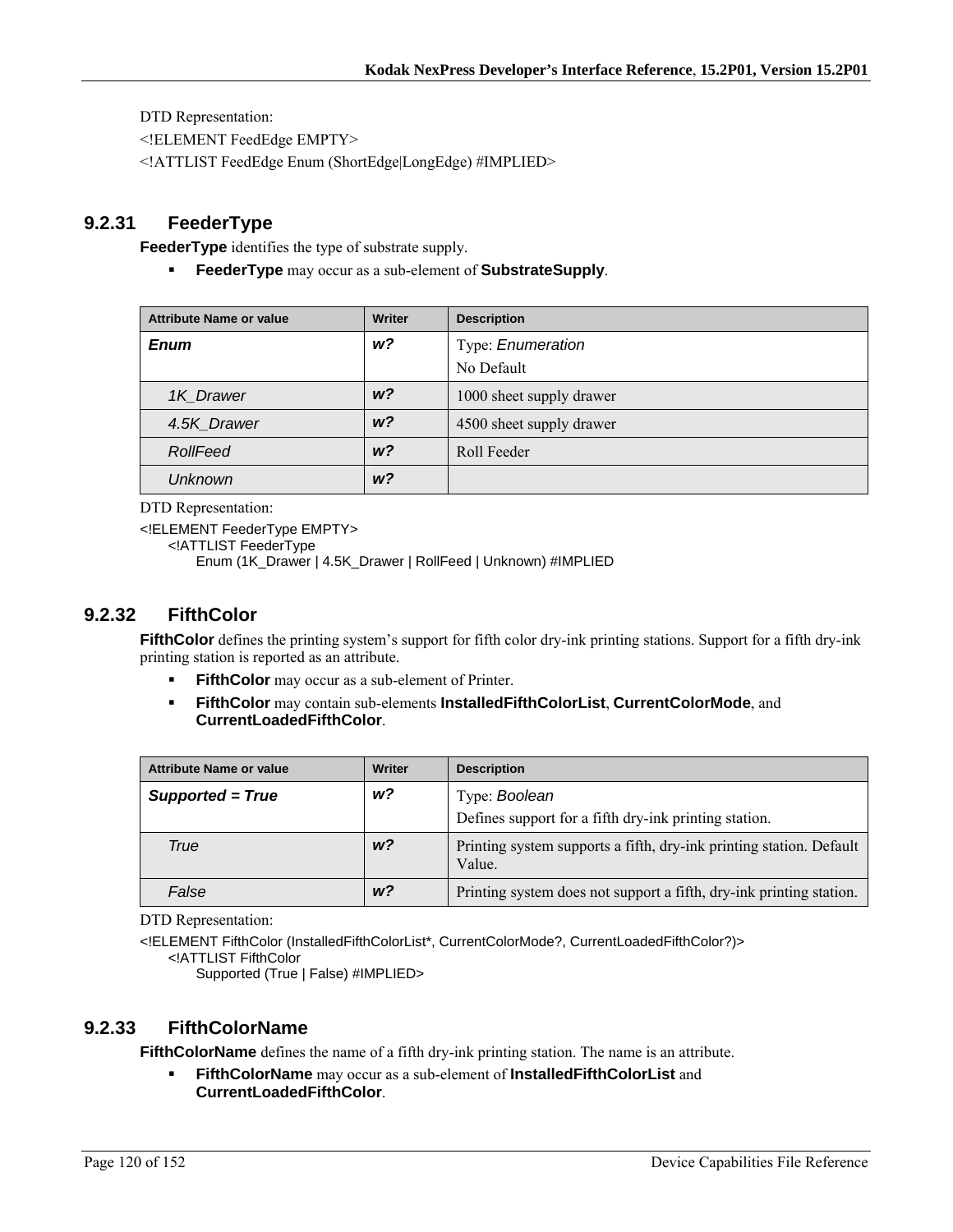**FifthColorName** may contain sub-element **SecuredColorant**.

| <b>Attribute Name or value</b> | Writer | <b>Description</b>                                                                                                        |
|--------------------------------|--------|---------------------------------------------------------------------------------------------------------------------------|
| <b>Enum</b>                    | w?     | Type: <i>Enumeration</i><br>Defines name of a fifth dry-ink printing station. Enumeration<br>values are system-dependent. |

DTD Representation:

<!ELEMENT FifthColorName (SecuredColorant?)> <!ATTLIST FifthColorName Enum (#PCDATA) #IMPLIED>

## **9.2.34 FinishingOptions**

**FinishingOptions** defines supported finishing available on the printing system. Finishing options pertain to the handling of printed output.

- **FinishingOptions** may occur as a sub-element of **ManufacturingCapabilities**.
- **FinishingOptions** may contain sub-elements **CoverList**, **InsertList**, **Collation**, **Jogging**, **SubstrateDeliveryList**, and **PageOrderList**.

DTD Representation:

<!ELEMENT FinishingOptions (CoverList?, InsertList?, Collation?, Jogging?, SubstrateDeliveryList?, PageOrderList?)>

#### **9.2.35 Font**

**Font** defines the characteristics of a font installed on the printing system.

- **Font** may occur as a sub-element of **FontList**.
- **Font** contains sub-element **Name**. It may also contain sub-elements **Comment**, **FontType**, and **CoreFont**.

DTD Representation:

<!ELEMENT Font (Name, Comment?, FontType?, CoreFont?)>

#### **9.2.36 FontDefaults**

**FontDefaults** defines default values for all font characteristics in the containing **FontList**. The default is only used if the defaulted element is not explicitly defined in **Font**.

- **FontDefaults** may occur as a sub-element of **FontList**.
- **FontDefaults** contains sub-element **Font**.

NOTE: **FontDefaults** does not define a default value for **Name**. Each **Font** element within **FontList** must have a unique name.

DTD Representation:

<!ELEMENT FontDefaults (Font)>

#### **9.2.37 FontList**

**FontList** defines the list of installed fonts. These fonts are available to any submitted JDF ticket or Virtual Printer Hot Folder. Each listed font defines only those elements for which the value differs from that in **FontDefaults**.

- **FontList** may only occur as a sub-element of **ManufacturingCapabilities**.
- **FontList** may contain sub-elements **FontDefaults** and **Font**.

DTD Representation: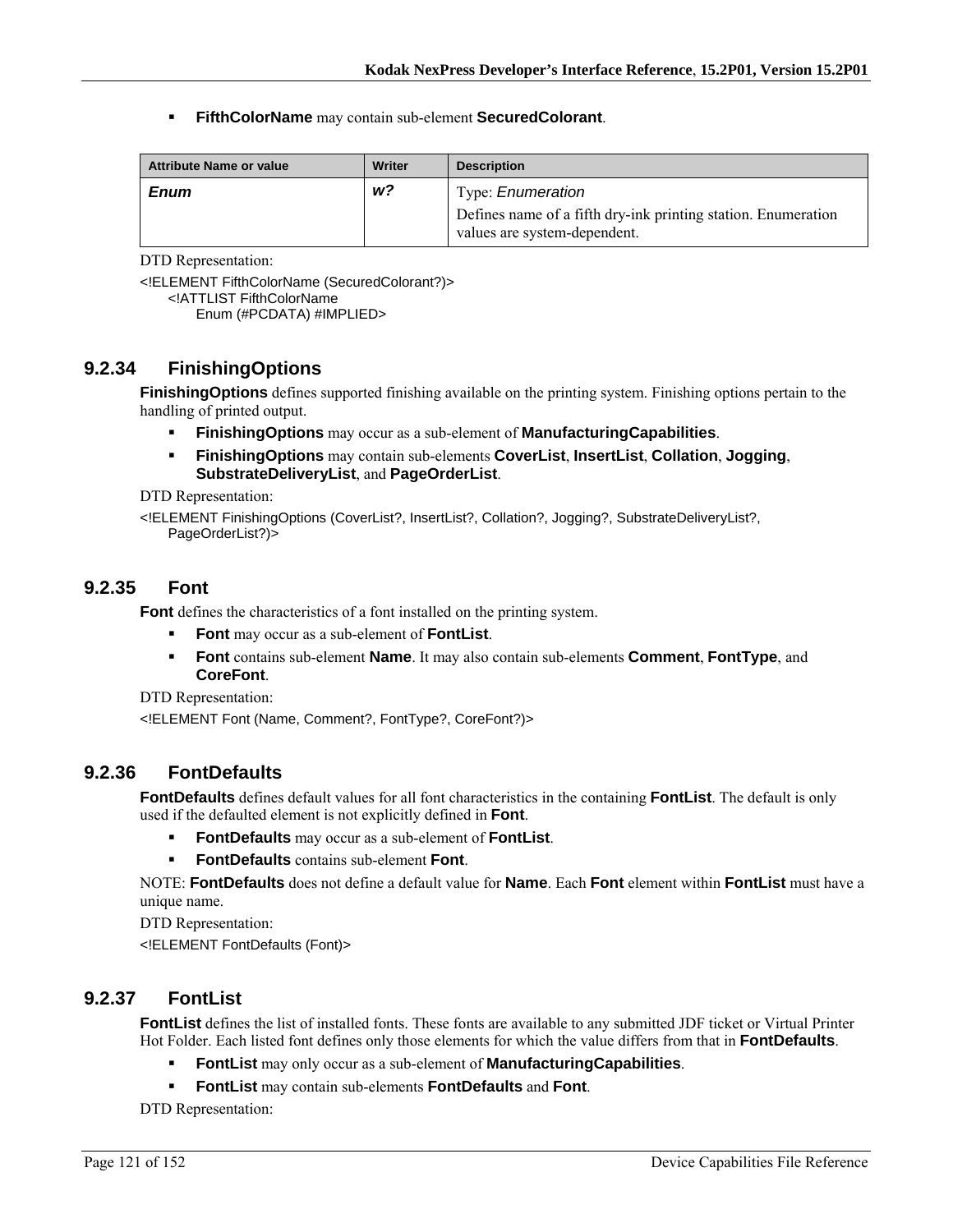<!ELEMENT FontList (FontDefaults?, Font\*)>

## **9.2.38 FontType**

**FontType** defines the data format of a font. Its value is supplied as an attribute.

**FontType** may occur as a sub-element of **Font**.

| <b>Attribute Name or value</b> | <b>Writer</b>  | <b>Description</b>                 |
|--------------------------------|----------------|------------------------------------|
| $Enum = PostScriptType1$       | w?             | Type: Enumeration                  |
|                                |                | Defines the data format of a font. |
| PostScriptType1                | W <sup>2</sup> | Default Value.                     |
| PostScriptType1MM              | W <sup>2</sup> |                                    |
| PostScriptType3                | W <sup>2</sup> |                                    |
| PostScriptType42               | W <sup>2</sup> |                                    |
| PostScriptTTF                  | W <sup>2</sup> |                                    |
| PostScriptType0CID             | W <sup>2</sup> |                                    |
| <b>Present</b>                 | !w             | Type: Boolean                      |
|                                |                | Not supported.                     |

DTD Representation:

<!ELEMENT FontType EMPTY>

<!ATTLIST FontType

Enum (PostScriptType1 | PostScriptType1MM | PostScriptType3 | PostScriptType42 | PostScriptTTF | PostScriptType0CID) #IMPLIED Present (True | False) #IMPLIED>

## **9.2.39 GlossUnitCompatible**

**GlossUnitCompatible** indicates containing **PrinterMedium** is compatible with the external glosser.

**GlossUnitCompatible** may occur as a sub-element of **PrinterMedium**.

DTD Representation:

<!ELEMENT GlossUnitCompatible EMPTY>

#### **9.2.40 HasGlosserSettings**

**HasGlosserSettings** indicates glosser settings are defined for containing **PrinterMedium**.

**HasGlosserSettings** may occur as a sub-element of **PrinterMedium**.

DTD Representation:

<!ELEMENT HasGlosserSettings EMPTY>

#### **9.2.41 Height**

**Height** defines the height/length component of a rectangular dimension. **Height** can be in units of millimeters or inches.

**Height** may occur as a sub-element of **MinSize** and **MaxSize**.

|  | <b>Attribute Name or value</b> | <b>Writer</b> | escription |
|--|--------------------------------|---------------|------------|
|--|--------------------------------|---------------|------------|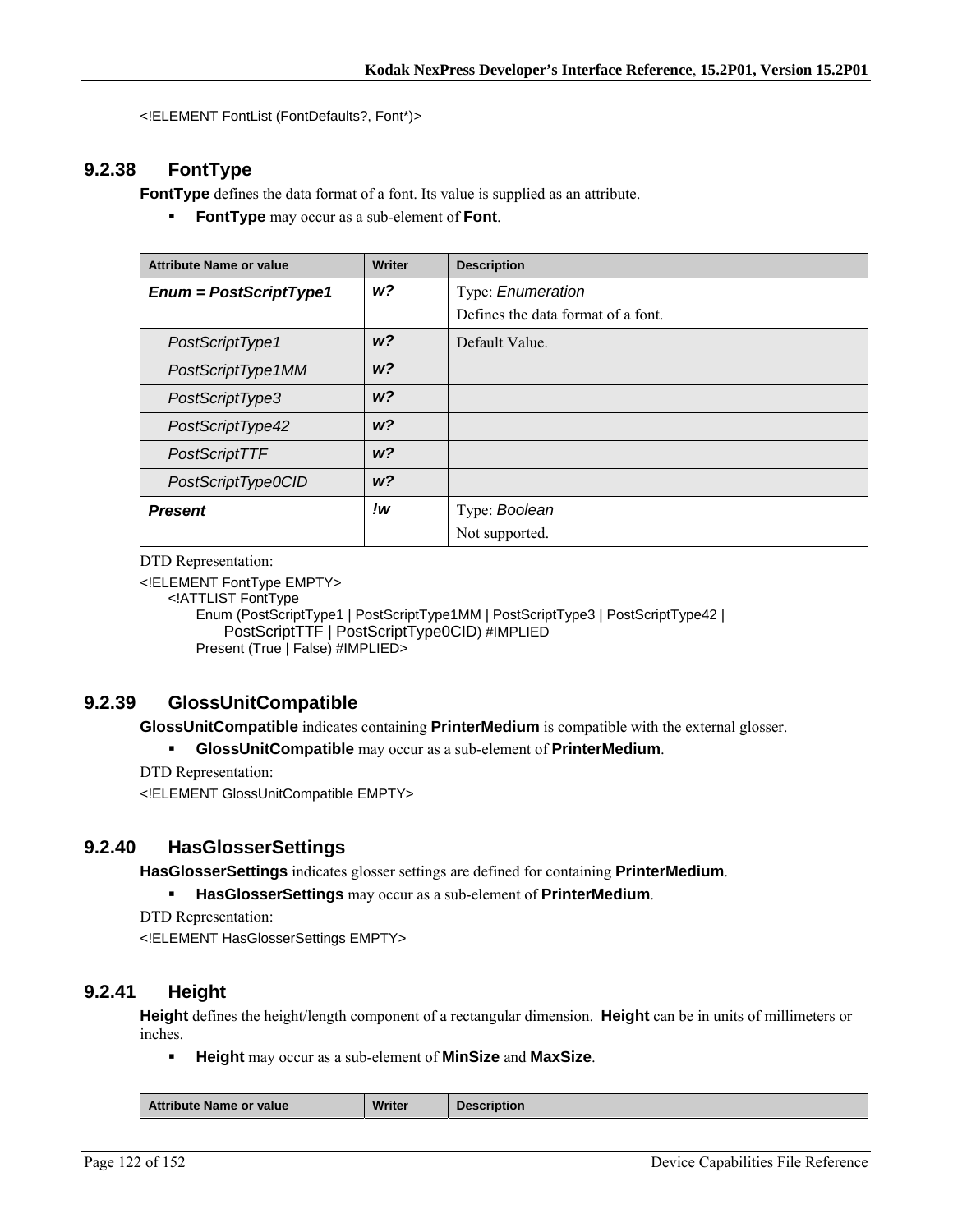| <b>Attribute Name or value</b> | <b>Writer</b>  | <b>Description</b>                 |
|--------------------------------|----------------|------------------------------------|
| $Unit = MM$                    | w?             | Type: <i>Enumeration</i>           |
|                                |                | Unit of measure for <b>Width</b> . |
| <b>MM</b>                      | W <sup>2</sup> | Millimeters. Default Value         |
| IN                             | W <sup>2</sup> | Inches.                            |

<!ELEMENT Height (#PCDATA)>

## **9.2.42 I2PPlatform**

**I2PPlatform** reports the I2P platform type used within the printing system.

**I2PPlatform** may occur as a sub-element of **Printer**.

| <b>Attribute Name or value</b> | <b>Writer</b>  | <b>Description</b>             |
|--------------------------------|----------------|--------------------------------|
| <b>Enum</b>                    | w              | Type: Enumeration              |
|                                |                | Printing system platform type. |
| 12P                            | w <sup>2</sup> | First generation I2P.          |
| I2P2                           | W <sup>2</sup> | Second generation I2P.         |
| <b>Unknown</b>                 | W <sup>2</sup> | Unknown.                       |

DTD Representation:

<!ELEMENT I2PPlatform EMPTY>

<!ATTLIST I2PPlatform

Enum (I2P | I2P2 | Unknown) #REQUIRED>

## **9.2.43 ICCProfile**

**ICCProfile** defines the name and color space definition of an ICC profile. An attribute identifies those profiles mapped to a substrate.

- **ICCProfile** may occur as a sub-element of **ICCProfileList**.
- **ICCProfile** contains sub-element **Name**. It may also contain sub-element **ColorSpace**.

| <b>Attribute Name or value</b> | Writer         | <b>Description</b>                                                                                                                                     |
|--------------------------------|----------------|--------------------------------------------------------------------------------------------------------------------------------------------------------|
| SubstratelCCProfile = True     | w <sub>2</sub> | Type: Boolean                                                                                                                                          |
|                                |                | Indicates whether or not the ICC profile is an output ICC profile<br>characterizing a supported medium from a substrate entry of the<br>Media Catalog. |
| True                           | w?             | The ICC profile is and output ICC profile and is referenced from<br>a Media Catalog entry. Default Value.                                              |
| False                          | w?             | The ICC profile is not an output pro-file and is not referenced<br>from a Media Catalog entry.                                                         |

DTD Representation:

<!ELEMENT ICCProfile (Name, ColorSpace?)>

<!ATTLIST ICCProfile

SubstrateICCProfile (True | False) #IMPLIED>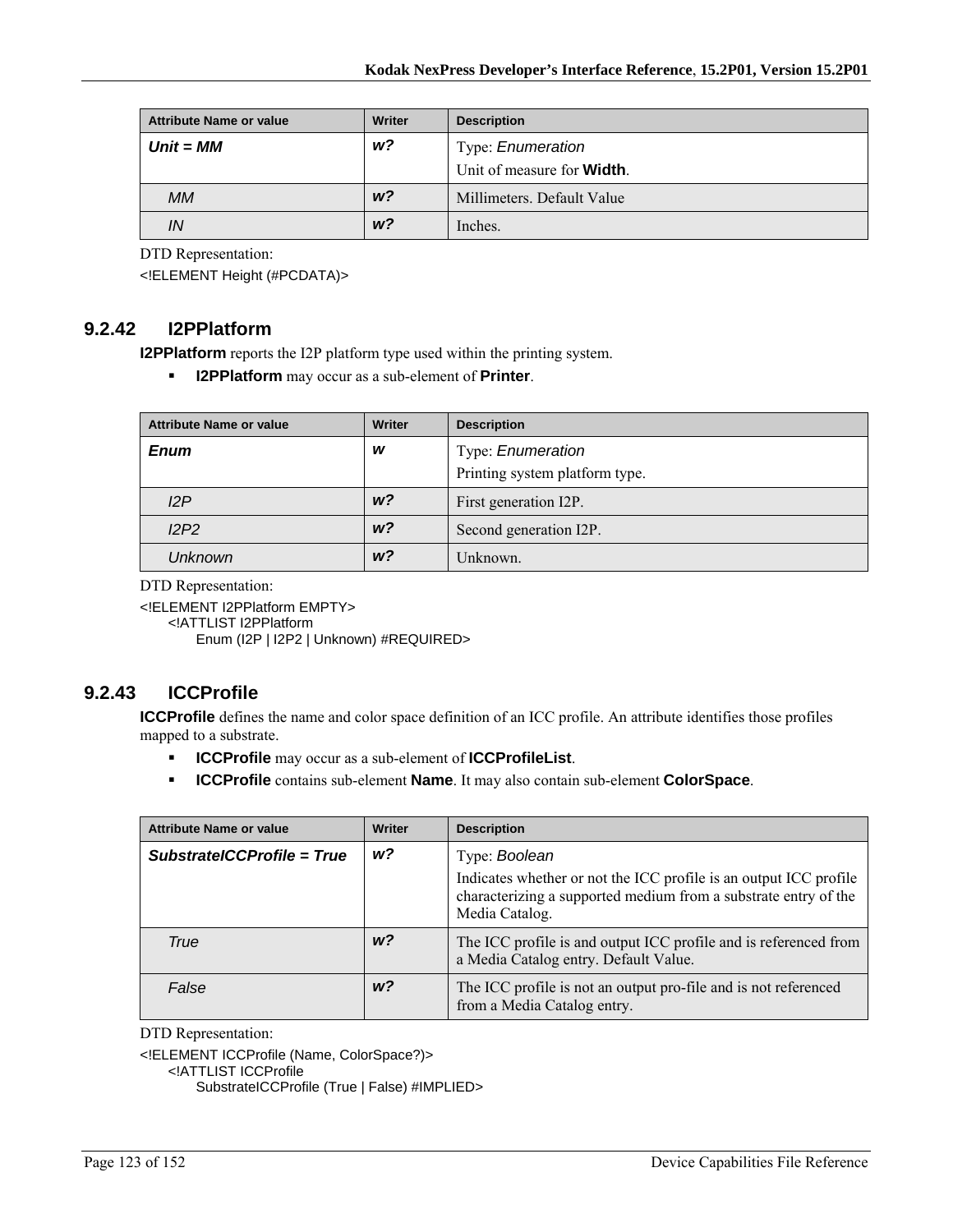## **9.2.44 ICCProfileDefaults**

**ICCProfileDefaults** defines default values for all ICC profile characteristics in the containing **ICCProfileList**. The default is only used if the defaulted element is not explicitly defined in **ICCProfile**.

- **ICCProfileDefaults** may occur as a sub-element of **ICCProfileList**.
- **ICCProfileDefaults** contains the sub-element **ICCProfile**.

NOTE: **ICCProfileDefaults** does not define a default value for **Name**. Each **ICCProfile** element within **ICCProfileList** must have a unique name.

DTD Representation: <!ELEMENT ICCProfileDefaults (ICCProfile)>

## **9.2.45 ICCProfileList**

**ICCProfileList** defines ICC profile resources available on the printing system. All ICC profiles in this list are available to any Virtual Printer Hot Folder. Each listed **ICCProfile** defines only those elements for which the value differs from that in **ICCProfileDefaults**.

- **ICCProfileList** may occur as a sub-element of **ManufacturingCapabilities**.
- **ICCProfileList** contains the sub-element **ICCProfileDefaults**. It may also contain the sub-element **ICCProfile**.

DTD Representation:

<!ELEMENT ICCProfileList (ICCProfileDefaults, ICCProfile\*)>

#### **9.2.46 ImpositionTemplate**

**ImpositionTemplate** defines properties of an imposition template.

- **ImpositionTemplate** occurs as a sub-element of **ImpositionTemplateDefaults**. It may also occur as a sub-element of **ImpositionTemplateList**.
- **ImpositionTemplate** contains the sub-element **Name**. It may also contain sub-elements **Comment**, **PagesPerSheet**, **SheetsPerSignature**, and **LayoutMode**.

NOTE: **Name** identifies the imposition template resource stored on the NexPress front end. This name was provided during template installation. The NexPress front end's installation includes a set of predefined imposition templates that are stored as system resources.

DTD Representation:

<!ELEMENT ImpositionTemplate (Name, Comment?, PagesPerSheet?, SheetsPerSignature?, LayoutMode?)>

## **9.2.47 ImpositionTemplateDefaults**

**ImpositionTemplateDefaults** defines default values for all imposition template characteristics in the containing ImpositionTemplateList. The default is only used if the defaulted element is not explicitly defined in ImpositionTemplate.

- **ImpositionTemplateDefaults** may occur as a sub-element of **ImpositionTemplateList**.
- **ImpositionTemplateDefaults** contains the sub-element **ImpositionTemplate**.

NOTE: **ImpositionTemplateDefaults** does not define a default value for **Name**. Each **ImpositionTemplate** element within **ImpositionTemplateList** must have a unique name.

DTD Representation:

<!ELEMENT ImpositionTemplateDefaults (ImpositionTemplate)>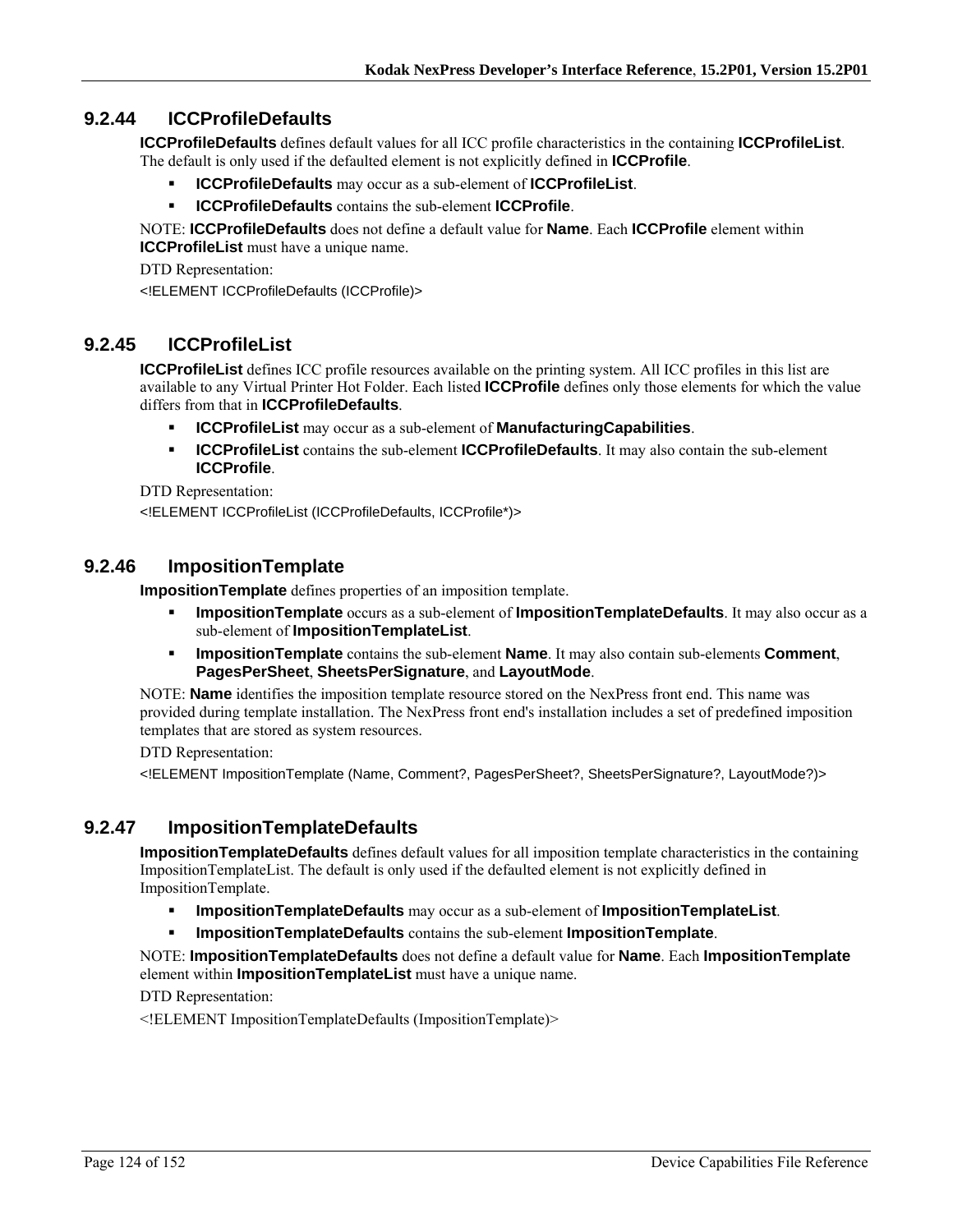## **9.2.48 ImpositionTemplateList**

**ImpositionTemplateList** defines the imposition template resources available on the printing system. All imposition templates in this list are available to any submitted JDF ticket or Virtual Printer Hot Folder. Imposition templates are used to place multiple images from the document onto one printed substrate. Each listed **ImpositionTemplate** defines only those elements for which the value differs from that in **ImpositionTemplateDefaults**.

- **ImpositionTemplateList** may occur as a sub-element of **ManufacturingCapabilities**.
- **ImpositionTemplateList** may contain sub-elements **ImpositionTemplateDefaults** and **ImpositionTemplate**.

DTD Representation:

<!ELEMENT ImpositionTemplateList (ImpositionTemplateDefaults?,

ImpositionTemplate\*)>

#### **9.2.49 InsertCapable**

**InsertCapable** signifies whether or not an Inserter device is supported by the press.

DTD Representation:

<!ELEMENT InsertCapable EMPTY>

<!ATTLIST InsertCapable Enum (True|False) #REQUIRED>

#### **9.2.50 InsertList**

**InsertList** defines a list of insert options that are available to a print job.

- **InsertList** may occur as a sub-element of **FinishingOptions**.
- **InsertList** may contain the sub-element **Inserts**.

DTD Representation:

<!ELEMENT InsertList (Inserts\*)>

#### **9.2.51 Inserts**

**Inserts** defines the supported insert. Available insert options and their values are defined as attributes.

**Inserts** may occur as a sub-element of **InsertList**.

| <b>Attribute Name or value</b> | Writer         | <b>Description</b>                                        |
|--------------------------------|----------------|-----------------------------------------------------------|
| <b>Present = True</b>          | w?             | Type: Boolean                                             |
|                                |                | Defines the supported insert options.                     |
| True                           | W <sup>2</sup> | Printing system supports enabling inserts. Default Value. |
| False                          | W <sup>2</sup> | Printing system supports disabling inserts.               |

DTD Representation:

<!ELEMENT Inserts EMPTY> <ATTLIST Inserts

Present (True | False) #IMPLIED>

## **9.2.52 InstalledFifthColorList**

**InstalledFifthColorList** defines the list of supported colors for the fifth dry-ink printing station. This list contains those colors that have been set-up for use on the printer. A color must be installed before it can be loaded and used.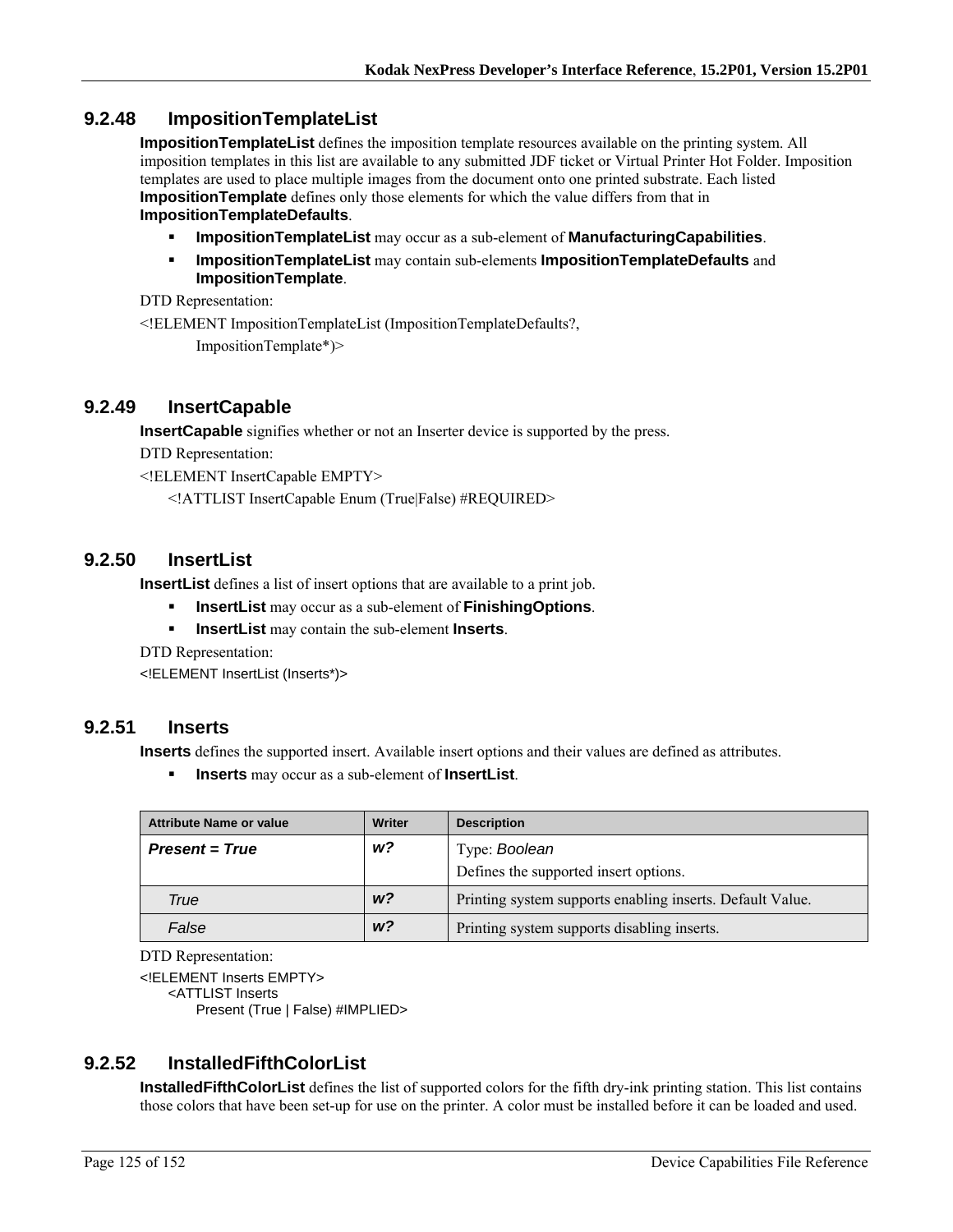#### **InstalledFifthColorList** may occur as a sub-element of **FifthColor**.

DTD Representation:

<!ELEMENT InstalledFifthColorList (FifthColorName\*)>

## **9.2.53 JobTicketTemplate**

**JobTicketTemplate** defines the name of the default job ticket. On the NexPress front end, job ticket templates are stored as PJTF files in \\\CDFE\_DATA\Resources\jobticket-templates\<value>. <value> is a string.

**JobTicketTemplate** occurs as a sub-element of **SystemDefaults**.

DTD Representation:

<!ELEMENT JobTicketTemplate (#PCDATA)>

## **9.2.54 Jog**

**Jog** identifies the supported jog-offset options. Available jog options and their values are defined as attributes.

**Jog** may occur as a sub-element of **Jogging**.

| Attribute Name or value | <b>Writer</b>  | <b>Description</b>                                       |
|-------------------------|----------------|----------------------------------------------------------|
| $Enable = True$         | w?             | Type: Boolean                                            |
|                         |                | Defines the supported jog offset options.                |
| True                    | W <sup>2</sup> | Printing system supports enabling jogging. Default Value |
| False                   | W <sup>2</sup> | Printing system supports disabling jogging.              |

DTD Representation:

<!ELEMENT Jog EMPTY> <!ATTLIST Jog Enable (True | False) #IMPLIED>

#### **9.2.55 Jogging**

**Jogging** defines a list of jog options available to a print job. When jogging is enabled and the job is sent to an output that supports offset stacking, each set of print job output will be jog-offset from the preceding set. Refer to **Collation** for details about set collation.

**Jogging** may occur as a sub-element of **FinishingOptions**.

**Jogging** may contain the sub-element **Jog**.

DTD Representation:

<!ELEMENT Jogging (Jog\*)>

#### **9.2.56 LayoutMode**

LayoutMode defines whether page content is to be printed on one or both sides of a sheet for the containing **ImpositionTemplate**. Its value is supplied as an attribute.

**LayoutMode** may occur as a sub-element of **ImpositionTemplate**.

| <b>Attribute Name or value</b> | Writer | <b>Description</b>                                                                                                               |
|--------------------------------|--------|----------------------------------------------------------------------------------------------------------------------------------|
| $Enum = Simplex$               | w?     | Type: <i>Enumeration</i>                                                                                                         |
|                                |        | Defines whether page content is to be printed on one or both<br>sides of a sheet for the containing <b>Imposition Template</b> . |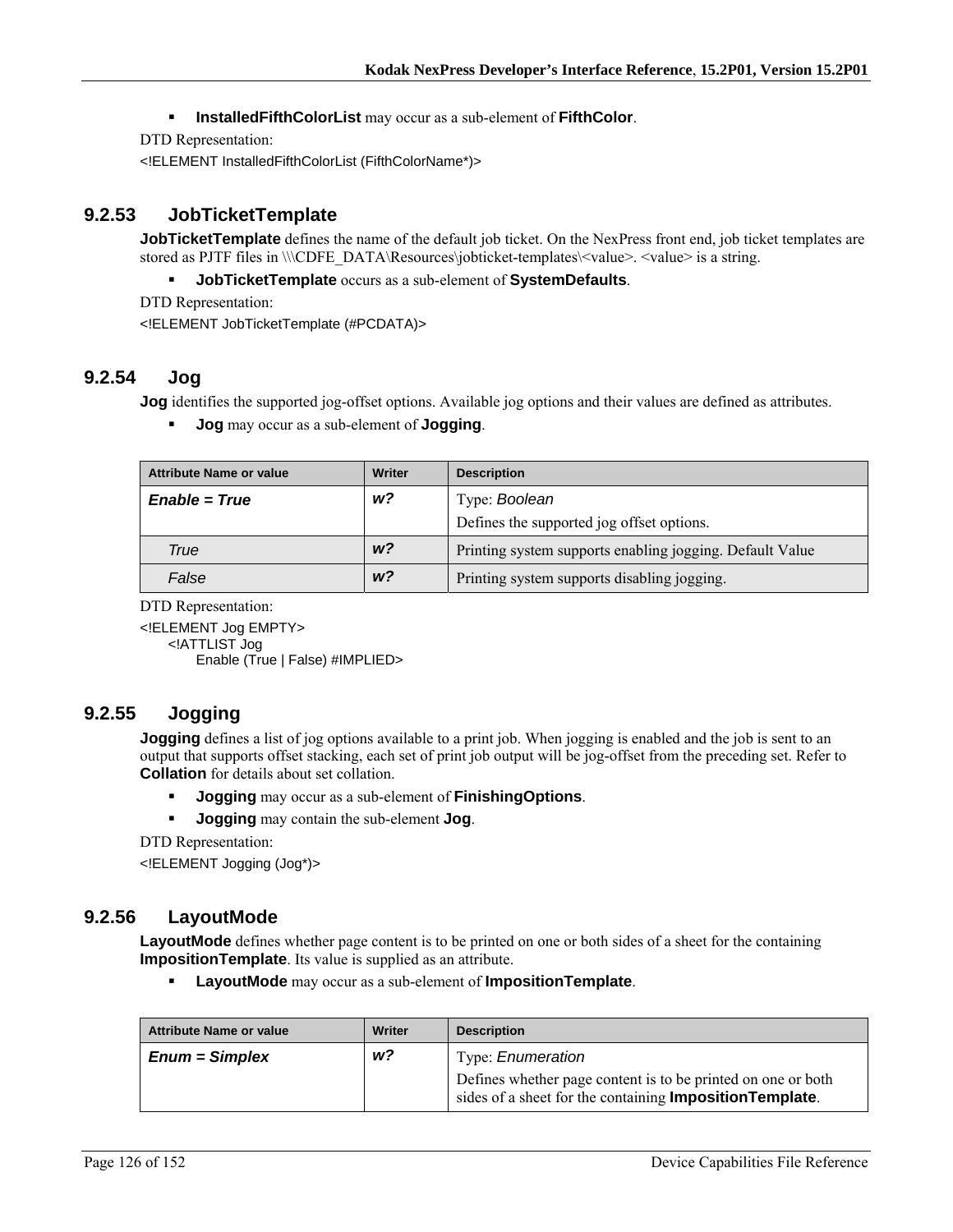| <b>Attribute Name or value</b> | Writer         | <b>Description</b>                    |
|--------------------------------|----------------|---------------------------------------|
| <b>Simplex</b>                 | W <sup>2</sup> | Single sided printing. Default Value. |
| <b>Duplex</b>                  | w <sup>2</sup> | Two sided printing.                   |
| <b>Present</b>                 | w!             | Type: Boolean                         |
|                                |                | Not supported.                        |

<!ELEMENT LayoutMode EMPTY> <!ATTLIST LayoutMode Enum (Simplex | Duplex) #IMPLIED Present (True | False) #IMPLIED>

#### **9.2.57 Length**

**Length** defines the length/height component of a rectangular dimension. **Length** can be in units of millimeters or inches; units are provided as an attribute.

**Length** may occur as a sub-element of **BoundedMediumData**.

| <b>Attribute Name or value</b> | Writer         | <b>Description</b>                  |
|--------------------------------|----------------|-------------------------------------|
| $Unit = MM$                    | w?             | Type: Enumeration                   |
|                                |                | Unit of measure for <b>Length</b> . |
| <b>MM</b>                      | W <sup>2</sup> | Millimeters. Default Value          |
| IN                             | W <sup>2</sup> | Inches.                             |

DTD Representation:

<!ELEMENT Length (#PCDATA)> <!ATTLIST Length Unit (MM|IN) #IMPLIED>

## **9.2.58 ManufacturingCapabilities**

**ManufacturingCapabilities** is the outermost element of the XML hierarchy in the Device Capabilities File. It contains all other elements. There is only one occurrence of **ManufacturingCapabilities**.

 **ManufacturingCapabilities** may contain sub-elements **DeviceID**, **PrinterList**, **MediumList**, **SubstrateSupplyList**, **FontList**, **ImpositionTemplateList**, **ICCProfileList**, **ResourceCheckProfileList**, **ScreeningSystems**, **SpotColorTableList**, **WorkFlow**, **SystemDefaults**, and **FinishingOptions**.

DTD Representation:

<!ELEMENT ManufacturingCapabilities (DeviceID?, PrinterList?, MediumList?, SubstrateSupplyList?, FontList?, ImpositionTemplateList?, ICCProfileList?, ResourceCheckProfileList?, ScreeningSystems? SpotColorTableList?, Workflow?, SystemDefaults?, FinishingOptions?)\*>

#### **9.2.59 MaxLicensedEngineSpeed**

**MaxLicensedEngineSpeed** defines the maximum speed for which the press is licensed. If this speed is lower than the maximum value found in **EngineSpeeds** the higher speeds will not be used.

**MaxLicensedEngineSpeed** may occur as a sub-element of **Printer**.

DTD Representation:

<!ELEMENT MaxLicensedEngineSpeed (EngineSpeed)>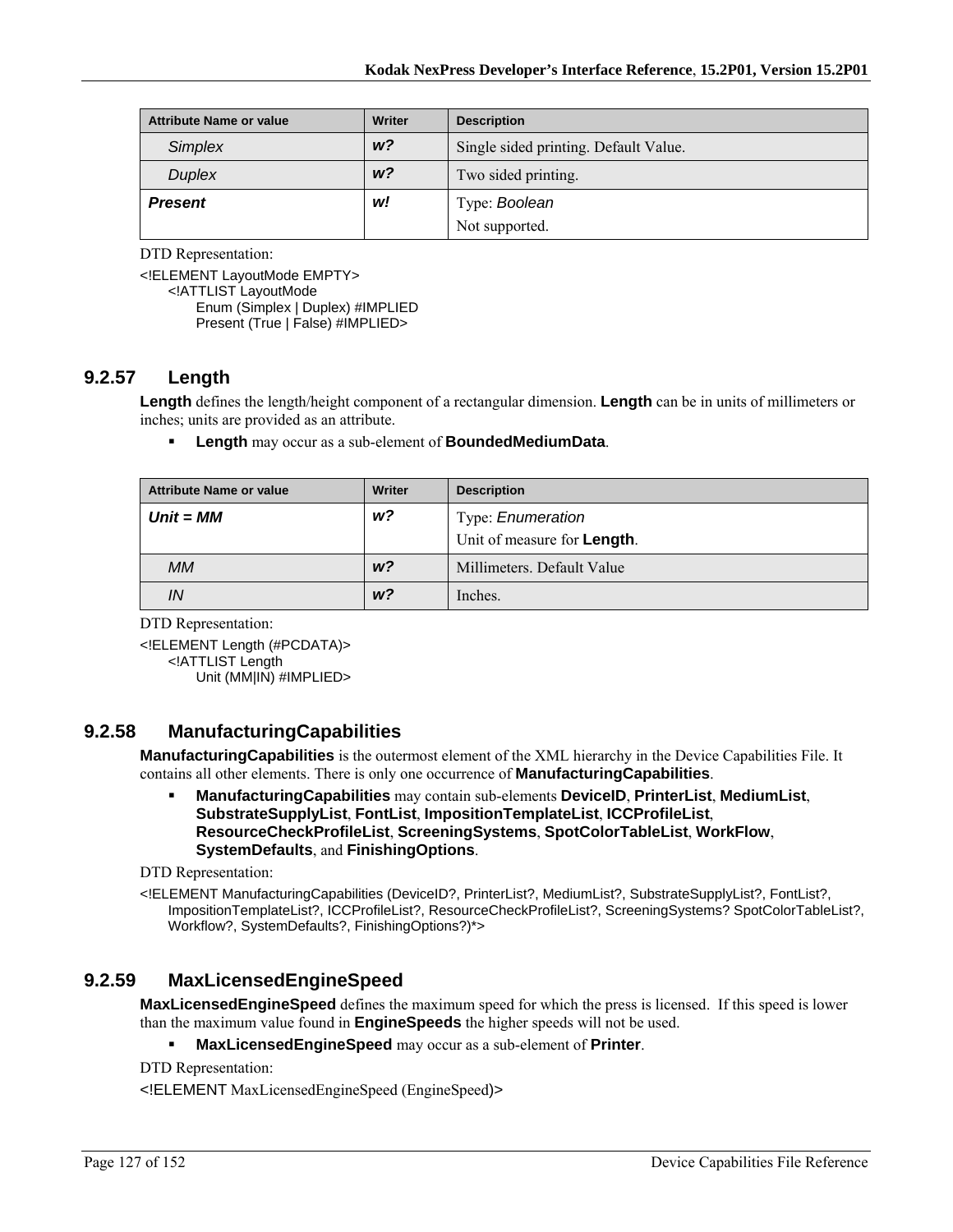## **9.2.60 MaxMediumData**

**MaxMediumData** defines the maximum range values for a medium supported by the printer.

- **MaxMediumData** may occur as a sub-element of **MediumConstraints**.
- **MaxMediumData** contains sub-element **BoundedMediumData**.

DTD Representation:

<!ELEMENT MaxMediumData (BoundedMediumData)>

## **9.2.61 MaxSize**

**MaxSize** defines the maximum supported rectangular dimensions (width and height) for a sheet of substrate. **MaxSize** is used to characterize both supply and output locations.

- **MaxSize** occurs as a sub-element of **SubstrateSupply** and **Delivery**.
- **MaxSize** contains the sub-elements **Width** and **Height**.

DTD Representation:

<!ELEMENT MaxSize (Width, Height)> <!ATTLIST MaxSize Unit (MM) #IMPLIED>

## **9.2.62 Medium**

**Medium** defines the characteristics of a substrate known to the printing system.

- **Medium** may occur as a sub-element of **MediumList**.
- **Medium** contains sub-element **Name**. It may also contain sub-elements **SystemMedium**, **PrinterMediumDefaults**, and **PrinterMedium**.

DTD Representation:

<!ELEMENT Medium (Name, SystemMedium?, PrinterMediumDefaults?, PrinterMedium\*)>

#### **9.2.63 MediumConstraints**

**MediumConstraints** defines the range of medium sizes, substrate types and surface types supported by the printer.

- **MediumConstraints** may occur as a sub-element of Printer.
- **MediumConstraints** may contain sub-elements **MinMediumData**, **MaxMediumData**, **SubstrateList**, **SurfaceList**, **ColorList, SupportedSizeList**.

DTD Representation:

<!ELEMENT MediumConstraints (MinMediumData?, MaxMediumData?, SubstrateList?, SurfaceList?, ColorList?, SupportedSizeList?)>

## **9.2.64 MediumList**

**MediumList** defines all printable substrates, or mediums, known to the printing system. Each listed **Medium** defines only those elements for which the value differs from that in **SystemMediumDefaults**.

- **MediumList** may occur as a sub-element of **ManufacturingCapabilities**.
- **MediumList** may contain sub-elements **SystemMediumDefaults** and **Medium**.

NOTE: The contents of **MediumList** are available to all Virtual Printer Hot Folders defined for the printing system. DTD Representation:

<!ELEMENT MediumList (SystemMediumDefaults?, Medium\*)>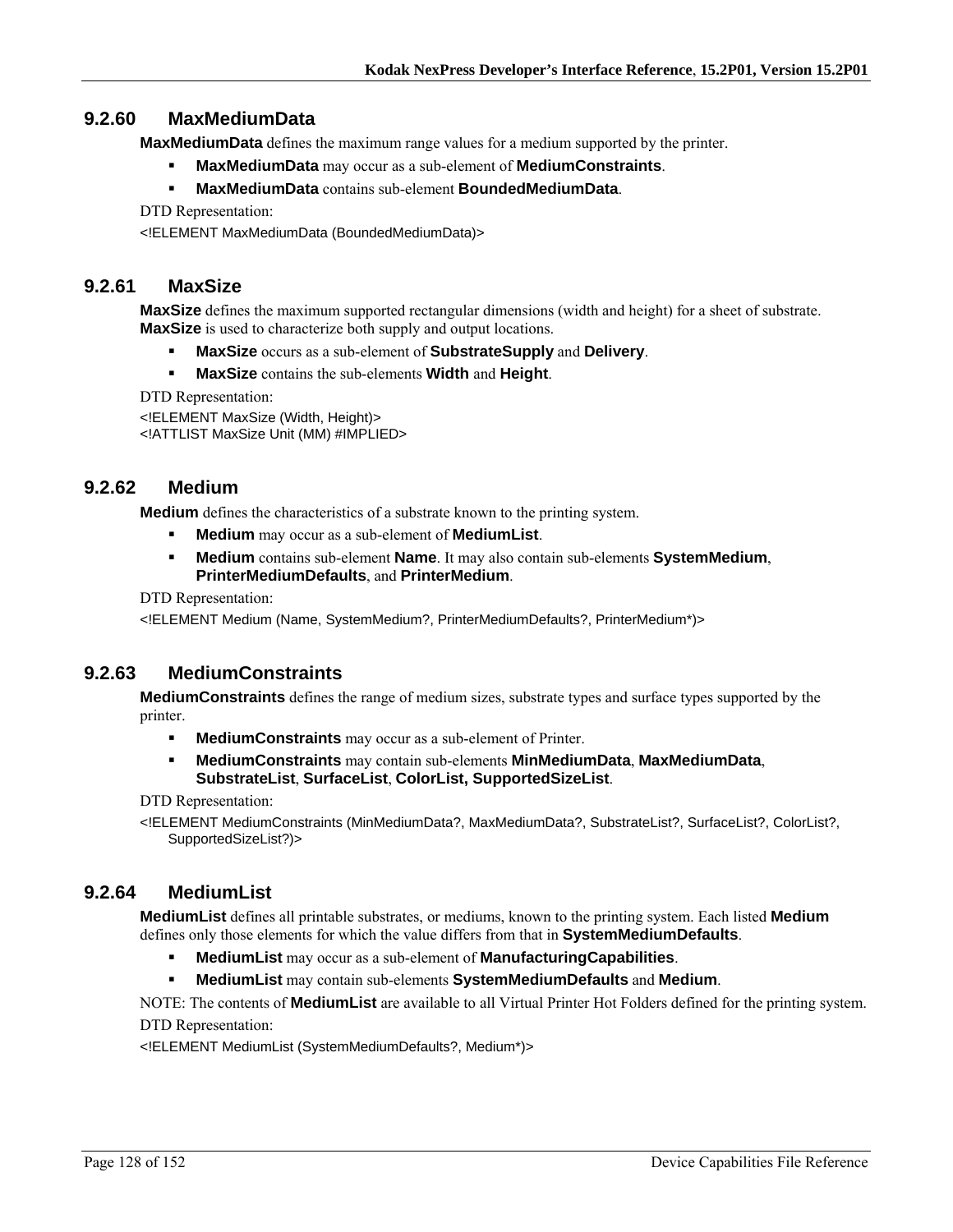## **9.2.65 MediumWeight**

**MediumWeight** defines the basis weight of a print substrate. Weight can be in units of grams per square meter, or pounds; units are provided as an attribute.

**MediumWeight** may occur as a sub-element of **BoundedMediumData**.

| <b>Attribute Name or value</b> | <b>Writer</b>  | <b>Description</b>                        |
|--------------------------------|----------------|-------------------------------------------|
| $Unit = GSM$                   | w?             | Type: <i>Enumeration</i>                  |
|                                |                | Unit of measure for <b>MediumWeight</b> . |
| <b>GSM</b>                     | w <sup>2</sup> | Grams per square meter. Default Value     |
| LВ                             | W <sup>2</sup> | Pound.                                    |

DTD Representation:

<!ELEMENT MediumWeight (#PCDATA)> <!ATTLIST MediumWeight

Unit (GSM|LB) #IMPLIED>

## **9.2.66 MinMediumData**

**MinMediumData** defines the minimum range values for a medium supported by the printer.

- **MinMediumData** may occur as a sub-element of **MediumConstraints**.
- **MinMediumData** contains sub-element **BoundedMediumData**.

DTD Representation:

<!ELEMENT MinMediumData (BoundedMediumData)>

#### **9.2.67 MinSize**

**MinSize** defines the minimum supported rectangular dimensions (width and height) for a sheet of substrate. **MinSize** is used to characterize both supply and output locations.

- **MinSize** occurs as a sub-element of **SubstrateSupply** and **Delivery**.
- **MinSize** contains the sub-elements **Width** and **Height**.

DTD Representation:

<!ELEMENT MinSize (Width, Height)> <!ATTLIST MinSize Unit (MM) #IMPLIED>

#### **9.2.68 Name**

**Name** identifies a resource known to the printing system. Its value is an ASCII string.

 **Name** occurs as a sub-element of **Medium**, **Font**, **ImpositionTemplate**, **ICCProfile**, **ResourceCheckProfile**, and **SpotColorTable**.

DTD Representation:

<!ELEMENT Name (#PCDATA)>

#### **9.2.69 OffsetCapable**

**OffsetCapable** defines whether the output location of the containing **Delivery** element supports offset stacking. Its value is provided as an attribute.

**OffsetCapable** may occur as a sub-element of **Delivery**.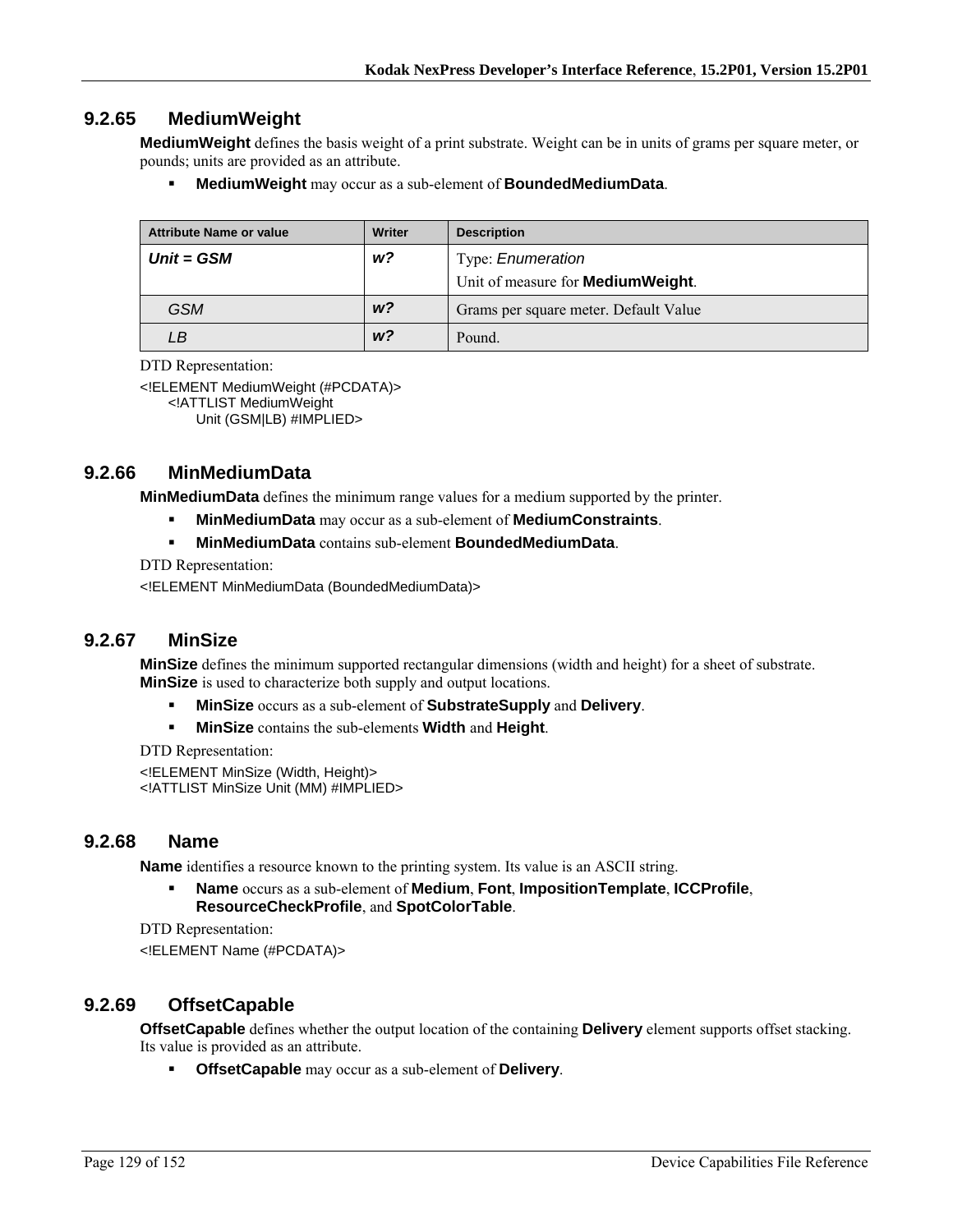| <b>Attribute Name or value</b> | Writer         | <b>Description</b>                               |
|--------------------------------|----------------|--------------------------------------------------|
| <b>Enum</b>                    | w              | Type: Boolean                                    |
|                                |                | Indicates support for stacker offset capability. |
| <b>True</b>                    | w <sup>2</sup> | Has offset stacking capability.                  |
| False                          | w <sup>2</sup> | Has no offset stacking capability.               |

<!ELEMENT OffsetCapable EMPTY>

<!ATTLIST OffsetCapable

Enum (True | False) #REQUIRED>

## **9.2.70 OperatorSelectable**

**OperatorSelectable** specifies whether the output location of the containing **Delivery** element is operatorselectable at the NexPress Client. Its value is provided as an attribute.

**OperatorSelectable** may occur as a sub-element of **Delivery**.

| <b>Attribute Name or value</b> | <b>Writer</b>  | <b>Description</b>                                                                                     |
|--------------------------------|----------------|--------------------------------------------------------------------------------------------------------|
| <b>Enum</b>                    | W              | Type: Boolean                                                                                          |
|                                |                | Indicates support for operator selection of an output delivery<br>capability from the NexPress Client. |
| True                           | W <sup>2</sup> | Has support for operator selection of an output delivery<br>capability.                                |
| False                          | W <sup>2</sup> | Has no support for operator selection of an output delivery<br>capability.                             |

DTD Representation:

<!ELEMENT OperatorSelectable EMPTY>

<!ATTLIST OperatorSelectable

Enum (True | False) #REQUIRED>

## **9.2.71 OutputDelivery**

**OutputDelivery** specifies the sheet orientation characteristics of the containing **Delivery** location. **OutputDelivery** is a characteristic of device construction and paper path design.

**OutputDelivery** occurs as a sub-element of **Delivery**.

| <b>Attribute Name or value</b> | <b>Writer</b> | <b>Description</b>                                                                |
|--------------------------------|---------------|-----------------------------------------------------------------------------------|
| Enum                           | w             | Type: Enumeration<br>Indicates orientation of printed surface in the output tray. |
| <b>SheetFlip</b>               | w?            | Printed sheets are flipped as they are placed into the output<br>location.        |
| NoSheetFlip                    | w?            | Printed sheets are not flipped as they are placed into the output<br>location.    |

DTD Representation:

<!ELEMENT OutputDelivery EMPTY>

<!ATTLIST OutputDelivery

Enum (SheetFlip | NoSheetFlip) #REQUIRED>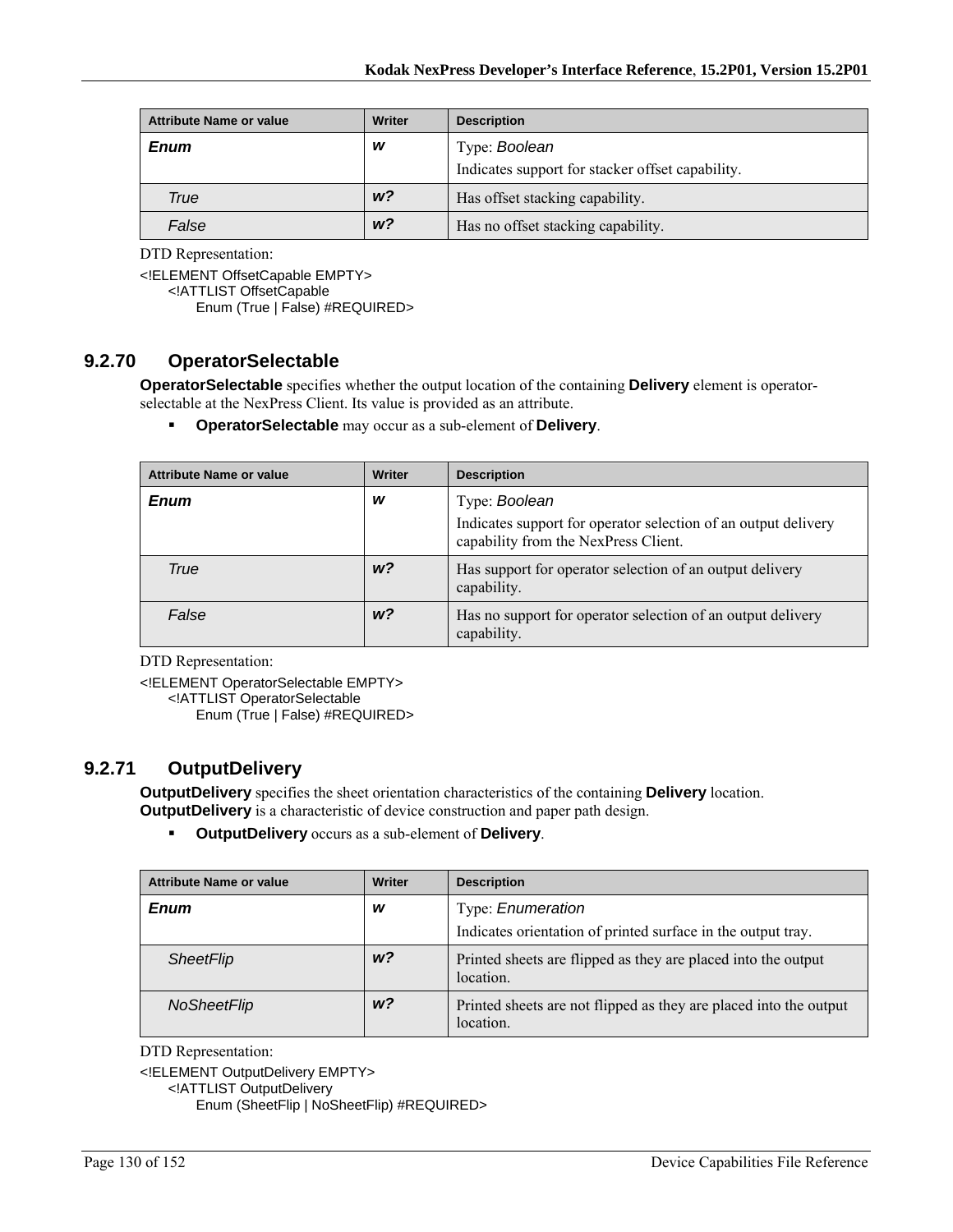# **9.2.72 PageOrder**

**PageOrder** identifies the supported page order and orientation options. Available page ordering options and values are defined as attributes.

**PageOrder** may occur as a sub-element of **PageOrderList**.

| <b>Attribute Name or value</b> | <b>Writer</b>  | <b>Description</b>                                   |
|--------------------------------|----------------|------------------------------------------------------|
| Enum                           | W              | Type: Enumeration                                    |
|                                |                | Defines the supported <b>PageOrder</b> options.      |
| FaceUp                         | w?             | Sheets can be output face-up and in forward order.   |
| FaceDown                       | W <sup>2</sup> | Sheets can be output facedown and in forward order.  |
| FaceUpReverseOrder             | w?             | Sheets can be output face up and in reverse order.   |
| FaceDownReverseOrder           | w?             | Sheets can be output face down and in reverse order. |

DTD Representation:

<!ELEMENT PageOrder EMPTY>

<!ATTLIST PageOrder

Enum (FaceUp | FaceDown | FaceUpReverseOrder | FaceDownReverseOrder) #REQUIRED>

## **9.2.73 PageOrderList**

**PageOrderList** defines the combinations of face-up or facedown, and forward or reverse sheet ordering that are available to a print job.

- **PageOrderList** may occur as a sub-element of **FinishingOptions**.
- **PageOrderList** may contain the sub-element **PageOrder**.

DTD Representation:

<!ELEMENT PageOrderList (PageOrder\*)>

#### **9.2.74 PagesPerSheet**

**PagesPerSheet** defines the number of PDL pages consumed by a single application of the containing **ImpositionTemplate**. Its value is an integer.

**PagesPerSheet** may occur as a sub-element of **ImpositionTemplate**.

NOTE: As an example, if the imposition template is defined as a two-sided, two-up imposition; **PagesPerSheet** would be 4 because it requires two placed objects, or pages, per side.

DTD Representation:

<!ELEMENT PagesPerSheet (#PCDATA)>

## **9.2.75 PixelRectangle**

**PixelRectangle** contains the dimensions of a rectangular imaged area and its offset from the substrate edges. It is used when defining a printing medium or substrate tray. Sub-elements of **PixelRectangle** are specified in units of pixels.

- **PixelRectangle** occurs as a sub-element of **PrinterMedium**.
- **PixelRectangle** may contain sub-elements **PixelsPerUnit**, **RectLengthOffset**, **RectLengthCount**, **RectWidthOffset**, and **RectWidthCount**.

DTD Representation: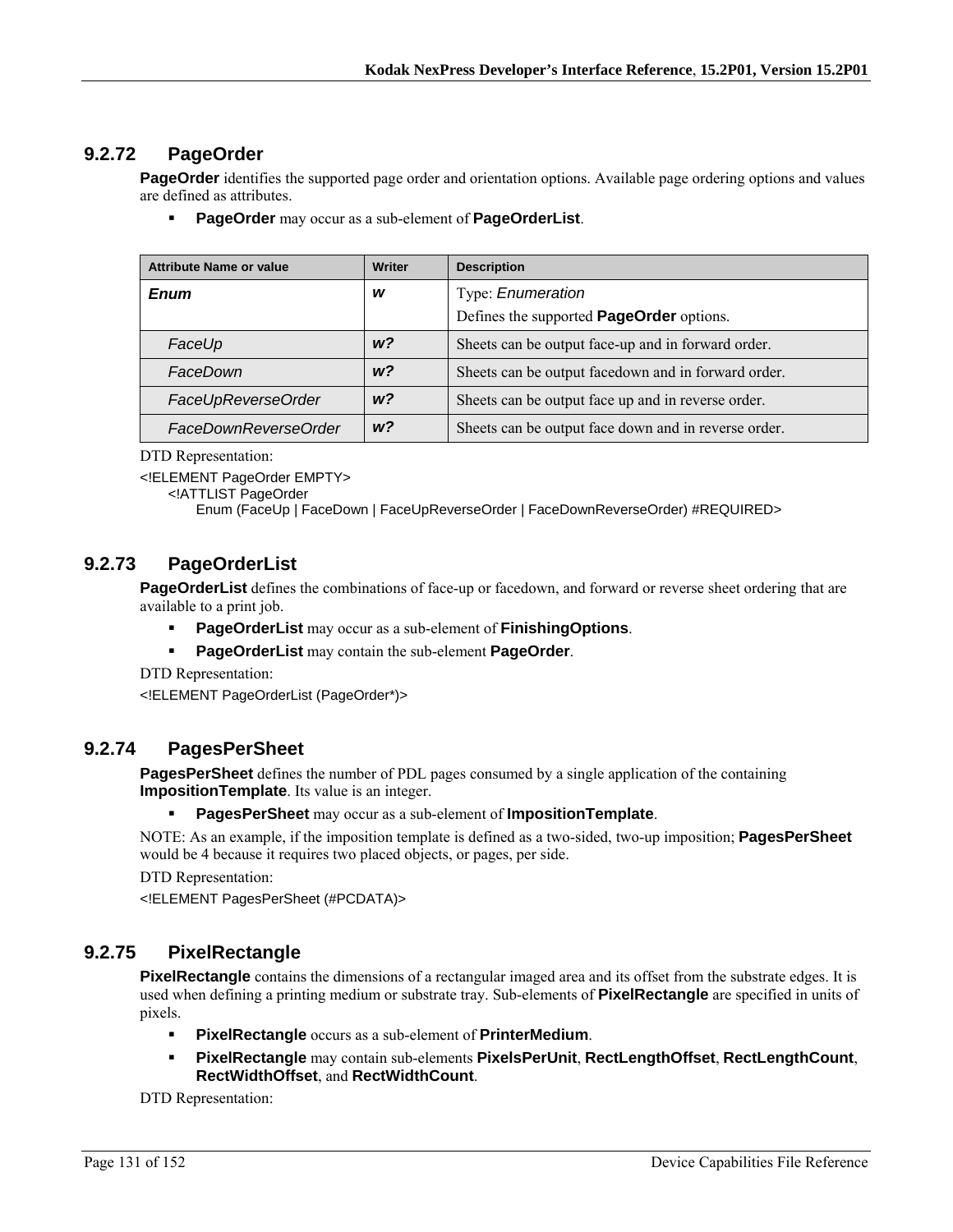<!ELEMENT PixelRectangle (PixelsPerUnit?, RectLengthOffset?, RectLengthCount?, RectWidthOffset?, RectWidthCount?)>

## **9.2.76 PixelsPerUnit**

**PixelsPerUnit** defines the vertical and horizontal resolution of the printing system as it pertains to the other elements of this **PixelRectangle**. **PixelsPerUnit** can be in units of pixels per inch, or pixels per centimeter; units are provided as an attribute. To convert other elements of **PixelRectangle** to inches or centimeters as appropriate, divide the corresponding element by the value of **PixelsPerUnit**.

**PixelsPerUnit** may occur as a sub-element of **PixelRectangle**.

| Attribute Name or value | Writer         | <b>Description</b>                        |
|-------------------------|----------------|-------------------------------------------|
| $Unit = CM$             | w?             | Type: Enumeration                         |
|                         |                | Unit of measure for <b>PixelPerUnit</b> . |
| CМ                      | W <sup>2</sup> | Pixels per centimeter. Default Value      |
| IN                      | W <sup>2</sup> | Pixels per inch.                          |

```
DTD Representation:
```
<!ELEMENT PixelsPerUnit (#PCDATA)> <!ATTLIST PixelsPerUnit Unit(CM | IN) #IMPLIED>

## **9.2.77 PrecollatedSetSize**

**PrecollatedSetSize** defines the set size when a **PrinterMedium** is collated

**PrecollatedSetSize** may occur as a sub-element of **PrinterMedium**.

#### **9.2.78 Printer**

**Printer** defines a Virtual Printer and Virtual Printer Hot Folder configured on the NexPress front end.

- **Printer** may occur as a sub-element of **PrinterList** and **PrinterDefaults**.
- **Printer** contains sub-element **PrinterName**. It may also contain sub-elements **Comment**, **PrinterType**, **PrinterPlatform, PrinterSerialNumber**, **I2PPlatform***,* **PrinterVersion**, **PrinterSpeed**, **ExternalControllerType**, **ColorSpaceList**, **FifthColor**, **MediumConstraints, SupportedEngineSpeedList** and **MaxLicensedEngineSpeed.**

DTD Representation:

<!ELEMENT Printer (PrinterName, Comment?, PrinterType?, PrinterPlatform?, PrinterSerialNumber? I2PPlatform?, PrinterVersion?, PrinterSpeed?, ExternalControllerType?, ColorSpaceList?, FifthColor?, MediumConstraints?, SupportedEngineSpeedList?, MaxLicensedEngineSpeed?)>

## **9.2.79 PrinterDefaults**

**PrinterDefaults** defines capabilities common to all Virtual Printers and their Virtual Printer Hot Folders in the containing **PrinterList**.

- **PrinterDefaults** may occur as a sub-element of **PrinterList**.
- **PrinterDefaults** contains sub-element **Printer**.

NOTE: **PrinterDefaults** is different from other patterns of **ItemList** (**ItemDefaults**, **Item**\*) found in the Device Capabilities File. Each Virtual Printer shares all common elements of **Printer**, as defined in **PrinterDefaults**,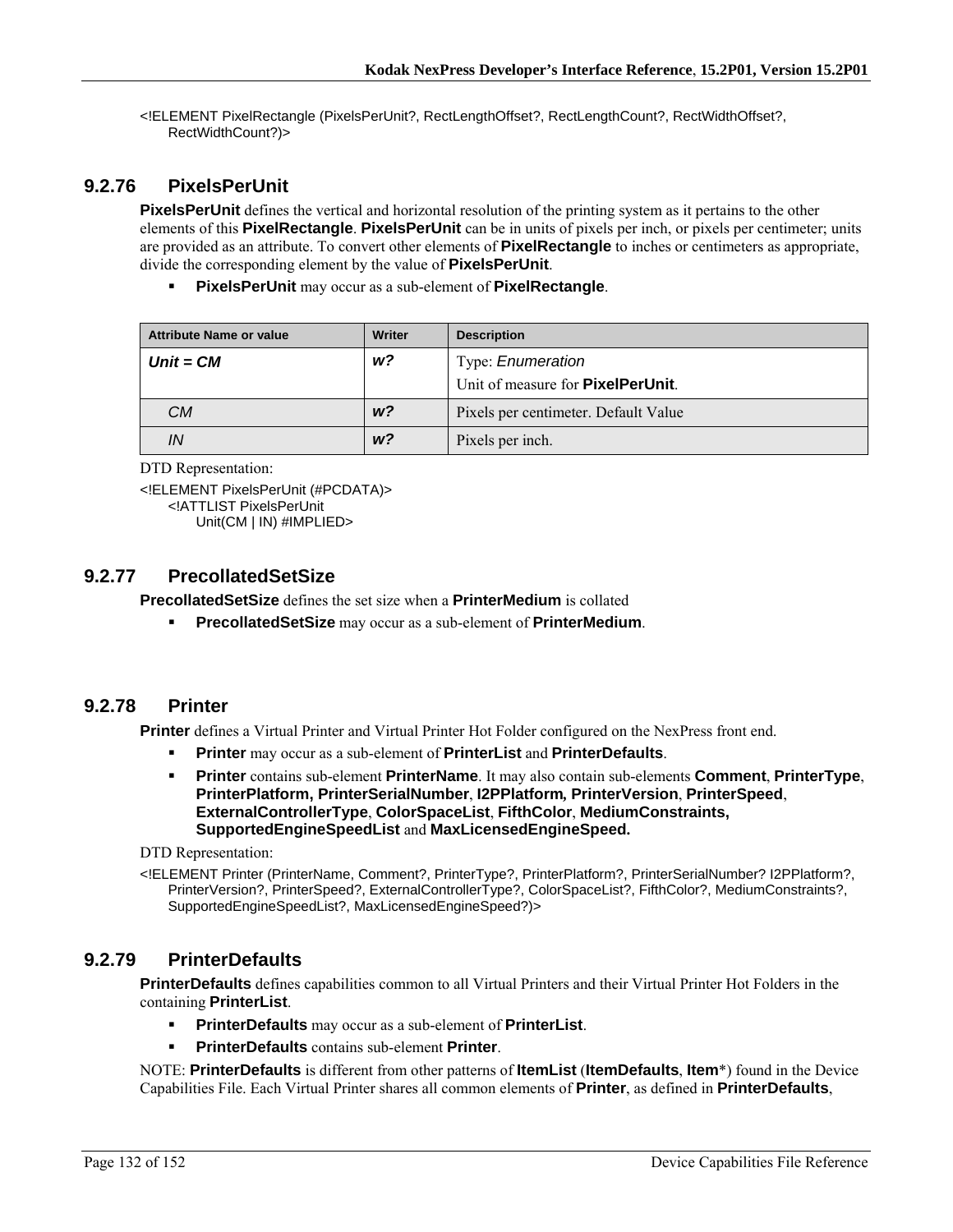except **PrinterName** and **Comment**. None of the remaining elements are redefined; each **Printer** shares this same configuration.

NOTE: **PrinterName** will be empty within **PrinterDefaults**. Each Virtual Printer must have a unique name; a default value for **PrinterName** is not applicable.

DTD Representation:

<!ELEMENT PrinterDefaults(Printer)>

## **9.2.80 PrinterList**

**PrinterList** defines the printer configuration and a list of available Virtual Printers and their Virtual Printer Hot Folders.

- **PrinterList** may occur as a sub-element of **ManufacturingCapabilities**.
- **PrinterList** may contain sub-elements **PrinterDefaults** and **Printer**.

NOTE: All Virtual Printers identified in **PrinterList** have identical capabilities in terms of the resources available to them.

DTD Representation:

<!ELEMENT PrinterList (PrinterDefaults?, Printer\*)>

## **9.2.81 PrinterMedium**

**PrinterMedium** defines substrate-specific imaging characteristics. For historical reasons it is distinct from **PrinterMediumDefaults**, but in practice **PrinterMedium** exists only as a sub-element of **PrinterMediumDefaults**.

- **PrinterMedium** may occur as a sub-element of **PrinterMediumDefaults** and **Medium**.
- **PrinterMedium** may contain sub-elements **CertifiedMedium, GlossUnitCompatible**, **PixelRectangle, HasGlosserSettings, PrecollatedSetSize, FeedEdge** and **SupportedEngineSpeedList.**

DTD Representation:

<!ELEMENT PrinterMedium (CertifiedMedium?, GlossUnitCompatible?, PixelRectangle?, HasGlosserSettings?, PrecollatedSetSize?, FeedEdge?, SupportedEngineSpeedList?)>

#### **9.2.82 PrinterMediumDefaults**

**PrinterMediumDefaults** defines substrate-specific imaging characteristics. For historical reasons it is distinct from **PrinterMedium**, but in practice **PrinterMedium** exists only as a sub-element of **PrinterMediumDefaults**.

- **PrinterMediumDefaults** may occur as a sub-element of **Medium**.
- **PrinterMediumDefaults** contains sub-element **PrinterMedium**.

DTD Representation:

<!ELEMENT PrinterMediumDefaults (PrinterMedium)>

#### **9.2.83 PrinterName**

**PrinterName** provides the name of a Virtual Printer and its Virtual Printer Hot Folder. Its value is an ASCII string.

**PrinterName** occurs as a sub-element of **Printer** and **PrinterMedium**.

DTD Representation:

<!ELEMENT PrinterName (#PCDATA)>

#### **9.2.84 PrinterPlatform**

**PrinterPlatform** identifies the NexPress product model or model series.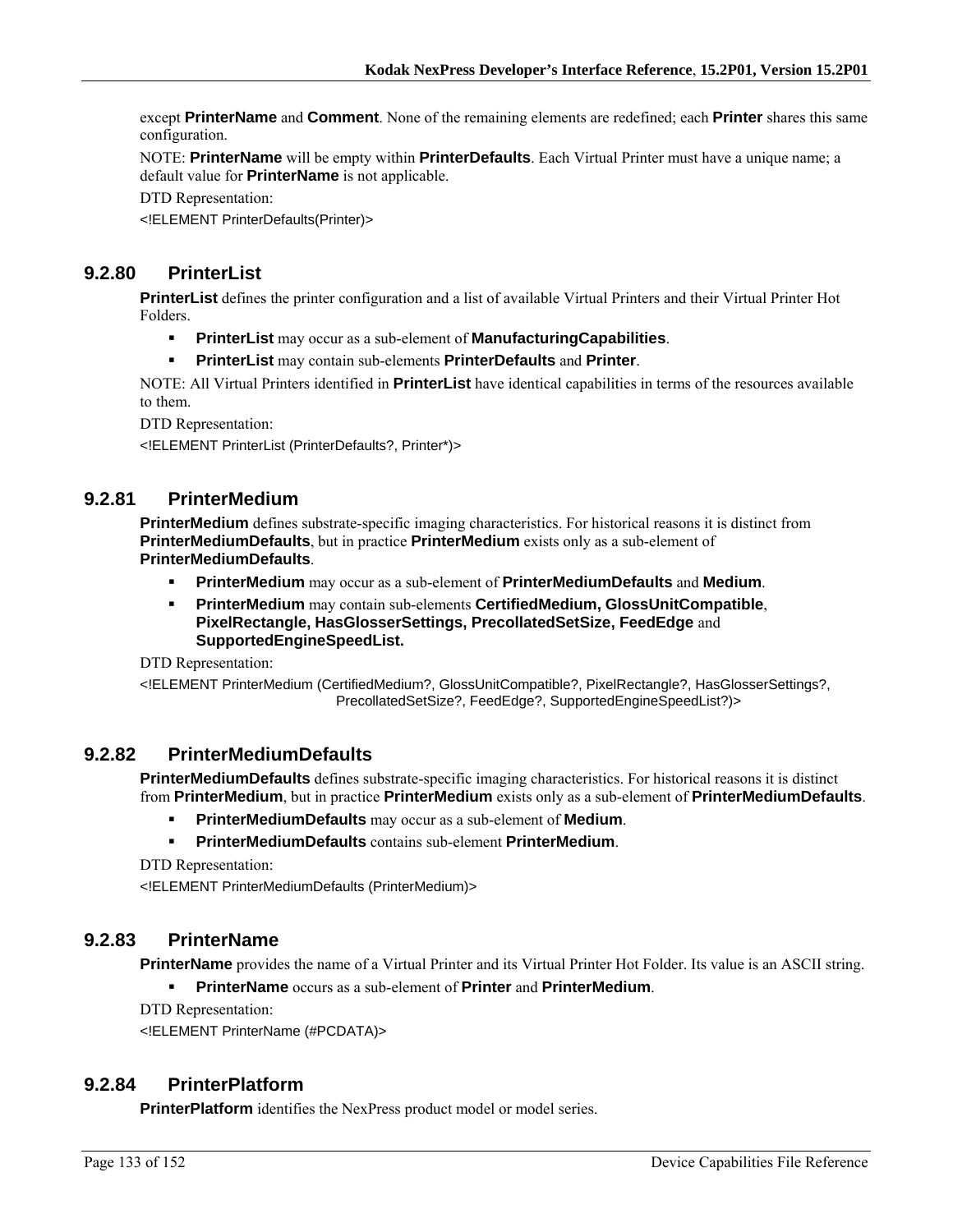**PrinterPlatform** may occur as a sub-element of **Printer**.

| <b>Attribute Name or value</b> | <b>Writer</b> | <b>Description</b>                          |
|--------------------------------|---------------|---------------------------------------------|
| Enum                           | W             | Type: Enumeration                           |
|                                |               | Printing system platform type.              |
| <b>NexPress Classic</b>        | w?            | NexPress Classic 2100                       |
| <b>NexPress NPP</b>            | w?            | NexPress NPP Series with New Paper Platform |
| NexPress M700                  | w?            | NexPress M700                               |
| Unknown                        | w?            |                                             |

DTD Representation:

<!ELEMENT PrinterPlatform EMPTY>

<!ATTLIST PrinterPlatform

Enum (NexPress\_Classic | NexPress\_NPP | NexPress\_M700 | Unknown) #REQUIRED>

## **9.2.85 PrinterSerialNumber**

**PrinterSerialNumber** reports the serial number from the engine to which the DFE is connected.

**PrinterSerialNumber** may occur as a sub-element of **Printer**.

DTD Representation:

<!ELEMENT PrinterType (#PCDATA)>

## **9.2.86 PrinterSpeed**

**PrinterSpeed** reports the printing system productivity. Productivity is reported as the number of A4-simplex pages printed per minute; units are provided as an attribute.

**PrinterSpeed** may occur as a sub-element of **Printer**.

| <b>Attribute Name or value</b> | Writer | <b>Description</b>                                                    |
|--------------------------------|--------|-----------------------------------------------------------------------|
| $Unit = PPM$                   | w?     | Type: <i>Enumeration</i><br>Unit of measure for <b>PrinterSpeed</b> . |
| <b>PPM</b>                     | W      | A4 Equivalent Pages Per Minute. Default Value.                        |

DTD Representation:

<!ELEMENT PrinterSpeed (#PCDATA)> <!ATTLIST PrinterSpeed Unit (PPM) #IMPLIED>

## **9.2.87 PrinterType**

**PrinterType** contains an ASCII string supplied by the print engine to identify model or platform. The format and content of this string are not specified by this interface.

**PrinterType** may occur as a sub-element of **Printer**.

DTD Representation: <!ELEMENT PrinterType (#PCDATA)>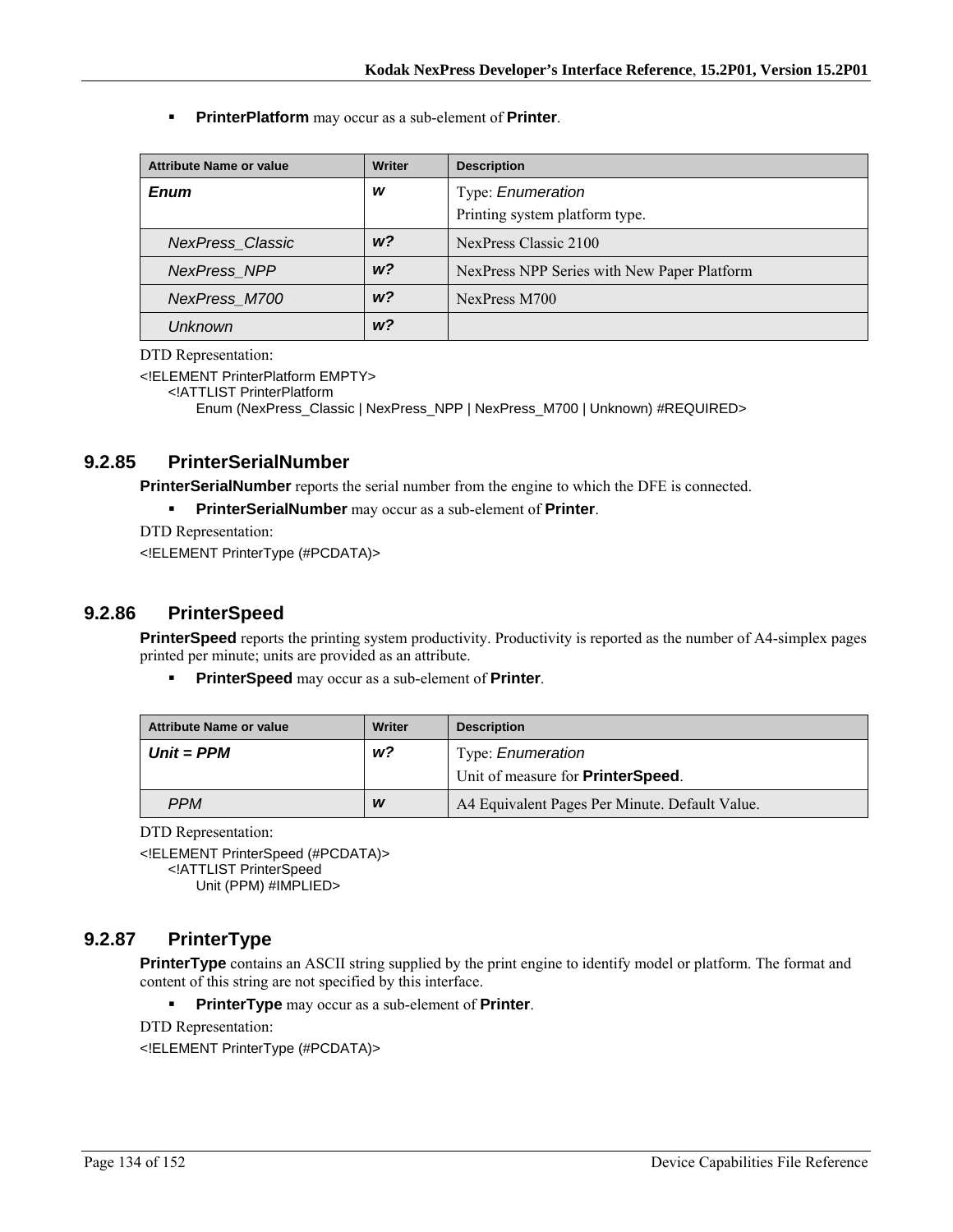## **9.2.88 PrinterVersion**

**PrinterVersion** contains firmware version and machine configuration information. Firmware version is supplied as an ASCII string. The format and content of this string are not specified by this interface. Machine configuration information is provided as an attribute.

#### **PrinterVersion** may occur as a sub-element of **Printer**.

NOTE: The format and content of **PrinterVersion** is controlled by the print engine firmware. The content reported in a simulation environment differs from that reported by an actual print engine.

| <b>Attribute Name or value</b> | Writer | <b>Description</b>                                                                                                                                               |
|--------------------------------|--------|------------------------------------------------------------------------------------------------------------------------------------------------------------------|
| <b>MachineConfiguration</b>    | W      | Type: CDATA                                                                                                                                                      |
|                                |        | A bit-encoded description of selected machine configuration<br>information from the printer. The format of this description is<br>not defined by this interface. |

DTD Representation:

<!ELEMENT PrinterVersion (#PCDATA)>

<!ATTLIST PrinterVersion

MachineConfiguration CDATA #REQUIRED>

#### **9.2.89 PunchPattern**

**PunchPattern** describes the punching pattern of an attached finisher if punching is supported by the finishing device.

DTD Representation:

<!ELEMENT PunchPattern EMPTY>

 $\leq$  ATTLIST PunchPattern Enum (None | 2\_Hole | 2\_AND\_3\_Hole | 4\_Hole France | 4\_Hole\_Sweden | Unknown) #REQUIRED>

## **9.2.90 RectLengthCount**

**RectLengthCount** specifies the length for a rectangular imageable area defining the containing **PixelRectangle**. The edge of the cut sheet media corresponding to **RectLengthCount** depends upon the size of the media. As a rule, length corresponds to the dimension of the media that is along the in-track direction (not the lead edge) as it is fed through the printer. Since the smaller media sizes of A4 and Letter are fed through the NexPress digital production color press with long edge as the lead edge, the short edge corresponds to the value of **RectLengthCount**. For larger size cut sheet media, including A3, Tabloid, and A3+, the short edge is the lead edge as it is fed through the print engine, so the long edge of these larger media corresponds to the value of **RectLengthCount**. **RectLengthCount** is specified in units of pixels as defined by **PixelsPerUnit**.

**RectLengthCount** may occur as a sub-element of **PixelRectangle**.

DTD Representation: <!ELEMENT RectLengthCount (#PCDATA)>

#### **9.2.91 RectLengthOffset**

**RectLengthOffset** specifies the length-dimension offset for the rectangular imageable area of the enclosing **PixelRectangle**. This offset is in the same dimension as **RectLengthCount**; refer to the description of **RectLengthCount** for a description of which edge of the physical media corresponds to the length dimension. **RectLengthOffset** is specified in units of pixels as defined by **PixelsPerUnit.**

**RecLengthOffset** may occur as a sub-element of **PixelRectangle**.

```
DTD Representation:
```
<!ELEMENT RectLengthOffset (#PCDATA)>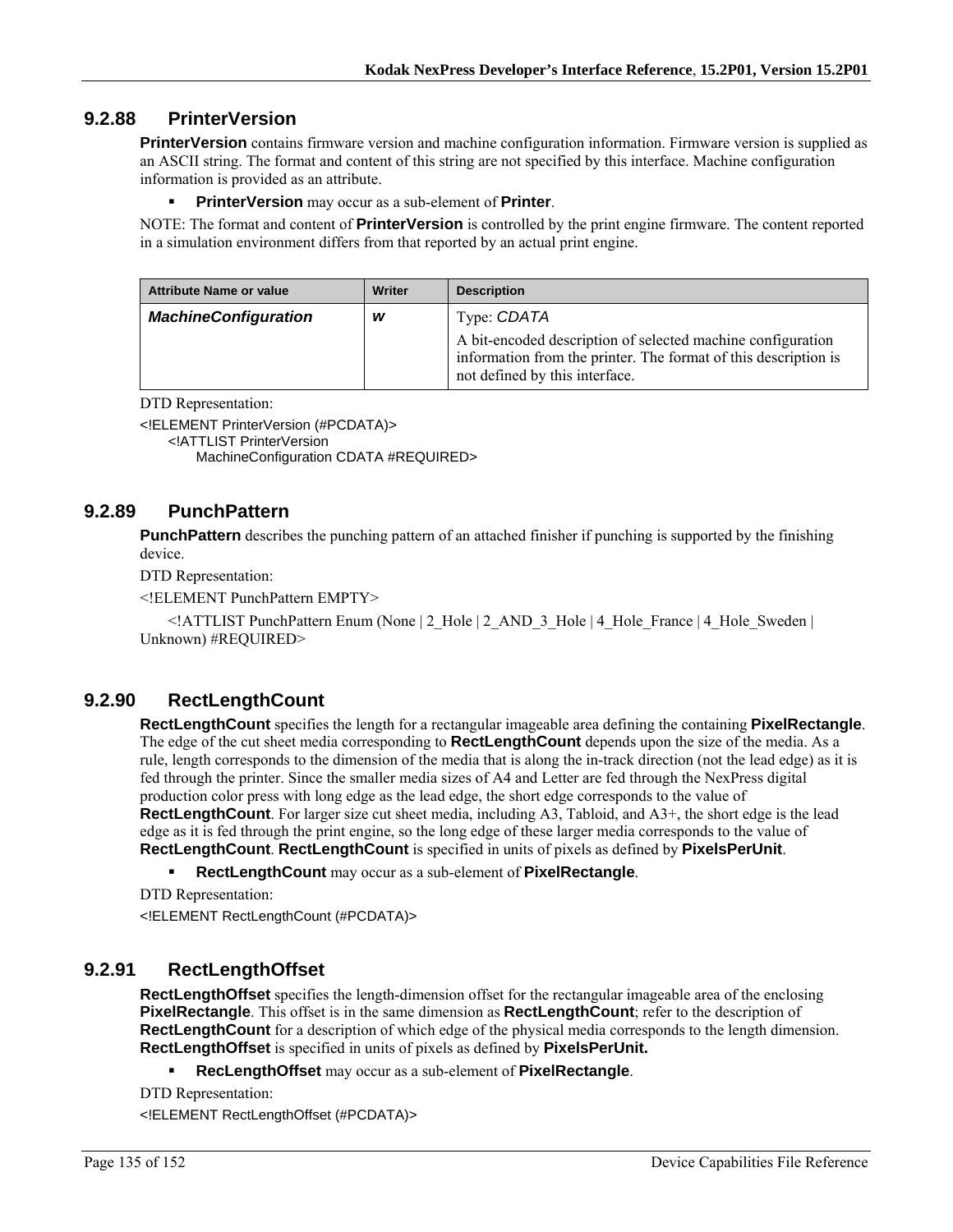## **9.2.92 RectWidthCount**

**RectWidthCount** specifies the width for a rectangular imageable area defining the containing **PixelRectangle**. The edge of the cut sheet media corresponding to **RectWidthCount** depends upon the size of the media. As a rule, width corresponds to the dimension of the media that is the lead edge as it is fed through the printer. Since the smaller media sizes of A4 and Letter are fed through the NexPress digital production color press with long edge as the lead edge, the long edge corresponds to the value of **RectWidthCount**. For larger size cut sheet media, including A3, Tabloid, and A3+, the short edge is the lead edge as it is fed through the print engine, so the short edge of these larger media corresponds to the value of **RectWidthCount**. **RectWidthCount** is specified in units of pixels as defined by **PixelsPerUnit**.

- **RectWidthCount** may occur as a sub-element of **PixelRectangle**.
- DTD Representation:

<!ELEMENT RectWidthCount (#PCDATA)>

## **9.2.93 RectWidthOffset**

**RectWidthOffset** specifies the width-dimension offset for the rectangular imageable area of the enclosing **PixelRectangle**. This offset is in the same dimension as **RectWidthCount**; refer to the description of **RectWidthCount** for a description of which edge of the physical media corresponds to the width dimension. **PixelsPerUnit** defines the resolution of **RectWidthOffset** in units of pixels.

**RectWidthOffset** may occur as a sub-element of **PixelRectangle**.

DTD Representation:

<!ELEMENT RectWidthOffset (#PCDATA)>

## **9.2.94 ResourceCheckProfile**

**ResourceCheckProfile** identifies the name of an available resource check profile.

- **ResourceCheckProfile** may occur as a sub-element of **ResourceCheckProfileList**.
- **ResourceCheckProfile** contains the sub-element **Name**.

NOTE: Names of resource check profiles are not specified by this interface. Typical names include "*Medium*", "*Severe*", and "*Tolerant*".

DTD Representation:

<!ELEMENT ResourceCheckProfile (Name)>

## **9.2.95 ResourceCheckProfileList**

**ResourceCheckProfileList** defines a list of severity options that control resource check. The job-specified profile determines which resouce checks are performed during job submission. The resource check profile of a Virtual Printer and its Virtual Printer Hot Folder can be set to one of the values lised in

**ResourceCheckProfileList**. JDF jobs always use the resource check profile of the default Job Ticket, which is not configurable.

- **ResourceCheckProfileList** occurs as a sub-element of **ManufacturingCapabilities**.
- **ResourceCheckProfileList** may contain sub-element **ResourceCheckProfile**.

DTD Representation:

<!ELEMENT ResourceCheckProfileList (ResourceCheckProfile\*)>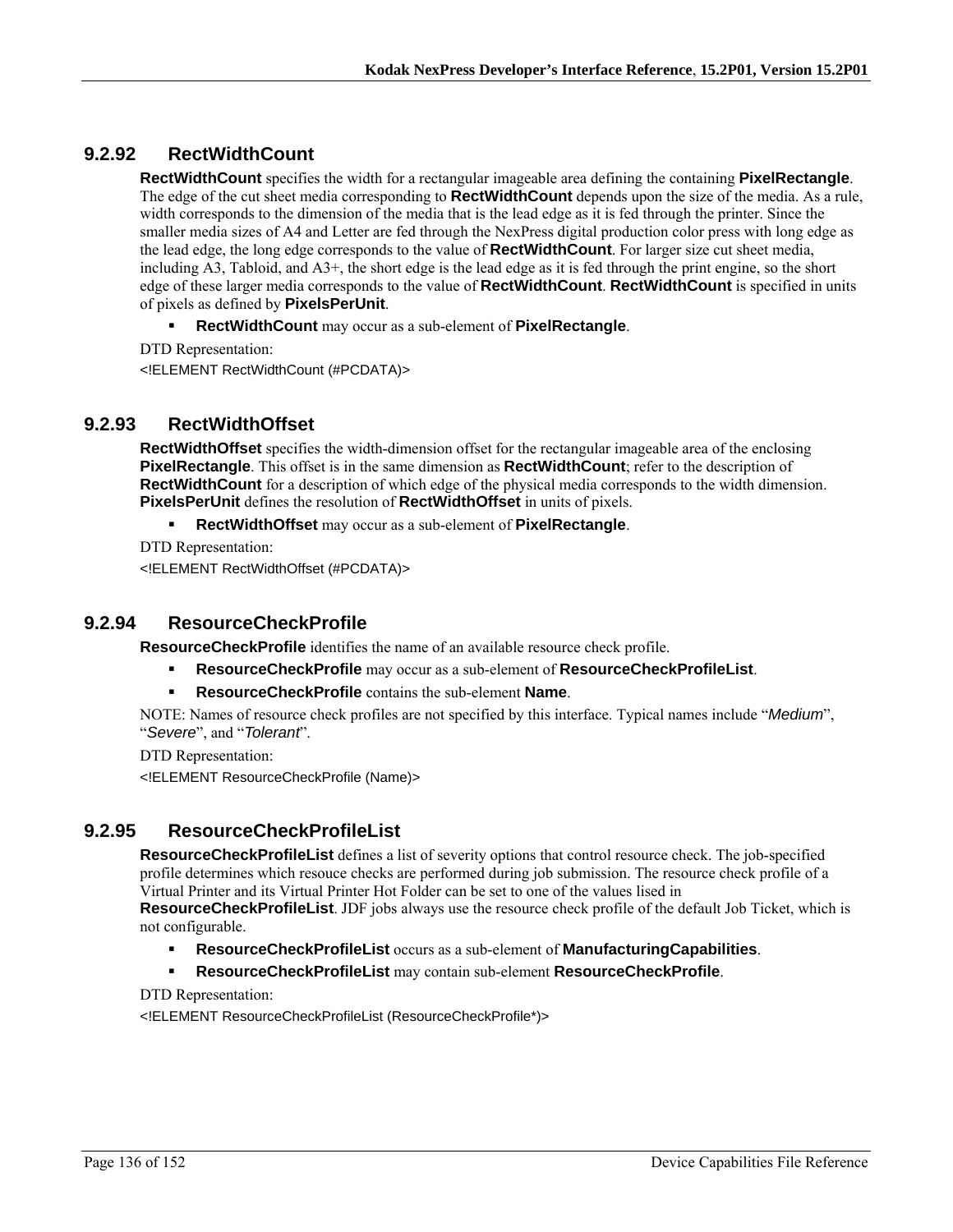## **9.2.96 RGBGraphicICCProfile**

**RGBGraphicICCProfile** defines the name of an input ICC profile suitable for use with three component PDF graphics and text data that are specified using the *DeviceRGB* color space. This name should correspond to an entry in **ICCProfileList**. Its value is a character string.

#### **RGBGraphicICCProfile** occurs as a sub-element of **SystemDefaults**.

```
DTD Representation:
```
<!ELEMENT RGBGraphicICCProfile (#PCDATA)>

## **9.2.97 RGBImageICCProfile**

**RGBImageICCProfile** defines the name of an input ICC profile suitable for use with three component PDF image data that are specified using the *DeviceRGB* color space. This name should correspond to an entry in **ICCProfileList**. Its value is a character string.

#### **RGBImageICCProfile** occurs as a sub-element of **SystemDefaults**.

DTD Representation:

<!ELEMENT RGBImageICCProfile (#PCDATA)>

#### **9.2.98 ScreeningSystems**

**ScreeningSystems** defines half-tone screen types supported by the printing system. Each screen type is selectable from a job ticket.

- **ScreeningSystems** may occur as a sub-type of **ManufacturingCapabilities**.
- **ScreeningSystems** may contain the sub-type **ScreenType**.

DTD Representation:

<!ELEMENT ScreeningSystems (ScreenType\*)>

#### **9.2.99 ScreenType**

**ScreenType** defines a half-tone screen type. Its identity and type are supplied as attributes.

**ScreenType** may occur as a sub-element of **ScreeningSystems**.

| <b>Attribute Name or value</b> | <b>Writer</b>  | <b>Description</b>               |
|--------------------------------|----------------|----------------------------------|
| ScreenType = Classic           | w?             | Type: Enumeration                |
|                                |                | Defines a half-tone screen type. |
| Classic                        | W <sup>2</sup> | Default Value.                   |
| Optimum                        | W <sup>2</sup> |                                  |
| Line                           | W <sub>2</sub> |                                  |
| Supra                          | W <sup>2</sup> |                                  |
| Staccato DX                    | W <sup>2</sup> |                                  |
| ClassicHD                      | W <sup>2</sup> |                                  |
| None                           | W <sup>2</sup> |                                  |
| Other                          | W <sub>2</sub> |                                  |

DTD Representation:

<!ELEMENT ScreenType EMPTY> <!ATTLIST ScreenType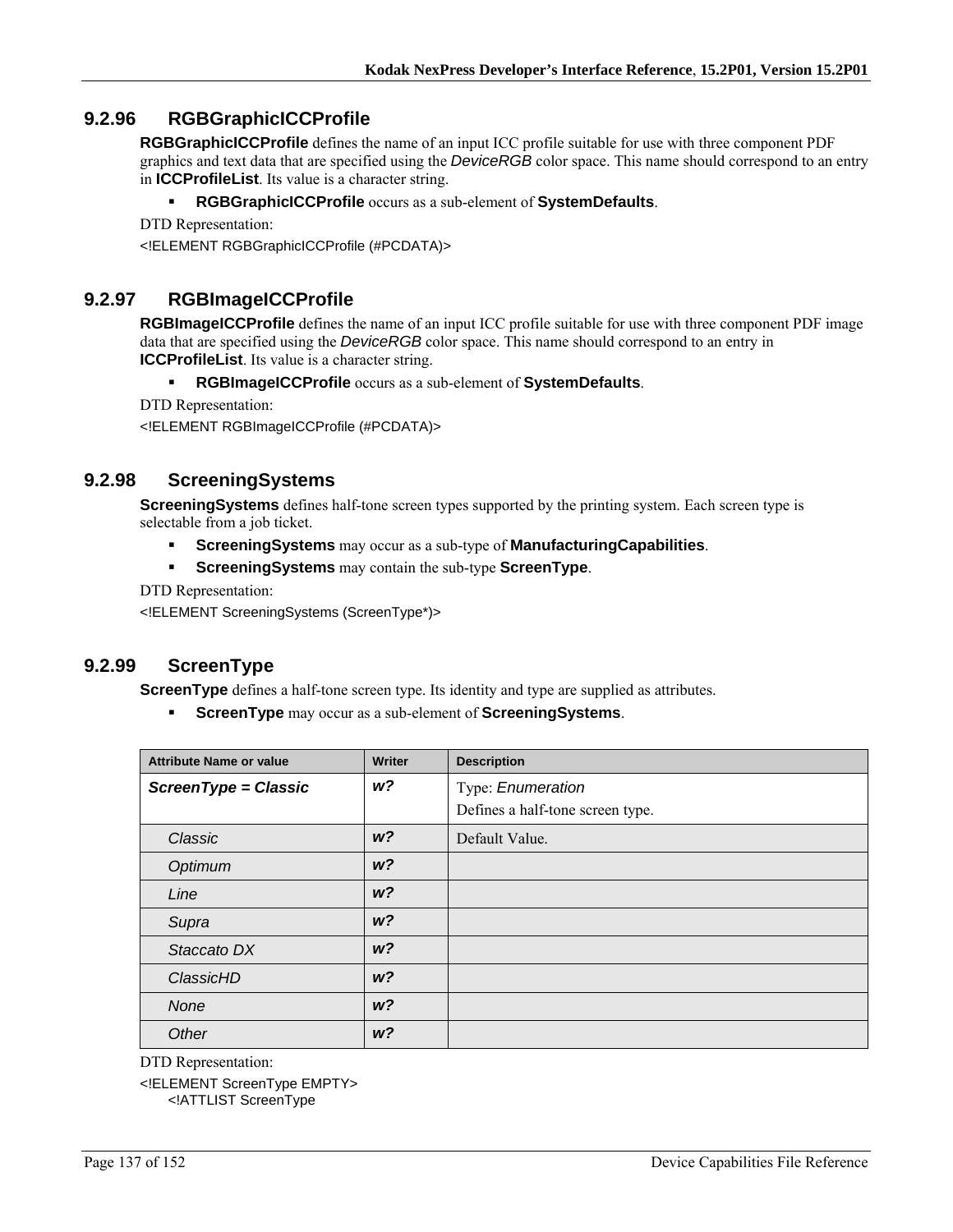Enum (Classic | Optimum | Line | Supra | Stochastic | None | Other) #IMPLIED>

#### **9.2.100 SecuredColorant**

**SecuredColorant** identifies colorants that support secure printing. When **SecuredColorant** is defined for a **FifthColorName** in the **InstalledFifthColorList**, the colorant is available for use with secured printing modes. **SecuredColorant** is not repeated for **CurrentLoadedFifthColor** even if the loaded colorant is a secured colorant.

**SecuredColorant** may occur as a sub-element of **FifthColorName**.

DTD Representation:

<!ELEMENT SecuredColorant EMPTY>

<!ELEMENT FifthColorName (SecuredColorant?)>

<!ATTLIST FifthColorName Enum (#PCDATA) #IMPLIED>

<!ELEMENT InstalledFifthColorList (FifthColorName\*)>

#### **9.2.101 SheetsPerSignature**

**SheetsPerSignature** defines the number of sheets generated by a single application of the containing **ImpositionTemplate**. Its value is an integer.

#### **SheetsPerSignature** may occur as a sub-element of **ImpositionTemplate**.

DTD Representation:

<!ELEMENT SheetsPerSignature (#PCDATA)>

#### **9.2.102 SpotColorTable**

**SpotColorTable** defines a spot color to CMYK process color translation table.

- **SpotColorTable** may occur as a sub-element of **SpotColorTableList**.
- **SpotColorTable** contains the sub-element **Name**.

DTD Representation:

<!ELEMENT SpotColorTable (Name)>

#### **9.2.103 SpotColorTableList**

**SpotColorTableList** defines the list of named spot color to CMYK process color translation tables available on the printing system.

- **SpotColorTableList** may occur as a sub-element of **ManufacturingCapabilities**.
- **SpotColorTableList** may contain the sub-element **SpotColorTable**.

```
DTD Representation:
```
<!ELEMENT SpotColorTableList (SpotColorTable\*)>

#### **9.2.104 StapleCapable**

**StapleCapable** specifies whether the output location of the containing **Delivery** element supports stapling. Its value is provided as an attribute.

**StapleCapable** may occur as a sub-element of **Delivery**.

| <b>Att</b><br>: Name or value<br>ribute | Writer | <b>Description</b> |
|-----------------------------------------|--------|--------------------|
|                                         |        |                    |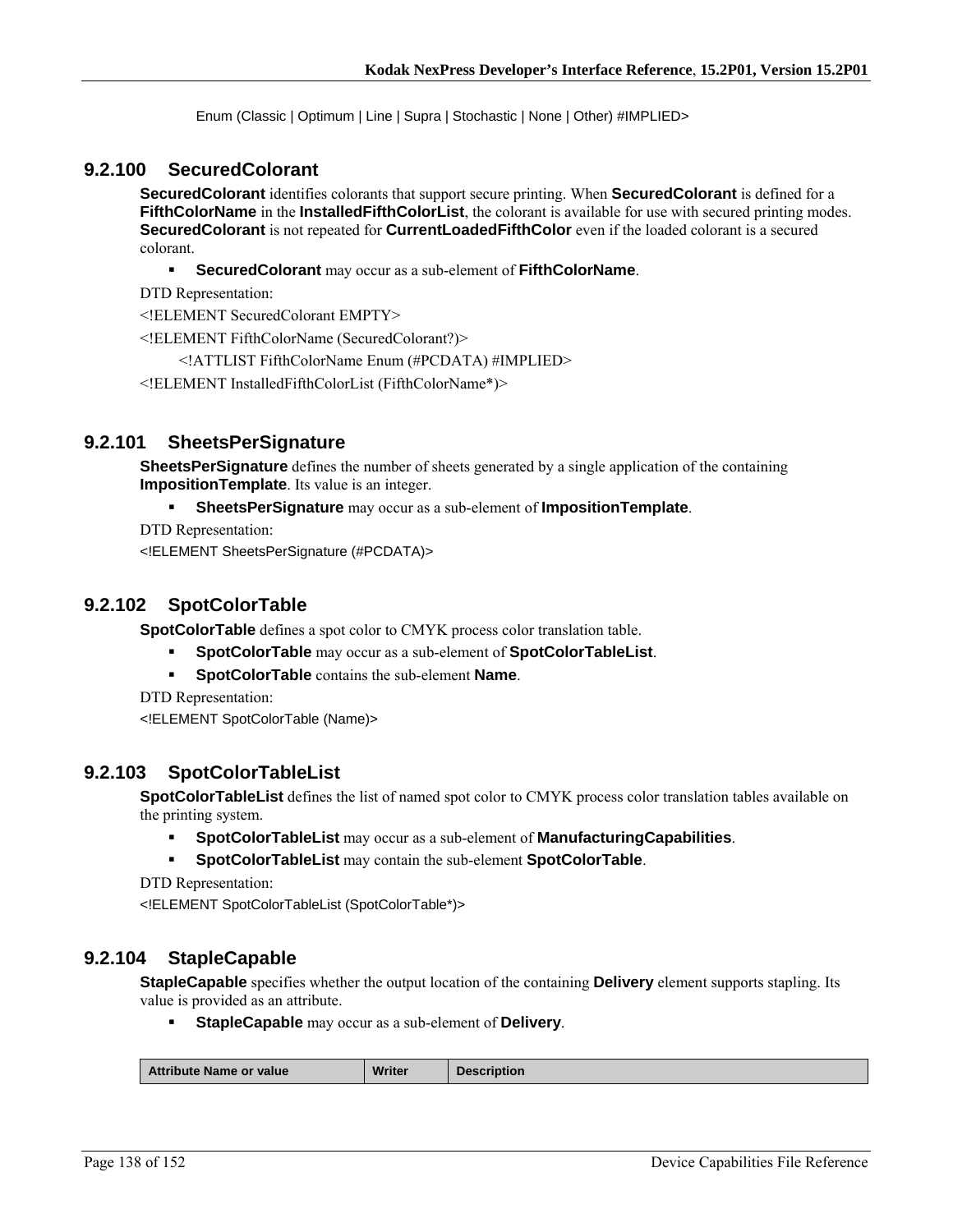| <b>Attribute Name or value</b> | Writer         | <b>Description</b>                         |
|--------------------------------|----------------|--------------------------------------------|
| <b>Enum</b>                    | w              | Type: Boolean                              |
|                                |                | Indicates support for stapling capability. |
| True                           | w?             | Has stapling capability.                   |
| False                          | w <sup>2</sup> | Has no stapling capability.                |

<!ELEMENT StapleCapable EMPTY> <!ATTLIST StapleCapable Enum (True | False) #REQUIRED>

#### **9.2.105 StopPoint**

**StopPoint** defines the conditions under which the printing system stops execution of a job and requires operator intervention. Its value is supplied as an attribute.

**StopPoint** occurs as a sub-element of **StopPointList**.

| <b>Attribute Name or value</b> | <b>Writer</b>  | <b>Description</b>                                                                                                                                                                      |
|--------------------------------|----------------|-----------------------------------------------------------------------------------------------------------------------------------------------------------------------------------------|
| Enum                           | w              | Type: <i>Enumeration</i>                                                                                                                                                                |
|                                |                | Job execution policy option. Indicates condition for which<br>execution of a job is stopped and requires operator intervention.<br><b>StopPoint</b> may be specified in the job ticket. |
| <b>StopAfterSubmission</b>     | W <sup>2</sup> | Stop execution of the job immediately after job ticket<br>submission.                                                                                                                   |
| <b>StopWhenPDFAvailable</b>    | W <sup>2</sup> | Stop execution of the job immediately after all PDF files<br>referenced by the submitted job ticket have been made<br>available.                                                        |
| <b>StopAfterResourceCheck</b>  | W <sup>2</sup> | Stop execution of the job immediately after the resource checker<br>has verified resource files required by the job ticket.                                                             |
| <b>StopAfterRIP</b>            | w?             | Stop execution of the job immediately after the job has been<br>ripped.                                                                                                                 |

DTD Representation:

<!ELEMENT StopPoint EMPTY>

<!ATTLIST StopPoint

Enum (StopAfterSubmission | StopWhenPDFAvailable | StopAfterResourceCheck | StopAfterRIP) #REQUIRED>

# **9.2.106 StopPointList**

**StopPointList** defines a list of job execution policy options supported by the printing system. These policies control the conditions under which execution of a job is stopped.

- **StopPointList** occurs as a sub-element of **Workflow**.
- **StopPointList** may contain the sub-element **StopPoint**.

DTD Representation:

<!ELEMENT StopPointList (StopPoint\*)>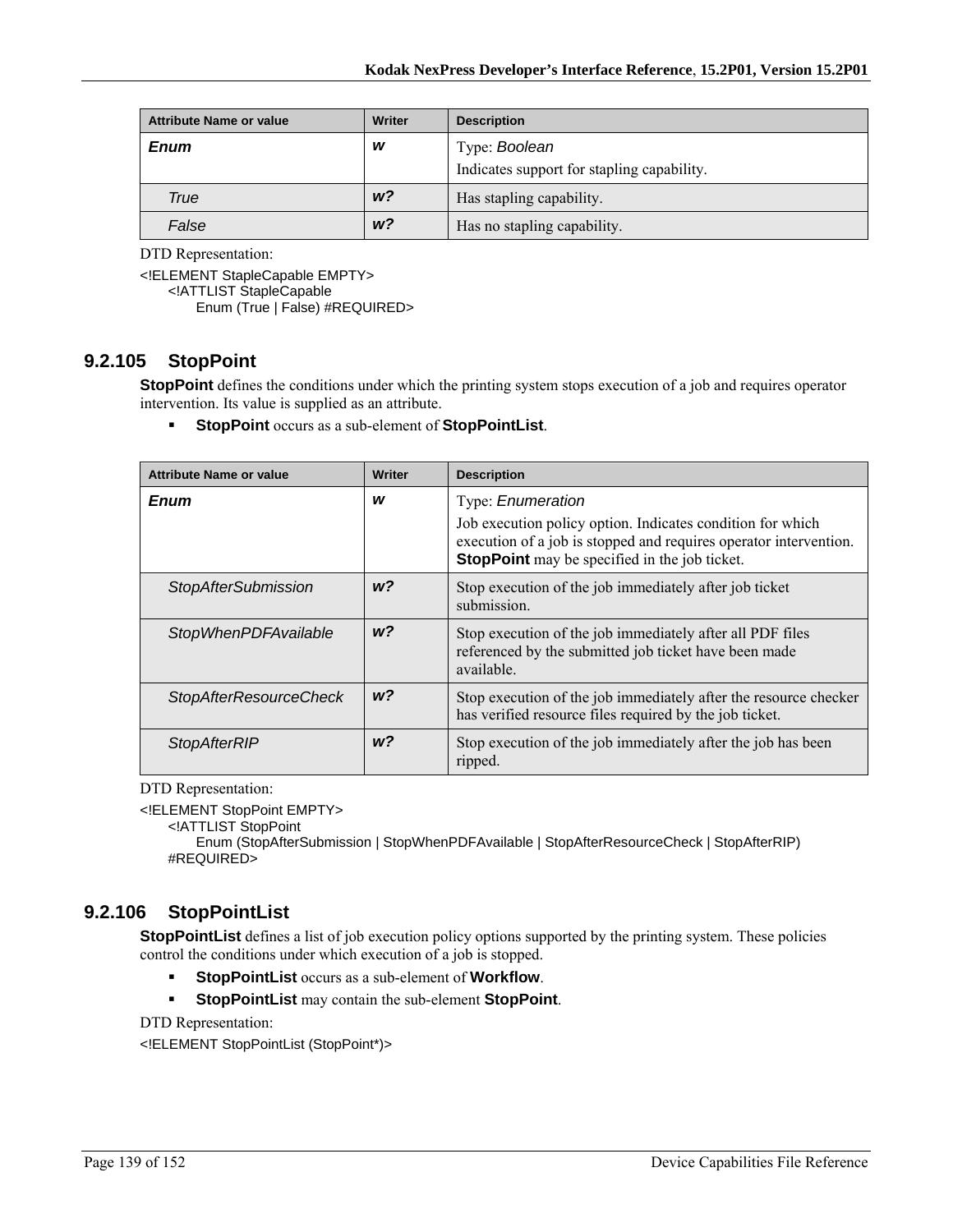## **9.2.107 SubstrateDeliveryList**

**SubstrateDeliveryList** defines a list of delivery options for printed output.

- **SubstrateDeliveryList** may occur as a sub-element of **FinishingOptions**.
- **SubstrateDeliveryList** may contain the sub-element **Delivery**.

DTD Representation:

<!ELEMENT SubstrateDeliveryList (Delivery\*)>

## **9.2.108 SubstrateList**

**SubstrateList** defines the set of **SubstrateType** used by the printer when characterizing a medium. This is different from **MediumList** that identifies the complete list of media available and qualified for use in the printer.

- **SubstrateList** may occur as a sub-element of a **MediumConstraints**.
- **SubstrateList** may contain sub-element **SubstrateType**.

DTD Representation:

<!ELEMENT SubstrateList (SubstrateType\*)>

## **9.2.109 SubstrateSizeName**

**SubstrateSizeName** identifies a name associated with a substrate's size. Values of **SubstrateSizeName** are not specified by this interface.

- **SubstrateSizeName** may occur as a sub-element of **BoundedMediumData**.
- DTD Representation:

<!ELEMENT SubstrateSizeName (#PCDATA)>

## **9.2.110 SubstrateSupply**

**SubstrateSupply** defines the characteristics of an input substrate supply in the printing system. The ID identifying the **SubstrateSupply** is provided as an attribute.

- **SubstrateSupply** may occur as a sub-element of **SubstrateSupplyList**.
- **SubstrateSupply** contains sub-elements **MinSize**, **MaxSize**, **Capacity**, **BayID**, **DoorNumber**, **FeederType, SupportedEngineSpeedList**.

| <b>Attribute Name or value</b> | Writer | <b>Description</b>                                                                                   |
|--------------------------------|--------|------------------------------------------------------------------------------------------------------|
|                                | W      | Type: CDATA                                                                                          |
|                                |        | The unique identifier of the supply tray as known by the<br>NexPress digital production color press. |

DTD Representation:

<!ELEMENT SubstrateSupply (MinSize, MaxSize, Capacity, BayID, DoorNumber, FeederType?, SupportedEngineSpeedList?)>

<!ATTLIST SubstrateSupply

ID CDATA #REQUIRED>

## **9.2.111 SubstrateSupplyList**

**SubstrateSupplyList** defines the substrate supply trays installed on the printing system. The identity and capabilities of each supply are provided.

- **SubstrateSupplyList** may occur as a sub-element of **ManufacturingCapabilities**.
- **SubstrateSupplyList** may contain the sub-element **SubstrateSupply**.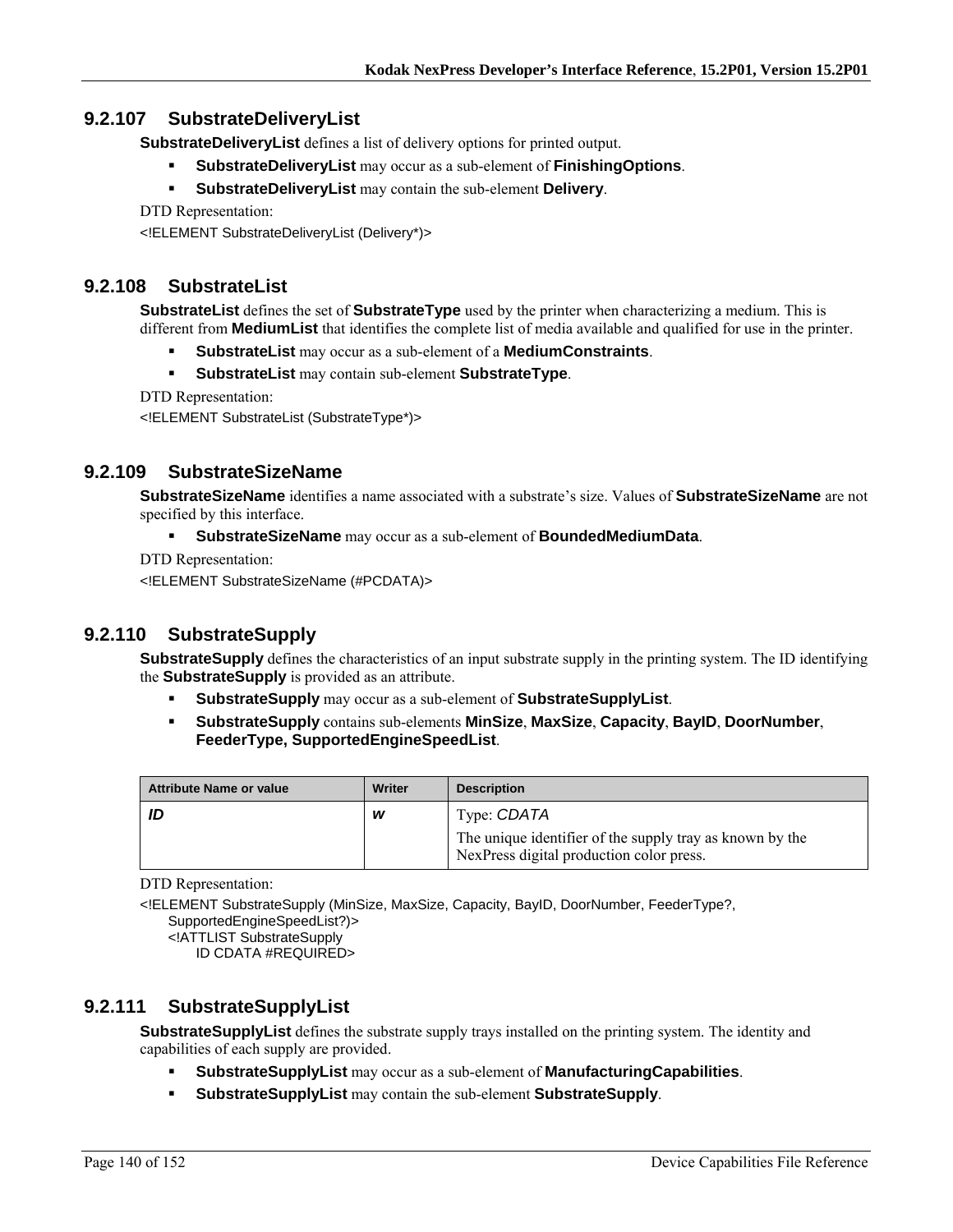<!ELEMENT SubstrateSupplyList (SubstrateSupply\*)>

## **9.2.112 SubstrateType**

**SubstrateType** defines basic characteristics of a substrate. The value of **SubstrateType** is supplied as an attribute.

**SubstrateType** may occur as a sub-element of **SubstrateList** and **SystemMedium**.

| <b>Attribute Name or value</b> | Writer         | <b>Description</b>               |
|--------------------------------|----------------|----------------------------------|
| $Enum = Paper$                 | W <sup>2</sup> | Type: Enumeration                |
|                                |                | Defines the type of a substrate. |
| Paper                          | W <sup>2</sup> | Default Value                    |
| Foil                           | W <sup>2</sup> |                                  |
| Transparency                   | W <sup>2</sup> |                                  |
| <b>OpaqueFoil</b>              | W <sup>2</sup> |                                  |
| Self-AdhesivePaper             | W <sup>2</sup> |                                  |
| <b>TranslucentFoil</b>         | W <sup>2</sup> |                                  |
| <b>SyntheticPaper</b>          | W <sup>2</sup> |                                  |
| <b>TranslucentPaper</b>        | W <sup>2</sup> |                                  |
| Plain                          | W <sup>2</sup> |                                  |
| <b>SingleCoated</b>            | W <sup>2</sup> |                                  |
| <b>DoubleCoated</b>            | W <sub>2</sub> |                                  |
| Recycled                       | W <sup>2</sup> |                                  |
| <b>Texture</b>                 | W <sup>2</sup> |                                  |
| Film                           | W <sup>2</sup> |                                  |
| Label                          | W <sup>2</sup> |                                  |
| Vellium                        | W <sub>2</sub> |                                  |
| <b>Bond</b>                    | W <sup>2</sup> |                                  |
| Other                          | W <sup>2</sup> |                                  |
| <b>Present</b>                 | !w             | Type: Boolean                    |
|                                |                | Not supported.                   |

DTD Representation:

<!ELEMENT SubstrateType EMPTY>

<!ATTLIST SubstrateType

Enum (Paper | Foil | Transparency | OpaqueFoil | Self-AdhesivePaper | TranslucentFoil | SyntheticPaper | TranslucentPaper | Plain | SingleCoated | DoubleCoated | Recycled | Texture | Film | Label | Vellium | Bond | Other) #IMPLIED Present (True | False) #IMPLIED>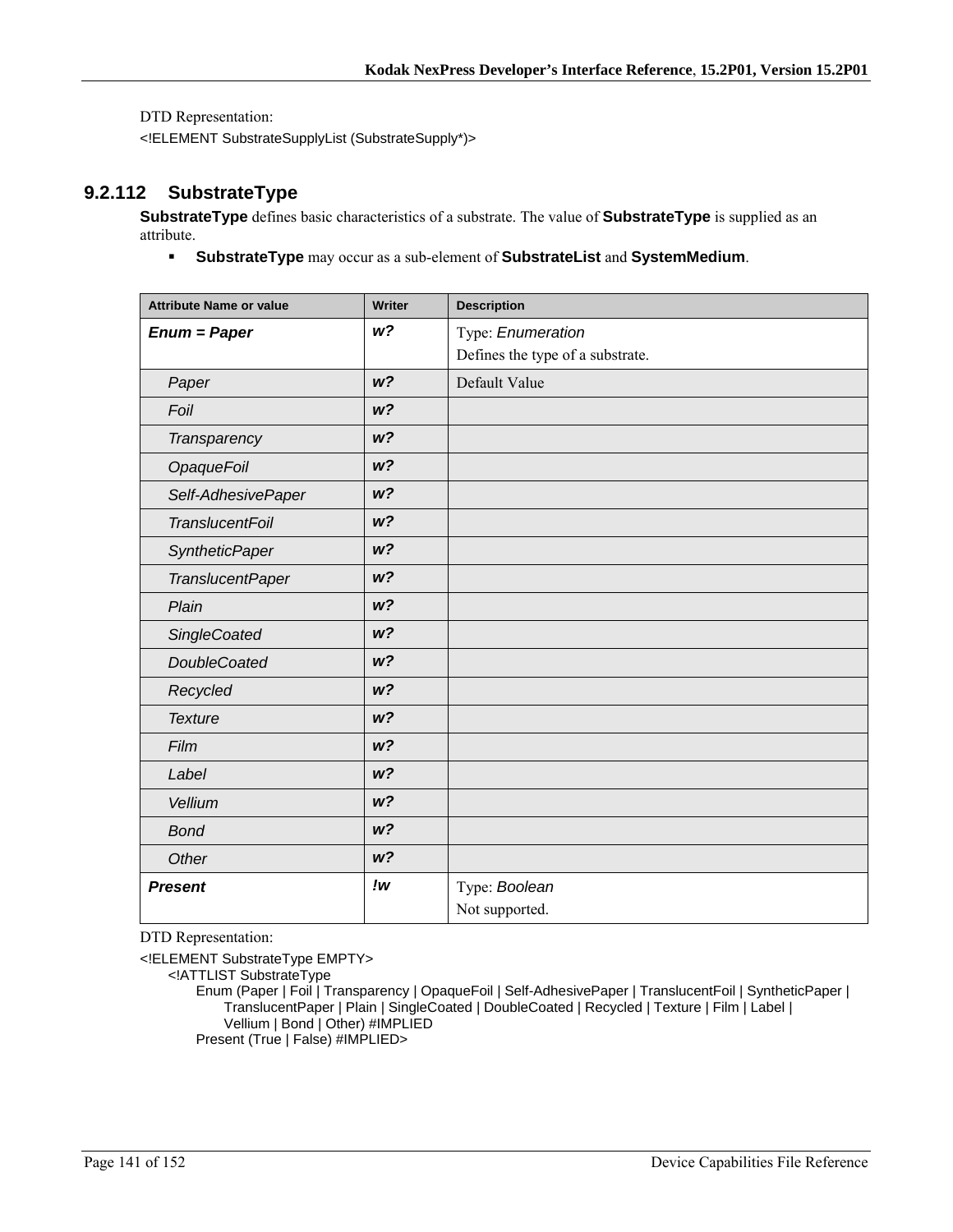## **9.2.113 SupportedEngineSpeedList**

**SupportedEngineSpeedList** defines the set of **EngineSpeed** for which the **PrinterMedium** is supported. If a job selects a substrate not supported at the configured engine speed the job will not be permitted to print.

- **SupportedEngineSpeedList** may occur as a sub-element of **Printer, PrinterMedium, CurrentlyLoadedFifthColor, SubstrateSupply, DeliveryTypeDetails, Delivery**.
- **SupportedEngineSpeedList** may contain zero or more **EngineSpeed** enumerations.

DTD Representation:

<!ELEMENT SubstrateEngineSpeedList (EngineSpeed\*)>

#### **9.2.114 SurfaceList**

**SurfaceList** defines the set of **SurfaceType** used by the printer when characterizing a medium. This is different from **MediumList** that identifies the complete list of media available and qualified for use in the printer.

- **SurfaceList** may occur as a sub-element of a **MediumConstraints**.
- **SurfaceList** may contain sub-element **SurfaceType**.

DTD Representation:

<!ELEMENT SurfaceList (SurfaceType\*)>

## **9.2.115 SurfaceType**

**SurfaceType** defines the surface characteristics of a print medium. The value of **SurfaceType** is supplied as an attribute.

**SurfaceType** may occur as a sub-element of **SurfaceList** and **SystemMedium**.

| <b>Attribute Name or value</b> | <b>Writer</b>  | <b>Description</b>               |
|--------------------------------|----------------|----------------------------------|
| <b>Enum = Uncoated</b>         | w?             | Type: Enumeration                |
|                                |                | Defines the type of a substrate. |
| <b>Uncoated</b>                | W <sup>2</sup> | Default Value                    |
| Parchment                      | W <sup>2</sup> |                                  |
| CastCoated                     | W <sup>2</sup> |                                  |
| <b>SingleSideCastCoated</b>    | W <sup>2</sup> |                                  |
| TransparentWatermarked         | W <sup>2</sup> |                                  |
| LatexImpregnated               | W <sup>2</sup> |                                  |
| Carbonless                     | W <sup>2</sup> |                                  |
| <b>LabelStock</b>              | W <sup>2</sup> |                                  |
| <b>Transfer</b>                | W <sup>2</sup> |                                  |
| <b>Tinted</b>                  | W <sup>2</sup> |                                  |
| Embossed                       | W <sup>2</sup> |                                  |
| <b>SatinCoated</b>             | W <sup>2</sup> |                                  |
| <b>MatteCoated</b>             | W <sup>2</sup> |                                  |
| GlossyCoated                   | W <sup>2</sup> |                                  |
| <b>Textured</b>                | W <sup>2</sup> |                                  |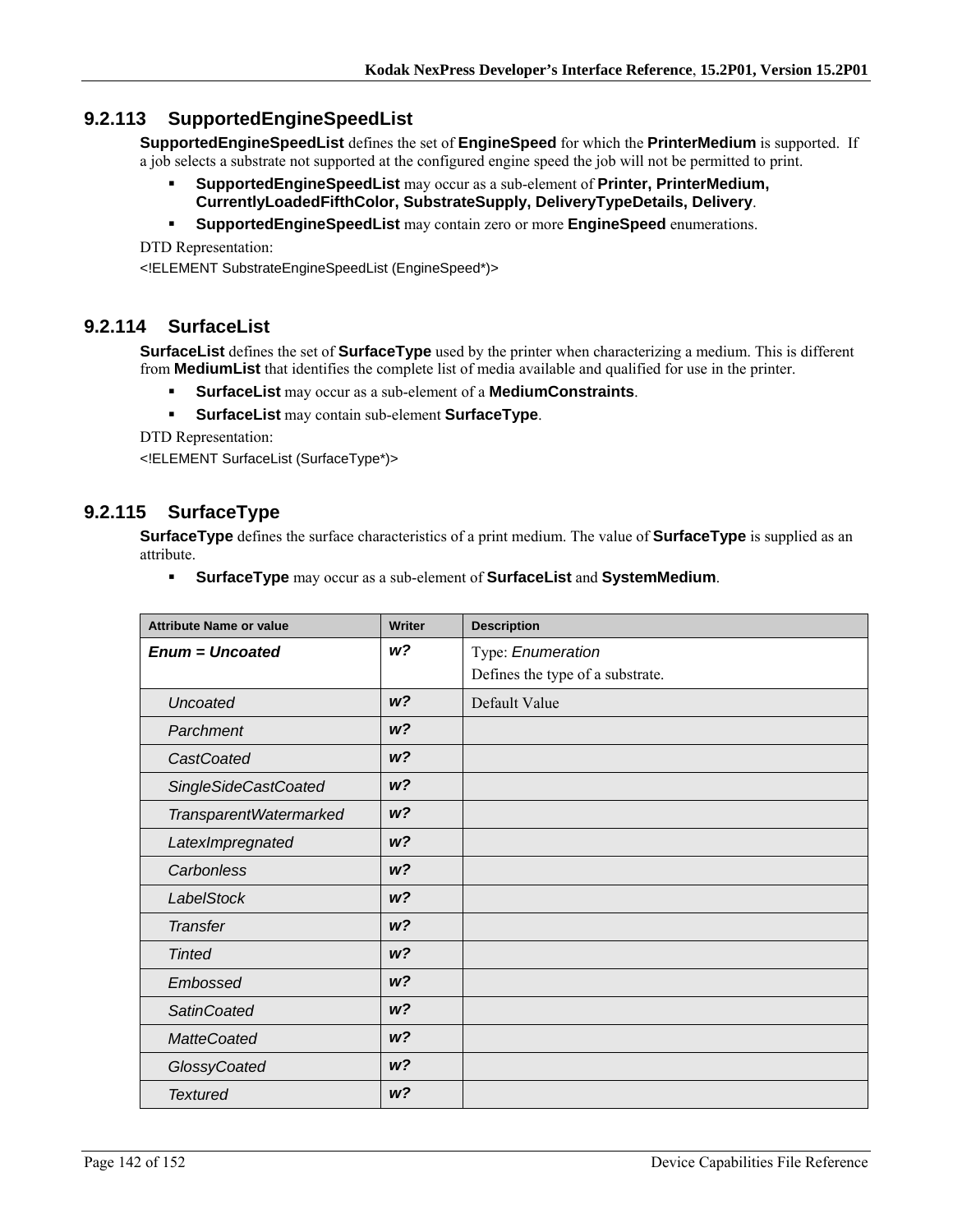| <b>Attribute Name or value</b> | Writer         | <b>Description</b> |
|--------------------------------|----------------|--------------------|
| FeltMarked                     | W <sup>2</sup> |                    |
| Colored                        | W <sup>2</sup> |                    |
| Normal                         | W <sup>2</sup> |                    |
| <b>Tabbed</b>                  | W <sup>2</sup> |                    |
| Punched                        | W <sup>2</sup> |                    |
| Other                          | W <sup>2</sup> |                    |
| <b>Present</b>                 | !w             | Type: Boolean      |
|                                |                | Not supported.     |

<!ELEMENT SurfaceType EMPTY>

<!ATTLIST SurfaceType

Enum (Uncoated | Parchment | CastCoated | SingleSideCastCoated | TransparentWatermarked | LatexImpregnated | Carbonless | LabelStock | Transfer | Tinted | Embossed | SatinCoated | MatteCoated | GlossyCoated | Textured | FeltMarked | Colored | Normal | Tabbed | Punched | Other) #IMPLIED

Present (True | False) #IMPLIED>

## **9.2.116 SystemDefaults**

**SystemDefaults** defines default settings for options not explicitly controlled or specified in a job ticket. When a job-specific value is not supplied, default settings determine system behavior.

- **SystemDefaults** may occur as a sub-element of ManufacturingCapabilities.
- **SystemDefaults** contains sub-elements **CMYKGraphicICCProfile**, **CMYKImageICCProfile**, **RGBGraphicICCProfile**, **and RGBImageICCProfile**. It may contain the sub-element **JobTicketTemplate**.

DTD Representation:

<!ELEMENT SystemDefaults (CMYKGraphicICCProfile, CMYKImageICCProfile, RGBGraphicICCProfile, RGBImageICCProfile, JobTicketTemplate?)>

## **9.2.117 SystemMedium**

**SystemMedium** defines the physical characteristics of a print media.

- **SystemMedium** may occur as a sub-element of **Medium**.
- **SystemMedium** may contain sub-elements **Comment**, **ColorName**, **BoundedMediumData**, **SubstrateType**, **SurfaceType**, and **ColorType**.

DTD Representation:

<!ELEMENT SystemMedium (Comment?,ColorName?,BoundedMediumData?,SubstrateType?,SurfaceType?, ColorType?)>

#### **9.2.118 SystemMediumDefaults**

**SystemMediumDefaults** defines default values for elements within **SystemMedium**..

- **SystemMediumDefaults** occurs as a sub-element of **MediumList**.
- **SystemMediumDefaults** contains sub-element **SystemMedium**.

NOTE: In general the "*Unit*" attribute of elements within **SystemMedium** is the same as the default, and will only be defined within **SystemMediumDefaults**.

DTD Representation: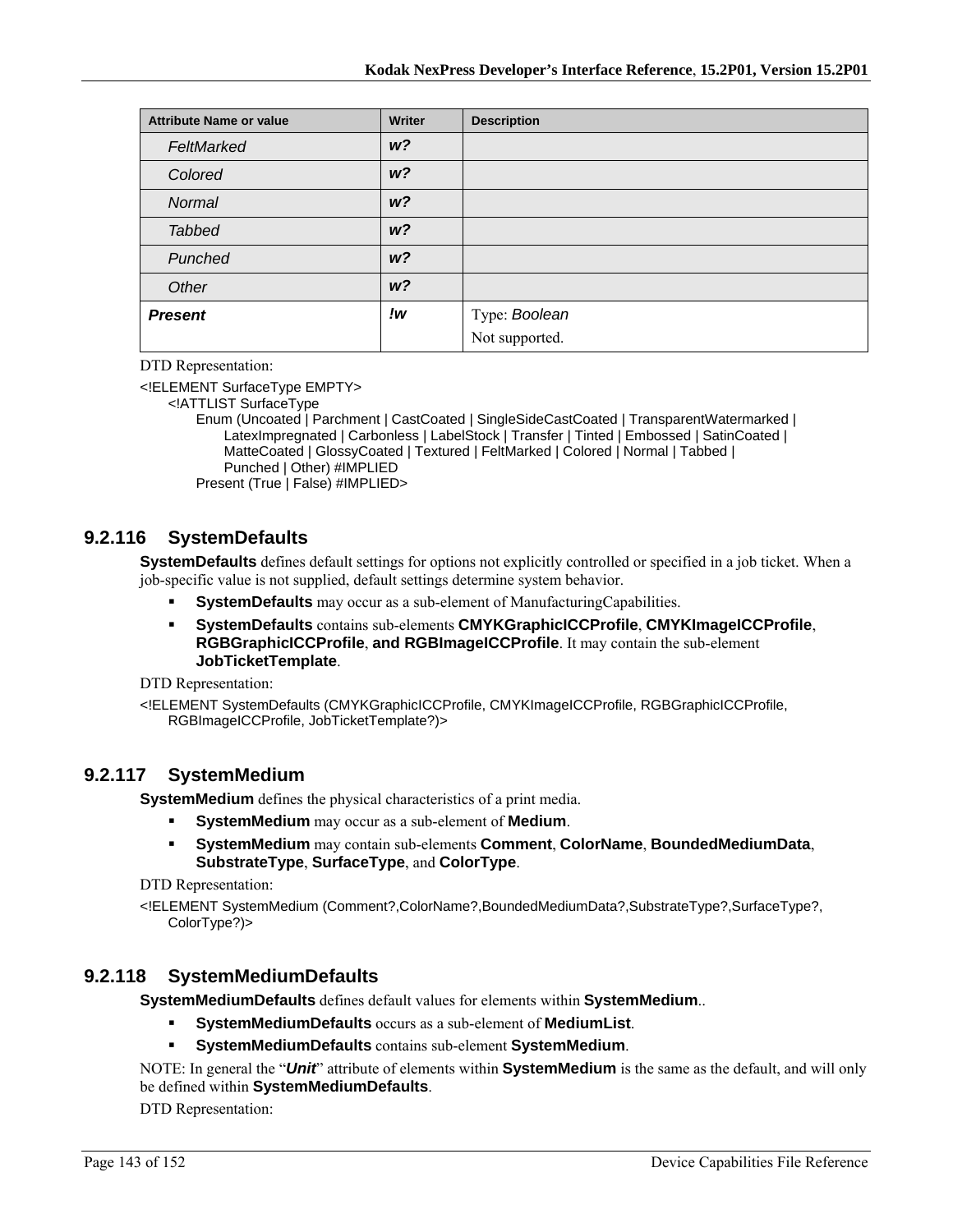<!ELEMENT SystemMediumDefaults (SystemMedium)>

## **9.2.119 Thickness**

**Thickness** defines the thickness of a print substrate. It is reported in micrometers; units are provided as an attribute.

**Thickness** may occur as a sub-element of **BoundedMediumData**.

| <b>Attribute Name or value</b> | <b>Writer</b> | <b>Description</b>                                                 |
|--------------------------------|---------------|--------------------------------------------------------------------|
| Unit = UM                      | w?            | Type: <i>Enumeration</i><br>Unit of measure for <b>Thickness</b> . |
| UМ                             | W             | Micrometers. Default Value                                         |

DTD Representation:

<!ELEMENT Thickness (#PCDATA)> <!ATTLIST Thickness Unit (UM) #IMPLIED>

#### **9.2.120 Transparency**

**Transparency** defines the opacity of a print substrate. It is expressed as a percentage of transmittance; units are provided as an attribute. Value may range from 0 to 100; 0 is opaque and 100 is transparent. Values between 0 and 100 indicate the substrate is semitransparent.

**Transparency** may occur as a sub-element of **BoundedMediumData**.

| <b>Attribute Name or value</b> | Writer | <b>Description</b>                        |
|--------------------------------|--------|-------------------------------------------|
| $Unit = PCT$                   | w?     | Type: <i>Enumeration</i>                  |
|                                |        | Unit of measure for <b>Transparency</b> . |
| <b>PCT</b>                     | W      | Percent opacity. Default Value            |

DTD Representation:

<!ELEMENT Transparency (#PCDATA)> <!ATTLIST Transparency Unit (PCT) #IMPLIED>

## **9.2.121 Trap**

**Trap** defines a control option for the raster trapping engine. Its value is supplied as an attribute.

**Trap** may occur as a sub-element of **Trapping**.

| <b>Attribute Name or value</b> | Writer         | <b>Description</b>                                       |
|--------------------------------|----------------|----------------------------------------------------------|
| <b>Enable</b>                  | W              | Type: Boolean                                            |
|                                |                | Defines a control option for the raster trapping engine. |
| True                           | W <sup>2</sup> | The job ticket can enable the raster-trapping engine.    |
| False                          | w <sub>2</sub> | The job ticket can disable the raster-trapping engine.   |

DTD Representation:

<!ELEMENT Trap EMPTY> <!ATTLIST Trap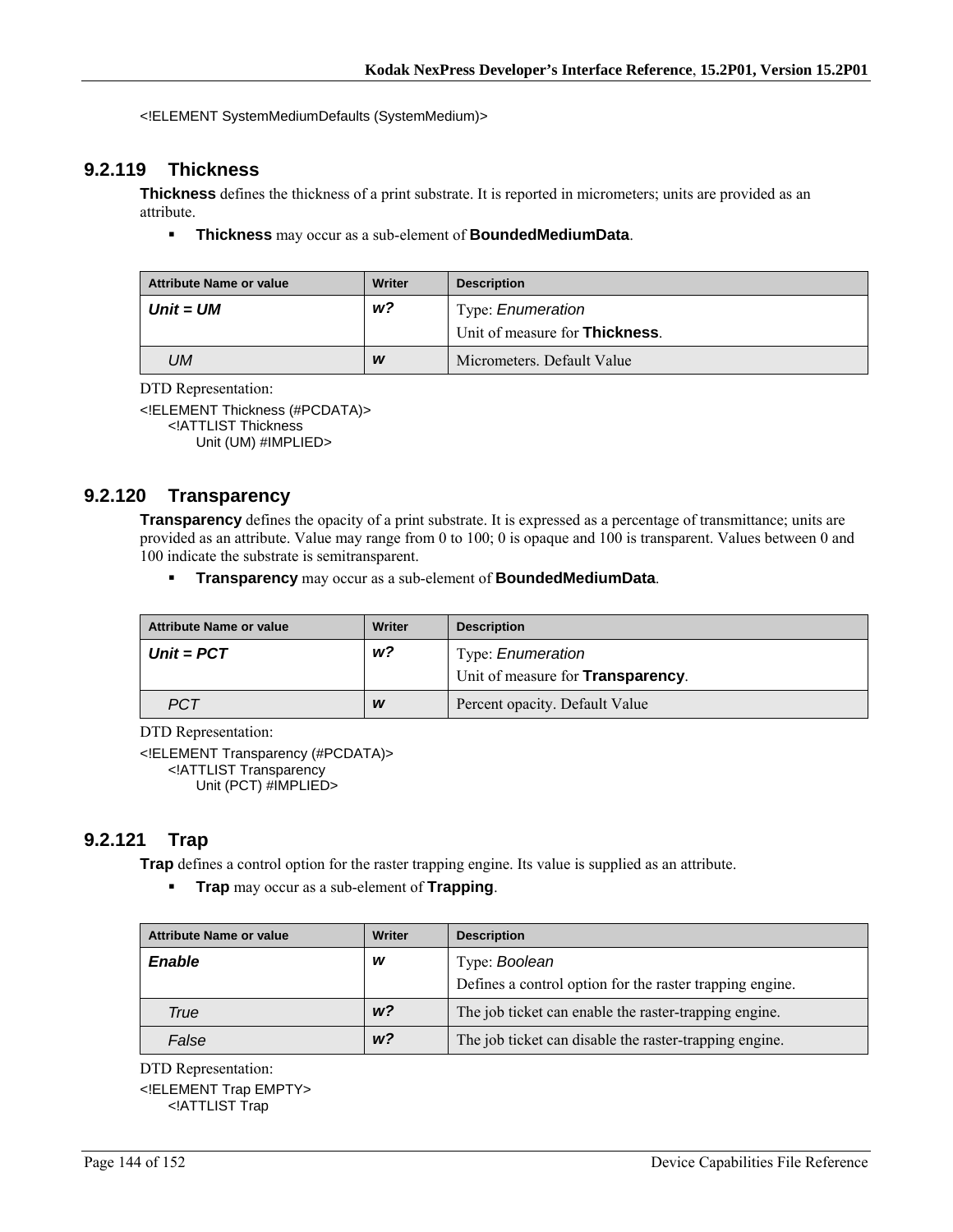Enable (True | False) #REQUIRED>

#### 9.2.122 **Trapping**

**Trapping** defines a list of trapping control options supported by the raster-trapping engine of the printing system. Trapping results in an altered image to accommodate registration variability in the print engine.

- Trapping occurs as a sub-element of Workflow.
- $\blacksquare$ **Trapping** may contain the sub-element Trap.

DTD Representation:

<! ELEMENT Trapping (Trap\*)>

# 9.2.123 Width

Width defines the width component of a rectangular dimension. Width can be in units of millimeters or inches.

 $\blacksquare$ Width may occur as a sub-element of BoundedMediumData, MinSize, and MaxSize.

| <b>Attribute Name or value</b> | Writer         | <b>Description</b>                 |
|--------------------------------|----------------|------------------------------------|
| $Unit = MM$                    | w?             | Type: <i>Enumeration</i>           |
|                                |                | Unit of measure for <b>Width</b> . |
| МM                             | W <sup>2</sup> | Millimeters. Default Value         |
| IN                             | W <sup>2</sup> | Inches.                            |

DTD Representation:

<! ELEMENT Width (#PCDATA)>

#### $9.2.124$ Workflow

**Workflow** defines some of the printing system supported workflow options that can be controlled by the job ticket. These job execution policies and processes include control of the conditions under which job execution is stopped, and availability of raster-based trapping control.

Workflow may occur as a sub-element of Manufacturing Capabilities.

## Workflow contains sub-elements StopPointList and Trapping.

DTD Representation:

<!ELEMENT Workflow (StopPointList, Trapping)>

### **Device Capabilities File DTD**  $9.3$

<?xml version="1.0" encoding="UTF-8"?>

=ااںں۔۔۔<br>\*\*\*\*\*\*\*\*\*\*\*\*\*\* --!>

\* This is the DTD for the Device Manufacturing Capabilities XML data

- \* structure.
- \* Values used to specify units of measure:
- \* UM: Micrometer
- \* MM: Millimeter
- \* CM: Centimeter
- \* IN: Inch
- \* PCT: Percent
- \* GSM: Grams per square meter
- \* LB: Pound
- \* KB: Kilobyte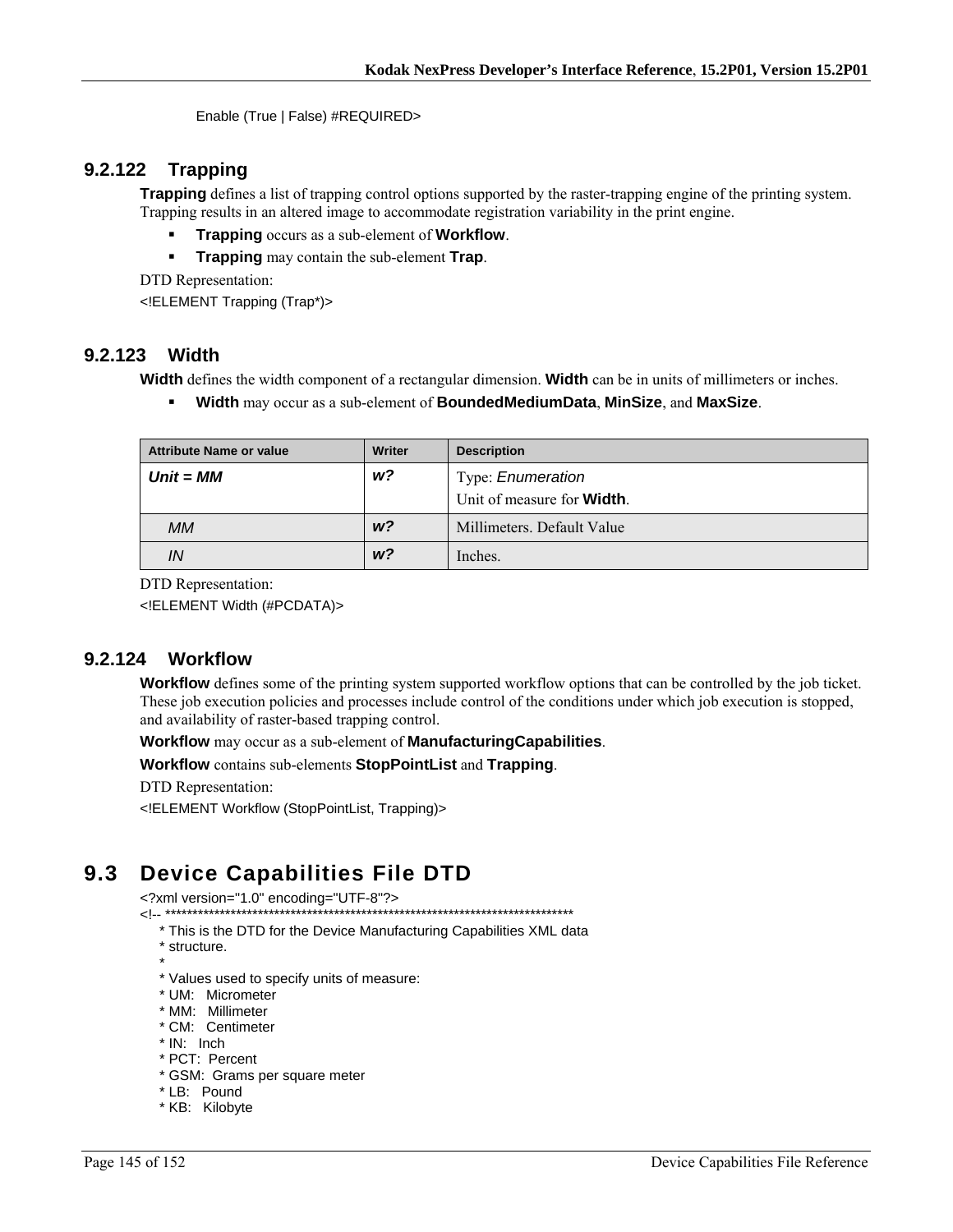| * PPM: Pages per minute                                                                               |
|-------------------------------------------------------------------------------------------------------|
| * NUM: Number                                                                                         |
|                                                                                                       |
|                                                                                                       |
|                                                                                                       |
| ELEMENT DeviceID (#PCDATA)<br>ELEMENT Name (#PCDATA)                                                  |
| ELEMENT PrinterName (#PCDATA)                                                                         |
| ELEMENT Comment (#PCDATA)                                                                             |
| ELEMENT SubstrateSizeName (#PCDATA)<br>ELEMENT Length (#PCDATA)                                       |
| ATTLIST Length Unit (MM IN) #IMPLIED                                                                  |
| ELEMENT Width (#PCDATA)                                                                               |
| ATTLIST Width Unit (MM IN) #IMPLIED<br>ELEMENT Transparency (#PCDATA)                                 |
| ATTLIST Transparency Unit (PCT) #IMPLIED                                                              |
| ELEMENT Thickness (#PCDATA)                                                                           |
| ATTLIST Thickness Unit (UM) #IMPLIED<br>ELEMENT ColorSpace EMPTY                                      |
| ATTLIST ColorSpace Enum (Gray CMYK RGB LAB XYZ </td                                                   |
| LUV YXY 3CLR 4CLR 5CLR) #IMPLIED                                                                      |
| Present (True False) #IMPLIED>                                                                        |
| * Define the remaining elements to specify a medium's physical                                        |
| * characteristics.                                                                                    |
| ELEMENT MediumWeight (#PCDATA)                                                                        |
| ATTLIST Medium Weight Unit (GSM LB) #IMPLIED                                                          |
| ELEMENT Creep (#PCDATA)<br>ATTLIST Creep Unit (UM IN) #IMPLIED                                        |
| ELEMENT Substrate Type EMPTY                                                                          |
| ATTLIST SubstrateType Enum (Paper Foil Transparency OpaqueFoil </td                                   |
| Self-AdhesivePaper TranslucentFoil <br>SyntheticPaper TranslucentPaper                                |
| Plain SingleCoated DoubleCoated                                                                       |
| Recycled Texture Film Label Vellium                                                                   |
| Bond Other) #IMPLIED<br>Present (True False) #IMPLIED>                                                |
| ELEMENT SurfaceType EMPTY                                                                             |
| ATTLIST Surface Type Enum (Uncoated Parchment CastCoated </td                                         |
| SingleSideCastCoated TransparentWatermarked <br>LatexImpregnated Carbonless LabelStock                |
| Transfer Tinted Embossed SatinCoated                                                                  |
| MatteCoated GlossyCoated Textured                                                                     |
| FeltMarked Colored Normal Tabbed Punched <br>Other) #IMPLIED                                          |
| Present (True False) #IMPLIED>                                                                        |
| ELEMENT ColorType EMPTY                                                                               |
| ATTLIST ColorType Enum (Unknown WhiteNeutral GrayNeutral <br Yellowish Blueish Reddish Greenish White |
| Blue Cream BrightYellow Gray Green                                                                    |
| Ivory Orange Pink Red Yellow Transparency                                                             |
| Other) #IMPLIED                                                                                       |
|                                                                                                       |
|                                                                                                       |
| ELEMENT BoundedMediumData</td                                                                         |
| (Length?, Width?, SubstrateSizeName?, MediumWeight?, Transparency?, Thickness?,<br>Creep?             |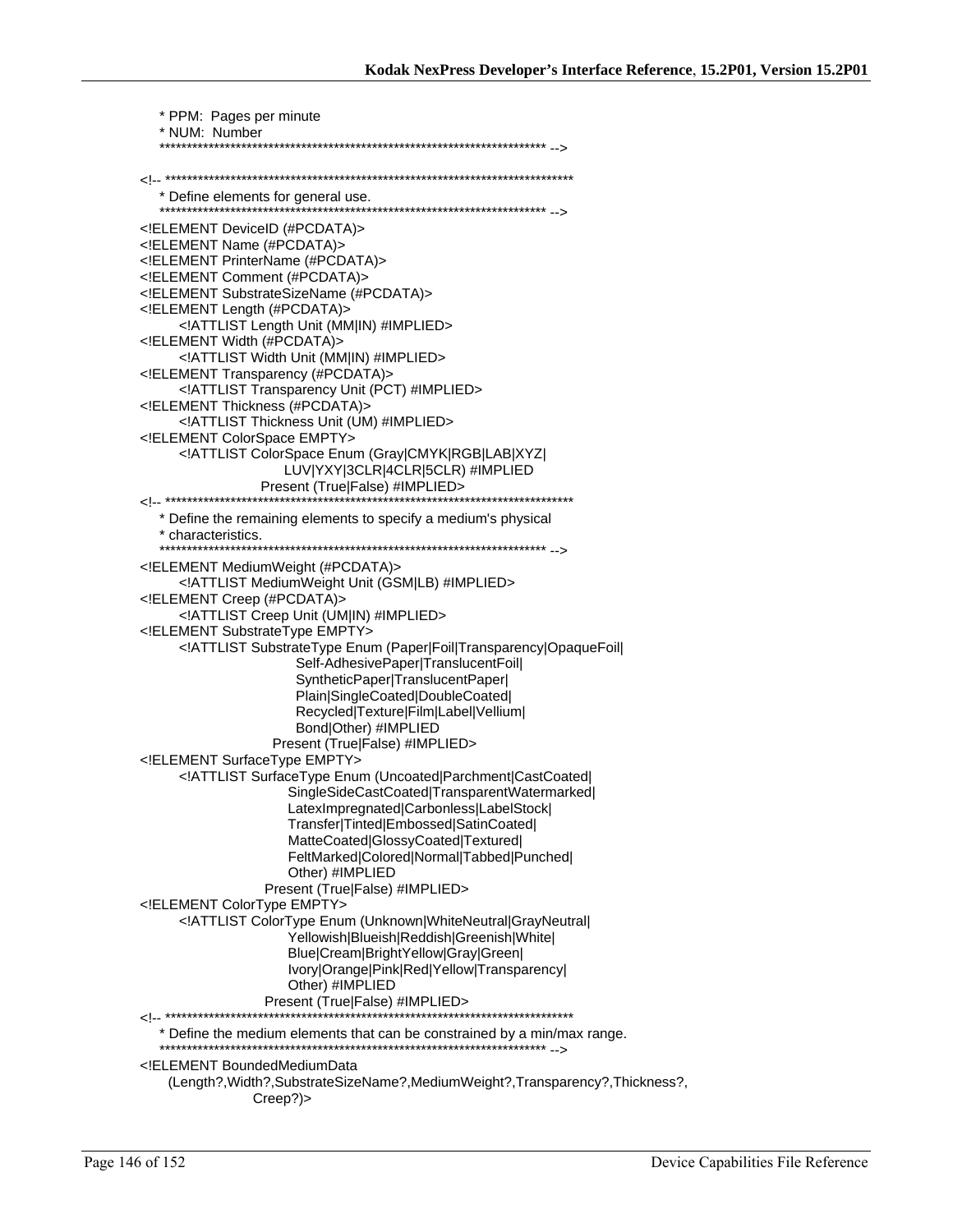| ELEMENT MinMediumData (BoundedMediumData)<br>ELEMENT MaxMediumData (BoundedMediumData)                                                                                                                                                                                                                                                                                                                                                                                                                                                                                                                                    |
|---------------------------------------------------------------------------------------------------------------------------------------------------------------------------------------------------------------------------------------------------------------------------------------------------------------------------------------------------------------------------------------------------------------------------------------------------------------------------------------------------------------------------------------------------------------------------------------------------------------------------|
| * Define the medium elements that can be constrained by a list of valid<br>* values.                                                                                                                                                                                                                                                                                                                                                                                                                                                                                                                                      |
| ELEMENT SubstrateList (SubstrateType*)<br>ELEMENT SurfaceList (SurfaceType*)<br>ELEMENT ColorList (ColorType*)                                                                                                                                                                                                                                                                                                                                                                                                                                                                                                            |
| * Define element MediumConstraints as an aggregate of elements that                                                                                                                                                                                                                                                                                                                                                                                                                                                                                                                                                       |
| ELEMENT MediumConstraints (MinMediumData?, MaxMediumData?,<br SubstrateList?,SurfaceList?,ColorList?)>                                                                                                                                                                                                                                                                                                                                                                                                                                                                                                                    |
| * Define the remaining elements that make up the Printer Element.                                                                                                                                                                                                                                                                                                                                                                                                                                                                                                                                                         |
| ELEMENT PrinterType (#PCDATA)<br>ELEMENT PrinterPlatform EMPTY<br>ATTLIST PrinterPlatform Enum (NexPress_Classic NexPress_NPP NexPress_M700 Unknown)<br #REQUIRED>                                                                                                                                                                                                                                                                                                                                                                                                                                                        |
| ELEMENT I2PPlatform EMPTY<br>ATTLIST I2PPlatform Enum (I2P I2P2 Unknown) #REQUIRED<br>ELEMENT PrinterVersion (#PCDATA)<br>ATTLIST Printer Version Machine Configuration CDATA #REQUIRED                                                                                                                                                                                                                                                                                                                                                                                                                                   |
| * Legacy support for element PrinterSpeed is supported. Engines capable of<br>* multiple speeds are characterized by SupportedEngineSpeedList and<br>* MaxLicensedEngineSpeed. PrinterSpeed is derived from MaxLicensedEngineSpeed.                                                                                                                                                                                                                                                                                                                                                                                       |
| ELEMENT PrinterSpeed (#PCDATA)<br>ATTLIST PrinterSpeed Unit (PPM) #IMPLIED<br>ELEMENT EngineSpeed EMPTY<br>ATTLIST EngineSpeed Enum (70 83 100 120 150 Auto Unknown Other) #REQUIRED<br>ELEMENT SupportedEngineSpeedList (EngineSpeed*)<br>ELEMENT MaxLicensedEngineSpeed (EngineSpeed)<br>ELEMENT ColorSpaceList (ColorSpace*)                                                                                                                                                                                                                                                                                           |
| --ا><br>* When SecuredColorant is defined for a FifthColorName in the<br>* InstalledFifthColorList, the colorant is available for use with Secured<br>* printing modes. It is not repeated in CurrentLoadedFifthColor even if<br>* the loaded colorant is a Secured colorant.                                                                                                                                                                                                                                                                                                                                             |
| ELEMENT SecuredColorant EMPTY                                                                                                                                                                                                                                                                                                                                                                                                                                                                                                                                                                                             |
| ELEMENT FifthColorName (SecuredColorant?)<br>ATTLIST Fifth ColorName Enum (#PCDATA) #IMPLIED<br>ELEMENT InstalledFifthColorList (FifthColorName*)<br>ELEMENT Current ColorMode EMPTY<br>ATTLIST CurrentColorMode Enum (Auto Black CMYK 5CLR Unknown) #IMPLIED<br>ELEMENT CurrentLoadedFifthColor (FifthColorName, SupportedEngineSpeedList?)<br>ELEMENT FifthColor (InstalledFifthColorList*,CurrentColorMode?,CurrentLoadedFifthColor?)<br>ATTLIST Fifth Color Supported (True False) #IMPLIED<br>ELEMENT External Controller Type EMPTY<br>ATTLIST ExternalControllerType Enum (NONE FIERY BRISQUE CREO_PODS) #REQUIRED |
|                                                                                                                                                                                                                                                                                                                                                                                                                                                                                                                                                                                                                           |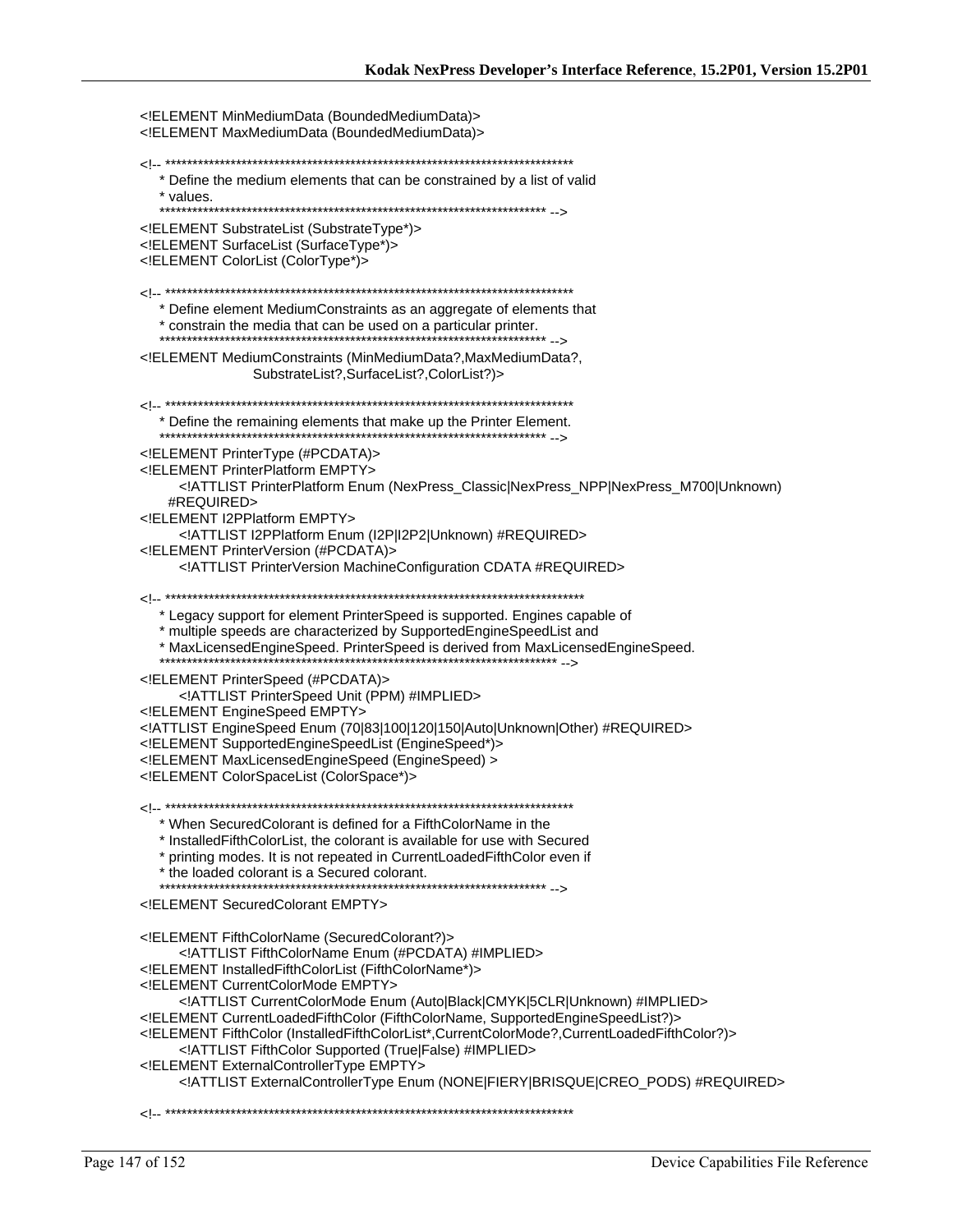\* Define the Printer element as an aggregate element, and the PrinterList \* element as a list of Printer elements. Allow a printer list to \* specify default printer settings. <!ELEMENT Printer (PrinterName,Comment?,PrinterType?, PrinterPlatform?, I2PPlatform?, PrinterVersion?, PrinterSpeed?, ExternalControllerType?, ColorSpaceList?, FifthColor?, MediumConstraints?, SupportedEngineSpeedList?, MaxLicensedEngineSpeed?)> <!ELEMENT PrinterDefaults (Printer)> <!ELEMENT PrinterList (PrinterDefaults?, Printer\*)> \* Define an aggregate element that specifies a medium's physical \* characteristics. <!ELEMENT SystemMedium (Comment?,ColorName?,BoundedMediumData?,SubstrateType?, SurfaceType?,ColorType?)> \* Define the elements that make up a pixel rectangle. ,...<br>\*\*\*\*\*\*\*\*\*\*\*\*\*\*\* --> <! ELEMENT Pixels PerUnit (#PCDATA)> <! ATTLIST Pixels PerUnit Unit (CM|IN) #IMPLIED> <!ELEMENT RectLengthOffset (#PCDATA)> <!ELEMENT RectLengthCount (#PCDATA)> <! ELEMENT RectWidthOffset (#PCDATA)> <! ELEMENT RectWidthCount (#PCDATA)> <!ELEMENT PixelRectangle (PixelsPerUnit?, RectLengthOffset?, RectLengthCount?, RectWidthOffset?,RectWidthCount?)> \* Define the remaining elements that specify printer-dependent \* characteristics of a medium for a particular printer. <! ELEMENT CertifiedMedium EMPTY> <!ATTLIST CertifiedMedium Present (True|False) #IMPLIED> \* When HasGlosserSettings is defined for a PrinterMedium, \* glosser settings are defined for this substrate/medium. <! ELEMENT Has Glosser Settings EMPTY> \* When GlossUnitCompatible is defined for a PrinterMedium, \* the medium is compatible with the external glosser. <! ELEMENT GlossUnitCompatible EMPTY> \* Define an aggregate element that specifies printable characteristics \* of a medium. <!ELEMENT PrinterMedium (CertifiedMedium?, GlossUnitCompatible?, PixelRectangle?, HasGlosserSettings?, PrecollatedSetSize?, FeedEdge?, SupportedEngineSpeedList?)> \* Define the Medium element as an aggregate element, and the MediumList \* element as a list of Medium elements. Allow a Medium element to specify \* default PrinterMedium elements. Allow a MediumList element to specify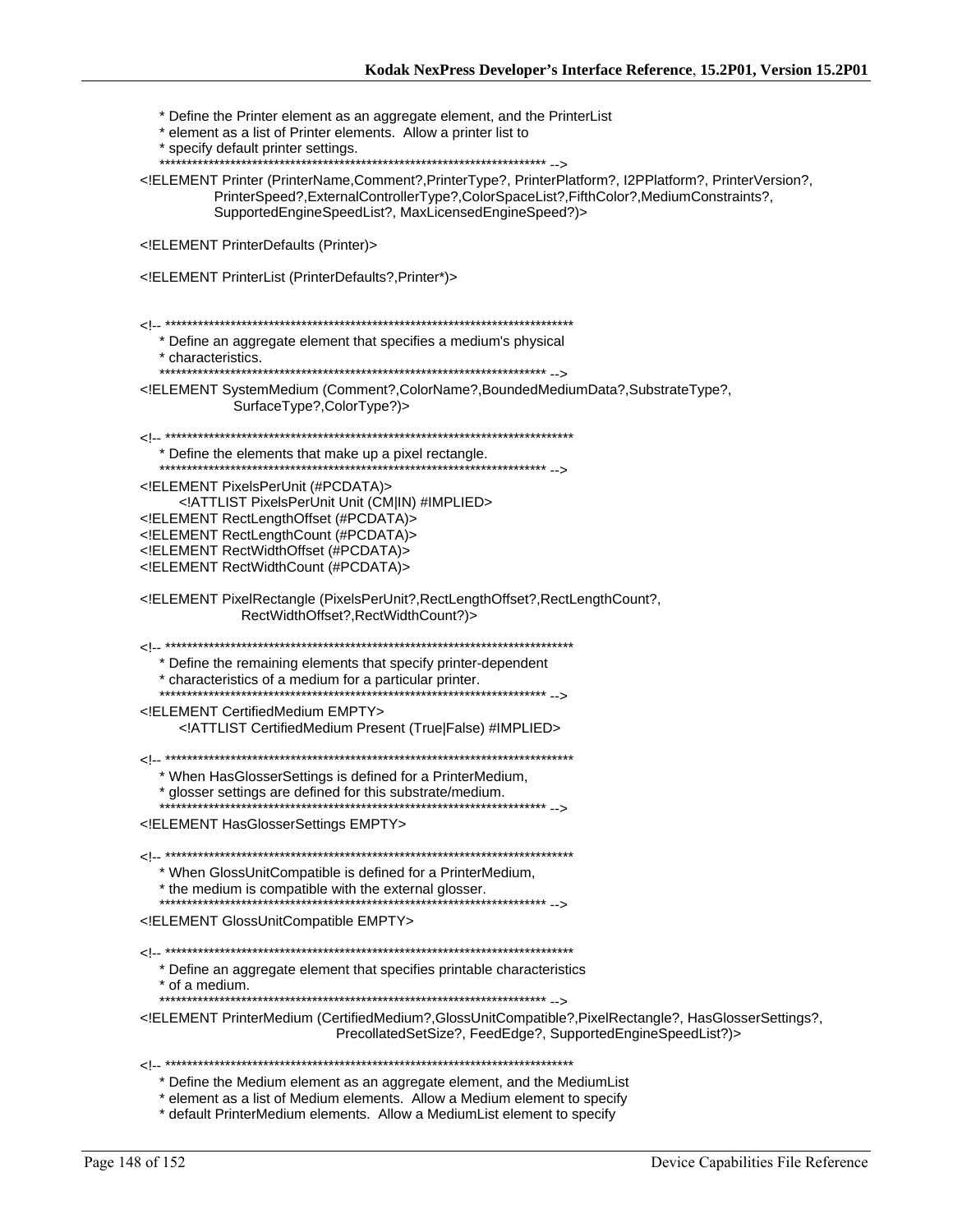\* default SystemMedium elements. <!ELEMENT PrinterMediumDefaults (PrinterMedium)> <!ELEMENT Medium (Name, SystemMedium?, PrinterMediumDefaults?, PrinterMedium\*)> <!ELEMENT SystemMediumDefaults (SystemMedium)> <!ELEMENT MediumList (SystemMediumDefaults?, Medium\*)> \* Define the SubstrateSupply element as an aggregate element, and the \* SubstrateSupplyList element as a list of SubstrateSupply elements. <!ELEMENT Height (#PCDATA)> <! ATTLIST Width Unit (MM|IN) #IMPLIED> <! ELEMENT MinSize (Width, Height)> <! ELEMENT MaxSize (Width, Height)> <! ELEMENT Capacity (#PCDATA)> <! ELEMENT BayID EMPTY> <!ATTLIST BayID Enum (bayA|bayB|bayC|bayD|bayE|bayF|bayG|bayH|ClassicMain|ClassicUpper|ClassicLower| Unknown) #REQUIRED> <! ELEMENT FeederType EMPTY> <!ATTLIST FeederType Enum (1K\_Drawer|4.5KDrawer|RollFeed|Unknown) #IMPLIED> <! ELEMENT DoorNumber (#PCDATA)> ./!ELEMENT SubstrateSupply (SupportedSizeList?, MinSize,MaxSize,Capacity,BayID,DoorNumber,FeederType SupportedEngineSpeedList?)> <!ATTLIST SubstrateSupply ID CDATA #REQUIRED> <!ELEMENT SubstrateSupplyList (SubstrateSupply\*)> \* Define the remaining elements that make up a Font Element. <! ELEMENT FontType EMPTY> <! ATTLIST FontType Enum (PostScriptType1|PostScriptType1MM| PostScriptType3|PostScriptType42| PostScriptTTF|PostScriptType0CID) #IMPLIED Present (True|False) #IMPLIED> <! ELEMENT CoreFont EMPTY> <! ATTLIST CoreFont Present (True|False) #IMPLIED> \* Define the Font element as an aggregate element, and the FontList \* element as a list of Font elements. Allow a font list to specify \* default font settings. <!ELEMENT Font (Name, Comment?, FontType?, CoreFont?)> <!ELEMENT FontDefaults (Font)> <!ELEMENT FontList (FontDefaults?,Font\*)> \* Define the remaining elements that make up the Imposition Template \* Element. <!ELEMENT PagesPerSheet (#PCDATA)> <! ELEMENT Sheets PerSignature (#PCDATA)> <! ELEMENT LayoutMode EMPTY> <! ATTLIST LayoutMode Enum (Simplex|Duplex) #IMPLIED Present (True|False) #IMPLIED> Define the ImpositionTemplate element as an aggregate element,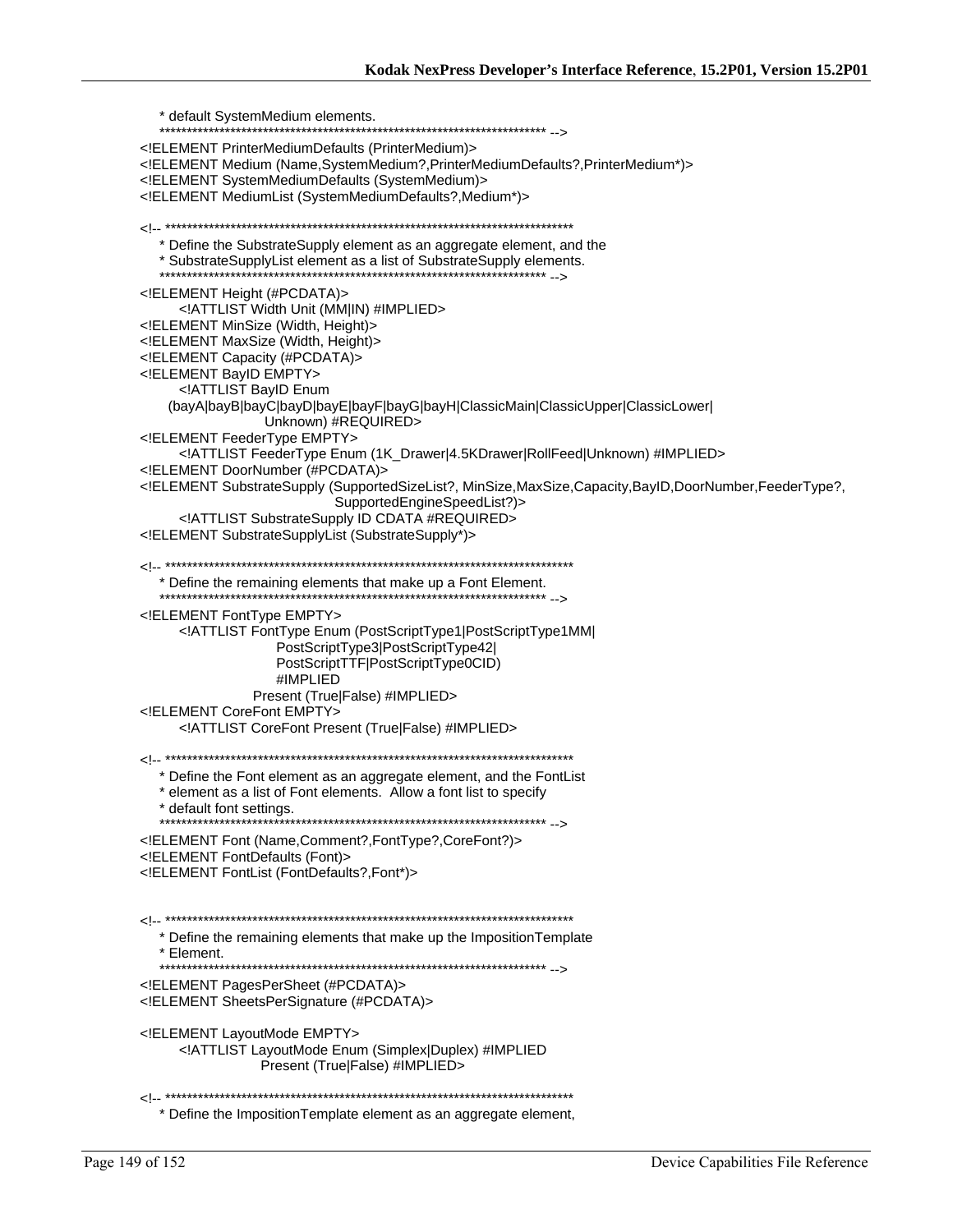\* and the Imposition TemplateList element as a list of Imposition Template \* elements. Allow an imposition template list to specify default \* imposition template settings. <!ELEMENT ImpositionTemplate (Name,Comment?,PagesPerSheet?,SheetsPerSignature?, LayoutMode?)> <!ELEMENT ImpositionTemplateDefaults (ImpositionTemplate)> <!ELEMENT ImpositionTemplateList (ImpositionTemplateDefaults?, ImpositionTemplate\*)> \* Define the ICCProfile element as an aggregate element, \* and the ICCProfileList element as a list of ICCProfile \* elements. <!ELEMENT ICCProfile (Name,ColorSpace?)> <!ATTLIST ICCProfile SubstrateICCProfile (True|False) #IMPLIED> <!ELEMENT ICCProfileDefaults (ICCProfile)> <!ELEMENT ICCProfileList (ICCProfileDefaults, ICCProfile\*)> \* Define the ResourceCheckProfileList element as an aggregate element. <! ELEMENT Resource Check Profile (Name)> <! ELEMENT ResourceCheckProfileList (ResourceCheckProfile\*)> \* Define the ScreeningSystems element as an aggregate element. <! ELEMENT ScreenType EMPTY> <!ATTLIST ScreenType Enum (Classic|Optimum|Line| Supra|Stochastic|None|Other) #IMPLIED> <!ELEMENT ScreeningSystems (ScreenType\*)> \* Define the SpotColorTableList element as an aggregate element. <! ELEMENT SpotColorTable (Name)> <!ELEMENT SpotColorTableList (SpotColorTable\*)> \* Define the Workflow element as an aggregate element. <! ELEMENT StopPoint EMPTY> <!ATTLIST StopPoint Enum (StopAfterSubmission|StopWhenPDFAvailable) StopAfterResourceCheck|StopAfterRIP) #REQUIRED> <! ELEMENT StopPointList (StopPoint\*)> <! ELEMENT Trap EMPTY> <!ATTLIST Trap Enable (True|False) #REQUIRED> <!ELEMENT Trapping (Trap\*)> <!ELEMENT Workflow (StopPointList, Trapping)> \* Define the SystemDefaults element and its sub-elements. <!ELEMENT CMYKGraphicICCProfile (#PCDATA)> <!ELEMENT CMYKImageICCProfile (#PCDATA)> <! ELEMENT RGBGraphicICCProfile (#PCDATA)> <!ELEMENT RGBImageICCProfile (#PCDATA)> <!ELEMENT JobTicketTemplate (#PCDATA)> <!ELEMENT SystemDefaults (CMYKGraphicICCProfile,CMYKImageICCProfile,

RGBGraphicICCProfile,RGBImageICCProfile,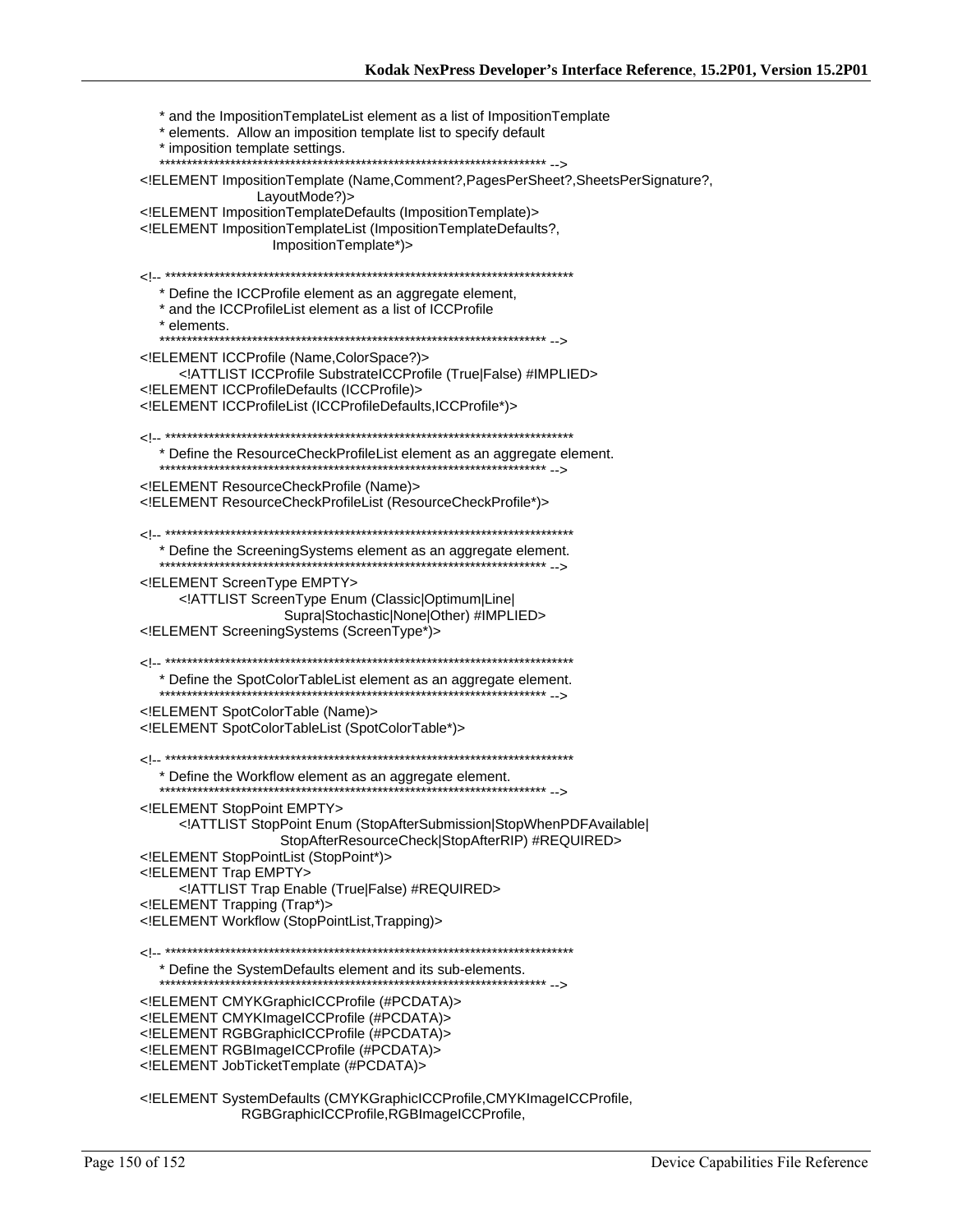JobTicketTemplate?)>

\* Define the elements that make up the FinishingOptions Element. 

<! ELEMENT CoverType EMPTY> <!ATTLIST CoverType Enum (None|Front|Back|Both) #IMPLIED Present (True|False) #IMPLIED>

<!ELEMENT CoverList (CoverType\*)>

<! ELEMENT Inserts EMPTY> <! ATTLIST Inserts Present (True|False) #IMPLIED>

<! ELEMENT InsertList (Inserts\*)>

<! ELEMENT Collate EMPTY> <! ATTLIST Collate Enable (True|False) #IMPLIED>

<! ELEMENT Collation (Collate\*)>

<!ELEMENT Jog EMPTY> <!ATTLIST Jog Enable (True|False) #IMPLIED>

<!ELEMENT Jogging (Jog\*)>

<!ELEMENT DeliveryTypeDetails SupportedEngineSpeedList?> <!ATTLIST DeliveryTypeDetails Enum (Deposit|Rotary|HighVolumeTray| LowCapacityProofWaste|LowCapacityProof| Vertical|Dfa|HighCapacity|ProofWaste| Invalid|Unknown) #REQUIRED Position CDATA #REQUIRED>

<!ELEMENT DeliveryType (DeliveryTypeDetails)> <!ATTLIST DeliveryType Enum (stacker|proof|waste|finisher|unknown) #REQUIRED>

<!ELEMENT OffsetCapable EMPTY> <! ATTLIST Offset Capable Enum (True | False) #REQUIRED>

<! ELEMENT StapleCapable EMPTY> <! ATTLIST Staple Capable Enum (True|False) #REQUIRED>

<! ELEMENT OperatorSelectable EMPTY> <!ATTLIST OperatorSelectable Enum (True|False) #REQUIRED>

<! ELEMENT Output Delivery EMPTY> <!ATTLIST OutputDelivery Enum (SheetFlip|NoSheetFlip) #REQUIRED>

<!ELEMENT Delivery (DeliveryType, DeliveryLocation, OffsetCapable,StapleCapable, InsertCapable, OperatorSelectable, OutputDelivery, SupportedSizeList?, MinSize, MaxSize, DefaultDestination?, PunchPattern?, SupportedEngineSpeedList?)> <! ATTLIST Delivery ID CDATA #REQUIRED>

<! ELEMENT Substrate Delivery List (Delivery\*)>

<! ELEMENT PageOrder EMPTY> <!ATTLIST PageOrder Enum (FaceUp|FaceDown| FaceUpReverseOrder|FaceDownReverseOrder) #REQUIRED>

<!ELEMENT PageOrderList (PageOrder\*)>

\* Define the FinishingOptions element as an aggregate element.